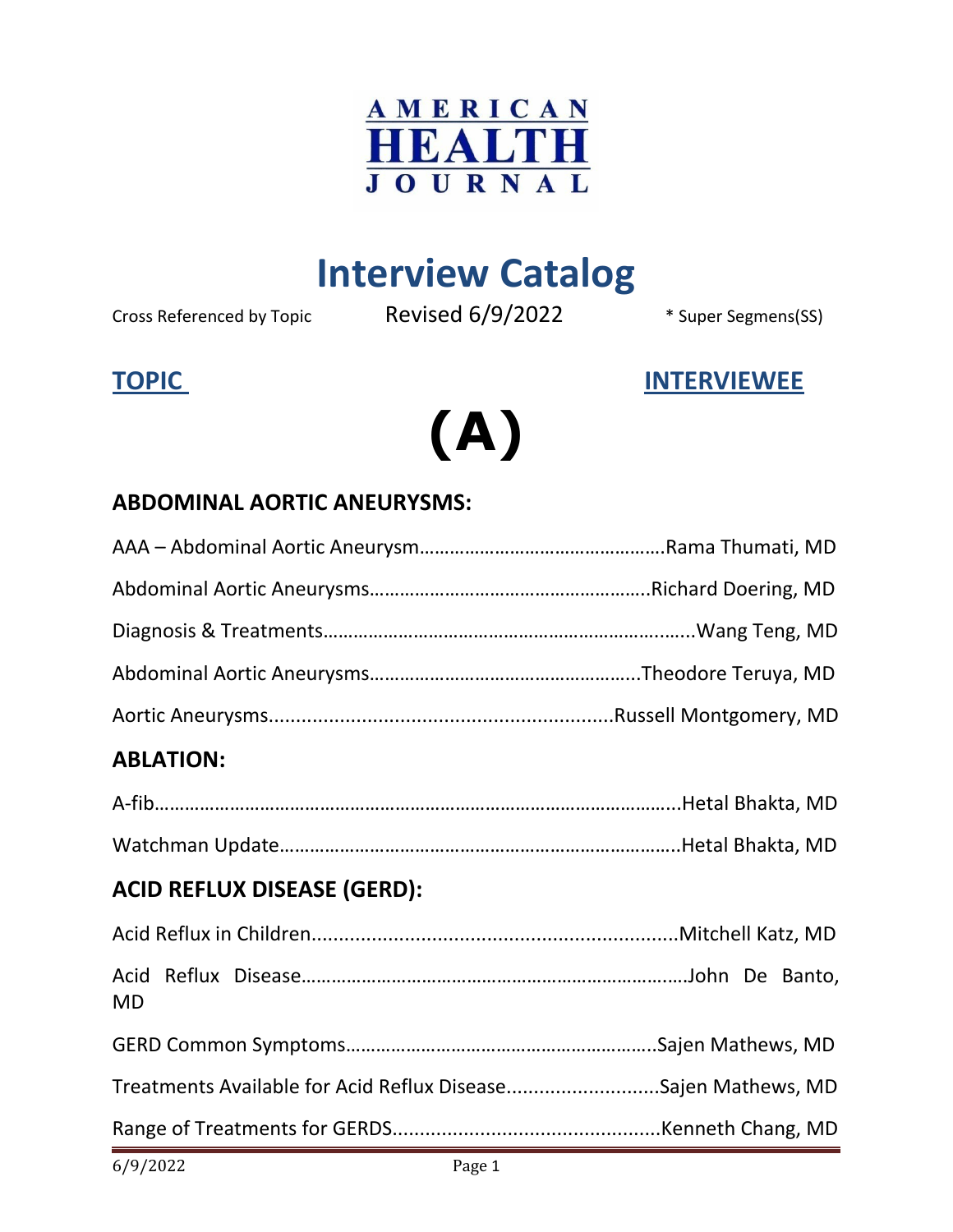### **ACL TEAR (ANTERIOR CRUCIATE LIGAMENT TEAR)**

ACL Tear/Injuries-Female Atheletes Prevention....................John A. Schlechter, DO

#### **ACNE:**

#### **ACUPUNCTURE:**

#### **ACUTE CARE:**

|--|--|--|--|

#### **ACUTE REHAB:**

#### **ACUTE STROKE:**

#### **ADDICTION:**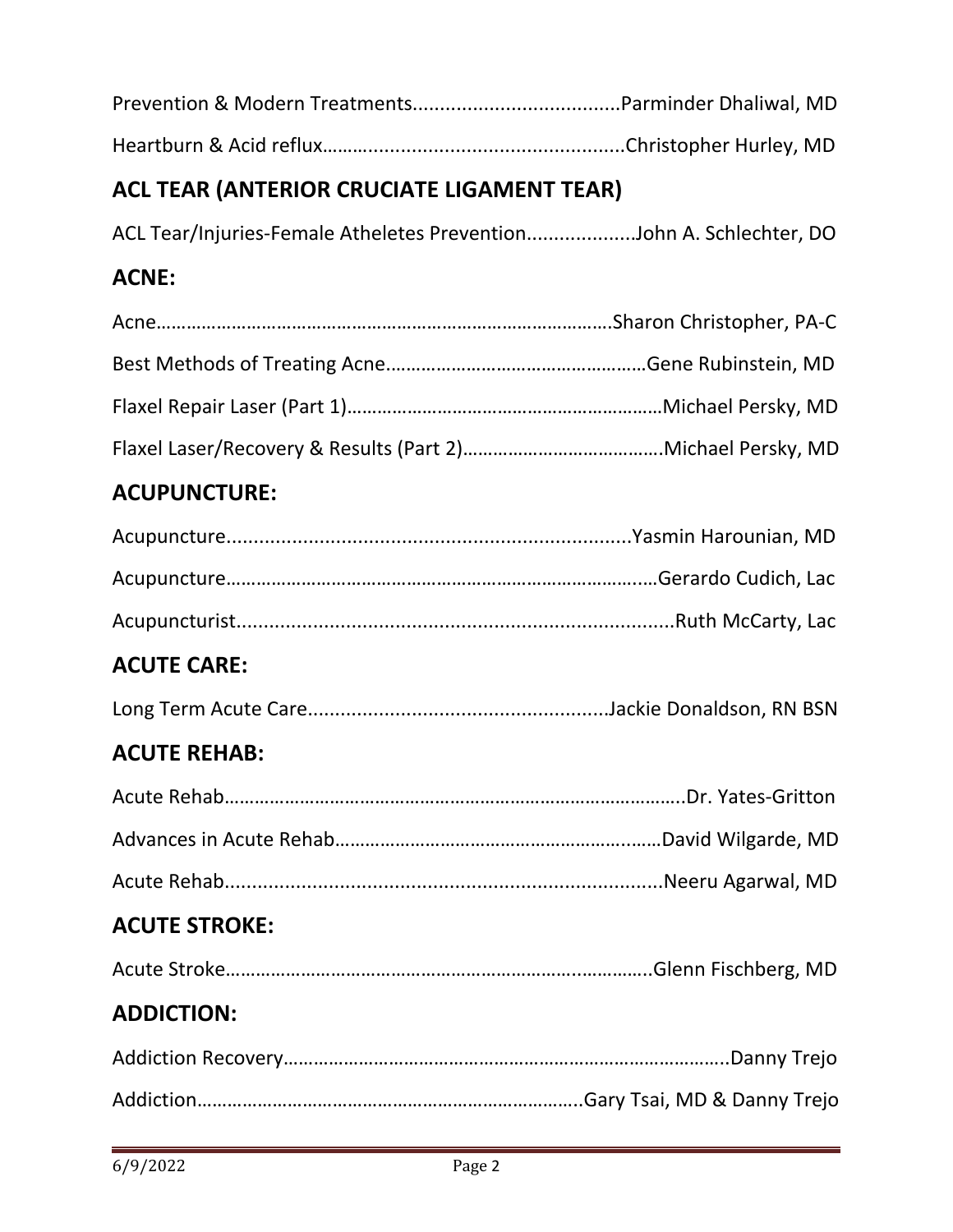| Addiction & Tobacco(Pomona Valley Hosp. Med. Center) Dan Blocker, PhD, LMFT |
|-----------------------------------------------------------------------------|
|                                                                             |
|                                                                             |
|                                                                             |
| Risks & Dangers of Opioid Abuse(Sovereign Health) Dan Aranow, MD            |
| Measurement Based Care/Addiction Cen(Sovereign Health)Tonmoy Sharma, MD     |
| Alcohol Addiction(Sovereign Health) Mary Berst, PhD & Leanard Kienzle       |
|                                                                             |
|                                                                             |
| Fetal Alcohol Syndrome(Pomona Valley Hospital) Shahid Kamran, MD            |
|                                                                             |
|                                                                             |
|                                                                             |
|                                                                             |
| Prescription Drug Abuse(CHOC Children's Hospital) Jacqueline Winkelmann, MD |
|                                                                             |
|                                                                             |
|                                                                             |
|                                                                             |
|                                                                             |
|                                                                             |
|                                                                             |
|                                                                             |
|                                                                             |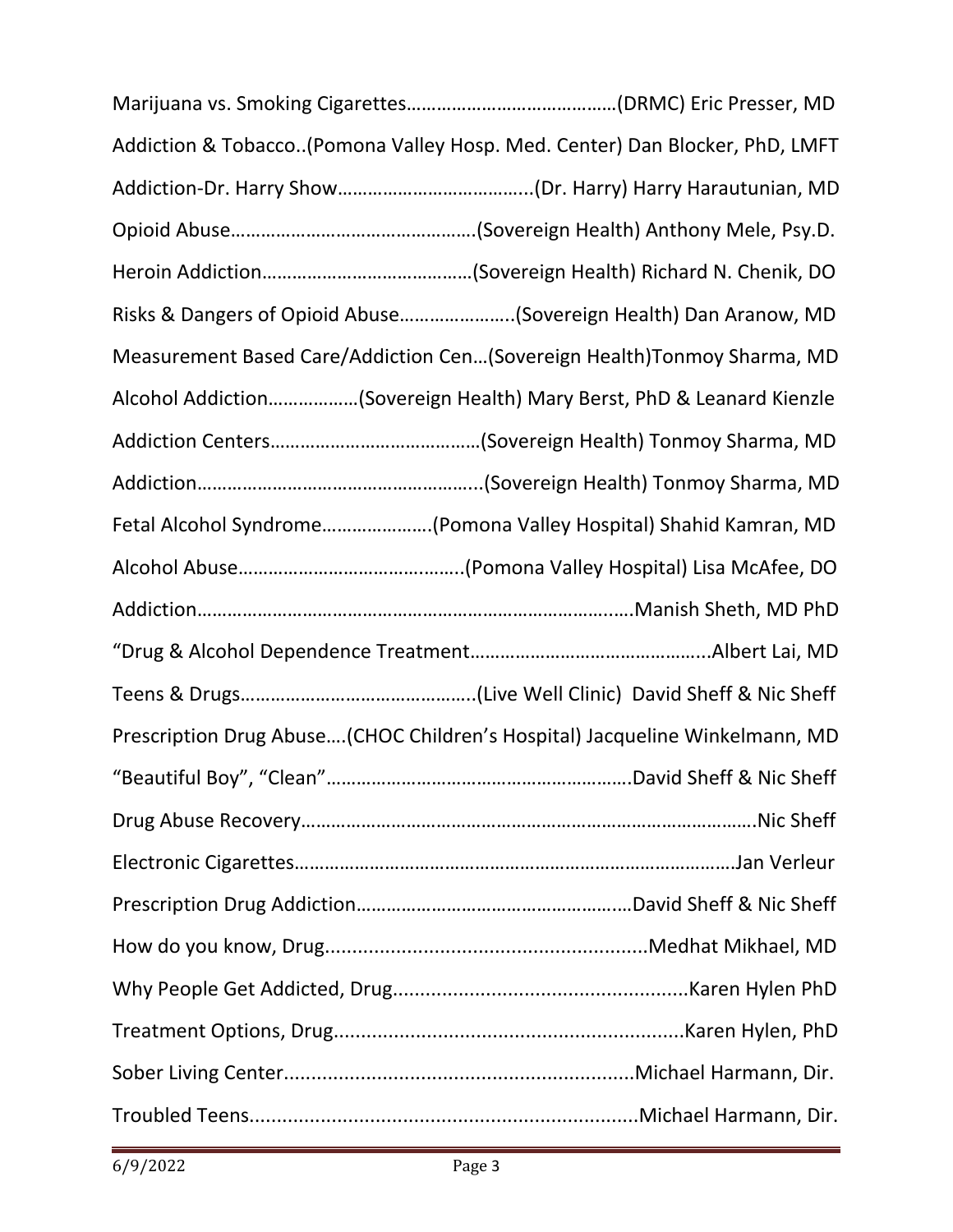| Unintentional Addition to Prescription MedicationsSteven Ey, MD |  |
|-----------------------------------------------------------------|--|
|                                                                 |  |
|                                                                 |  |
| The Range of the Nation Wide ProblemJeoffrey Phillips, MD       |  |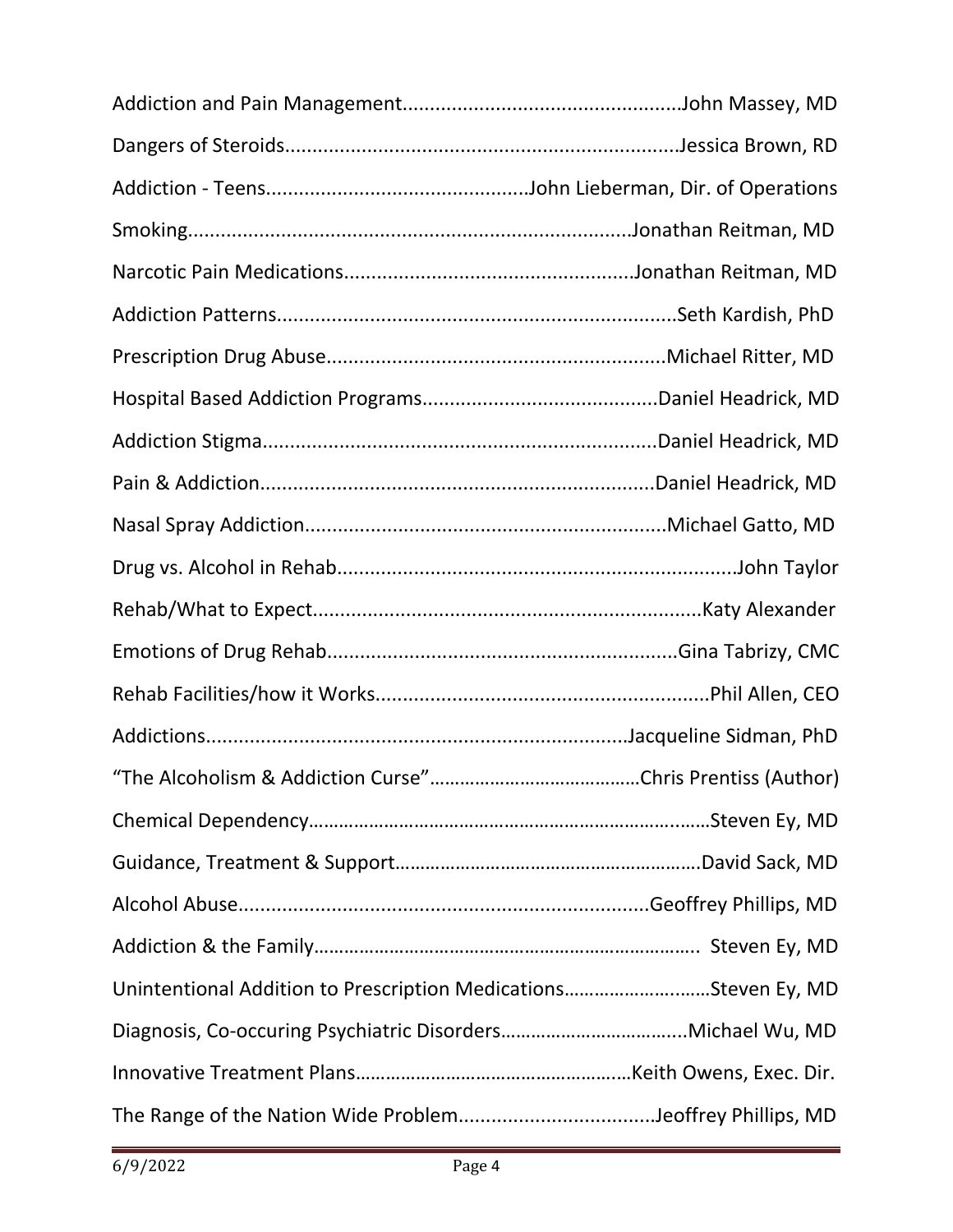#### **ADDICTION CENTERS:**

#### **ADENOIDS:**

|--|--|

#### **ADHD (ATTENTION DEFICIT HYPERACTIVITY DISORDER):**

| ADOI ECCENT CANCEDC. |  |
|----------------------|--|

#### **ADOLESCENT CANCERS:**

|--|--|--|--|

#### **ADRENAL FATIGUE:**

|--|--|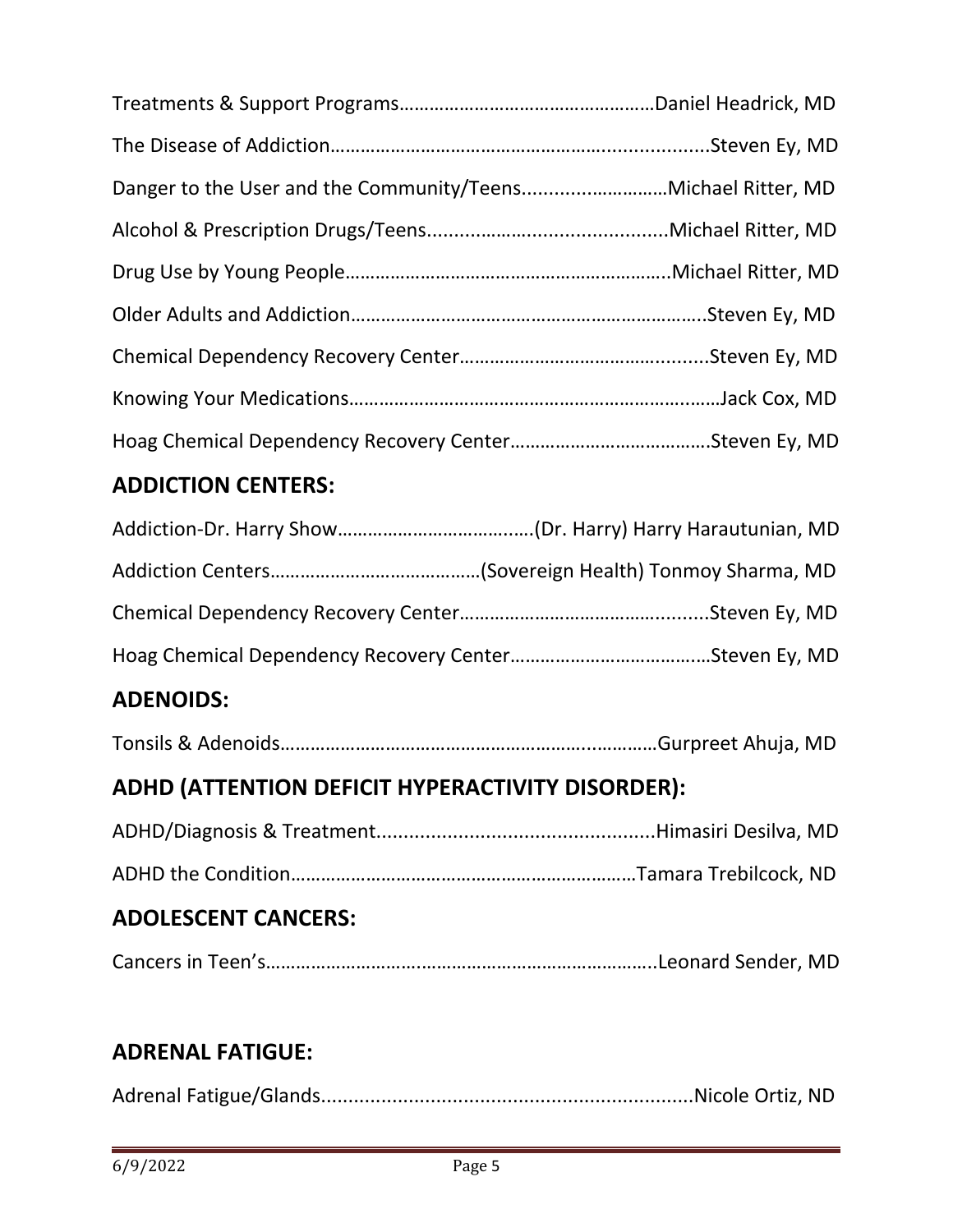#### **ADULT ALLERGIES:**

#### **A-FIB:**

| A-Fib(Pomona Valley Hospital Medical Center) Ramanna Merla, MD                        |
|---------------------------------------------------------------------------------------|
| Atrial Fibrillation "Watchman" (Desert Regional Med Center) Hetal Bhakta, MD          |
| New A-Fib Treatment(Desert Regional Medical Center) Hasahim Khan, MD                  |
| Atrial Fibrillation/Electrophysiology(Methodist Hospital) Steve Carlson,<br><b>MD</b> |
|                                                                                       |
| Atrial Fibrillation(Desert Regional Medical Center) Hetal Bhakta, MD                  |
|                                                                                       |
|                                                                                       |
|                                                                                       |
| $\mathbf{A}$                                                                          |

#### **AGING:**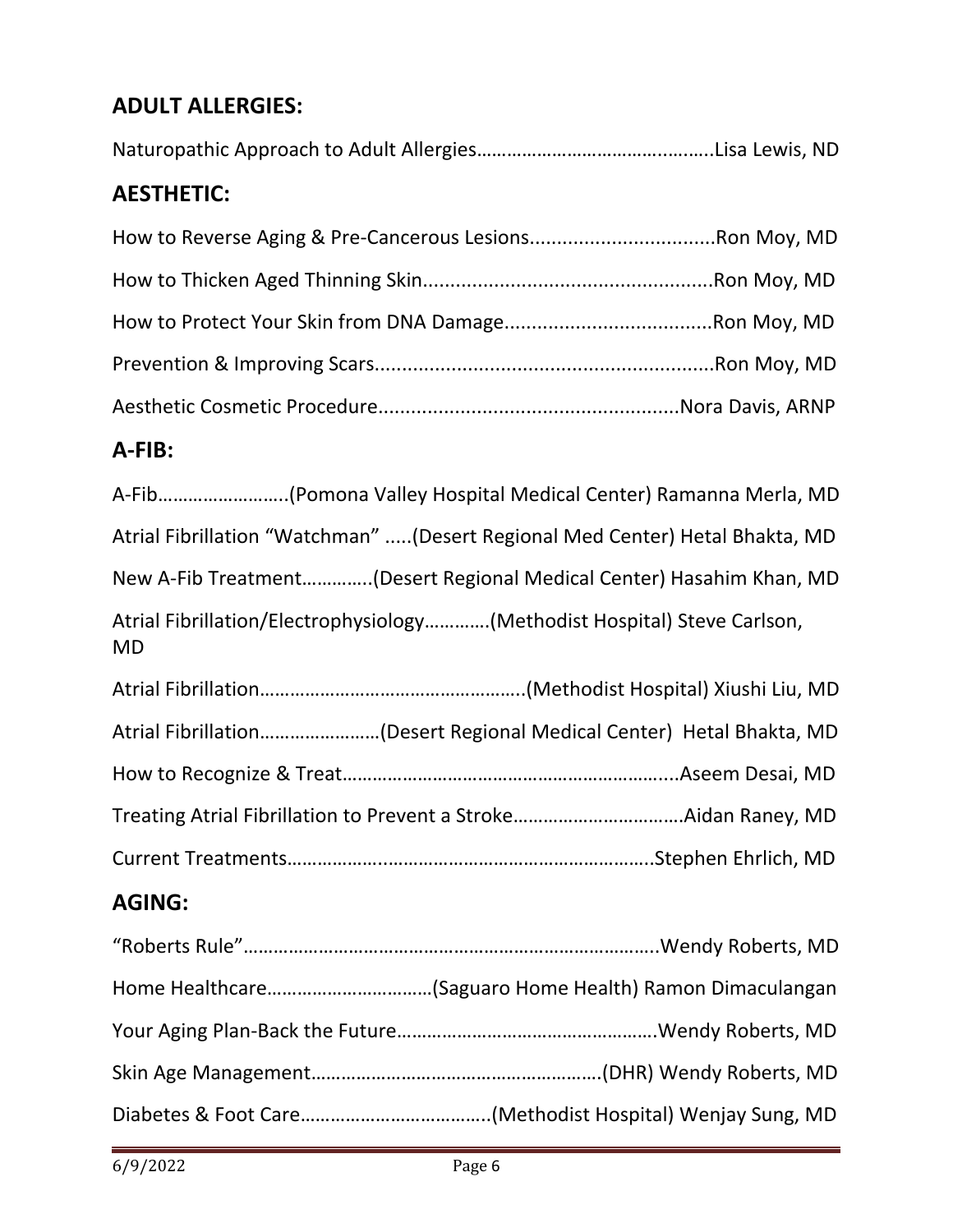| Mental Aspects of Retirement (Retirement Income Story) David Scranton, Founder |  |
|--------------------------------------------------------------------------------|--|
|                                                                                |  |
| Aging-Coronavirus(Desert Regional Medical Center) Timothy Tyler, PharmD        |  |
|                                                                                |  |
|                                                                                |  |
|                                                                                |  |
|                                                                                |  |
| Families with Dementia(Pomona Valley Hospital) Daniel Blocker, PhD             |  |
|                                                                                |  |
|                                                                                |  |
| Stroke Identifcation(Desert Regional Medical Center) Kevin Attenhofer, MD      |  |
| Management of a Stoke(Desert Regional Medical Center) Kevin Attenhofer, MD     |  |
| Stroke Recovery(Desert Regional Medical Center) Kevin Attenhofer, MD           |  |
| Hearing(Pomona Valley Hospital Medical Center) Clara Olcott, MD                |  |
| Hearing Loss(Belsono Mgt. Group) Jonathan Weizman, President                   |  |
| After a Stroke(Pomona ValleyHospital Medical Center) Adeel Popalzai, DO        |  |
| Aging-Lipogems(OrthoBiologics) Gerard Malanga, MD, Christopher Rogers, MD      |  |
|                                                                                |  |
|                                                                                |  |
|                                                                                |  |
|                                                                                |  |
| Aging Athlete's(Desert Regional Medical Center) Tyler Huish, MD                |  |
| New A-Fib Treatment(Desert Regional Medical Center) Hasahim Khan, MD           |  |
|                                                                                |  |
|                                                                                |  |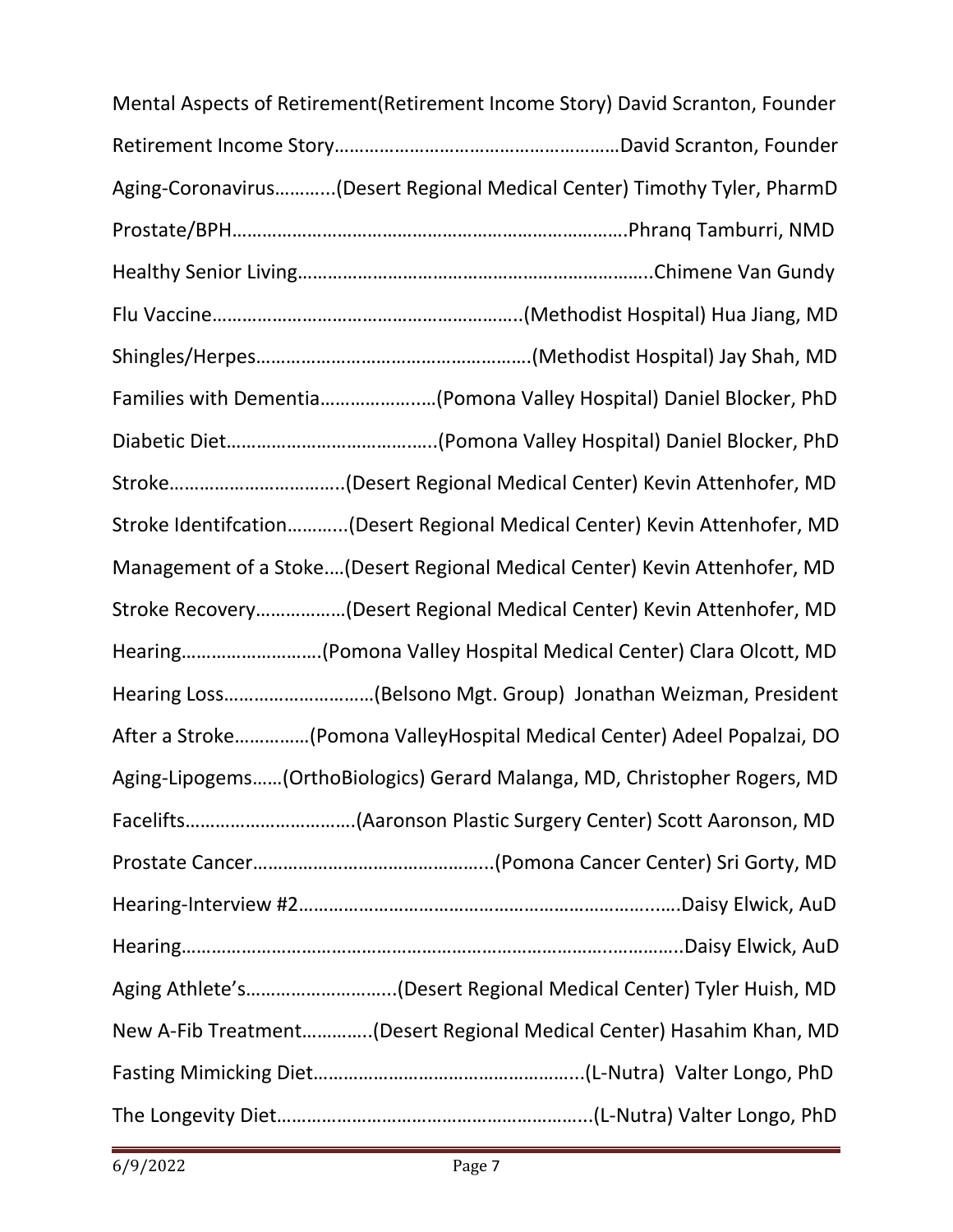|           | Hair Restoration(Vegas Valley Hair Restoration) Irwin B. Simon, MD                                            |  |
|-----------|---------------------------------------------------------------------------------------------------------------|--|
|           |                                                                                                               |  |
|           |                                                                                                               |  |
|           | Facelift/Lipo(Redlands Community Hospital) Anil Punjabi, MD, DDS                                              |  |
| <b>MD</b> | Osteoporosis(Desert Regional Medical Center) Todd Swenning,                                                   |  |
|           |                                                                                                               |  |
|           |                                                                                                               |  |
|           |                                                                                                               |  |
|           |                                                                                                               |  |
|           |                                                                                                               |  |
|           | Periodontal Disease Laser Treatment(Millennium Dental Technologies)<br>Dawn Gregg, DDS & Robert H. Gregg, DDS |  |
|           |                                                                                                               |  |
|           |                                                                                                               |  |
|           |                                                                                                               |  |
|           | "Cataract Surgery Device"(Harvard Eye) Roger Ohanesian, MD                                                    |  |
|           | "New Glaucoma Surgeries"(Harvard Eye) Savak Teymoorian, MD                                                    |  |
|           |                                                                                                               |  |
|           |                                                                                                               |  |
|           |                                                                                                               |  |
|           |                                                                                                               |  |
|           |                                                                                                               |  |
|           |                                                                                                               |  |
|           |                                                                                                               |  |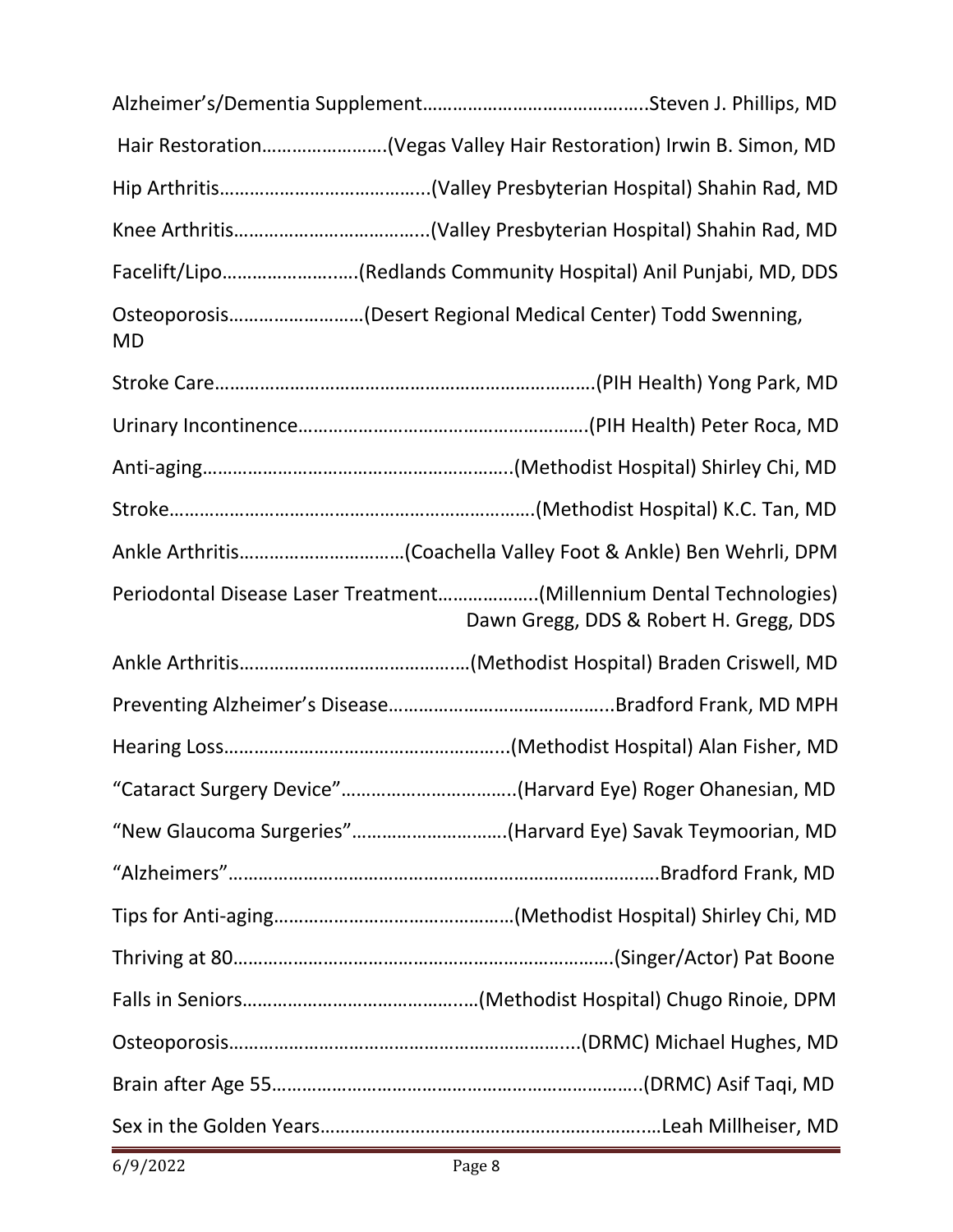| How to Reverse Aging & Pre-Cancerous LesionsRon Moy, MD                                         |
|-------------------------------------------------------------------------------------------------|
|                                                                                                 |
|                                                                                                 |
|                                                                                                 |
|                                                                                                 |
|                                                                                                 |
|                                                                                                 |
|                                                                                                 |
| Long Term Results of Aging of the SkinGene Weitz, President, CEO                                |
|                                                                                                 |
| Collagen & Elasticity of the SkinMediana Avdin, QP, Pharmacist                                  |
| AIDS:                                                                                           |
| HIV & AIDS (*SS)Kevin Robert Frost (amfAR), Eric Daar, MD (LA BioMed) &<br>Michael Gottlieb, MD |
| HIV Research(Los Angeles Biomedical Reseach Institute) Eric Daar, MD                            |
| "AmfAR InterviewRowena Johnston, PhD & Kevin Robert Frost, CEO                                  |

HIV & AIDS Research-Countdown to a Cure-Part 1……..(AmfAR) Kevin Robert Frost, Rowena Johnston, PhD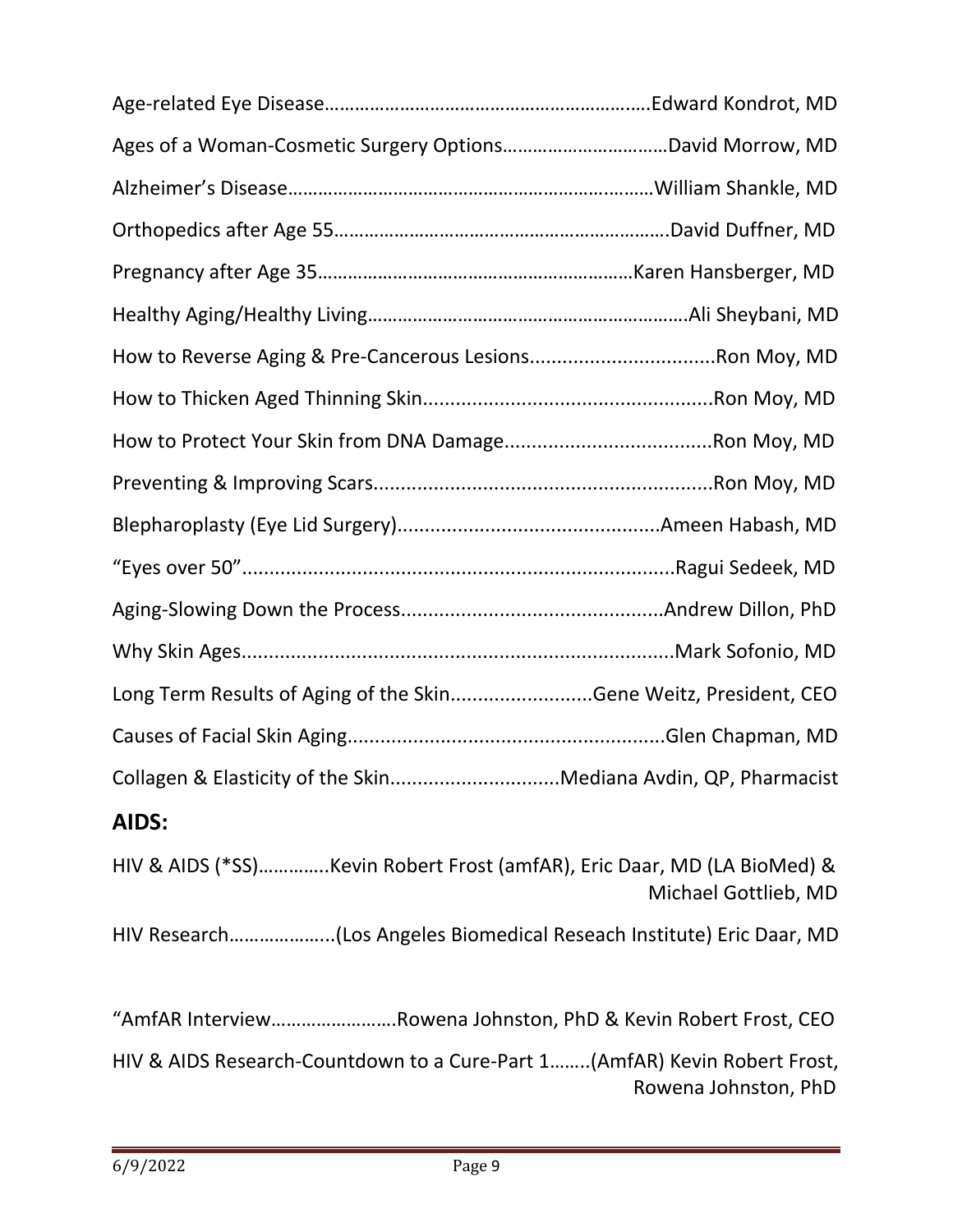HIV & AIDS Research-Countdown to a Cure-Part 2(AmfAR) Rowena Johnston, PhD, Kevin Robert Frost

| HIV & AIDS Prevention & Elizabeth Taylor Foundation Part 2 Michael Gottlieb, MD |
|---------------------------------------------------------------------------------|
|                                                                                 |
|                                                                                 |
|                                                                                 |
|                                                                                 |

#### **AIR PURIFICATION:**

#### **ALCOHOL ABUSE:**

| Alcohol Addiction(Sovereign Health) Mary Berst, PhD & Leonard Kienzle |  |
|-----------------------------------------------------------------------|--|
|                                                                       |  |
|                                                                       |  |
|                                                                       |  |
|                                                                       |  |
|                                                                       |  |
|                                                                       |  |
|                                                                       |  |
| <b>ALKALINE WATER:</b>                                                |  |

Drinking Alkaline Water/Bottled Water..............................................Ross Anderson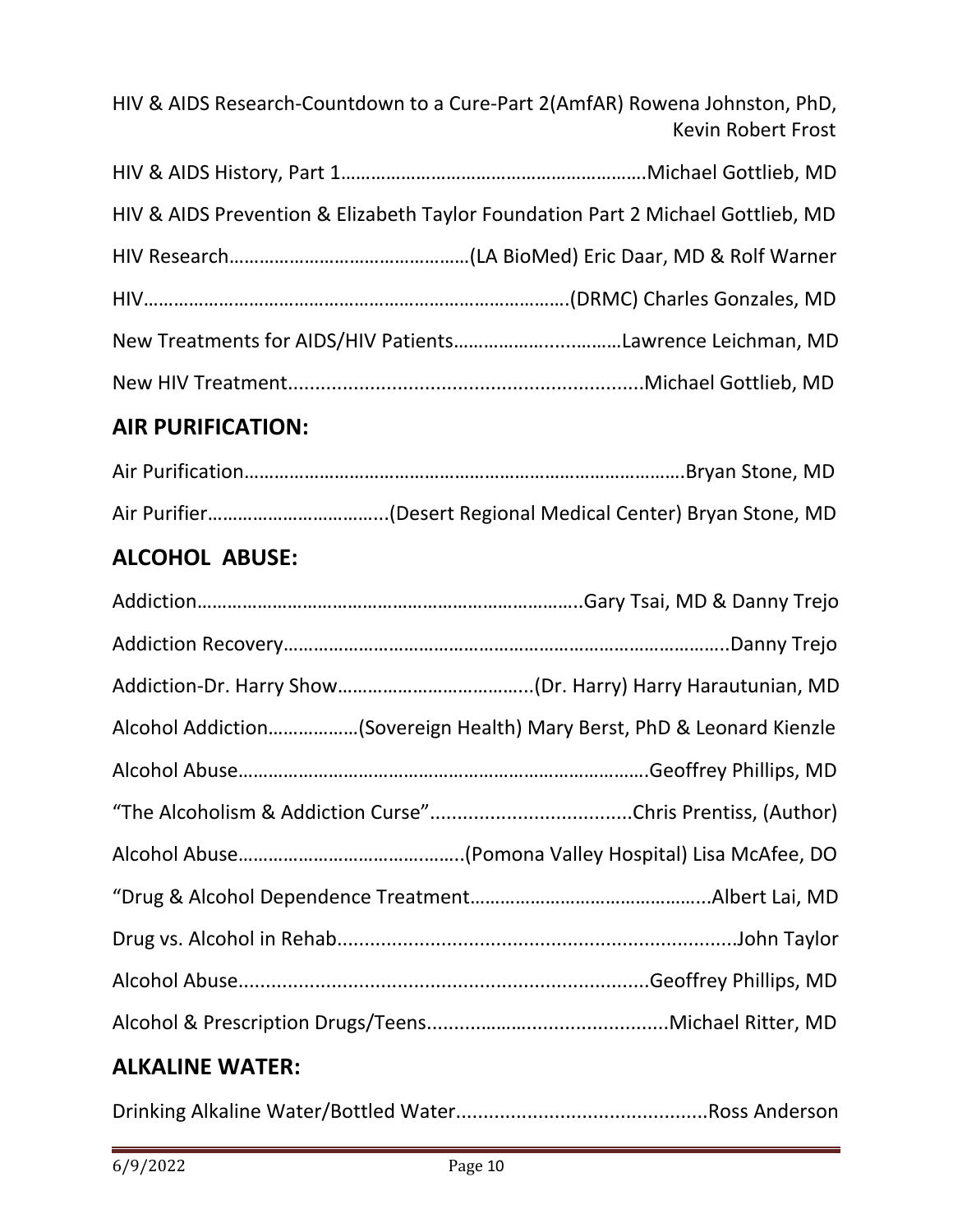#### **ALLERGIES:**

| "Air Purifier"(Desert Regional Medical Center) Bryan Stone, MD |
|----------------------------------------------------------------|
|                                                                |
|                                                                |
|                                                                |
|                                                                |
|                                                                |
|                                                                |
|                                                                |
|                                                                |
|                                                                |

#### **ALS:**

|--|--|

#### **ALTERNATIVE MEDICINE:**

Supplement for Immunity………….(LifePharm) Jose Toro, MD, Kimberly Lloyd, MS & Edward Andujar, MD

Supplement for Stress & Blood Sugar-Lamanine………….(LifePharm) Jose Toro, MD, Jack Herd, DC, Edward Andujar, MD & Alex Martin, MD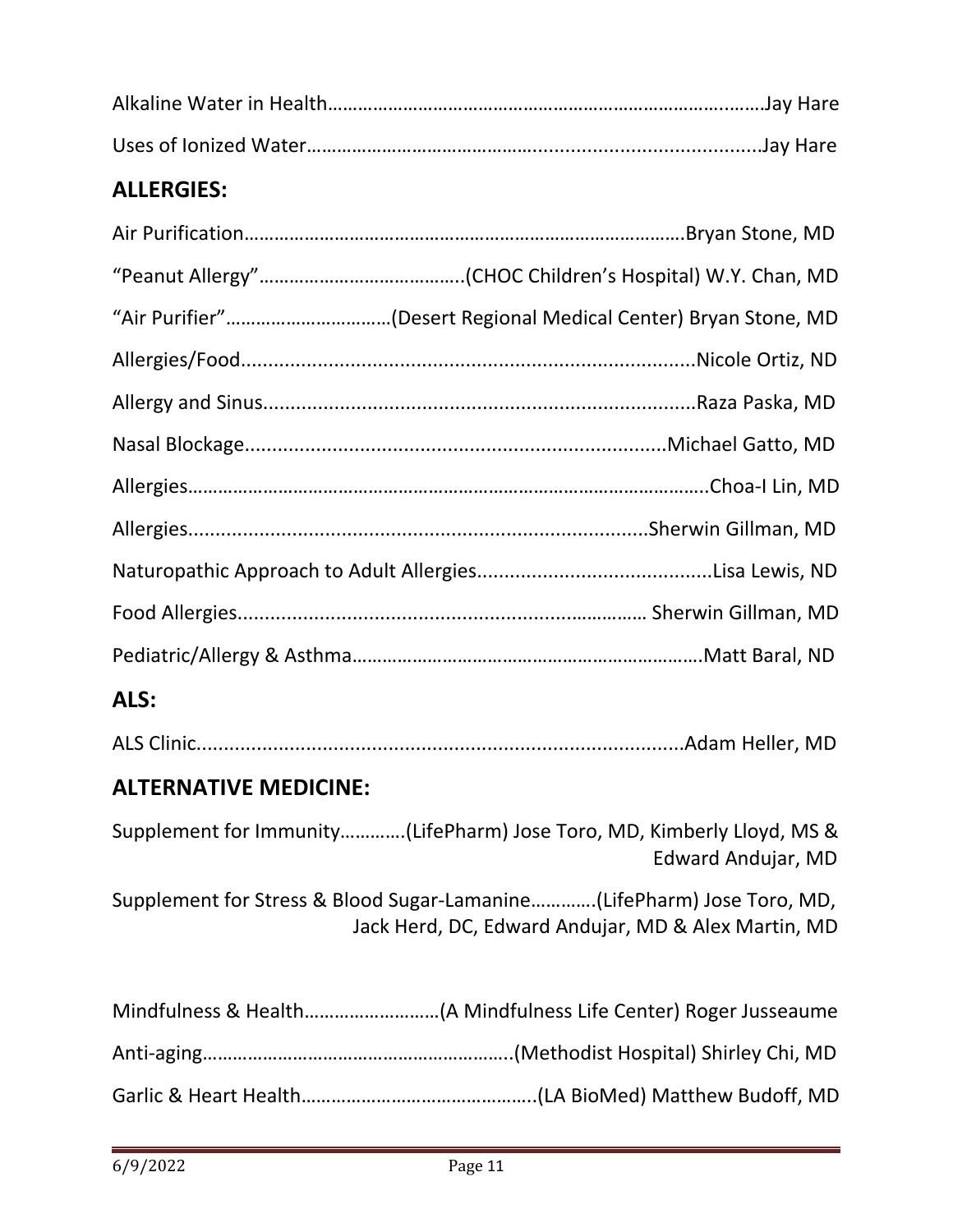Repairing Nerve Damage…………….(AxoGen) Karen Zaderej, A. Lee Dellon, MD PhD, Teresa & Matthew

| "Alternative Medicine Hospital"(CHOC Children's Hospital) Ruth McCarty, LAc |  |  |  |
|-----------------------------------------------------------------------------|--|--|--|
|                                                                             |  |  |  |
| Alternative Medicine - Natural Prostate/Bladder ProductDaniel Johnson, MD   |  |  |  |
| Alternative Medicine (12 Day Bladder & 12 Day Prostate)Robert Jacquet, CEO  |  |  |  |
|                                                                             |  |  |  |
|                                                                             |  |  |  |
| Alternative Medicine / Natural Joint RegenerationNicole Ortiz, ND           |  |  |  |
| Alternative Medicine / Adrenal Fatique (Glands)Nicole Ortiz, ND             |  |  |  |
| Alternative Medicine / Bio-Identical HormonesNicole Ortiz, ND               |  |  |  |
|                                                                             |  |  |  |
| Alternative Medicine / Pre-Menstrual DisordersNicole Ortiz, ND              |  |  |  |
|                                                                             |  |  |  |
| Alternative Medicine / Weight Loss vs. Fat LossNicole Ortiz, ND             |  |  |  |
|                                                                             |  |  |  |
| Alternative TreatmentWilliam Ostermiller, MD & Richard Gates, MD            |  |  |  |
|                                                                             |  |  |  |
| How Naturopathic Doctors Treat Chronic DiseasesJane Guiltinan, ND           |  |  |  |
|                                                                             |  |  |  |
|                                                                             |  |  |  |
|                                                                             |  |  |  |
|                                                                             |  |  |  |
| Medical Research being done at Southwest CollegeChristine Gerard, ND        |  |  |  |
| Research at Southwest College of Naturopathic MedJeffrey Langland, PhD      |  |  |  |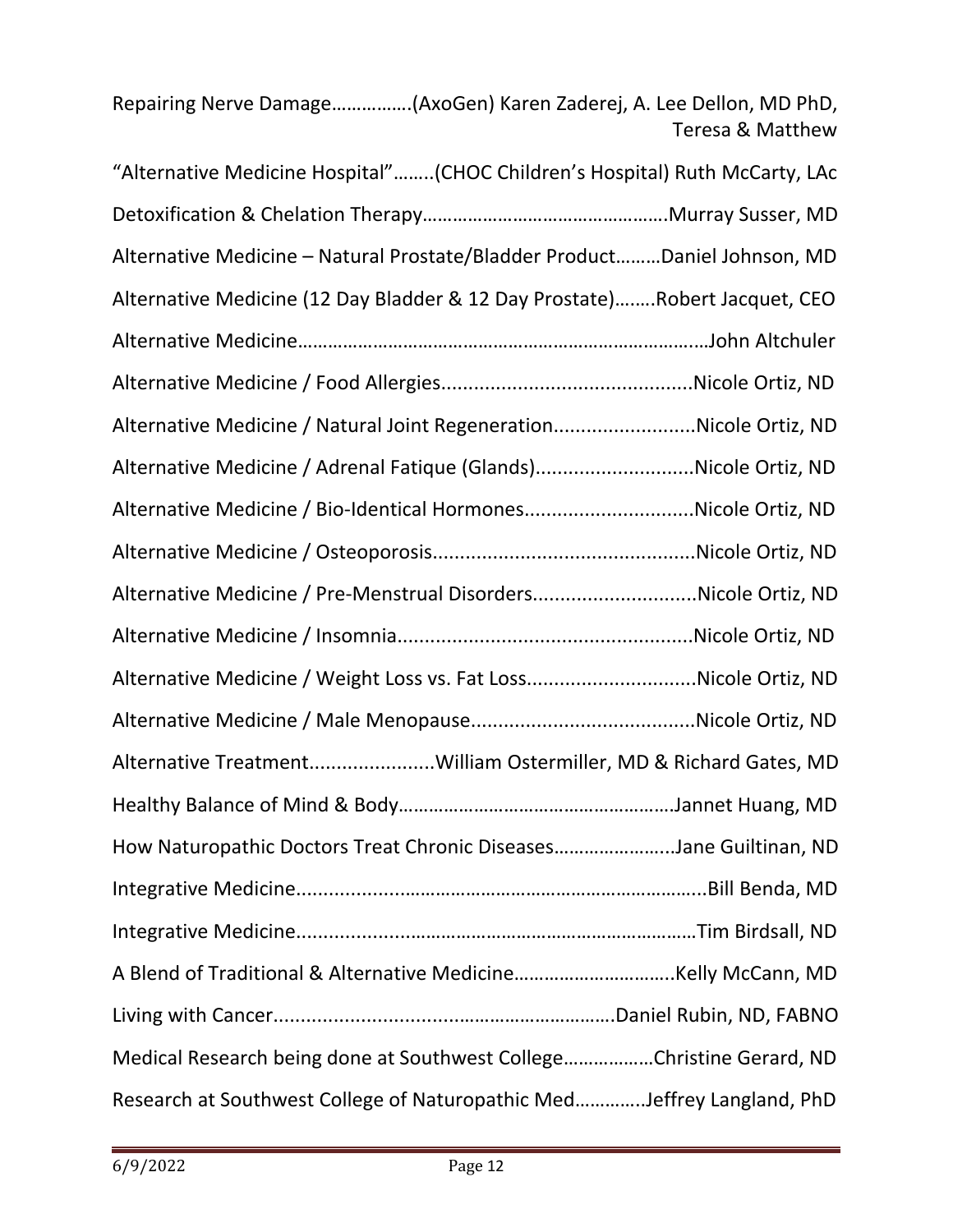| Naturopathic Combined with Conventional TherapyTim Birdsall, ND                   |  |
|-----------------------------------------------------------------------------------|--|
|                                                                                   |  |
| Environmental Medicines and Toxins in the BodyWalter Crinnion, ND                 |  |
| Naturopathic Approach to Pediatric Allergies & Asthma Matthew Baral,<br><b>ND</b> |  |
| Prevention Naturopathic Approach to Chronic DiseasesMartin Milner, ND             |  |
| Naturopathic Approach to Treatment of Romatic DiseasesLeslie Axelrod, ND          |  |
| Naturopathic Doctors in your HealthplanKaren Howard, Exc. Dir., AANP              |  |
| How Naturopathic Doctors Treat Chronic IllnessShannon Sinsheimer, ND              |  |
|                                                                                   |  |
|                                                                                   |  |
|                                                                                   |  |
|                                                                                   |  |
|                                                                                   |  |
|                                                                                   |  |
|                                                                                   |  |
|                                                                                   |  |
|                                                                                   |  |
|                                                                                   |  |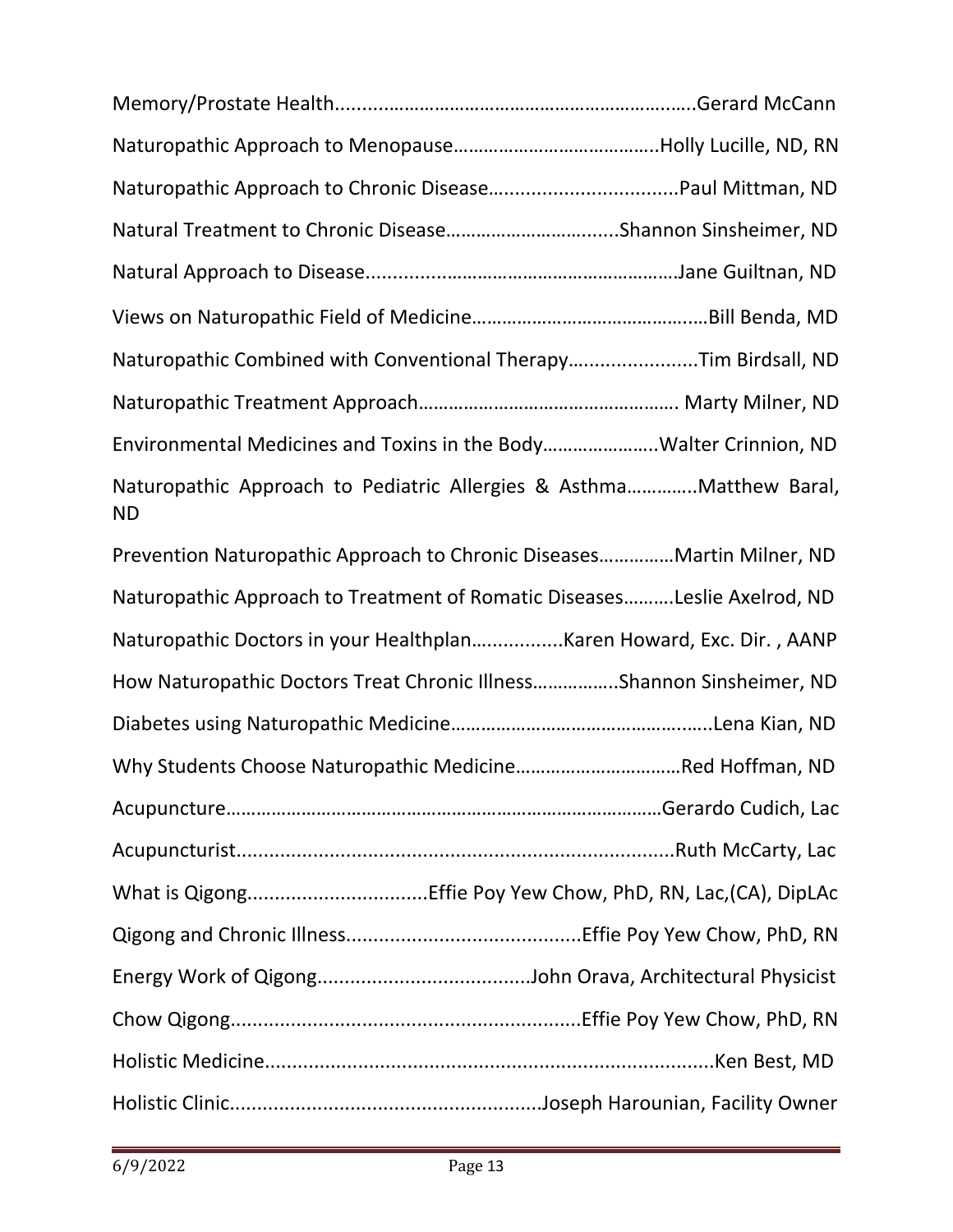#### **ALZHEIMER'S/DEMENTIA:**

| Dementia/Alzheimer's(Pomona Valley Hospital) Daniel Blocker, PhD |
|------------------------------------------------------------------|
|                                                                  |
|                                                                  |
|                                                                  |
|                                                                  |
|                                                                  |
|                                                                  |
|                                                                  |
| Progressive Symptoms/Alzheimer'sCordula Dick-Muelhke, PhD        |
| & Scott Ferer, MD                                                |
| Slowing the Progression & DeteriorationCordula Dick-Muelhke, PhD |
|                                                                  |

#### **AMPUTATION:**

| and Russell Dounies, MD                                                       |
|-------------------------------------------------------------------------------|
| Amputation Prevention Center/Wound Treatment(Desert Regional Med Center)      |
| Oscar Paz-Altschul, MD & Ryan Wood, DPM                                       |
| Amputation Prevention/Peripheral Arterial Disease(Desert Regional Med Center) |
| Amputation Prevention-Vascular Surgery(Valley Presb Hosp) James Burks, MD     |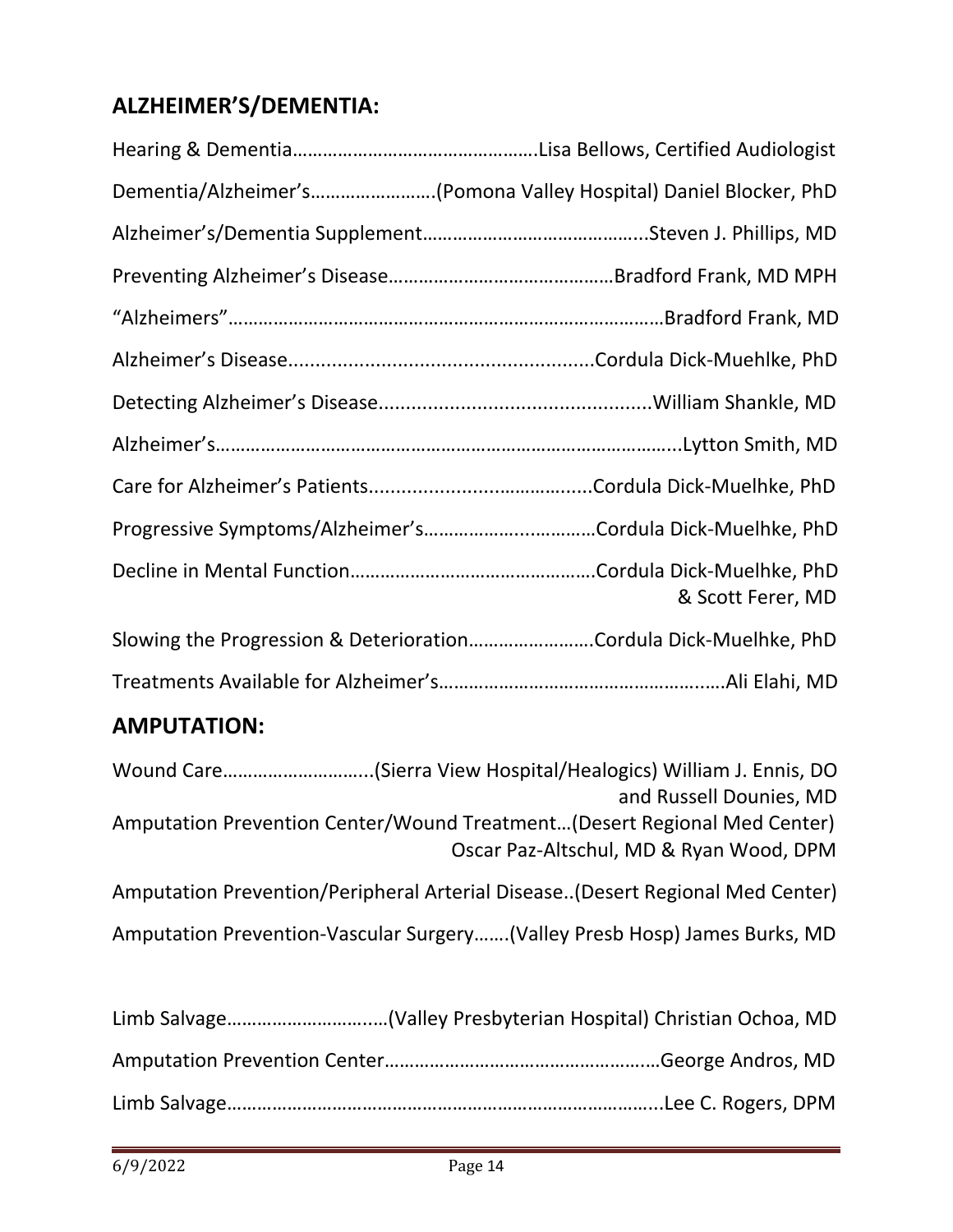#### **ANEMIA:**

| <b>ND</b> |  |  |
|-----------|--|--|

#### **ANESTHESIA:**

#### **ANESTHESIA & PAIN MANAGEMENT:**

|--|--|

#### **ANESTHESIOLOGY:**

|--|--|--|--|

#### **ANEURYSM:**

|               | Neurointerventional Care for Strokes & Aneurysms(Pomona Valley Hospital)<br>Nazli Janjua, MD |
|---------------|----------------------------------------------------------------------------------------------|
|               |                                                                                              |
|               | Diagnosis & Treatment of Abdominal Aortic AneurysmsTheodore Teruya, MD                       |
| <b>ANKLE:</b> |                                                                                              |

Ankle Arthritis……………………………………….(Methodist Hospital) Braden Criswell, MD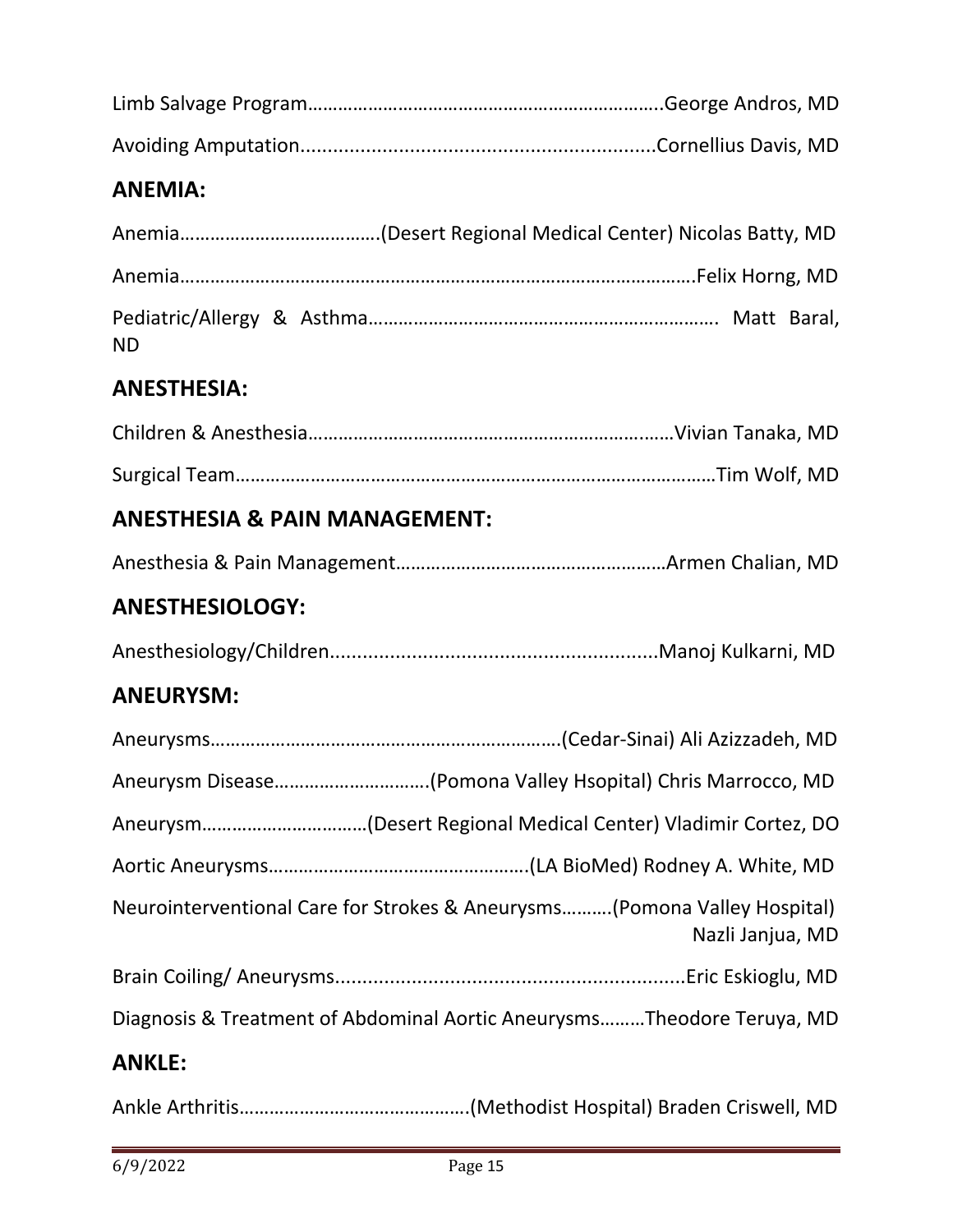| Repairing Ankle & Foot Fractures(Desert Regional Med Center) Ben Wehrli, DPM |
|------------------------------------------------------------------------------|
|                                                                              |
|                                                                              |
| <b>ANKLE &amp; FOOT PROBLEMS:</b>                                            |
|                                                                              |
|                                                                              |
| <b>ANKLE SURGERY:</b>                                                        |
|                                                                              |
| <b>ANTERIOR CRUCIATE LIGAMENT TEAR (ACL TEAR):</b>                           |
|                                                                              |
| <b>ANTI-AGING THERAPIES:</b>                                                 |
|                                                                              |
|                                                                              |
|                                                                              |
|                                                                              |
|                                                                              |
| <b>ANTIBIOTIC RESISTANCE:</b>                                                |
| Antibiotic Resistance(Pomona Valley Hospital) John Mourani, MD               |
| <b>ANTIOXIDANTS:</b>                                                         |
|                                                                              |
|                                                                              |
|                                                                              |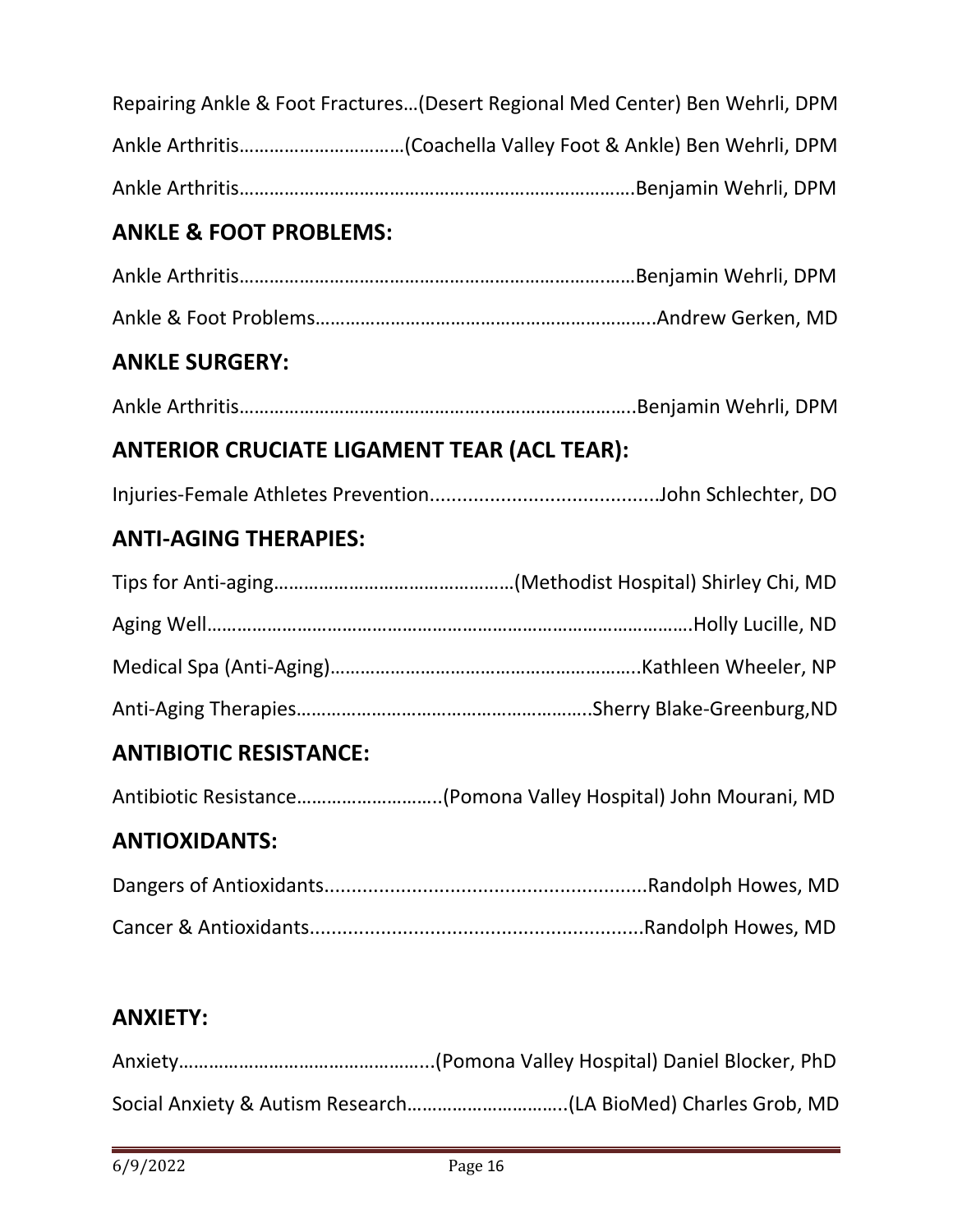#### **AORTIC ANEURYSMS:**

| TAVT-TAVI(Desert Regional Medical Center) Michael Bagheri, MD             |
|---------------------------------------------------------------------------|
| Abdominal Aortic Aneurysms(Desert Regional Med Center) Anna Gasparyan, MD |
| Aortic Valve Replacement(Methodist Hospital) Eli R. Capouya, MD           |
|                                                                           |
|                                                                           |
|                                                                           |

#### **AORTIC STENOSIS:**

Aortic Stenosis, TAVR/TAVI…………..(Pomona Valley Hospital) Gaurav R. Parikh, MD

#### **APPENDICITIS:**

| Symptoms, diagnosing & Treating AppendicitisPeter Jamieson, MD |  |
|----------------------------------------------------------------|--|
| MD.                                                            |  |

Appendicitis...............................................................................Richard Kangah, MD

#### **ARMENIAN EYE CARE PROJECT:**

#### **ARRHYTHMIA:**

Heart Arrhythmias………………….…(Valley Presbyterian Hospital) Leo Polosajian, MD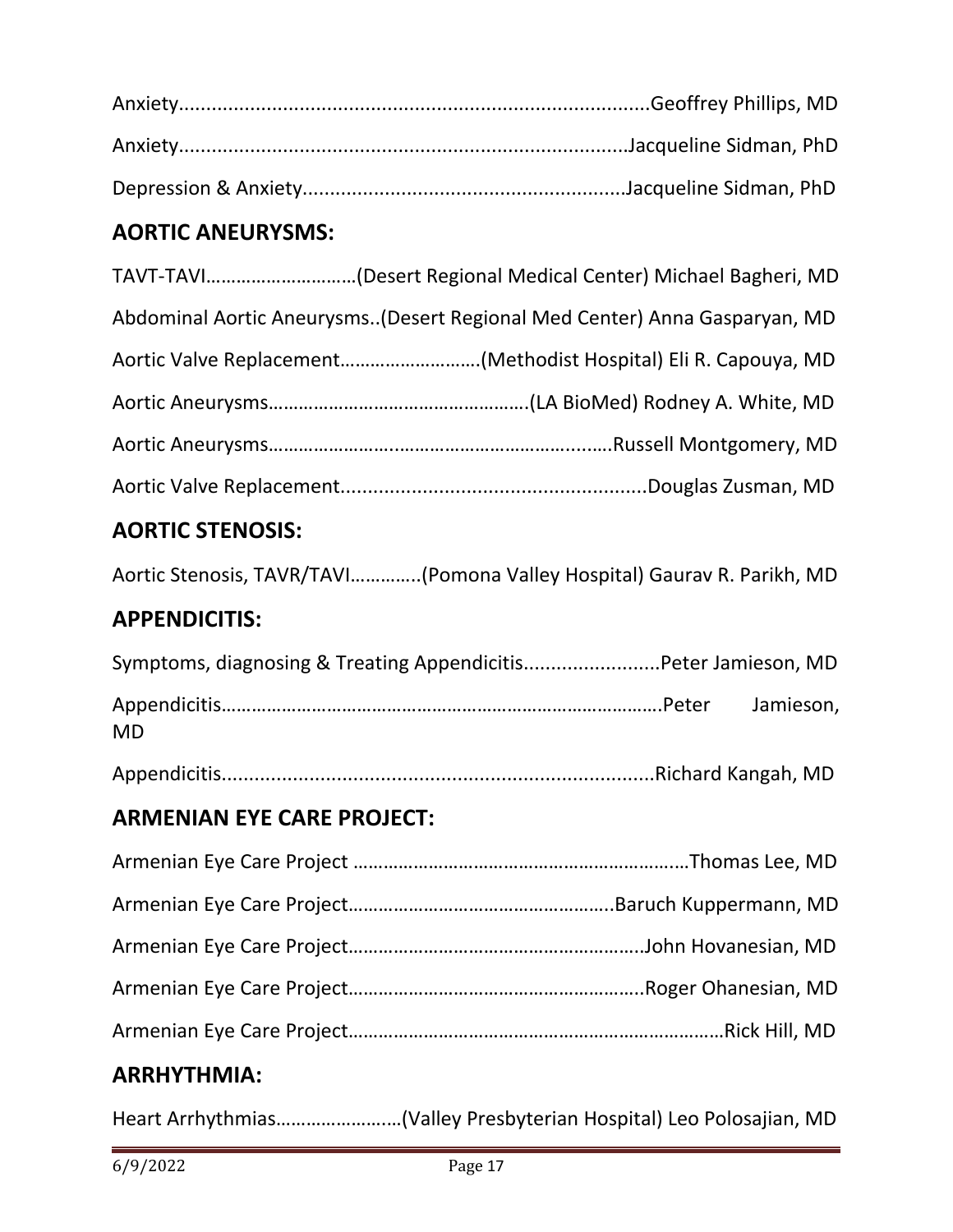Heart Rhythm Conditions………………..(Pomona Valley Hospital) Ravi Mandipati, MD

#### **ARTERY DISEASE:**

Perpheral Artery Disease….(Desert Regional Medical Center) Anna Gasparyan, MD Peripheral Artery Disease……………....(Pomona Valley Hospital) Chris Marrocco, MD Peripheral Arterial Disease……………………..(DRMC) John Lee, MD & Anna Sanzberro Hardening of the Arteries, Diagnosis & Treatment for PAD….Theodore Teruya, MD

#### **ARTHRITIS:**

| Hip Arthritis(Desert Regional Medical Center) Douglas Roger, MD                |
|--------------------------------------------------------------------------------|
|                                                                                |
| Rheumatoid Arthritis(Valley Presbyterian Hospital) Raz Khavari, MD             |
|                                                                                |
| Rheumatoid Arthritis(Stanford University School of Medicine) Vibeke Strand, MD |
|                                                                                |
|                                                                                |
|                                                                                |
|                                                                                |
|                                                                                |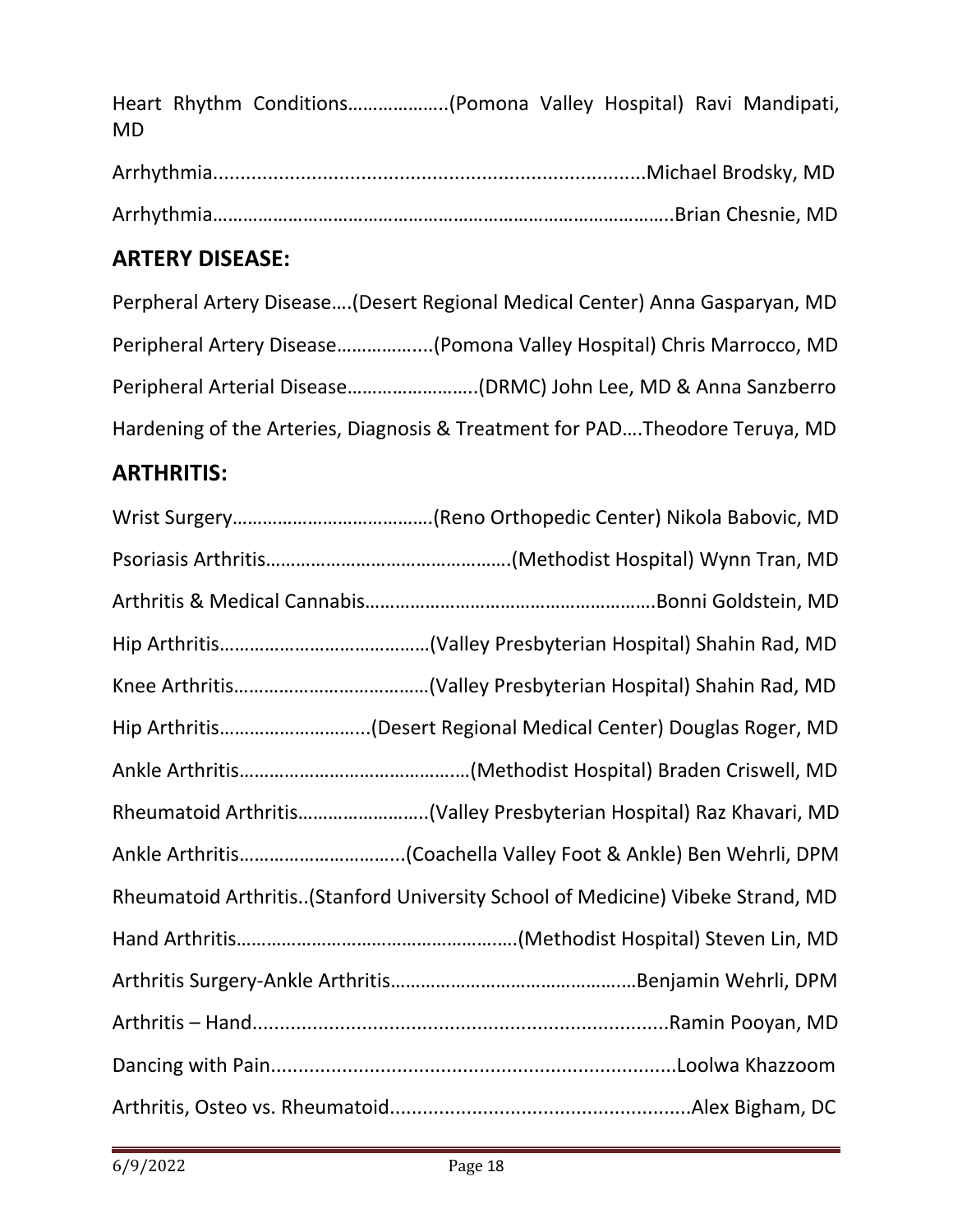| Treatments & Pain Relief Methods/Rheumatoid ArthritisWilliam Shiel, MD |  |
|------------------------------------------------------------------------|--|
|                                                                        |  |
|                                                                        |  |
|                                                                        |  |
|                                                                        |  |
|                                                                        |  |
|                                                                        |  |
|                                                                        |  |

#### **ARTHROSCOPIC SURGERY:**

Developments in Arthroscopic Surgery…………………………………….Douglas Roger, MD

#### **ASTHMA:**

| Asthma(Methodist Hospital of Southern California) Sheila Bonilla, MD |  |
|----------------------------------------------------------------------|--|
|                                                                      |  |
|                                                                      |  |
|                                                                      |  |
|                                                                      |  |
|                                                                      |  |
|                                                                      |  |
|                                                                      |  |
|                                                                      |  |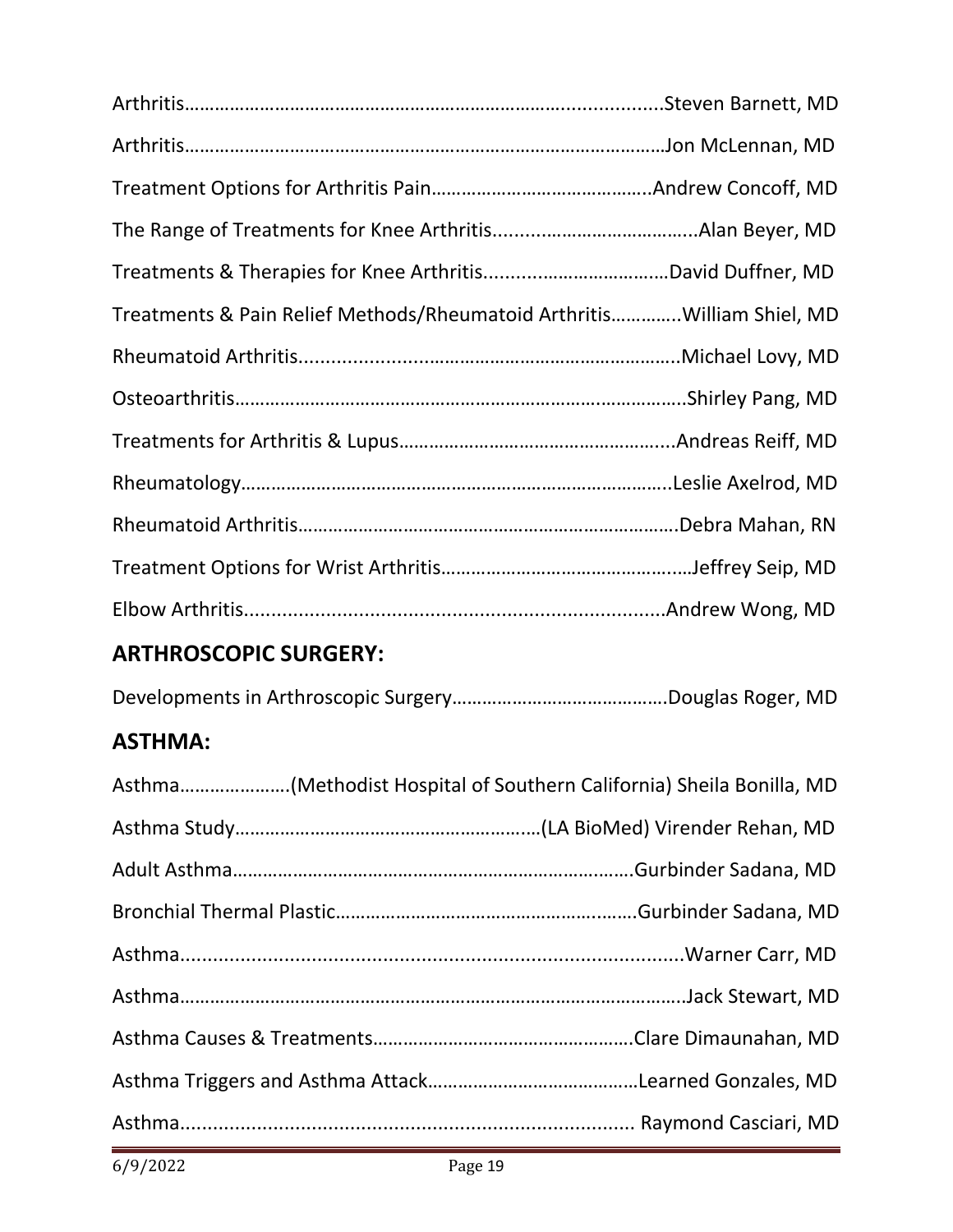#### **ASTIGMATISM:**

Toric Implants for Astigmatism…………………………………………………....Edward Kim, MD

#### **ATHLETIC ENDURANCE:**

Athletic Endurance - Cell Rejuvenation.......Gary Samuelson, PhD & Rob Ward, MD

#### **ATRIAL FIBRILLATION:**

A-fib………………………………………………………………………………………..Hetal R. Bhakta, MD Watchman Update………………………………………………………………….Hetal R. Bhakta, MD A-Fib……………………..(Pomona Valley Hospital Medical Center) Ramanna Merla, MD Atrial Fibrillation "Watchman" .....(Desert Regional Med Center) Hetal Bhakta, MD New A-Fib Treatment…………..(Desert Regional Medical Center) Hasahim Khan, MD Atrial Fibrillation/Electrophysiology………….(Methodist Hospital) Steve Carlson, MD Atrial Fibrillation……………………………………………..(Methodist Hospital) Xiushi Liu, MD Atrial Fibrillation……………………(Desert Regional Medical Center) Hetal Bhakta, MD How to Recognize & Treat………………………………………………………....Aseem Desai, MD Treating Atrial Fibrillation to Prevent a Stroke…………………………….Aidan Raney, MD Current Treatments………………..……………………………………………..Stephen Ehrlich, MD

#### **ATTENTION DEFICIT DISORDER (ADD):**

| <b>AUDIOLOGY:</b>                                            |  |
|--------------------------------------------------------------|--|
| The Naturopathic Approach to ADD & ADHDTamara Trebilcock, ND |  |
|                                                              |  |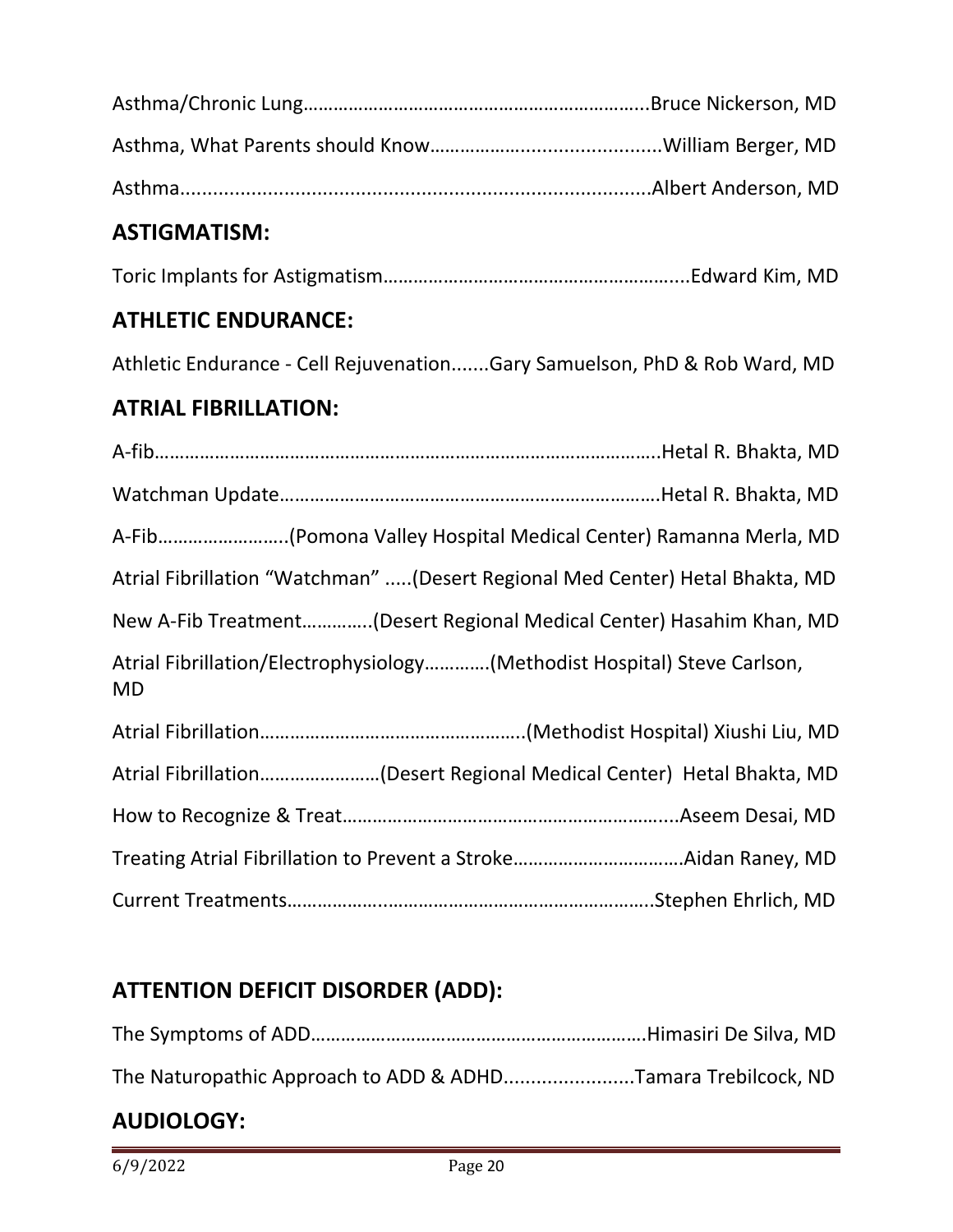| Hearing(Pomona Valley Hospital Medical Center) Clara Olcott, MD |  |
|-----------------------------------------------------------------|--|
| Hearing Loss(Belsono Mgt. Group) Jonathan Weizman, President    |  |
|                                                                 |  |
|                                                                 |  |
|                                                                 |  |
|                                                                 |  |
|                                                                 |  |
|                                                                 |  |
|                                                                 |  |

#### **AUTISM:**

| Ziggurat Model for Autism, Part 1Ruth Aspy, PhD & Barry Grossman, PhD     |
|---------------------------------------------------------------------------|
|                                                                           |
| Comp. Autism Planning System, Part 1Brenda Smith Myles, PhD & Shawn Henry |
| Comp. Autism Planning System, Part 2Brenda Smith Myles, PhD & Shawn Henry |
|                                                                           |
|                                                                           |
|                                                                           |
| Autism/Ed. Prog. I (Ziggurat Model)Ruth Aspy, PhD & Barry Grossman, PhD   |
| Autism/Ed. Prog. II (CAPS Model)Brenda Smith Myles, PhD & Shawn Henry     |
| Autism/Explosive Behavior & StressJudy Endow, MSW & Kerry Mataya, MSEd    |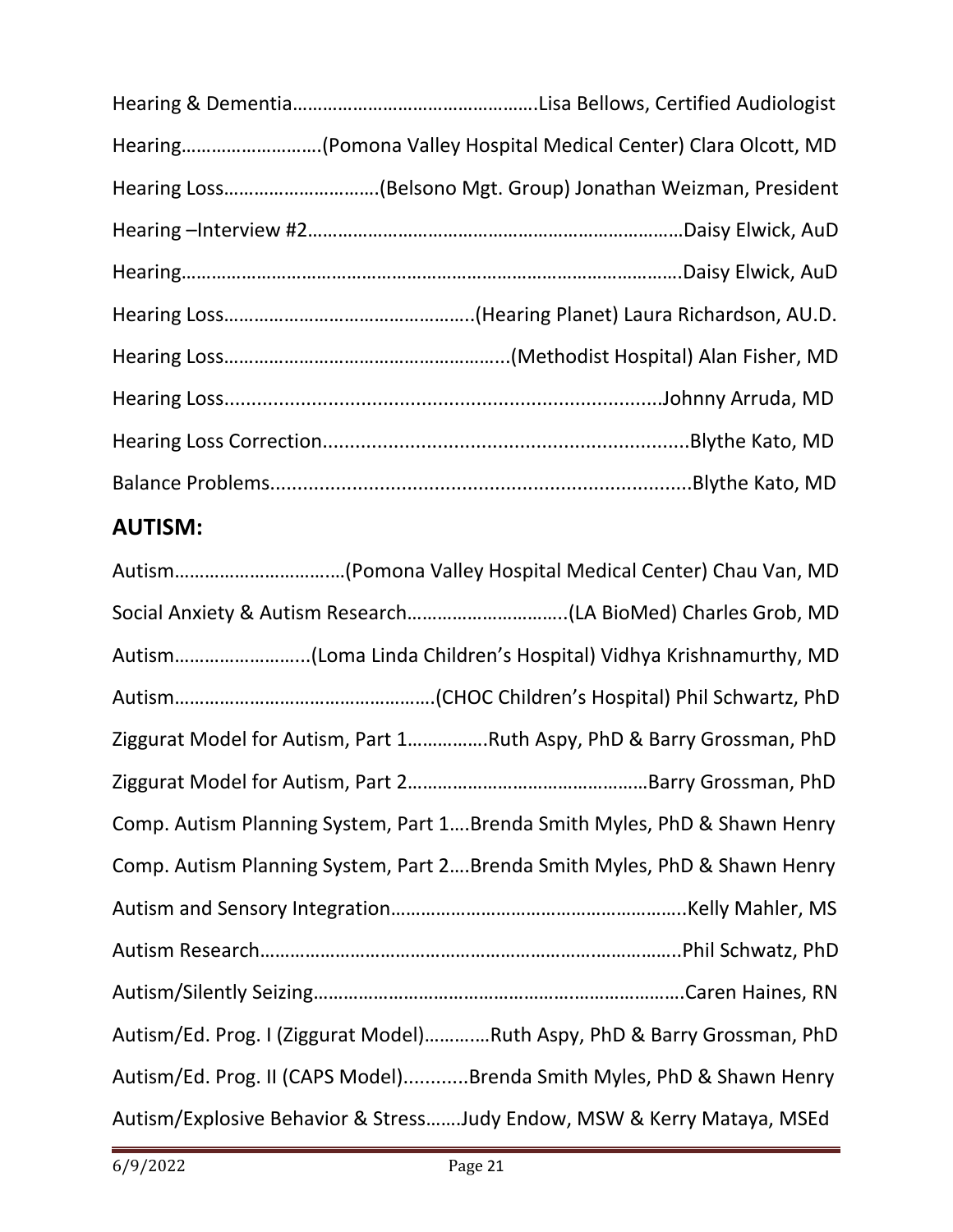#### **AUTISM SPECTRUM DISORDER:**

| Social Anxiety & Autism Research(LA BioMed) Charles Grob, MD              |
|---------------------------------------------------------------------------|
|                                                                           |
|                                                                           |
| Ziggurat Model for Autism, Part 1Ruth Aspy, PhD & Barry Grossman, PhD     |
|                                                                           |
| Comp. Autism Planning System, Part 1Brenda Smith Myles, PhD & Shawn Henry |
| Comp. Autism Planning System, Part 2Brenda Smith Myles, PhD & Shawn Henry |
|                                                                           |
|                                                                           |
|                                                                           |
| Autism/Ed. Prog. I (Ziggurat Model)Ruth Aspy, PhD & Barry Grossman, PhD   |
| Autism/Ed. Prog. II (CAPS Model)Brenda Smith Myles, PhD & Shawn Henry     |
| Autism/Explosive Behavior & StressJudy Endow, MSW & Kerry Mataya, MSEd    |
|                                                                           |
|                                                                           |

# **(B)**

#### **BABYSITTING:**

Babysitting/Helpful Guideline and Tips………………………………................…...Amy Frias

#### **BACK:**

Low Back Pain…………………………………….(Methodist Hospital) Kevock Hindoyan, MD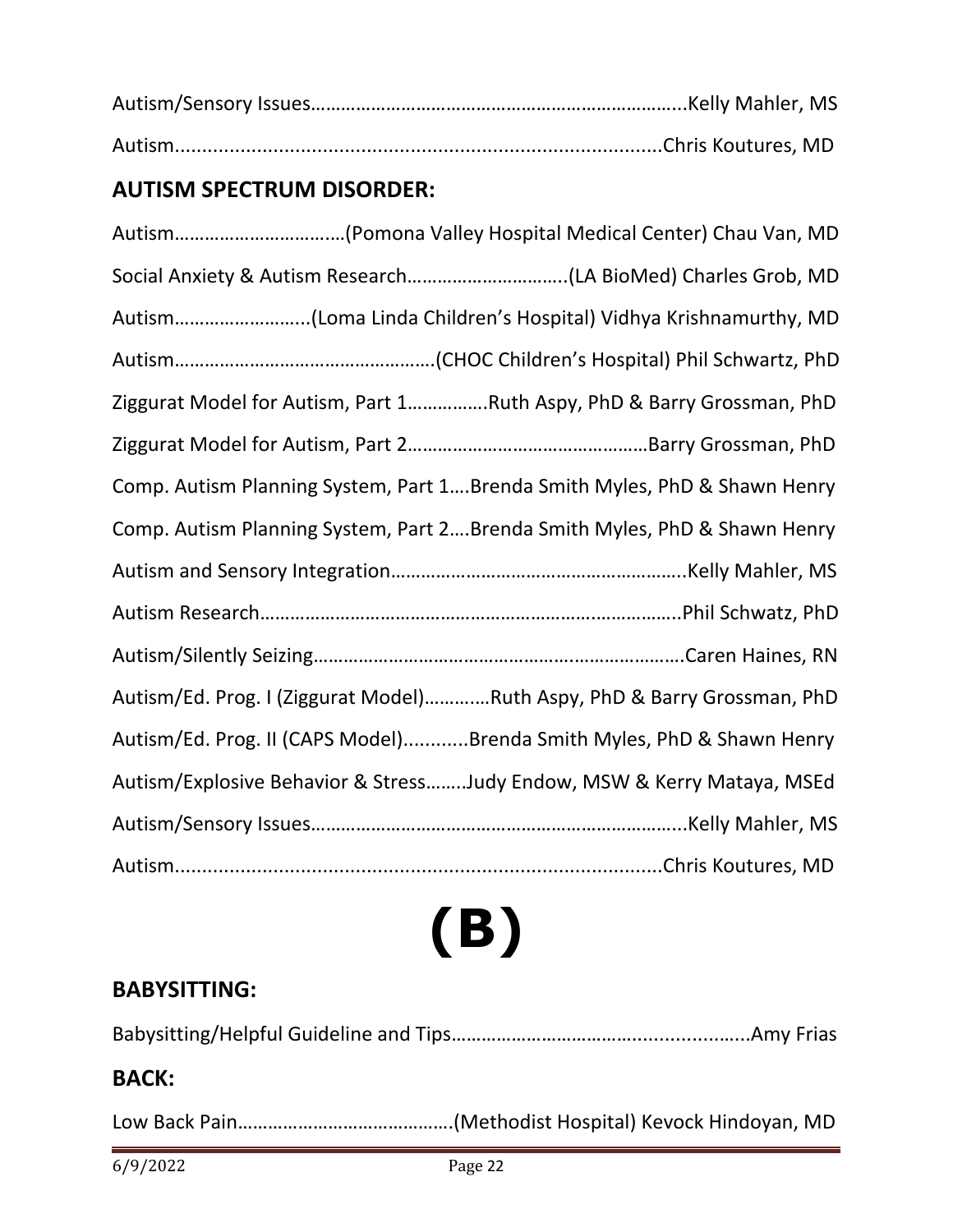|           | "Sacroiliac Pain Procedure(Desert Regional Medical Center) David Duffner, MD |
|-----------|------------------------------------------------------------------------------|
|           | Motion-Sparing Spine Surgery(Valley Presbyterian Hospital) Graham Mouw, MD   |
|           | Back Pain(Valley Presbyterian Hospital) Bob Barcohana, MD & Michael Bell     |
|           |                                                                              |
|           |                                                                              |
| <b>MD</b> |                                                                              |
|           |                                                                              |
|           |                                                                              |
|           |                                                                              |
|           |                                                                              |
|           |                                                                              |
|           |                                                                              |
|           |                                                                              |
|           |                                                                              |
|           |                                                                              |
|           |                                                                              |
|           |                                                                              |
|           |                                                                              |
|           |                                                                              |
|           |                                                                              |
|           |                                                                              |
|           |                                                                              |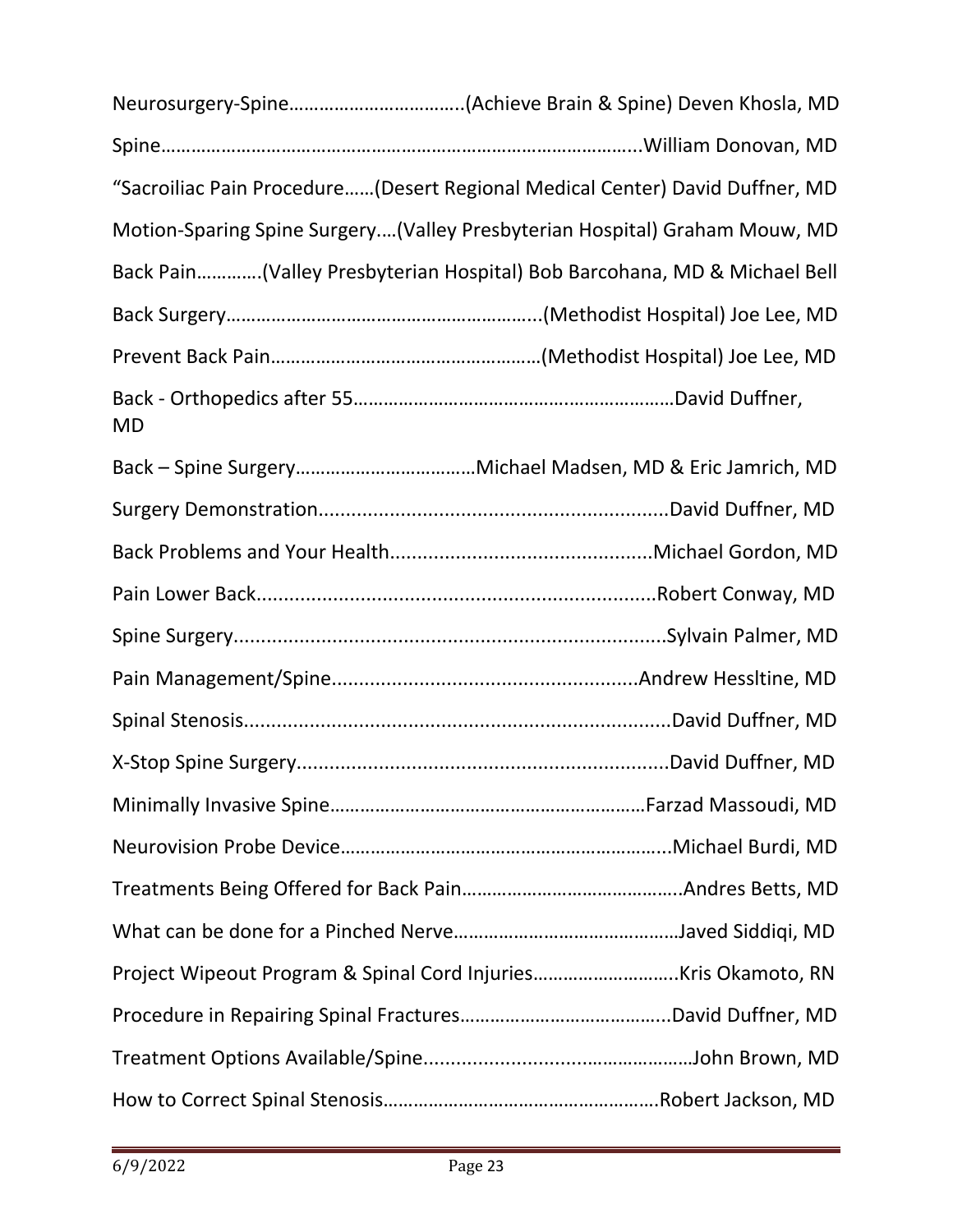| Conditions that Warrant Surgical Interventions/SpineSteven Dennis, MD |  |
|-----------------------------------------------------------------------|--|
|                                                                       |  |
|                                                                       |  |
|                                                                       |  |
|                                                                       |  |
|                                                                       |  |
|                                                                       |  |
|                                                                       |  |

#### **BACK & NECK PROBLEMS:**

| Structural Problems of the Spine, Neck & BackFarzad Massoudi, MD |  |
|------------------------------------------------------------------|--|
|                                                                  |  |
|                                                                  |  |
|                                                                  |  |
|                                                                  |  |
|                                                                  |  |
|                                                                  |  |
|                                                                  |  |
|                                                                  |  |
|                                                                  |  |
|                                                                  |  |
|                                                                  |  |
|                                                                  |  |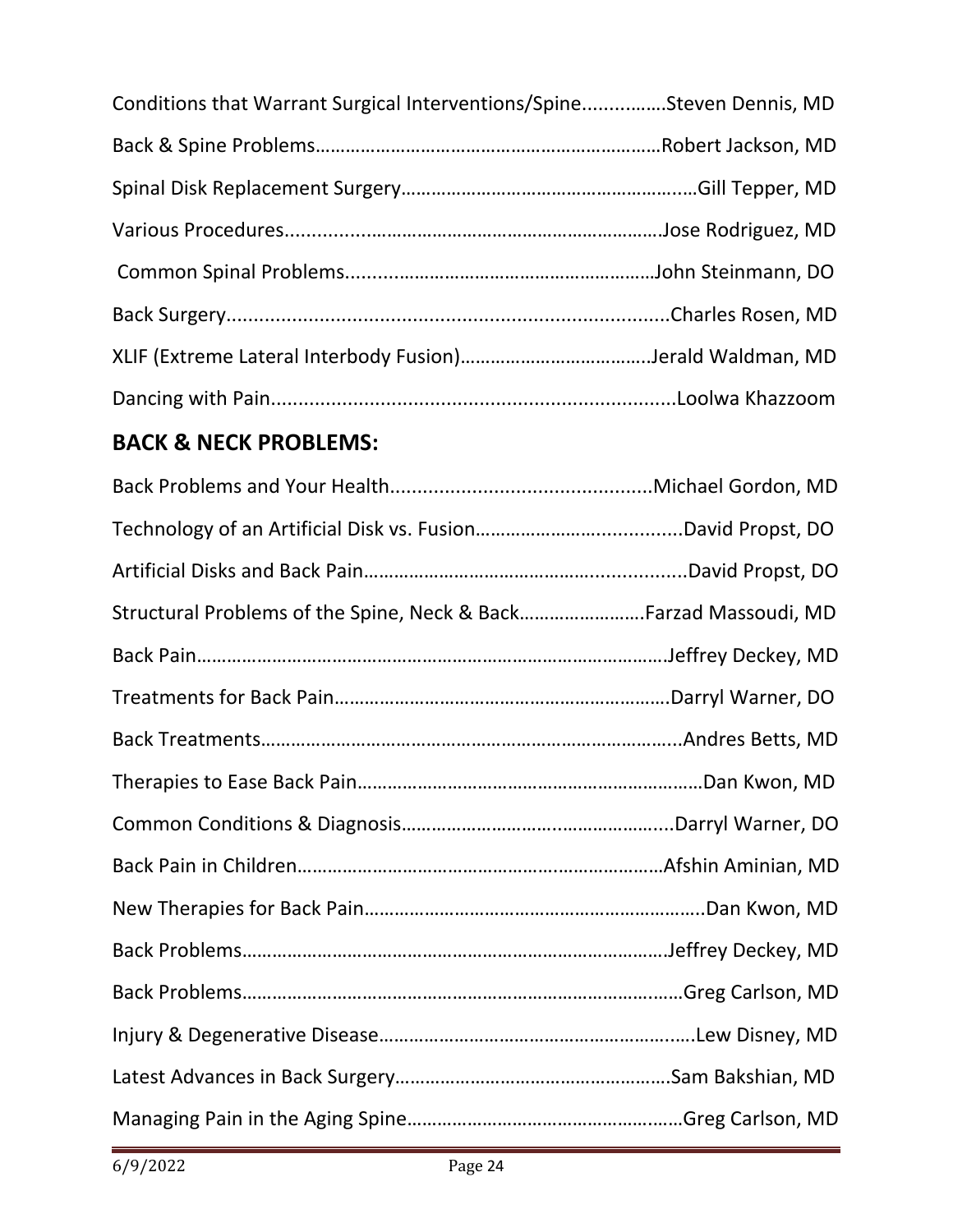#### **BACK SURGERY:**

| "Motion-Sparing Spine Surgery" (Valley Presbyterian Hospital) Graham Mouw, MD |
|-------------------------------------------------------------------------------|
|                                                                               |
|                                                                               |
|                                                                               |
|                                                                               |
|                                                                               |
|                                                                               |
|                                                                               |
|                                                                               |
|                                                                               |
|                                                                               |
|                                                                               |
|                                                                               |

#### **BAD BREATH:**

#### **BARIATRIC SURGERY:**

| New Procedure for Bariatic Surgery(Methodist Hospital) Daniel Moon, MD |
|------------------------------------------------------------------------|
|                                                                        |
|                                                                        |
| Michael Snyder, MD, Ali Sheybani, MD                                   |
|                                                                        |
|                                                                        |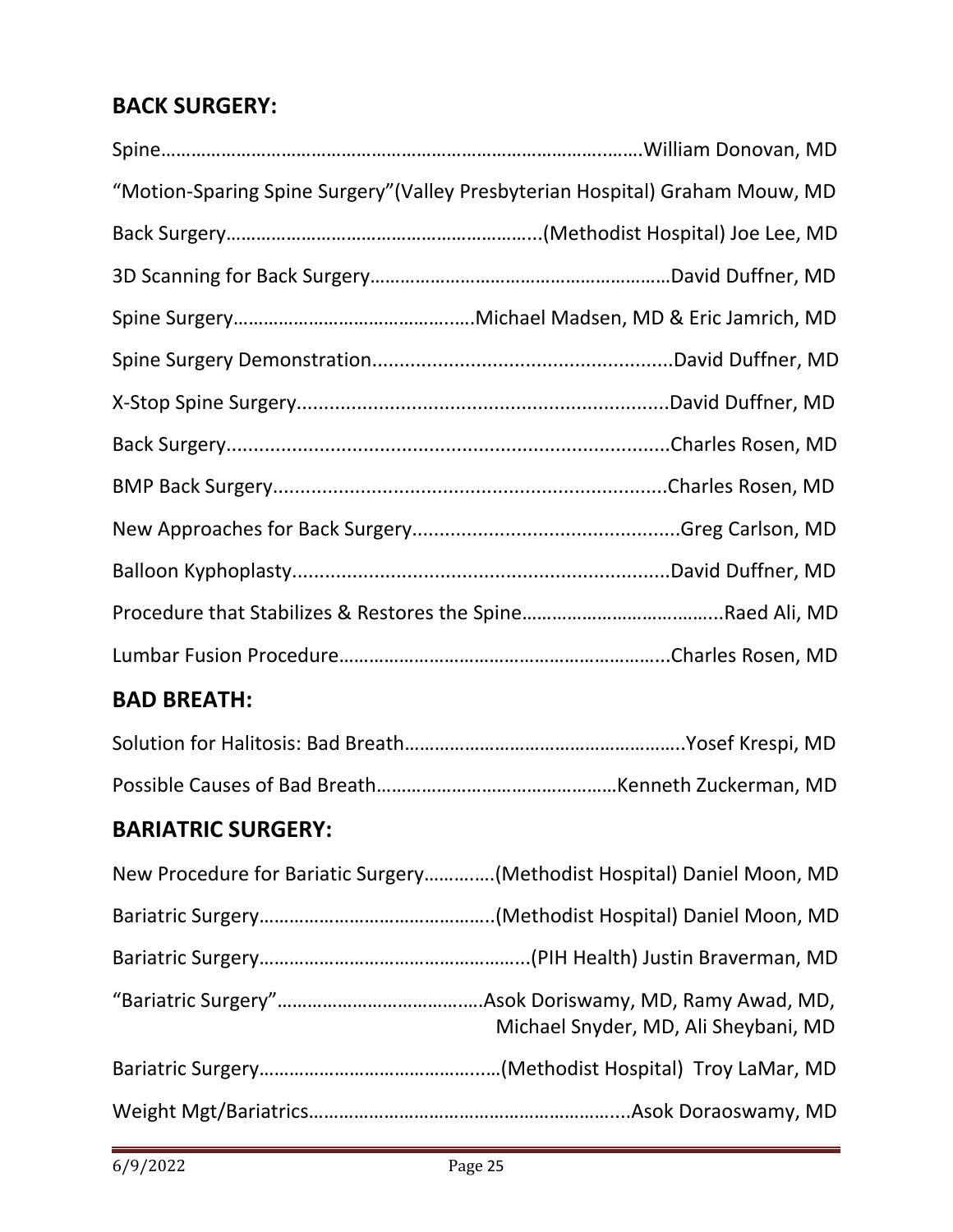| Difference between Lap-Band & Gastric Bypass SurgeryMatthew Lublin, MD |  |
|------------------------------------------------------------------------|--|
|                                                                        |  |
| Lap-Band Surgery & the Dramatic TransformationsDavid Morrow, MD        |  |
|                                                                        |  |
|                                                                        |  |
|                                                                        |  |
| Plastic Surgery Can Help after Bariatric SurgeryTimothy Katzen, MD     |  |
|                                                                        |  |

#### **BARRETTS ESOPHAGUS:**

Barretts Esophagus……………...(Desert Regional Medical Center) Homan Zadeh, MD **BEDWETTING:** Bedwetting.....................................................................................Tony Khoury, MD **BIOSIMILARS:**

Biosimilars…………………….(Desert Regional Medical Center) Timothy Tyler, PharmD

#### **BIPOLAR DISORDER:**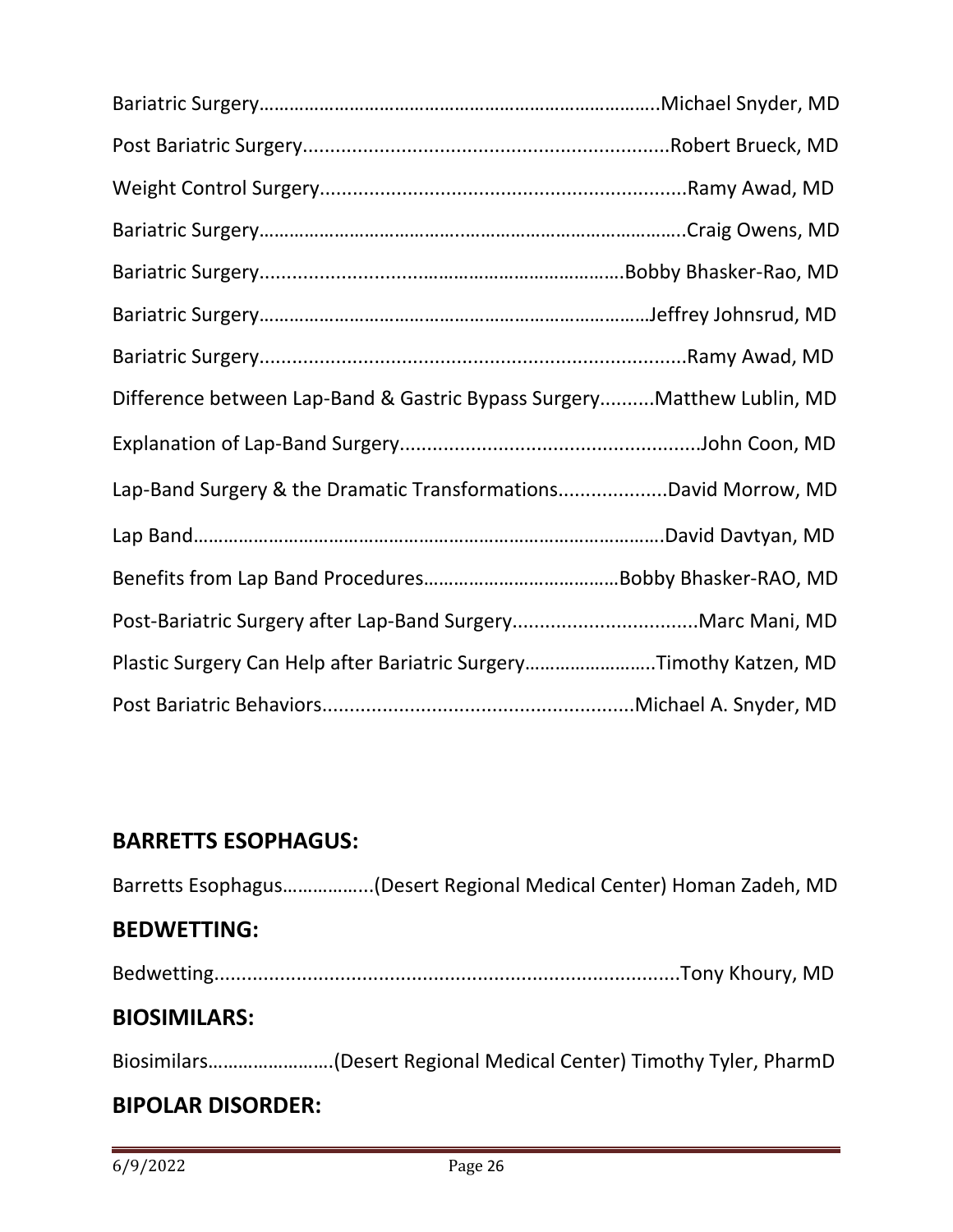| <b>BIRTH:</b>                                                        |  |
|----------------------------------------------------------------------|--|
| Nitrous Oxide for Labor Pains(Pomona Hospital) Stephanie Cropper, MD |  |
| High Risk Pregnancy(Pomona Hospital) Mohamed Elsharkawy, MD          |  |
| Cannabis & Pregnancy(Pomona Hospital) M. Hellen Rodriguez, MD        |  |
| <b>MD</b>                                                            |  |
|                                                                      |  |
|                                                                      |  |
|                                                                      |  |
|                                                                      |  |
|                                                                      |  |
|                                                                      |  |
|                                                                      |  |
| Prenatal Detection of Conjenital Heart DiseasePierangelo Renella, MD |  |
|                                                                      |  |
|                                                                      |  |
|                                                                      |  |
|                                                                      |  |
|                                                                      |  |
|                                                                      |  |

#### **BIRTH CONTROL:**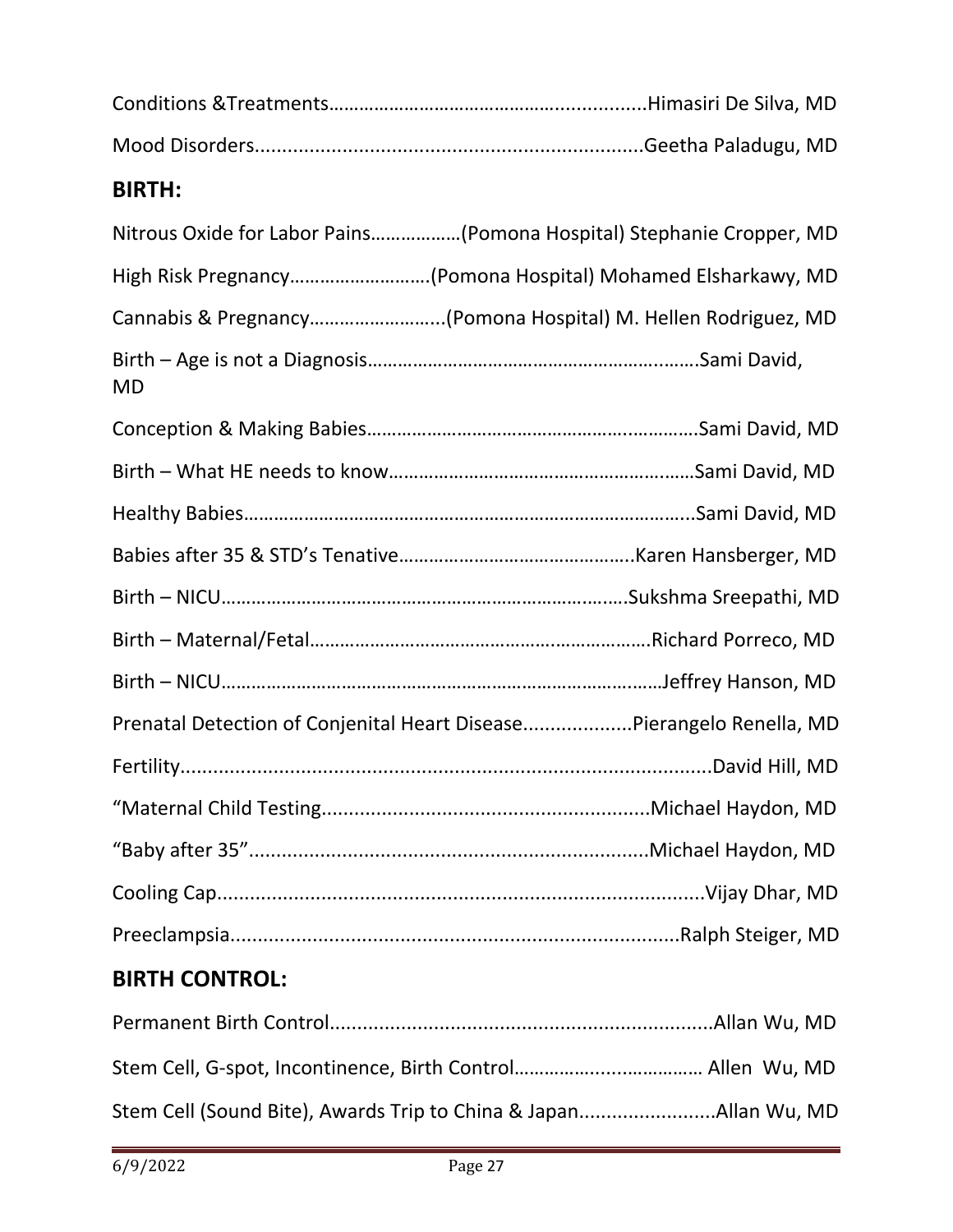#### **BIRTH DEFECTS:**

| Cannabis & Pregnancy(Pomona Hospital) M. Hellen Rodriguez, MD       |
|---------------------------------------------------------------------|
|                                                                     |
|                                                                     |
| Birth Defects-Neonatology(CHOC Children's Hospital) Irfan Ahmad, MD |
|                                                                     |
|                                                                     |

#### **BLADDER:**

| Bladder(Pomona Valley Hospital Medical Center) Emad Hashemi, MD |  |
|-----------------------------------------------------------------|--|
|                                                                 |  |
|                                                                 |  |

#### **BLOOD:**

| Hematology/Blood(Desert Regional Medical Center) Irene Hutchins, MD   |
|-----------------------------------------------------------------------|
| Blood Disorders(Desert Regional Medical Center) Elber Camacho, MD     |
|                                                                       |
|                                                                       |
|                                                                       |
| Von Willebrand's DisorderJonathon Bernstein, MD & Becky Berkowitz, RN |
|                                                                       |
|                                                                       |
|                                                                       |
|                                                                       |
|                                                                       |
| HemophiliaTodd Smith, Obinna Maduako, Marion Koerper, MD,             |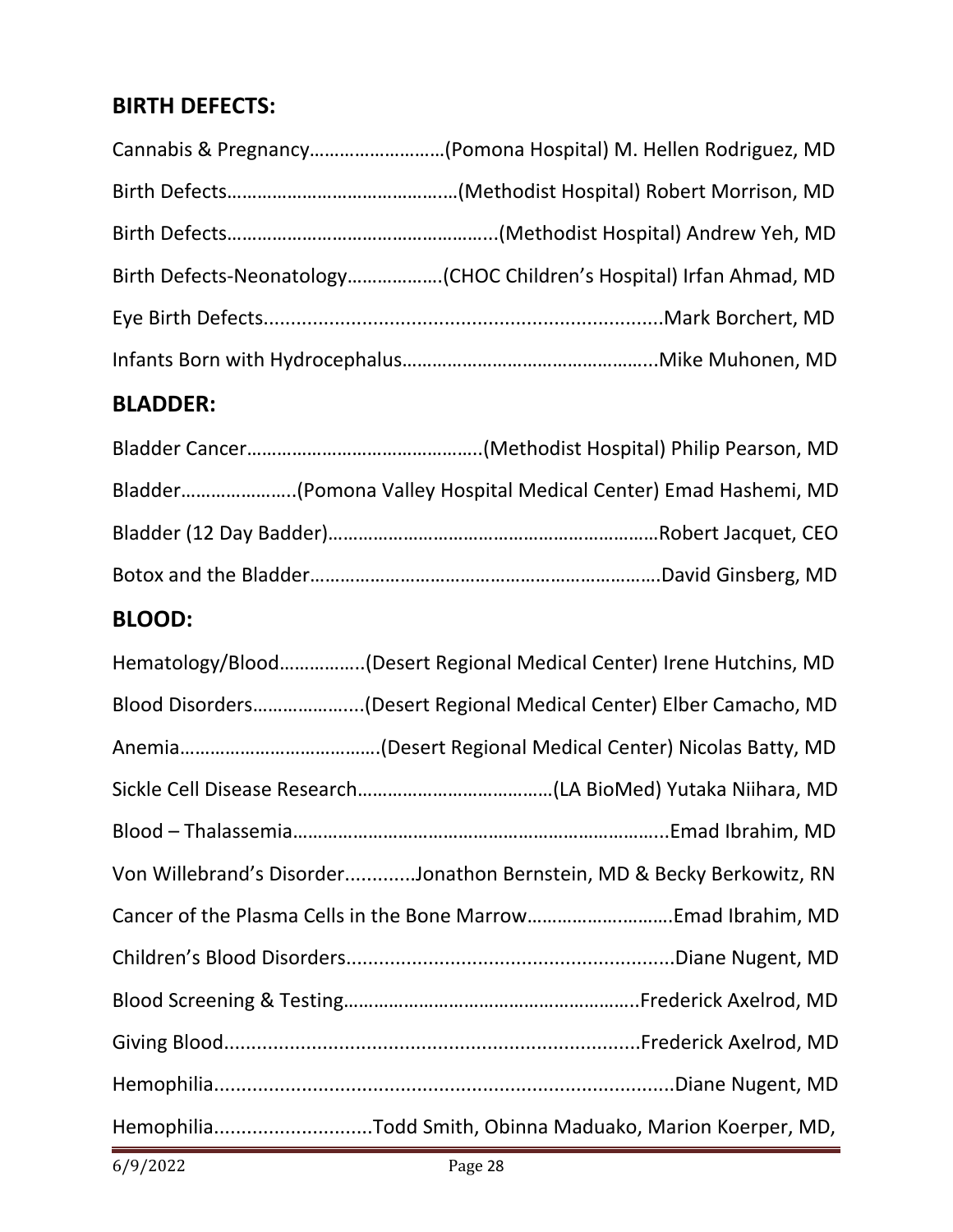Jerry Powell, MD & Nate Slack

|                                                                        | Marion Koerper, MD & Diane Nugent, MD     |
|------------------------------------------------------------------------|-------------------------------------------|
| Hemophilia Advancements & TreatmentsNate Slack, Jerry Powell, MD, &    | Diane Nugent, MD                          |
| Crisis for HemophiliacsNate Slack, Jerry Powell, MD, Diane Nugent, MD, | Todd Smith, Marion Koerper, MD & Val Bias |
|                                                                        | Beau Reinegger & Corey Parker             |
|                                                                        | Arion Koerper, MD & Nate Slack            |
|                                                                        |                                           |
|                                                                        |                                           |
| <b>ND</b>                                                              |                                           |

#### **BLOOD CANCERS:**

#### **BLOOD CANCER TARGETED THERAPY:**

Targeted Therapy/Blood Cancer....................………………………….Elber Camacho, MD

#### **BLOOD DISORDERS:**

| Blood Disorders-Hematology(Desert Regional Med. Center)Irene Hutchins, MD |
|---------------------------------------------------------------------------|
|                                                                           |
| Blood Disorders(Desert Regional Medical Center) Elber Camacho, MD         |
|                                                                           |
|                                                                           |
|                                                                           |

#### **BLOOD PRESSURE:**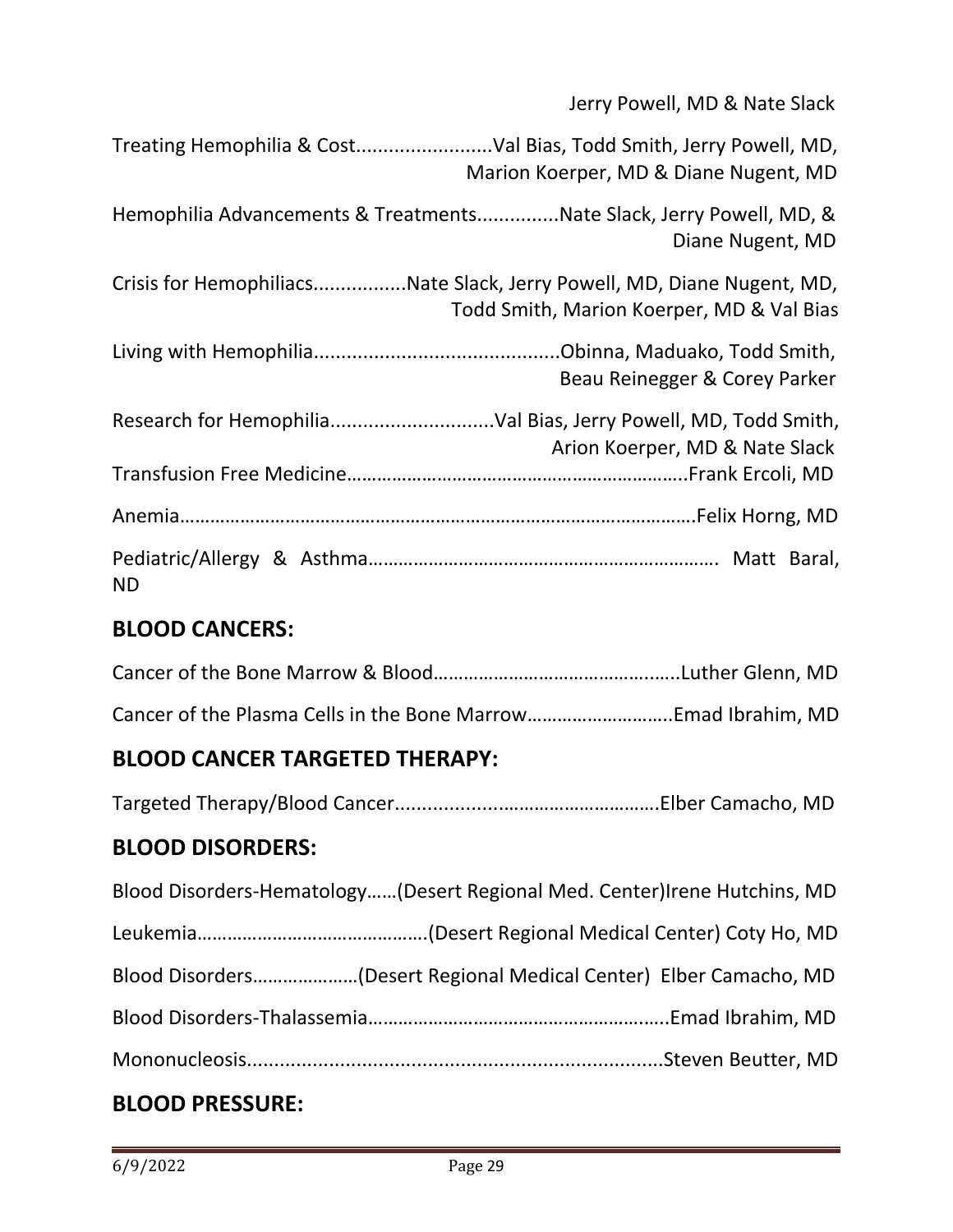| Hypertension/who is at risk & how it can be preventedRodolfo Batarse, MD                         |
|--------------------------------------------------------------------------------------------------|
| <b>BLOOD TEST:</b>                                                                               |
| New test for Heart Attack Diagnosis/May 2019(Baylor College of Medicine)<br>W. Frank Peacock, MD |
| <b>BLOOD THINNERS:</b>                                                                           |
|                                                                                                  |
|                                                                                                  |
| <b>BLOOD TRANSFUSION:</b>                                                                        |
|                                                                                                  |
| <b>BODY SCANS:</b>                                                                               |
|                                                                                                  |

#### **BODY SCULPTURING/CONTOURING:**

| $\mathbf{A} \mathbf{A} \mathbf{B}$ |  |
|------------------------------------|--|

#### **BOOKS:**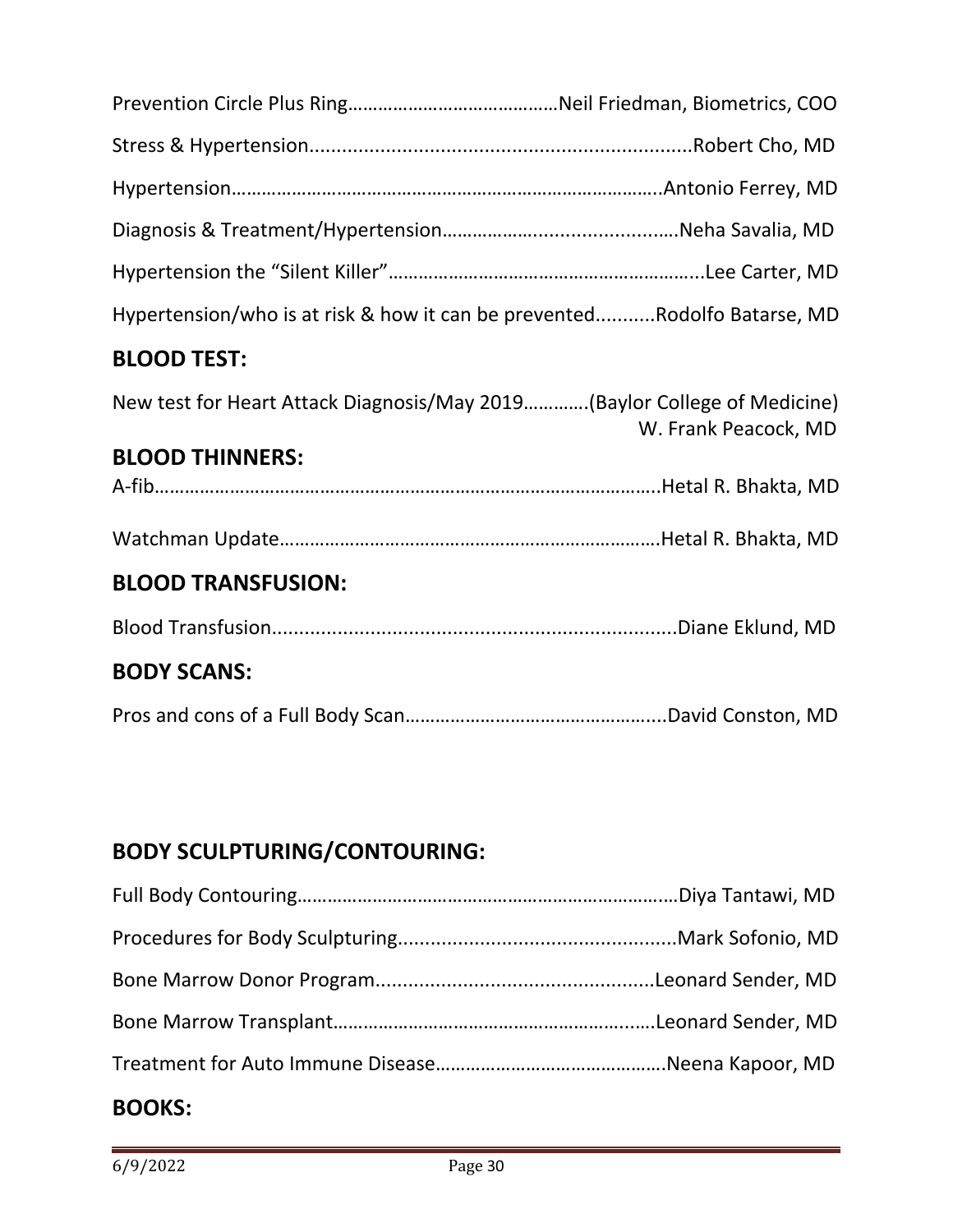| Plant Paradox-Antibiotics (Desert Regional Medical Center) Steven Gundry, MD |  |
|------------------------------------------------------------------------------|--|
| Plant Paradox Cookbook(Desert Regional Medical Center) Steven Gundry, MD     |  |
|                                                                              |  |
|                                                                              |  |
| "Use it-Turn Setbacks Into Success"(Author/Stress Expert) Cheryl Hunter      |  |
|                                                                              |  |
| "An Empowering Guide to Lung Cancer"(DRMC) Eric Presser, MD                  |  |
|                                                                              |  |
|                                                                              |  |
|                                                                              |  |
|                                                                              |  |
|                                                                              |  |
|                                                                              |  |
|                                                                              |  |
|                                                                              |  |
| "The Ziggurat Model" (Autism)Ruth Aspy, PhD & Barry Grossman, PhD            |  |
|                                                                              |  |
|                                                                              |  |
|                                                                              |  |
|                                                                              |  |
|                                                                              |  |
|                                                                              |  |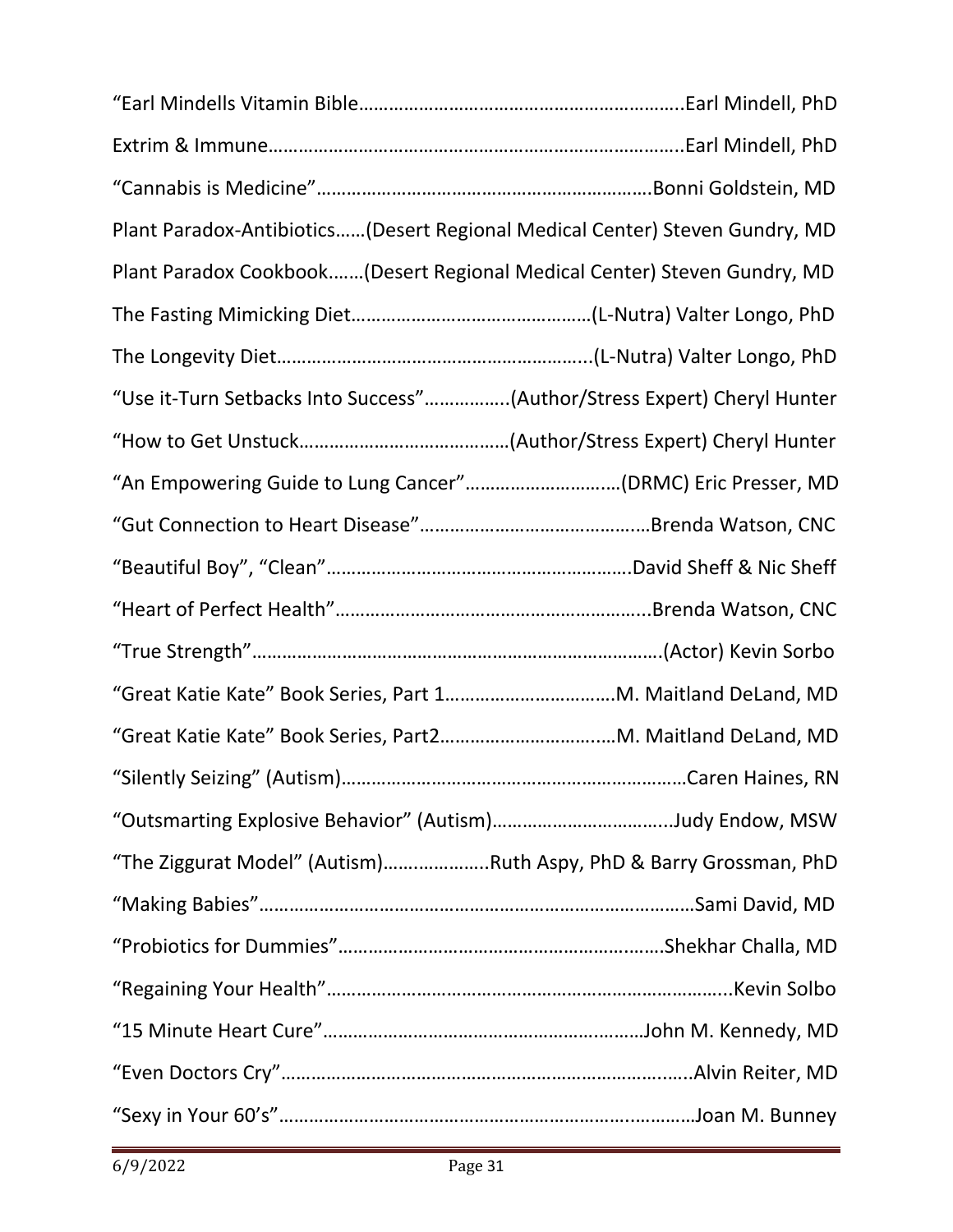| "Danger of Excessive Antioxidants in Cancer Patients"Randolph Howes, MD |
|-------------------------------------------------------------------------|
| "Heart Disease and Antioxidant FailuresRandolph Howes, MD, PhD          |

#### **BOTOX:**

| <b>BOTOX AND THE BLADDER:</b> |  |
|-------------------------------|--|
|                               |  |

#### **BOTOX AND MIGRAINES:**

Reduce the Pain of Migraines…………………………………………………………….Ali Elahi, MD

#### **BOWEL:**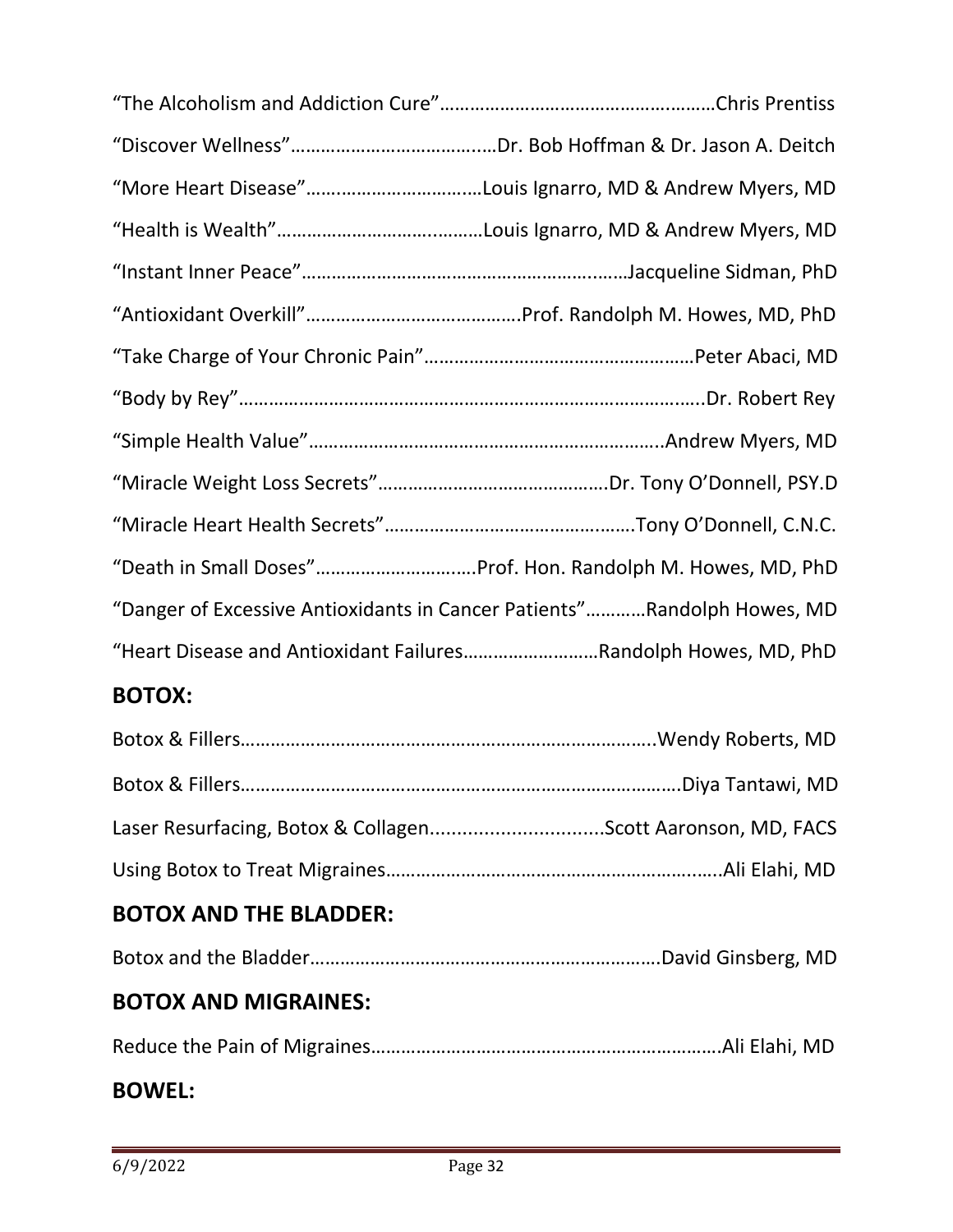#### **BPH-BENIGN PROSTATIC HYPERPLASIA:**

BPH-Prostate……………………………………………………………………..Phranq Tamburri, NMD

#### **BRAIN:**

| Brain-Neurosurgery(Achieve Brain & Spine) Daniel Nagasawa, MD               |
|-----------------------------------------------------------------------------|
| Brain-Encephalitis(Methodist Hospital) Kenneth Wogensen, MD                 |
|                                                                             |
| Brain Sugery thru the Nose(Desert Reg. Med. Center) Deependra Mahato, DO    |
| Brain Surgery While Awake(Desert Regional Med. Center) Deependra Mahato, DO |
| Carotid Artery Disease(Desert Regional Medical Center) Anna Gasparyan, MD   |
|                                                                             |
|                                                                             |
|                                                                             |
|                                                                             |
|                                                                             |
|                                                                             |
|                                                                             |
|                                                                             |
|                                                                             |
|                                                                             |
|                                                                             |
|                                                                             |

#### **BRAIN ANEURYSM:**

|--|--|--|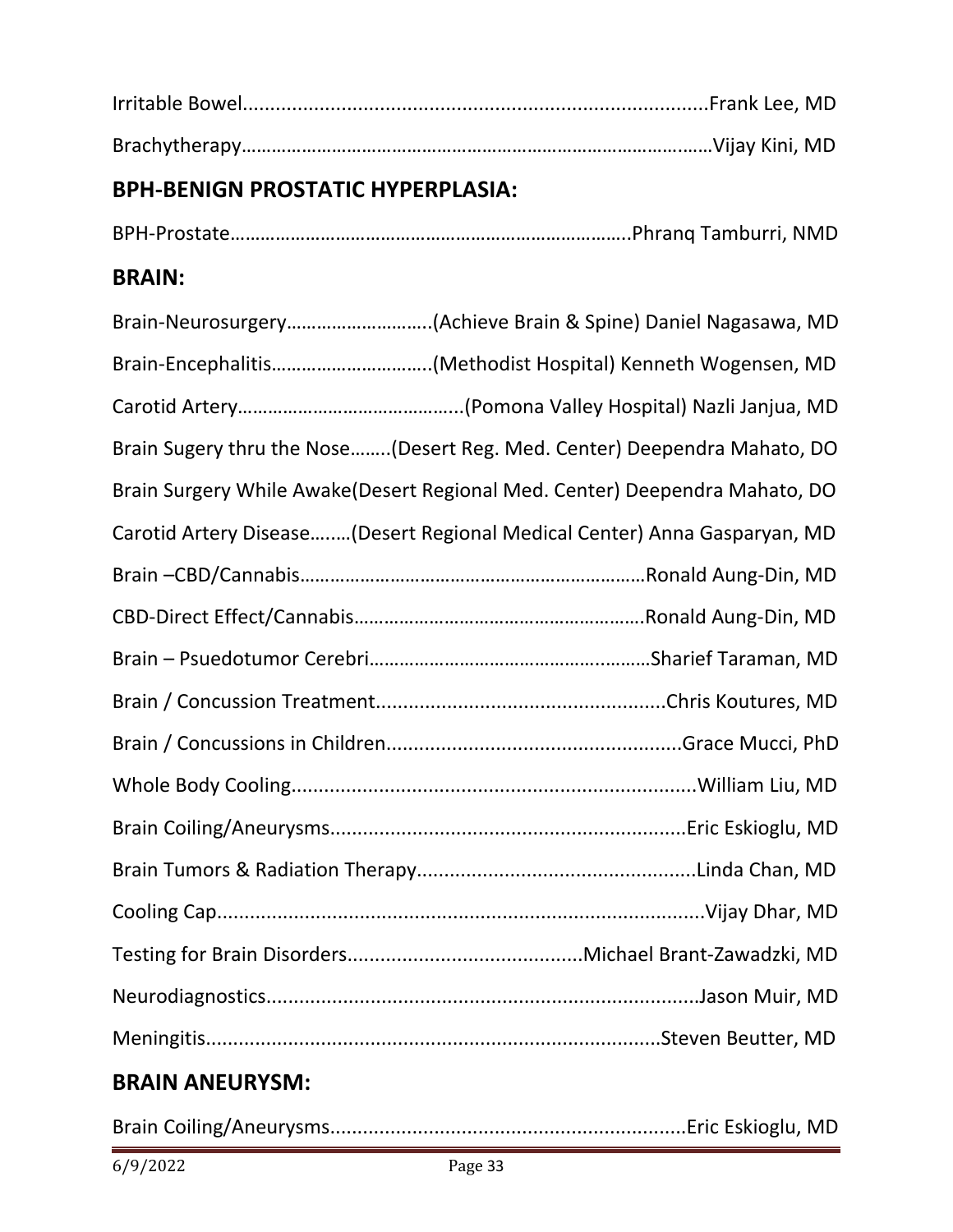| Less Invasive Technique for a Brain AneurysmMichael Brant-Zawadski, MD |  |
|------------------------------------------------------------------------|--|
|                                                                        |  |
|                                                                        |  |
|                                                                        |  |

#### **BRAIN CANCER:**

| Brain Surgery thru the Nose(Desert Reg. Med. Center) Deependra Mahato, DO    |
|------------------------------------------------------------------------------|
| Brain Surgery While Awake (Desert Regional Med. Center) Deependra Mahato, DO |
|                                                                              |
|                                                                              |
|                                                                              |
|                                                                              |
|                                                                              |
|                                                                              |
|                                                                              |
|                                                                              |
| <b>BRAIN DAMAGE:</b>                                                         |
| REHAB - Home styleRichard Adams, MD, Ann Vasile, MD & Eric Feldman, MD       |

#### **BRAIN INJURIES:**

Guidelines of Treating Brain Injuries………………………………………..Sylvain Palmer, MD

#### **BRAIN MAPPING:**

Advanced Brain Mapping……………………………………………………………..Richard Kim, MD

#### **BRAIN RESEARCH / KIDS:**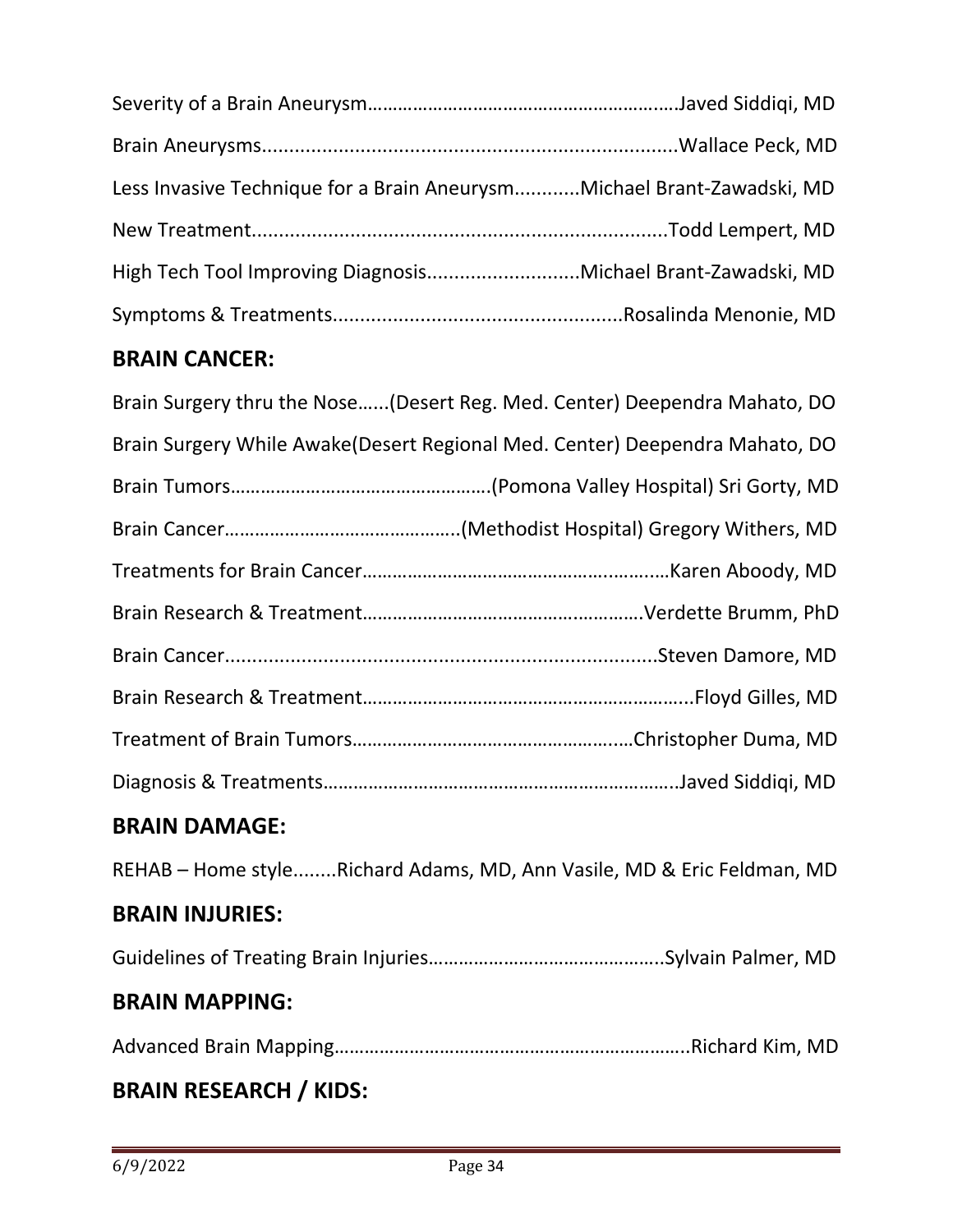| Brain Tumors/Headaches(Redlands Community Hospital) Javed Siddiqui, MD    |
|---------------------------------------------------------------------------|
| Brain Surgery While Awake(Desert Reg. Med. Center) Deependra Mahato, DO   |
| Drain Jurgery thru the NOSE(Desert Keg. Meu. Center) Deependra Manato, DO |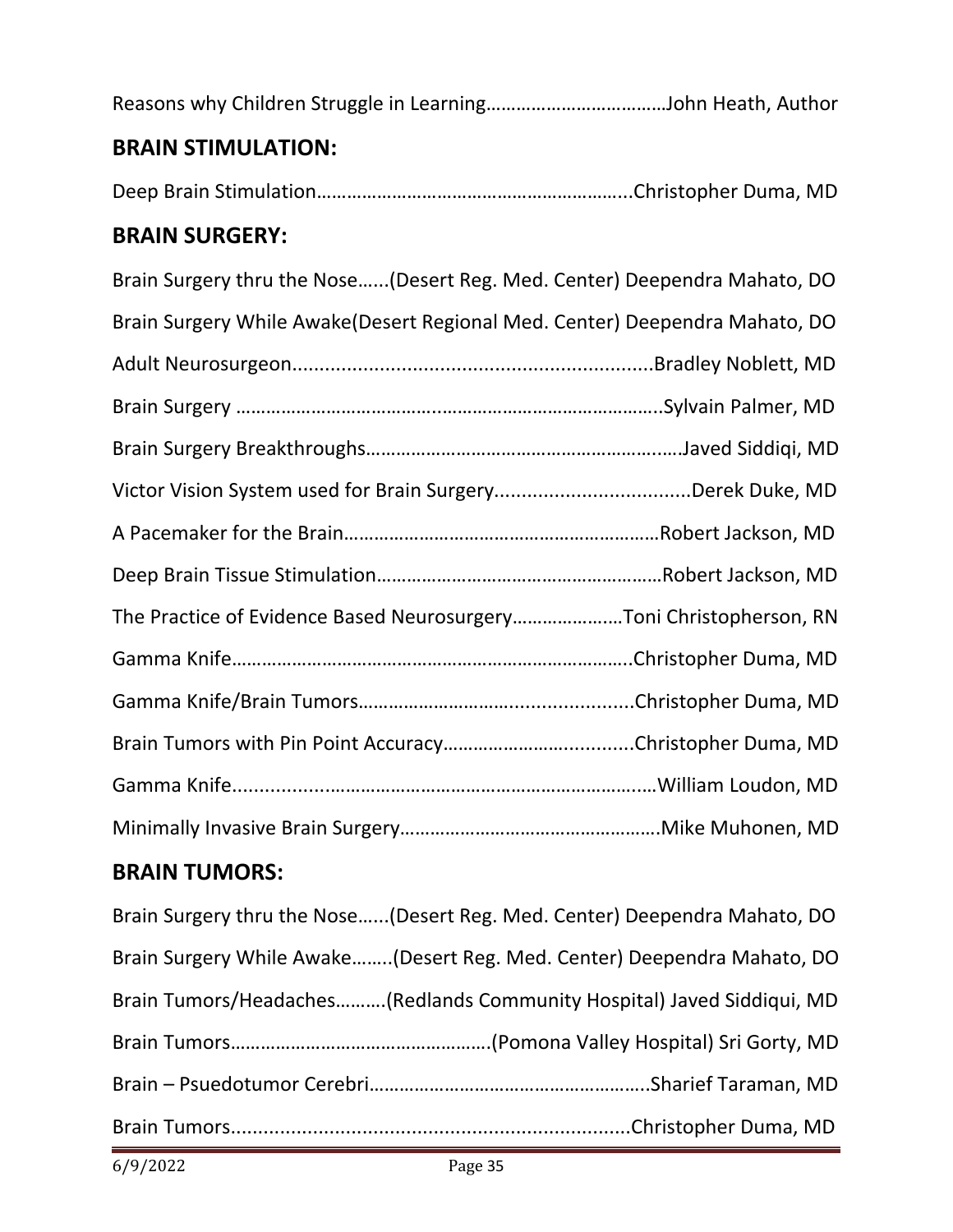#### **BREAST:**

| Smartcurve Mammography(Pomona Hospital) Johnson Lightfoote, MD &<br>Diane Hockett, RT |
|---------------------------------------------------------------------------------------|
| Psycho-Social Impact of Breast Cancer(Pomona Hosp) Kathy Yeatman-Stock, LCSW          |
| Radiation for Breast Cancer(Pomona Hospital) Yallapragada S. Rao,<br><b>MD</b>        |
| Surgical Treatments of Breast Cancer(Pomona Hospital) Lori Lee Vanyo, MD              |
|                                                                                       |
|                                                                                       |
|                                                                                       |

| "Beauty and the Breast" Documentary-Part 1Liliana Komorowska |
|--------------------------------------------------------------|
| "Beauty and the Breast" Documentary-Part 2Liliana Komorowska |
| John Glaspy, MD                                              |
|                                                              |
|                                                              |
|                                                              |
|                                                              |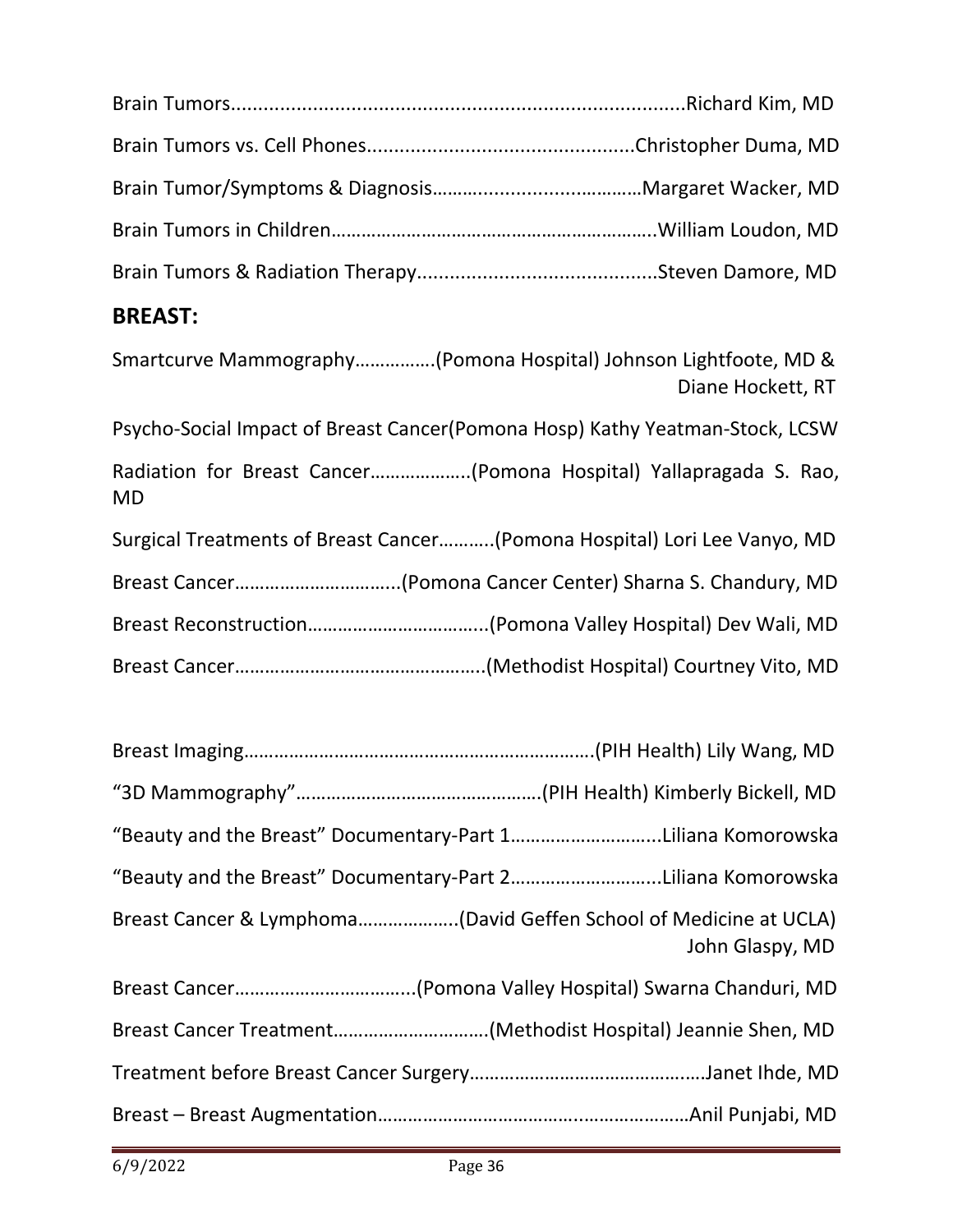| Breast Implane Exchange - Saline/SiliconeRobert Brueck, MD          |  |
|---------------------------------------------------------------------|--|
|                                                                     |  |
| <b>BREAST AUGMENTATION:</b>                                         |  |
|                                                                     |  |
|                                                                     |  |
|                                                                     |  |
|                                                                     |  |
|                                                                     |  |
|                                                                     |  |
| Types of Procedures for Breast AugmentationScott Aaronson, MD, FACS |  |
|                                                                     |  |
|                                                                     |  |
| Breast Augmentation & Breast Reduction SurgeryMark Sofonio, MD      |  |
|                                                                     |  |
|                                                                     |  |

# **BREAST CANCER:**

Smartcurve Mammography…………….(Pomona Hospital) Johnson Lightfoote, MD &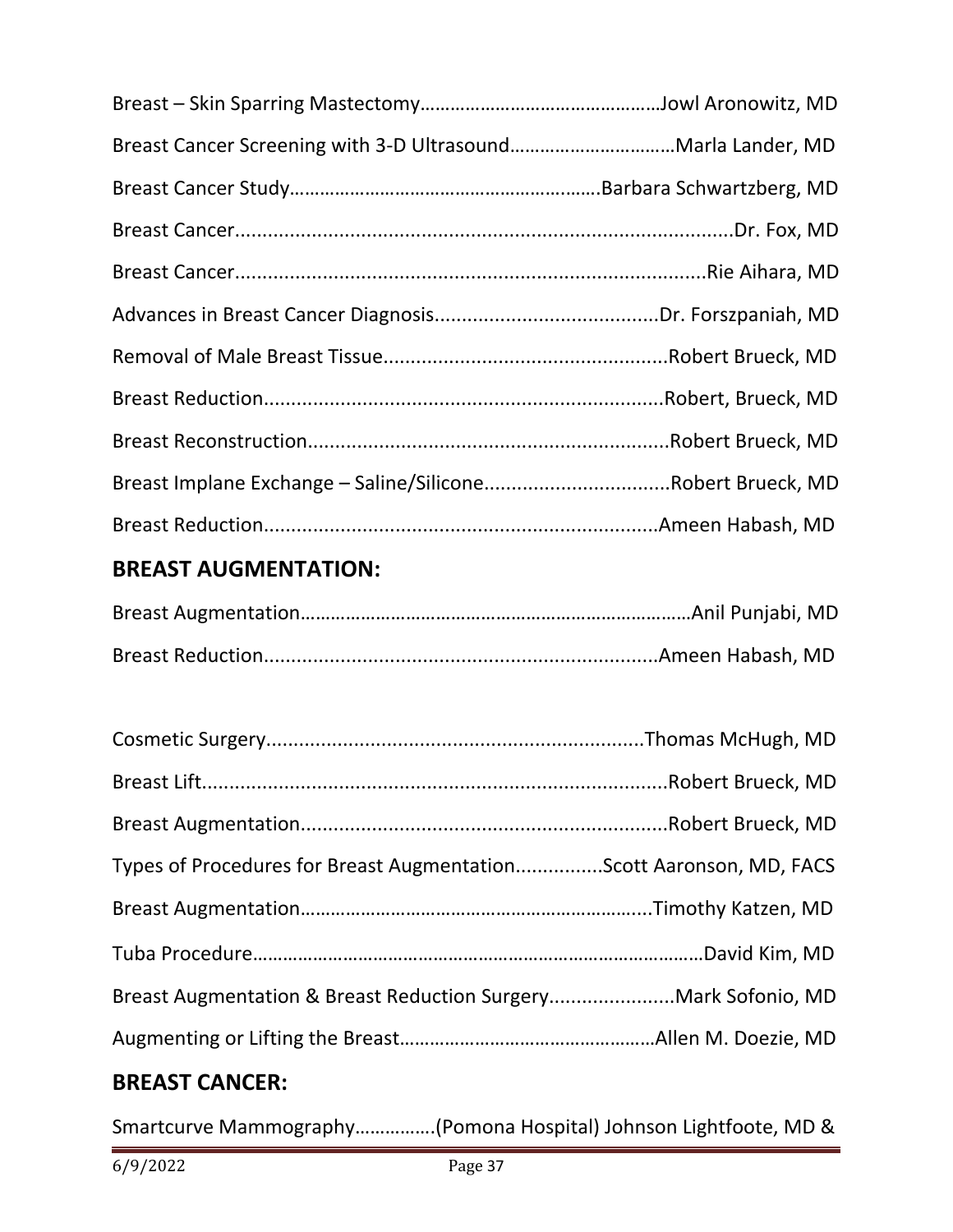Breast Cancer (\*SS)........Marla Lander, MD (Desert Comprehensive Cancer Center) Courtney Vito, MD (Methodist Hospital) Lily Wang, MD (PIH Health) and Swarna Chanduri, MD (Pomona Hospital)

Psycho-Social Impact of Breast Cancer(Pomona Hosp) Kathy Yeatman-Stock, LCSW

Radiation for Breast Cancer………………..(Pomona Hospital) Yallapragada S. Rao, MD

Surgical Treatments of Breast Cancer…………(Pomona Hospital) Lori Lee Vanyo, MD

Breast Reconstruction……………………………..(Pomona Valley Hospital) Dev Wali, MD

Breast Cancer…………………………………………..(Methodist Hospital) Courtney Vito, MD

Breast Cancer Facts & Myths…(Desert Regional Medical Center) Marla Lander, MD

Breast Cancer & Lymphoma………………..(David Geffen School of Medicine at UCLA) John Glaspy, MD

Breast Cancer……………………………...(Pomona Valley Hospital) Swarna Chanduri, MD

Breast Cancer Treatment………………………….(Methodist Hospital) Jeannie Shen, MD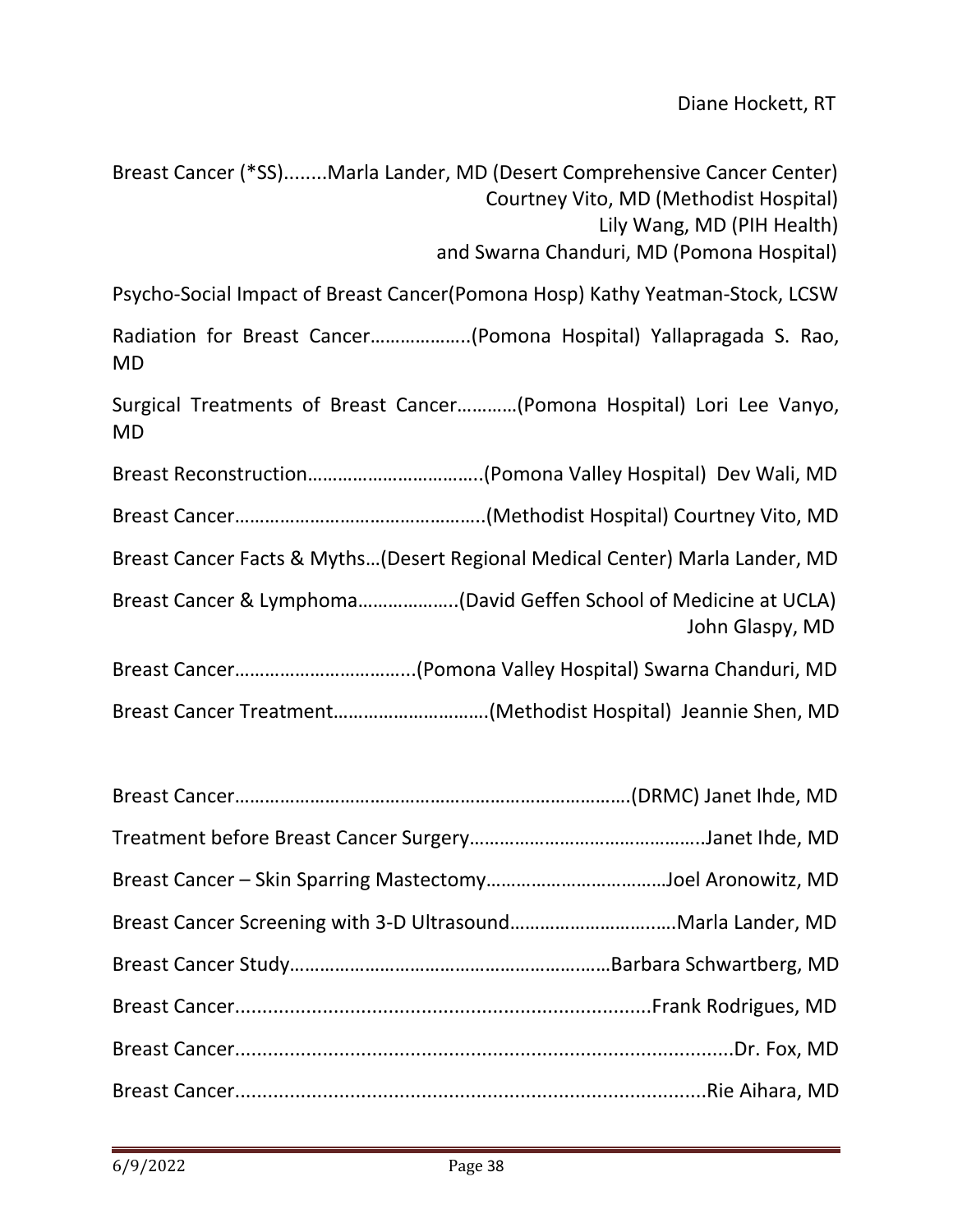|                                                                             | Hirsham El-Bayer, MD |
|-----------------------------------------------------------------------------|----------------------|
|                                                                             |                      |
|                                                                             |                      |
|                                                                             |                      |
|                                                                             |                      |
|                                                                             |                      |
|                                                                             |                      |
| Breast Cancer Surgery Concurrent with Plastic SurgeryMelvin Silverstein, MD |                      |
|                                                                             |                      |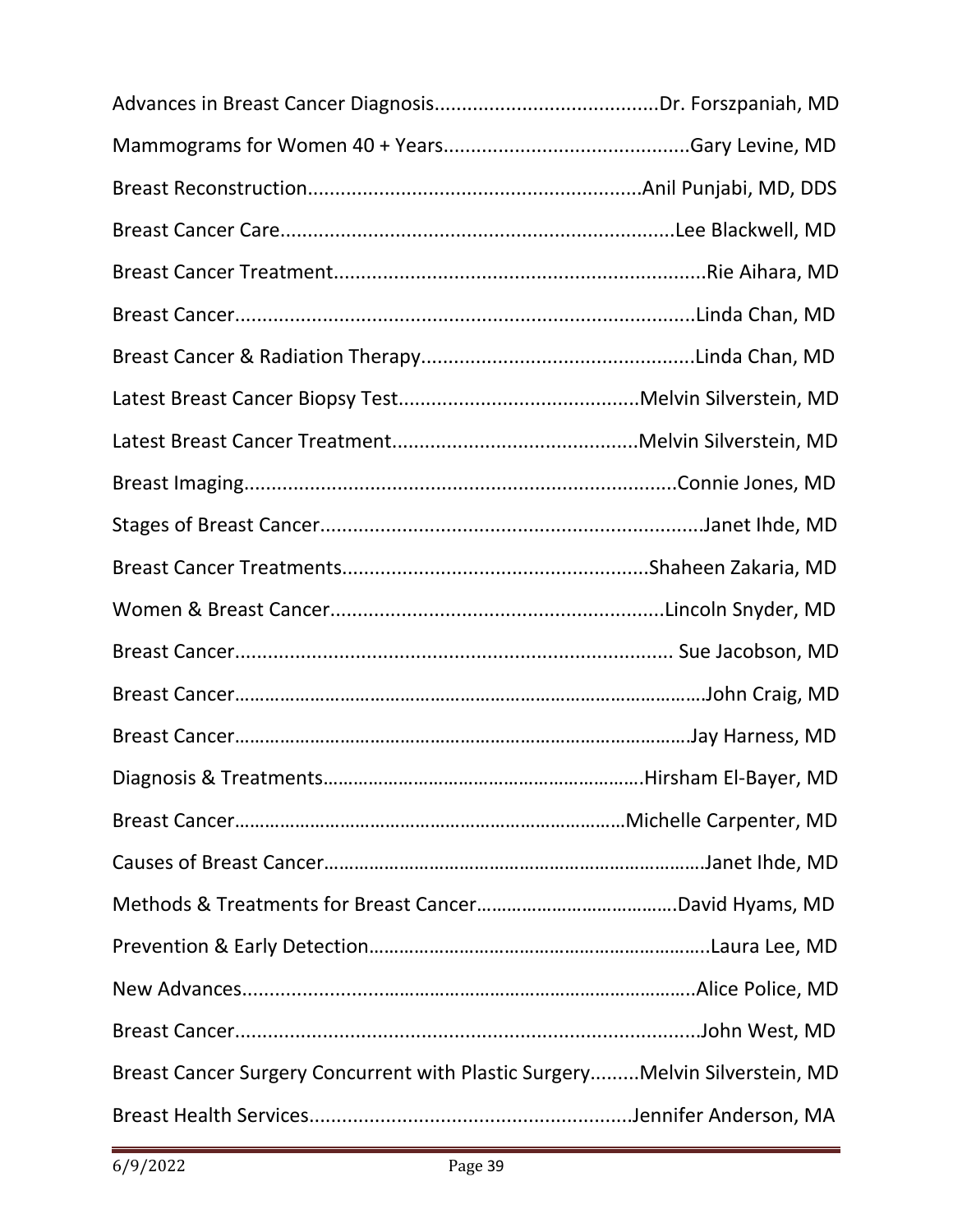# **BREAST CANCER SURGERY:**

Surgical Treatments of Breast Cancer…………(Pomona Hospital) Lori Lee Vanyo, MD

| Breast Cancer Surgery – Skin Sparring MastectomyJoel Aronowitz, MD       |  |
|--------------------------------------------------------------------------|--|
| Improvements Women have today after Breast SurgeryMelvin Silverstein, MD |  |

# **BREAST HEALTH:**

| Smartcurve Mammography(Pomona Hospital) Johnson Lightfoote, MD & | Diane Hockett, RT |
|------------------------------------------------------------------|-------------------|
|                                                                  |                   |
|                                                                  |                   |
|                                                                  |                   |
|                                                                  |                   |
|                                                                  |                   |
|                                                                  |                   |
|                                                                  |                   |
|                                                                  |                   |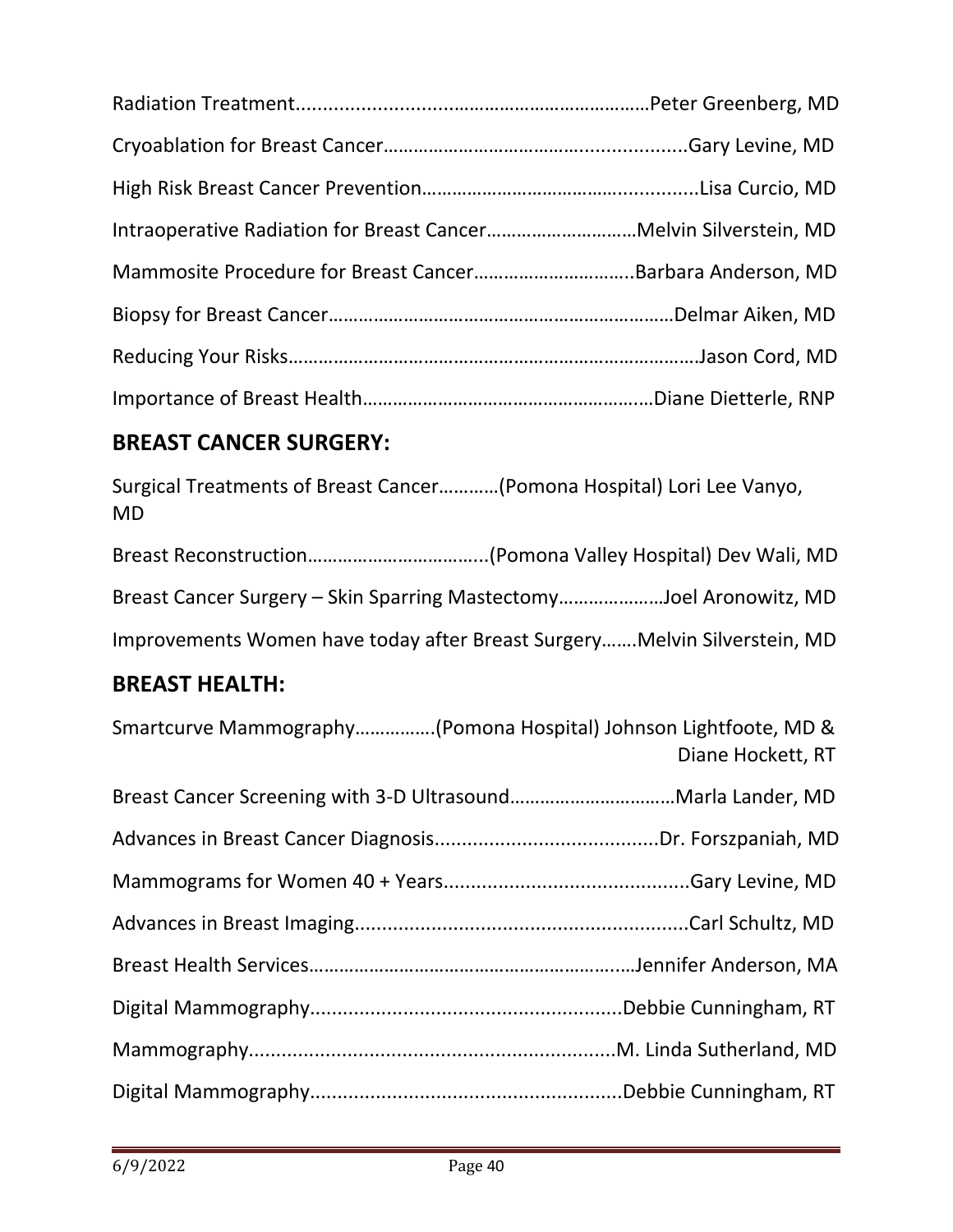| <b>BREAST MRI:</b>            |                                                                                                             |
|-------------------------------|-------------------------------------------------------------------------------------------------------------|
|                               | Breast Cancer Screening with 3-D UltrasoundMarla Lander, MD                                                 |
|                               |                                                                                                             |
|                               |                                                                                                             |
|                               |                                                                                                             |
| <b>BREAST RECONSTRUCTION:</b> |                                                                                                             |
|                               |                                                                                                             |
|                               | Breast Reconstruction - Skin Sparring MastectomyJoel Aronowitz, MD                                          |
|                               |                                                                                                             |
|                               |                                                                                                             |
|                               |                                                                                                             |
|                               |                                                                                                             |
| <b>BREAST REJUVENATION:</b>   |                                                                                                             |
|                               |                                                                                                             |
|                               |                                                                                                             |
|                               |                                                                                                             |
| <b>BREAST SELF EXAM:</b>      |                                                                                                             |
|                               |                                                                                                             |
| <b>BREATHING PROBLEMS:</b>    |                                                                                                             |
|                               |                                                                                                             |
|                               | Vaping/Positive(Desert Regional Medical Center) Eric Presser, MD                                            |
|                               |                                                                                                             |
|                               | Fungus & Sinusitis(Atlanta Center for ENT & Facial Plastic Surgery)<br>Erin Porter & Donald Dennis, MD FACS |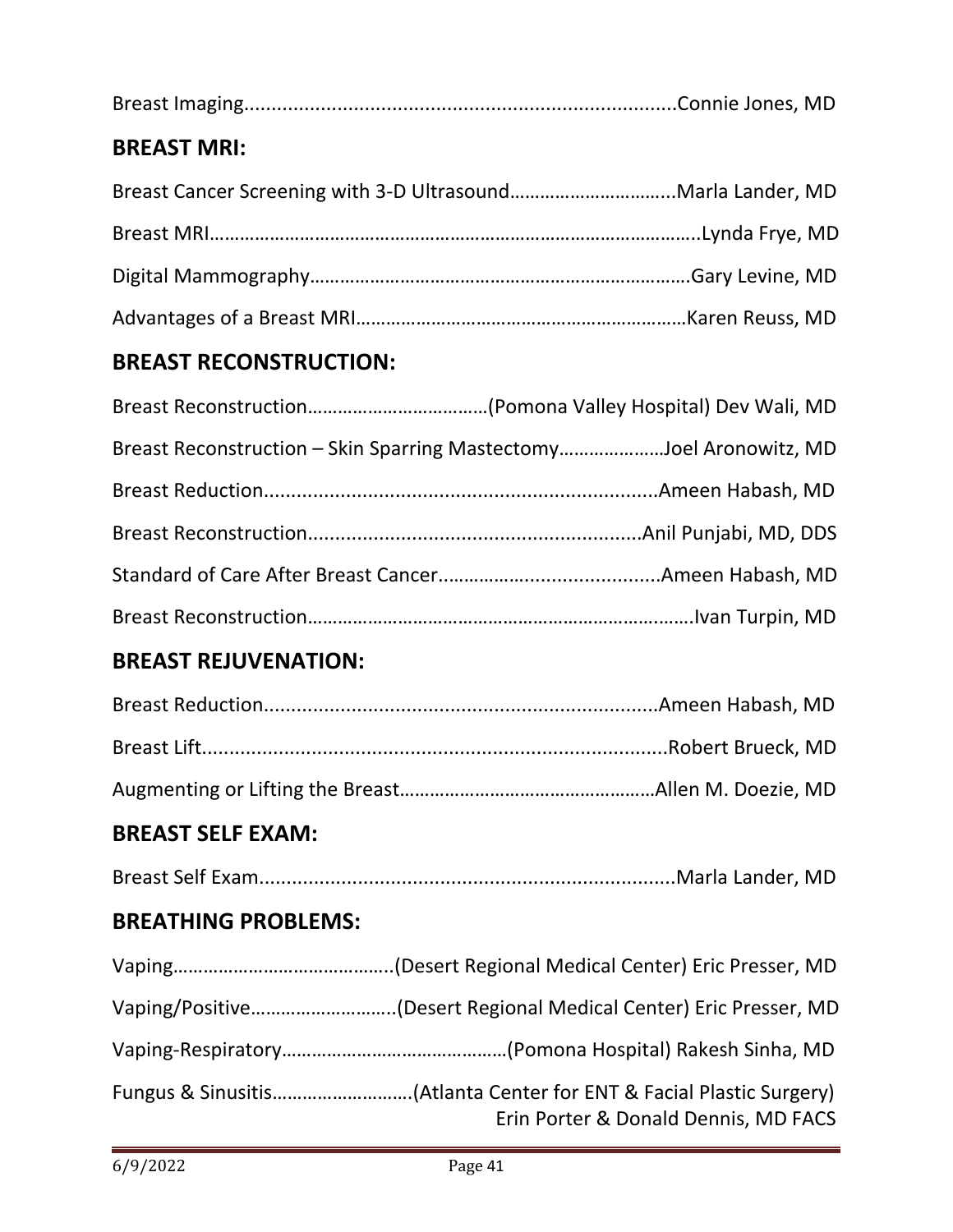| Mold & Fungus(Atlanta Center for ENT & Facial Plastic Surg) Donald Dennis, MD |
|-------------------------------------------------------------------------------|
|                                                                               |

# **BRONCHITIS:**

#### **BUNIO**NS:

|--|--|

### **BURNS:**

Burns……………………………….(Pomona Valley Hospital Medical Center) Dev Wali, MD

**(C)**

# **CANCER:**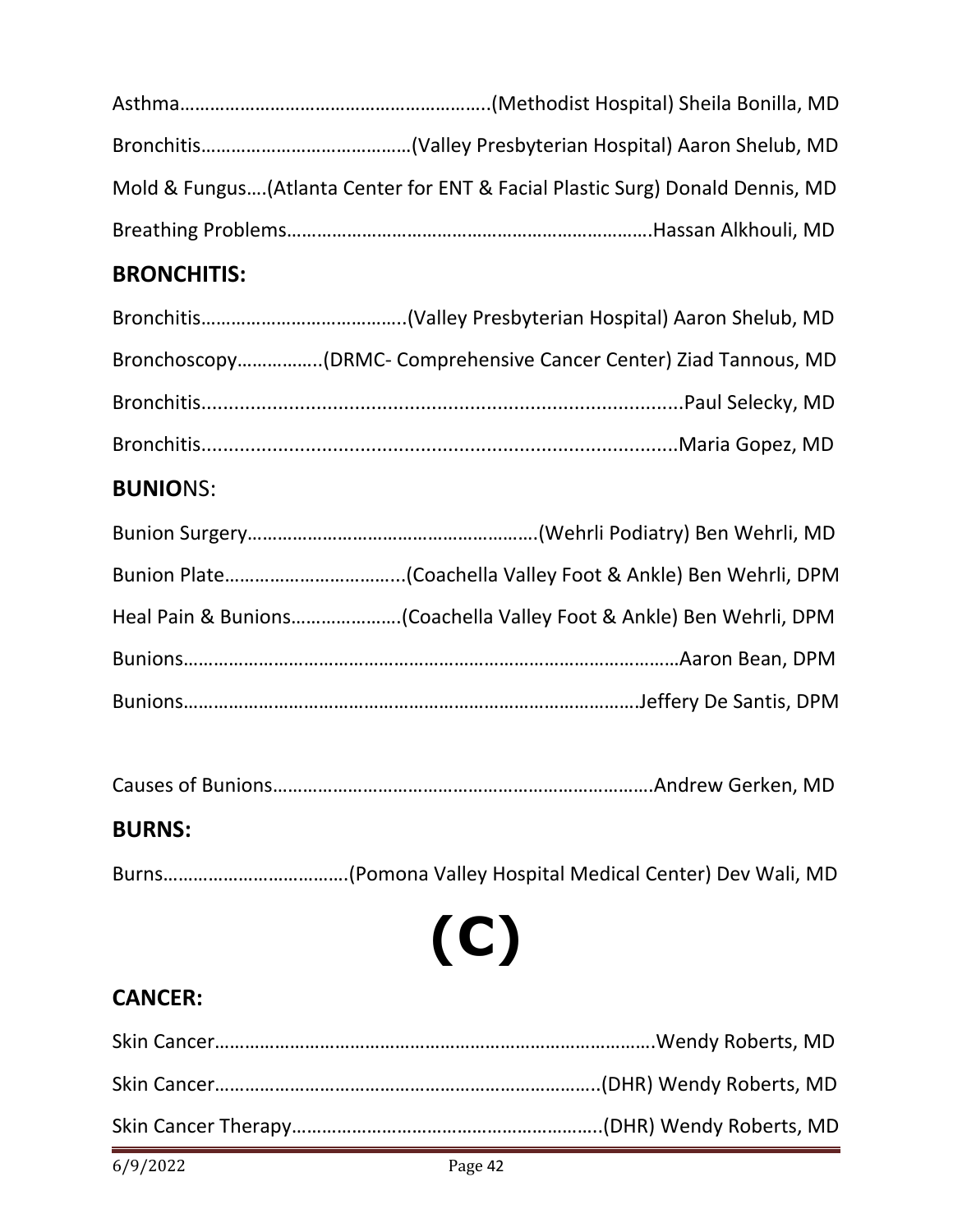Smartcurve Mammography………..…..(Pomona Hospital) Johnson Lightfoote, MD & Diane Hockett, RT

| Colon Cancer(Desert Regional Medical Center) Mehrdad Asgeri, MD                |  |
|--------------------------------------------------------------------------------|--|
| Prostate Cancer-New TestsPomona Valley Hospital) Michael Consolo, DO           |  |
|                                                                                |  |
| Gynecological Oncology-Ovarian Cancer(Pomona Hospital) Albert A. Mendivil, MD  |  |
| Psycho-Social Impact of Breast Cancer(Pomona Hosp) Kathy Yeatman-Stock, LCSW   |  |
| Radiation for Breast Cancer(Pomona Hospital) Yallapragada S. Rao,<br><b>MD</b> |  |
| Treatment of Breast Cancer(Pomona Hospital) Lori Lee Vanyo, MD                 |  |
|                                                                                |  |
|                                                                                |  |

Radiation Treatments…………………(Pomona Cancer Center) Bauchaib Rabbani, PhD

| Brain Surgery While Awake(Desert Reg. Med. Center)Deependra Mahato, DO      |
|-----------------------------------------------------------------------------|
| Pancreatic Cancer(Desert Regional Medical Center) Mehrdad Asgeri, MD        |
|                                                                             |
| Barretts Esophagus(Desert Regional Medical Center) Homan Zadeh, MD          |
| 3 <sup>rd</sup> Hand Smoke(Desert Regional Medical Center) Eric Presser, MD |
| Immuno-oncology(Desert Regional Medical Center) Timothy Tyler, Pharm D      |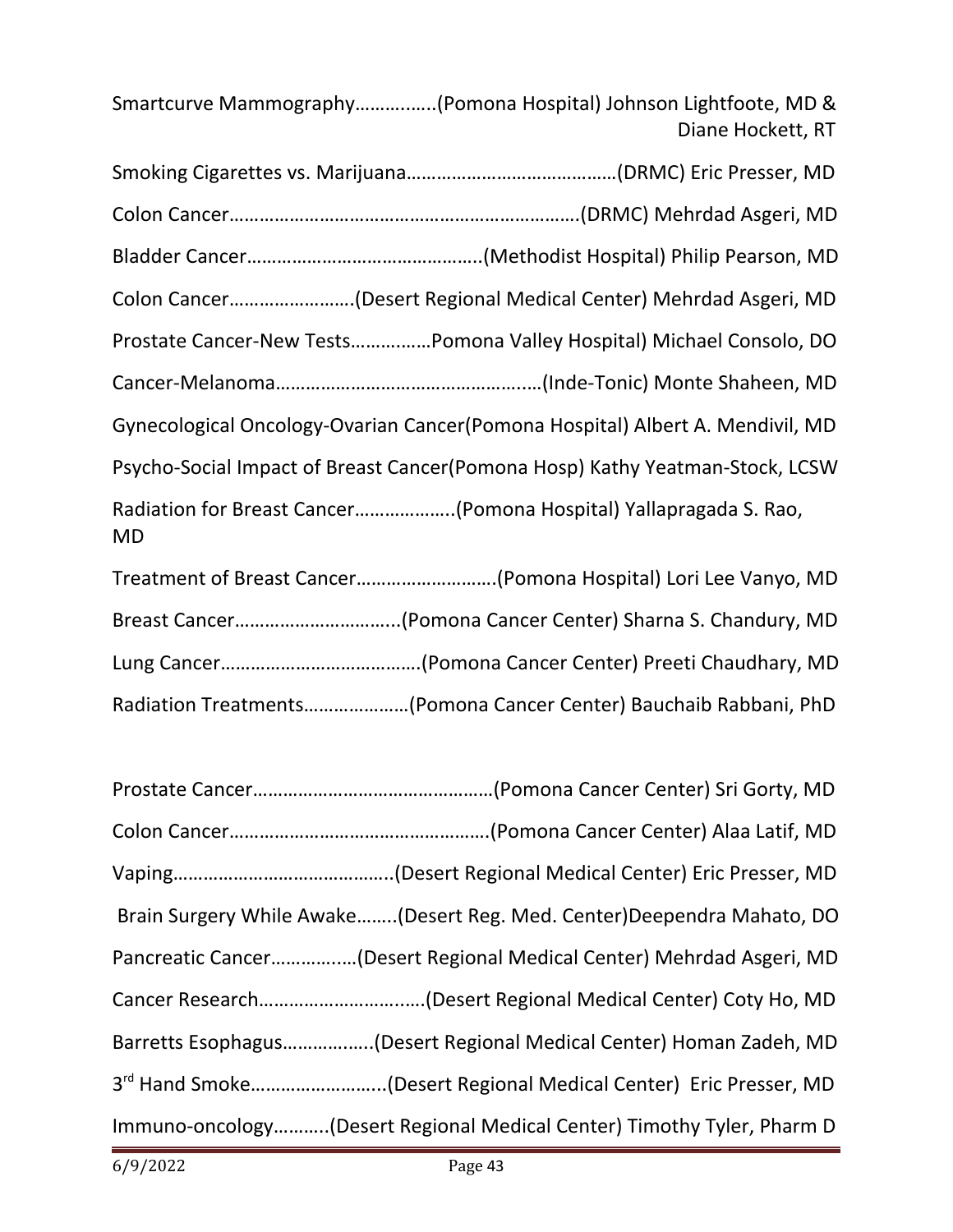Cancer & Immunotherapy..(Desert Regional Med. Center) Timothy Tyler, Pharm D Cancer/TrueBeam………………….(Desert Regional Medical Center) Judy Jackson, MD Breast Reconstruction……………………………..(Pomona Valley Hospital) Dev Wali, MD Book -30 minute show "An Empowering Guide to Lung Cancer"…..Eric Presser, MD Breast Cancer………………………………………..…(Methodist Hospital) Courtney Vito, MD "An Empowering Guide to Lung Cancer"………..…..…………..(DRMC) Eric Presser, MD Head & Neck-Cancer………………….(Desert Regional Medical Center) Amir Lavaf, MD Cancer & Sugar……………………………...(Desert Regional Medical Center) Coty Ho, MD Leukemia……………………………………….(Desert Regional Medical Center) Coty Ho, MD Cancer Prevention………………….(Desert Regional Medical Center) Patric Sweet, MD Lung Cancer…………………………………………………(Methodist Hospital) Hugh Davis, MD Cancer Prevention………(Methodist Hospital of Southern California) David Chu, MD Myths & Facts of Prostate Cancer….(Desert Regional Med. Center) Amir Lavaf, MD Liver……………………………………………………………………(Methodist Hospital) KC Tan, MD Lifestyle & Cancer………………………………………….(Methodist Hospital) David Chu, MD Colon Cancer…………………………………………..(Methodist Hospital) Elias A. Tarakji, MD Personalized Cancer Treatment.(Desert Regional Med Center) Elber Camacho, MD Breast Imaging…………………………………………………………….(PIH Health) Lily Wang, MD Thyroid Cancer…………………………………………..(LA BioMed) Andrew Gianoukakis, MD Treating Chemotherapy Side Effects………………..(LA BioMed) Roland Swerdloff, MD Brain Cancer………………………………………..(Methodist Hospital) Gregory Withers, MD Lung Cancer Screening……….(Desert Regional Medical Center) Brahma Konda, MD Chemotherapy Before Surgery…..(Desert Regional Medical Center) Janet Ihde, MD "3D Mammography"………………………………………….(PIH Health) Kimberly Bickell, MD "Cancer Treatment"……………………………………..(PIH Health) Dustin E. Stevenson, DO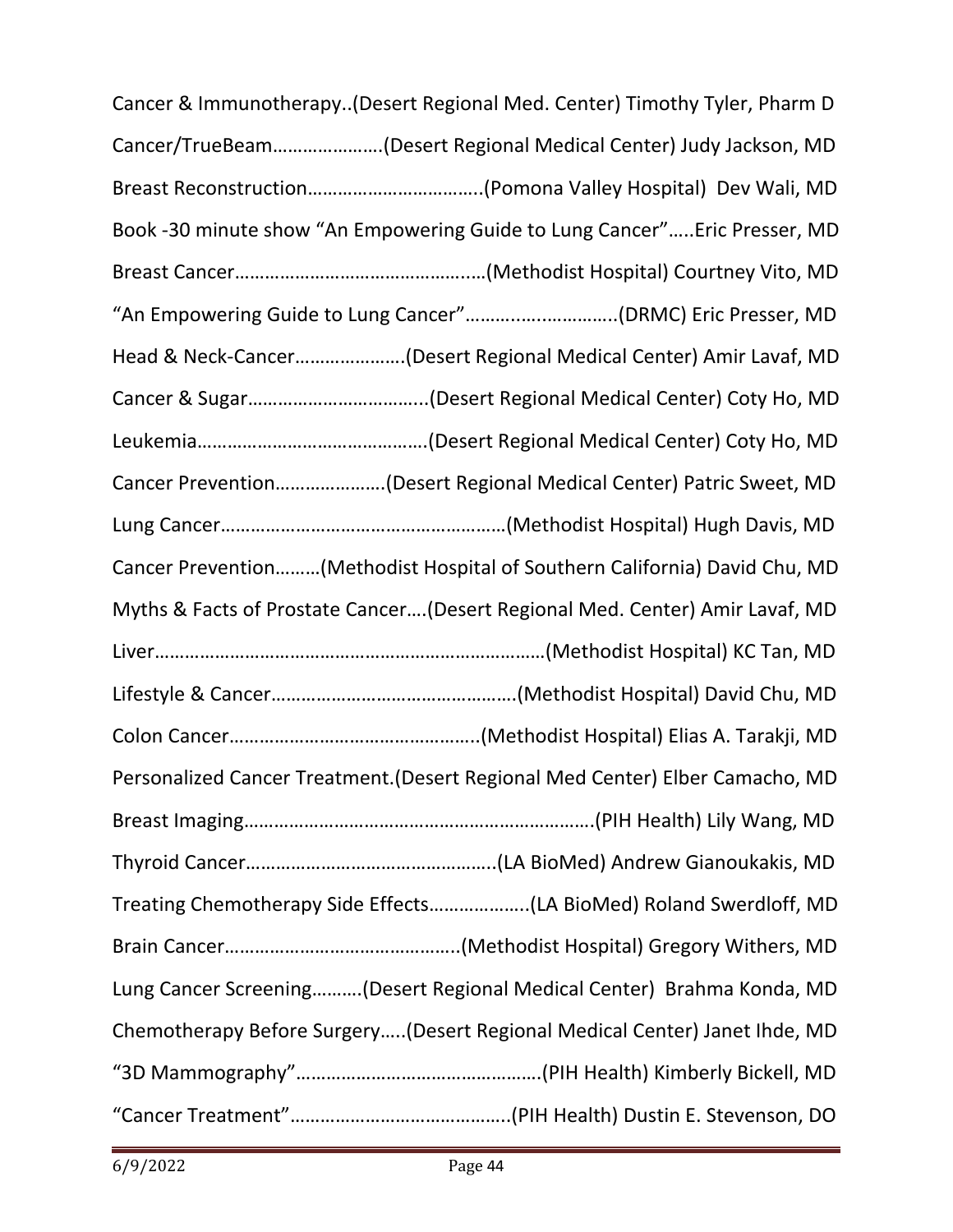|    | Colon Cancer(Desert Regional Medical Center) Christina Jenkins, MD                                                                      |
|----|-----------------------------------------------------------------------------------------------------------------------------------------|
|    | Prostate Cancer Treatment-Xofigo(Desert Regional Med Center) Amir Lavaf, MD                                                             |
|    | Breast Cancer Facts & Myths(Desert Regional Medical Center) Marla Lander, MD                                                            |
|    |                                                                                                                                         |
|    |                                                                                                                                         |
|    | Cancer & Genomics(Desert Regional Medical Center) Nora Bucher, MD                                                                       |
|    | Ovarian Cancer(Redlands Community Hospital) Samir Hage, DO                                                                              |
|    |                                                                                                                                         |
|    | Pediatric Cancer Research(Loma Linda Children's Hospital) Kimberly Payne, PhD                                                           |
|    | "Beauty and the Breast" Documentary-Part 1Liliana Komorowska                                                                            |
|    | "Beauty and the Breast" Documentary-Part 2Liliana Komorowska                                                                            |
|    | Prostate Cancer(Desert Regional Medical Center) Mehmet Hepgur, MD                                                                       |
|    |                                                                                                                                         |
|    |                                                                                                                                         |
|    | Closed System Transfer Device-Healthcare Safety(Karmanos Cancer Institute)<br>Stephen Smith, RPh, Mark Szlaczky, PharmD & Jason Dutcher |
|    | Testicular Cancer(Pomona Valley Hospital) Douglas Chiriboga, MD                                                                         |
|    |                                                                                                                                         |
|    | Prostate Cancer(DRMC-Desert Regional Medical Center) Amir Lavaf, MD                                                                     |
|    | HPV & Cancer(DRMC-Desert Regional Medical Center) Sandra Bender, MD                                                                     |
| MD |                                                                                                                                         |
|    |                                                                                                                                         |
|    | Herbs, Diet & Cancer Treatment(Valley Presbyterian Hospital) Sheila Vasan, MD                                                           |
|    |                                                                                                                                         |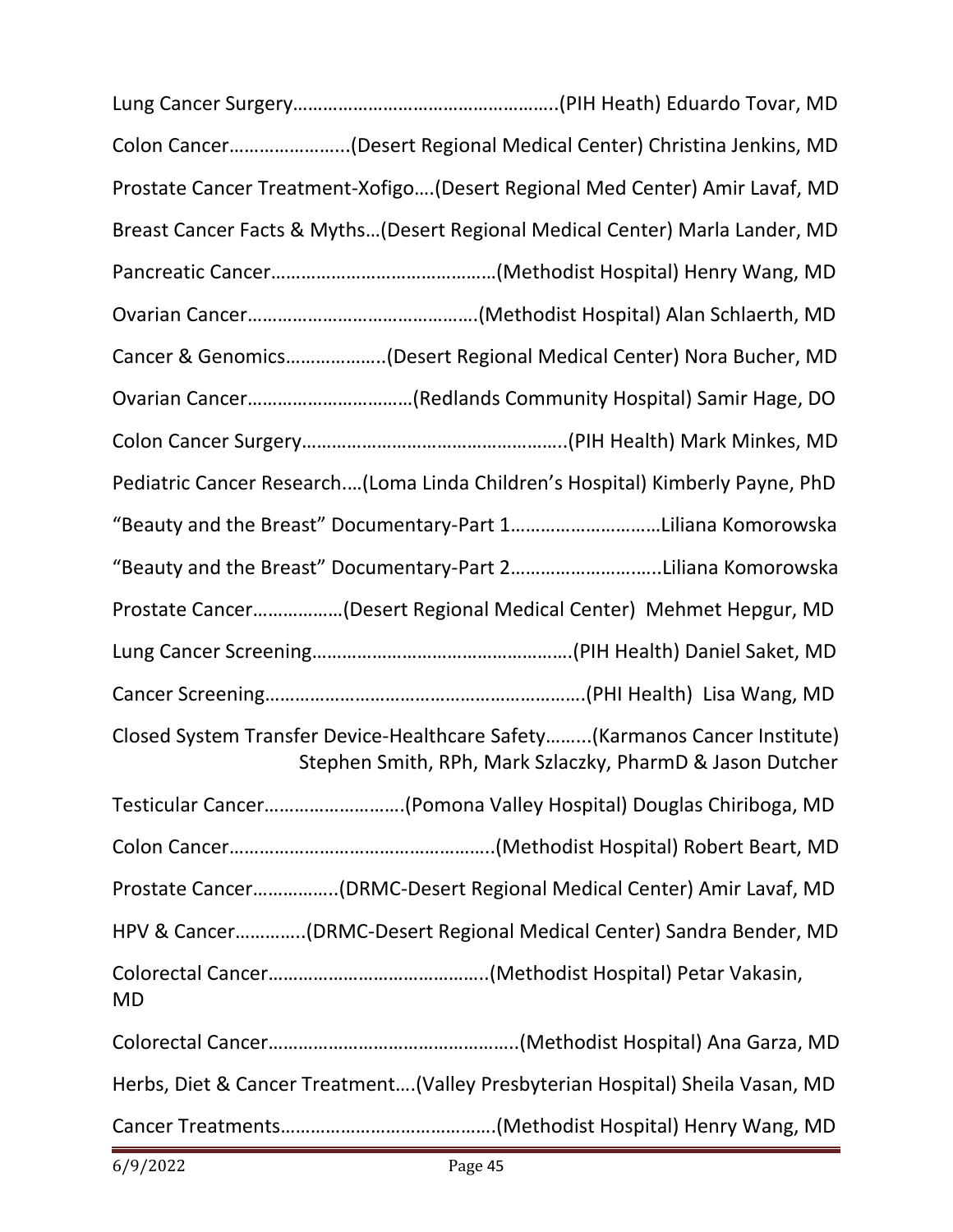| Lung Cancer Early Action Prog(Comprehensive Cancer Center) Elber Camacho, MD     |
|----------------------------------------------------------------------------------|
| Proton Therapy for Cancer(Loma Linda Children's Hospital) Lilia N. Loredo, MD    |
|                                                                                  |
|                                                                                  |
|                                                                                  |
|                                                                                  |
| Surgery for Pancreatic Cancer Patients (Valley Presbyterian Hosp) Kevin Rice, MD |
|                                                                                  |
|                                                                                  |
|                                                                                  |
|                                                                                  |
|                                                                                  |
|                                                                                  |

| Prostate Cancer/Provenge/Screening GuidelinesMurthy Andavolu, MD |  |
|------------------------------------------------------------------|--|
|                                                                  |  |
|                                                                  |  |
|                                                                  |  |
| <b>MD</b>                                                        |  |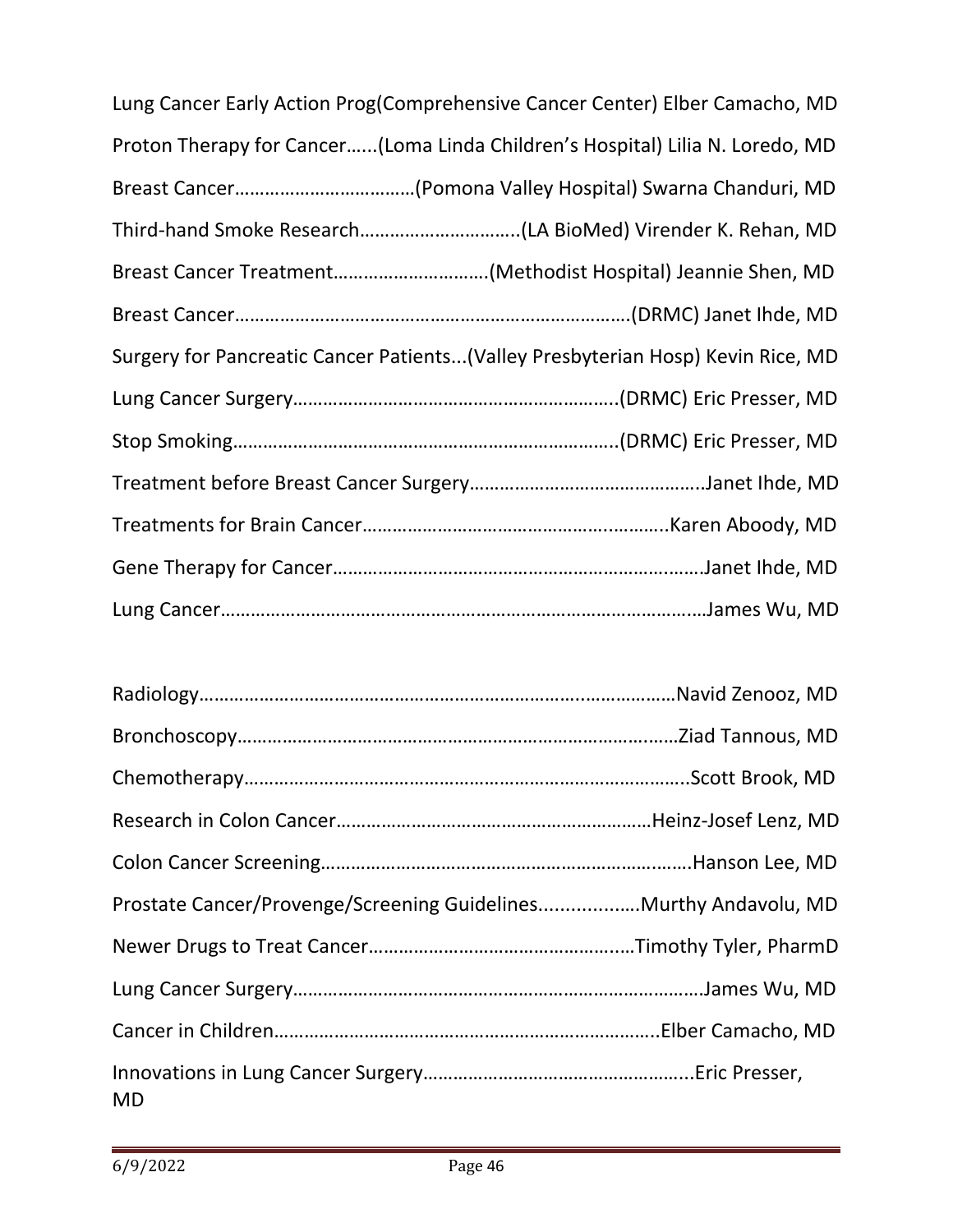| CCC's New Multidisciplinary Prostate Cancer ProgramMurthy Andavolu, MD |  |
|------------------------------------------------------------------------|--|
|                                                                        |  |
|                                                                        |  |
|                                                                        |  |
|                                                                        |  |
|                                                                        |  |
|                                                                        |  |
|                                                                        |  |
|                                                                        |  |
|                                                                        |  |
|                                                                        |  |
|                                                                        |  |
|                                                                        |  |
|                                                                        |  |
|                                                                        |  |
|                                                                        |  |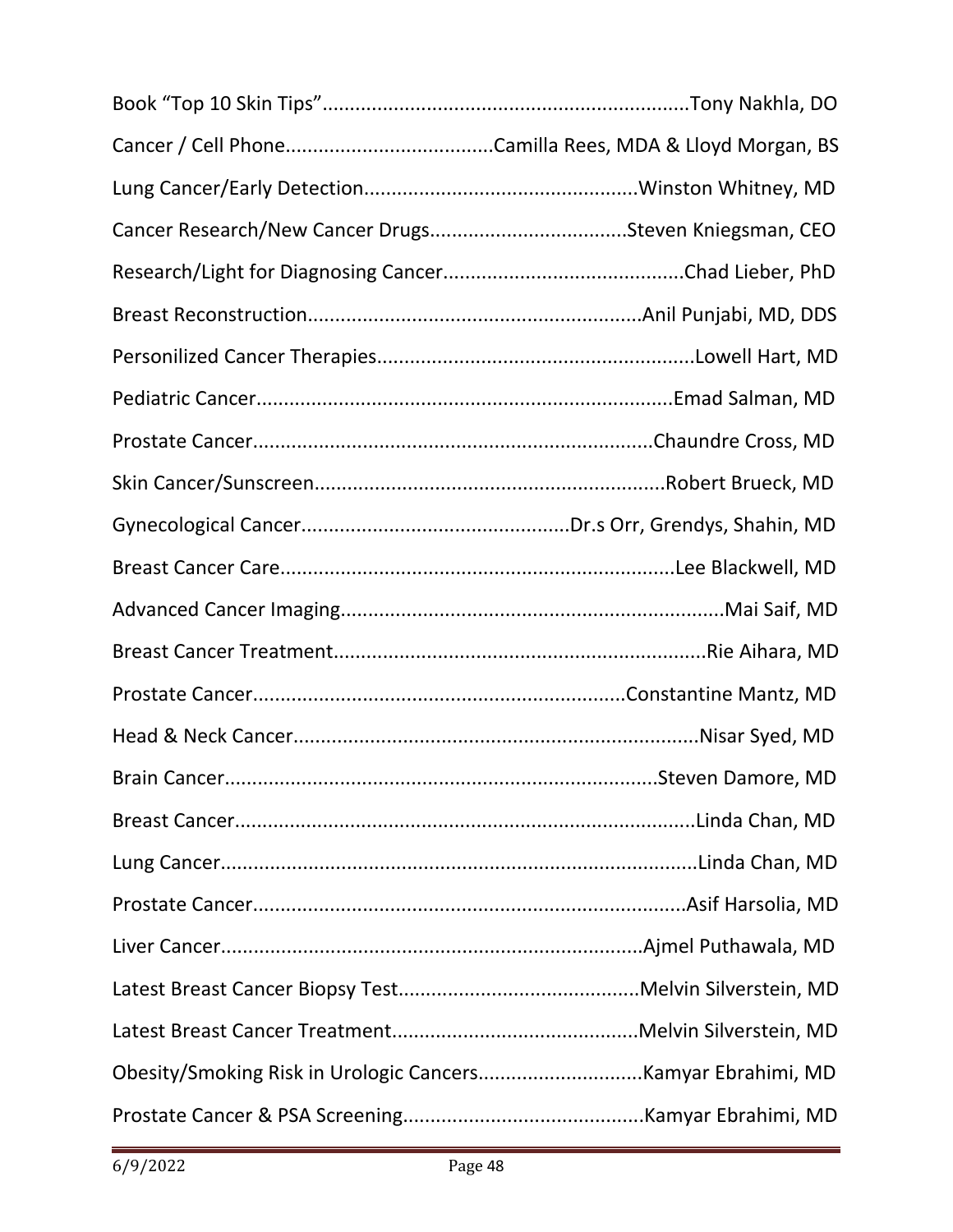|                                                                       | Leonard Sender, MD |
|-----------------------------------------------------------------------|--------------------|
| Naturopathic Opinion on Cancer and LifestyleLise Alschuler, ND, FABNO |                    |
|                                                                       |                    |
|                                                                       |                    |
|                                                                       |                    |
|                                                                       |                    |
|                                                                       |                    |
|                                                                       |                    |
|                                                                       |                    |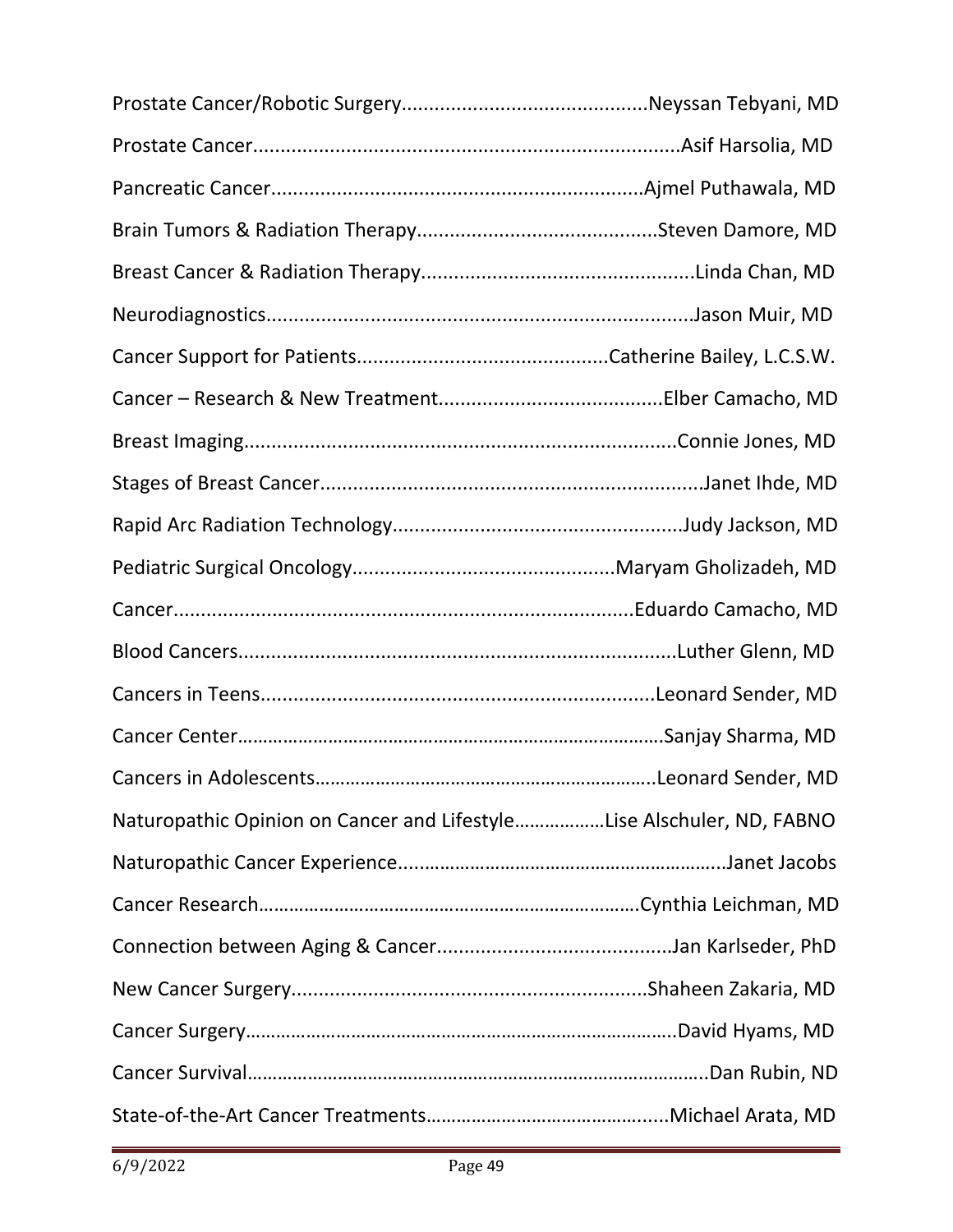| Breast Cancer Surgery Concurrent with Plastic SurgeryMelvin Silverstein, MD |                 |
|-----------------------------------------------------------------------------|-----------------|
|                                                                             |                 |
|                                                                             |                 |
|                                                                             |                 |
|                                                                             |                 |
|                                                                             | Richard Kim, MD |
|                                                                             |                 |
|                                                                             |                 |
|                                                                             |                 |
|                                                                             |                 |
|                                                                             |                 |
|                                                                             |                 |
|                                                                             |                 |
|                                                                             |                 |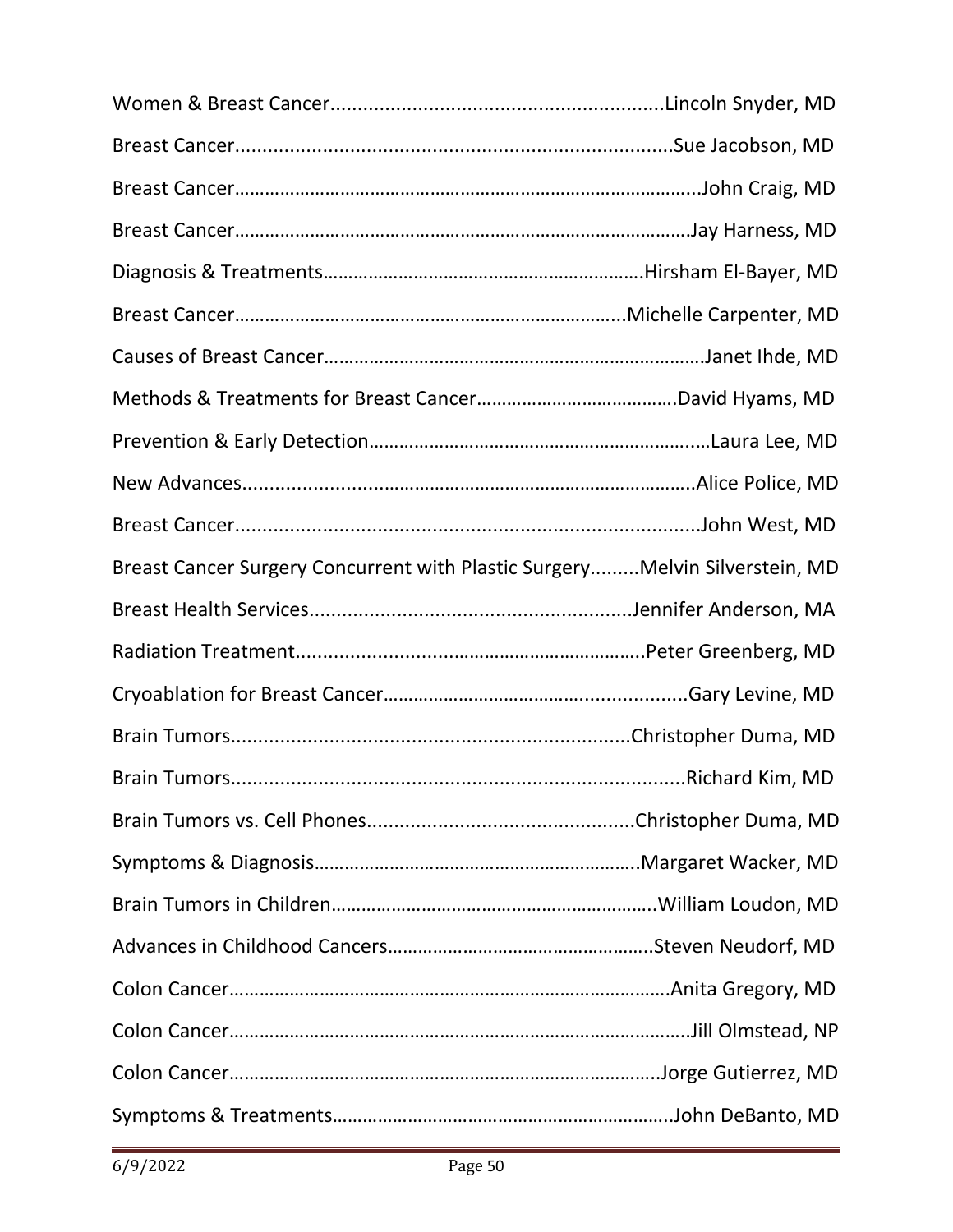| Intraoperative Radiation for Breast CancerMelvin Silverstein, MD |  |
|------------------------------------------------------------------|--|
|                                                                  |  |
|                                                                  |  |
|                                                                  |  |
|                                                                  |  |
|                                                                  |  |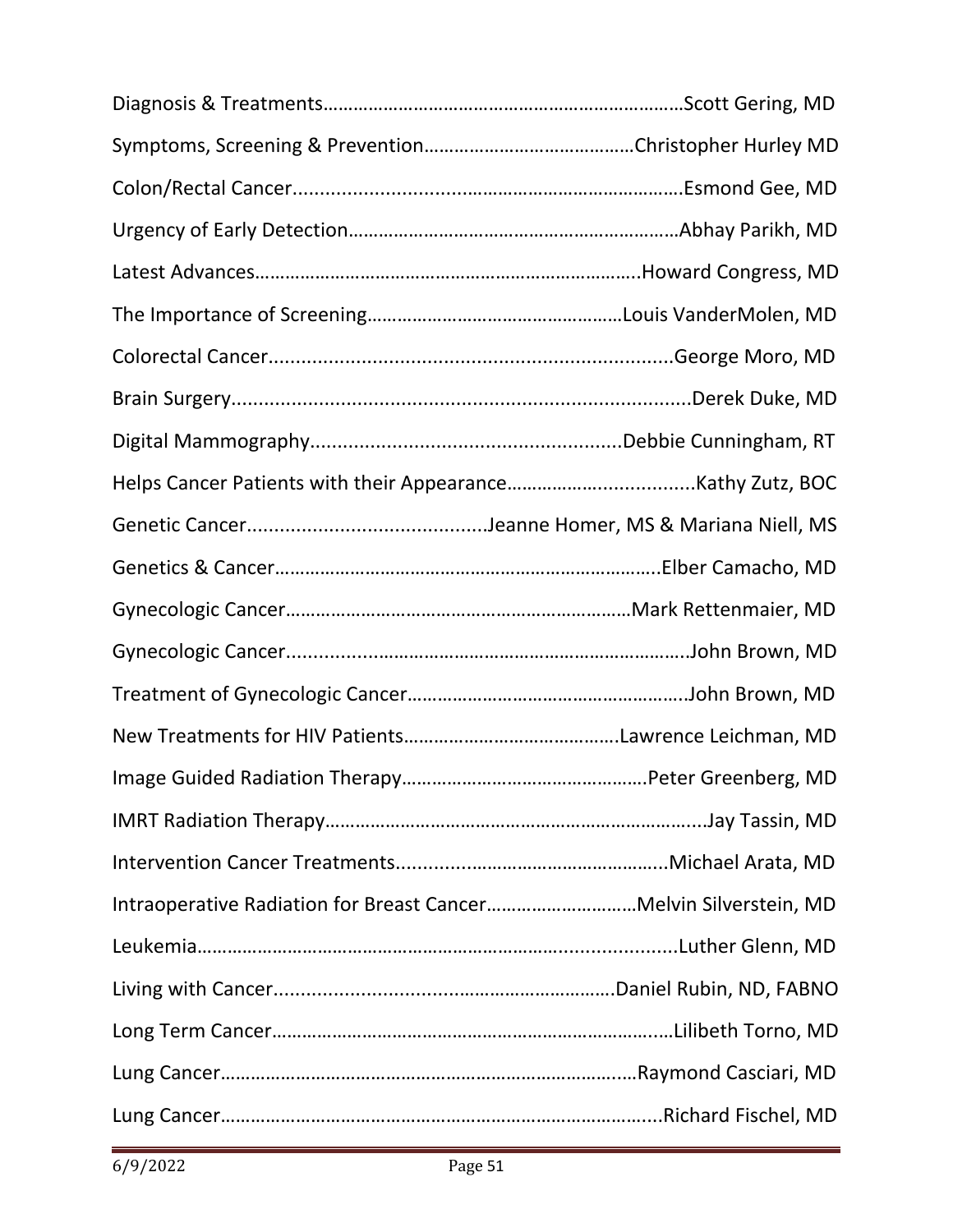| What You Need to Know About Lung CancerRobert Dillman, MD                 |  |
|---------------------------------------------------------------------------|--|
|                                                                           |  |
|                                                                           |  |
|                                                                           |  |
| Annual Screenings for Early Detection of CancerElber Camacho, MD          |  |
|                                                                           |  |
|                                                                           |  |
| The Procedure and Benefits/Pancreas TransplantClarence Foster III, MD     |  |
| What is a Parathyroid Gland & how it Effects the BodyJames Bredenkamp, MD |  |
| The Advances in Pediatric Radiation OncologyRobert Lavey, MD              |  |
|                                                                           |  |
|                                                                           |  |
|                                                                           |  |
|                                                                           |  |
|                                                                           |  |
|                                                                           |  |
|                                                                           |  |
|                                                                           |  |
| Quality of Life Varies in a Patient with CancerSimon Barker, ND           |  |
|                                                                           |  |
| The Importance of Getting Annual ScreeningsElber Camacho, MD              |  |
|                                                                           |  |
|                                                                           |  |
|                                                                           |  |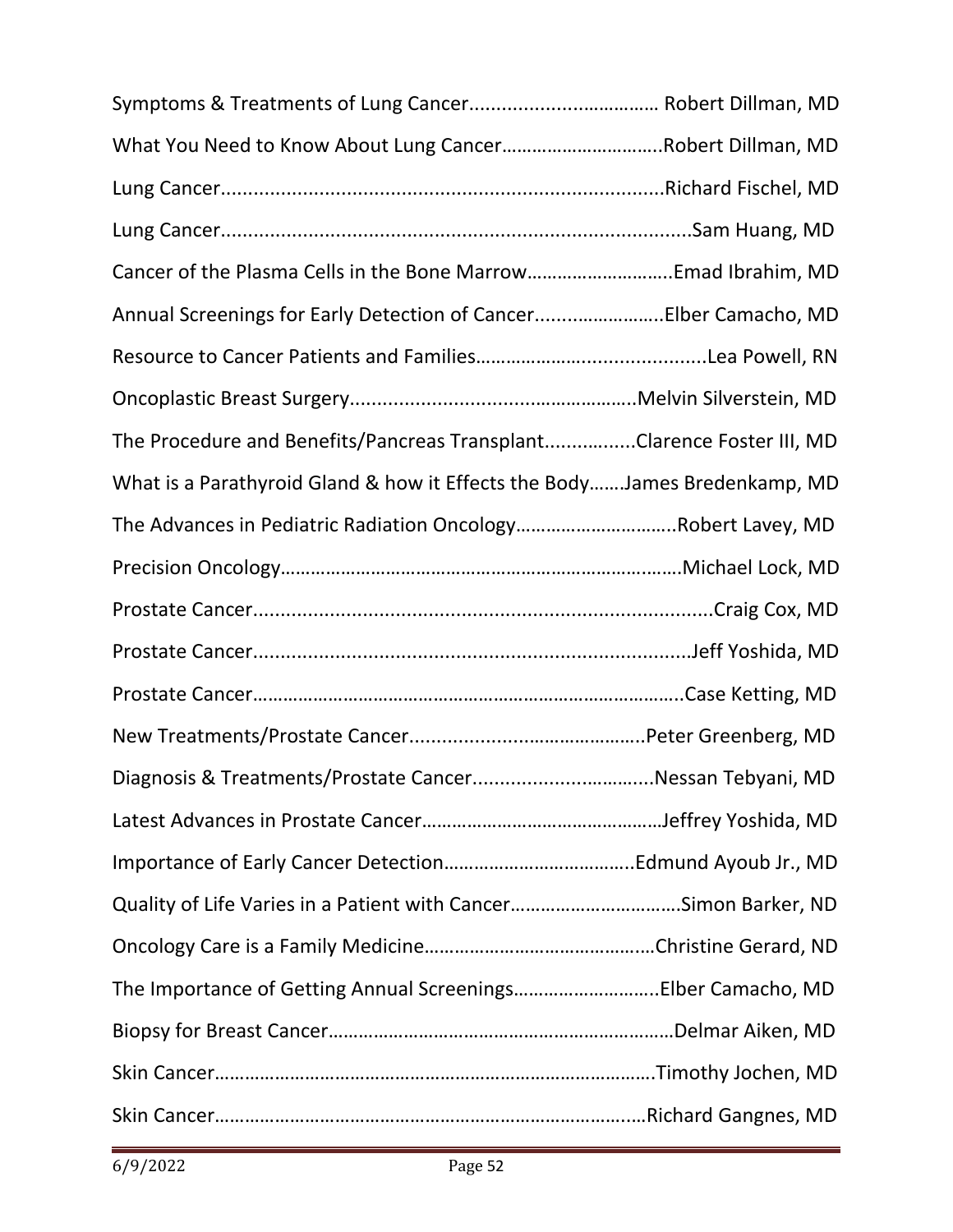| <b>MD</b>                                                             |  |
|-----------------------------------------------------------------------|--|
| Causes, Diagnosis and New Treatments/Skin CancerTimothy Jochen, MD    |  |
|                                                                       |  |
|                                                                       |  |
| How you can detect & prevent Skin CancerLeonard Sender, MD            |  |
|                                                                       |  |
|                                                                       |  |
| VATS (Video Assisted Thoracic Surgery) Lung CancerRichard Fischel, MD |  |
|                                                                       |  |
|                                                                       |  |
|                                                                       |  |
| Annual Screenings for Early Detection of CancerElber Camacho, MD      |  |
|                                                                       |  |
|                                                                       |  |
|                                                                       |  |
| Treatments after Diagnosis/RadiologyMichael Brant-Zawadski, MD        |  |
|                                                                       |  |
|                                                                       |  |
|                                                                       |  |
|                                                                       |  |
|                                                                       |  |
|                                                                       |  |
|                                                                       |  |
|                                                                       |  |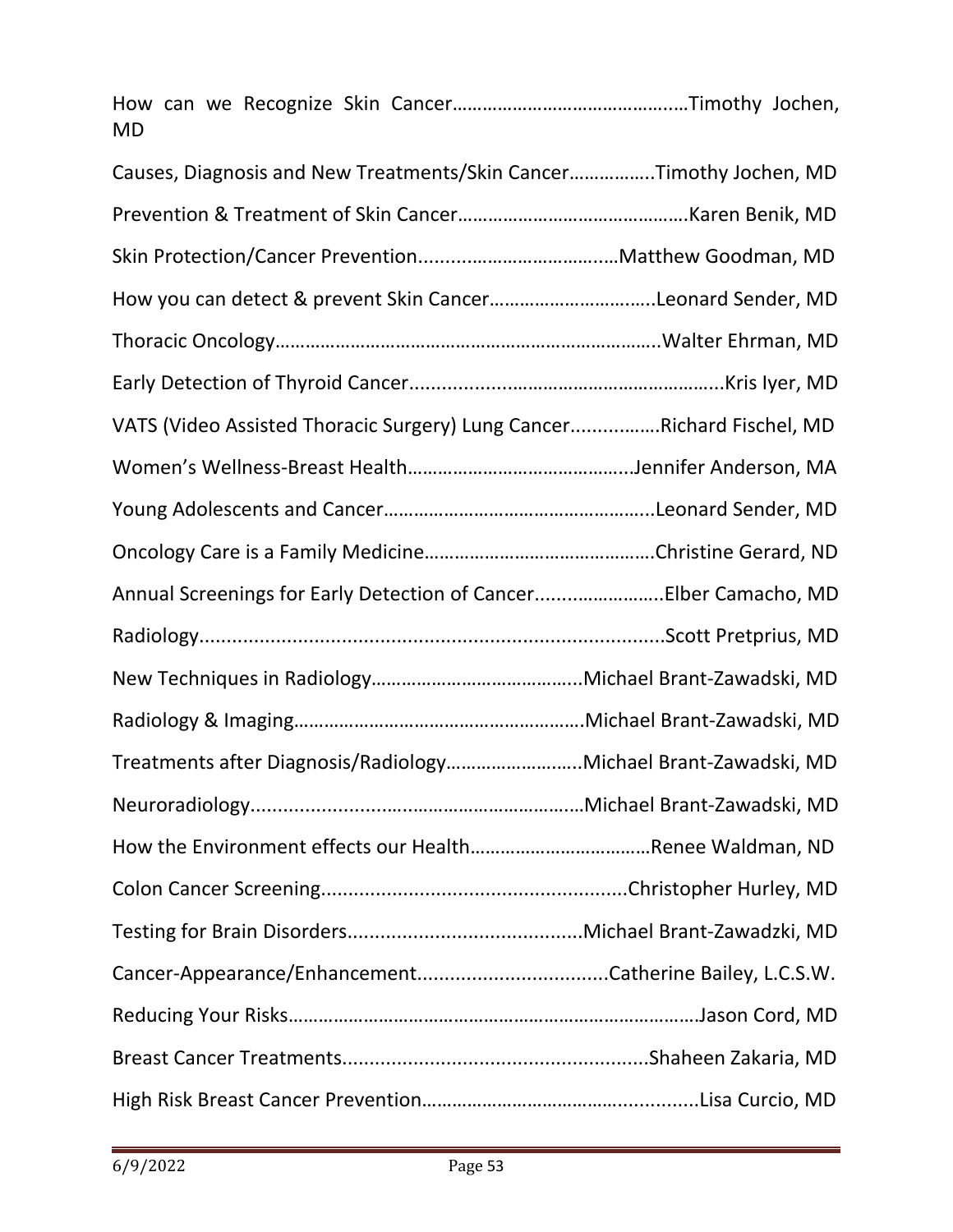# **CANNABIS:**

| Medical CannabisMichael Scott, Founder, Bonni Goldstein, MD & Todd Sullivan                  |
|----------------------------------------------------------------------------------------------|
|                                                                                              |
|                                                                                              |
| Cannabis & Pregnancy(Pomona Hospital) M. Hellen Rodriguez, MD                                |
| Grow Pod(Grow Pod Solutions) Shannon Illingworth & George Natzic                             |
| CBD & Cannabis Oils(Desert Regional Medical Center) Eric Presser, MD                         |
| Cannabis/Vaping(Desert Regional Medical Center) Eric Presser, MD                             |
| CBD & Tourette's Syndrome(Therapix) Ascher Shmulewitz, MD PhD,<br>Michael Bloch, MD & Jackie |
|                                                                                              |
| Endocannibial DeficiencyDaniele Piomelli, PhD & Ascher Shmulewitz, MD PhD                    |
| CBD & Pain ManagementSeth Resnick, MD & Dianele Piomelli, PhD                                |
| Cannabis<br>Goldstein,<br><b>CEO</b>                                                         |

# **CARDIAC ARREST:**

i,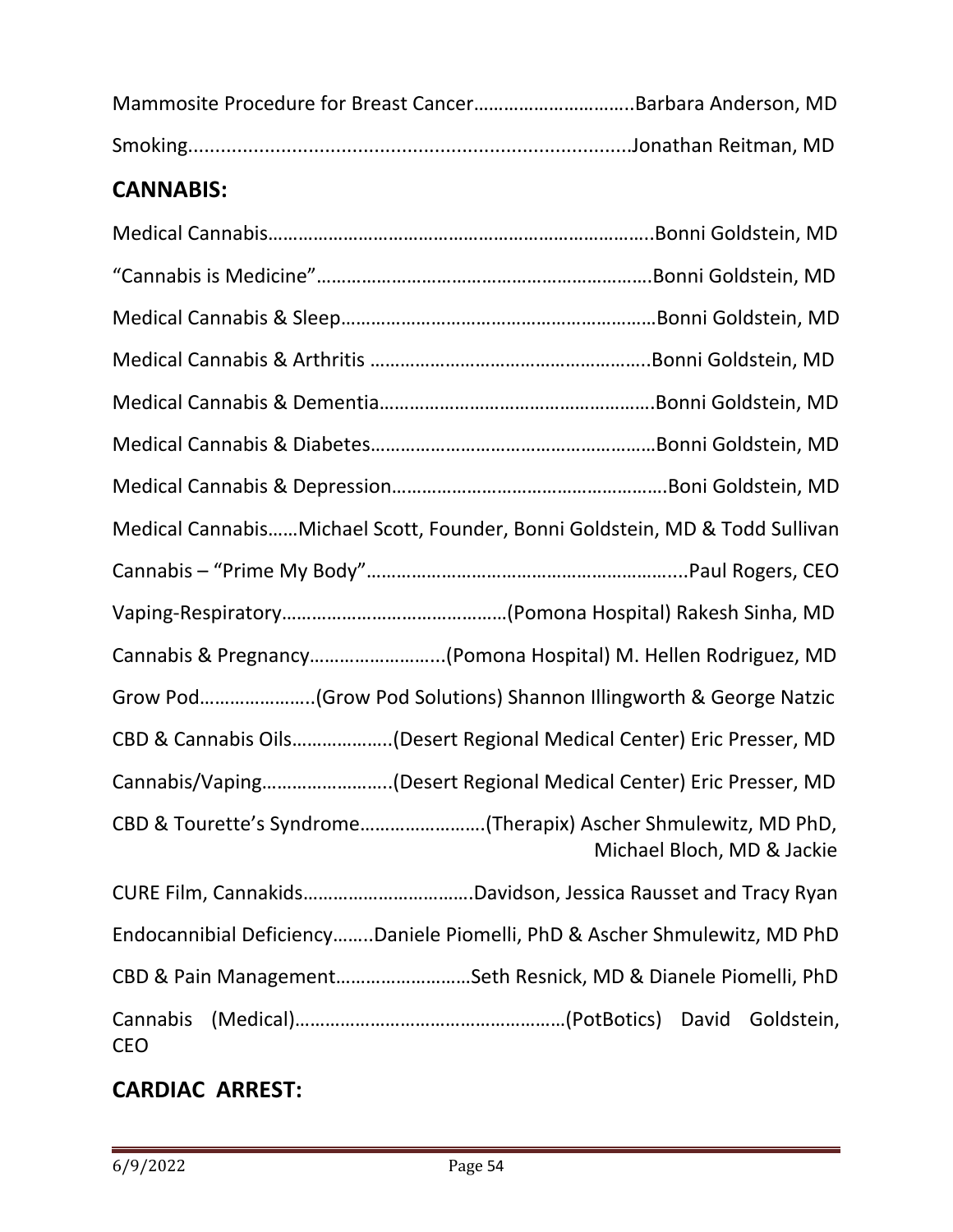| New Test for Heart Attack Diagnosis-May 2019(Baylor College of Medicine)<br>W. Frank Peacock, MD |
|--------------------------------------------------------------------------------------------------|
| Treating Heart Attacks(Redlands Commuity Hospital) Jeremy Cox, DO                                |
|                                                                                                  |
|                                                                                                  |
|                                                                                                  |
|                                                                                                  |
|                                                                                                  |
|                                                                                                  |
|                                                                                                  |
|                                                                                                  |
| <b>CARDIAC DEFIBRILLATOR:</b>                                                                    |
|                                                                                                  |
| <b>CARDIAC DISEASE:</b>                                                                          |
|                                                                                                  |
|                                                                                                  |
| <b>CARDIAC EDUCATION:</b>                                                                        |
|                                                                                                  |
| <b>CARDIAC IMAGING:</b>                                                                          |
|                                                                                                  |
|                                                                                                  |
| <b>CARDIAC PREVENTION:</b>                                                                       |
| New Test for Heart Attack Diagnosis-May 2019(Baylor College of Medicine)<br>W. Frank Peacock, MD |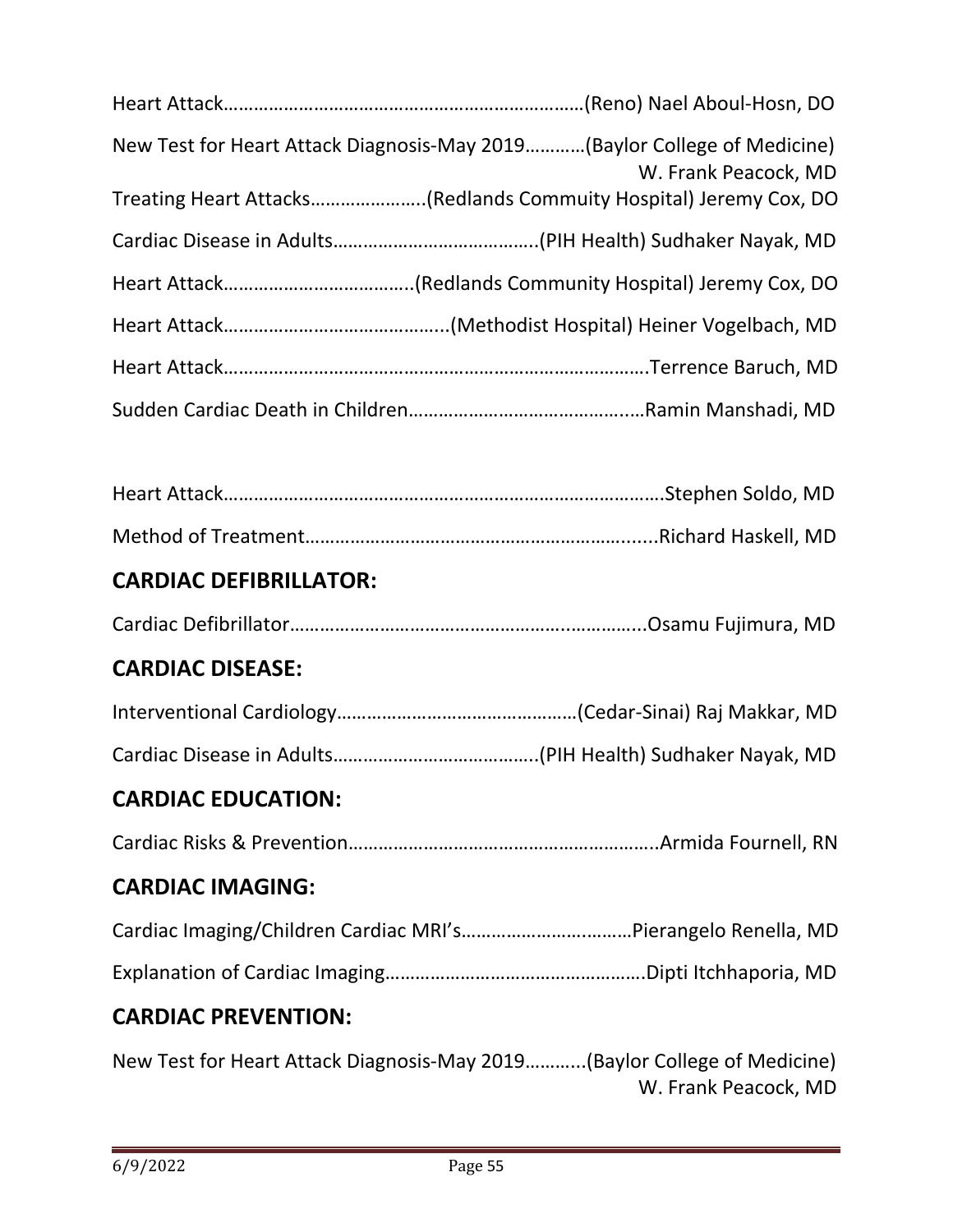| <b>CARDIAC REHABILITATION:</b>                                          |  |
|-------------------------------------------------------------------------|--|
|                                                                         |  |
| <b>CARDIAC RESYNCHRONIZATION:</b>                                       |  |
|                                                                         |  |
| Causes, Symptoms & Risk Factors for Heart Failure Michelle Miyamoto, MD |  |

# **CARDIAC RISK-FACTOR:**

Cardiac Risk-Factor……………………………………………………………..Lawrence Santora, MD

# **CARDIAC SURGERY:**

### **CARDIO TESTING:**

Benefits of Cardio Testing and Heart Scans…………………………….….Greg Thomas, MD

# **CARDIOLOGY:**

| Cardiology & Genetics(Renown Hospital in Reno) Chris Rowan, MD |
|----------------------------------------------------------------|
|                                                                |
|                                                                |
|                                                                |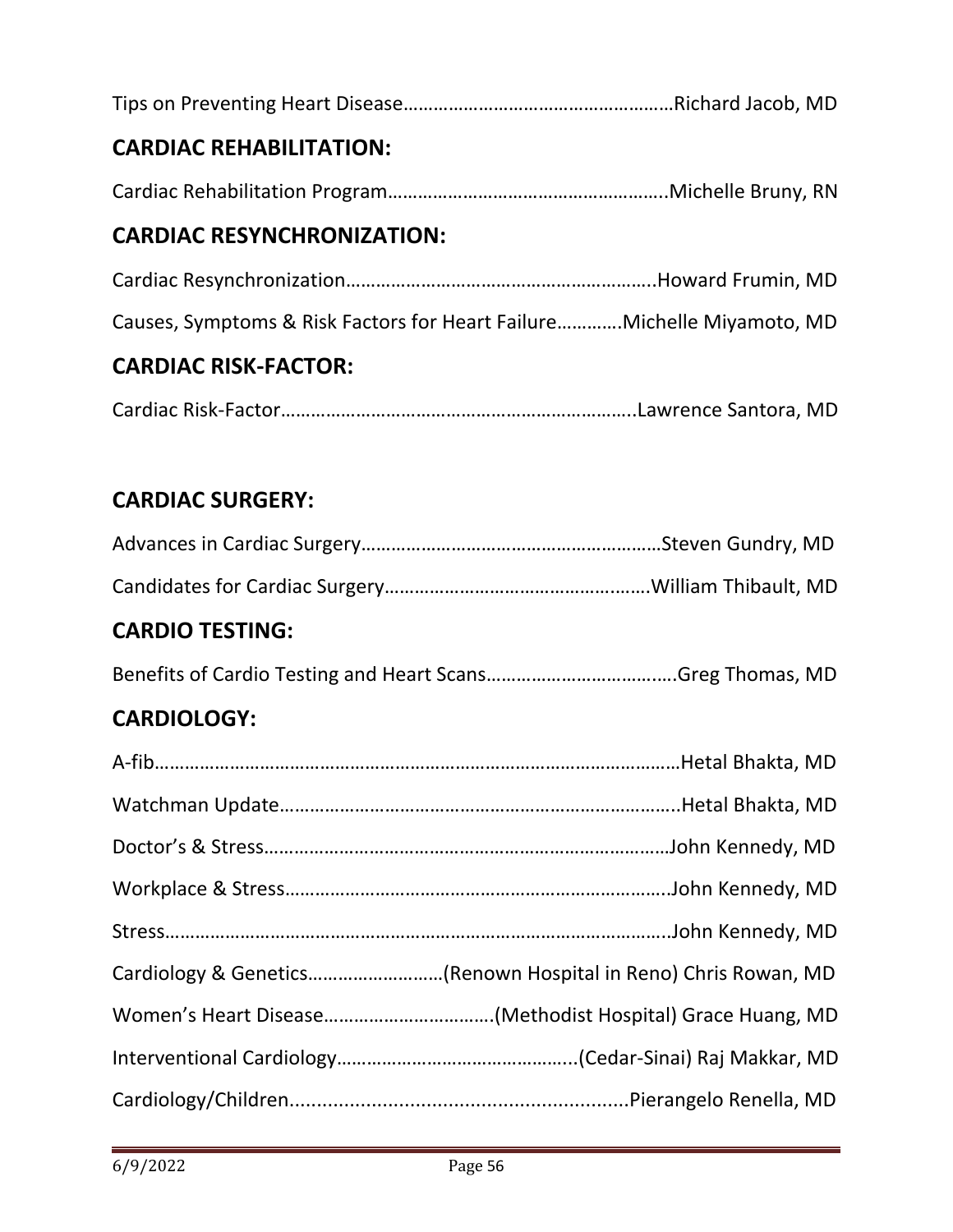|--|--|

# **CARDIOVASCULAR DISEASE:**

# **CARDIOVASCULAR HYBRID SURGERY:**

# **CARATID ARTERY DISEASE:**

| Caratid Artery Disease(Desert Regional Medical Center) Anna Gasparyan, MD |
|---------------------------------------------------------------------------|

# **CAROTID DISEASE:**

| Carotid Artery Disease(Desert Regional Medical Center) Anna Gasparyan, MD |
|---------------------------------------------------------------------------|
|                                                                           |
|                                                                           |

# **CAROTID STENTING:**

| How the Carotid Stenting Device is being usedSubbarao Myla, MD |
|----------------------------------------------------------------|
|                                                                |

# **CARPAL TUNNEL SYNDROME:**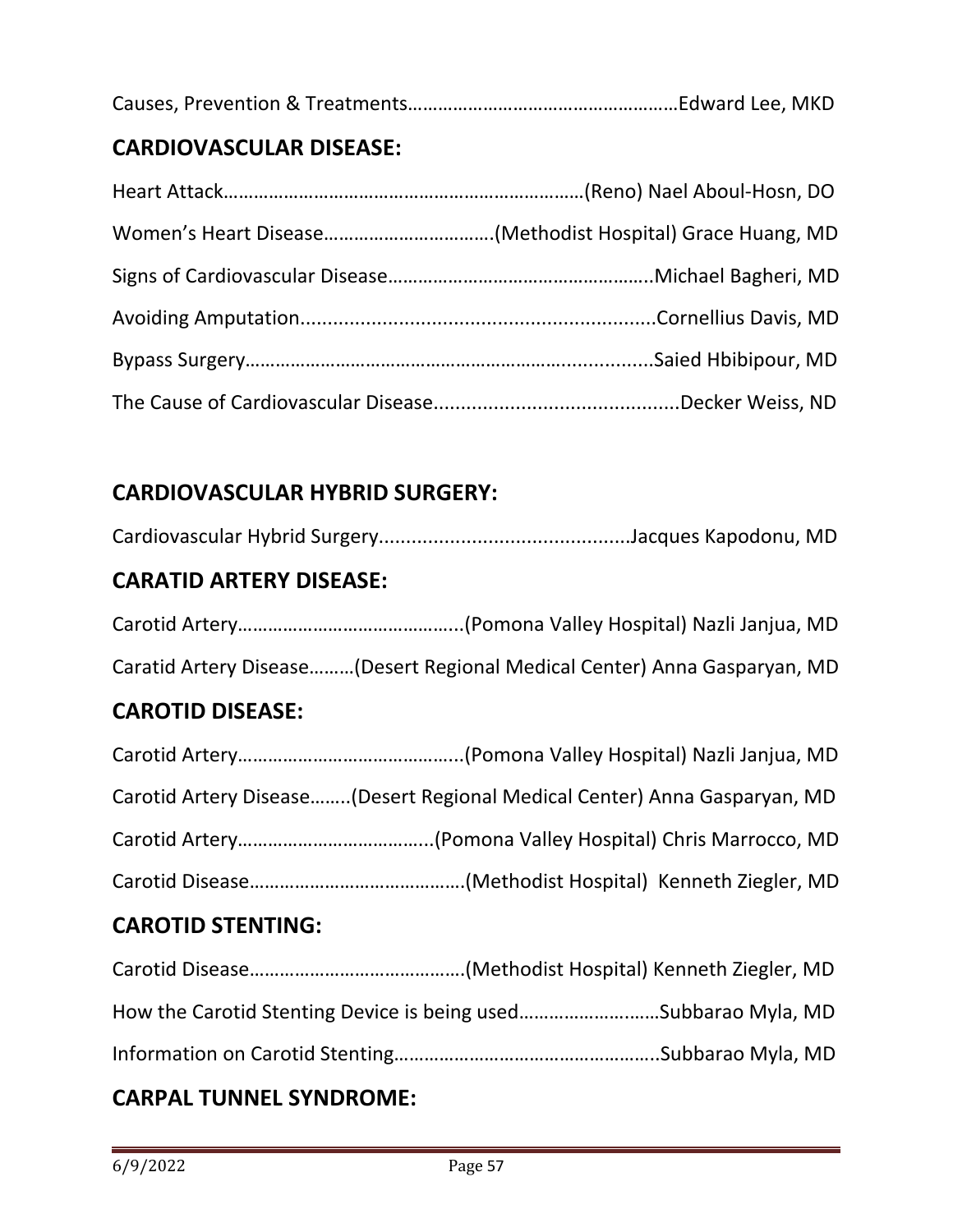| Nerve Compression(Desert Regional Medical Center) Ramin Pooyan, MD |
|--------------------------------------------------------------------|
|                                                                    |
|                                                                    |
|                                                                    |
|                                                                    |

# **CAR SEATS:**

# **CATARACTS:**

| Cataracts(Harvard Eye Associates) John Hovanesian, MD & Charles Keller, MD           |
|--------------------------------------------------------------------------------------|
| "New Laser Cataract Surgery"(Harvard Eye) Diana Kersten, MD                          |
| "Cataract Surgery Device"(Harvard Eye) Roger Ohanesian, MD                           |
| Cataract Implant(NVISION Laser Eye Centers) Jonathan Pirnazar, MD<br>& Tom Tooma, MD |
| Accommodating Lens after Cataract Surgery(Harvard Eye) John Hovanesian, MD           |
|                                                                                      |
|                                                                                      |
| Treating Cataract & Glaucoma simultaneouslySavak Teymoorian, MD                      |
|                                                                                      |
|                                                                                      |
|                                                                                      |
|                                                                                      |
|                                                                                      |
|                                                                                      |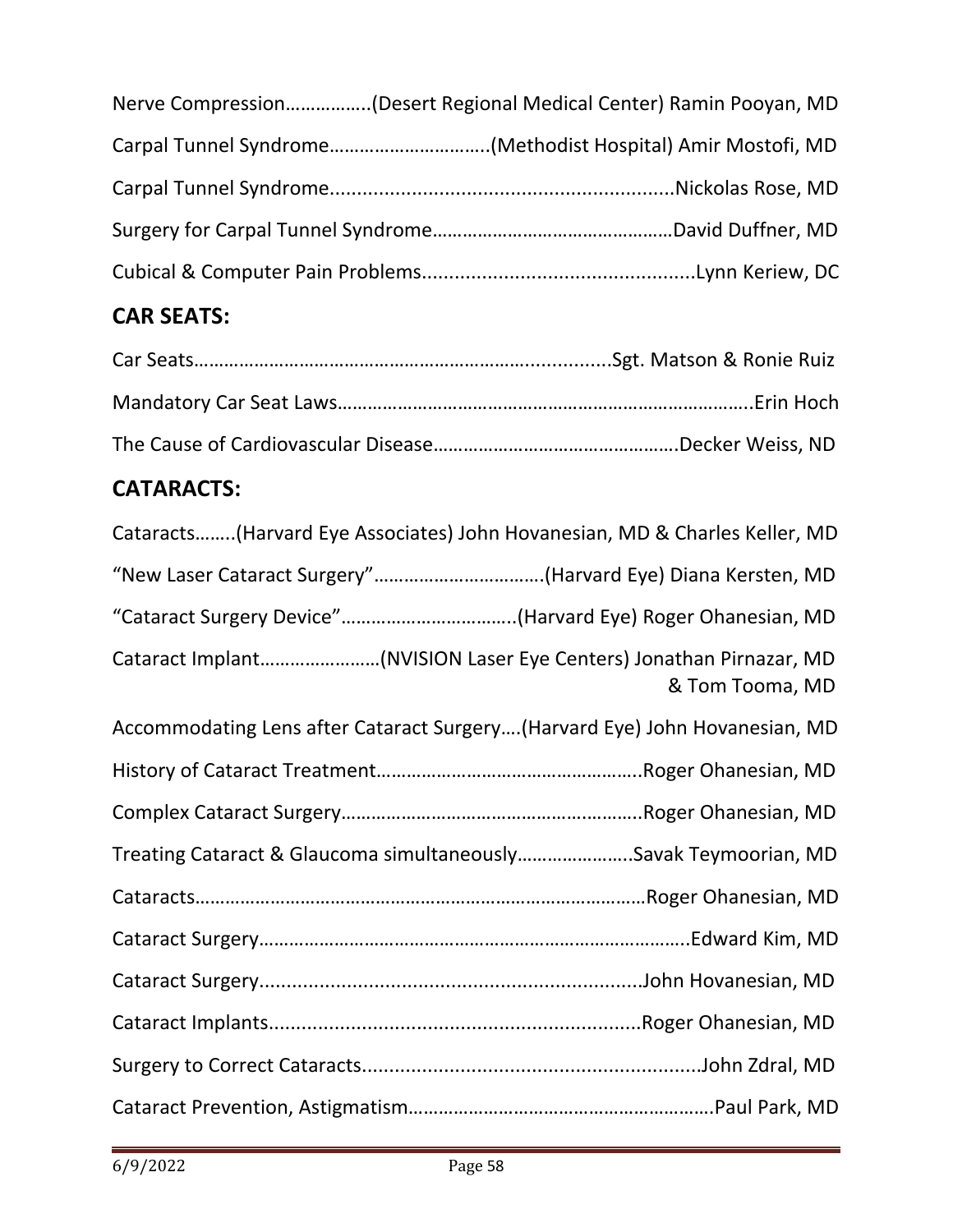| Cataract Surgery Successful in Restoring VisionRoger Ohanesian, MD                           |
|----------------------------------------------------------------------------------------------|
|                                                                                              |
|                                                                                              |
|                                                                                              |
|                                                                                              |
|                                                                                              |
| Cataract Surgery the Progression over the YearsRoger Ohanesian, MD                           |
|                                                                                              |
| CBD:                                                                                         |
|                                                                                              |
|                                                                                              |
| CBD & Tourette's Syndrome(Therapix) Ascher Shmulewitz, MD PhD,<br>Michael Bloch, MD & Jackie |
| CBD & Pain ManagementSeth Resnick, MD & Dianele Piomelli,<br>PhD                             |
| <b>CELL PHONE:</b>                                                                           |
|                                                                                              |
| <b>CELL REJUVENATION:</b>                                                                    |
|                                                                                              |
| <b>CEREBRAL PALSY:</b>                                                                       |
|                                                                                              |
| <b>CESEAREAN VS. VAGINAL BIRTH:</b>                                                          |

# **CHELATION THERAPY:**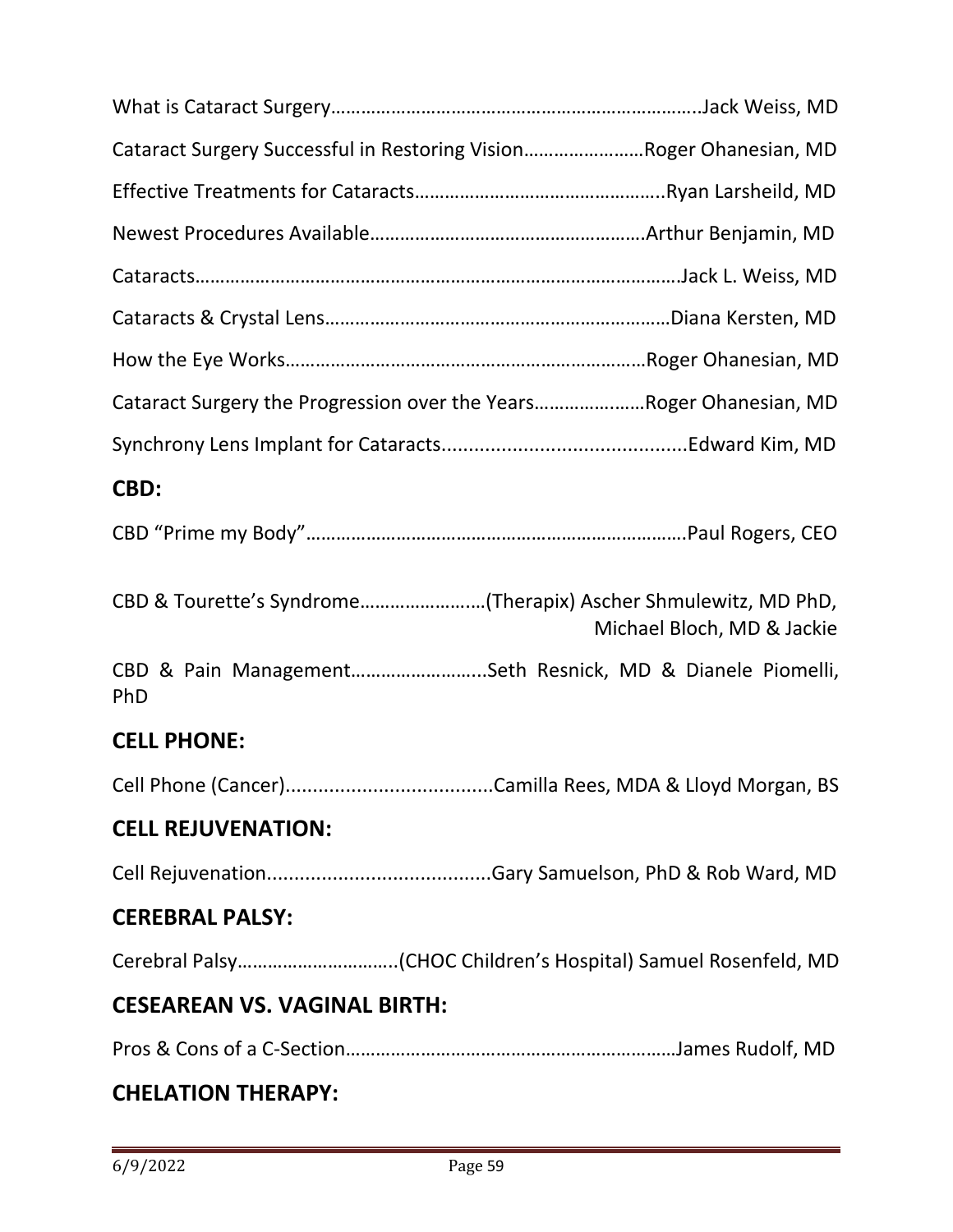# **CHICKENPOX:**

# **CHILD BIRTH:**

| Nitrous Oxide for Labor Pains(Pomona Hospital) Stephanie Cropper, MD        |
|-----------------------------------------------------------------------------|
| High Risk Pregnancy(Pomona Hospital) Mohamed Elsharkawy, MD                 |
| Cannabis & Pregnancy(Pomona Hospital) M. Hellen Rodriguez, MD               |
| PROMPT Program & Laborist Program(Pomona Hosp) M. Hellen Rodriguez, MD      |
| Maternal Fetal Transport & Perinatal Center(Pomona) M. Hellen Rodriguez, MD |
|                                                                             |
|                                                                             |
|                                                                             |
|                                                                             |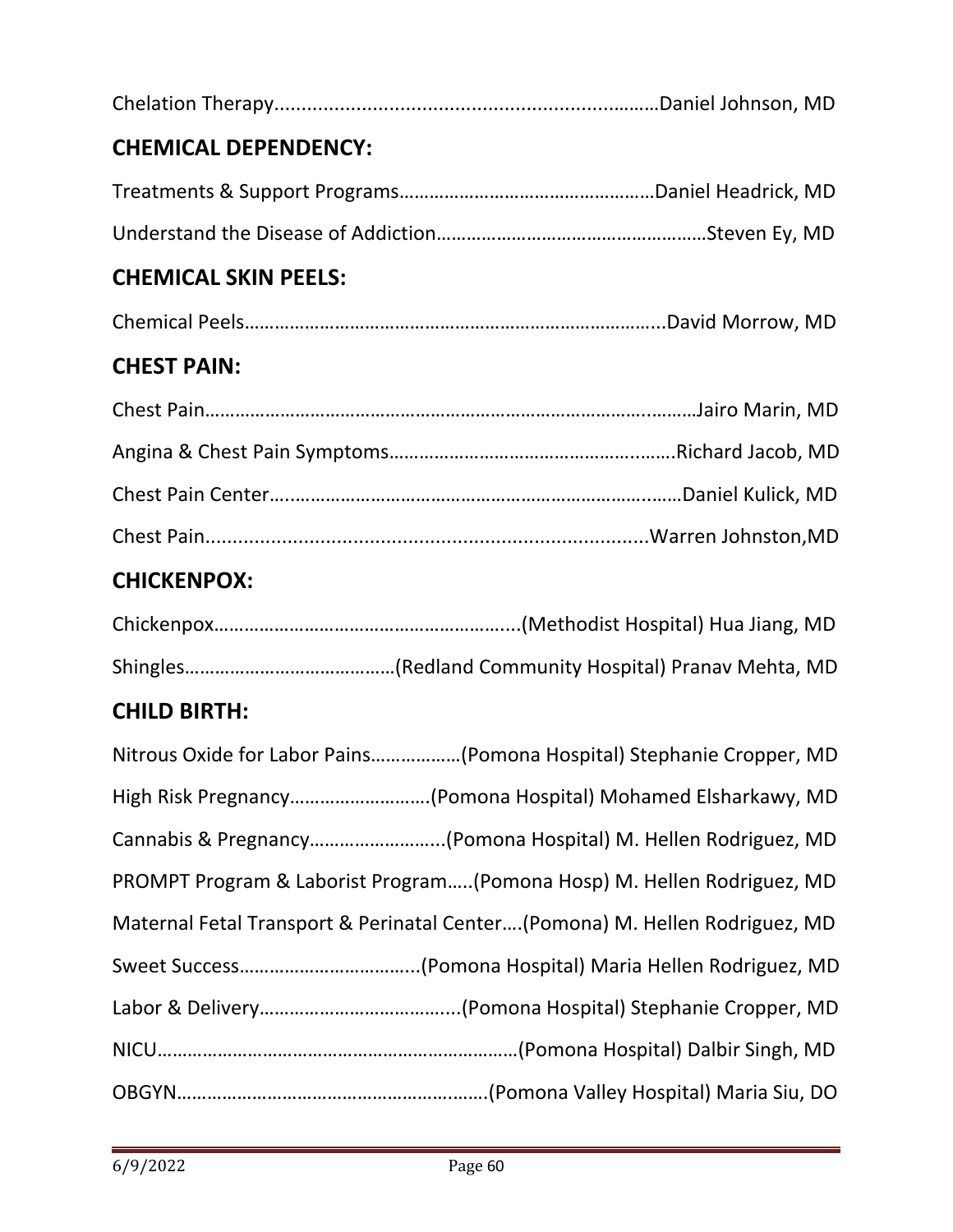# **CHILD DEVELOPMENT:**

| Autism/Ed. Prog. I (Ziggurat Model)Ruth Aspy, PhD & Barry Grossman,<br>PhD |  |
|----------------------------------------------------------------------------|--|
| Autism/Ed. Prog. II (CAPS Model)Brenda Smith Myles, PhD & Shawn Henry      |  |
| Autism/Explosive Behavior & StressJudy Edow, MSW & Kerry Mataya, MSEd      |  |
|                                                                            |  |
|                                                                            |  |
| Centra                                                                     |  |
|                                                                            |  |
|                                                                            |  |

# **CHILD OBESITY:**

| Michael Snyder, MD and Tiffany Ghere, RD |
|------------------------------------------|
|                                          |
|                                          |
|                                          |
|                                          |
|                                          |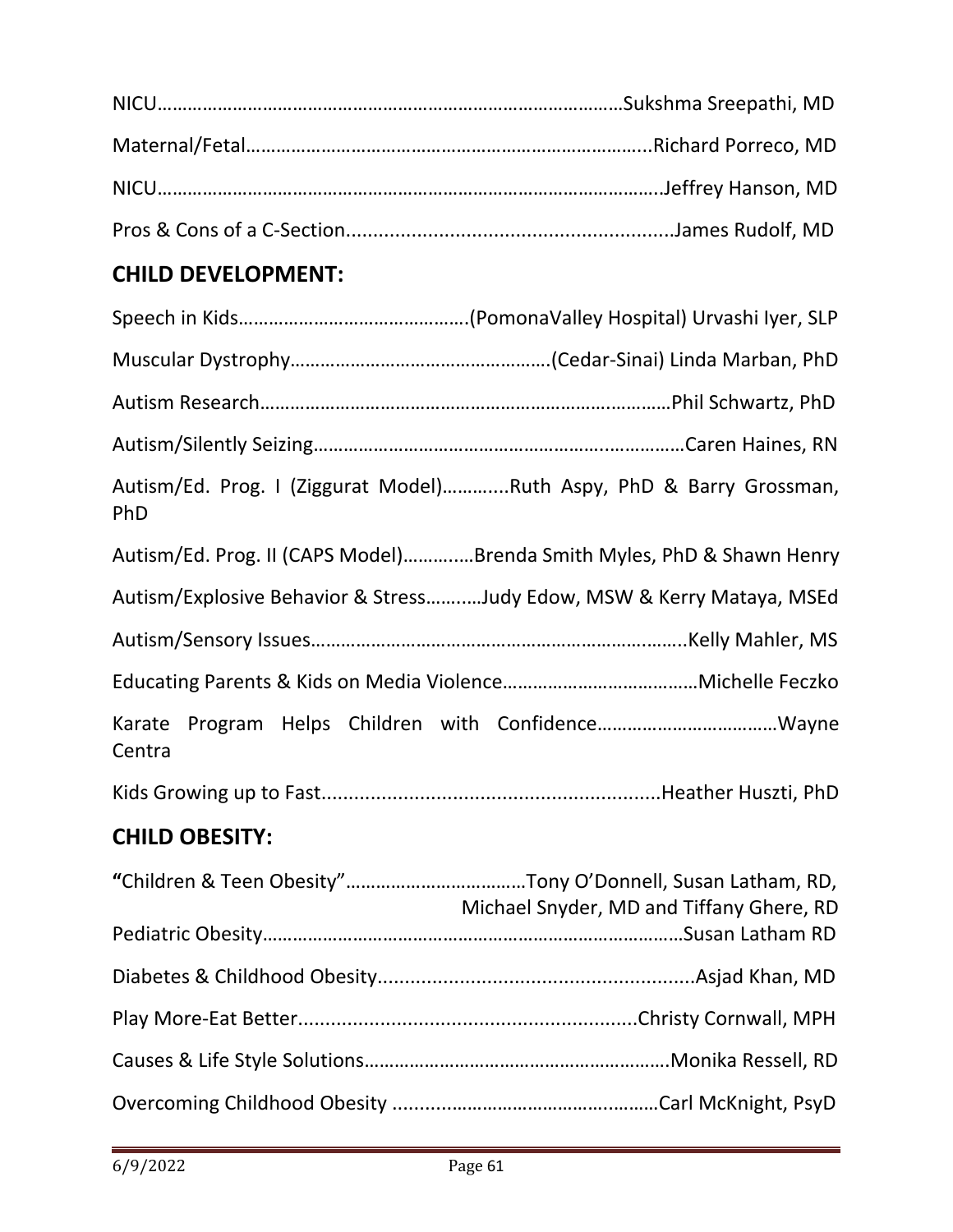# **CHILD PSYCHOLOGY:**

| <b>CHILDHOOD CANCERS:</b> |  |
|---------------------------|--|
|                           |  |
|                           |  |

# **CHILDREN:**

Pediatric Gastroenterology…(St. Mary's Hospital in Reno) Kathleen Holland, MD & Juan Gregory, MD

| Sexual Molestation(Pomona Valley Hospital) Daniel Blocker, PhD            |
|---------------------------------------------------------------------------|
| Autism(Pomona Calley Hospital Medical Center) Chau Van, MD                |
|                                                                           |
|                                                                           |
|                                                                           |
| Pediatric Emergency Medicine(Valley Presbyterian Hospital) Nick Borm, MD  |
|                                                                           |
|                                                                           |
|                                                                           |
| Pediatric Heart Rhythm Problems(CHOC Children's Hosp) Anthony McCanta, MD |
|                                                                           |
|                                                                           |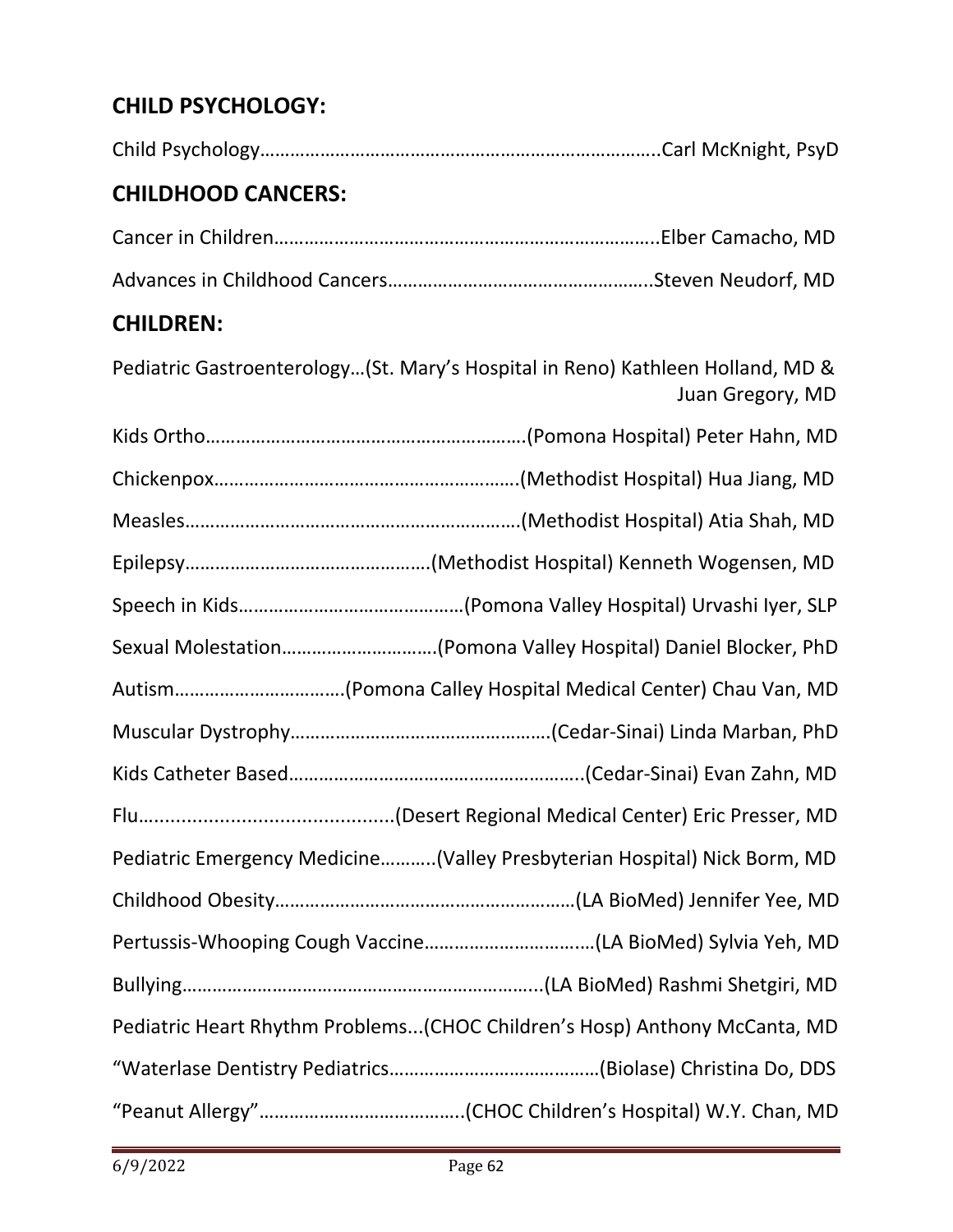| "Alternative Medicine Hospital"(CHOC Children's Hospital) Ruth McCarty, LAc   |
|-------------------------------------------------------------------------------|
| Acetaminophen Overdose(CHOC Children's Hospital) Ron Snyder, PharmD           |
|                                                                               |
| Behavior Problems in Children(CHOC Children's Hospital) Brett Patterson, PhD  |
| Pediatric Cancer Research(Loma Linda Children's Hospital) Kimberly Payne, PhD |
|                                                                               |
|                                                                               |
| Children & Chronic Disease(CHOC Children's Hospital) Mery Taylor, PhD         |
|                                                                               |
| Child Abuse(Loma Linda University Children's Hospital) Clare Sheridan, MD     |
|                                                                               |
|                                                                               |
|                                                                               |
|                                                                               |
| Children in the Hospital(Valley Presbyterian Hospital) Petar Koetters, MD     |
| Injury Prevention for Children(Valley Presbyteria Hospital) Thomas Lomis, MD  |
|                                                                               |
| Whole Child Care(Loma Linda Children's Hospital) Richard Chinnock, MD         |
| Congenital Facial Defect Surgery-Pierre Robin sequence(CHOC Children's Hosp)  |
| Jason Toranto,<br><b>MD</b>                                                   |
|                                                                               |
| Drowning Prevention(CHOC Hosp) Paul Lubinsky, MD & Michelle Lubahn, CHES      |
| Prescription Drug Abuse(CHOC Children's Hospital) Jacqueline Winkelmann, MD   |
| Sudden Death in Young Athletes(CHOC Children's Hospital) Anjan Batra, MD      |

"Childhood Obesity"………………………………………………….(LA BioMed) Mina Desai, MD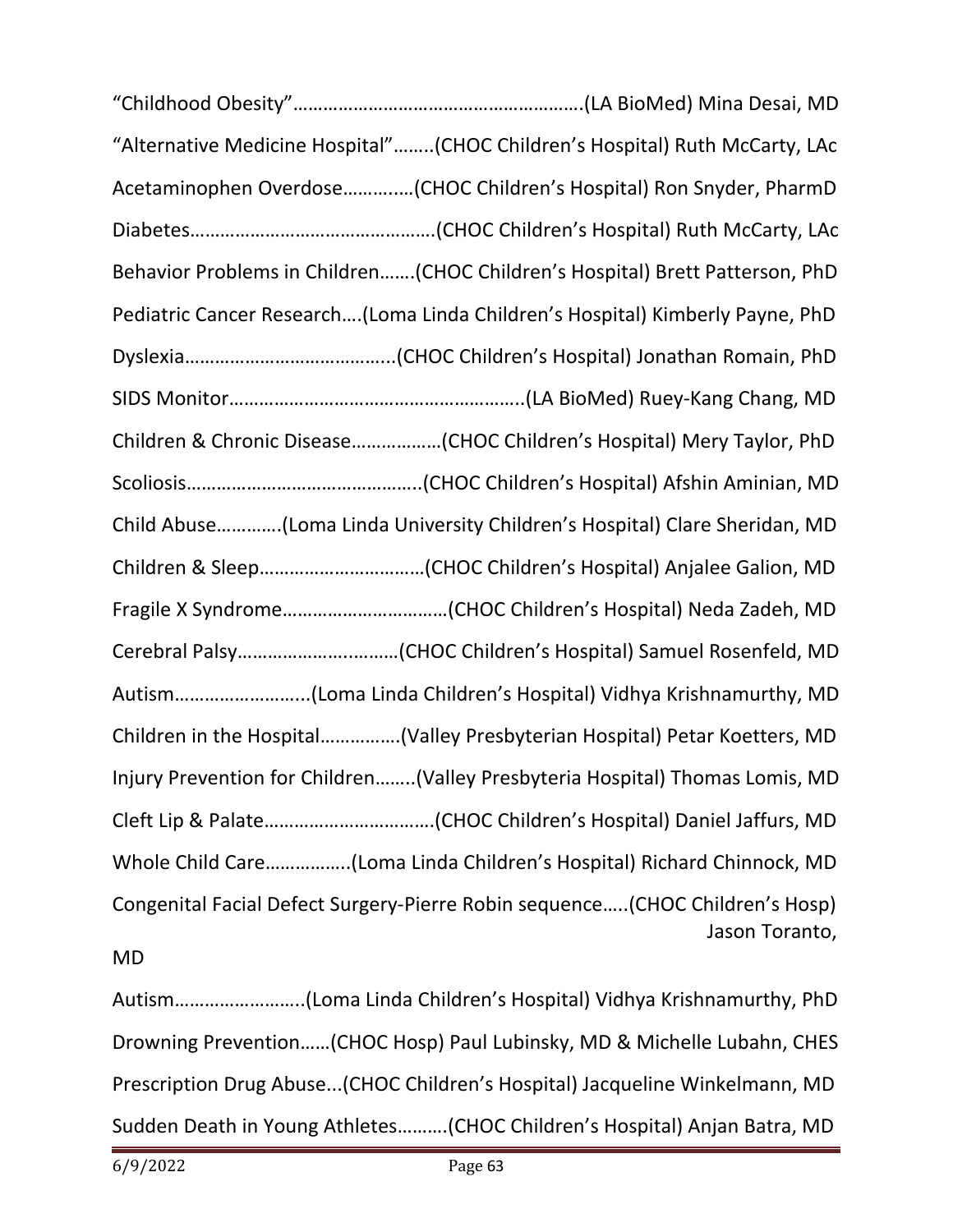Choking Hazards…………………………….(CHOC Children's Hospital) Nguyen Pham, MD Sports Injuries(CHOC Children's Hosp)John Schlechter,DO&Mollee Smith, DPT OCS Concussion(CHOC Children's Hosp) Sharief Taraman, MD & Jonathan Romain, PhD ECMO………………………….…(Loma Linda Children's Hospital) Douglas D. Deming, MD Children in the Hospital.(Valley Pres Hosp) Peter Koetters, MD & Francisca Urenda Childhood Obesity……(Loma Linda Children's Hospital) Hildemar Dos Santos, DrPH Injury Prevention for Children………….(CHOC Children's Hospital) Amy Waunch, RN Children & Imaging………………………(CHOC Children's Hospital) Nathan Holmes, MD Children & Nutrition…………………….(CHOC Children's Hospital) Colleen Trupkin, RD Kidney Stones in Children………………….(CHOC Children's Hospital) Elias Wehbi, MD Pediatric Diabetes Research…….(Loma Linda Children's Hospital) Eba Hathout, MD Children & Diabetes……………………………………………….Janet Gidner & Addison Gidner Pilates for Children in Rehab……………………………………………...Stephanie Gohman, PT Children & Nutrition…………………………………………………………………..Susan Latham, RD "Great Katie Kate" Book Series, Part 1……………………….…..M. Maitland DeLand, MD "Great Katie Kate, Book Series, Part 2…………………………….M. Maitland DeLand, MD Preventing Infant Blindness……..Baruch Kuppermann, MD, PhD & Thomas Lee, MD Teen Behavior……………………………………………………..…………..Michael Harmann, MSW Autism……………………………………………………………………………………….Phil Schwartz, MD Bedwetting………………………………………………………………………………….Tony Khoury, MD Ziggurat Model for Autism, Part 1…………….Ruth Aspy, PhD & Barry Grossman, PhD Ziggurat Model for Autism, Part 2………………………………………...Barry Grossman, PhD Comp. Autism Planning System, Part 1….Brenda Smith Myles, PhD & Shawn Henry Comp. Autism Planning System, Part 2….Brenda Smith Myles, PhD & Shawn Henry Children & Anesthesia………………………………………………………….…..Vivian Tanaka, MD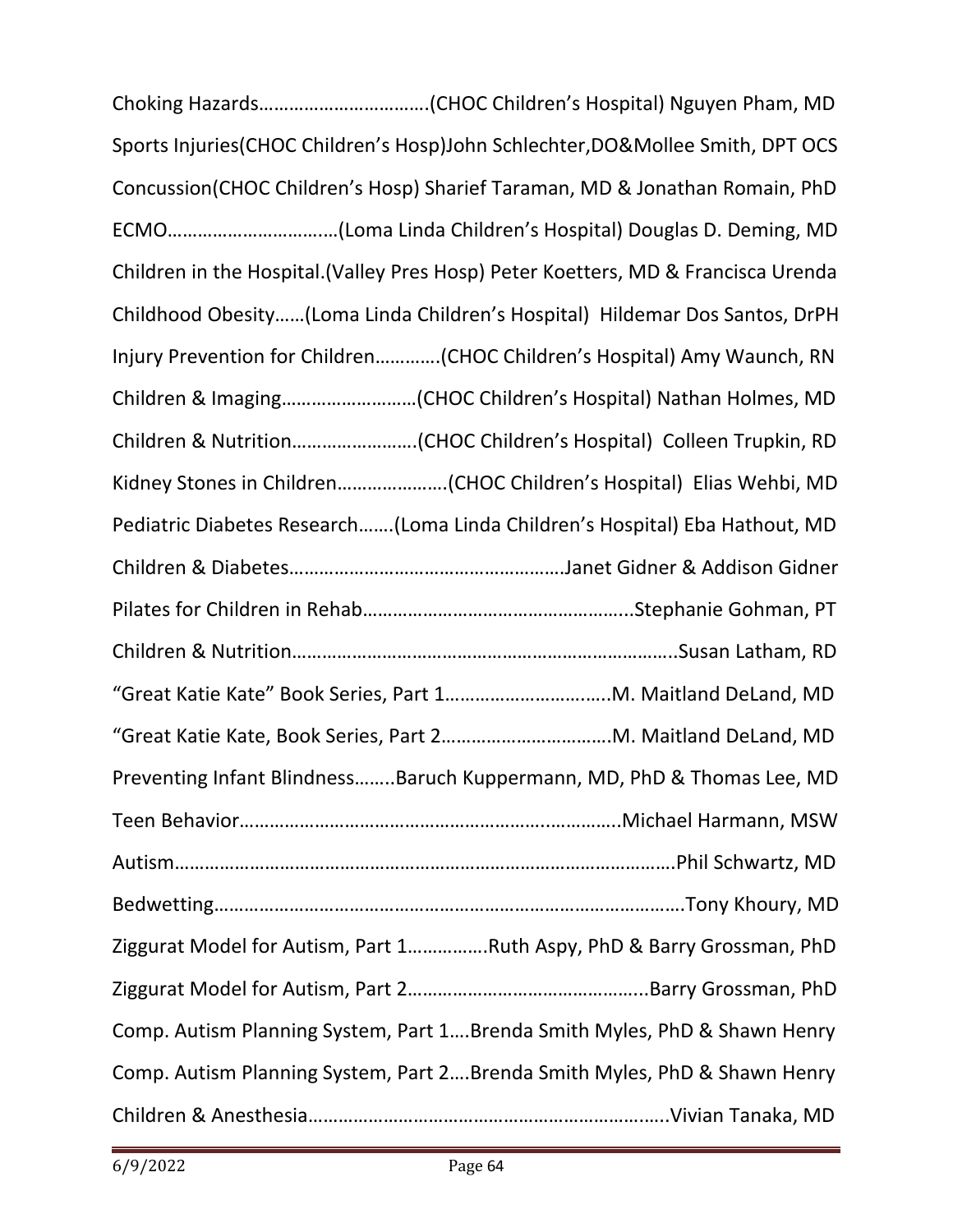| Autism/Ed. Prog. I (Ziggurat Model)Ruth Aspy, PhD & Barry Grossman, PhD |  |
|-------------------------------------------------------------------------|--|
| Autism/Ed. Prog. II (CAPS Model)Brenda Smith Myles, PhD & Shawn Henry   |  |
| Autism/Explosive Behavior & StressJudy Endow, MSW & Kerry Mataya, MSEd  |  |
|                                                                         |  |
|                                                                         |  |
|                                                                         |  |
|                                                                         |  |
| <b>RD</b>                                                               |  |
|                                                                         |  |
|                                                                         |  |
|                                                                         |  |
|                                                                         |  |
|                                                                         |  |
|                                                                         |  |
| Children - Infant Tummy Time/DevelopmentCathy Premysler, PT             |  |
| Children - Shoulder Instability/Dislocated ShoulderMollee Smith, PT     |  |
|                                                                         |  |
|                                                                         |  |
|                                                                         |  |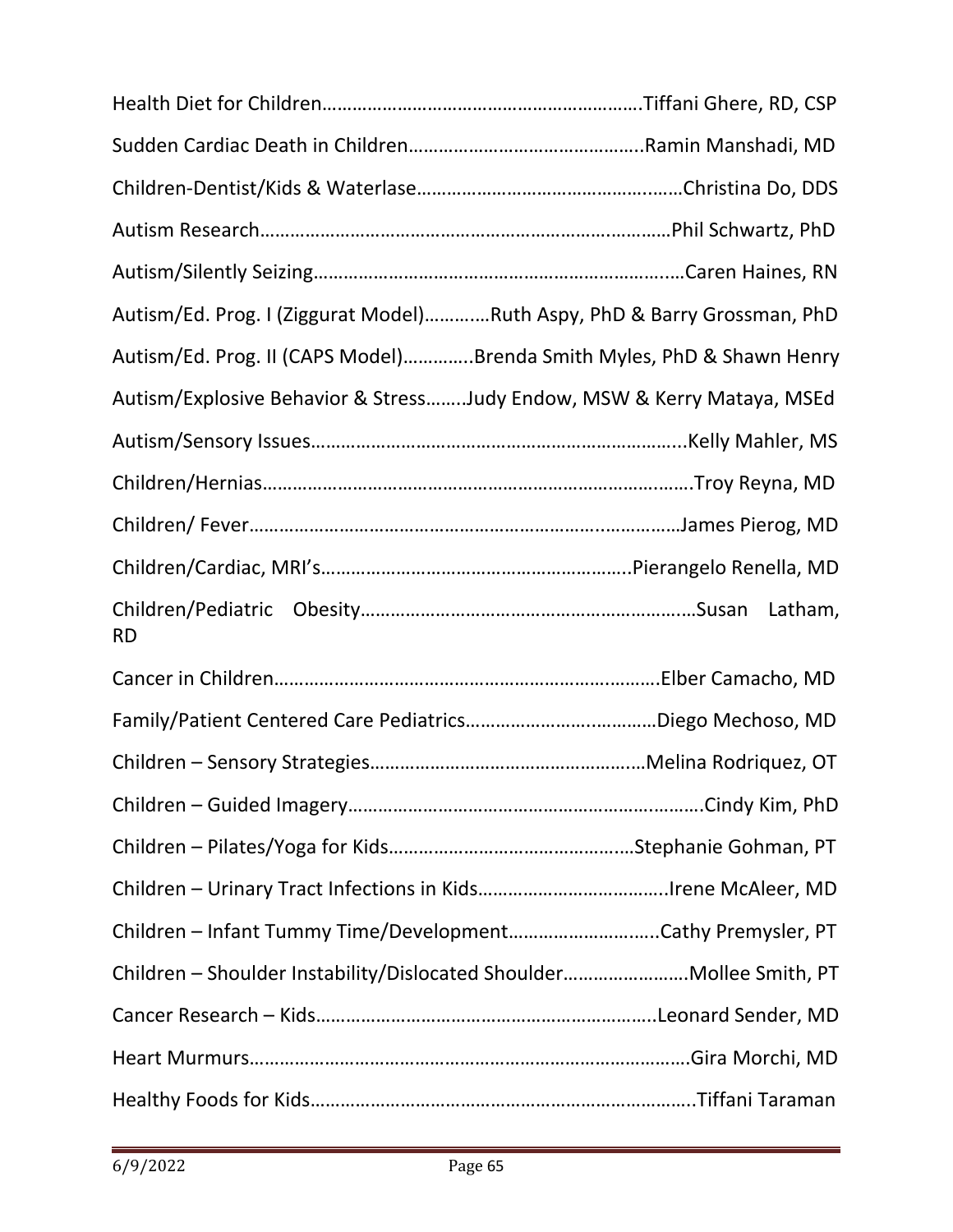| Children - Common Sickle Cell MythsGeetha Puthen Veetil, MD            |  |
|------------------------------------------------------------------------|--|
|                                                                        |  |
|                                                                        |  |
|                                                                        |  |
|                                                                        |  |
|                                                                        |  |
|                                                                        |  |
| Preparing Children for Medical Visits & ProceduresDebbie Deleese, CCLS |  |
|                                                                        |  |
|                                                                        |  |
|                                                                        |  |
|                                                                        |  |
|                                                                        |  |
|                                                                        |  |
|                                                                        |  |
|                                                                        |  |
|                                                                        |  |
|                                                                        |  |
|                                                                        |  |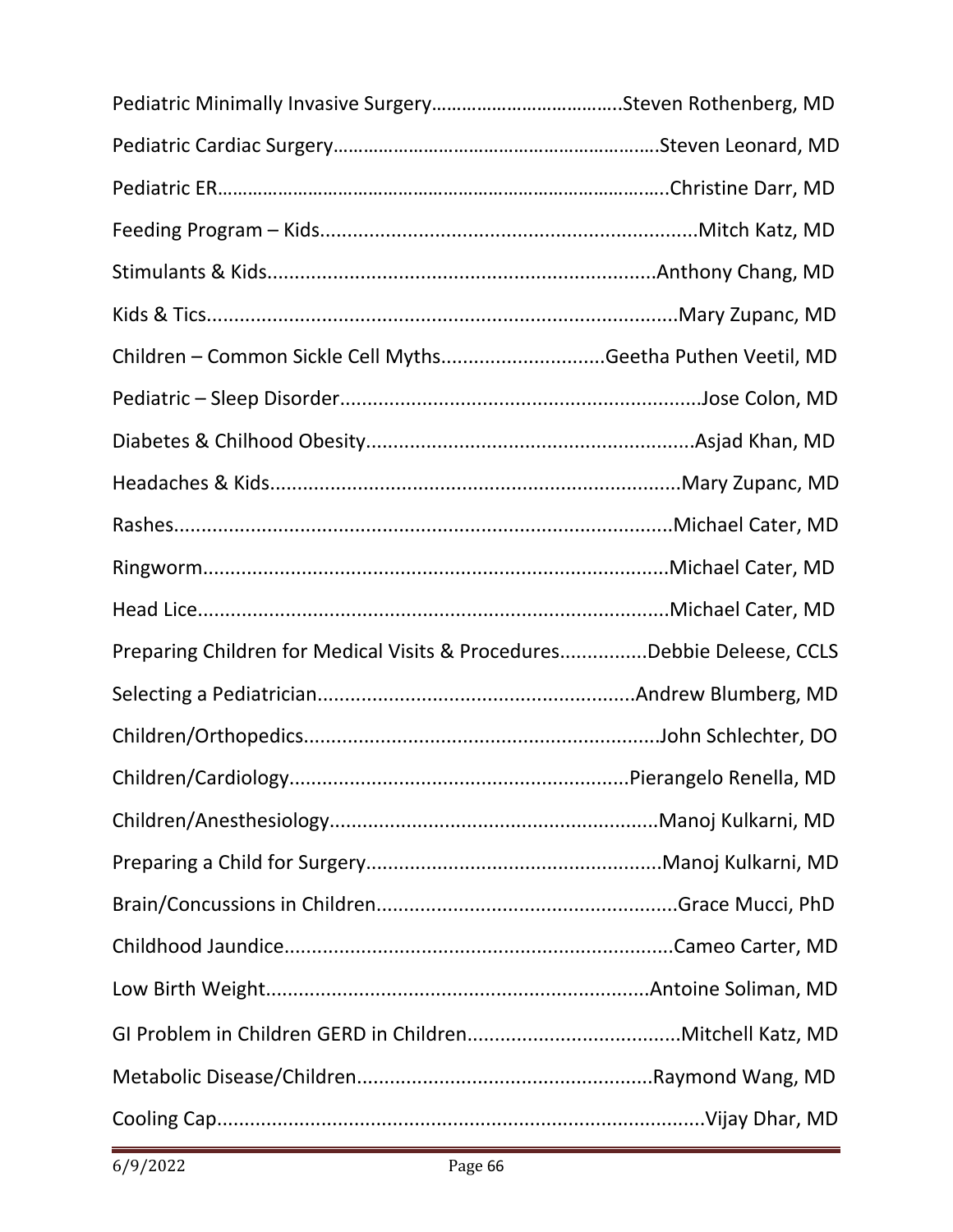| Karate Program Helps Children with ConfidenceWayne Centra, MOTR/L   |  |
|---------------------------------------------------------------------|--|
|                                                                     |  |
|                                                                     |  |
|                                                                     |  |
| Reasons Why Some Children Snore & TreatmentPaul Lubinsky, MD        |  |
|                                                                     |  |
| Proper Guidelines in Handling a Temper TantrumAlexandra Duke, DO    |  |
|                                                                     |  |
|                                                                     |  |
|                                                                     |  |
|                                                                     |  |
|                                                                     |  |
|                                                                     |  |
|                                                                     |  |
|                                                                     |  |
|                                                                     |  |
| Eye Injuries in Children/Safeguards to Take Florencio Ching, MD     |  |
|                                                                     |  |
|                                                                     |  |
| Learning Technics tested in School SystemRalph Pomeroy, Ret. Super. |  |
|                                                                     |  |
|                                                                     |  |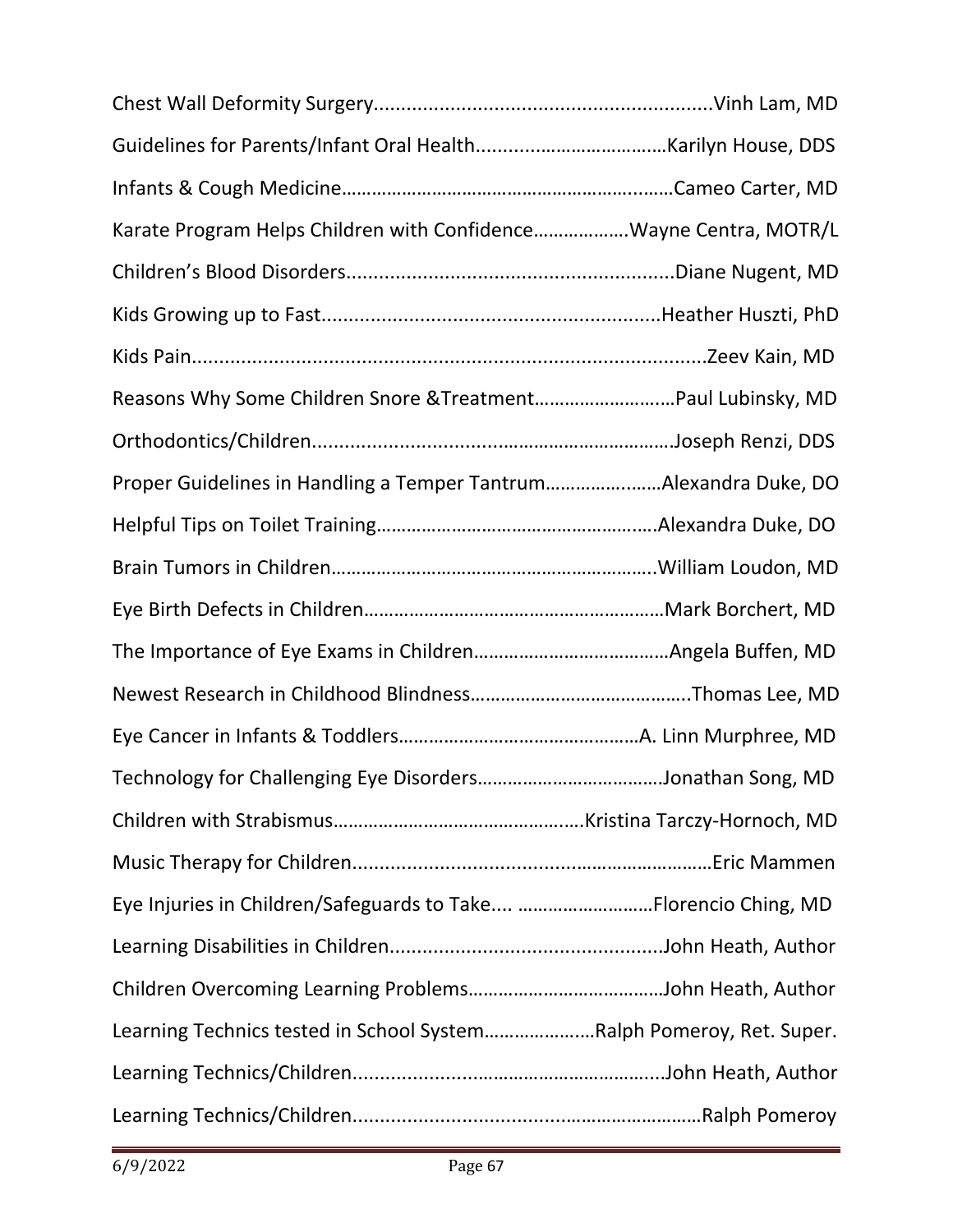| "When Bright Kids Can't Learn" 2 Phases of LearningJohn Heath, Author |  |  |
|-----------------------------------------------------------------------|--|--|
|                                                                       |  |  |

#### **CHILDREN & STRESS:**

|--|--|--|--|

### **CHILDREN READY FOR SCHOOL:**

| Preparing Kids for Medical Visits & ProceduresDebbie Deleese, CCLS |
|--------------------------------------------------------------------|
|                                                                    |
|                                                                    |
|                                                                    |
|                                                                    |

# **CHILDREN'S MIRACLE NETWORK:**

|--|--|

# **CHILDREN'S VACCINATIONS:**

# **CHIROPRACTIC:**

# **CHOLESTEROL:**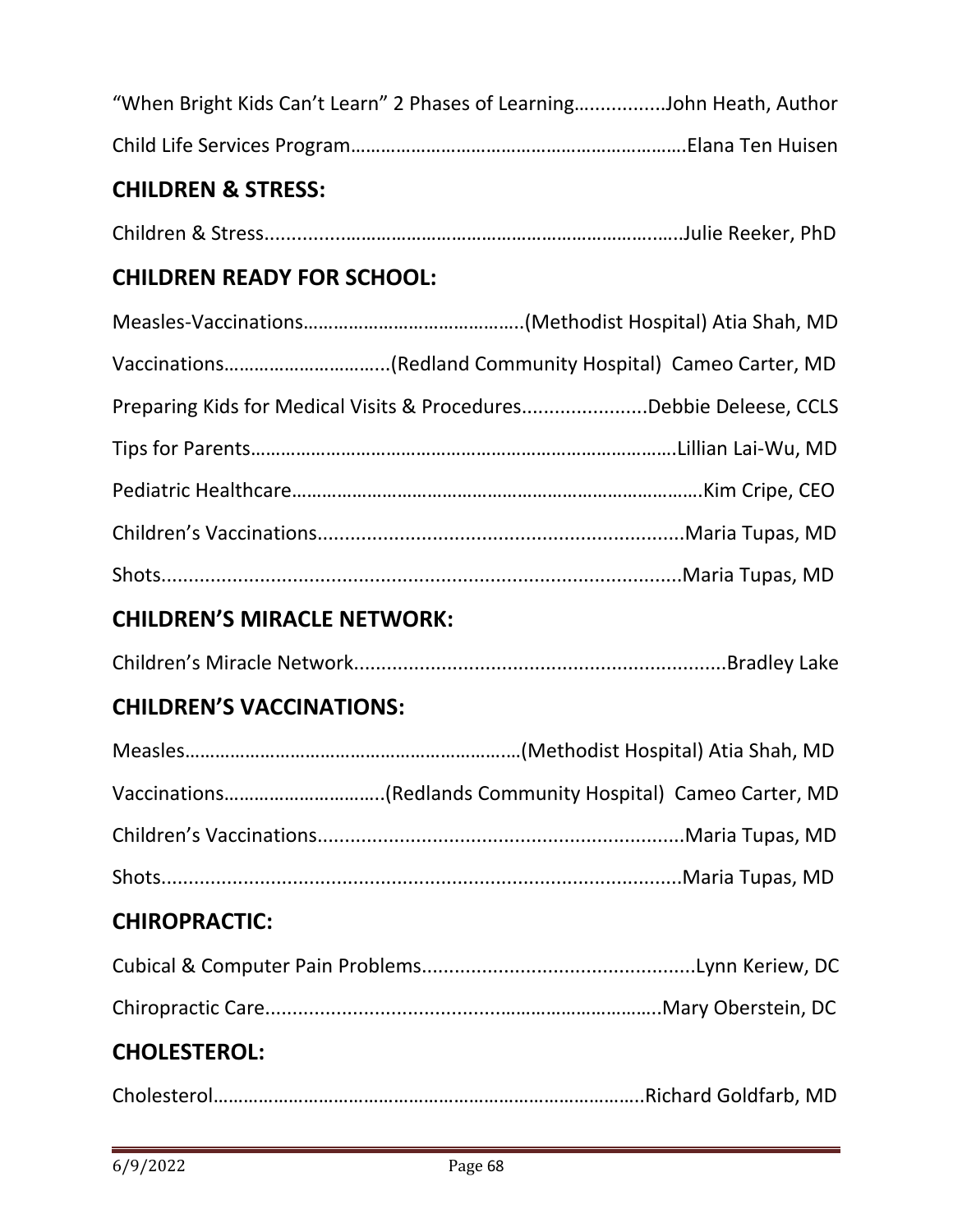# **CHOOSING A DOCTOR:**

| Choosing an Eye Doctor(NVISION Laser Eye Centers) Jonathan Pirnazar, MD       | Franklin Lusby, MD & Tom Tooma, MD |
|-------------------------------------------------------------------------------|------------------------------------|
| Choosing an Orthopedic Surgeon (Valley Presbyterian Hospital) Erik Zeegan, MD |                                    |
|                                                                               |                                    |
|                                                                               |                                    |
| Helpful Tips on Choosing a GynecologistJacqueline Sevilla, MD                 |                                    |
|                                                                               |                                    |
|                                                                               |                                    |
| <b>CHRONIC ILLNESS:</b>                                                       |                                    |
|                                                                               |                                    |
| How Naturopathic Doctors Treat Chronic DiseasesJane Guiltinan, ND             |                                    |
| <b>CHRONIC KIDNEY DISEASE:</b>                                                |                                    |
|                                                                               |                                    |
| <b>CHRONIC PAIN:</b>                                                          |                                    |
|                                                                               |                                    |
|                                                                               |                                    |
| <b>CHRONIC WOUNDS:</b>                                                        |                                    |

Advances in Treatments of Chronic Wounds………………………………Elizabeth Lee, MD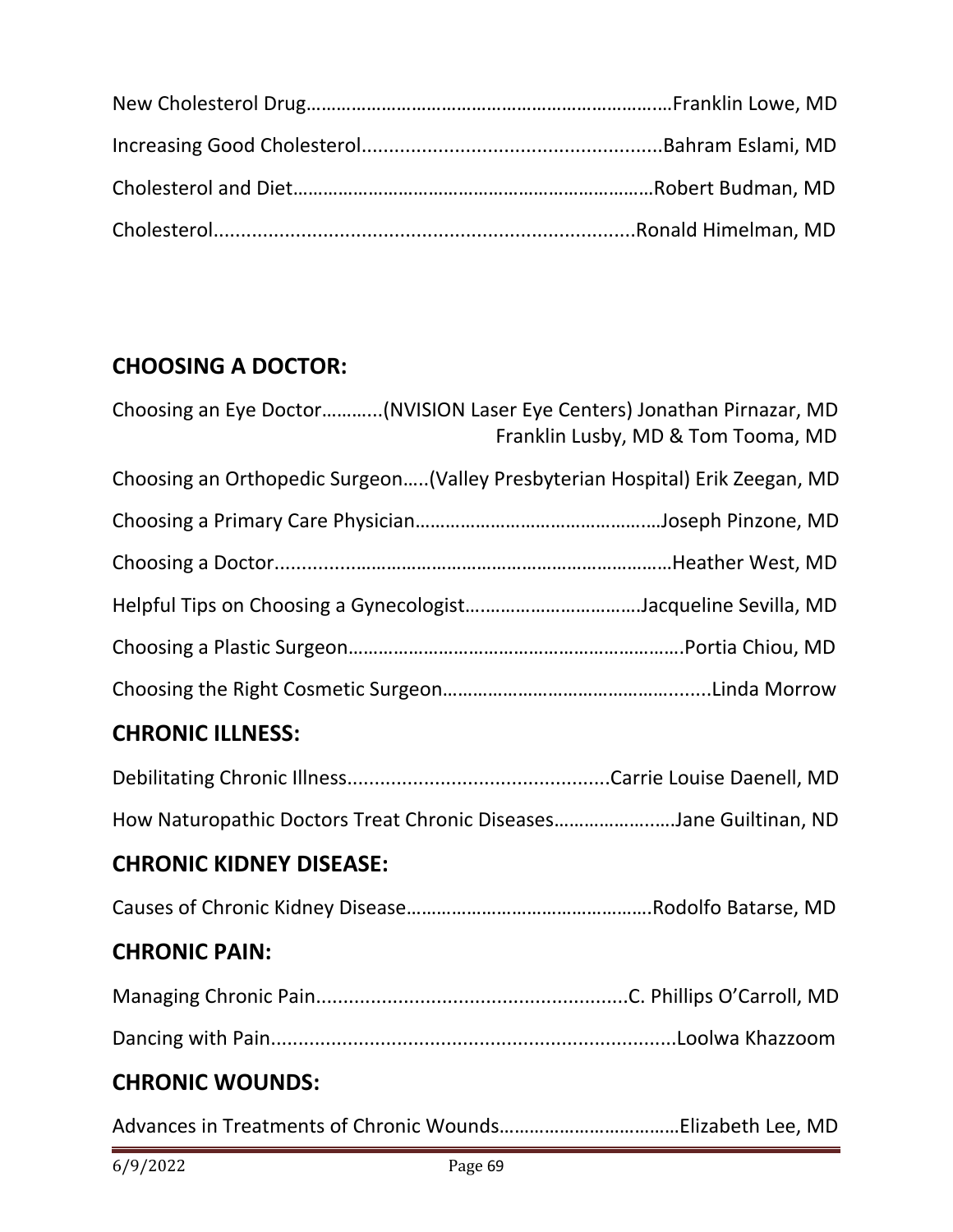# **CLEFT PALATE:**

| <b>COIL EMBOLIZATION:</b>                                               |
|-------------------------------------------------------------------------|
| Less Invasive Technique for a Brain Aneurysm Michael Brant-Zawadski, MD |
|                                                                         |
| High Tech Tool Improving DiagnosisMichael Brant-Zawadski, MD            |
| <b>COLD &amp; FLU:</b>                                                  |
| Hacking Cough(Desert Regional Medical Center) Eric Presser, MD          |
|                                                                         |
| <b>COLD SORES:</b>                                                      |
|                                                                         |
|                                                                         |
| <b>COLON CANCER:</b>                                                    |
|                                                                         |
| Colon Cancer(Desert Regional Medical Center) Mehrdad Asgeri, MD         |
|                                                                         |
|                                                                         |
| Colon Cancer(Desert Regional Medical Center) Christina Jenkins, MD      |
|                                                                         |
|                                                                         |
|                                                                         |
|                                                                         |
|                                                                         |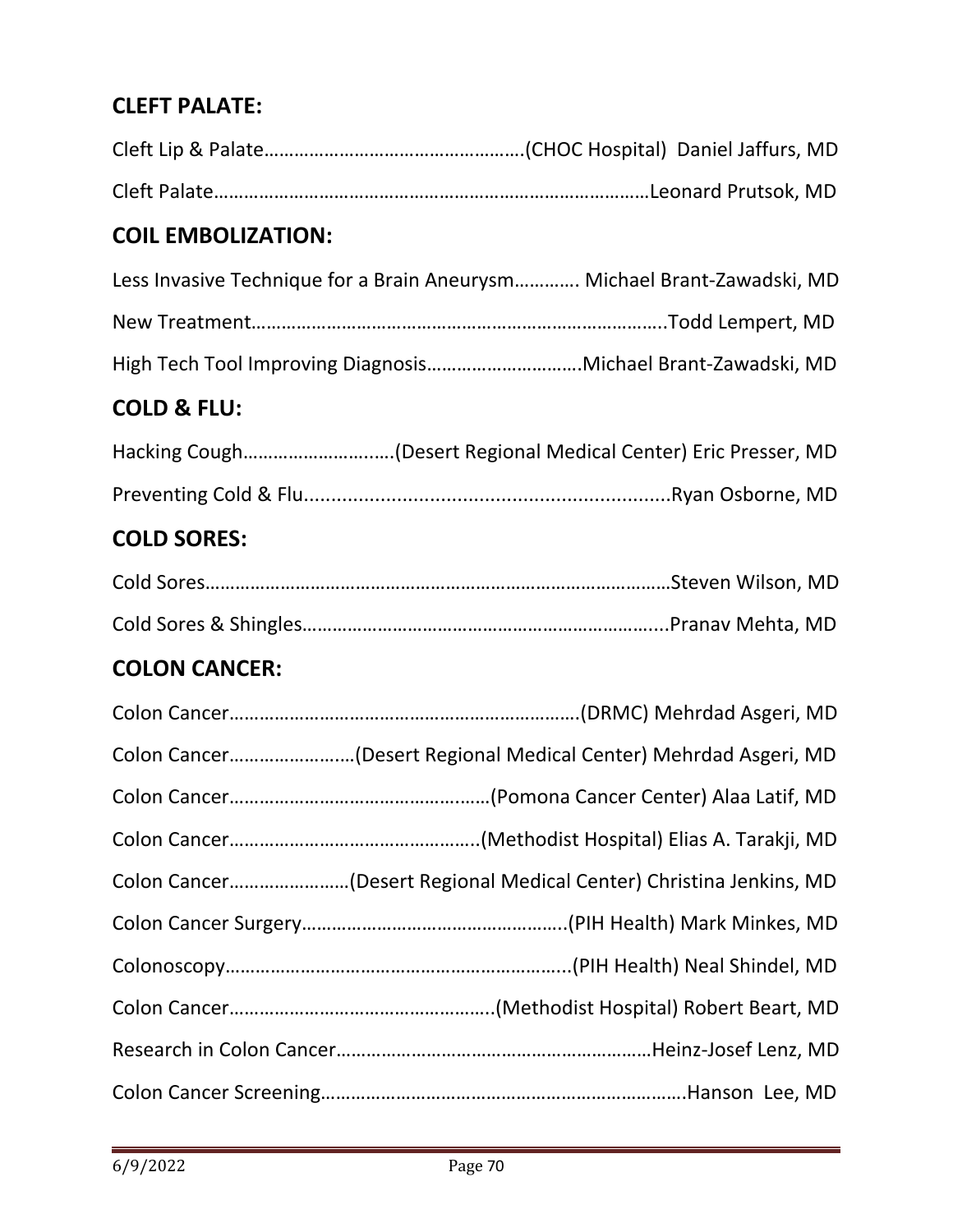# **COLORECTAL CANCER:**

| Colon Cancer(Desert Regional Medical Center) Mehdad Asgeri,<br>MD |
|-------------------------------------------------------------------|
|                                                                   |
|                                                                   |
|                                                                   |
| MD                                                                |
|                                                                   |
|                                                                   |
|                                                                   |
|                                                                   |
|                                                                   |
| <b>COMMUNITY HEALTH:</b>                                          |

Why Community Healthcare is Important……………………................Ulises Rodas, MD

ł,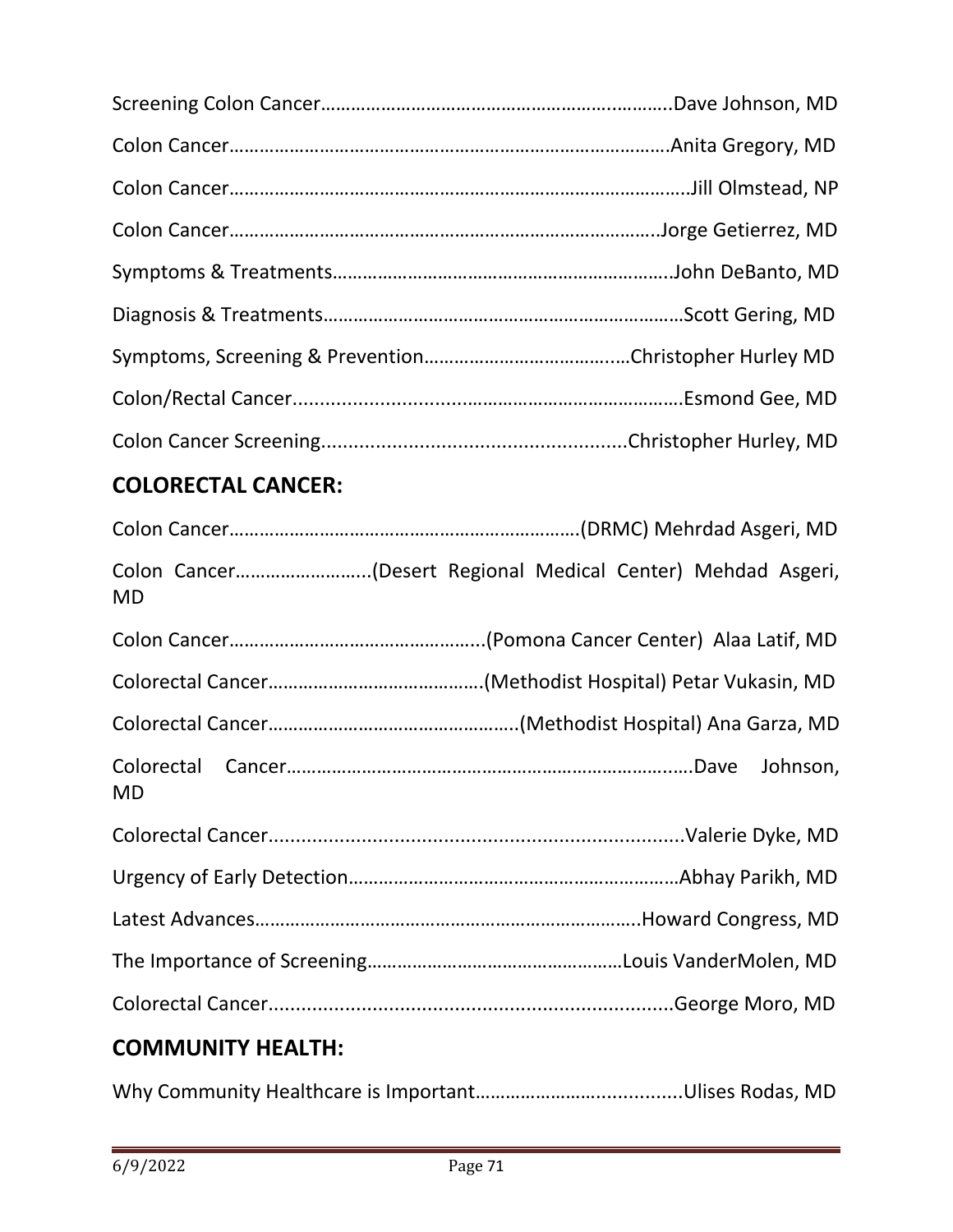|--|

# **COMPLEMENTARY MEDICINE:**

| Alternative Medicine / Natural Joint RegenerationNicole Ortiz, ND   |  |
|---------------------------------------------------------------------|--|
| Alternative Medicine / Adrenal Fatique (Glands)Nicole Ortiz, ND     |  |
| Alternative Medicine / Bio-Identical HormonesNicole Ortiz, ND       |  |
|                                                                     |  |
| Alternative Medicine / Pre-Menstrual DisordersNicole Ortiz, ND      |  |
|                                                                     |  |
| Alternative Medicine / Weight Loss vs. Fat LossNicole Ortiz, ND     |  |
|                                                                     |  |
|                                                                     |  |
|                                                                     |  |
| How Medicine & Nutrition can Mean Optimal Health Arinola Lawson, MD |  |
|                                                                     |  |
|                                                                     |  |
|                                                                     |  |
|                                                                     |  |

# **CONCUSSIONS:**

| Concussion(CHOC Children's Hosp) Sharief Taraman, MD & Jonathan Romain, PhD |
|-----------------------------------------------------------------------------|
|                                                                             |
|                                                                             |
|                                                                             |

# **CONGENITAL HEART DISEASE:**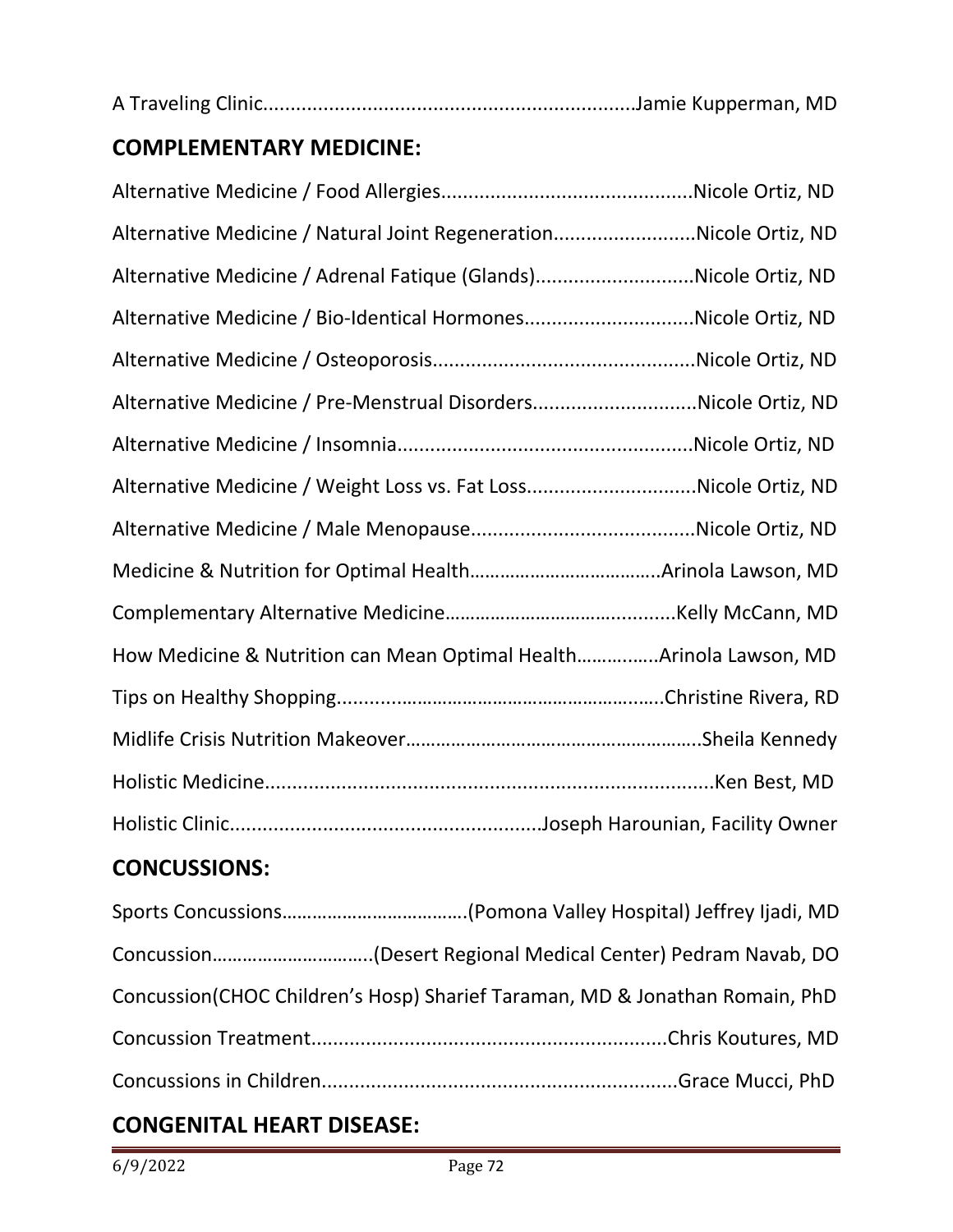Heart Transplantation………………………………….…(Cedar-Sinai) Jon Kobashigawa, MD Congenital Heart Disease-Kids Catheter Based…………..(Cedar-Sinai) Evan Zahn, MD

# **CONGESTIVE HEART FAILURE:**

| Diagnosis, Treatments for Congestive Heart FailureDipti Itchhaporia, MD |  |
|-------------------------------------------------------------------------|--|

# **CONTAGIOUS DISEASES:**

| Coronavirus-Flu Pandemic(Desert Regional Med. Center) TimothyTyler, PharmD |
|----------------------------------------------------------------------------|
| Covid & Urgent Care(St. Mary's Hospital in Reno) Bayo Curry-Winchell, MD   |
|                                                                            |
|                                                                            |
|                                                                            |
|                                                                            |
|                                                                            |
|                                                                            |
|                                                                            |
|                                                                            |
|                                                                            |
|                                                                            |
|                                                                            |
|                                                                            |
|                                                                            |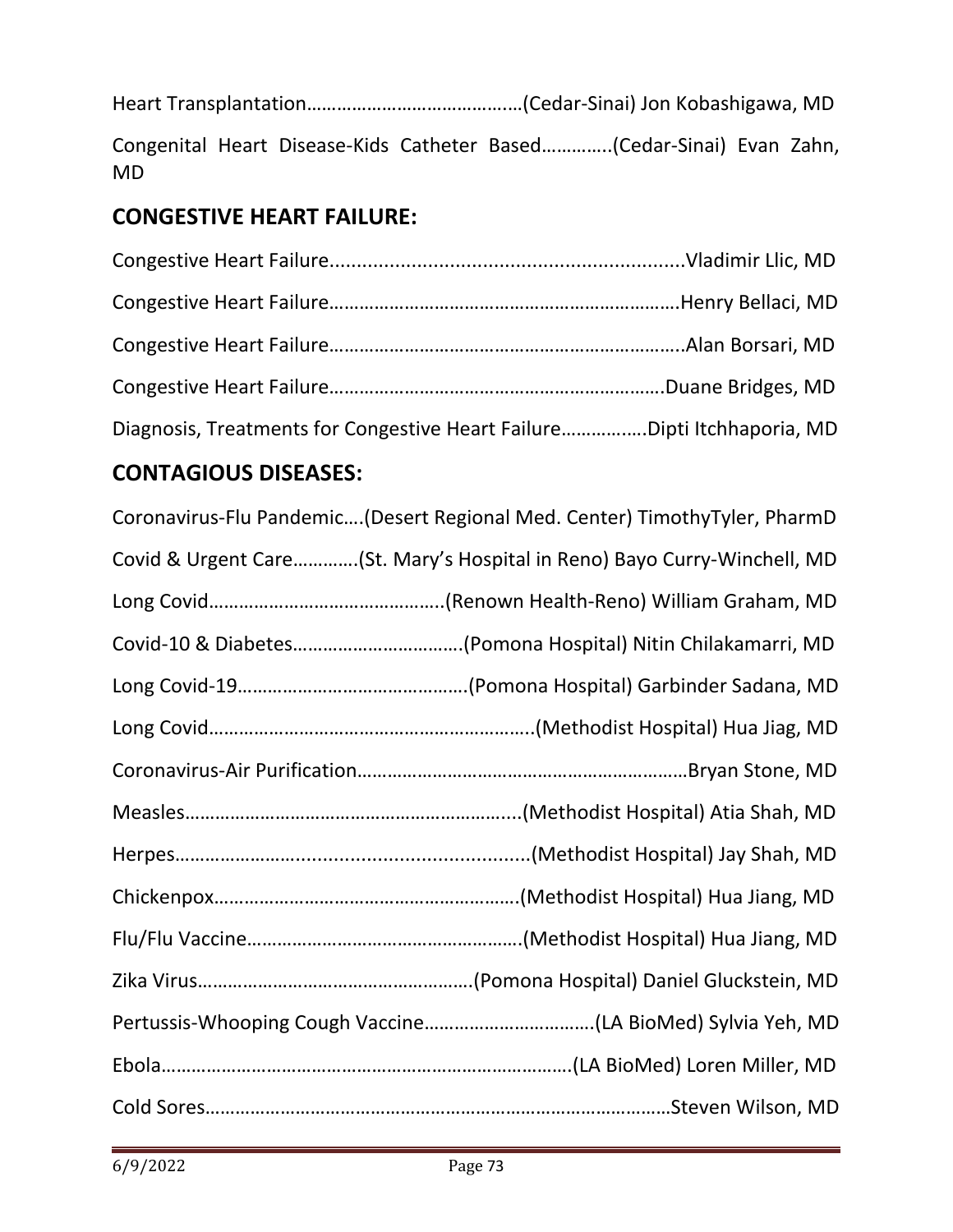| <b>COOLING BLANKET:</b>                              |  |
|------------------------------------------------------|--|
|                                                      |  |
| <b>COPD (CHRONIC OBSTRUCTIVE PULMONARY DISEASE):</b> |  |
|                                                      |  |
|                                                      |  |
|                                                      |  |
|                                                      |  |
|                                                      |  |
|                                                      |  |

# **CORONARY ARTERY DISEASE:**

Infra Bronchial Valve Study………………………………………………...George Schiffman, MD

# **CORONAVIRUS/COVID-19:**

| Coronavirus-Flu Pandemic(Desert Regional Med. Center) TimothyTyler, PharmD |  |
|----------------------------------------------------------------------------|--|
| Covid & Urgent Care(St. Mary's Hospital in Reno) Bayo Curry-Winchell, MD   |  |
|                                                                            |  |
|                                                                            |  |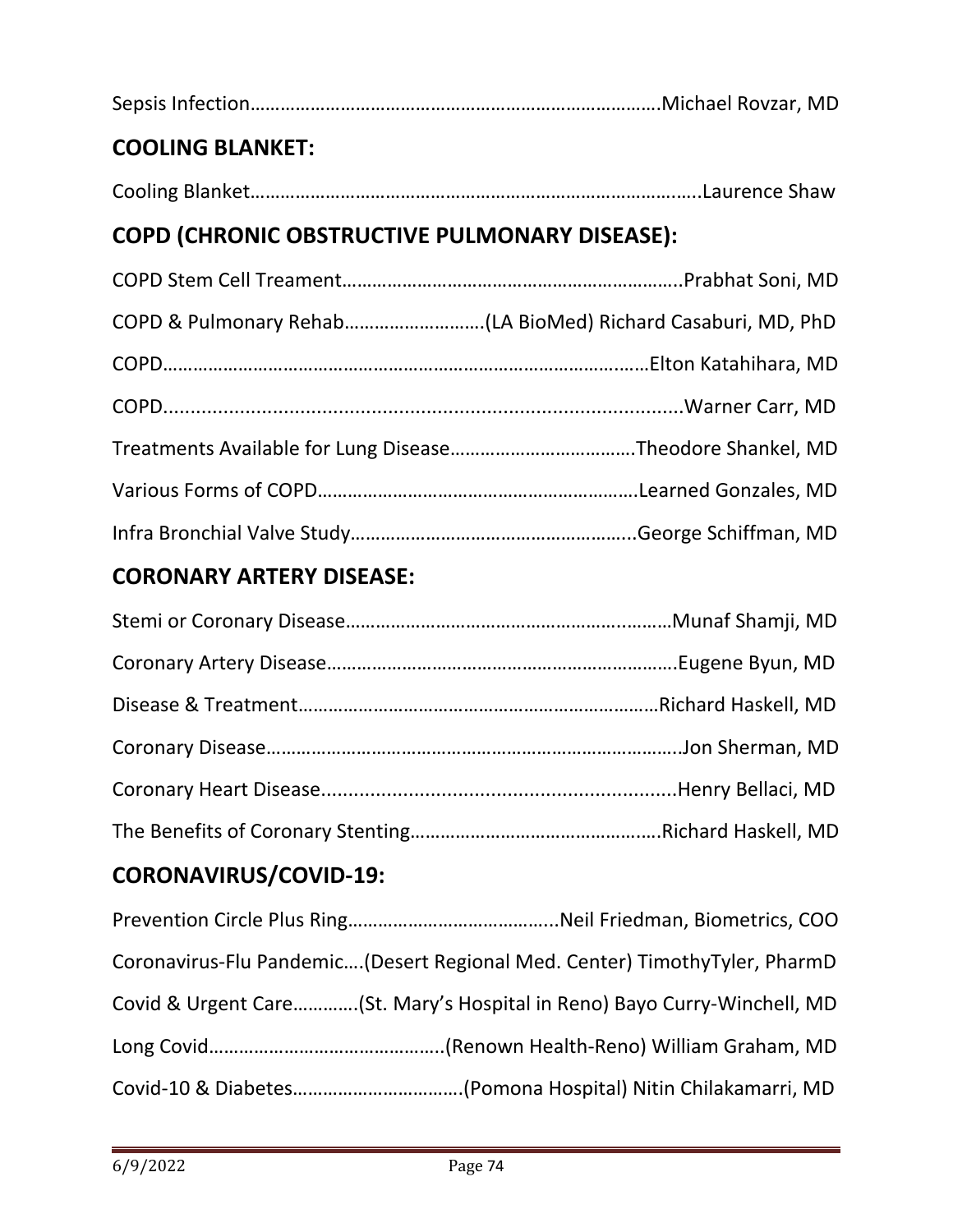# **CORPORATE WELLNESS:**

Health Programs Created for Corporations…………………...................Bernie Noe, ND

## **COSMETIC DENTISTRY:**

| Treatments & Procedures for Cosmetic DentistryTodd Engel, DDS  |  |
|----------------------------------------------------------------|--|
|                                                                |  |
|                                                                |  |
| The Difference between Crowns & BridgesChristian J. Luzar, DMD |  |

## **COSMETIC DERMATOLOGY:**

| --------------- |  |
|-----------------|--|

## **COSMETIC SURGERY:**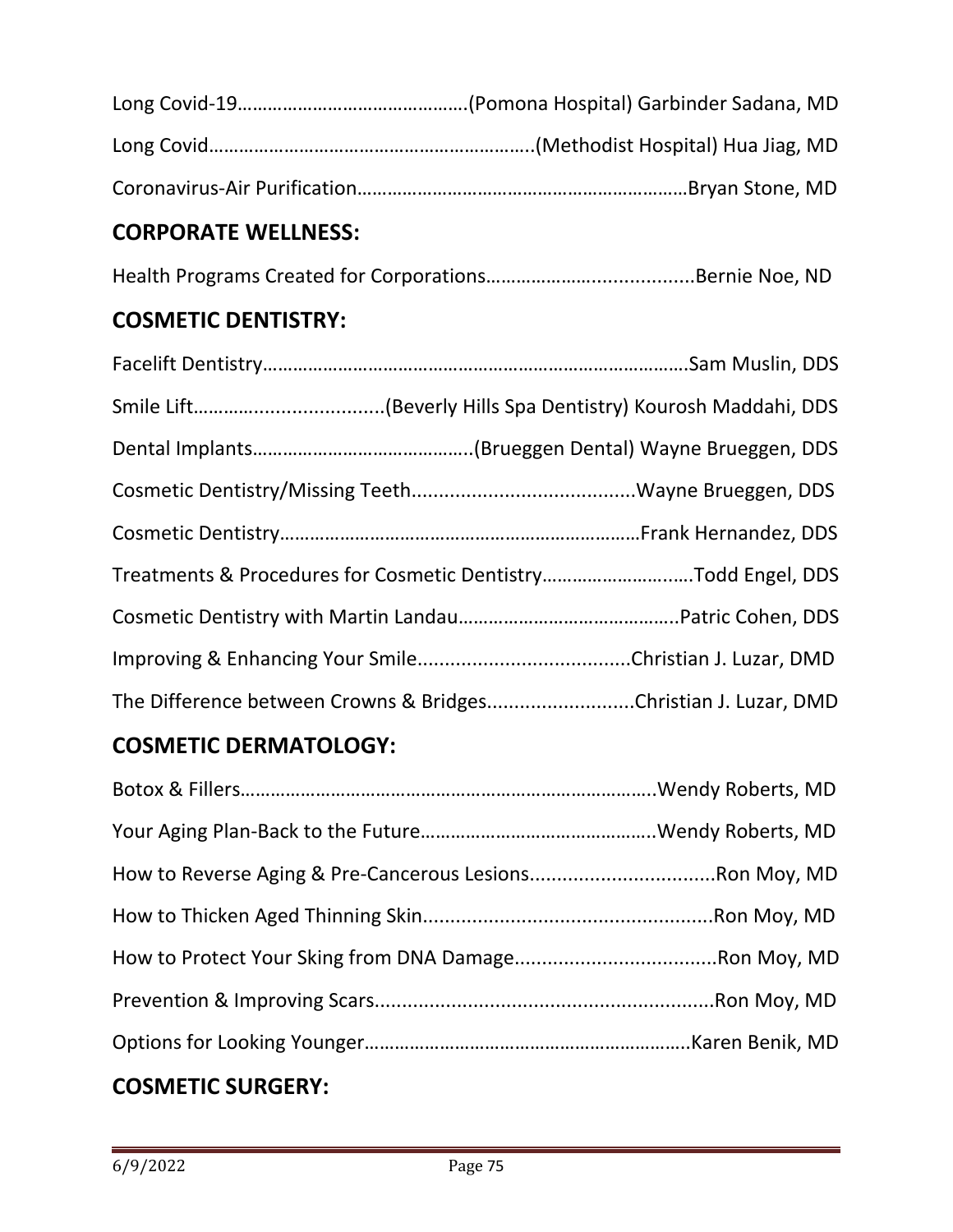| Facelift/Lipo(Redlands Community Hospital) Anil Punjabi, MD, DDS            |
|-----------------------------------------------------------------------------|
| Rhinoplasty(Redlands Community Hospital) Anil Punjabi MD DDS                |
|                                                                             |
|                                                                             |
|                                                                             |
|                                                                             |
| Cosmetic Procedures(Pacifica Cosmetic Surgery Center) Douglas Hendricks, MD |
|                                                                             |
|                                                                             |
|                                                                             |
|                                                                             |
|                                                                             |
|                                                                             |
|                                                                             |
| Cosmetic Surgery - Plastic Surgeries for MenJoel Aronowitz, MD              |
|                                                                             |
| Cosmetic Surgery - Skin Sparring MastectomyJoel Aronowitz, MD               |
|                                                                             |
|                                                                             |
|                                                                             |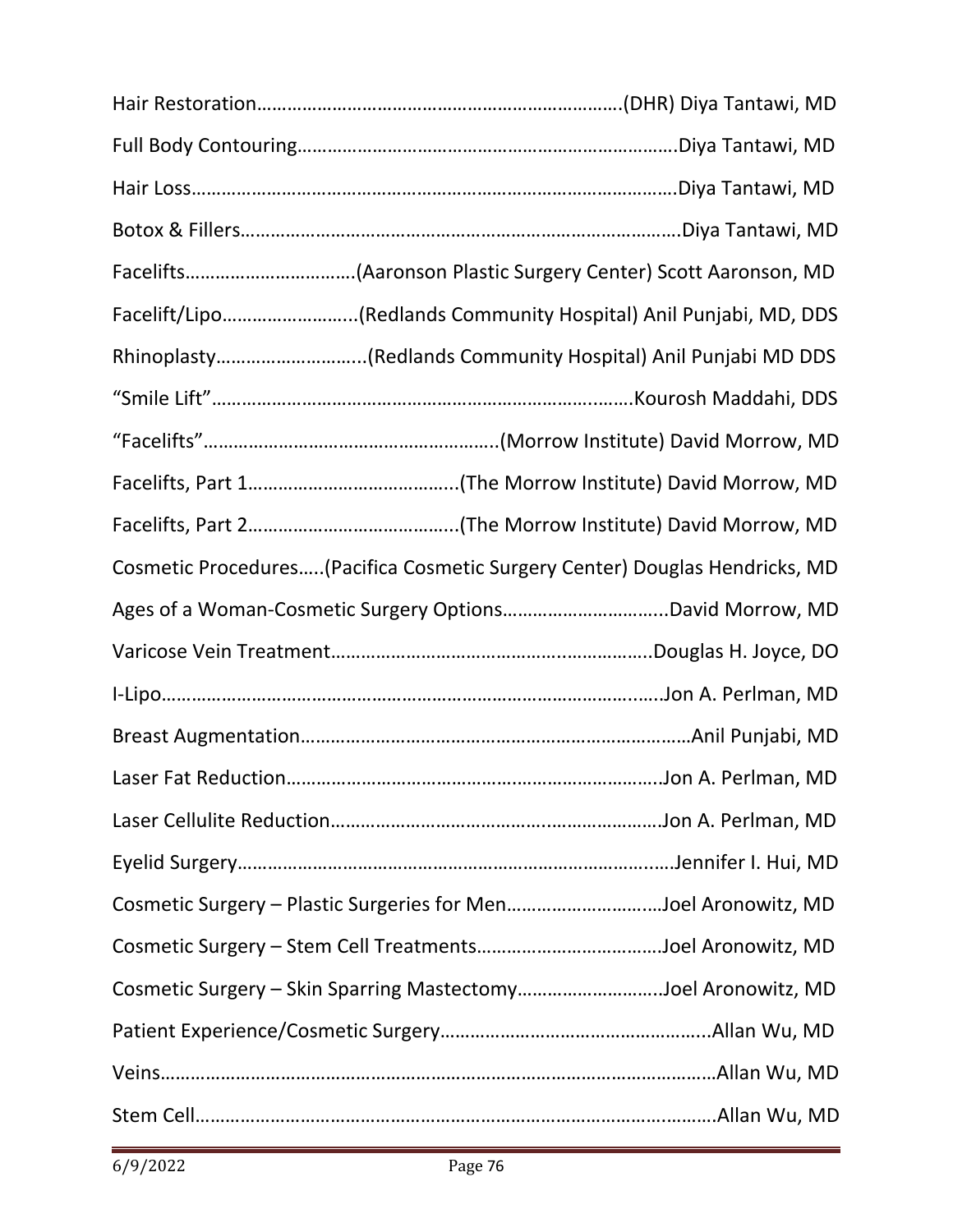| Breast Implant Exchange - Saline/SiliconeRobert Brueck, MD |                    |
|------------------------------------------------------------|--------------------|
|                                                            |                    |
|                                                            |                    |
|                                                            | Robert Troell, MD. |
|                                                            |                    |
|                                                            |                    |
|                                                            |                    |
|                                                            |                    |
|                                                            |                    |
|                                                            |                    |
|                                                            |                    |
|                                                            |                    |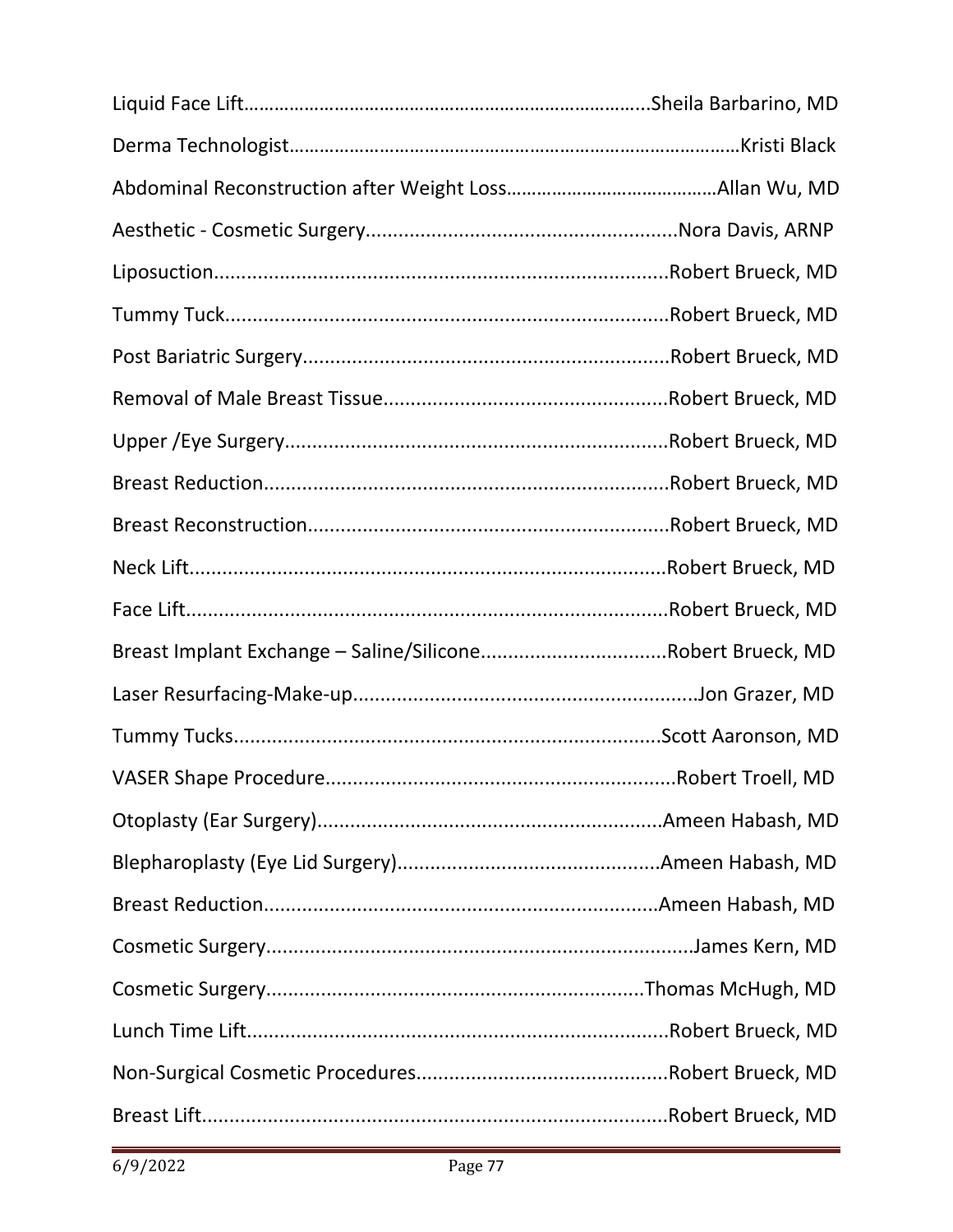# **COUGHING:**

| The Various Reasons for having a Persistent CoughLearned Gonzales, MD |  |
|-----------------------------------------------------------------------|--|

# **COVID-19:**

| Covid & Urgent Care(St. Mary's Hospital in Reno) Bayo Curry-Winchell, MD   |
|----------------------------------------------------------------------------|
|                                                                            |
|                                                                            |
|                                                                            |
|                                                                            |
|                                                                            |
| Coronavirus-Flu Pandemic(Desert Regional Med. Center) TimothyTyler, PharmD |

# **CPAP MACHINE:**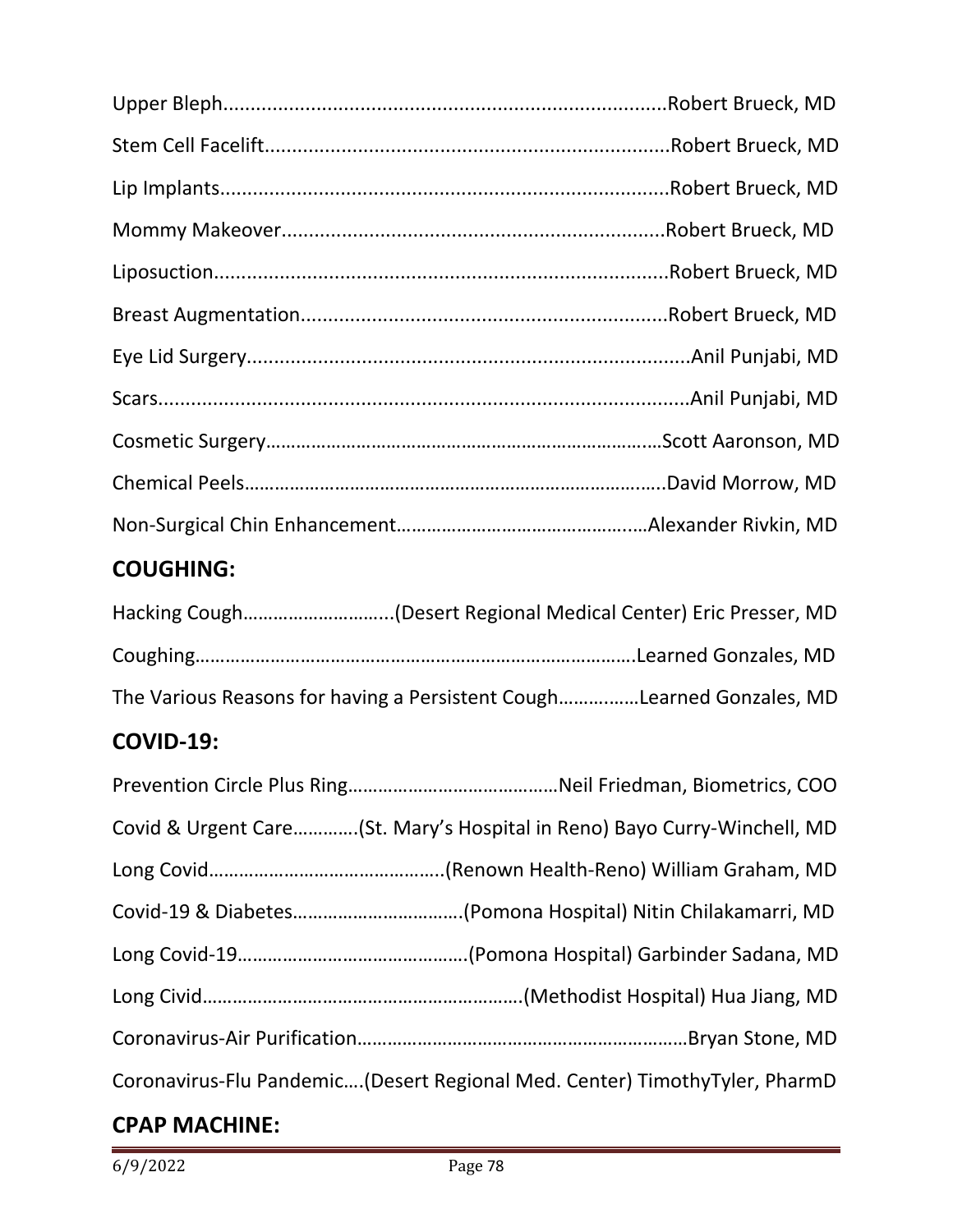|--|

# **CRITICAL CARE:**

# **CROHN'S DISEASE:**

# **CRYOABLATION – UROLOGY:**

## **CYBERKNIFE:**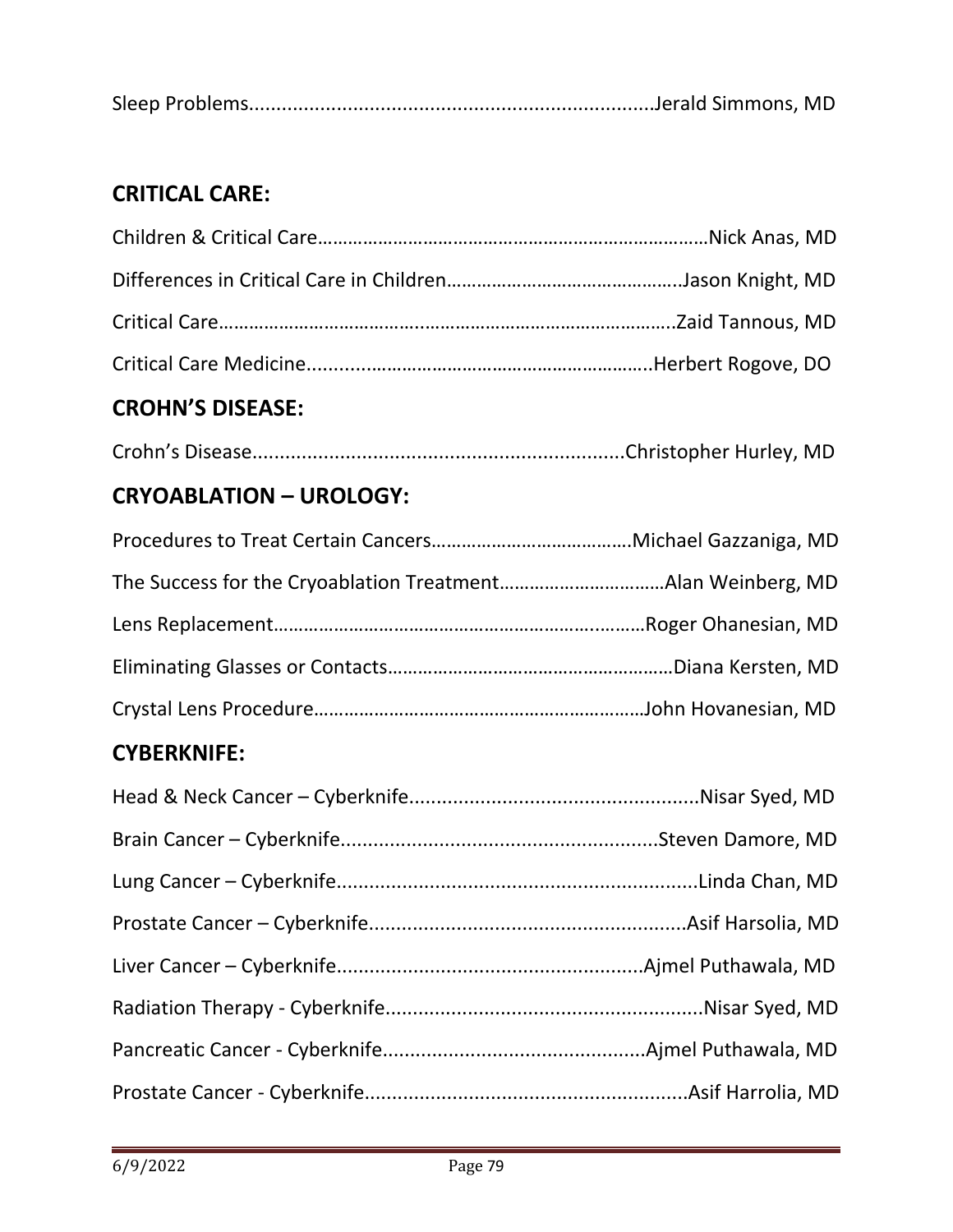| Brain Tumors & Radiation Therapy - CyberknifeSteven Damore, MD |  |
|----------------------------------------------------------------|--|
| Breast Cancer & Radiation Therapy - CyberknifeLinda Chan, MD   |  |

#### **CYCTIC KIDNEY DISEASE:**

Cystic Kidney Disease...............................................................Rodolfo Bartarse, MD

#### **CYSTIC FIBROSIS:**

Problems Regarding Cystic Fibrosis…………………………………………Arnold Platzker, MD

#### **CYSTS:**

|--|--|

# **(D)**

#### **DEATH:**

#### **DEEP BRAIN STIMULATION:**

#### **DEEP VEIN THROMBOSIS:**

|  | Deep Vein Thrombosis(Valley Presbyterian Hospital) Sammy Eghbalieh, MD |  |
|--|------------------------------------------------------------------------|--|
|  |                                                                        |  |

# **DEFIB:**

| <b>DEFLUX:</b> |  |
|----------------|--|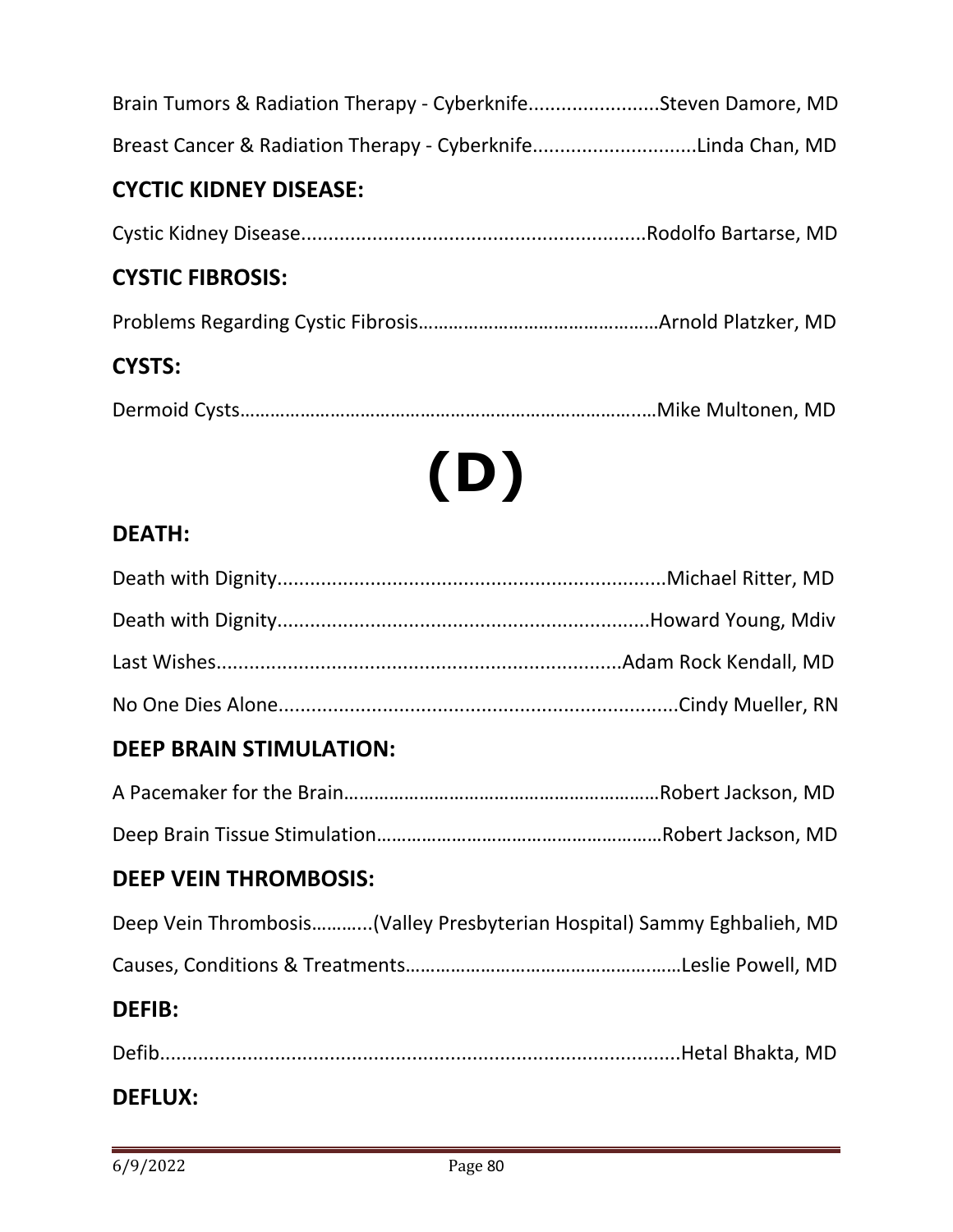|--|--|--|--|

#### **DEGENERATIVE JOINT DISEASE:**

|--|--|

#### **DEMENTIA/ALZHEIMER'S:**

| Progressive Symptoms/Alzheimer'sCordula Dick-Muelhke, PhD        |                   |
|------------------------------------------------------------------|-------------------|
|                                                                  | & Scott Ferer, MD |
| Slowing the Progression & DeteriorationCordula Dick-Muelhke, PhD |                   |
|                                                                  |                   |

#### **DENTAL IMPLANTS:**

Dental Implants (Ultratooth)………………………….(Sargon Dental) Sargon Lazarof, DDS TeethXpress……………………………………………………(Luzar Denter) Christian Luzar, DMD

LANAP – Periodontal Disease & Dental Implants.(Millennium Dental Technologies) Robert H. Gregg, DDS & Gary M. Schwarz, DDS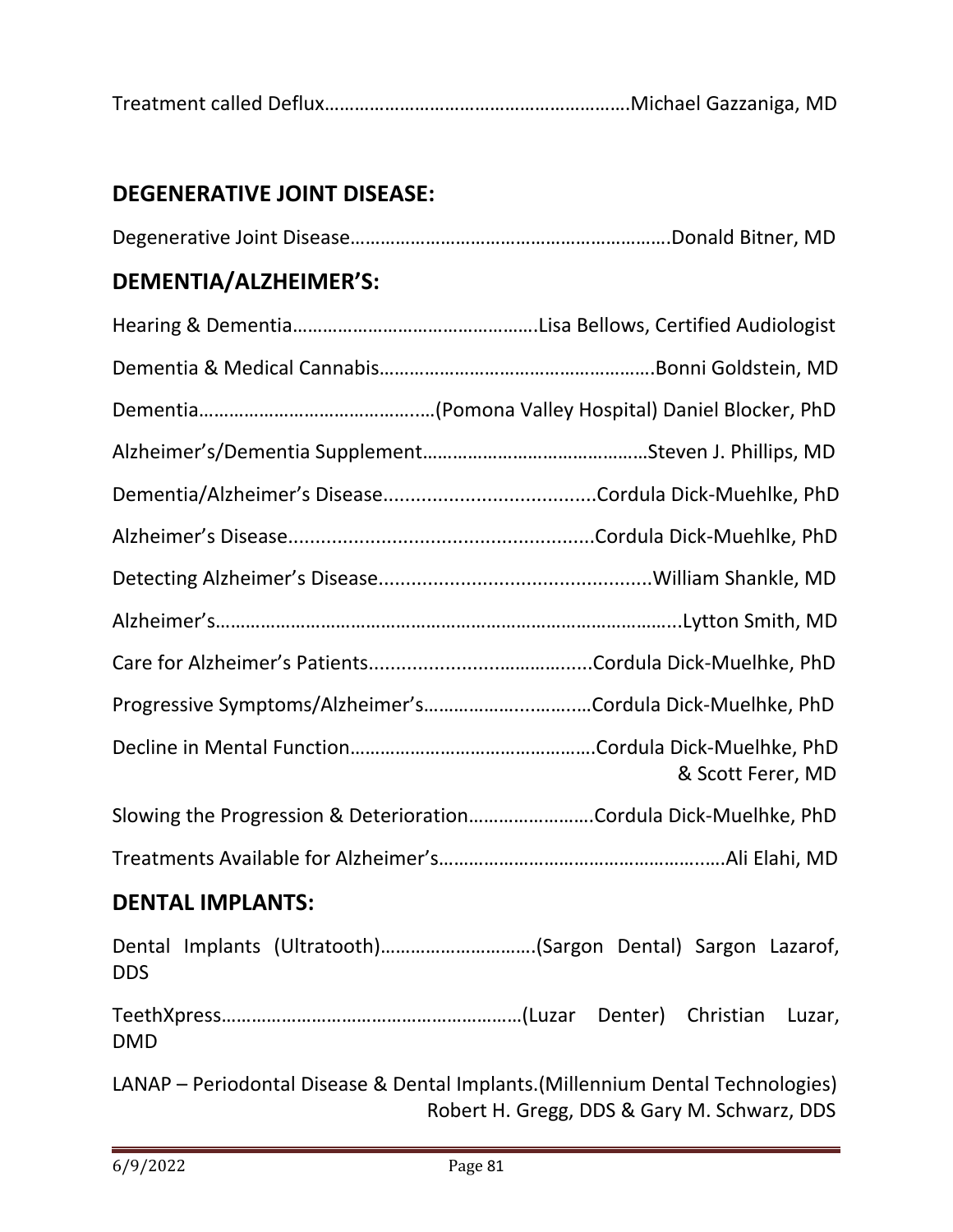| <b>DENTISTRY:</b>                                                                  |                                                    |                                                |
|------------------------------------------------------------------------------------|----------------------------------------------------|------------------------------------------------|
| Dental Implants (Ultratooth)(Sargon Dental) Sargon Lazarof,<br><b>DDS</b>          |                                                    |                                                |
|                                                                                    |                                                    |                                                |
|                                                                                    |                                                    |                                                |
| Dentistry - Pure Sleep(UCLA School of Dentistry) Robert Merrill, DDS,              | (President of the Pure Sleep Company) Neol Lindsay | Peter G. Michaelson, MD, Wendy Troxel, PhD and |
|                                                                                    |                                                    |                                                |
| Periodontal Disease Laser Treatment(Millennium Dental Technologies)                |                                                    | Dawn Gregg, DDS & Robert H. Gregg, DDS         |
| LANAP-Periodontal Disease & Dental Implants(Millennium Dental Technologies)        |                                                    | Robert H. Gregg, DDS & Gary M. Schwarz, DDS    |
| Bad Oral Health(Redlands Community Hospital) Anil Punjabi, MD                      |                                                    |                                                |
|                                                                                    |                                                    |                                                |
|                                                                                    |                                                    | & Lynda Dean Duru, DDS                         |
| Changing Standard of Care in Dentistry (Aesthetic Laser Dentistry) John Hendy, DDS |                                                    |                                                |
|                                                                                    |                                                    |                                                |
|                                                                                    |                                                    |                                                |
|                                                                                    |                                                    |                                                |
|                                                                                    |                                                    |                                                |
|                                                                                    |                                                    |                                                |
|                                                                                    |                                                    |                                                |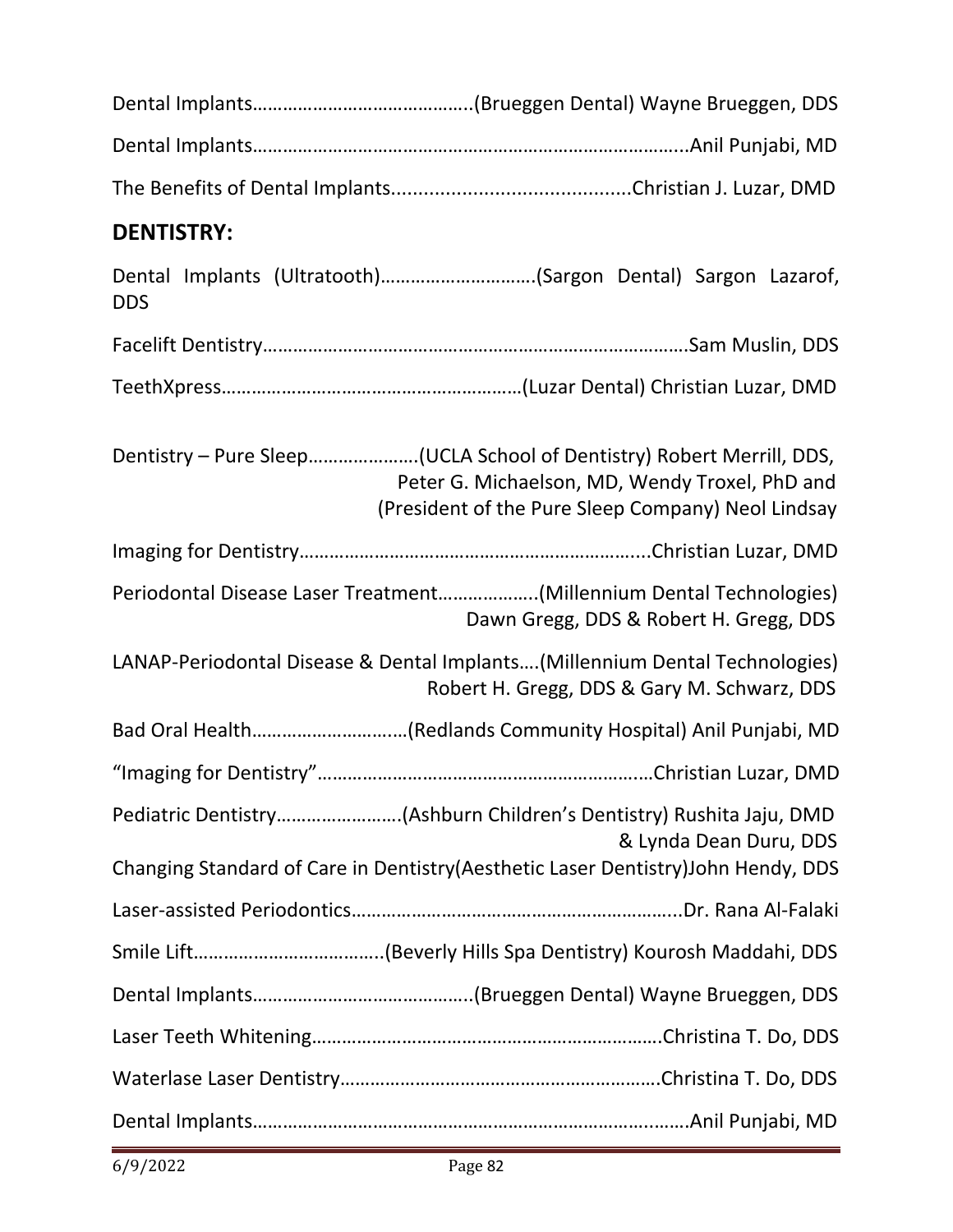| Treatments & Procedures for Cosmetic DentistryTodd Engel, DDS           |  |
|-------------------------------------------------------------------------|--|
|                                                                         |  |
|                                                                         |  |
| The Difference between Crowns & BridgesChristian J. Luzar, DMD          |  |
|                                                                         |  |
|                                                                         |  |
|                                                                         |  |
| Reconstructive Facial Surgery of the Head & NeckChristian J. Luzar, DMD |  |
|                                                                         |  |
|                                                                         |  |
|                                                                         |  |

# **DEPRESSION:**

| Depression(Pomona Valley Hospital Medical Center) Dan Blocker, PhD, LMFT |
|--------------------------------------------------------------------------|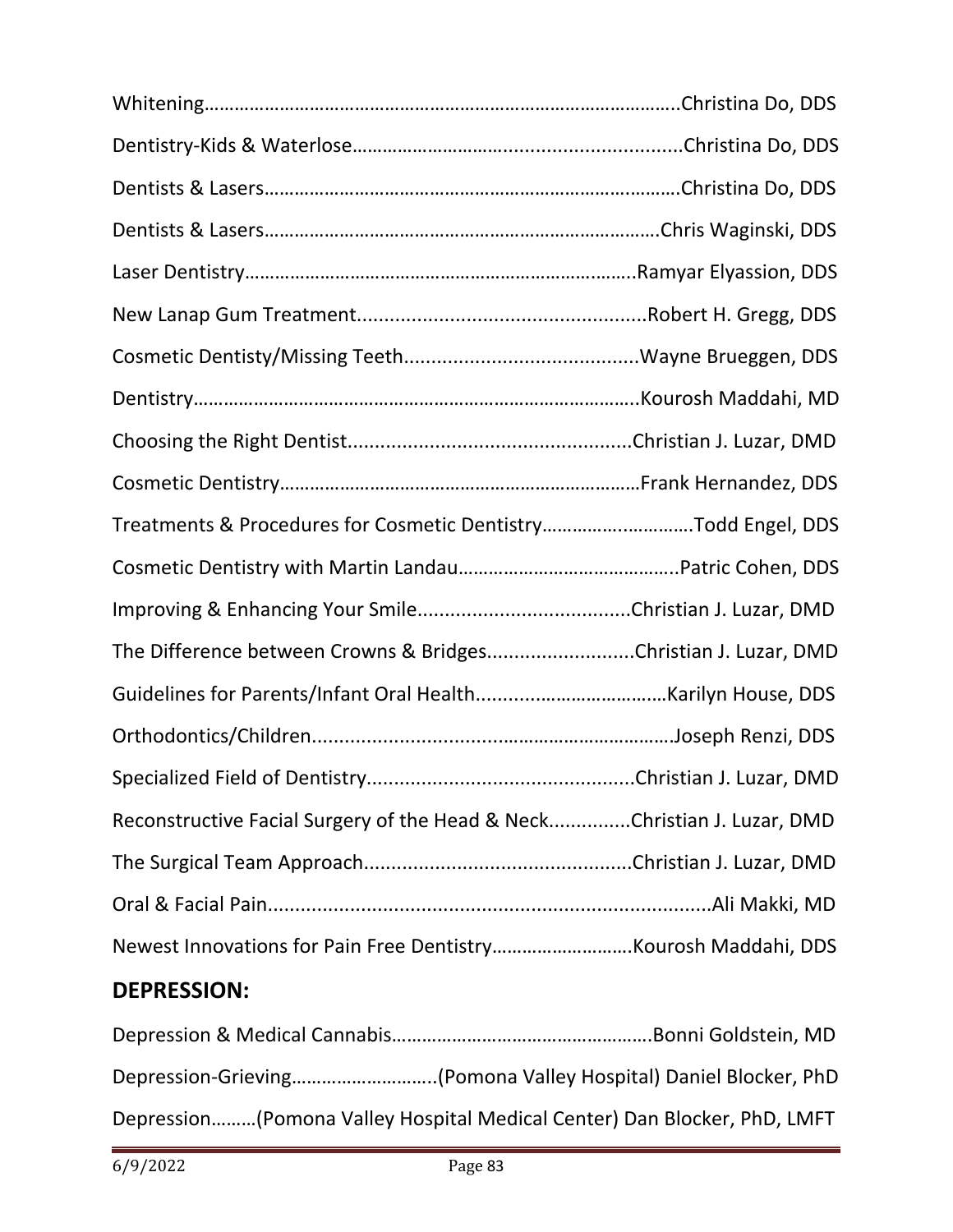| Mental Health Treatment & Naturopathic ApproachPatricia Herman, ND PhD |  |
|------------------------------------------------------------------------|--|
|                                                                        |  |
|                                                                        |  |
|                                                                        |  |

# **DERMATOLOGY:**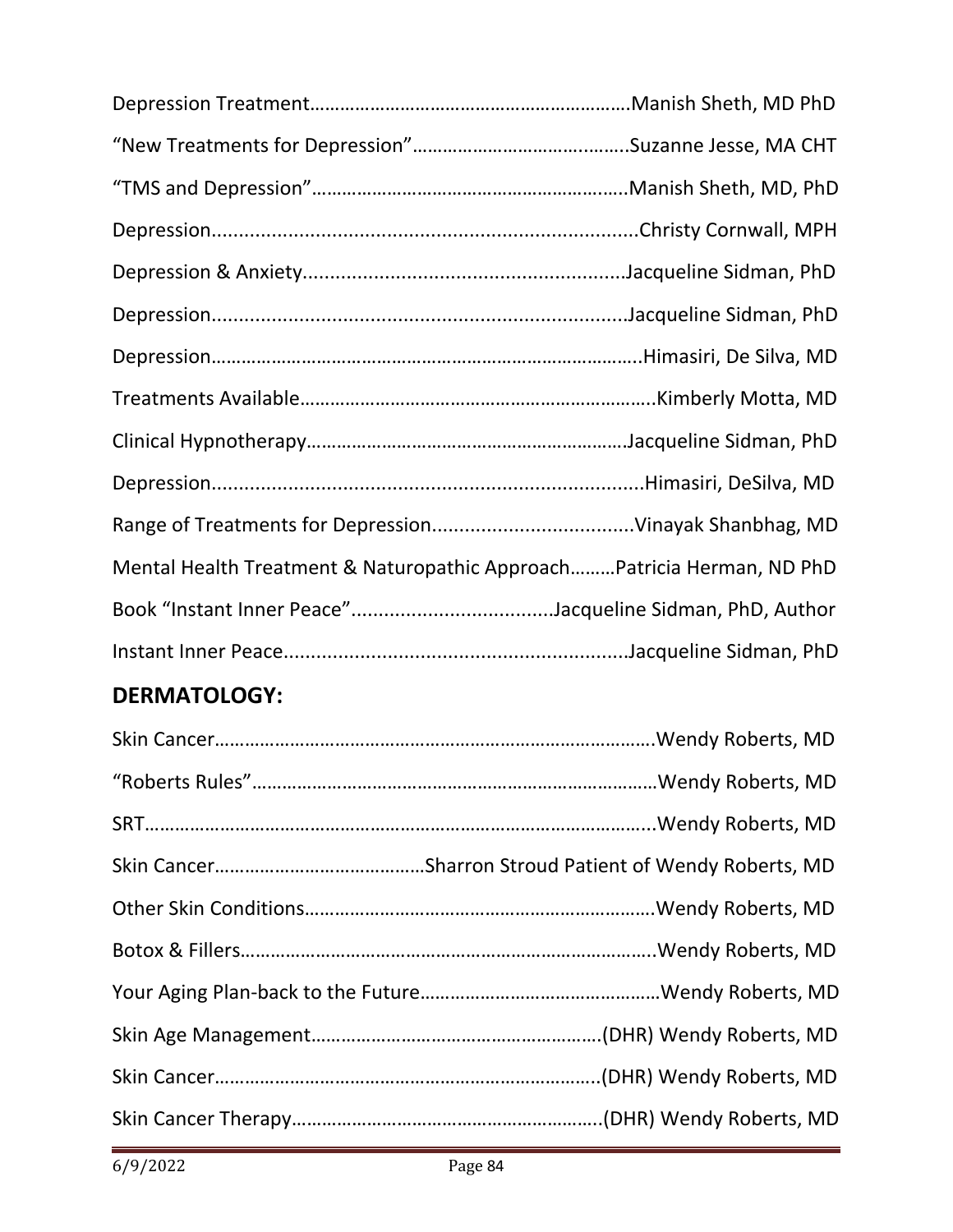| Karen Benik, MD |
|-----------------|
|                 |
|                 |
|                 |
|                 |
|                 |
|                 |
|                 |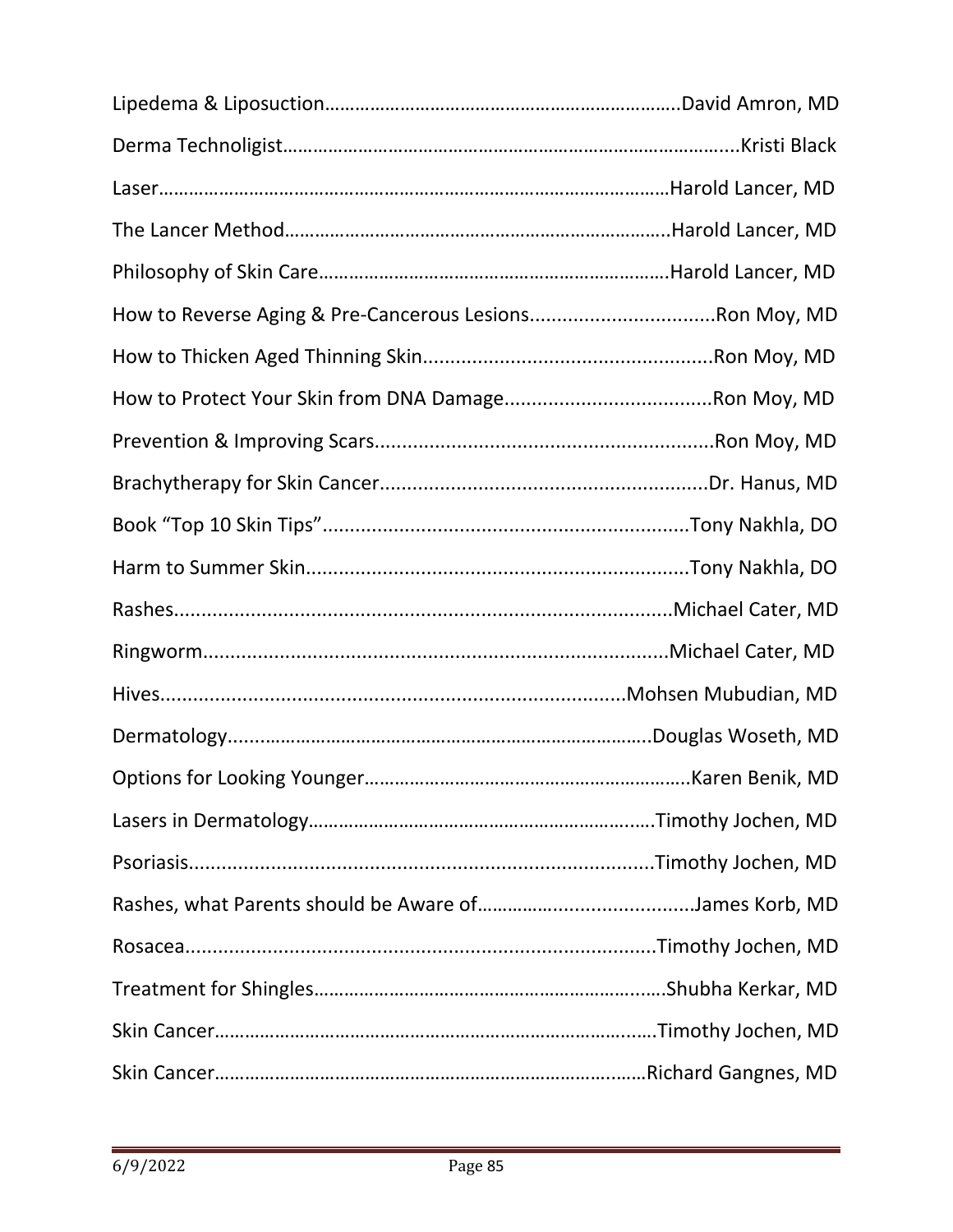| <b>MD</b>                                                                                                                        |
|----------------------------------------------------------------------------------------------------------------------------------|
| Causes, Diagnosis and New Treatments/Skin CancerTimothy Jochen, MD                                                               |
|                                                                                                                                  |
|                                                                                                                                  |
| <b>DERMOID CYSTS:</b>                                                                                                            |
|                                                                                                                                  |
| <b>DIABETES:</b>                                                                                                                 |
|                                                                                                                                  |
| Diabetes & Covid-19(Pomona Hospital) Nitin Chilakamarri, MD                                                                      |
|                                                                                                                                  |
|                                                                                                                                  |
|                                                                                                                                  |
|                                                                                                                                  |
| (Methodist<br>Hospital),                                                                                                         |
| Michael Polisky, MD, (Valley Presbyterian Hospital),<br>Nilem Patel, MD (Pomona Hospital) and<br>Chasak Mahmood, MD (PIH Health) |
| Wound Care(Sierra View Hospital/Healogics) William J. Ennis, DO<br>and Russell Dounies, MD                                       |
|                                                                                                                                  |
| Wound Care-Plastic Surgery(Pomona Valley Hospital) Dev Wali, MD                                                                  |

Diabetic Foot Wounds……..(Desert Regional Medical Center) Jackson Crough, DPM

Diabetes & Podiatry…………….…(Desert Regional Medical Center) Ryan Wood, DPM

Hyperbaric Therapy……………..(Desert Regional Medical Center) Mona Khanna, MD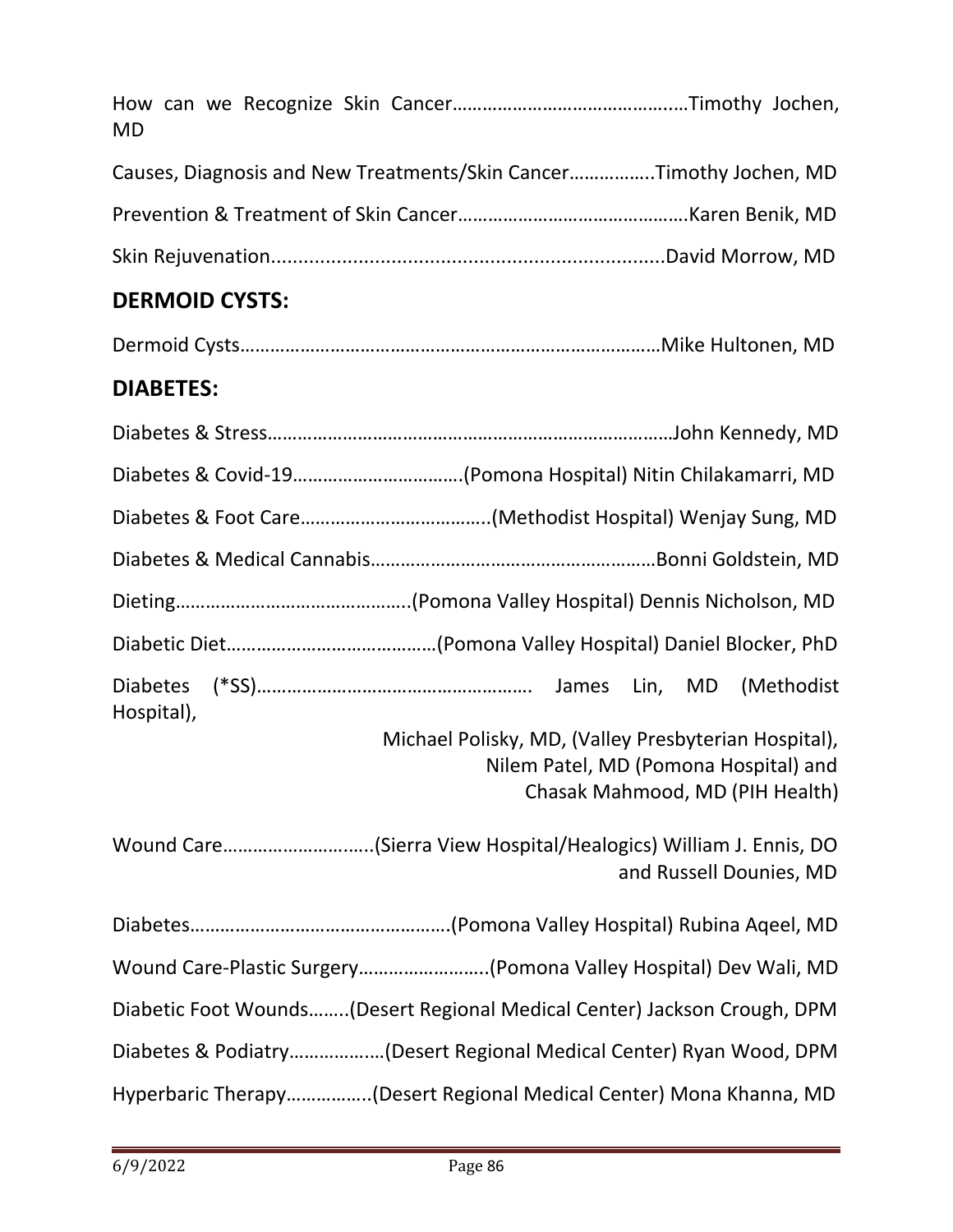Amputation Prevention Center/Wound Treatment……………………………………(DRMC) Oscar Paz-Altschul, MD & Ryan Wood, DPM

Hyperbaric Oxygen Therapy/Advanced Wound Healing(DRMC) Mona Khanna, MD, Anna Gasparyan, MD

Diabetic Wound Care………………..(DRMC) Ryan Wood, DPM & Richard Mark Wright Diabetic Leg Procedure……………………………………… (Methodist Hospital) KC Tan, MD Diabetes………………………………………………(Methodist Hospital) Nirmal Banskota, MD

Diabetes Developments…….(Redlands Community Hospital) Janet Ducsay, RN CDE

Diabetic Foot Problems……….…(Coachella Valley Foot & Ankle) Douglas Croff, DPM

Teens & Diabetes…………………………………………………………..(LA BioMed) Yang Lu, PhD

Diabetes…………………………………………………………(PIH Health) Ghasak Mahmood, MD

"Advances in Diabetic Eye Diseases…………………………..(Harvard Eye) Brian Kim, MD

Diabetes Management……………………………………………………..(LA BioMed) Eli Lpp, MD

Diabetic Foot Problems……………..(Coachella Valley Foot & Ankle) Aaron Bean DPM

Diabetes………………………………………….(CHOC Children's Hospital) Ruth McCarty, LAc

Amputation Prevention –Vascular Surgery…..(Valley Presb Hosp) James Burks, MD

Diabetes………………………………………………..(Methodist Hospital) Haresh Khilnani, MD

Diabetes……………………………………………...(Methodist Hospital) Nirmal Banskota, MD Diabetes Education………………………………………………….(Valley Presbyterian Hospital)

 Michael Polisky, MD & Sandra Pieschel, RN-CDE Diabetes………………………………………………………… (Methodist Hospital) Sam Chia, MD Diabetic Foot Problems…………….(Coachella Valley Foot & Ankle) Aaron Bean, DPM Diabetes……………………………………………….(Pomona Valley Hospital) Nilem Patel, MD

Limb Salvage………………………..…(Valley Presbyterian Hospital) Christian Ochoa, MD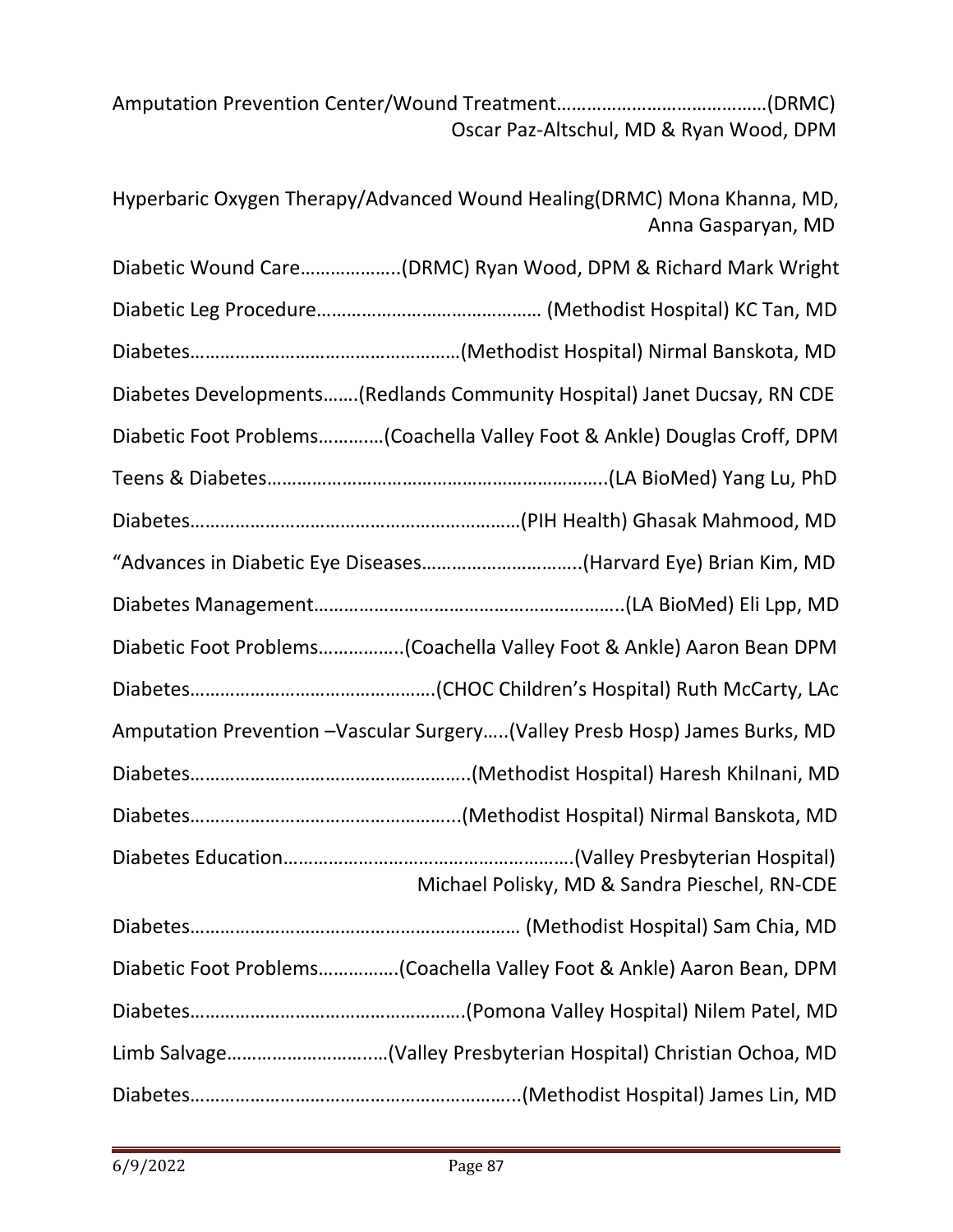| Pediatric Diabetes Research(Loma Linda Children's Hospital) Eba Hathout, MD |  |  |
|-----------------------------------------------------------------------------|--|--|
| Children<br>Gidner                                                          |  |  |
|                                                                             |  |  |
|                                                                             |  |  |
|                                                                             |  |  |
|                                                                             |  |  |
|                                                                             |  |  |
| Diabetes/Advances in Treatments of Chronic WoundsElizabeth Lee, MD          |  |  |
|                                                                             |  |  |
|                                                                             |  |  |
|                                                                             |  |  |
|                                                                             |  |  |
|                                                                             |  |  |
|                                                                             |  |  |
|                                                                             |  |  |
|                                                                             |  |  |
|                                                                             |  |  |
|                                                                             |  |  |
|                                                                             |  |  |
|                                                                             |  |  |
|                                                                             |  |  |
|                                                                             |  |  |
|                                                                             |  |  |
|                                                                             |  |  |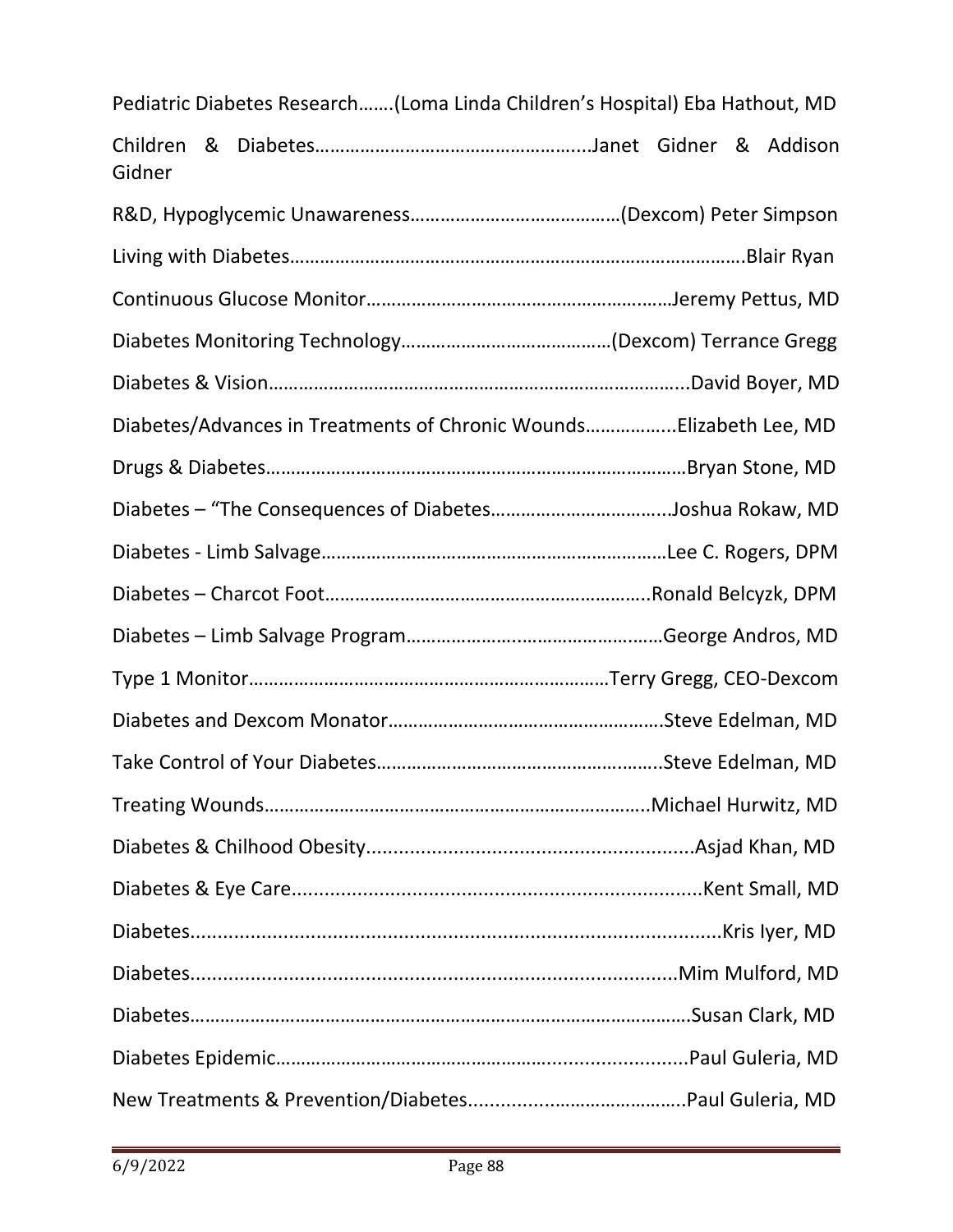| Delay or Prevent Type 2 DiabetesJanet Howard-Ducsay, RN CDE |  |
|-------------------------------------------------------------|--|
|                                                             |  |
|                                                             |  |

# **DIABETES MONATORING:**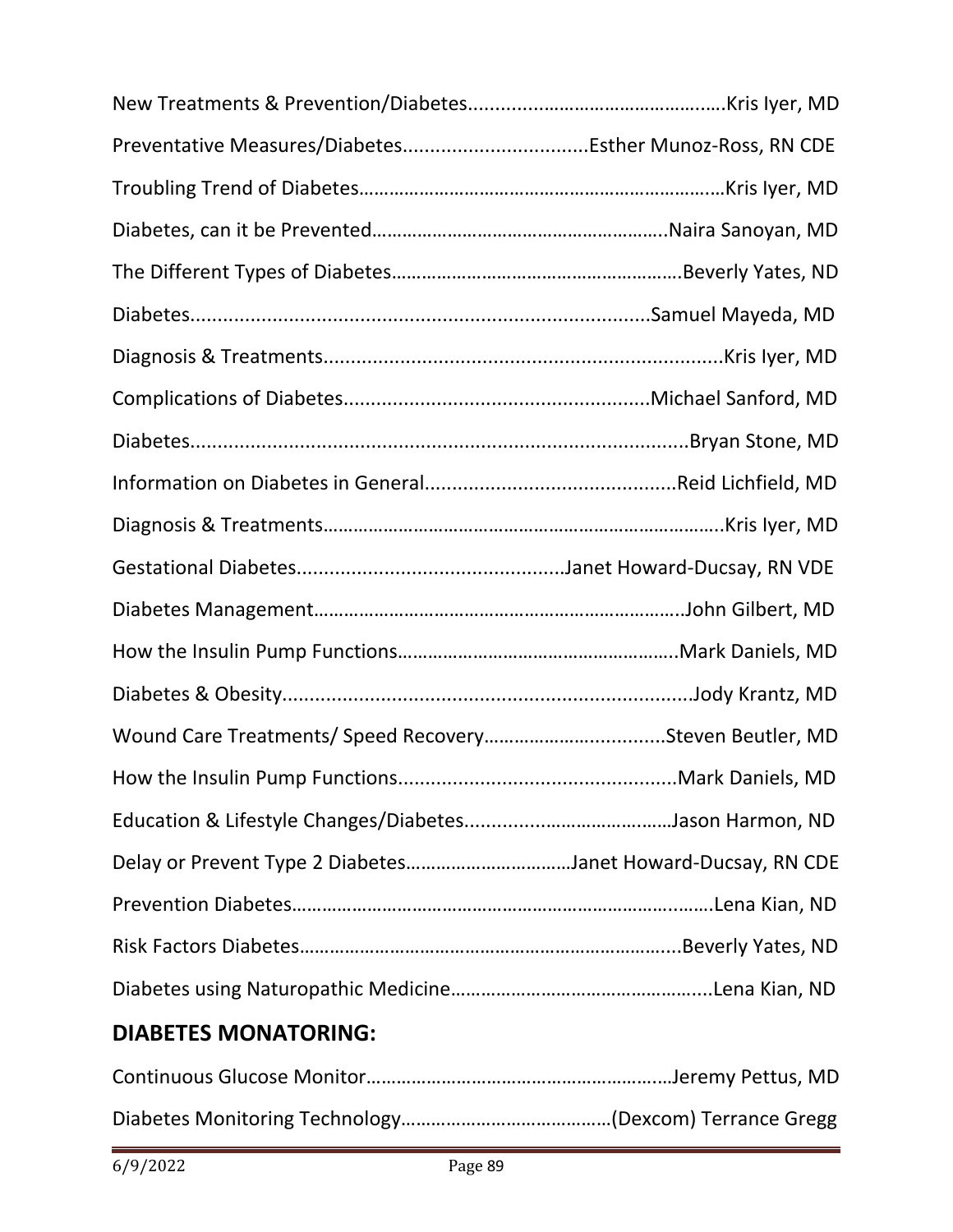| <b>DIAGNOSTIC:</b>                                                                                 |
|----------------------------------------------------------------------------------------------------|
|                                                                                                    |
| <b>DIALYSIS:</b>                                                                                   |
|                                                                                                    |
|                                                                                                    |
|                                                                                                    |
| <b>DIARRHEA:</b>                                                                                   |
| Gastro Symptoms(Desert Regional Medical Center) Mehrdad Asgeri, MD                                 |
| DIET:                                                                                              |
| Weight Loss & HypnotherapyIvana Maksimovic, CPT & Kevin Richardson, PhD                            |
|                                                                                                    |
|                                                                                                    |
| Plant Paradox Cookbook(Desert Regional Medical Center) Steven Gundry, MD                           |
|                                                                                                    |
|                                                                                                    |
| Diet & Exercise(Redlands Community Hospital) Steve Wilson, MD                                      |
| "The Plant Paradox"-Lectins & Your Health(DRMC) Steven Gundry, MD                                  |
| Weight Loss-HCG Diet(Redlands Community Hospital) Steven Wilson, MD                                |
|                                                                                                    |
| "Healthy Diets & Foods"Sandeep Grewal, MD, Nicole Ortiz, ND,<br>Robert Rey, MD & Tony ODonnell, MD |
|                                                                                                    |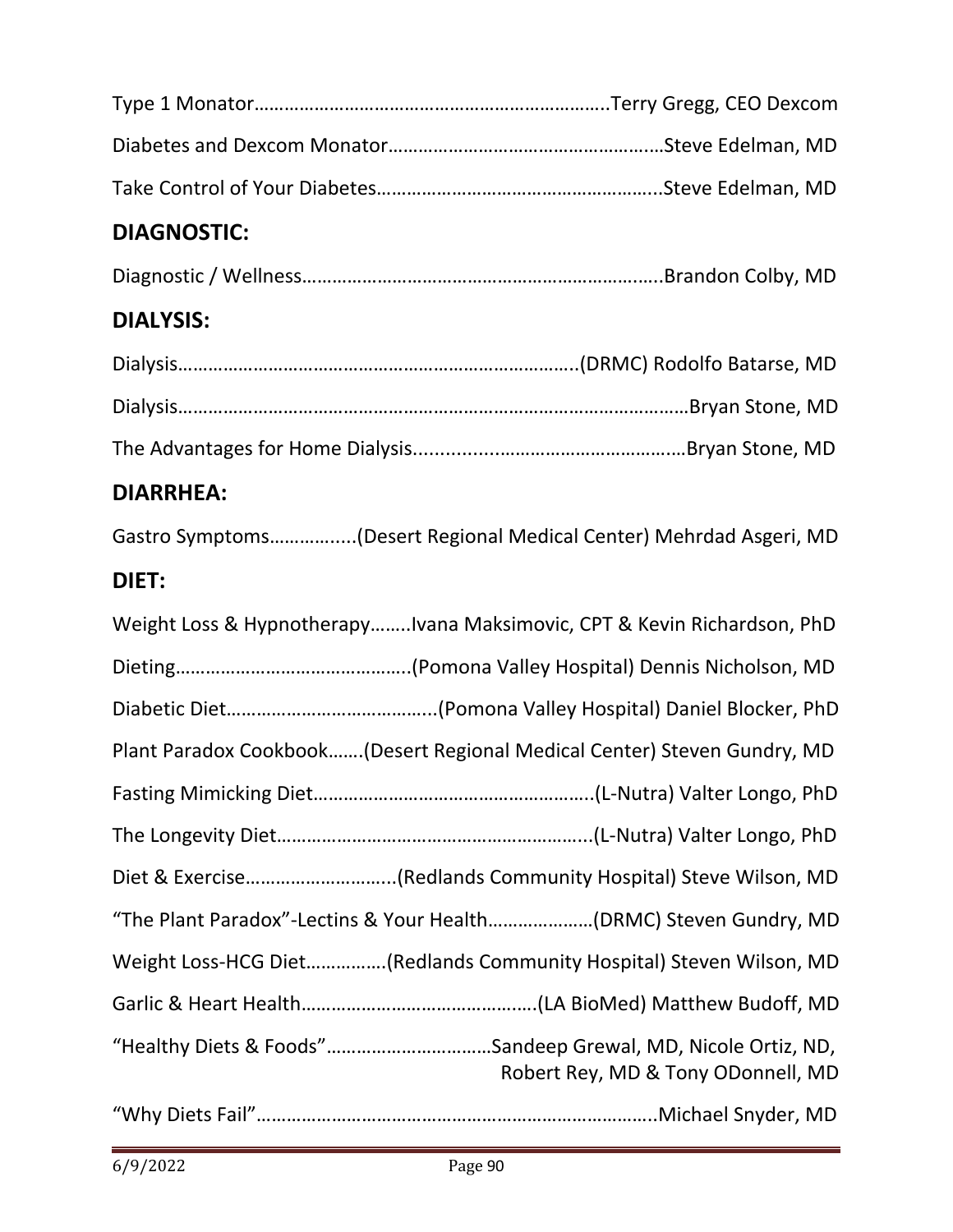| "Dangers of being Overweight"Sandeep Grewal, MD, Joel Kopple, MD                  |  |
|-----------------------------------------------------------------------------------|--|
| Weight Loss-HCG Diet(Redlands Community Hospital) Steven Wilson, MD               |  |
| Healthy Cooking Demonstration. (Cerritos School of Culinary Arts) Esteban Salgado |  |
|                                                                                   |  |
|                                                                                   |  |
| <b>MD</b>                                                                         |  |
|                                                                                   |  |
|                                                                                   |  |
|                                                                                   |  |
|                                                                                   |  |
|                                                                                   |  |
|                                                                                   |  |
| Common Mistakes on Losing Weight(Dr. 90210) Dr. Robert Rey, MD, MPP               |  |
|                                                                                   |  |
| Top Fitness Tips Without Surgery(Dr. 90210) Dr. Robert Rey, MD, MPP               |  |
| Essential Foods to Eat & What to Avoid(Dr. 90210) Dr. Robert Rey, MD, MPP         |  |
|                                                                                   |  |
| Diet-When We Eat as Important as What We EatSatchin Panda, PhD                    |  |
|                                                                                   |  |
|                                                                                   |  |
|                                                                                   |  |
|                                                                                   |  |
|                                                                                   |  |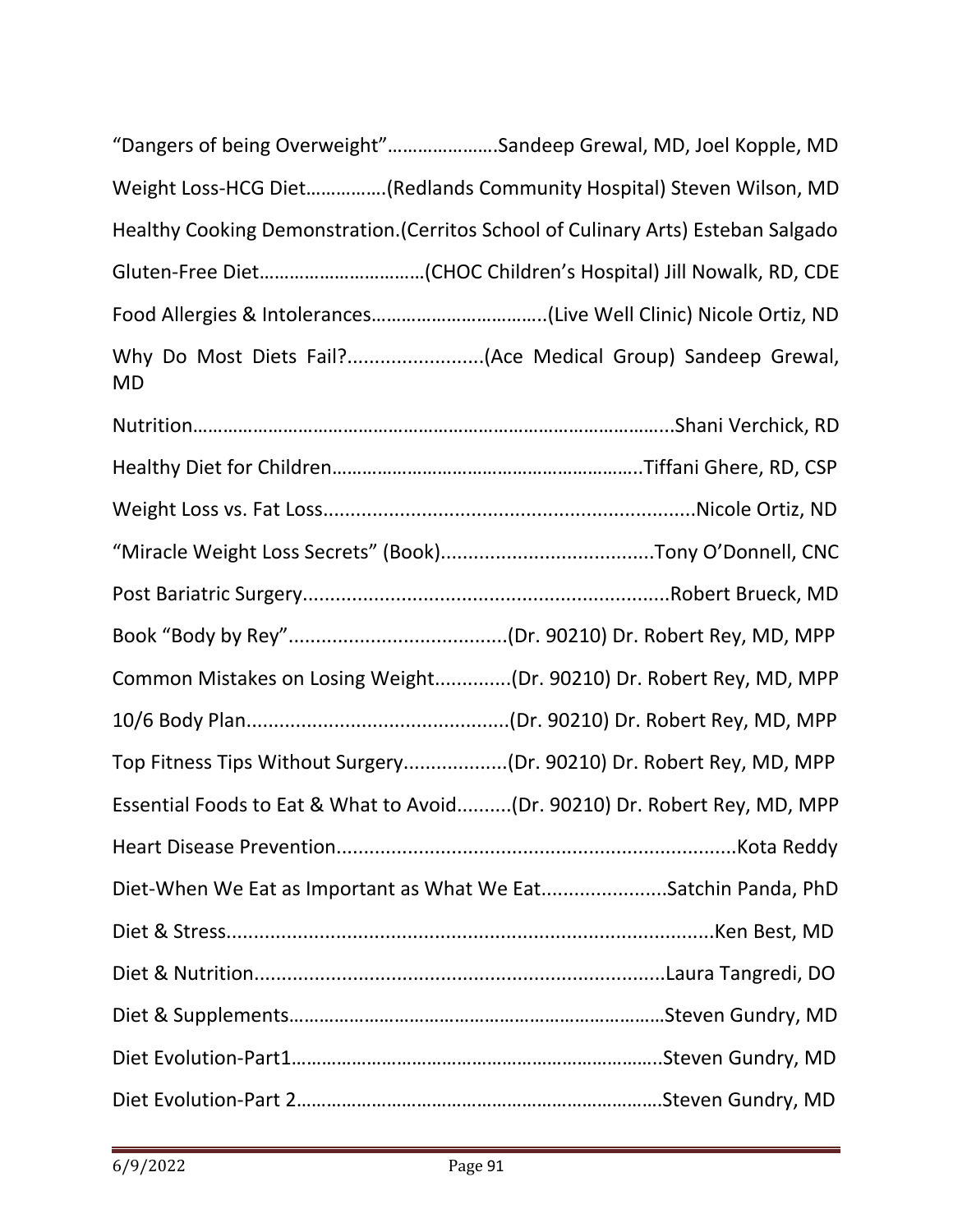| Difference between Lap-Band & Gastric Bypass SurgeryMatthew Lublin, MD |  |
|------------------------------------------------------------------------|--|
|                                                                        |  |
| Lap-Band Surgery & the Dramatic TransformationsDavid Morrow, MD        |  |
|                                                                        |  |
|                                                                        |  |
|                                                                        |  |
|                                                                        |  |
|                                                                        |  |
|                                                                        |  |

# **DIGESTIVE SYSTEM:**

| Gut Connection: Leaky Gut & Silent InflamationBrenda Watson, CNC   |  |
|--------------------------------------------------------------------|--|
| Diseases of the Digestive System & Camera being usedRajat Sood, MD |  |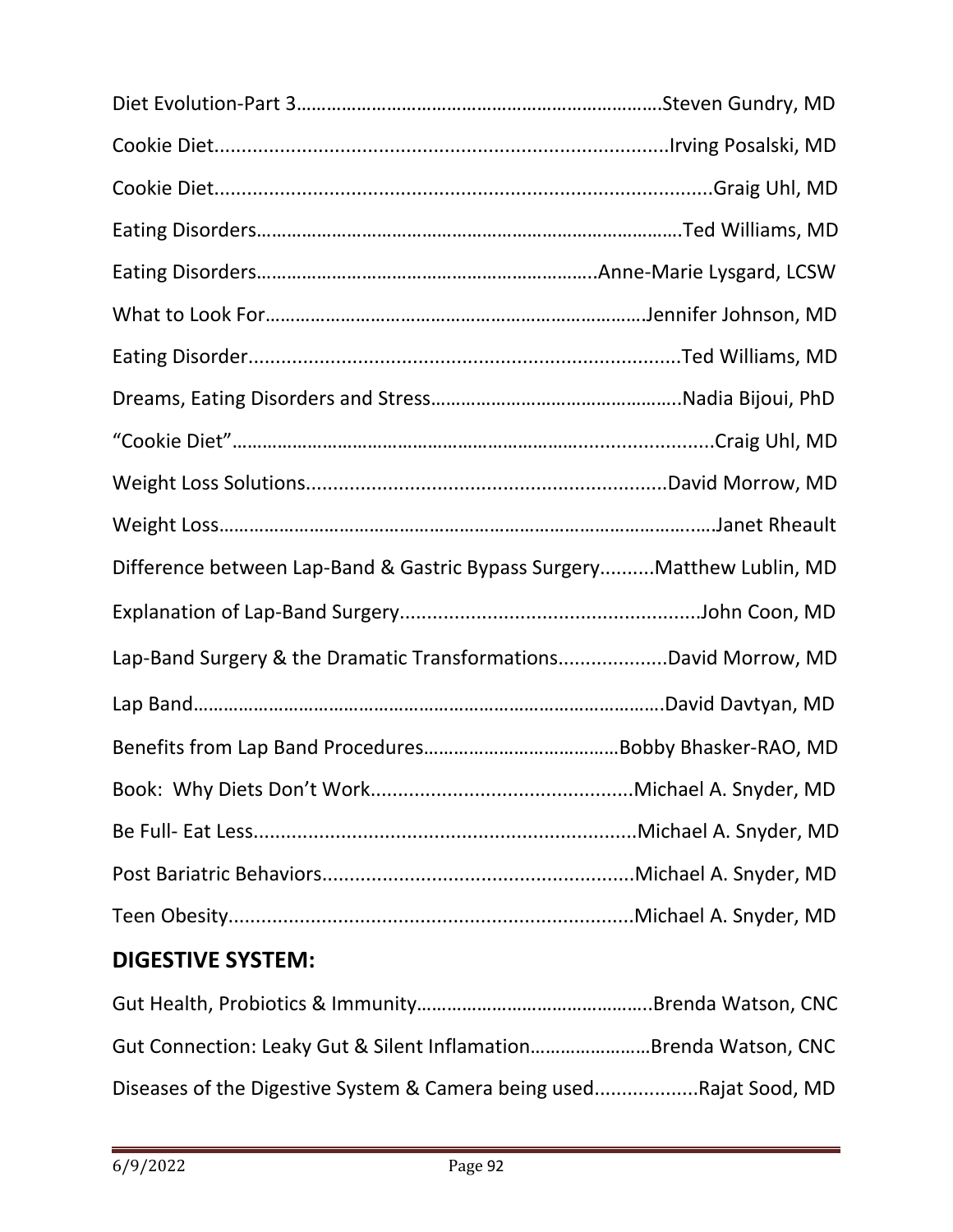## **DISABILITY ISSUES:**

| <b>DIVERTICULITIS:</b>                                                 |  |
|------------------------------------------------------------------------|--|
|                                                                        |  |
| <b>DIZZINESS:</b>                                                      |  |
|                                                                        |  |
| <b>DNA:</b>                                                            |  |
|                                                                        |  |
| Cancer & Genomics(Desert Regional Medical Center) Nora Bucher, MD      |  |
|                                                                        |  |
|                                                                        |  |
| <b>DONORS:</b>                                                         |  |
|                                                                        |  |
| <b>DOUCHING:</b>                                                       |  |
| Douching could be unnecessary & possibly harmfulJacqueline Sevilla, MD |  |
| DREAMS, EATING DISORDERS, STRESS:                                      |  |
|                                                                        |  |
| <b>DRIVING PROGRAM:</b>                                                |  |
|                                                                        |  |
|                                                                        |  |
| <b>DRUG ABUSE:</b>                                                     |  |
|                                                                        |  |
|                                                                        |  |
|                                                                        |  |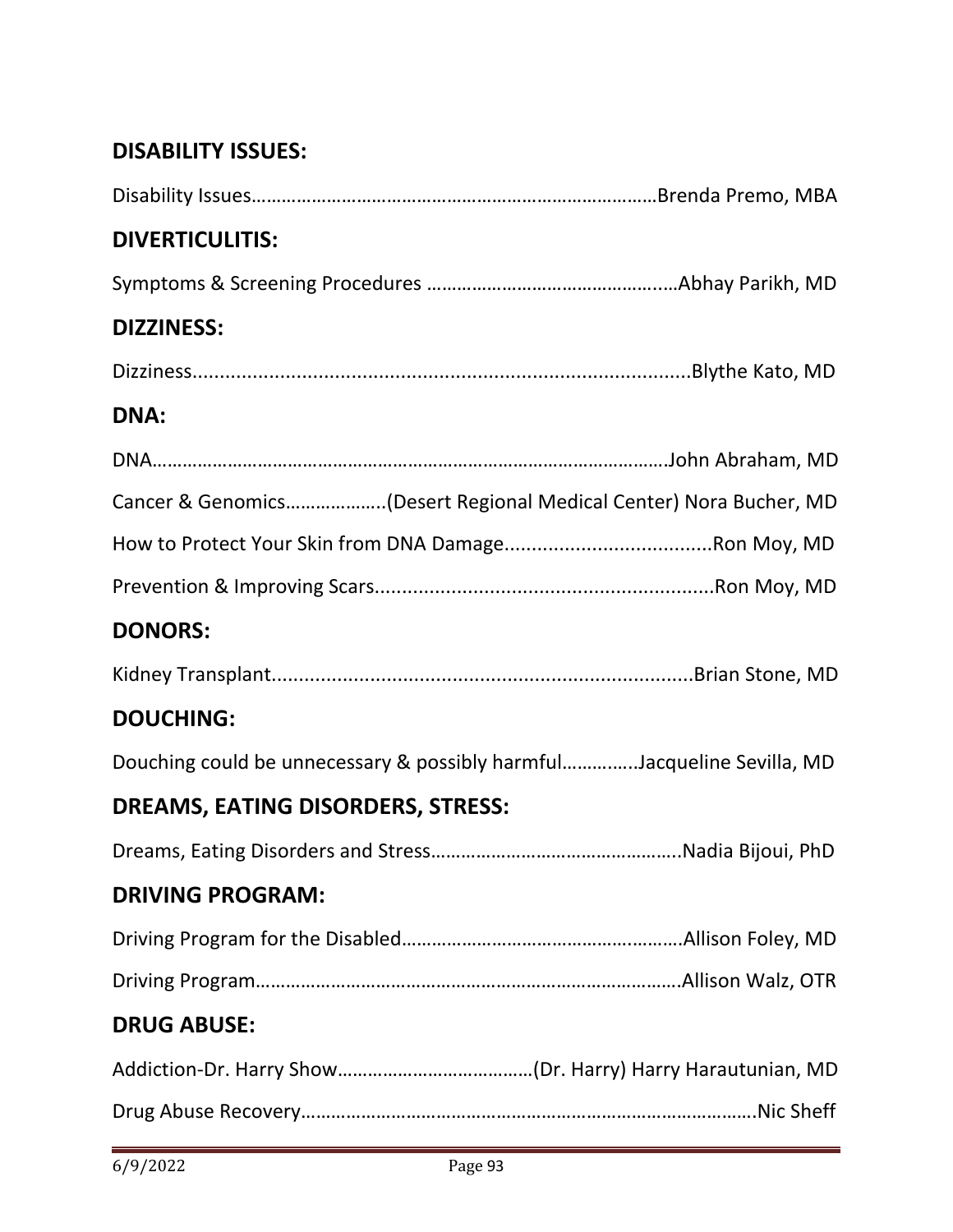# **DRUGS:**

| Medications & Supplements(Desert Reg. Med. Center) Timothy Tyler, Pharm D    |
|------------------------------------------------------------------------------|
| Know what Medications you take & why(DRMC)TimothyTyler, Pharm D              |
|                                                                              |
| Mixing Medications & Supplements(DRMC) Timothy Tyler, Pharm D                |
| Expired Prescriptions(Desert Regional Medical Center) Timothy Tyler, Pharm D |
|                                                                              |
|                                                                              |
| Newer Drugs to Treat Cancer (Generics, Combining Drugs)Timothy Tyer, PharmD  |
|                                                                              |
|                                                                              |
|                                                                              |
|                                                                              |
|                                                                              |
|                                                                              |
| Dangers Drugs/Herb Interactions SurgeryNormon Myers, MD                      |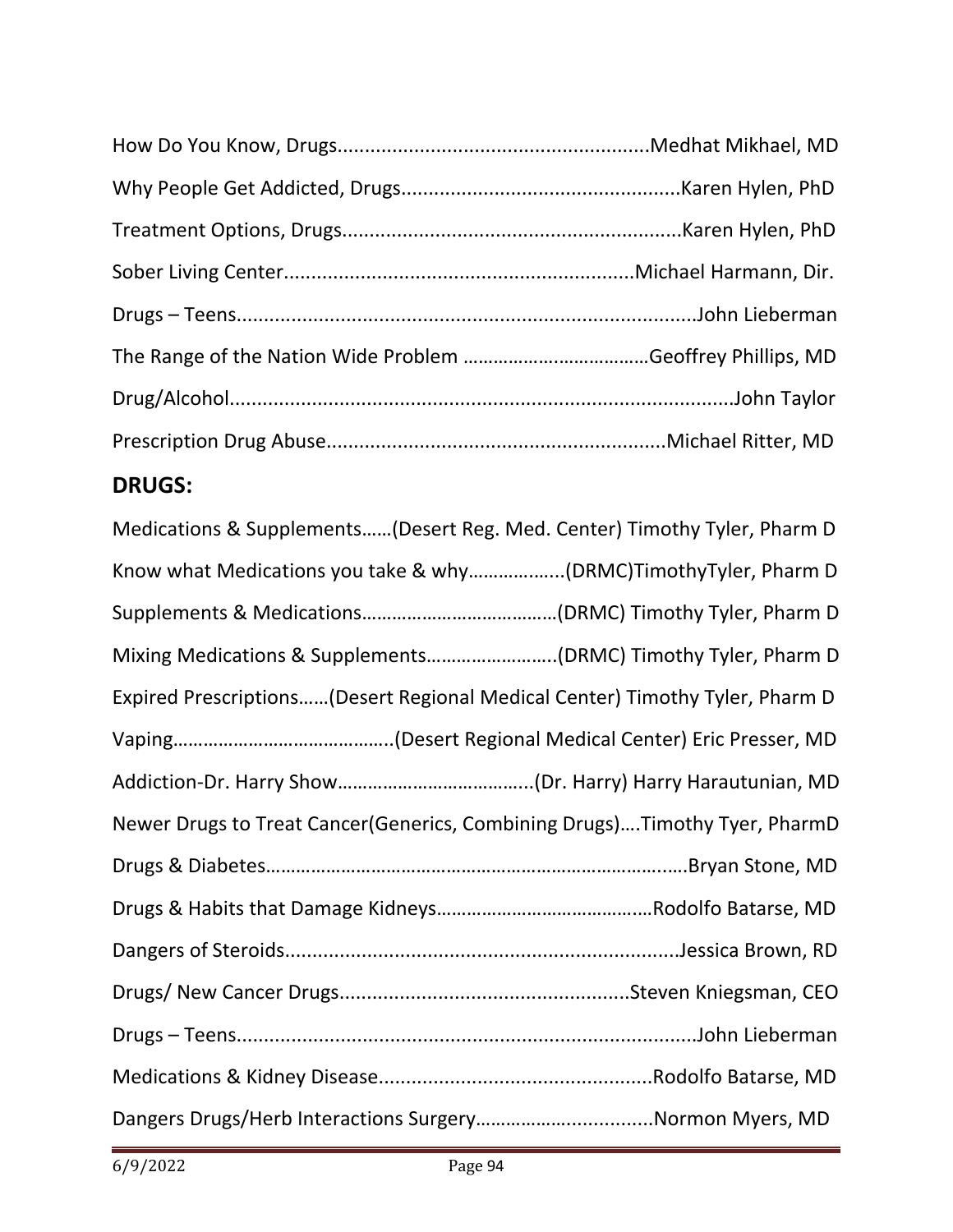| Alcohol & Prescription Drugs most Common/TeensMichael Ritter, MD |  |
|------------------------------------------------------------------|--|
|                                                                  |  |
|                                                                  |  |

#### **DRY EYES:**

# **DUPUYTRENS CONTRACTURE:**

|--|--|--|--|

#### **DYSLEXIA:**

Dyslexia…………………………………...(CHOC Children's Hospital) Jonathan Romain, PhD

#### **DYSTONIA:**

Three Movement Disorders.......................................................Georgeta Varga, MD

# **(E)**

## **EAR INFECTIONS:**

Ear Infections...........................................................................Robert del Junco, MD

## **EAR, NOSE & THROAT:**

Voice Problems……………………..(Redlands Community Hospital) Andrew Florea, MD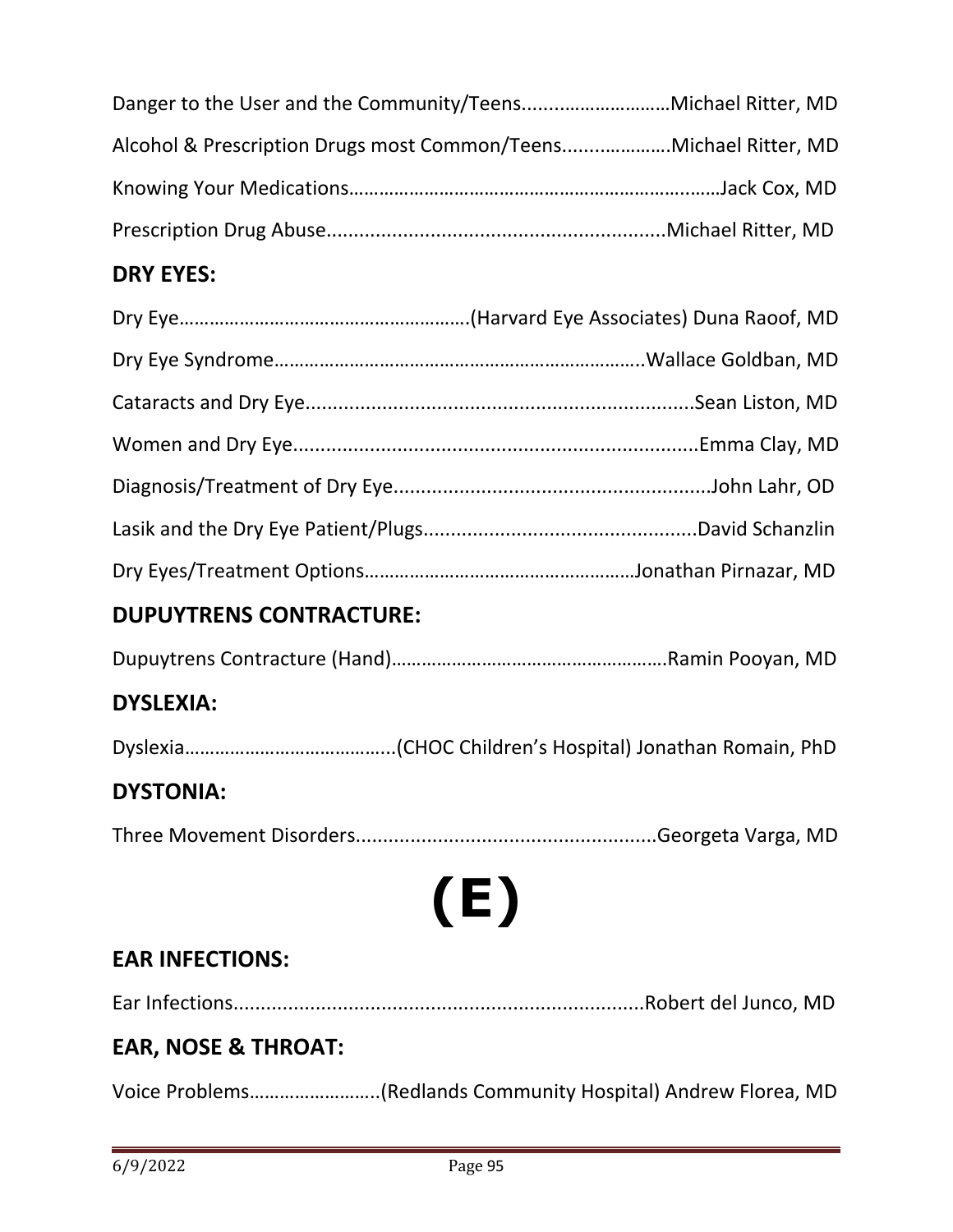|                          | Sinus Conditions(Redlands Community Hospital) Johnny Arruda, MD |
|--------------------------|-----------------------------------------------------------------|
|                          |                                                                 |
|                          |                                                                 |
|                          |                                                                 |
|                          |                                                                 |
|                          |                                                                 |
|                          |                                                                 |
| <b>EAR SURGERY:</b>      |                                                                 |
|                          |                                                                 |
| <b>EAR TUBE SURGERY:</b> |                                                                 |
|                          |                                                                 |
|                          |                                                                 |
| <b>EASTERN MEDICINE:</b> |                                                                 |
|                          |                                                                 |
|                          |                                                                 |
|                          |                                                                 |
|                          |                                                                 |
| <b>EATING DISORDERS:</b> |                                                                 |
|                          |                                                                 |
|                          |                                                                 |
|                          |                                                                 |
|                          |                                                                 |

Dreams, Eating Disorders and Stress…………………………………………..Nadia Bijoui, PhD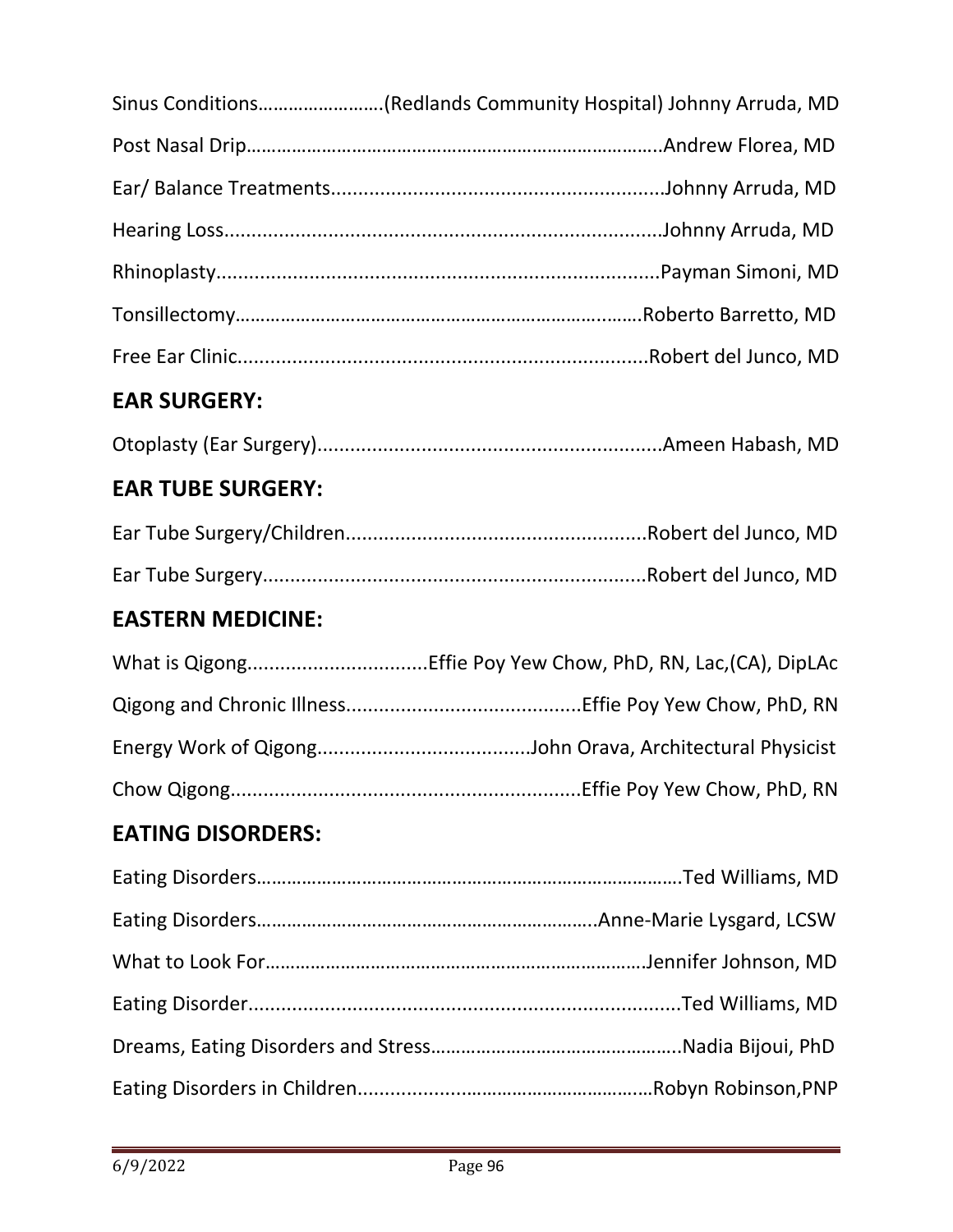# **E-CIGARETTE'S:**

# **EC WATER FOR HOME CLEANING OTHER USES:**

|--|--|

#### **ECZEMA:**

Eczema.......................................................................................Timothy Jochen, MD

#### **ELBOW:**

|--|

#### **ELECTROPHYSIOLOGY:**

|    | Electrophysiology/Atrial Fibrillation(Methodist Hospital) Steve Carlson, |
|----|--------------------------------------------------------------------------|
| MD |                                                                          |

|--|--|

Diagnosis & Treatments for Irregular Heartbeats…………………………Rahul Doshi, MD

#### **EMERGENCY PREPAREDNESS:**

#### **EMERGENCY DEPARTMENT:**

Covid & Urgent Care………….(St. Mary's Hospital in Reno) Bayo Curry-Winchell, MD

New Test for Heart Attack Diagnosis-May 2019………...(Baylor College of Medicine) W. Frank Peacock, MD

Trauma Department……………………..…(Pomona Valley Hospital) Siraj M. Gibani, MD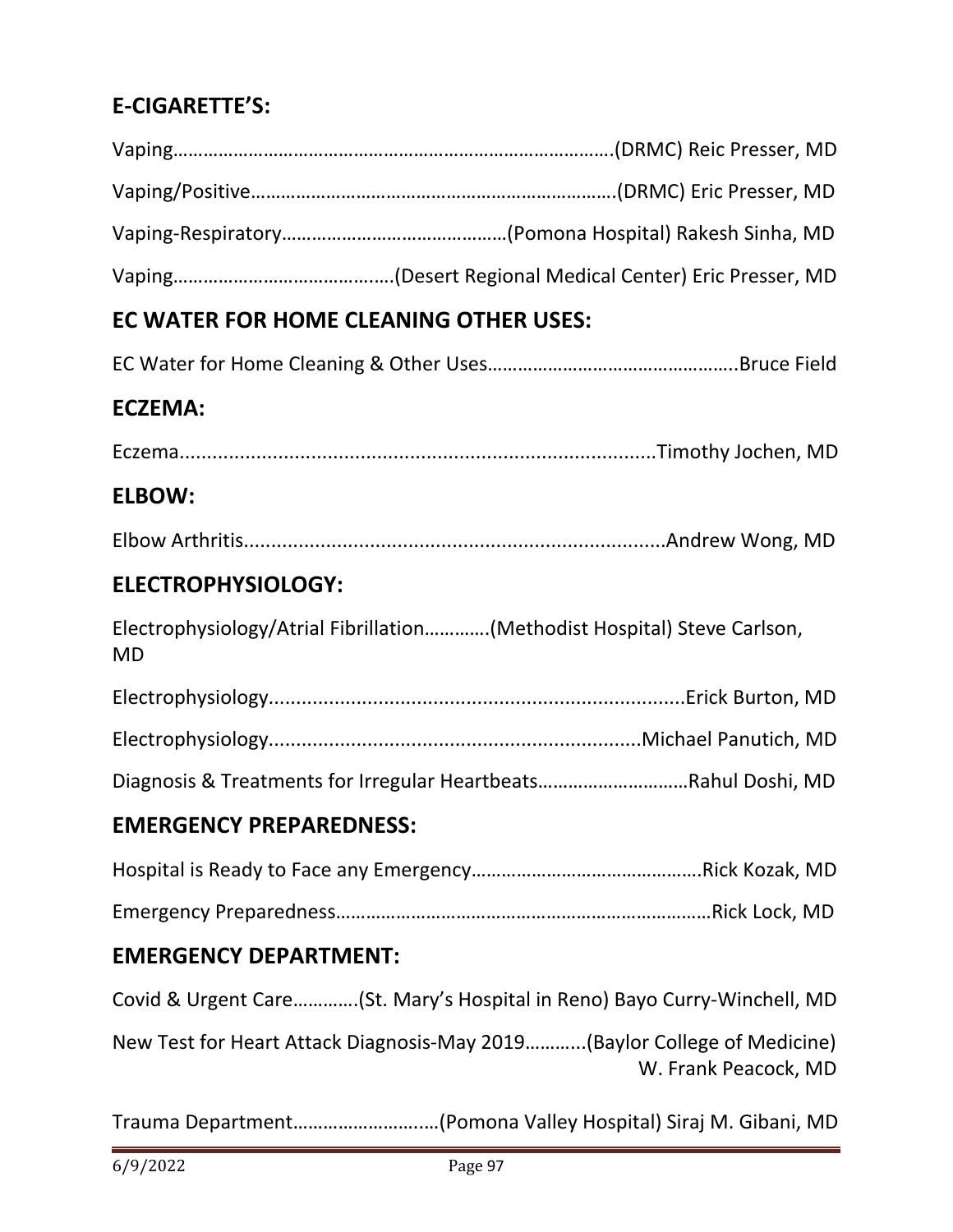| Trauma Department(Pomona Valley Hospital) Stephanie Raby, MSN, RN, PHN |  |
|------------------------------------------------------------------------|--|
|                                                                        |  |
|                                                                        |  |
|                                                                        |  |
| Using the Emergency Room for Healthcare ServicesRicky Bush, MD         |  |
|                                                                        |  |
|                                                                        |  |
|                                                                        |  |
|                                                                        |  |
|                                                                        |  |
|                                                                        |  |
|                                                                        |  |
|                                                                        |  |
|                                                                        |  |
|                                                                        |  |
|                                                                        |  |
|                                                                        |  |
|                                                                        |  |
|                                                                        |  |
|                                                                        |  |
| ER vs. Urgent Care/Which is the Best Choice for YouBrennan Cassidy, MD |  |
| ER vs. Urgent Care/Which one is Better For YouRahmi Mowjood, DO        |  |
|                                                                        |  |
|                                                                        |  |
|                                                                        |  |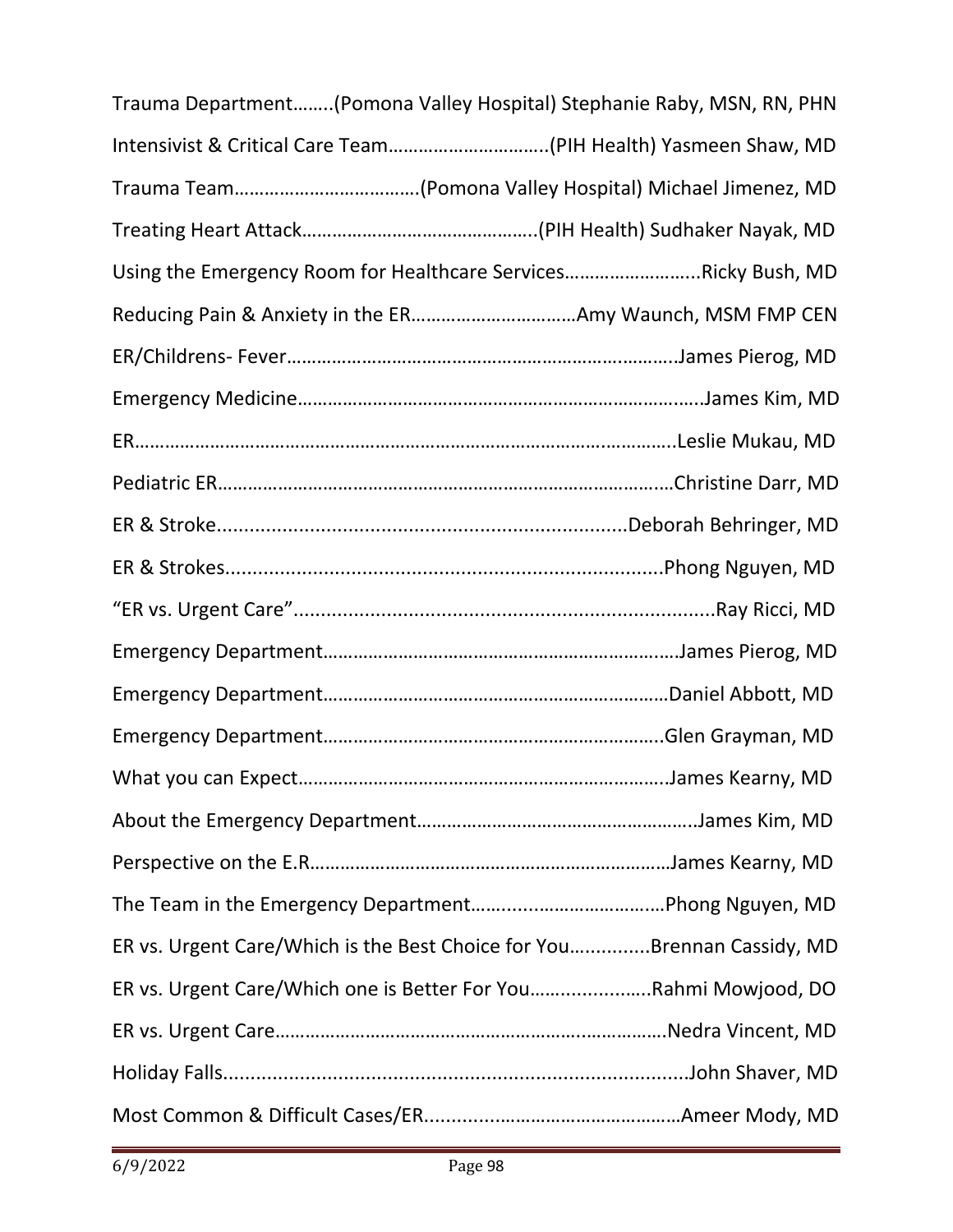| What Parents Should Look For if Their Child is InjuredWilliam Loudon, MD |  |
|--------------------------------------------------------------------------|--|
|                                                                          |  |
|                                                                          |  |
|                                                                          |  |
|                                                                          |  |
|                                                                          |  |

# **EMERGENCY MEDICINE:**

| New Test for Heart Attack Diagnosis-May 2019(Baylor College of Medicine)<br>W. Frank Peacock, MD |
|--------------------------------------------------------------------------------------------------|
| Pediatric Emergency Medicine(Valley Presbyterian Hospital) Nick Borm, MD                         |
|                                                                                                  |
|                                                                                                  |
| ER Stroke Receiving Center(Methodist Hospital) Jacob Fakoory, MD                                 |
|                                                                                                  |
|                                                                                                  |
| Some Teen Fads Results in Emergency SituationsAmeer Mody, MD                                     |
|                                                                                                  |
| Mountain Lion AttackChris Nolan, MD & Mark Wohlgemuth, MD                                        |
| <b>ENCEPHALITIS:</b>                                                                             |
|                                                                                                  |

## **END OF LIFE ISSUES:**

Death with Dignity....................................................................Howard Young, Mdiv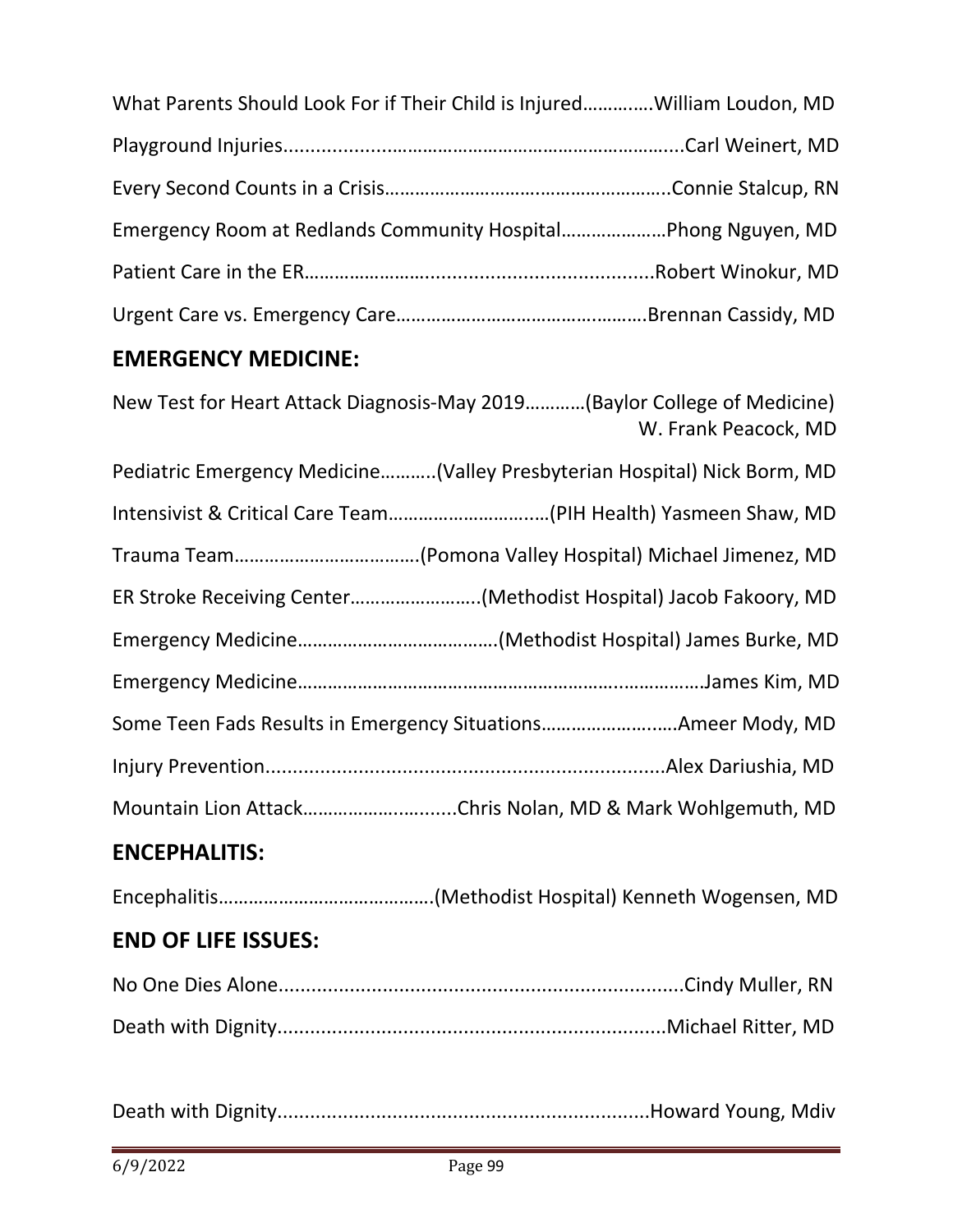#### **ENDOMETRIAL ABLATION:**

Women's Outpatient Procedure for Hysterectomies..................Allyson Brooks, MD

Women's Procedure and Success of this Treatment…..............William Schmitt, MD

#### **ENDOMETRIOSIS:**

Endometriosis……………………………………(Pomona Hospital) M. Hellen Rodriguez, MD

#### **ENDOSCOPY:**

#### **ENVIRONMENT & YOUR SKIN:**

The Environment & your skin........................................................Mark Sofonio, MD

#### **ENVIRONMENTAL HEALTH & CANCER:**

| <b>EPILEPSY:</b> |  |
|------------------|--|
|                  |  |
|                  |  |
|                  |  |
|                  |  |
|                  |  |
|                  |  |
|                  |  |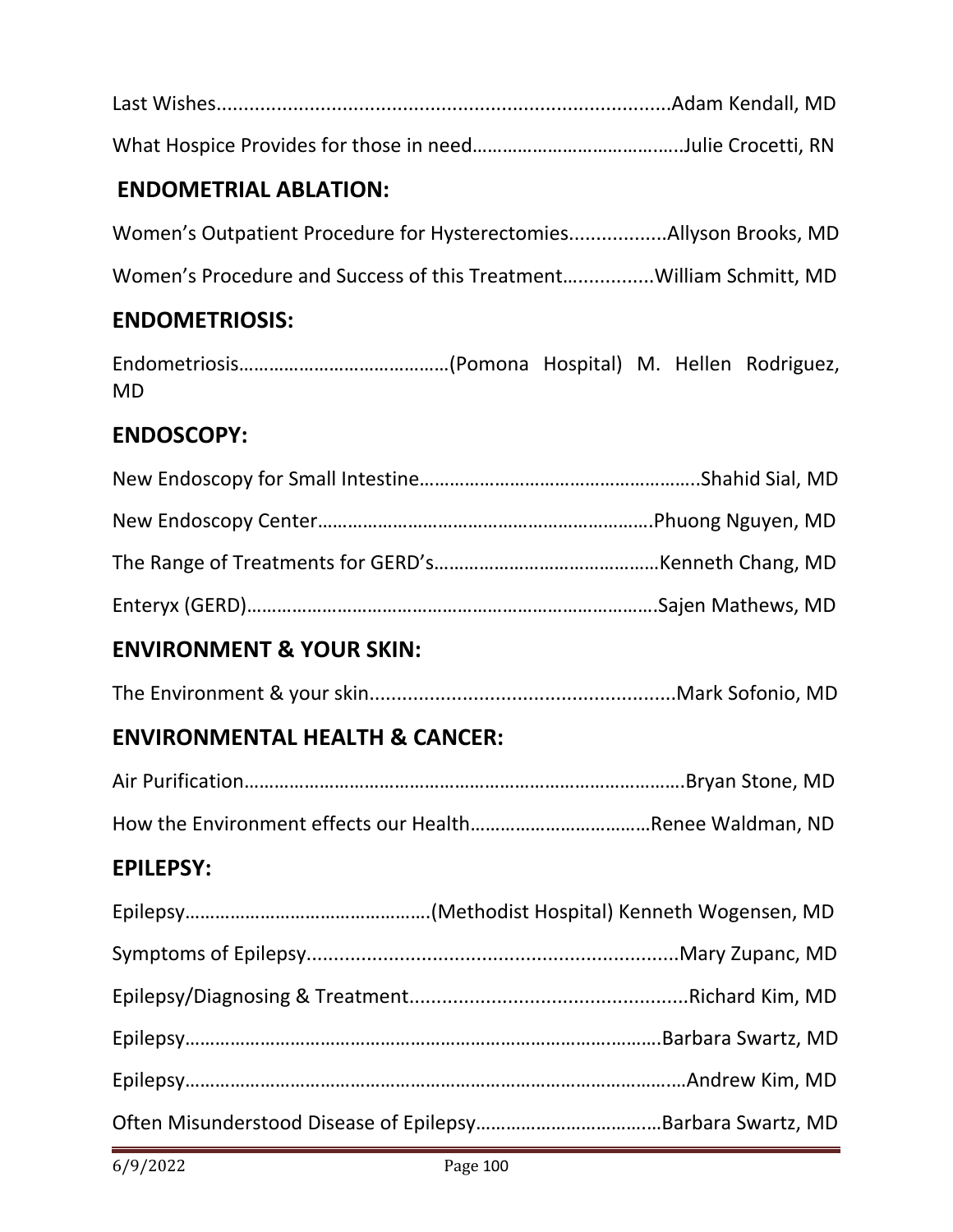| Multidisciplinary Approach to Epilepsy TreatmentShawn Masia, MD |  |
|-----------------------------------------------------------------|--|
|                                                                 |  |
|                                                                 |  |
|                                                                 |  |
|                                                                 |  |
|                                                                 |  |

# **ERECTILE DYSFUNCTION:**

|--|--|--|--|

#### **ESOPHAGUS:**

Barretts Esophagus………………(Desert Regional Medical Center) Homan Zadeh, MD

#### **EXERCISE:**

| Exercise & Diet(Redlands Community Hospital) Steve Wilson, MD                 |
|-------------------------------------------------------------------------------|
| Weekend Warriors - Orthopedic Conditions. (Methodist Hospital) Pamela Luk, MD |
|                                                                               |
|                                                                               |
|                                                                               |
|                                                                               |
|                                                                               |
|                                                                               |
|                                                                               |
|                                                                               |
|                                                                               |

## **EYE CARE PROJECT:**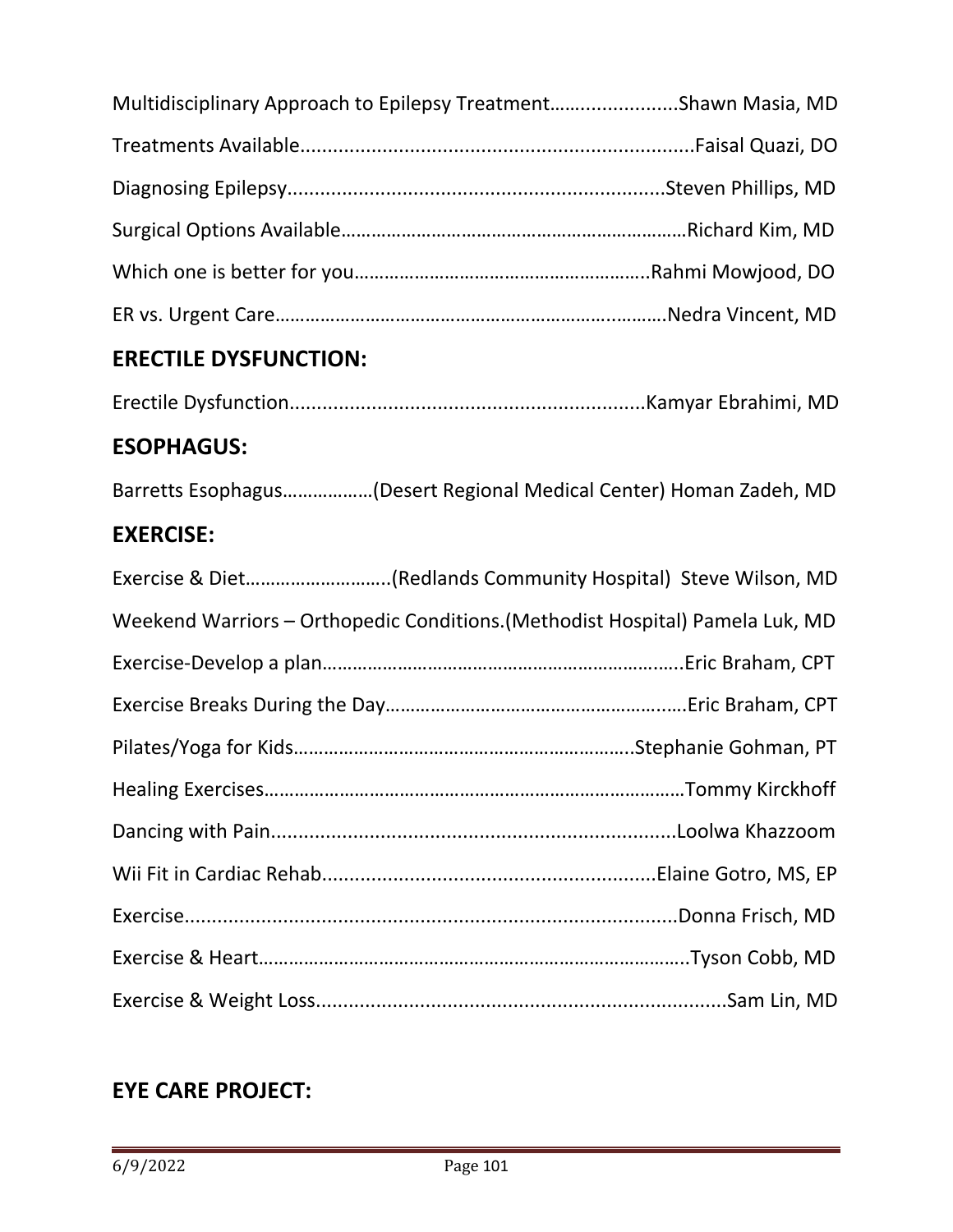| <b>EYE EXAMS FOR CHILDREN:</b>   |  |
|----------------------------------|--|
|                                  |  |
| <b>EYE INJURIES IN CHILDREN:</b> |  |
|                                  |  |
| <b>EYE LID SURGERY:</b>          |  |
|                                  |  |
|                                  |  |
|                                  |  |

# **EYES:**

| Technology in Eye Surgery(Harvard Eye Associates) Diana Kersten, MD |
|---------------------------------------------------------------------|
|                                                                     |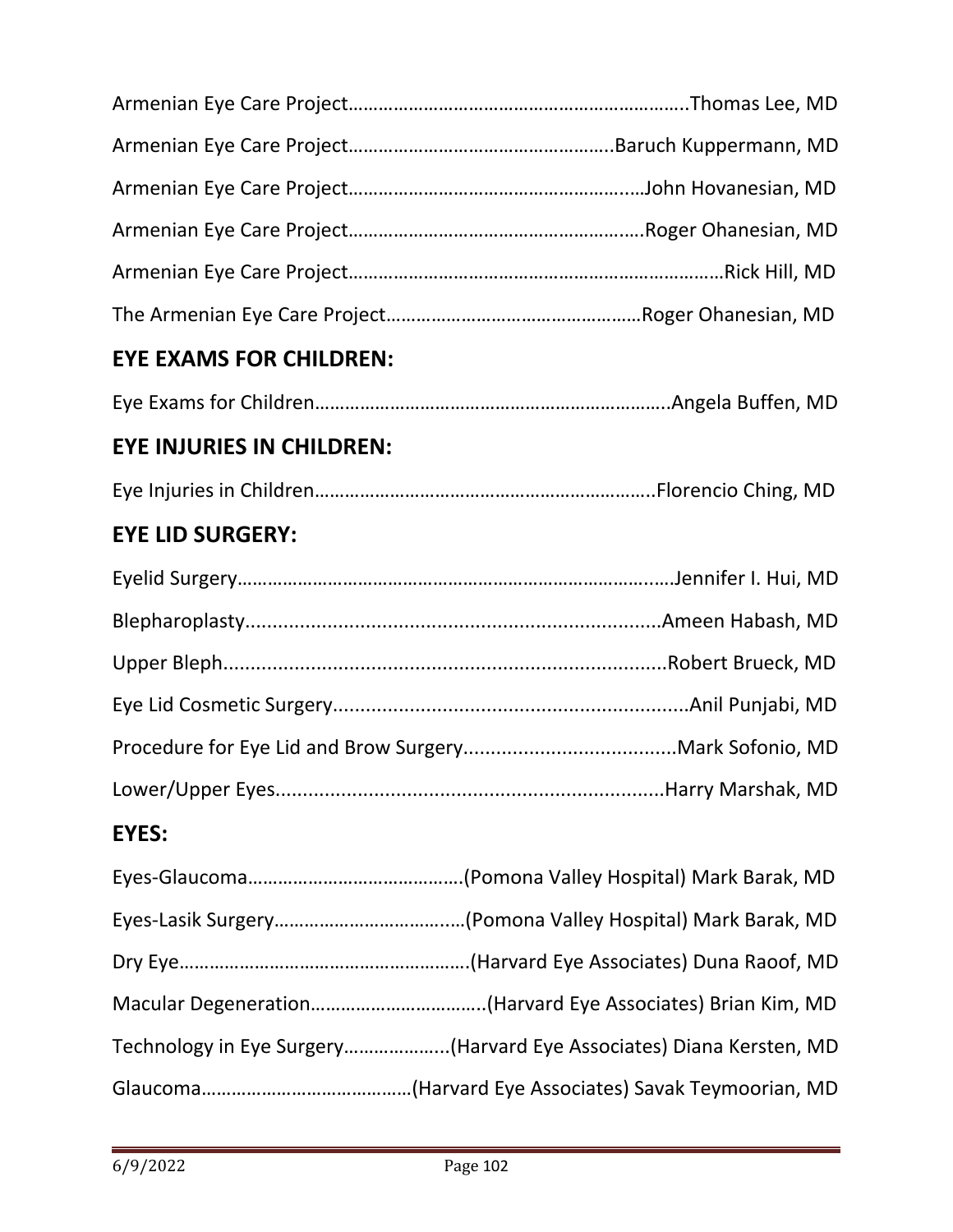| Eye Examination(Harvard Eye Associates) Roger Ohanesian, MD                                        |
|----------------------------------------------------------------------------------------------------|
| Cataracts(Harvard Eye Associates) John Hovanesian, MD & Charles Keller, MD                         |
|                                                                                                    |
| "New Laser Cataract Surgery"(Harvard Eye) Diana Kersten, MD                                        |
| "Cataract Surgery Device"(Harvard Eye) Roger Ohanesian, MD                                         |
| "New Glaucoma Surgeries"(Harvard Eye) Savak Teymoorian, MD                                         |
| "Advances in Diabetic Eye Diseases"(Harvard Eye) Brian Kim, MD                                     |
|                                                                                                    |
| "Corneal Implants for Presbyopia"Tom Tooma, MD, Eric Brooker, OD                                   |
|                                                                                                    |
|                                                                                                    |
| Deteccting Disease in Eye Exam(VSP Vision Care) Aaron Lech, OD, FAAO                               |
| Cataract Implant(INVISION Laser Eye Centers) Jonathan Pirnazar, MD<br>& Tom Tooma, MD              |
| Corneal Inlay(NVISION Laser Eye Centers) Tom Tooma, MD Eric Brooker, OD<br>& Thuy Hua, OD          |
| Monovision(NVISION Laser Eye Centers) Tom Tooma, MD, Franklin Lusby, MD<br>& Jonathan Pirmazar, MD |
| Presbyopia(NVISION Laser Eye Centers) Tom Tooma, MD Franklin Lusby, MD<br>& Damian Ploof, OD       |
|                                                                                                    |
|                                                                                                    |
| History of Cataract Treatment(Harvard Eye Associates) Roger Ohanesian, MD                          |
|                                                                                                    |

Macular Degeneration………………………………………………………….…Samuel Masket, MD

÷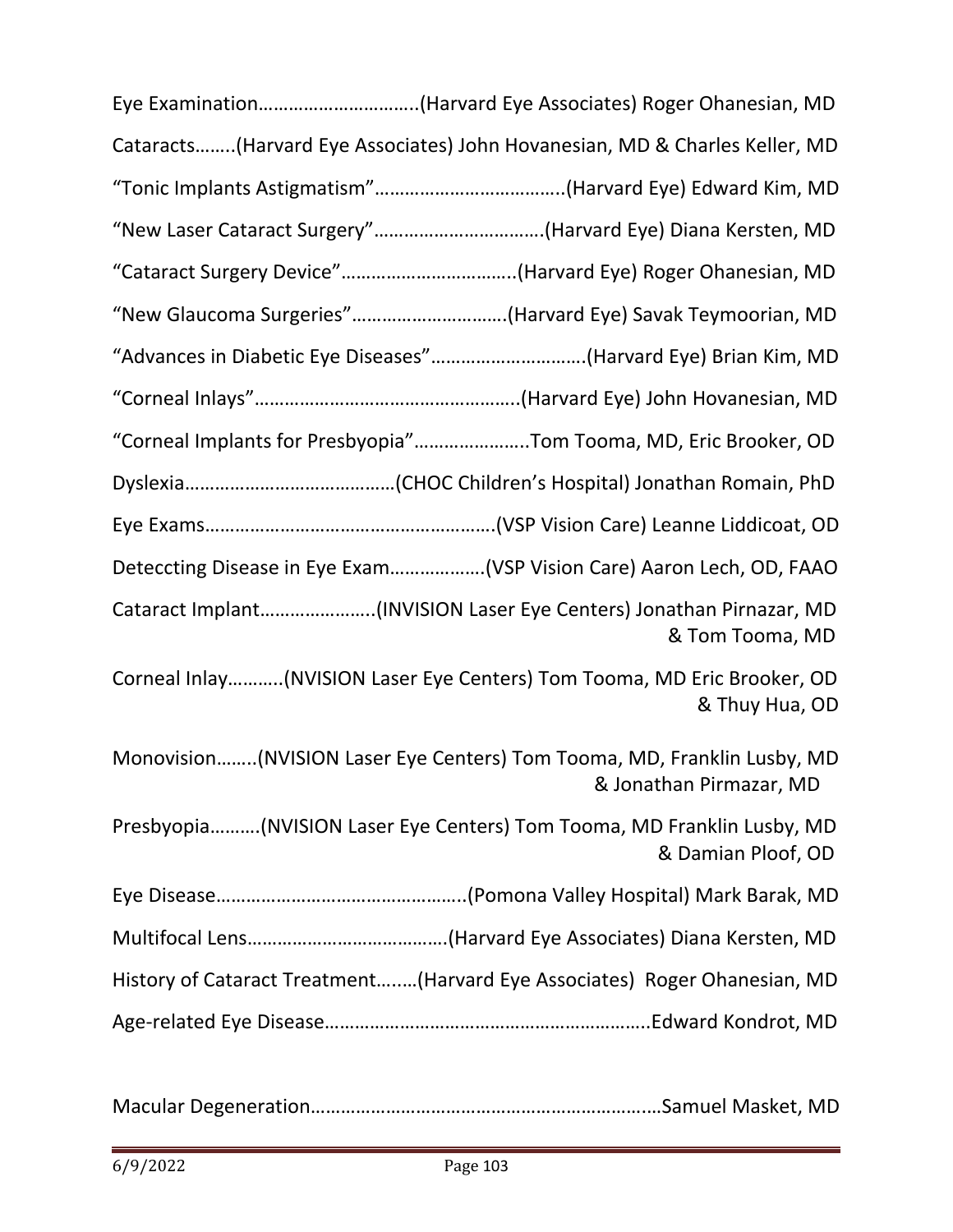| Preventing Infant BlindnessBaruch Kuppermann, MD, PhD & Thomas Lee, MD |  |
|------------------------------------------------------------------------|--|
|                                                                        |  |
| Treatment for Corneal InjuriesJohn Hovanesian, MD & John Griffin, MD   |  |
|                                                                        |  |
| Implantable Telescope for MDJohn Hovanesian, MD & Roger Ohanesian, MD  |  |
|                                                                        |  |
|                                                                        |  |
|                                                                        |  |
|                                                                        |  |
|                                                                        |  |
|                                                                        |  |
|                                                                        |  |
| Eyes-Treating Glaucoma & Cataract simultaneouslySavak Teymoorain, MD   |  |
|                                                                        |  |
|                                                                        |  |
|                                                                        |  |
|                                                                        |  |
|                                                                        |  |
|                                                                        |  |
|                                                                        |  |
|                                                                        |  |
|                                                                        |  |
|                                                                        |  |
|                                                                        |  |
|                                                                        |  |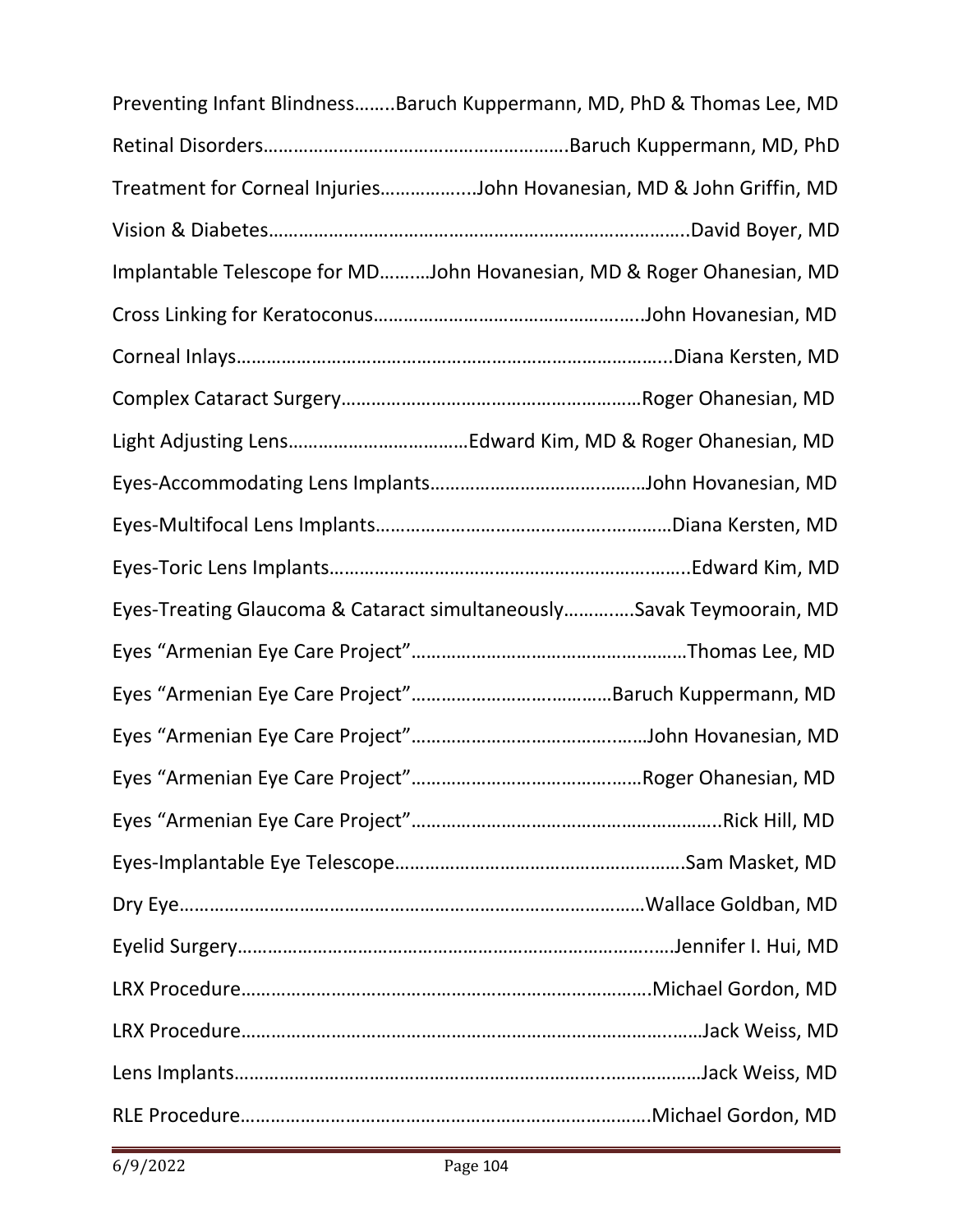| Eye Whitening (Whitening Red Eyes)Brian Boxer Wachler, MD                 |  |
|---------------------------------------------------------------------------|--|
| Scleral Implants / Correct FarsightednessBrian Boxer Wachler, MD          |  |
| Revilalvision/Software (Program to correct vision)Brian Boxer Wachler, MD |  |
|                                                                           |  |
|                                                                           |  |
|                                                                           |  |
|                                                                           |  |
|                                                                           |  |
|                                                                           |  |
|                                                                           |  |
|                                                                           |  |
|                                                                           |  |
|                                                                           |  |
|                                                                           |  |
|                                                                           |  |
| <b>EYE SHOW:</b>                                                          |  |
|                                                                           |  |
| Eye Show "Armenian Eye Care Project"Baruch Kuppermann, MD                 |  |
|                                                                           |  |
|                                                                           |  |
| MD                                                                        |  |
|                                                                           |  |
|                                                                           |  |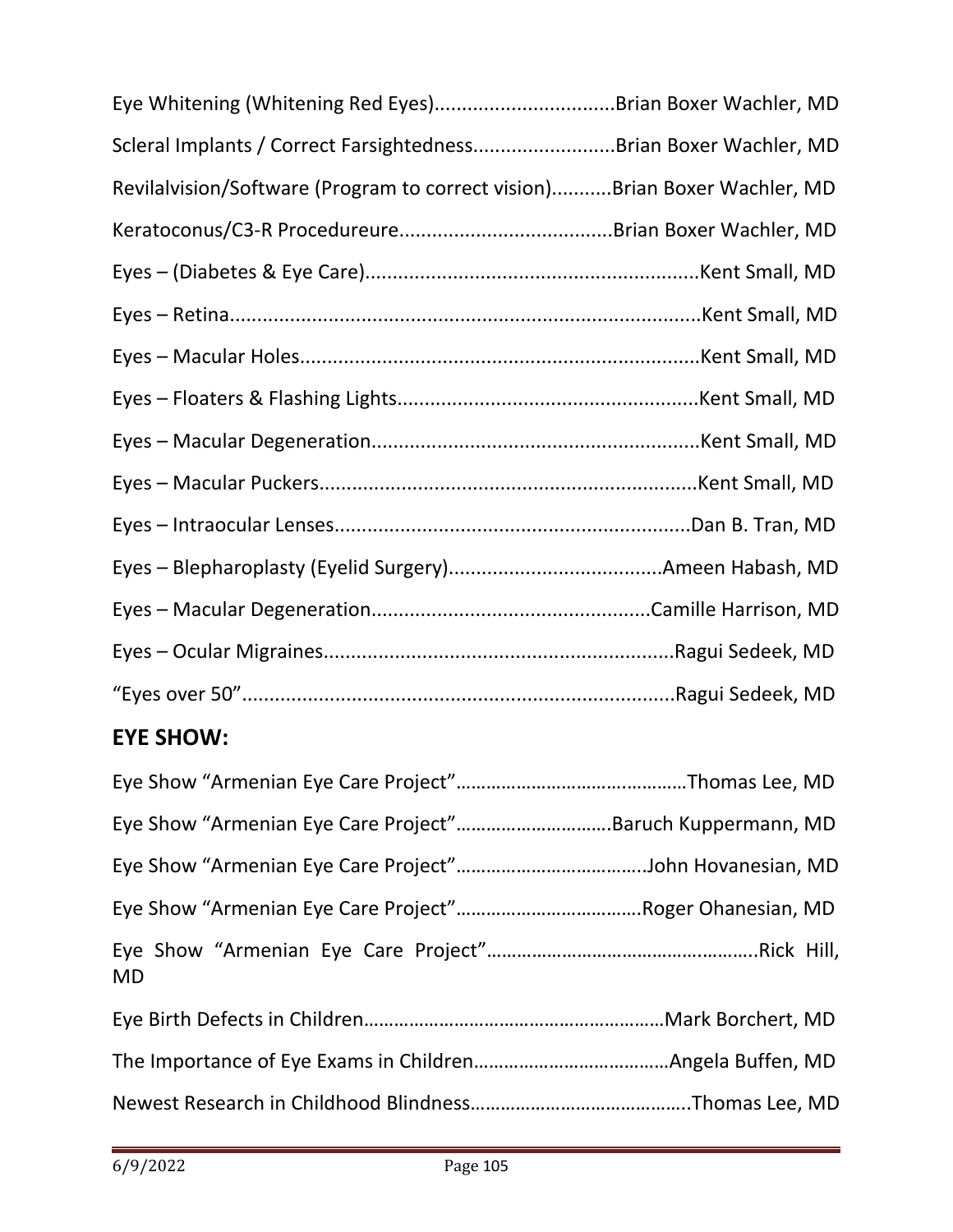# **EYE SURGERY:**

| Eye Injuries in Children/Safeguards to Take Florencio Ching, MD |
|-----------------------------------------------------------------|
|                                                                 |
|                                                                 |
|                                                                 |
|                                                                 |

# **(F)**

# **FACE LIFT:**

| Facelift/Lipo(Redlands Community Hospital) Anil Punjabi, MD, DDS |
|------------------------------------------------------------------|
|                                                                  |
|                                                                  |
|                                                                  |
|                                                                  |
|                                                                  |
|                                                                  |
|                                                                  |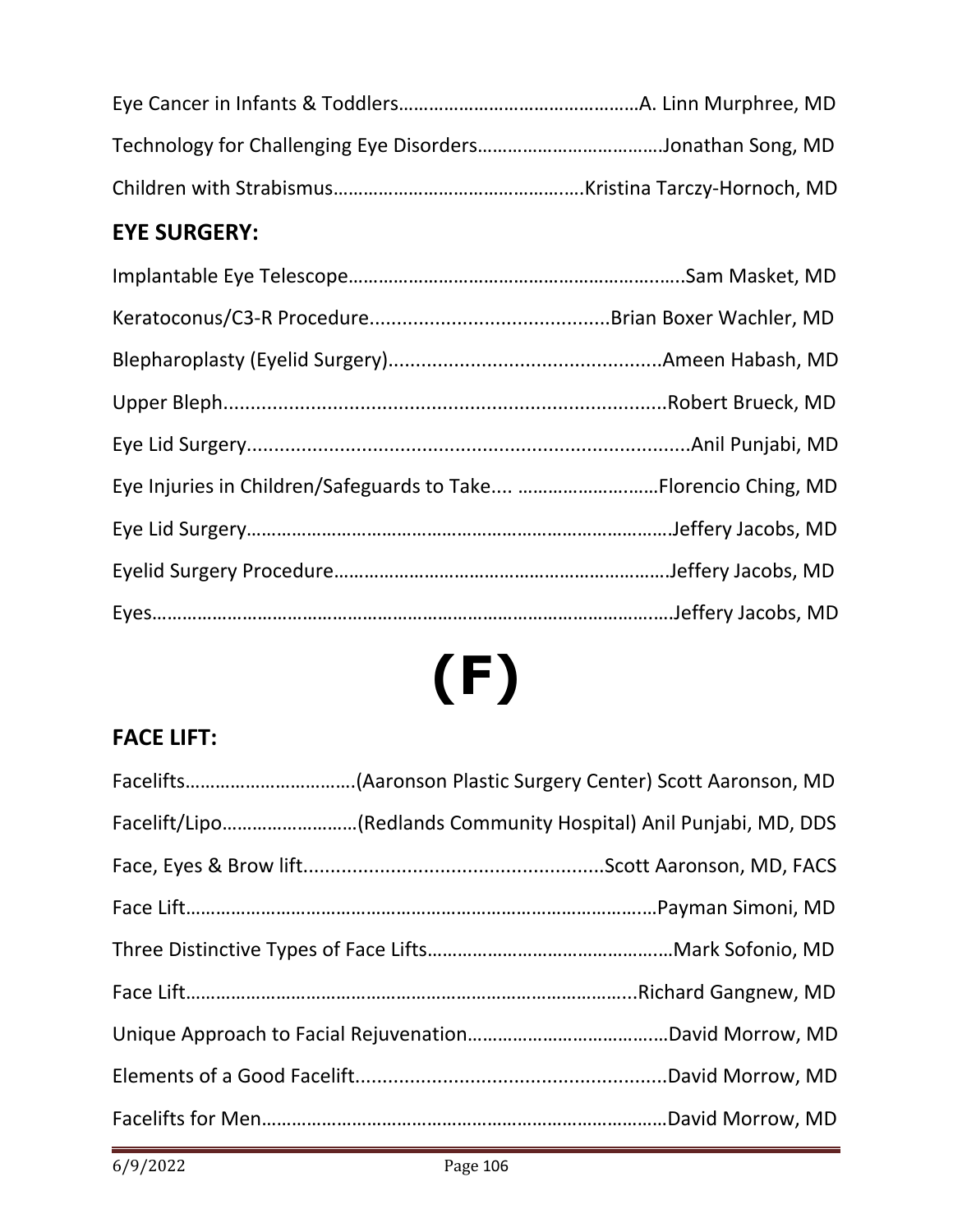| <b>FACIAL FILLERS:</b>                                        |  |
|---------------------------------------------------------------|--|
|                                                               |  |
|                                                               |  |
|                                                               |  |
|                                                               |  |
| <b>FACIAL PAIN:</b>                                           |  |
|                                                               |  |
| <b>FACIAL RECONSTRUCTIVE SURGERY:</b>                         |  |
| Facelifts(Aaronson Plastic Surgery Center) Scott Aaronson, MD |  |
|                                                               |  |
| <b>FACIAL SKIN REJUVENATION:</b>                              |  |
| Laser Resurfacing, Botox & CollagenScott Aaronson, MD, FACS   |  |
| <b>FAITH &amp; HEALING:</b>                                   |  |
|                                                               |  |
|                                                               |  |
|                                                               |  |
| <b>FAMILY MEDICINE:</b>                                       |  |
|                                                               |  |
|                                                               |  |
|                                                               |  |
| Family/Patient Centered Care in PediatricsDiego Mechoso, MD   |  |
| Naturopathic Approach to Family MedicineCarl Hangee-Bauer, ND |  |
|                                                               |  |
|                                                               |  |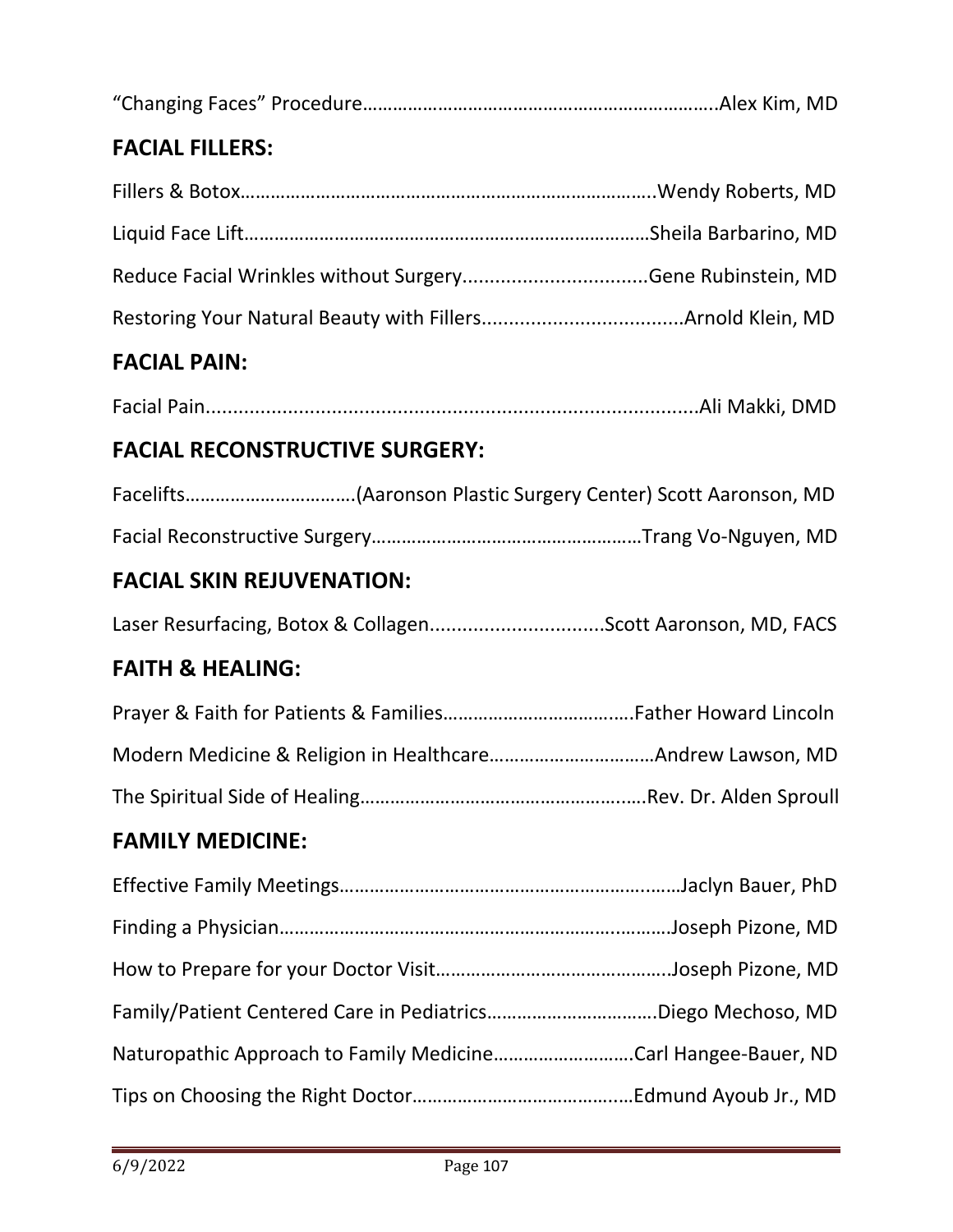| <b>FEARS / PHOBIAS:</b>                                                                |
|----------------------------------------------------------------------------------------|
|                                                                                        |
| <b>FECAL INCONTINENCE:</b>                                                             |
| "Fecal Transplantation(Desert Regional Medical Center) Homan Zadeh, MD                 |
|                                                                                        |
|                                                                                        |
| FEET:                                                                                  |
|                                                                                        |
|                                                                                        |
| <b>DPM</b>                                                                             |
|                                                                                        |
| Diabetes & Podiatry(Desert Regional Medical Center) Ryan Wood, DPM                     |
| Diabetic Foot Problems(Coachella Valley Foot & Ankle) Douglas Croff, DPM               |
|                                                                                        |
|                                                                                        |
| Repairing Ankle & Foot Fractures(Desert Regional Med Center) Ben Wehrli,<br><b>DPM</b> |
|                                                                                        |
| Diabetic Foot Problems(Coachella Valley Foot & Ankle) Aaron Bean, DPM                  |
| Bunions(DRMC-Desert Regional Medical Center) Aaron Bean, DPM                           |
|                                                                                        |
|                                                                                        |
|                                                                                        |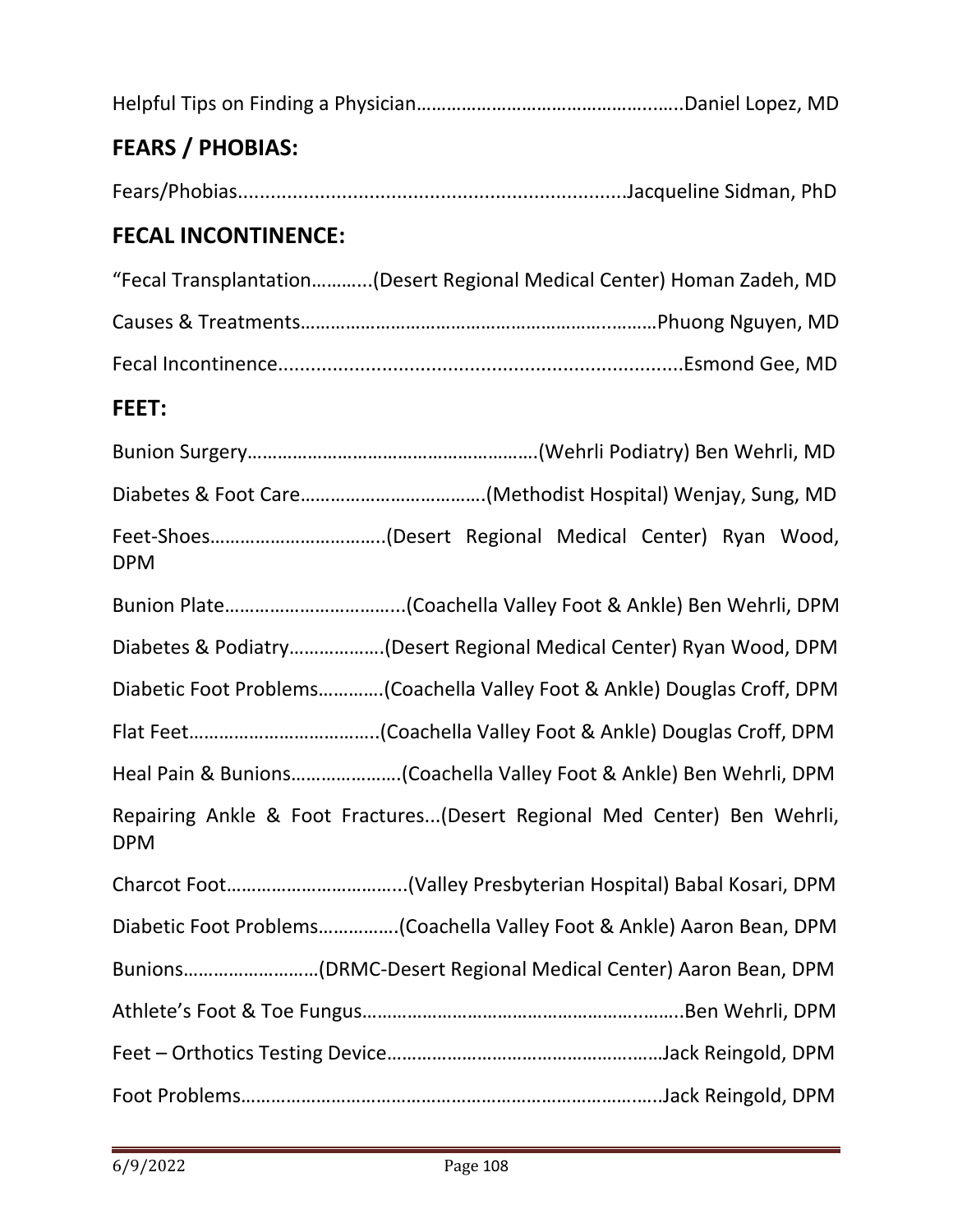# **FEMALE INCONTINENCE:**

# **FEMALE SEXUAL DYSFUNCTION:**

| Female Multidisciplinary & Holistic ApproachJannet Huang, MD |  |
|--------------------------------------------------------------|--|
|                                                              |  |
|                                                              |  |
|                                                              |  |

## **FERTILITY:**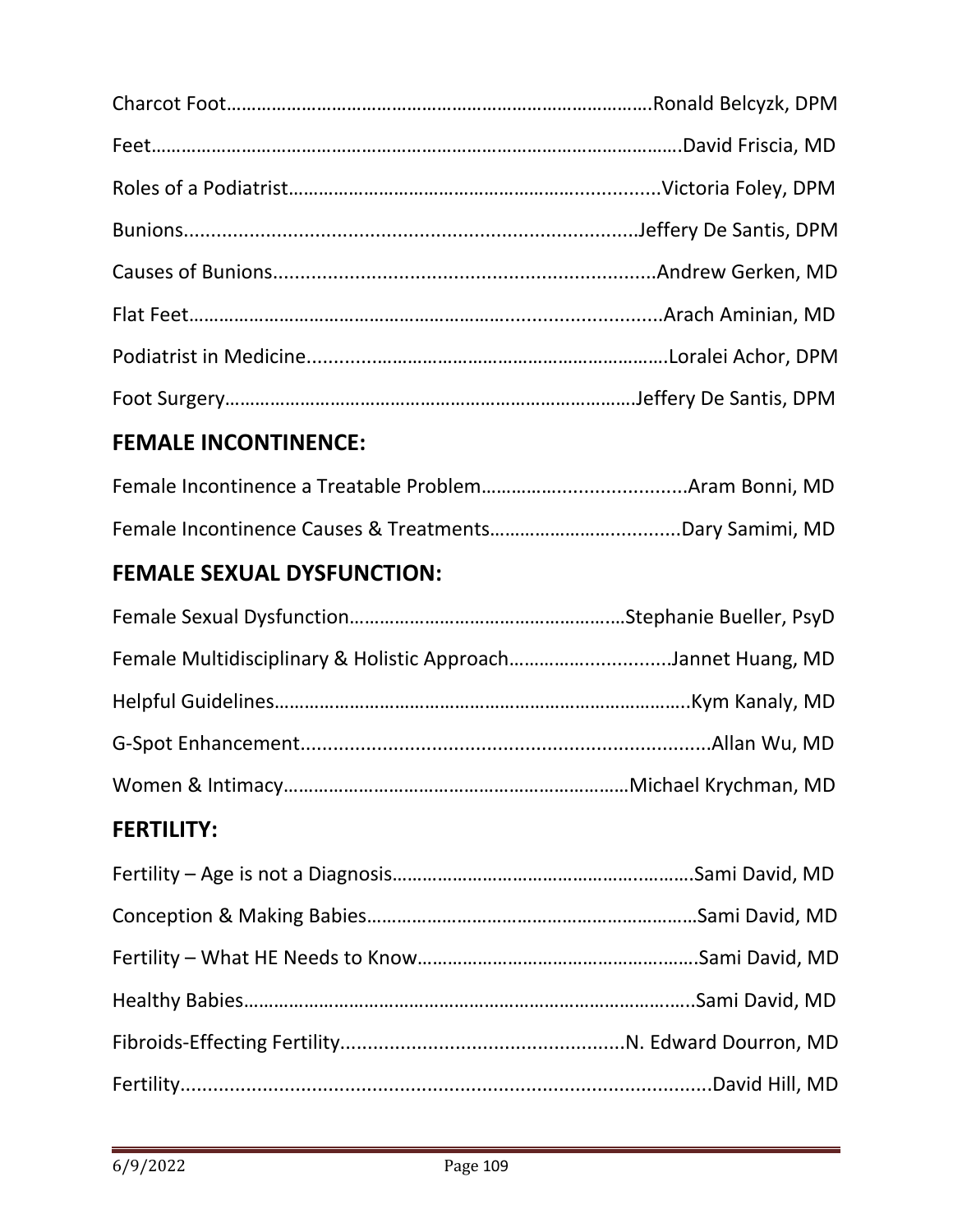# **FEVER:**

## **FIBROMYALGIA:**

| Fibromyalgia.(Pomona Valley Hospital Medical Center) Mohamed Elsharkawy, MD |  |  |  |  |
|-----------------------------------------------------------------------------|--|--|--|--|
|-----------------------------------------------------------------------------|--|--|--|--|

|--|

```
Dancing with Pain..........................................................................Loolwa Khazzoom
```
# **FINANCE \$:**

Finance & Illness:…..(Life Credit-California) Cody Gleason, Craig Stack & Dan Miller

## **FINANCE & ILLNESS \$:**

Finance & Illness…….(Life Credit-California) Cody Gleason, Craig Stack & Dan Miller

#### **FLAT FEET:**

|--|--|--|--|

#### **FLU:**

| Flu Pandemic-Coronavirus(Desert Regional Med. Center) Timothy Tyler, PharmD |
|-----------------------------------------------------------------------------|
|                                                                             |
|                                                                             |
|                                                                             |
|                                                                             |
|                                                                             |
|                                                                             |
|                                                                             |
|                                                                             |
|                                                                             |
|                                                                             |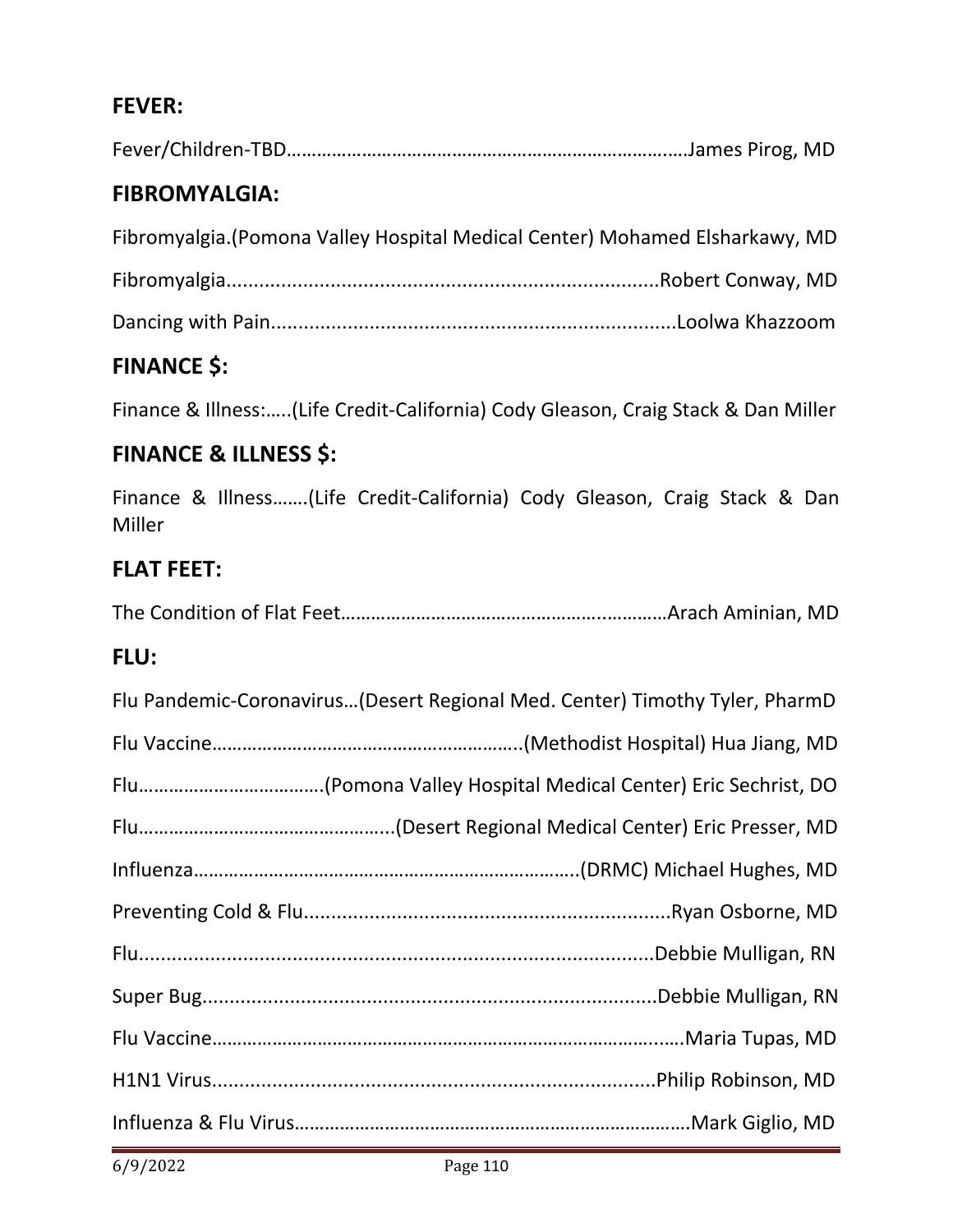# **FOOD ALLERGIES:**

# **FOOD POISONING:**

|--|--|--|--|--|

# **FOOT FUNGUS:**

|--|--|--|--|

# **FOOT PROBLEMS:**

| Diabetes & Podiatry(Desert Regional Medical Center) Ryan Wood, DPM |  |
|--------------------------------------------------------------------|--|
|                                                                    |  |
|                                                                    |  |
|                                                                    |  |
|                                                                    |  |
|                                                                    |  |
|                                                                    |  |
|                                                                    |  |
|                                                                    |  |
|                                                                    |  |
|                                                                    |  |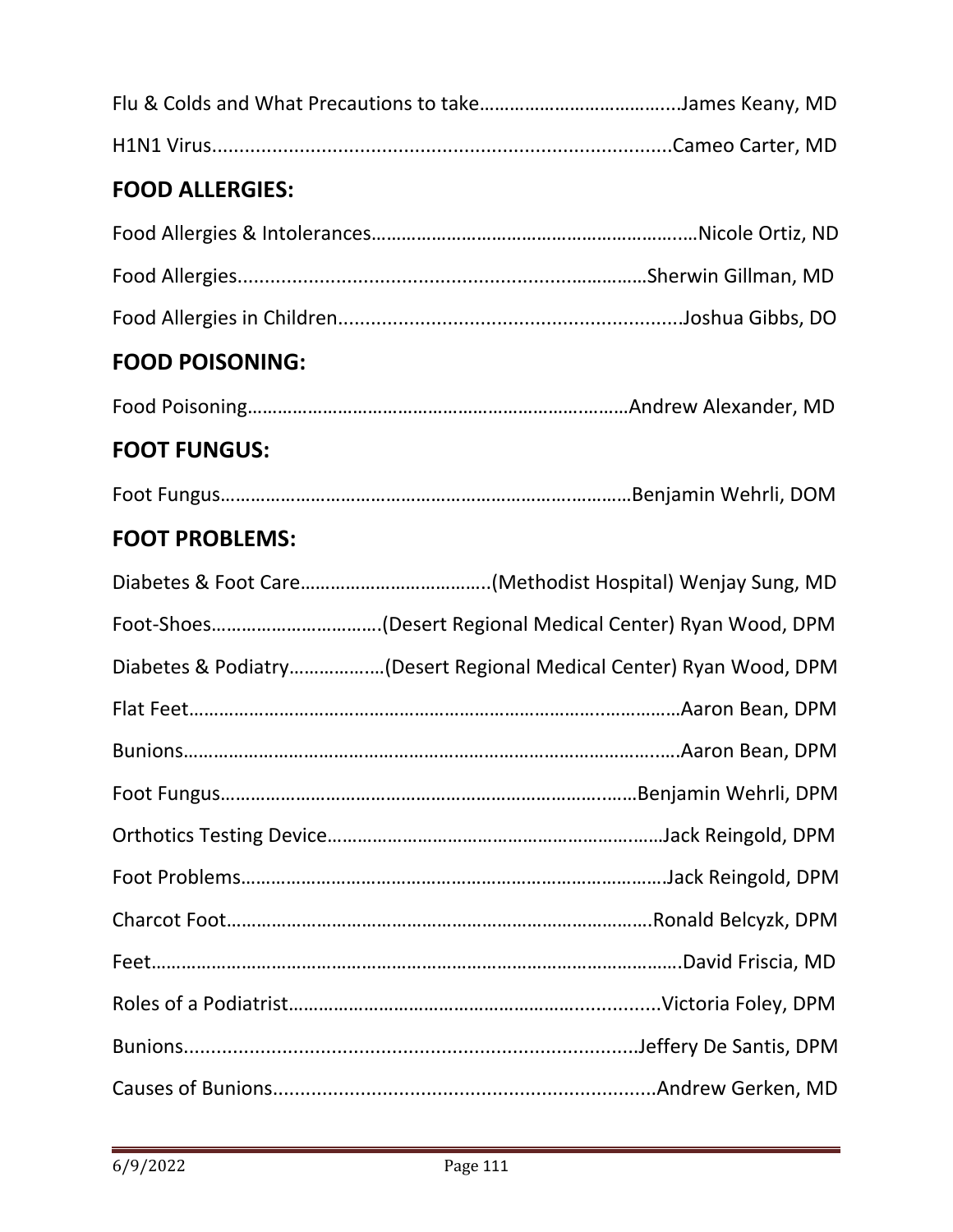| <b>FOOT SURGERY:</b>         |                                                                            |
|------------------------------|----------------------------------------------------------------------------|
|                              |                                                                            |
| <b>FRAGILE X SYNDROME:</b>   |                                                                            |
|                              |                                                                            |
| <b>FRIEDREICH'S ATAXIA:</b>  |                                                                            |
|                              | Friedreich's Ataxia-Genetic Neuromuscular Disease (UCLA) Dan Geschwind, MD |
|                              |                                                                            |
| <b>FULL-BODY SCAN:</b>       |                                                                            |
|                              |                                                                            |
| <b>FUTURE OF TECHNOLOGY:</b> |                                                                            |
|                              |                                                                            |
|                              |                                                                            |
|                              | ( G )                                                                      |
| <b>GALL BLADDER:</b>         |                                                                            |
|                              |                                                                            |
|                              |                                                                            |
|                              |                                                                            |
| <b>GALL BLADDER SURGERY:</b> |                                                                            |
|                              |                                                                            |
| <b>GALL STONES:</b>          |                                                                            |

Gall Stones..................................................................................Peter Jamieson, MD

÷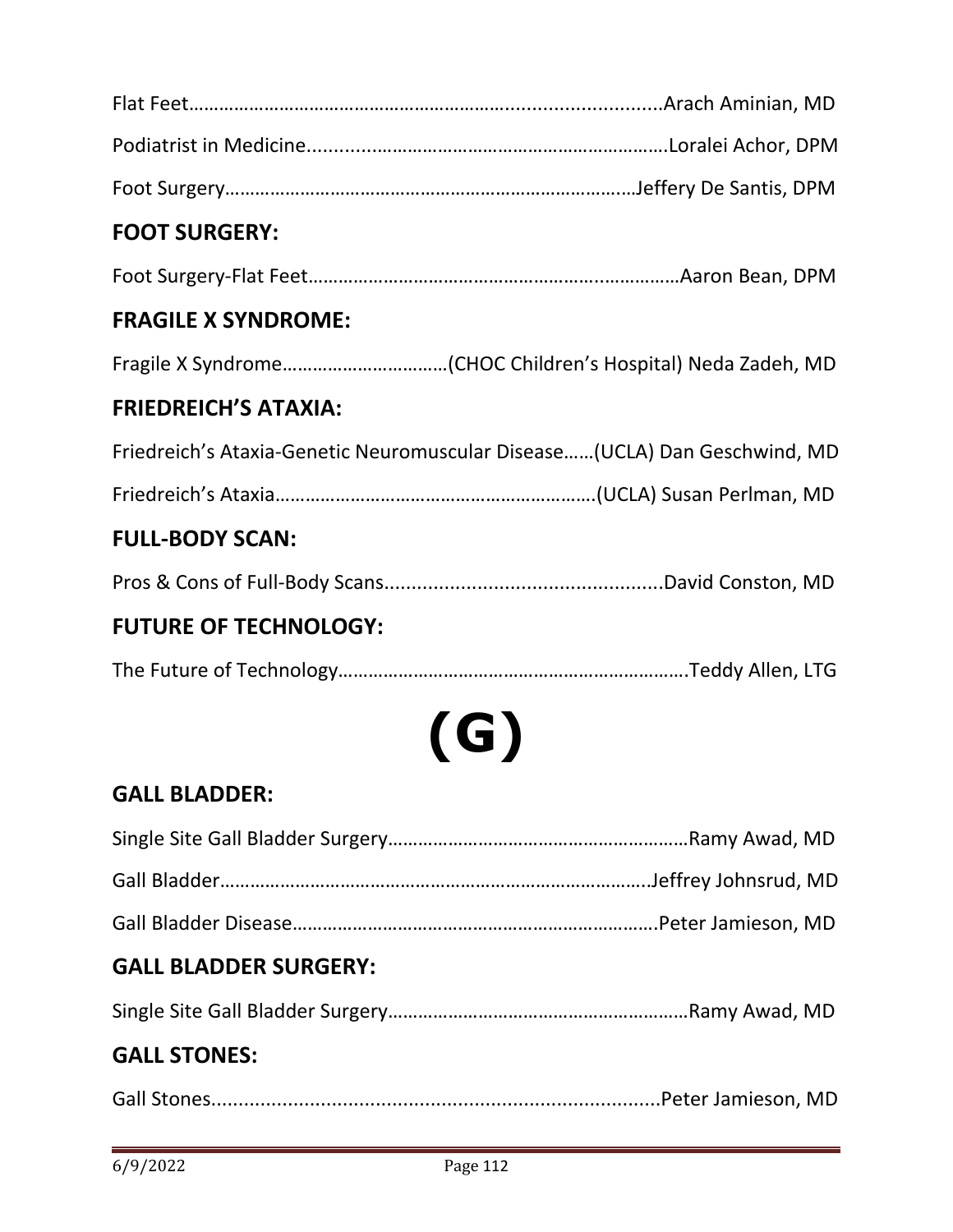# **GAMMA KNIFE:**

## **GASTROINTESTINAL:**

| Gastro Symptoms(Desert Regional Medical Center) Mehrdad Asgeri, MD |
|--------------------------------------------------------------------|
| Stomach Ulcers(Desert Regionall Medical Center) Mehrdad Asgeri, MD |
|                                                                    |
| Gastrointestinal-New Endoscopy for Small IntestineShahid Sial, MD  |
|                                                                    |
|                                                                    |
|                                                                    |
|                                                                    |
|                                                                    |

## **GENETIC CANCER:**

## **GENETIC DISEASE:**

| Spina Bifida and how Children Cope with DisabilityRobert Jacobs, MD |  |
|---------------------------------------------------------------------|--|

# **GENETICS:**

Genetics & Cardiology………………………(Renown Hospital in Reno) Chris Rowan, MD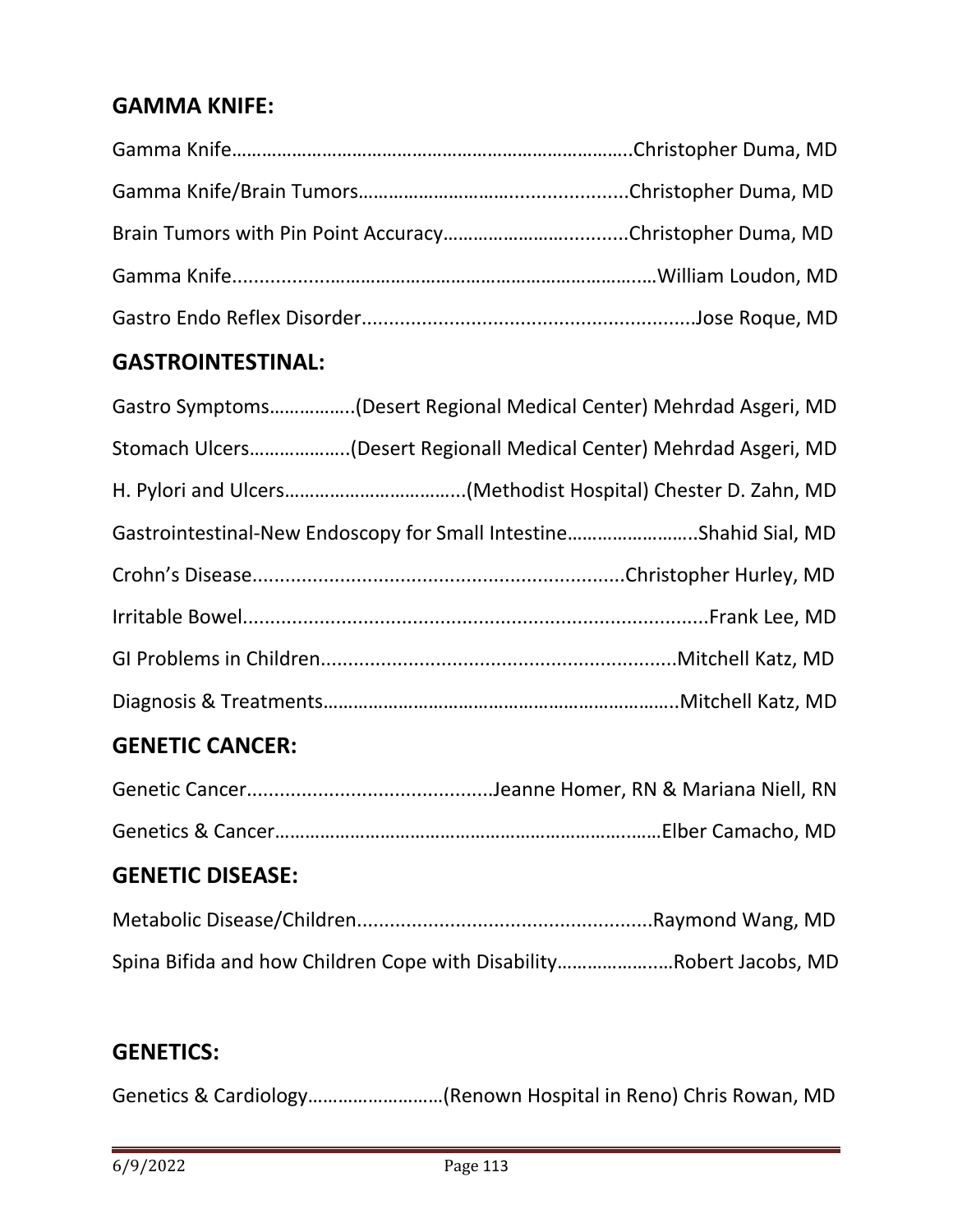| Personalized Cancer Treatment. (Desert Regional Med Center) Elber Camacho, MD |
|-------------------------------------------------------------------------------|
|                                                                               |
|                                                                               |
| <b>GENETICS RISK (PREGNANCY):</b>                                             |
|                                                                               |

# **GERD:**

|           | Heartburn & Acid Reflux-GERD(Valley Presbyterian Hospital) Kenneth Buch, MD |
|-----------|-----------------------------------------------------------------------------|
|           |                                                                             |
|           |                                                                             |
| <b>MD</b> | Treatments Available for Acid Reflux DiseaseSajen Mathews,                  |
|           |                                                                             |
|           |                                                                             |
|           |                                                                             |
|           |                                                                             |
|           |                                                                             |
|           |                                                                             |
|           |                                                                             |
|           |                                                                             |
|           |                                                                             |
|           |                                                                             |

# **GERIATRIC CARDIOLOGY:**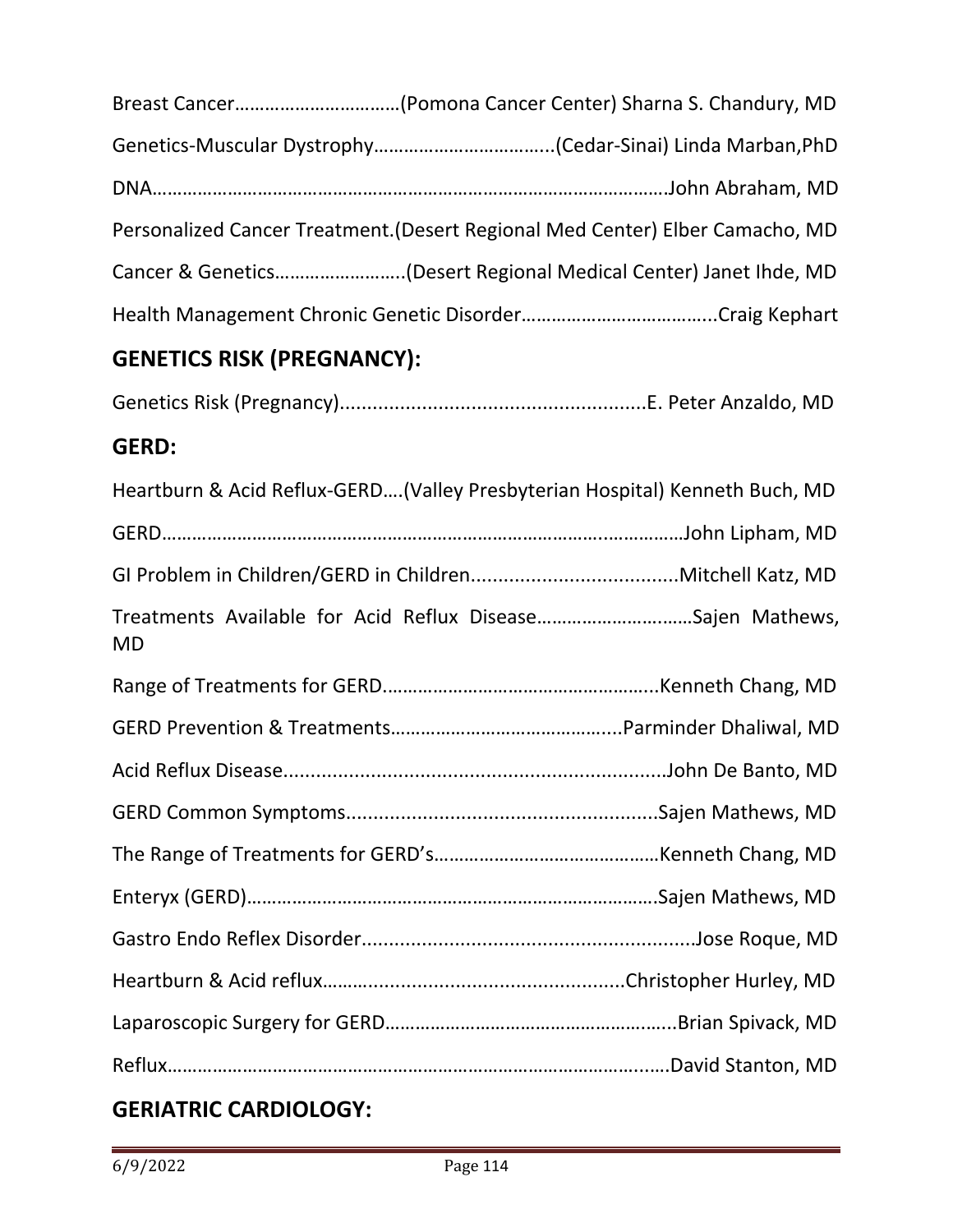|--|--|

# **GERMS / PREVENTION:**

# **GI DISORDERS:**

# **GLANDS:**

# **GLAUCOMA:**

| "New Glaucoma Surgeries(Harvard Eye) Savak Teymoorian, MD       |
|-----------------------------------------------------------------|
| Treating Glaucoma & Cataract SimultaneouslySavak Teymoorian, MD |
|                                                                 |
| <b>MD</b>                                                       |
|                                                                 |
| <b>GOUT:</b>                                                    |
|                                                                 |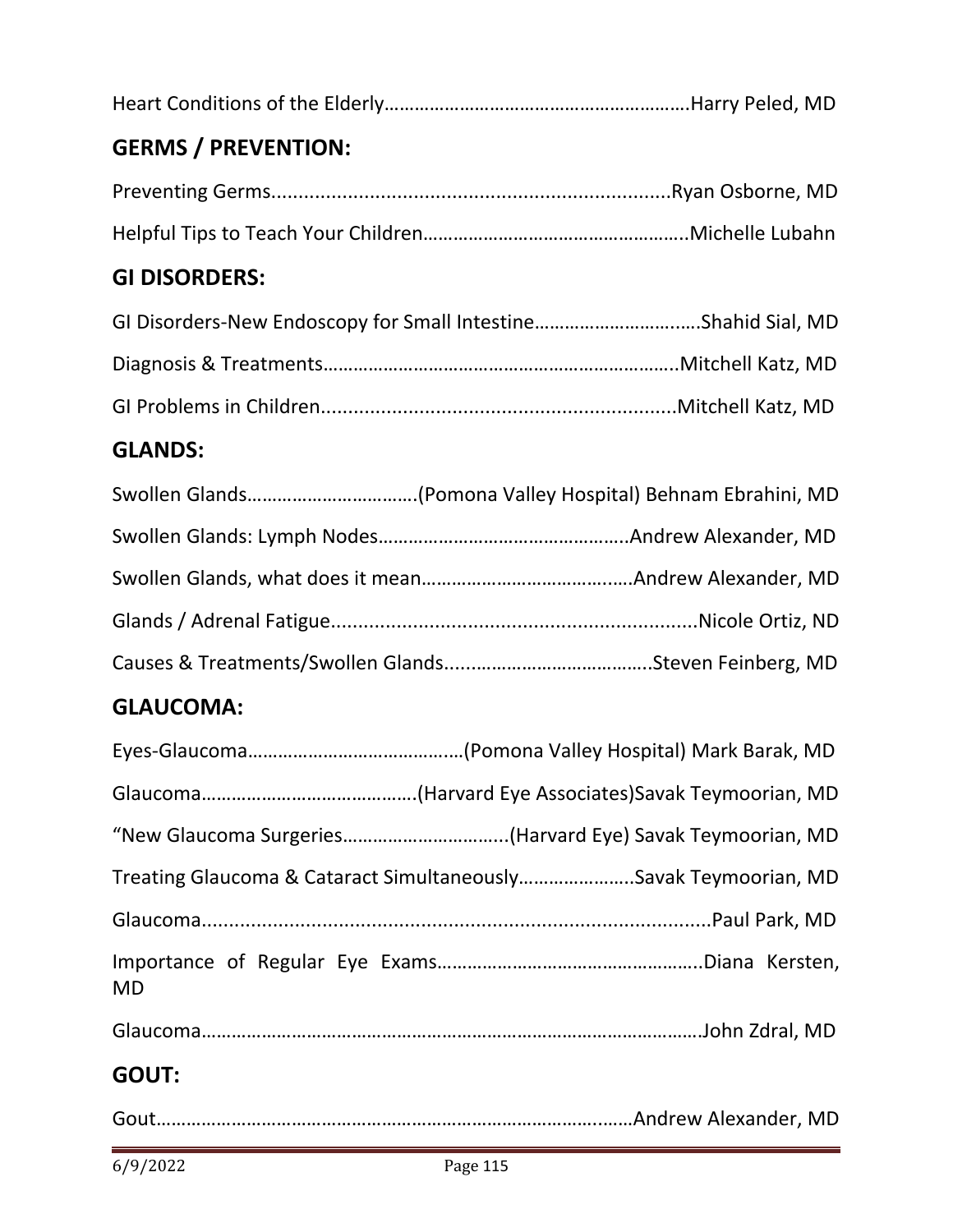# **G-SPOT ENHANCEMENT:**

| $        -$ |  |
|-------------|--|
|             |  |
|             |  |
|             |  |

## **GUM DISEASE:**

New Lanap Gum Treatment.....................................................Robert H. Gregg, DDS

## **GYNECOLOGY:**

| Nitrous Oxide for Labor Pains(Pomona Hospital) Stephanie Cropper, MD           |
|--------------------------------------------------------------------------------|
| High Risk Pregnancy(Pomona Hospital) Mohamed Elsharkawy, MD                    |
|                                                                                |
| Bladder(Pomona Valley Hospital Medical Center) Emad Hashemi, MD                |
| Gynecological Oncology-Ovarian Cancer(Pomona Hosp) Albert A. Mendivil, MD      |
| Psyco-Social Impact of Breast Cancer(Pomona Hosp) Kathy Yeatman-Stock, LCSW    |
| Radiation for Breast Cancer(Pomona Hospital) Yallapragada S. Rao,<br><b>MD</b> |
| Surgical Treatments of Breast Cancer(Pomona Hospital) Lori Lee Vanyo, MD       |
|                                                                                |
| Gynecology-Robotic Gynecological OncologyAlberto Mendivil, MD                  |
|                                                                                |
|                                                                                |
|                                                                                |
|                                                                                |
|                                                                                |
|                                                                                |
|                                                                                |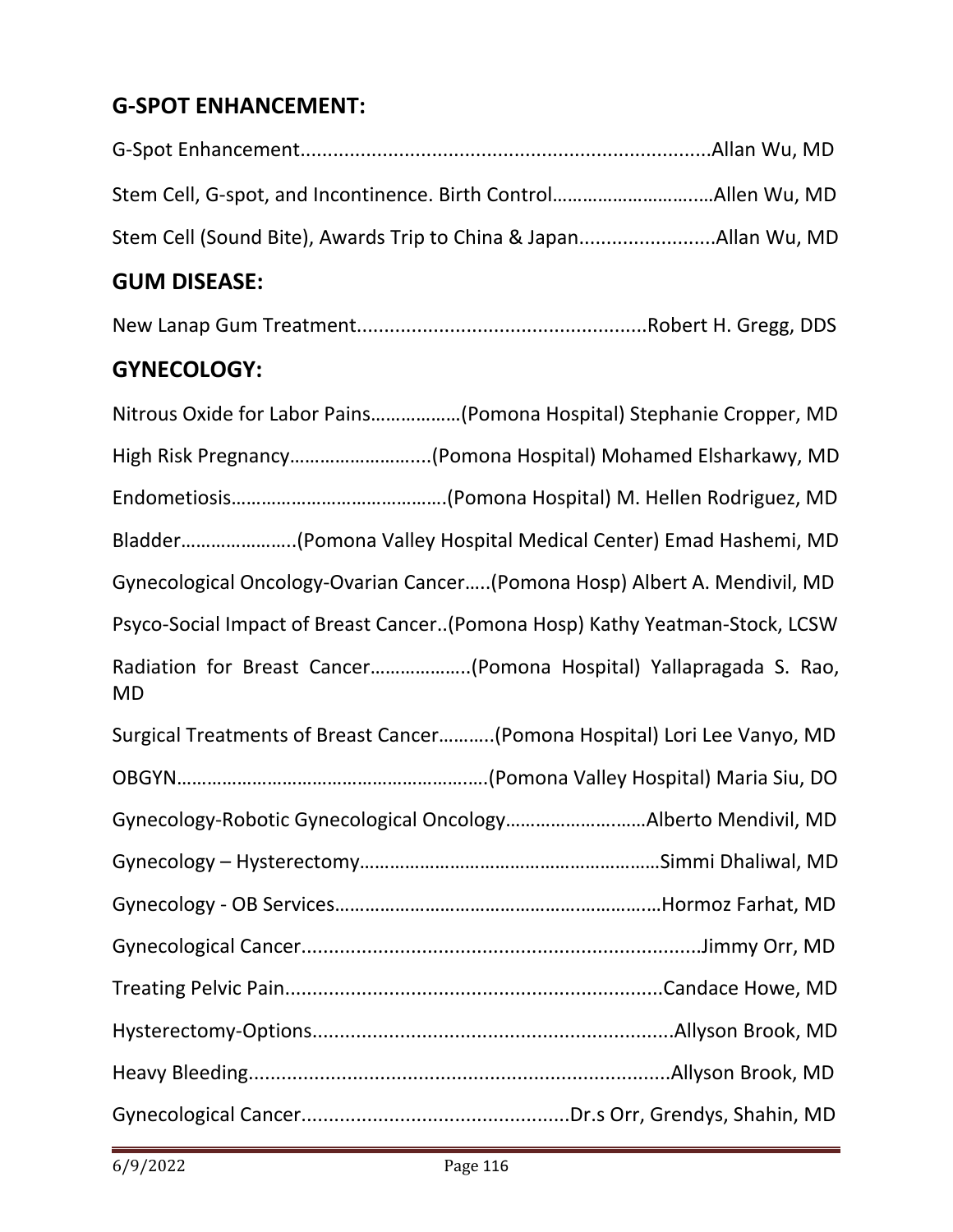| Advantages of the Nerve-Sparing Hysterectomy TechniqueDary Samimi, MD         |  |
|-------------------------------------------------------------------------------|--|
|                                                                               |  |
| Procedures being used in Gynecology (Robotic Surgery)Karim Toursarkissian, MD |  |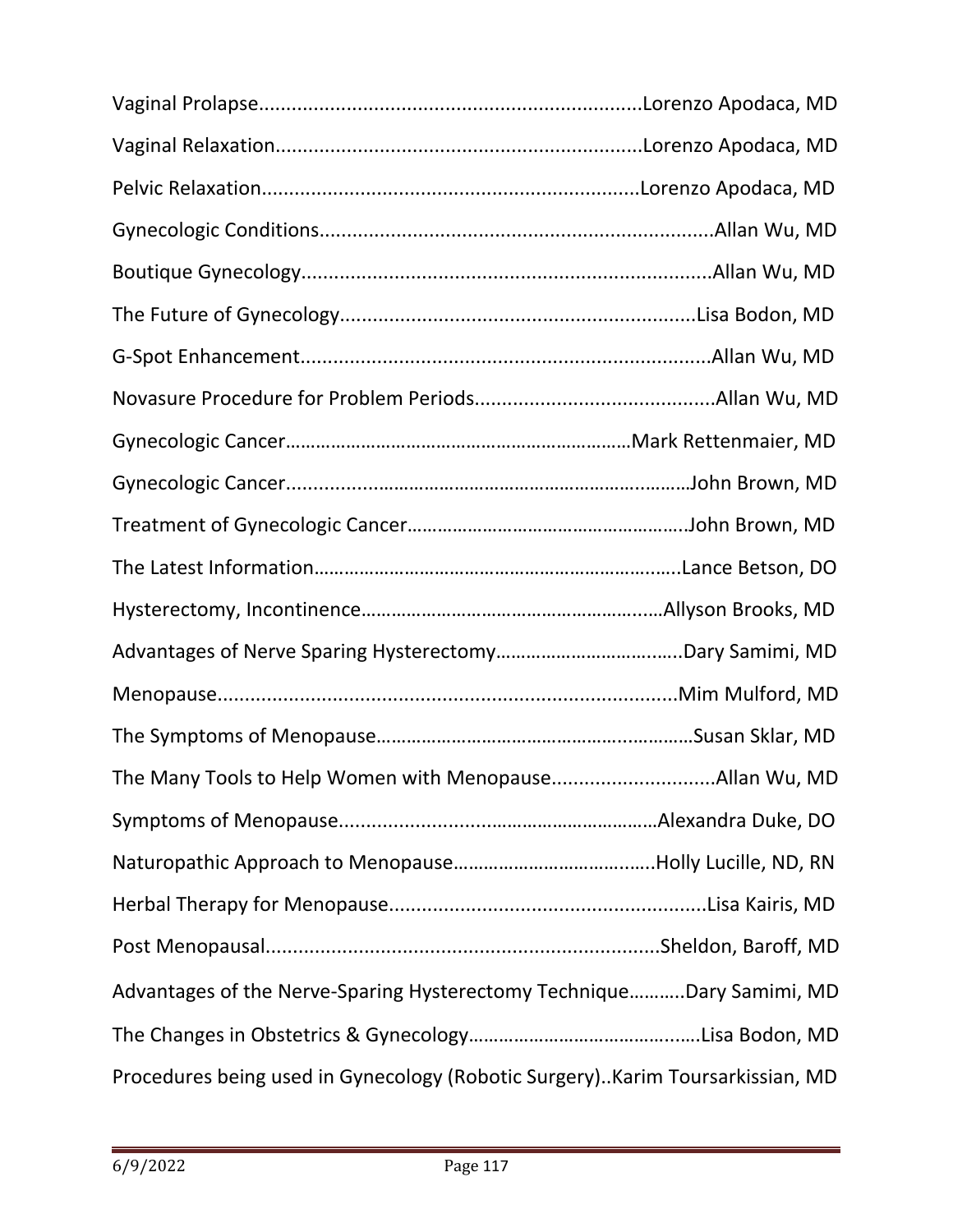# **(H)**

# **H1N1 VIRUS:**

# **HAIR REJUVENATION:**

## **HAIR RESTORATION:**

| Hair Restoration(Vegas Valley Hair Restoration) Irwin B. Simon, MD |  |
|--------------------------------------------------------------------|--|
|                                                                    |  |
|                                                                    |  |
|                                                                    |  |
|                                                                    |  |
|                                                                    |  |
|                                                                    |  |

## **HAIR TRANSPLANT:**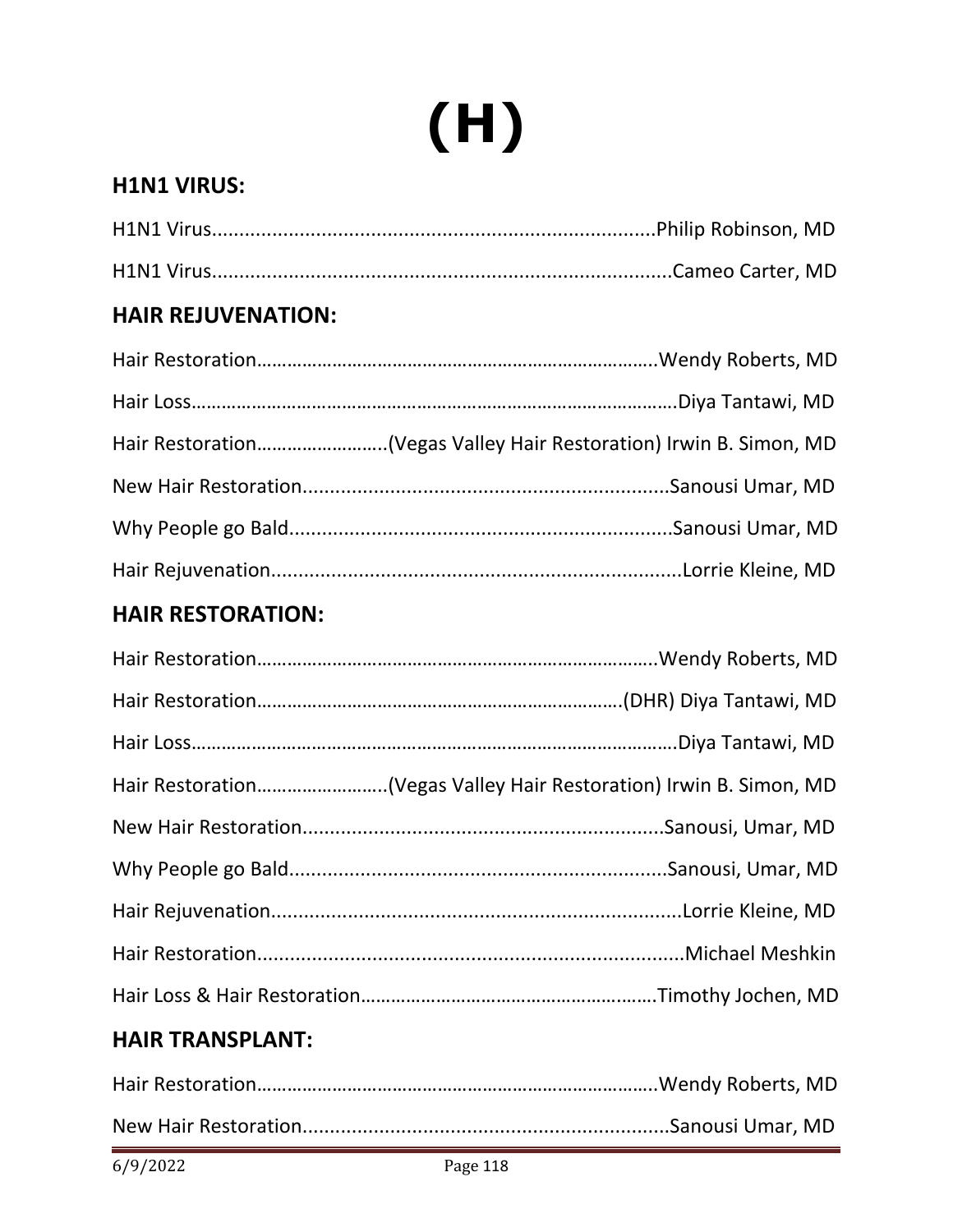# **HALITOSIS:**

|--|--|--|

## **HANDS:**

| Nerve Compression(Desert Regional Medical Center) Ramin Pooyan, MD |
|--------------------------------------------------------------------|
|                                                                    |
|                                                                    |
|                                                                    |
|                                                                    |
|                                                                    |
|                                                                    |
|                                                                    |
|                                                                    |
|                                                                    |
|                                                                    |

## **HEADACHE:**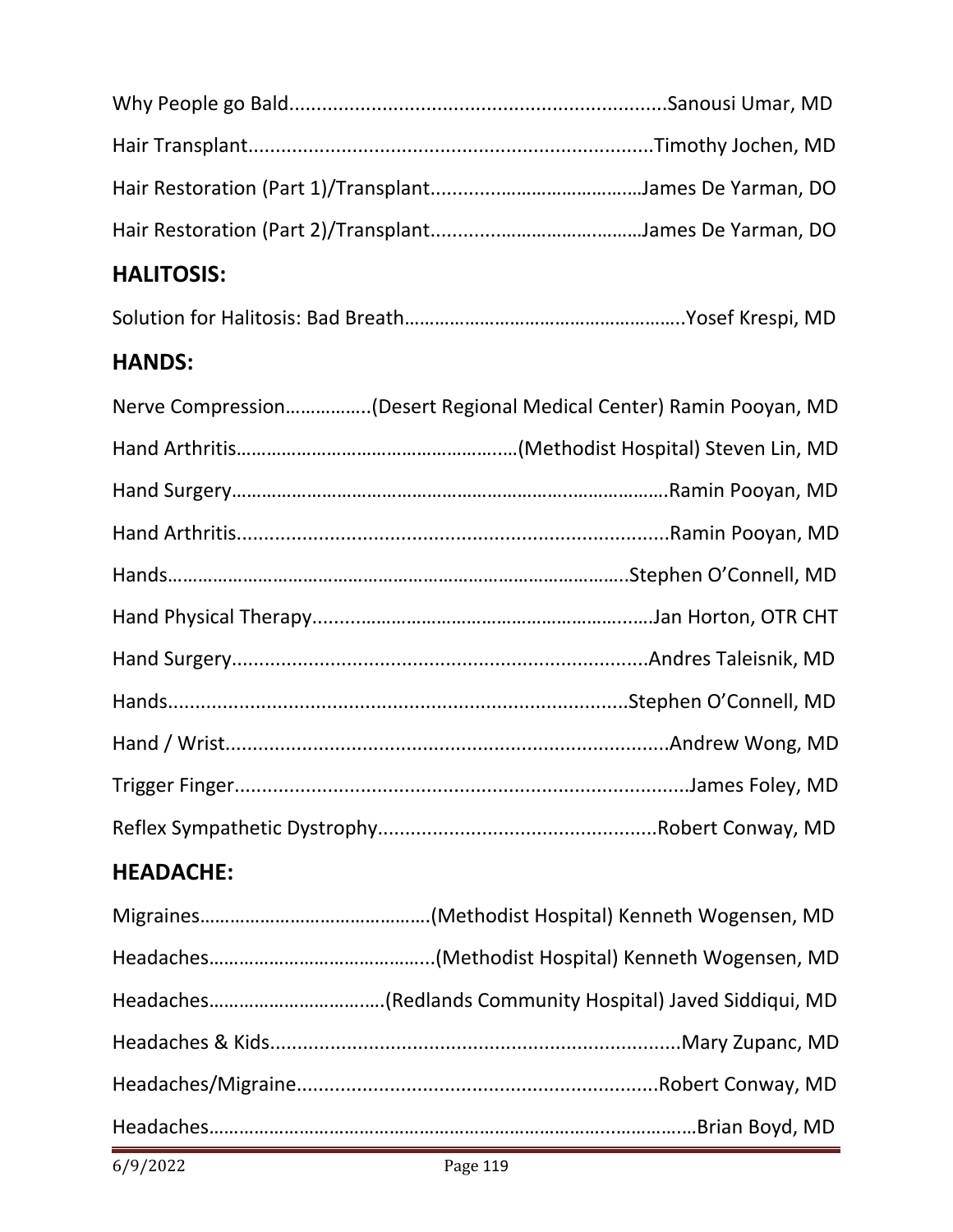| Real Medical Reasons why Women Have MigrainesBrian Koffman, MD         |  |
|------------------------------------------------------------------------|--|
| <b>HEAD INJURIES:</b>                                                  |  |
| Best Protection & Prevention to avoid Head InjuriesJohn Shaver, MD     |  |
| <b>HEAD LICE:</b>                                                      |  |
|                                                                        |  |
| <b>HEAD &amp; NECK:</b>                                                |  |
| Head & Neck-Cancer(Desert Regional Medical Center) Amir Lavaf, MD      |  |
| <b>HEAD TRAUMA:</b>                                                    |  |
|                                                                        |  |
| <b>HEALING:</b>                                                        |  |
|                                                                        |  |
|                                                                        |  |
| <b>HEALING TOUCH:</b>                                                  |  |
|                                                                        |  |
|                                                                        |  |
| <b>HEALTH MONITORING SYSTEM:</b>                                       |  |
|                                                                        |  |
| Medical Home Monitoring TechnologyRamon Dimaculangan & Rosner Luss, MD |  |
| Medical Home HealthcareRamon Dimaculangan & Rosner Luss, MD            |  |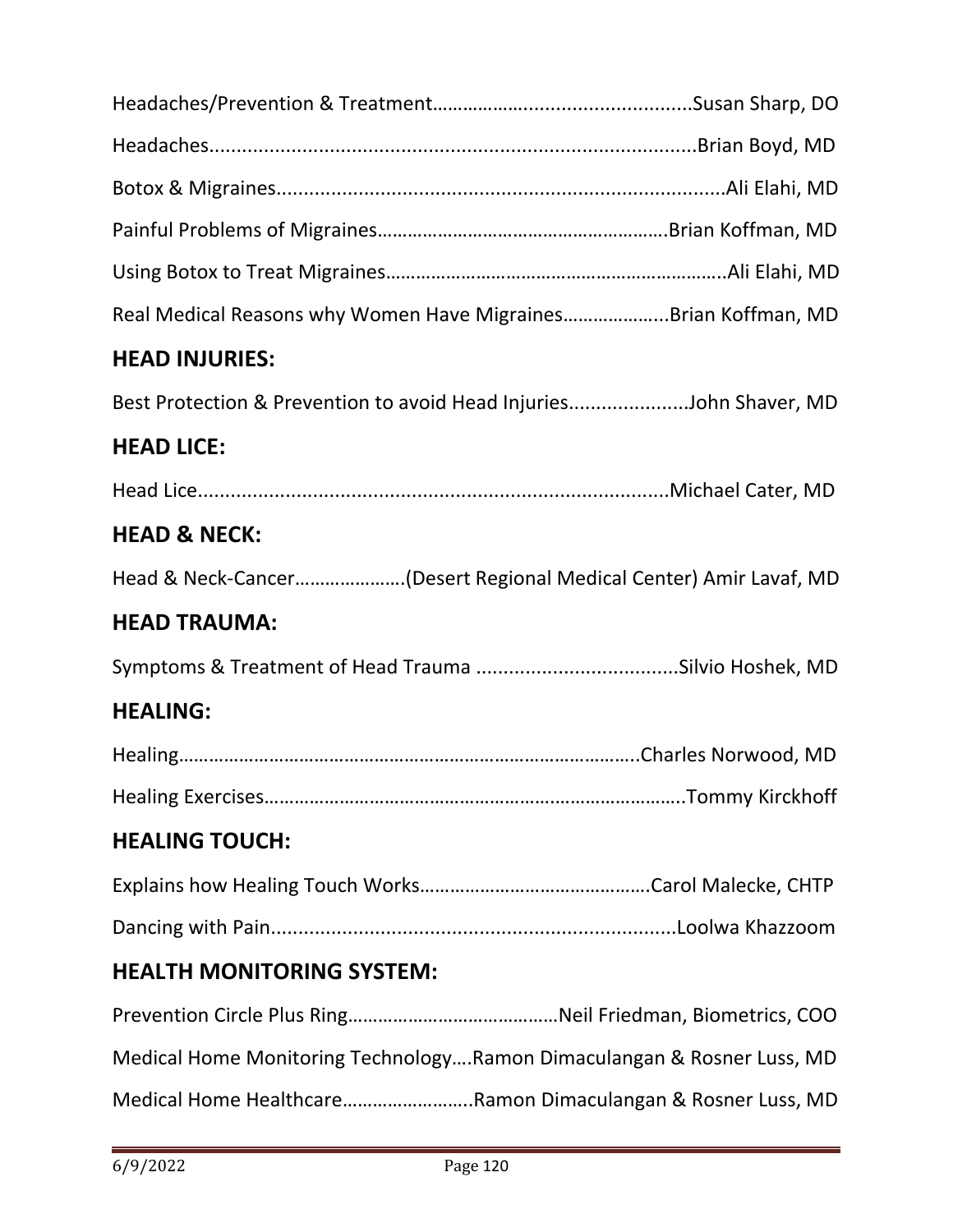# **HEALTH POLICY – POLITICAL:**

Physician Concerns Today...............................................................David Aizuss, MD

# **HEALTHY COOKING:**

## **HEARING:**

| Hearing(Pomona Valley Hospital Medical Center) Clara Olcott, MD |
|-----------------------------------------------------------------|
| Hearing Loss(Belsono Mgt. Group) Jonathan Weizman, President    |
|                                                                 |
|                                                                 |
|                                                                 |
|                                                                 |
|                                                                 |
|                                                                 |
|                                                                 |

#### **HEARING AIDS:**

| Hearing(Pomona Valley Hospital Medical Center) Clara Olcott, MD |
|-----------------------------------------------------------------|
|                                                                 |

## **HEARING LOSS:**

| Hearing(Pomona Valley Hospital Medical Center) Clara Olcott, MD |
|-----------------------------------------------------------------|
|                                                                 |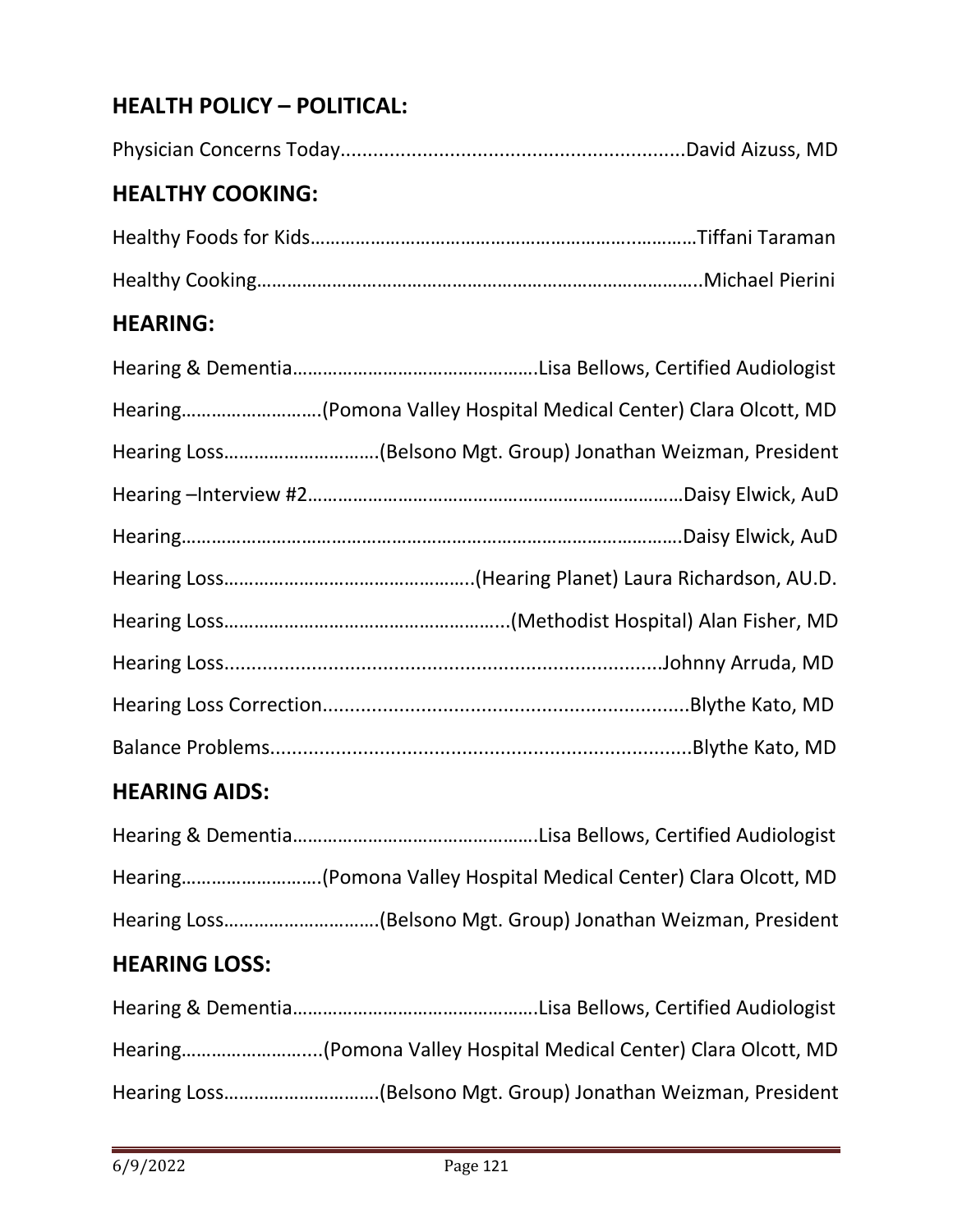# **HEART:**

| Cardiology & Genetics(Renown Hospital in Reno) Chris Rowan, MD                       |
|--------------------------------------------------------------------------------------|
|                                                                                      |
|                                                                                      |
| TAVR-TAVI(Desert Regional Medical Center) Michael Bagheri, MD                        |
| New Test for Heart Attack Diag(Baylor College of Med.)W. Frank Peacock, MD           |
|                                                                                      |
| Heart "Watchman"(Desert Regional Medical Center) Hetal Bhakta, MD                    |
| Jeremy Cox, DO (Redlands Community Hospital), and<br>Sudhaker Nayak, MD (PIH Health) |
|                                                                                      |
| New A-Fib Treatment(Desert Regional Medical Center) Hasahim Khan, MD                 |

ī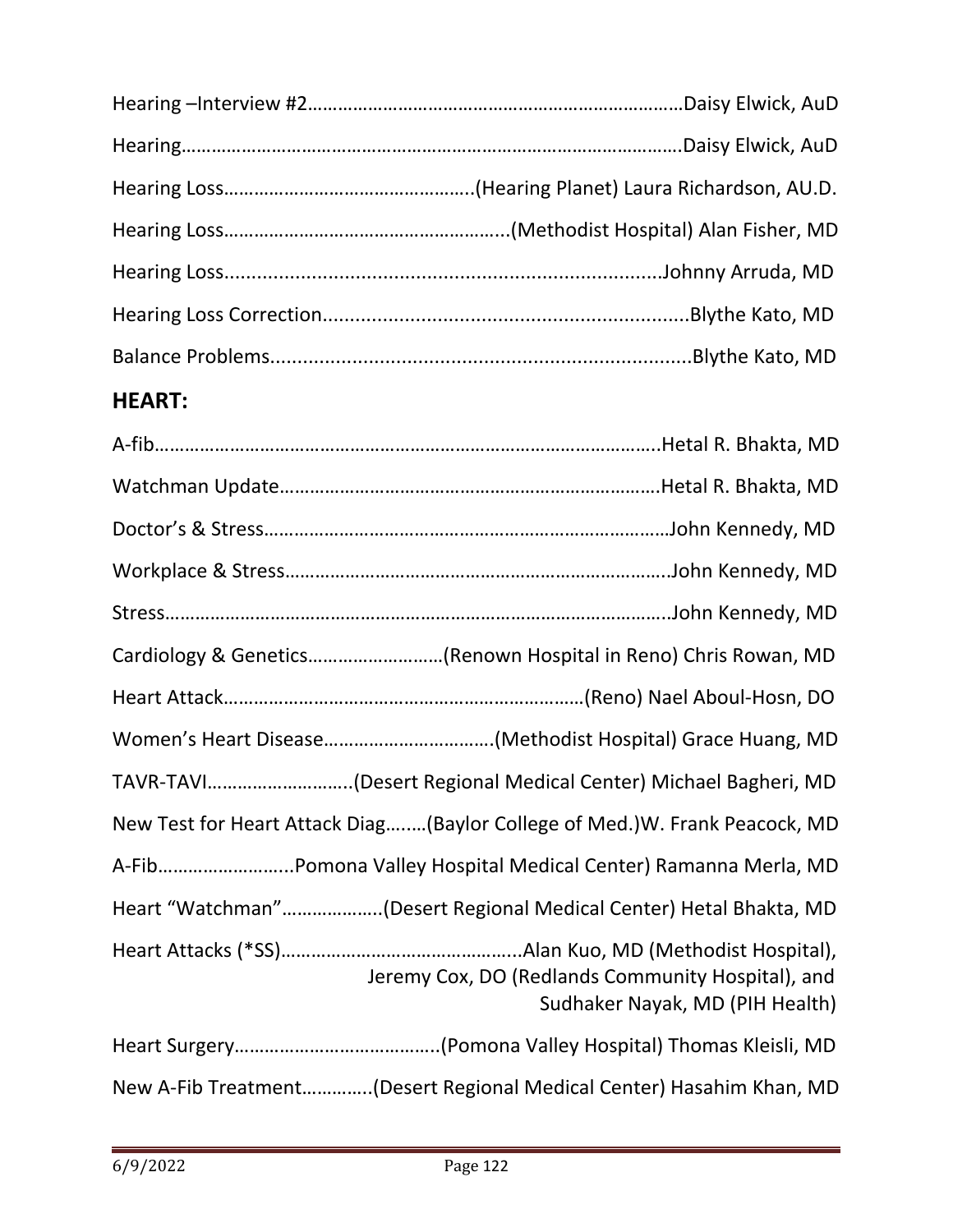| <b>MD</b> |                                                                             |
|-----------|-----------------------------------------------------------------------------|
|           | Heart, TAVR/TAVI, Aortic Stenosis(Pomona Valley Hosp.) Gaurav R. Parikh, MD |
|           | Aneurysm Disease(Pomona Valley Hospital) Chris Marrocco, MD                 |
|           |                                                                             |
|           |                                                                             |
|           |                                                                             |
|           |                                                                             |
|           |                                                                             |
|           | Risk Factors for Heart Attacks(Redlands Community Hospital) Jeremy Cox, MD  |
|           | "The Plant Paradox"-Lectins & Your Health(DRMC) Steven Gundry, MD           |
|           | Stents(Methodist Hospital of Southern California) Grace Huang, MD           |
|           |                                                                             |
|           | Treating Heart Attacks(Redlands Community Hospital) Jeremy Cox, DO          |
|           |                                                                             |
|           | Heart Disease Risk Factors(Redland Community Hospital) Jeremy Cox, DO       |
|           | Women & Heart Disease(Redlands Community Hospital) KV Patankar, MD          |
|           | Heart Imaging(Pomona Valley Hospital) Johnson Lightfoote, MD                |
|           |                                                                             |
|           |                                                                             |
|           |                                                                             |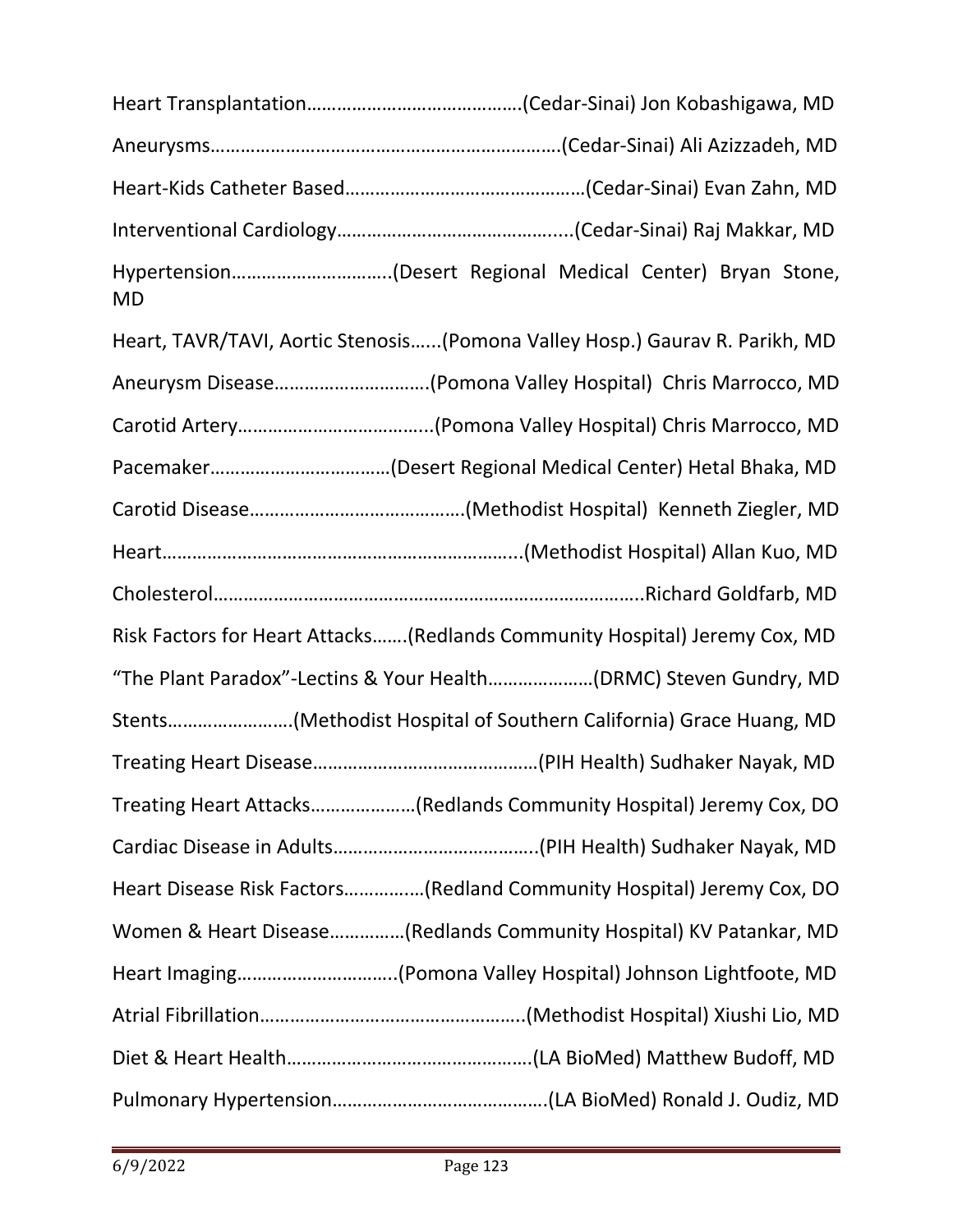| Pediatric Heart Rhythm Problems(CHOC Children's Hosp) Anthony McCanta, MD                        |
|--------------------------------------------------------------------------------------------------|
| "Atrial Fibrillation"(Desert Regional Medical Center) Hetal Bhakta, MD                           |
| Stemi Heart Attack(Valley Presbyterian Hospital) James R. Higgins, MD                            |
|                                                                                                  |
| Baby Fae- First Pediatric Heart Transplant(Loma Linda Children's Hospital)<br>Leonard Bailey, MD |
|                                                                                                  |
| Preventative Cardiology(Desert Regional Medical Center) Michael Bagheri, MD                      |
| Atrial Fibrillation(Desert Regional Medical Center) Hetal Bhakta, MD                             |
| Heart Surgery Through the Wrist (Desert Reg. Med.Center) Michael Bagheri, MD                     |
| Lifestyles & Heart Health(Desert Regional Medical Center) Steven Gundry, MD                      |
| S-ICD-Prevent Sudden Cardiac Arrest(Methodist Hospital) Michael Cao, MD                          |
| Heart Arrhythmias(Valley Presbyterian Hospital) Leo Polosajian, MD                               |
|                                                                                                  |
| Newborn Heart Defects/Pulse Oximeter(LA BioMed) Ruey-Kang R Chang, MD                            |
| Heart Rhythm Conditions(Pomona Valley Hospital) Ravi Mandipati,<br>MD                            |
|                                                                                                  |
|                                                                                                  |
| Electrophysiology-Heart Rhythm(Methodist Hospital) Michael Cao, MD                               |
|                                                                                                  |
|                                                                                                  |
|                                                                                                  |
|                                                                                                  |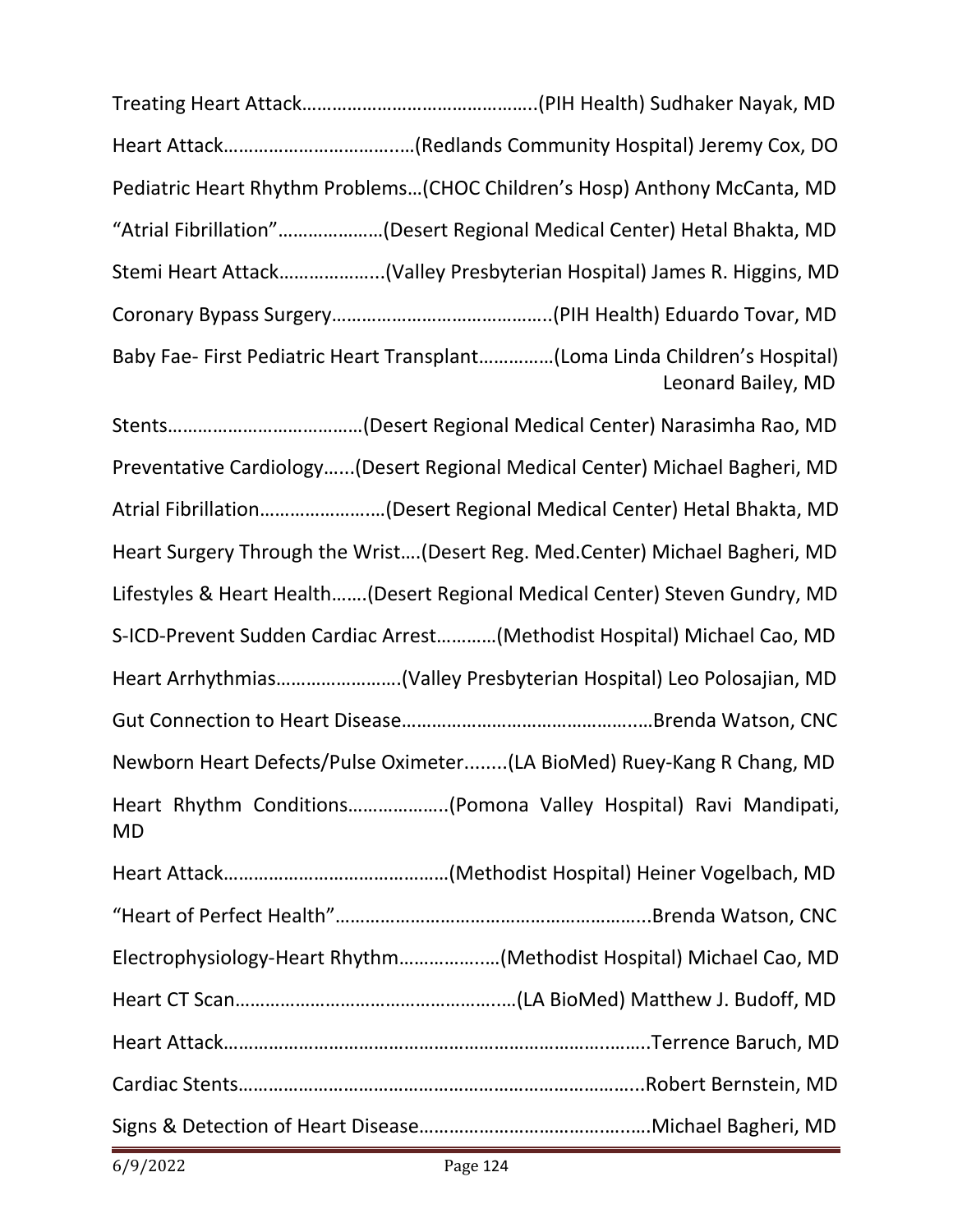| <b>MD</b>                                                       |  |
|-----------------------------------------------------------------|--|
|                                                                 |  |
|                                                                 |  |
|                                                                 |  |
|                                                                 |  |
|                                                                 |  |
|                                                                 |  |
|                                                                 |  |
| Heart/Prenatal Detection of Heart DiseasePierangelo Renella, MD |  |
|                                                                 |  |
|                                                                 |  |
|                                                                 |  |
|                                                                 |  |
|                                                                 |  |
|                                                                 |  |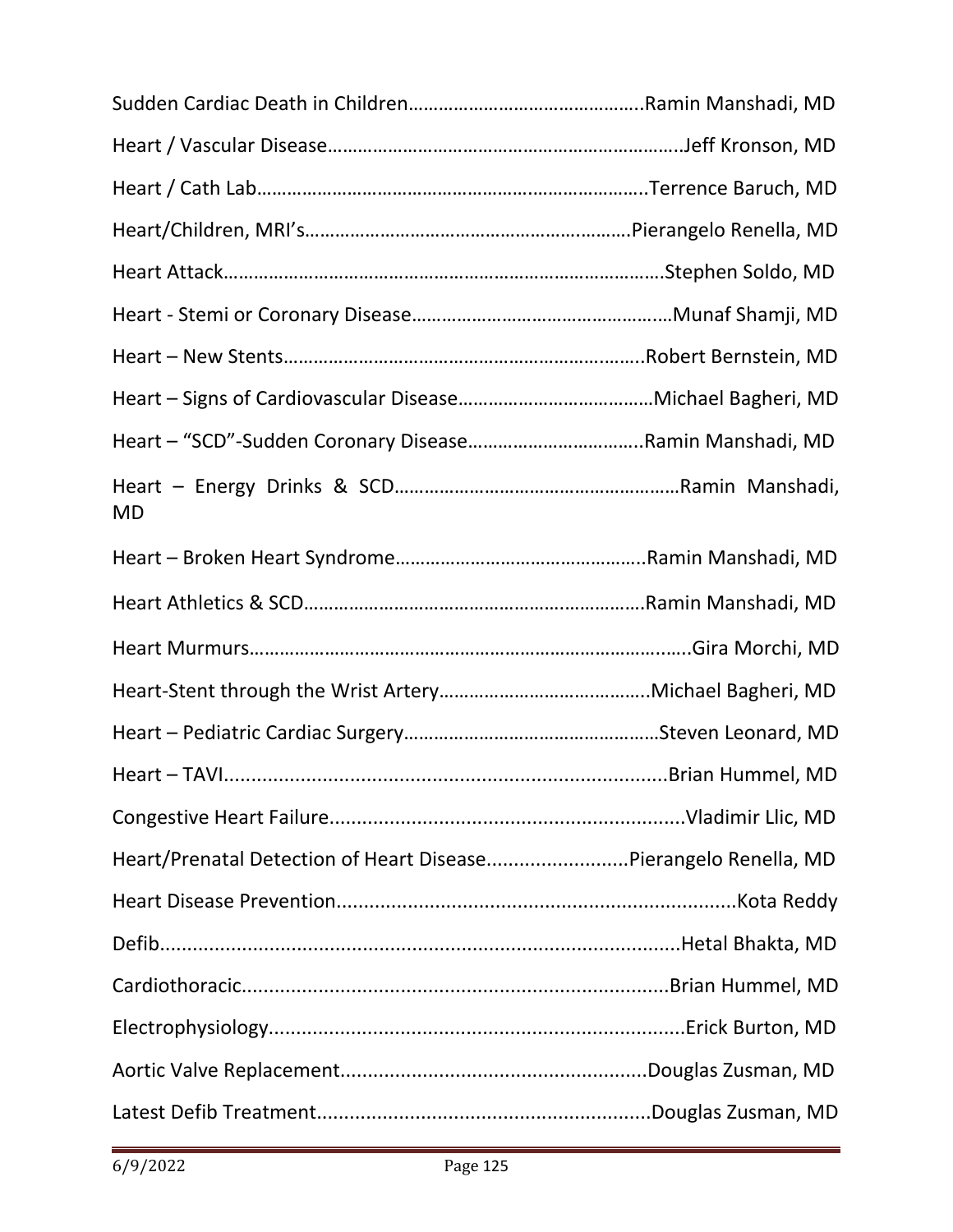| Causes, Symptoms & Risk Factors for Heart FailureMichelle Miyamoto, MD |  |
|------------------------------------------------------------------------|--|
|                                                                        |  |
|                                                                        |  |
|                                                                        |  |
|                                                                        |  |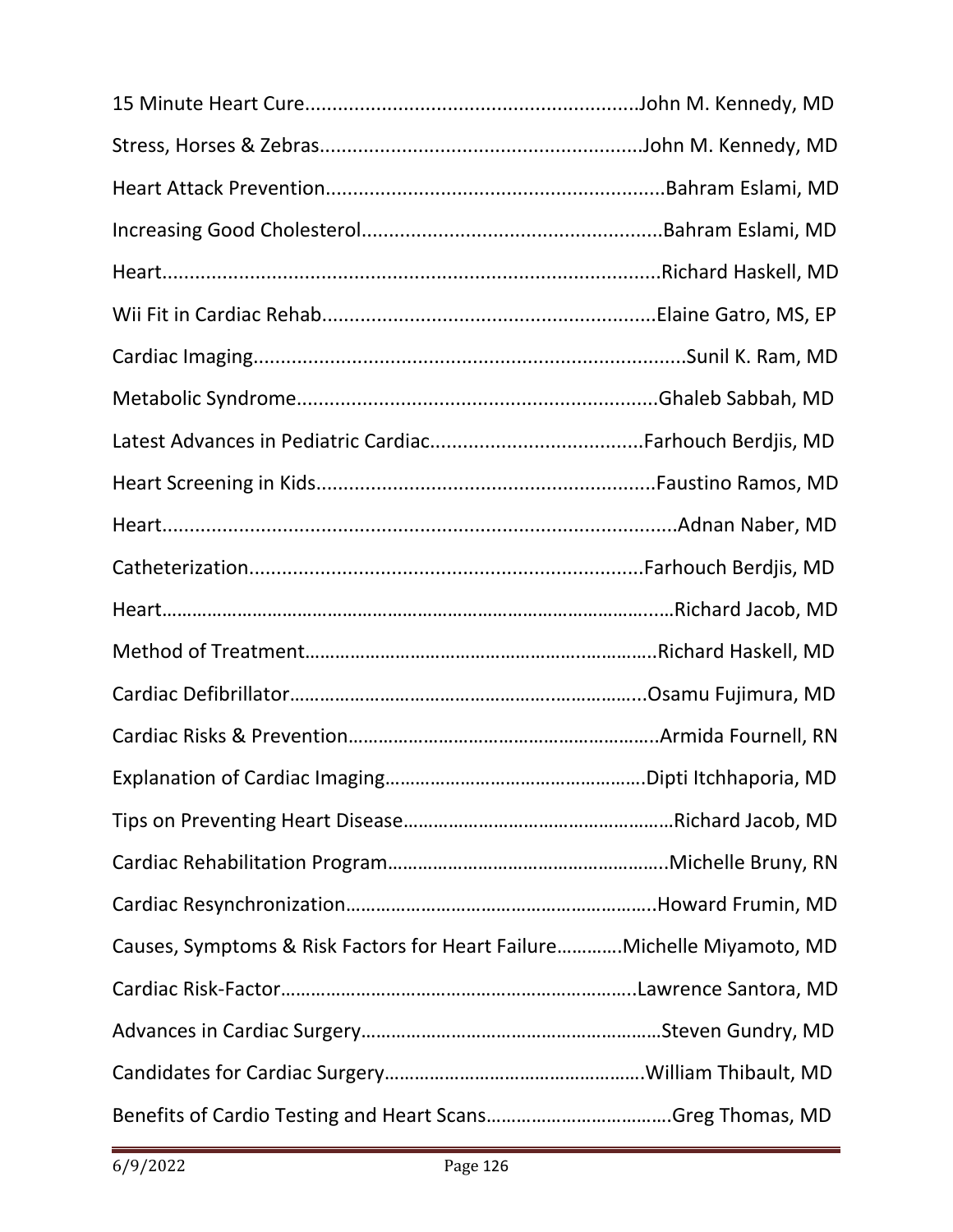| Diagnosis, Treatments for Congestive Heart FailureDipti Itchhaporia, MD |  |
|-------------------------------------------------------------------------|--|
|                                                                         |  |
|                                                                         |  |
|                                                                         |  |
|                                                                         |  |
|                                                                         |  |
| The Benefits of the Counterpulsation ProcedureGeorge Konugres, DO       |  |
|                                                                         |  |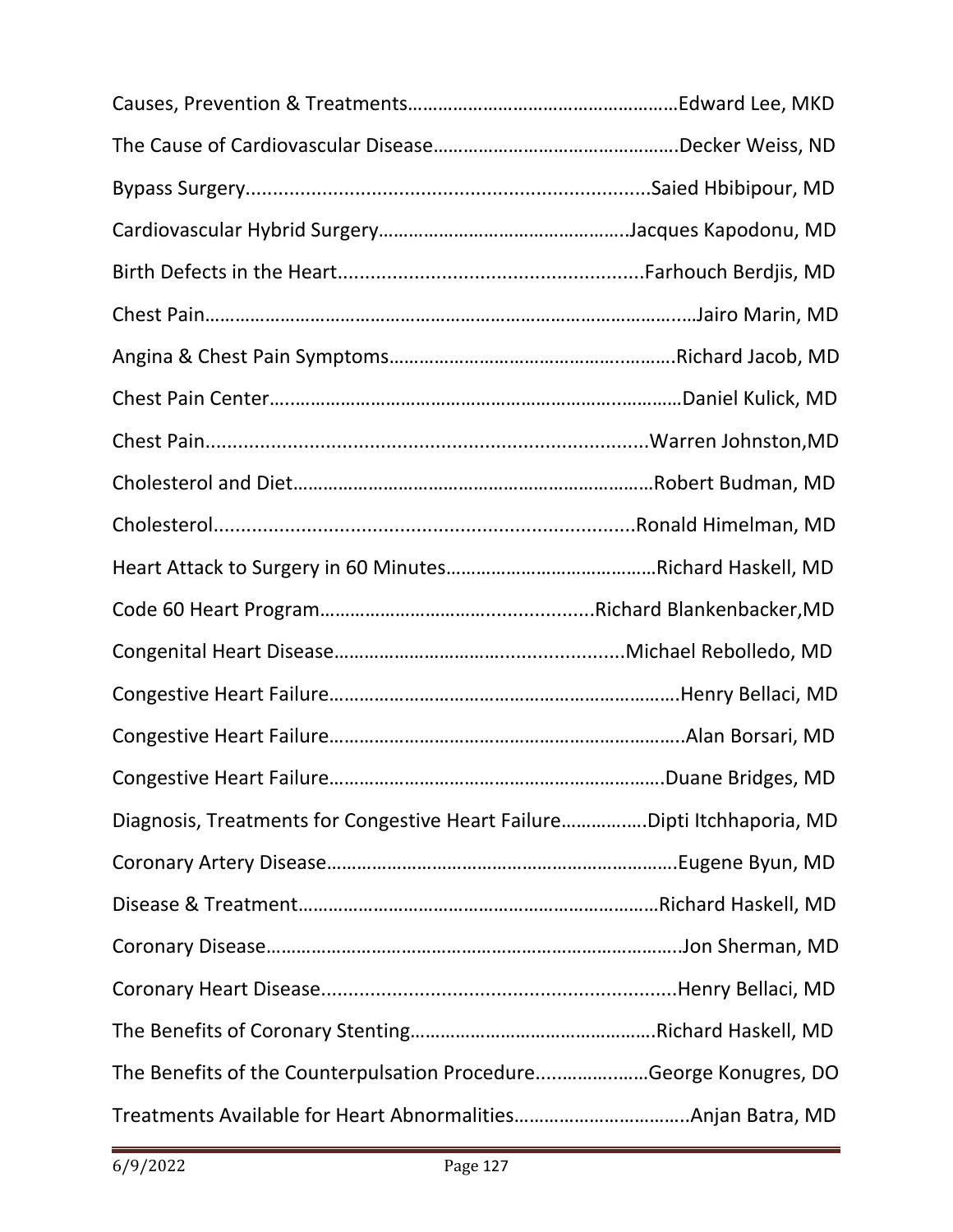| Diagnosis & Treatments for Irregular HeartbeatsRahul Doshi, MD         |  |
|------------------------------------------------------------------------|--|
|                                                                        |  |
|                                                                        |  |
|                                                                        |  |
|                                                                        |  |
|                                                                        |  |
|                                                                        |  |
|                                                                        |  |
|                                                                        |  |
|                                                                        |  |
|                                                                        |  |
|                                                                        |  |
| <b>MD</b>                                                              |  |
|                                                                        |  |
|                                                                        |  |
|                                                                        |  |
|                                                                        |  |
|                                                                        |  |
|                                                                        |  |
|                                                                        |  |
|                                                                        |  |
| Pacemakers being used for Various Heart ConditionsMichael Panutich, MD |  |
|                                                                        |  |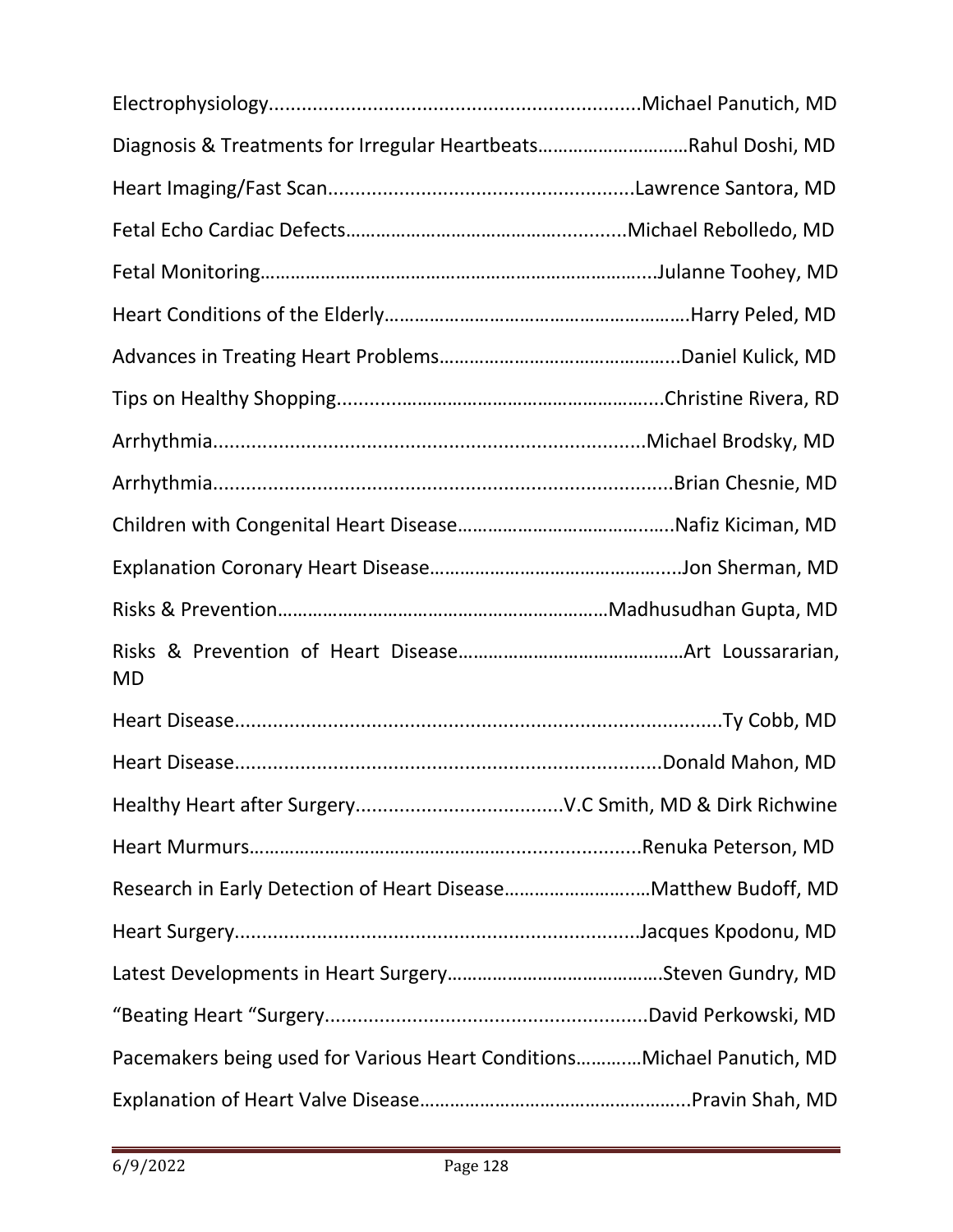| Procedures used to Correct Heart Valve DiseasePravin Shah, MD               |  |
|-----------------------------------------------------------------------------|--|
| Hypothermia Treatment for Heart Attacks & StrokesGeorge Schiffman, MD       |  |
|                                                                             |  |
|                                                                             |  |
|                                                                             |  |
|                                                                             |  |
| Successful Treatments for Pediatric Heart DefectsAnjan Batra, MD            |  |
|                                                                             |  |
| Pediatric Medical Team for Pediatric CardiologyMark Bleiweis, MD            |  |
| MD                                                                          |  |
|                                                                             |  |
| Modern Developments in Pediatric CardiologyJohn Cleary, MD                  |  |
|                                                                             |  |
|                                                                             |  |
| Hardening of the Arteries, Diagnosis & Treatment for PADTheodore Teruya, MD |  |
|                                                                             |  |
|                                                                             |  |
|                                                                             |  |
|                                                                             |  |
|                                                                             |  |
|                                                                             |  |
|                                                                             |  |
|                                                                             |  |
|                                                                             |  |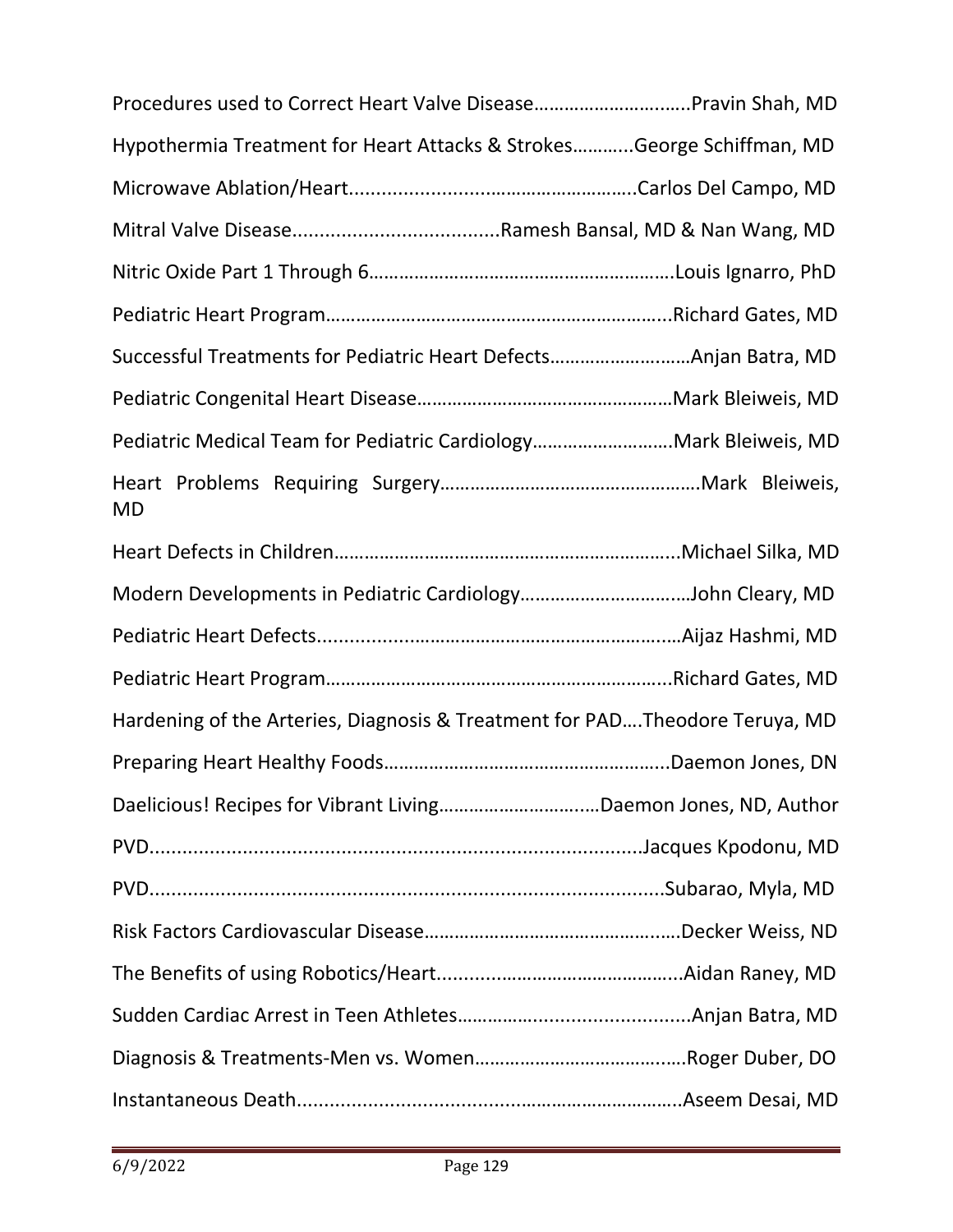| Talk to your Doctor about the Risks/WomenDipti Itchhaporia, MD |  |
|----------------------------------------------------------------|--|
| Understanding the Risks/Women, Heart DiseaseHeidi Hagman, MD   |  |
|                                                                |  |
|                                                                |  |
|                                                                |  |
|                                                                |  |
|                                                                |  |
|                                                                |  |
|                                                                |  |
|                                                                |  |
|                                                                |  |
|                                                                |  |
| Off-Pump Bypass Heart Surgery TechniqueDavid Perkowski, MD     |  |
|                                                                |  |
|                                                                |  |
|                                                                |  |

# **HEART ARRHTHMIA:**

| Heart Arrhthmia "Watchman" (Desert Regional Medical Center) Hetal Bhakta, MD |  |
|------------------------------------------------------------------------------|--|
| New A-Fib Treatment(Desert Regional Medical Center) Hasahim Khan, MD         |  |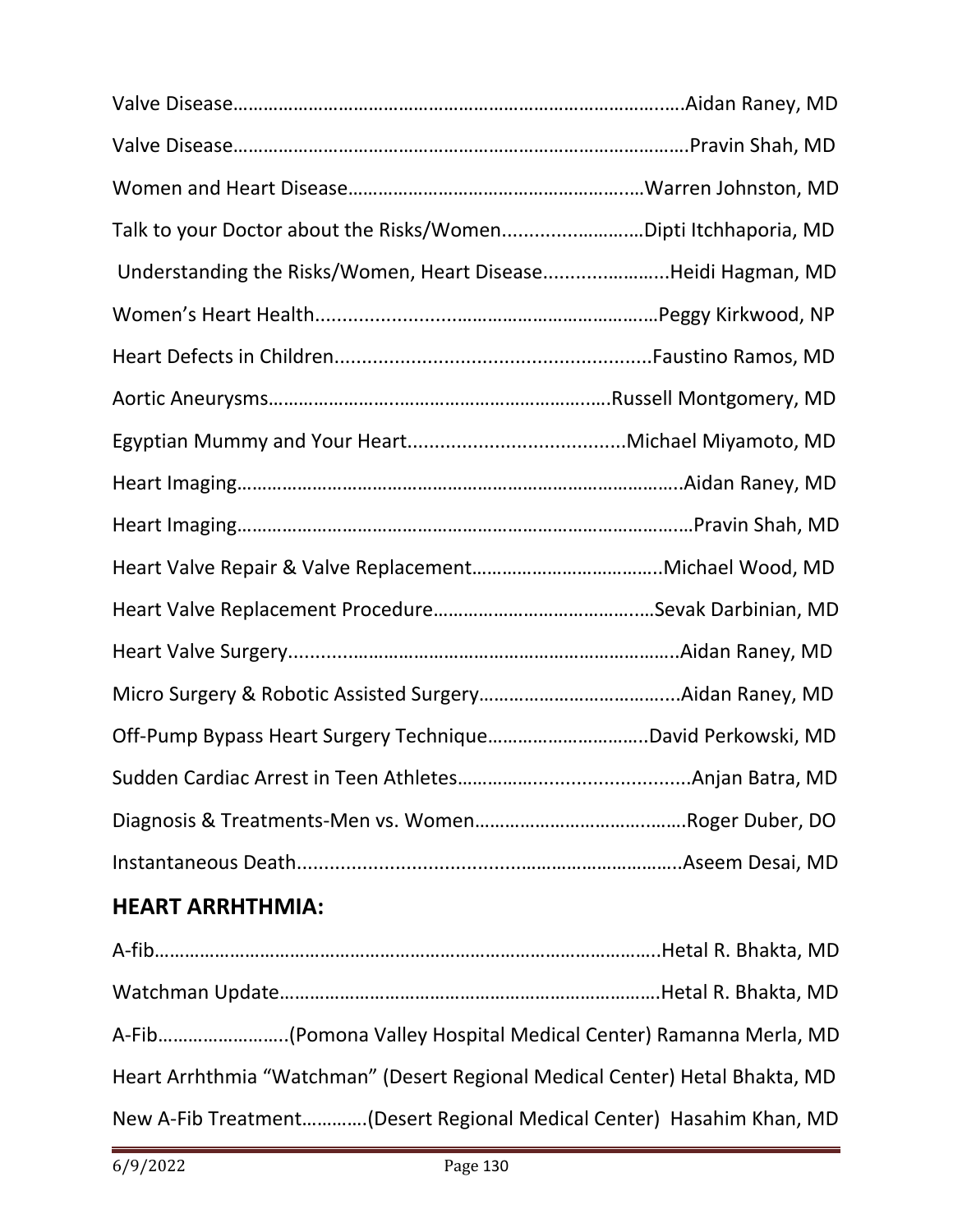# **HEARTBURN:**

| Heartburn & Acid Reflux-GERD(Valley Presbyterian Hospital) Kenneth Buch, MD |  |
|-----------------------------------------------------------------------------|--|
|                                                                             |  |
|                                                                             |  |
|                                                                             |  |
| Treatments Available for Acid Reflux DiseaseSajen Mathews, MD               |  |
|                                                                             |  |
|                                                                             |  |
|                                                                             |  |
|                                                                             |  |

# **HEART DEFECTS:**

| Newborn Heart Defects/Pulse Oximeter(LA BioMed) Ruey-Kang R Chang, MD | & Laurel Ulrich |
|-----------------------------------------------------------------------|-----------------|

# **HEART DISEASE:**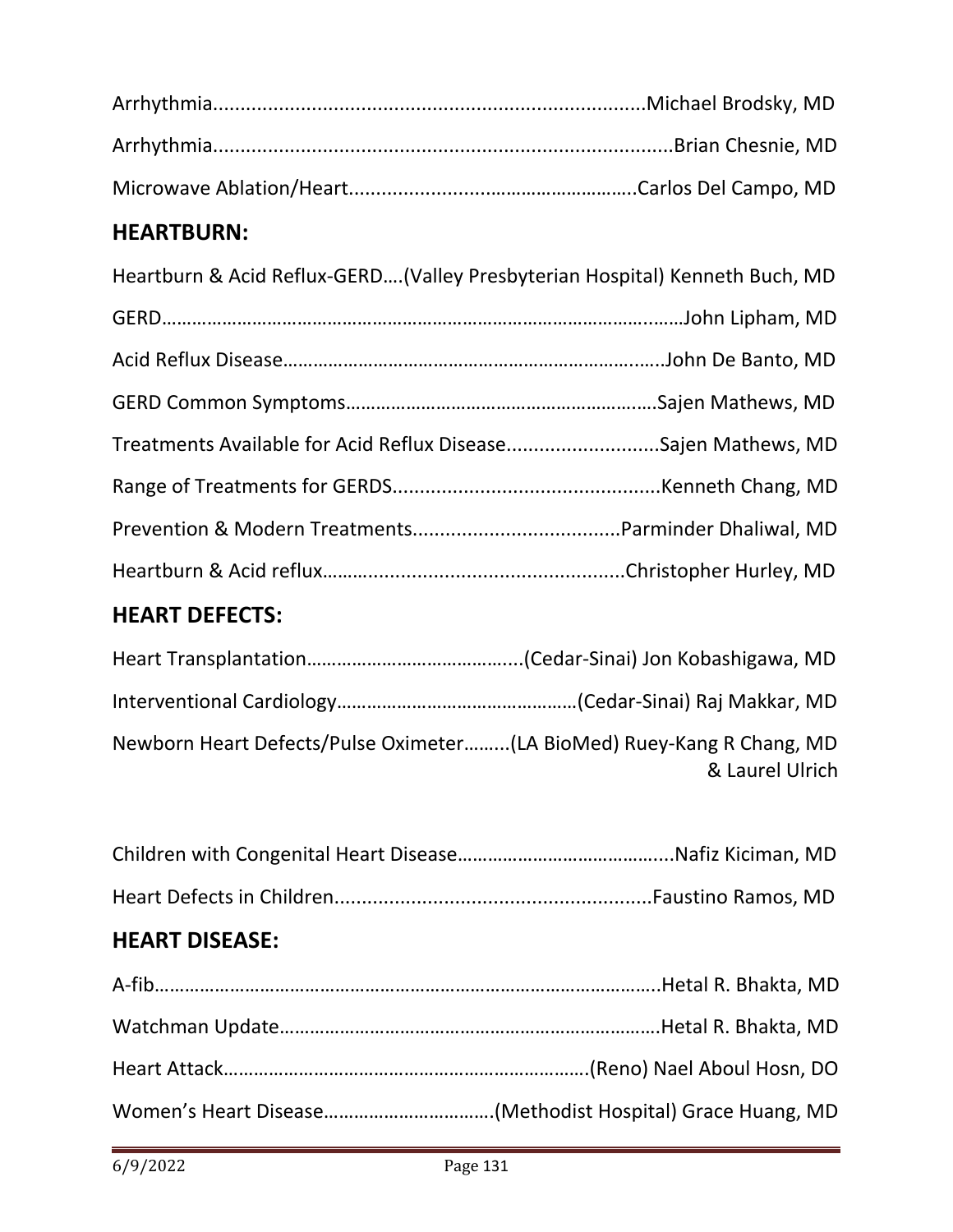|    | TAVR-TAVI(Desert Regional Medical Center) Michael Bagheri, MD             |  |
|----|---------------------------------------------------------------------------|--|
|    | A-Fib(Pomona Valley Hospital Medical Center) Ramanna Merla, MD            |  |
|    | Heart Disease "Watchman"(Desert Regional Medical Center) Hetal Bhakta, MD |  |
|    |                                                                           |  |
|    | New A-Fib Treatment(Desert Regional Medical Center) Hasahim Khan, MD      |  |
|    |                                                                           |  |
|    |                                                                           |  |
|    | Heart Disease-Kids Catheter Based(Cedar-Sinai) Evan Zahn, MD              |  |
|    |                                                                           |  |
|    |                                                                           |  |
|    |                                                                           |  |
|    |                                                                           |  |
|    |                                                                           |  |
|    |                                                                           |  |
|    |                                                                           |  |
|    |                                                                           |  |
|    | Heart/Prenatal Detection of Heart DiseasePieranglo Renella, MD            |  |
|    |                                                                           |  |
|    |                                                                           |  |
|    |                                                                           |  |
| MD |                                                                           |  |
|    |                                                                           |  |
|    |                                                                           |  |
|    |                                                                           |  |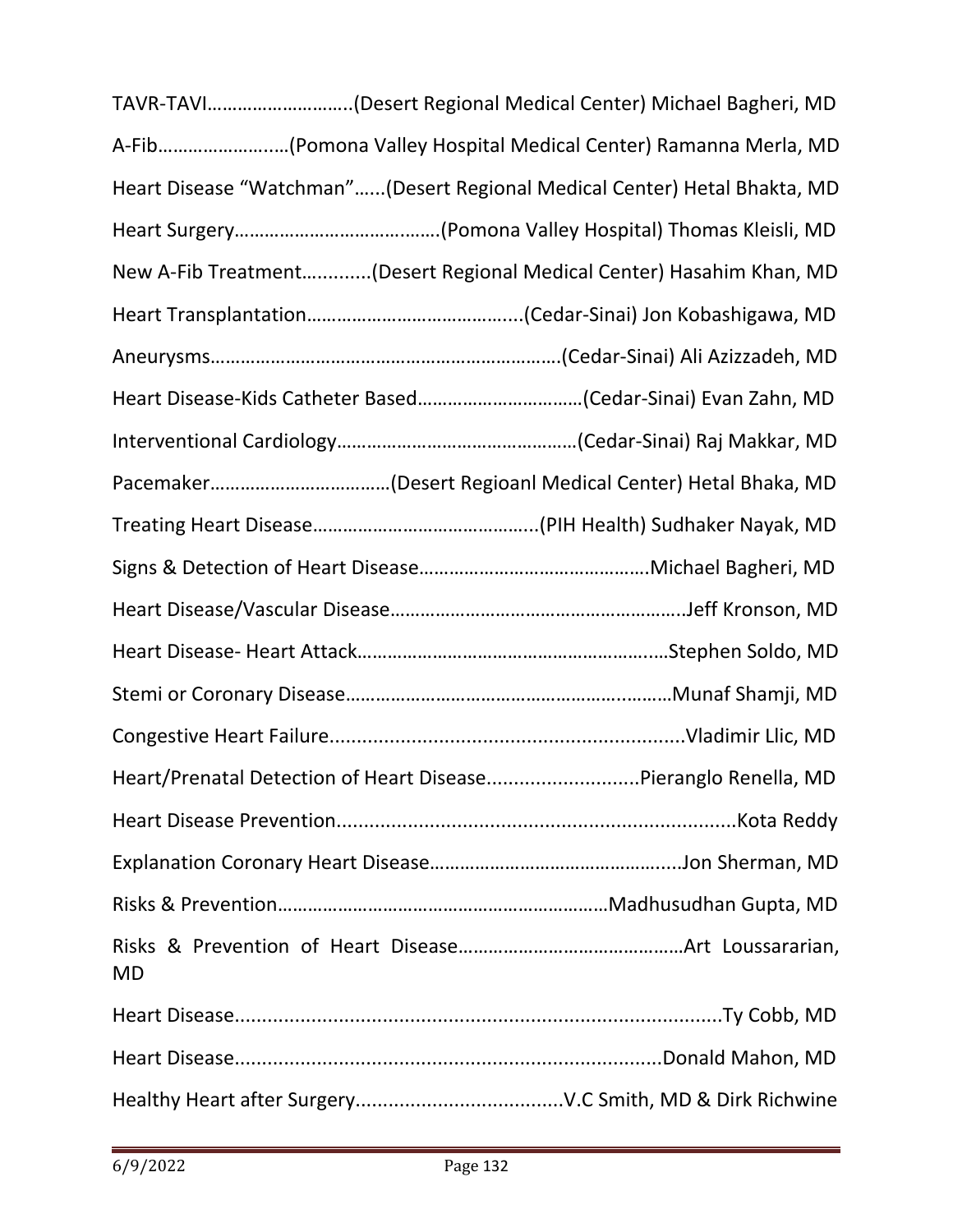# **HEART MURMURS:**

# **HEART SCANS:**

|--|--|--|--|--|

# **HEART STENTS:**

# **HEART SURGERY:**

| TAVR-TAVI(Desert Regional Medical Center) Michael Bagheri, MD        |
|----------------------------------------------------------------------|
| A-Fib(Pomona Valley Hospital Medical Center) Ramanna Merla, MD       |
|                                                                      |
| New A-Fib Treatment(Desert Regional Medical Center) Hasahim Khan, MD |
|                                                                      |
|                                                                      |
|                                                                      |
|                                                                      |
|                                                                      |
|                                                                      |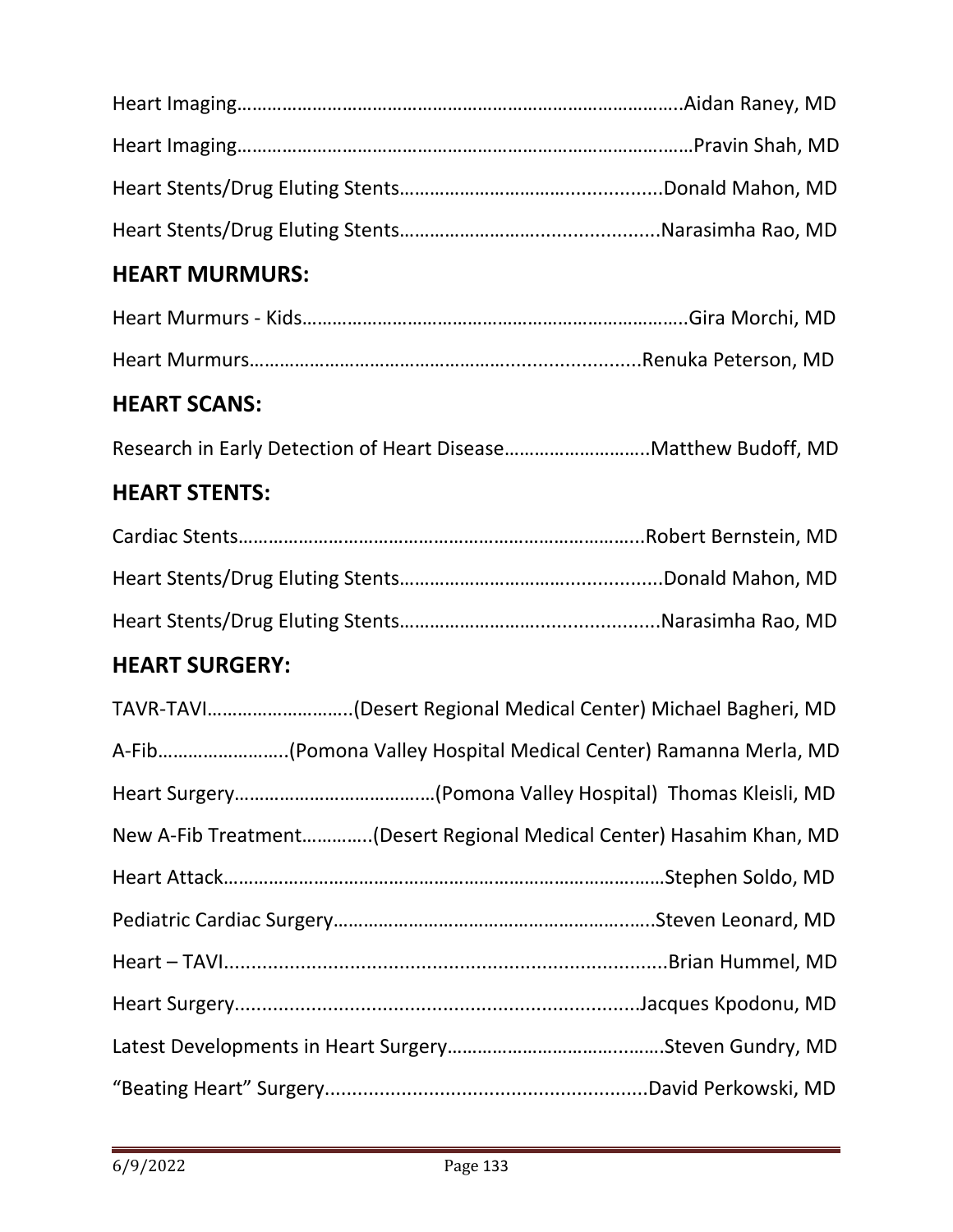| Pacemakers being used for Various Heart ConditionsMichael Panutich, MD |  |
|------------------------------------------------------------------------|--|
|                                                                        |  |
|                                                                        |  |

# **HEART VALVE DISEASE:**

| Aortic Valve Replacement-TAVR-TAVI(DRMC) Michael Bagheri, MD  |
|---------------------------------------------------------------|
|                                                               |
|                                                               |
| Procedures used to Correct Heart Valve DiseasePravin Shah, MD |
|                                                               |
|                                                               |
|                                                               |
|                                                               |
|                                                               |
| <b>HEAT STROKE:</b>                                           |
|                                                               |
| <b>HELMET SAFETY:</b>                                         |
|                                                               |
| <b>HEMATOLOGY:</b>                                            |
| Hematology(Desert Regional Medical Center) Irene Hutchins, MD |
|                                                               |
|                                                               |
| <b>HEMOPHILIA:</b>                                            |
|                                                               |
|                                                               |

ł,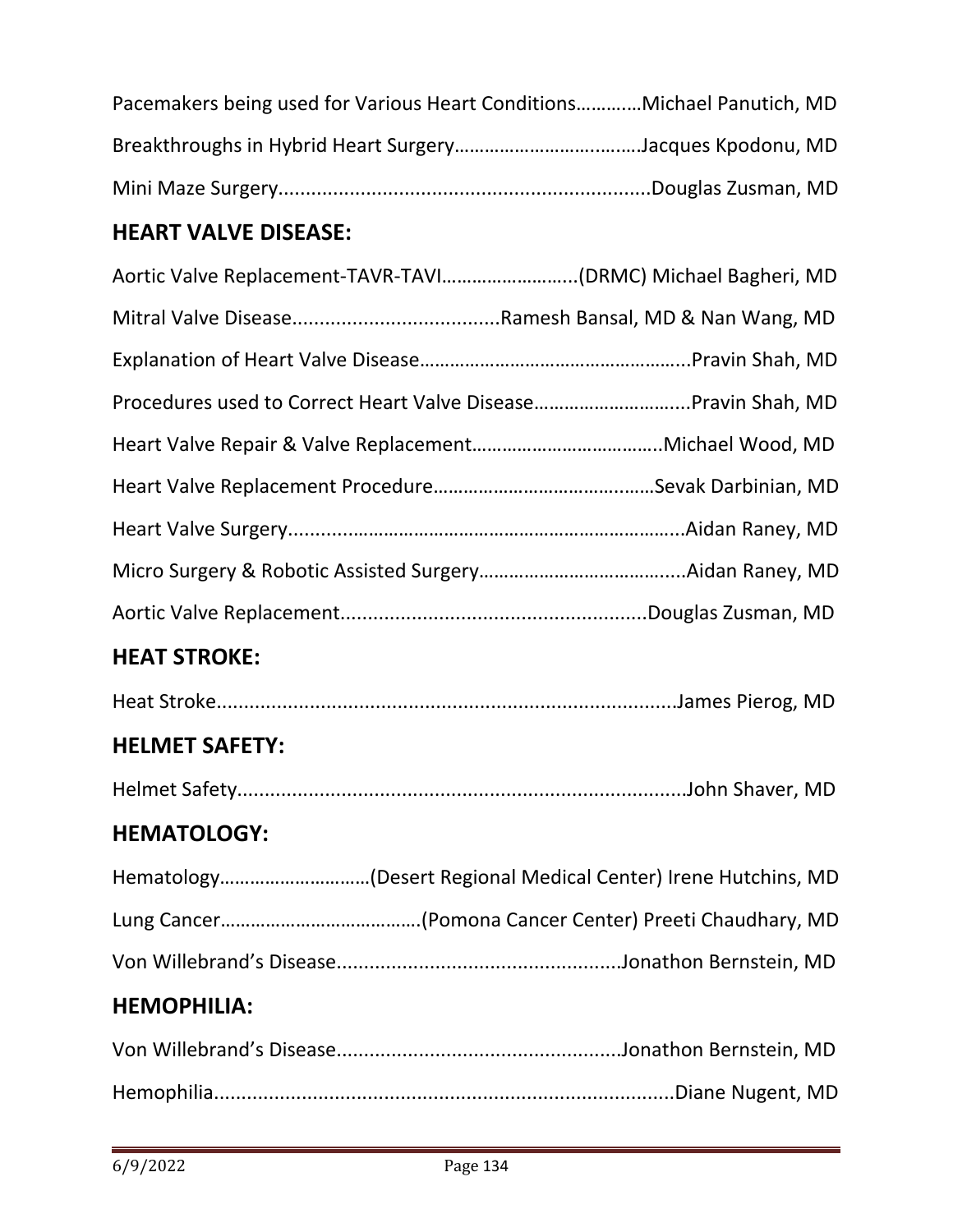| HemophiliaTodd Smith, Obinna Maduako, Marion Koerper, MD,<br>Jerry Powell, MD & Nate Slack                          |
|---------------------------------------------------------------------------------------------------------------------|
| Marion Koerper, MD & Diane Nugent, MD<br>Hemophilia Advancements & TreatmentsNate Slack, Jerry Powell, MD, &        |
| Diane Nugent, MD                                                                                                    |
| Crisis for HemophiliacsNate Slack, Jerry Powell, MD, Diane Nugent, MD,<br>Todd Smith, Marion Koerper, MD & Val Bias |
| Beau Reinegger & Corey Parker                                                                                       |
| Arion Koerper, MD & Nate Slack                                                                                      |
| <b>HEMORRHOIDS:</b>                                                                                                 |
|                                                                                                                     |
| <b>HEPATITIS C:</b>                                                                                                 |
| Hepatitis C(DRMC-Desert Regional Medical Center) Homan Zadeh, MD                                                    |
|                                                                                                                     |

# **HERNIA:**

| Hernia Treatments(Desert Regional Medical Center) Maxim Spektor, DO |  |
|---------------------------------------------------------------------|--|
|                                                                     |  |
|                                                                     |  |
|                                                                     |  |
|                                                                     |  |
|                                                                     |  |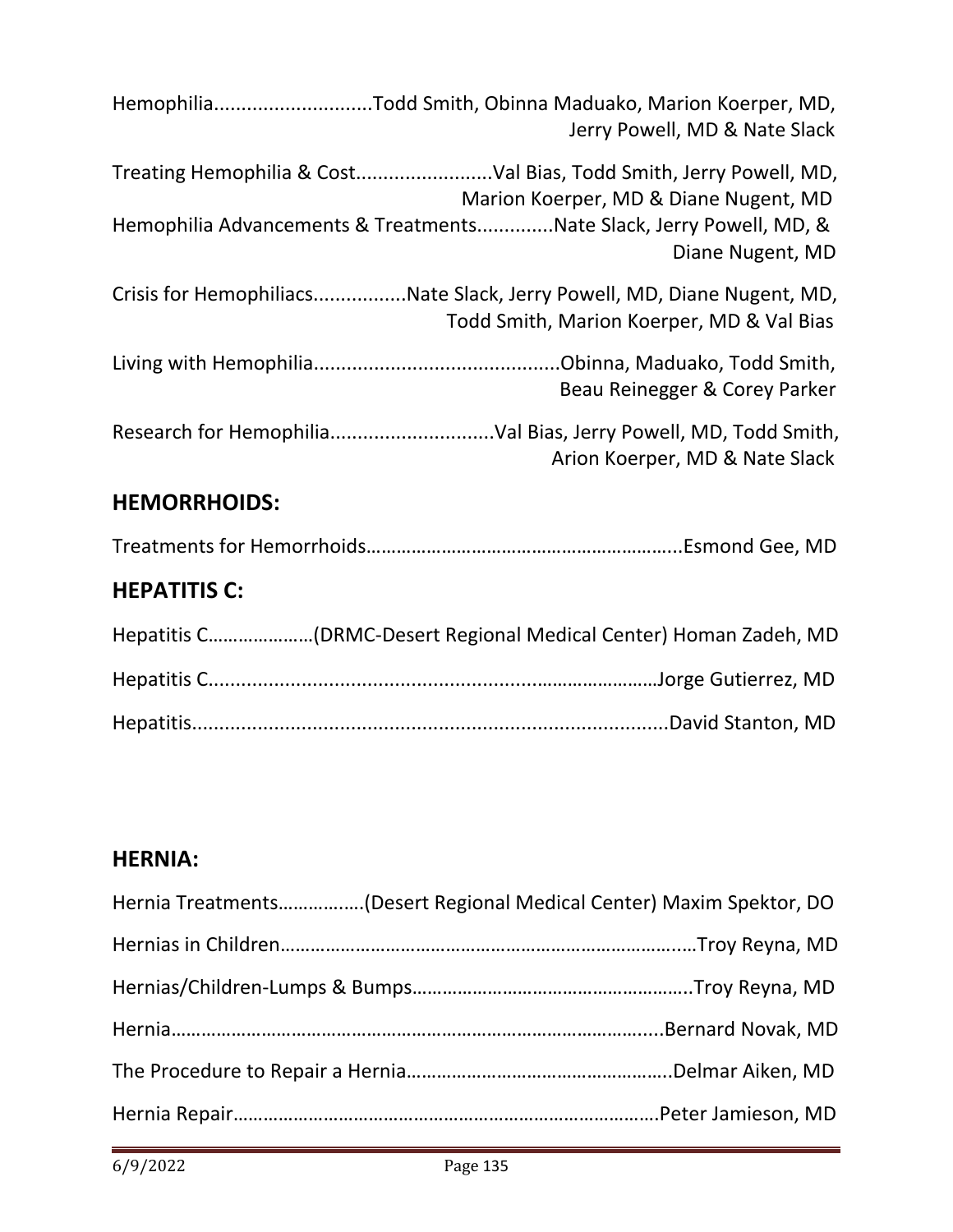|--|

## **HEROIN ADDICTION:**

Heroin Addiction…………………………………...(Sovereign Health) Richard N. Chenik, DO

#### **HERPES:**

Herpes/Shingles……………………………………………….(Methodist Hospital) Jay Shah, MD

## **HERPES ZOSTER:**

Shingles……………………………………………………………(Methodist Hospital) Jay Shah, MD

## **"HIGH" BLOOD PRESSURE & HYPERTENSION:**

Hypertension……………………….….(Desert Regional Medical Center) Bryan Stone, MD

## **HIP DISORDERS:**

| Direct Approach-Hip Replacement(Desert Reg. Med. Center) Douglas Roger, MD |
|----------------------------------------------------------------------------|
|                                                                            |
|                                                                            |
| Total Hip Replacement(Pomona Valley Hospital) Hrayr Basmajian, MD          |
| Hip Arthritis(Desert Regional Medical Center) Douglas Roger, MD            |
|                                                                            |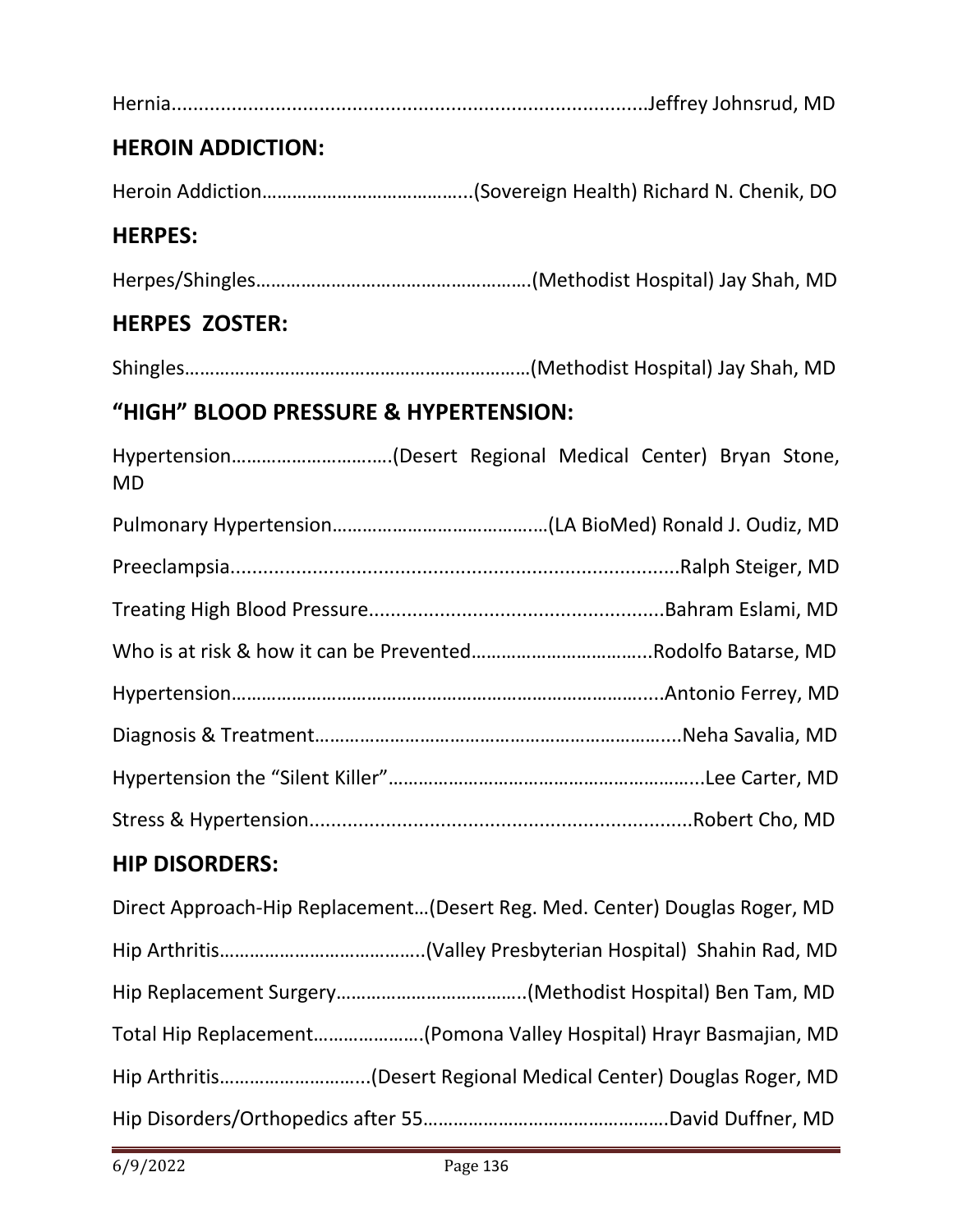Treatments for Hip Disorders in Children……………………………..Francois Lalonde, MD

# **HIP PAIN:**

| Lipogems(OrthoBiologics) Gerard Malanga, MD & Christopher Rogers, MD       |
|----------------------------------------------------------------------------|
| Direct Approach-Hip Replacement(Desert Reg. Med. Center) Douglas Roger, MD |
|                                                                            |
|                                                                            |
| Total Hip Replacement(Pomona Valley Hospital) Hrayr Basmajian, MD          |
|                                                                            |
|                                                                            |
|                                                                            |
|                                                                            |
|                                                                            |
|                                                                            |

# **HIP REPLACEMENT:**

| Direct Approach-Hip Replacement(Desert Reg. Med. Center) Douglas Roger, MD |
|----------------------------------------------------------------------------|
|                                                                            |
|                                                                            |
| Total Hip Replacement(Pomona Valley Hospital) Hrayr Basmajian, MD          |
|                                                                            |
|                                                                            |
|                                                                            |
|                                                                            |
|                                                                            |
|                                                                            |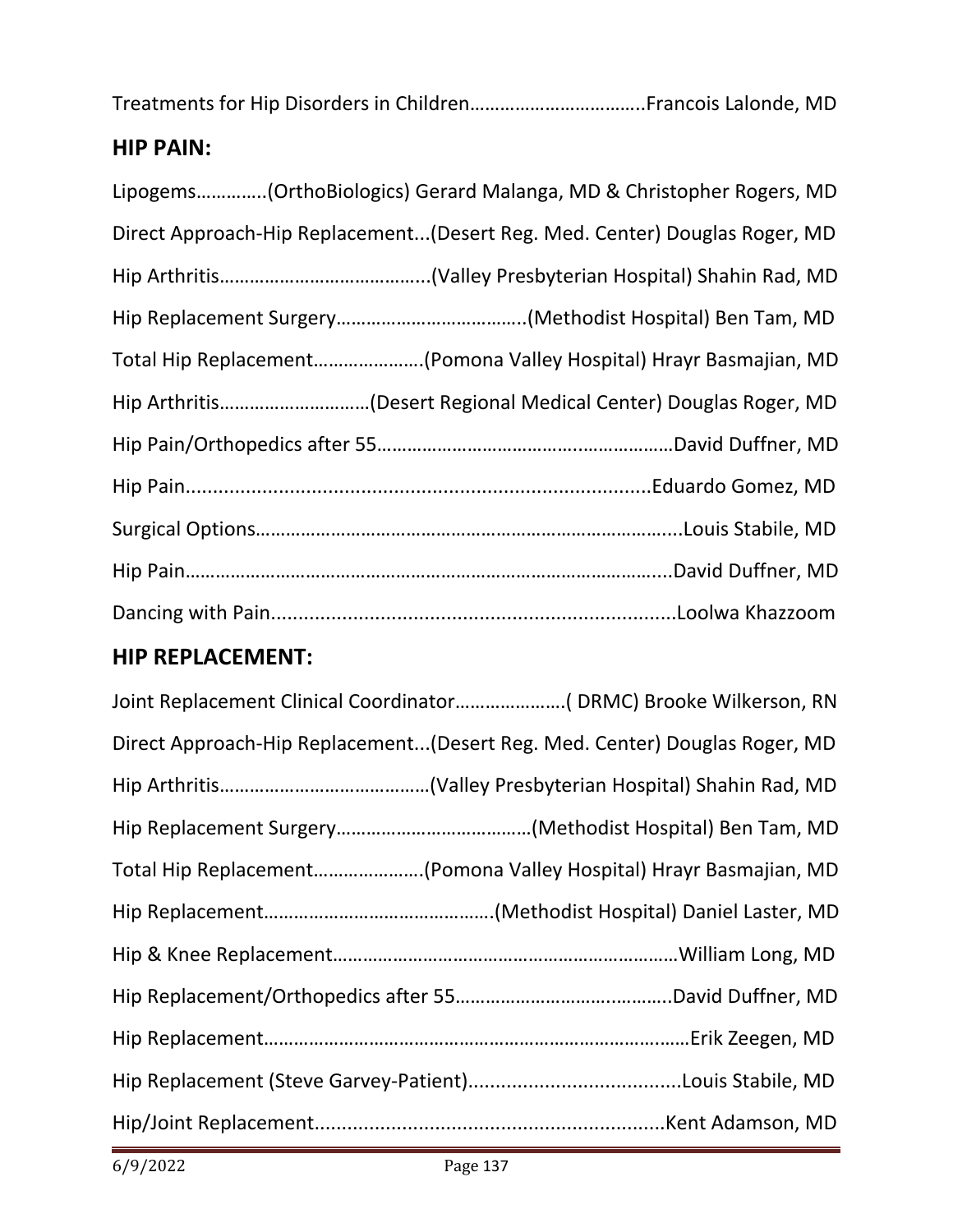| Newest Developments in Hip ReplacementSteven Gausewitz, MD                       |                           |
|----------------------------------------------------------------------------------|---------------------------|
|                                                                                  |                           |
|                                                                                  |                           |
|                                                                                  |                           |
| HIV:                                                                             |                           |
| HIV & AIDS (*SS)Kevin Robert Frost (amfAR), Eric Daar, MD (LA BioMed) &          | Michael Gottlieb, MD      |
| HIV Research(Los Angeles Biomedical Research Institute) Eric Daar, MD            |                           |
| "AmfAR InterviewRowena Johnston, PhD & Kevin Robert Frost, CEO                   |                           |
| HIV & AIDS Research-Countdown to a Cure-Part 1(AmfAR) Kevin Robert Frost,        | Rowena Johnson, PhD       |
| HIV & AIDS Research-Countdown to a Cure-Part 2(AmfAR) Rowena Johnston, PhD,      | <b>Kevin Robert Frost</b> |
|                                                                                  |                           |
| HIV & AIDS Prevention & Elizabeth Taylor Foundation-Part 2, Michael Gottlieb, MD |                           |
|                                                                                  |                           |
|                                                                                  |                           |
|                                                                                  |                           |
|                                                                                  |                           |
| <b>HIVES:</b>                                                                    |                           |
|                                                                                  |                           |

## **HOARSENESS:**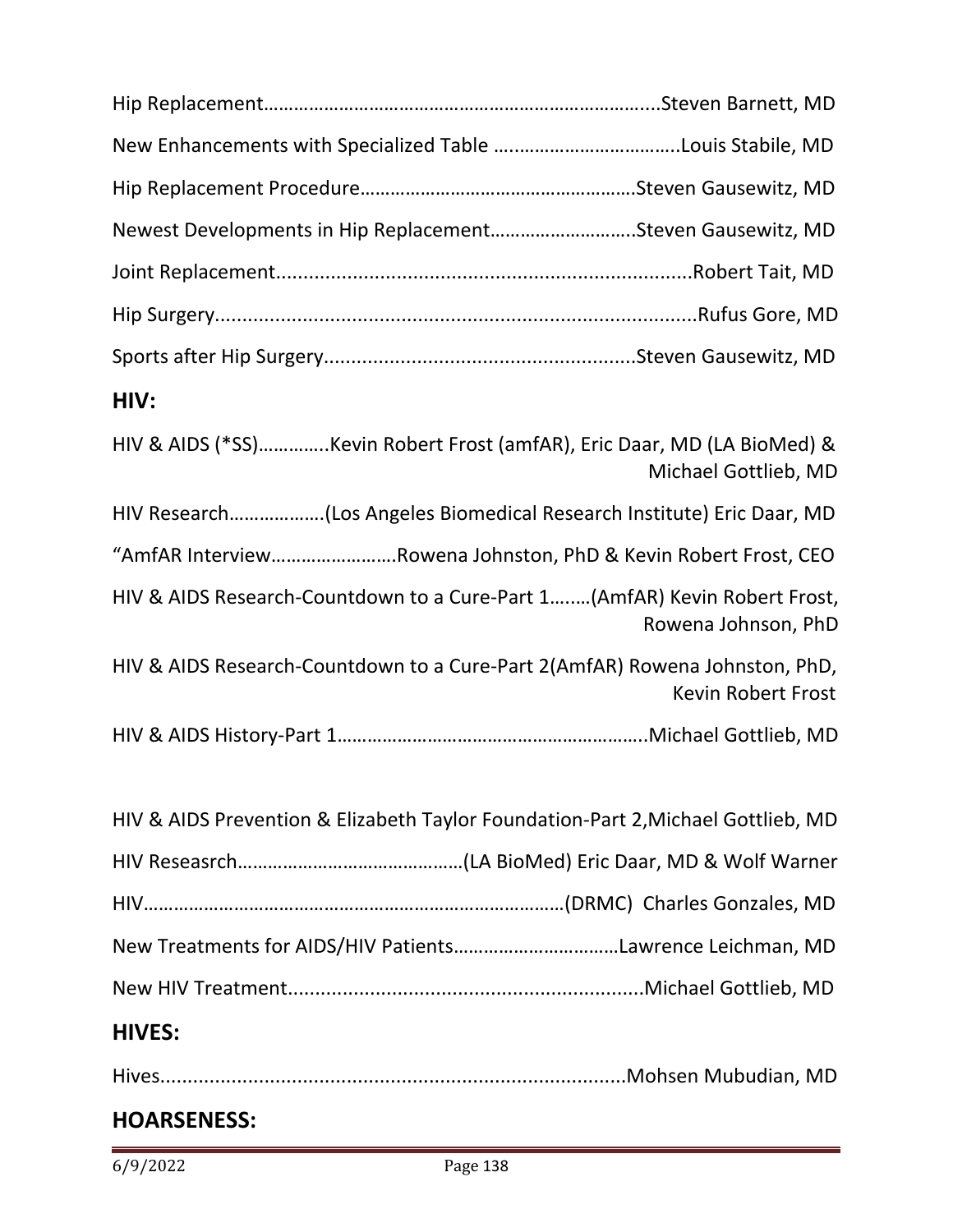## **HOLISTIC MEDICINE:**

#### **HOME DIALYSIS:**

The Advantages for Home Dialysis Machines………………………………Bryan Stone, MD

## **HOME HEALTH:**

| Medical Home HealthcareRamon Dimaculangan & Rosner Luss, MD            |
|------------------------------------------------------------------------|
| Medical Home Monitoring TechnologyRamon Dimaculangan & Rosner Luss, MD |
|                                                                        |
|                                                                        |
|                                                                        |
|                                                                        |

# **HORMONE REPLACEMENT:**

| Benefits of Bio-Identical Hormone ReplacementNicholas Thanos, MD |  |
|------------------------------------------------------------------|--|
|                                                                  |  |
|                                                                  |  |
|                                                                  |  |
|                                                                  |  |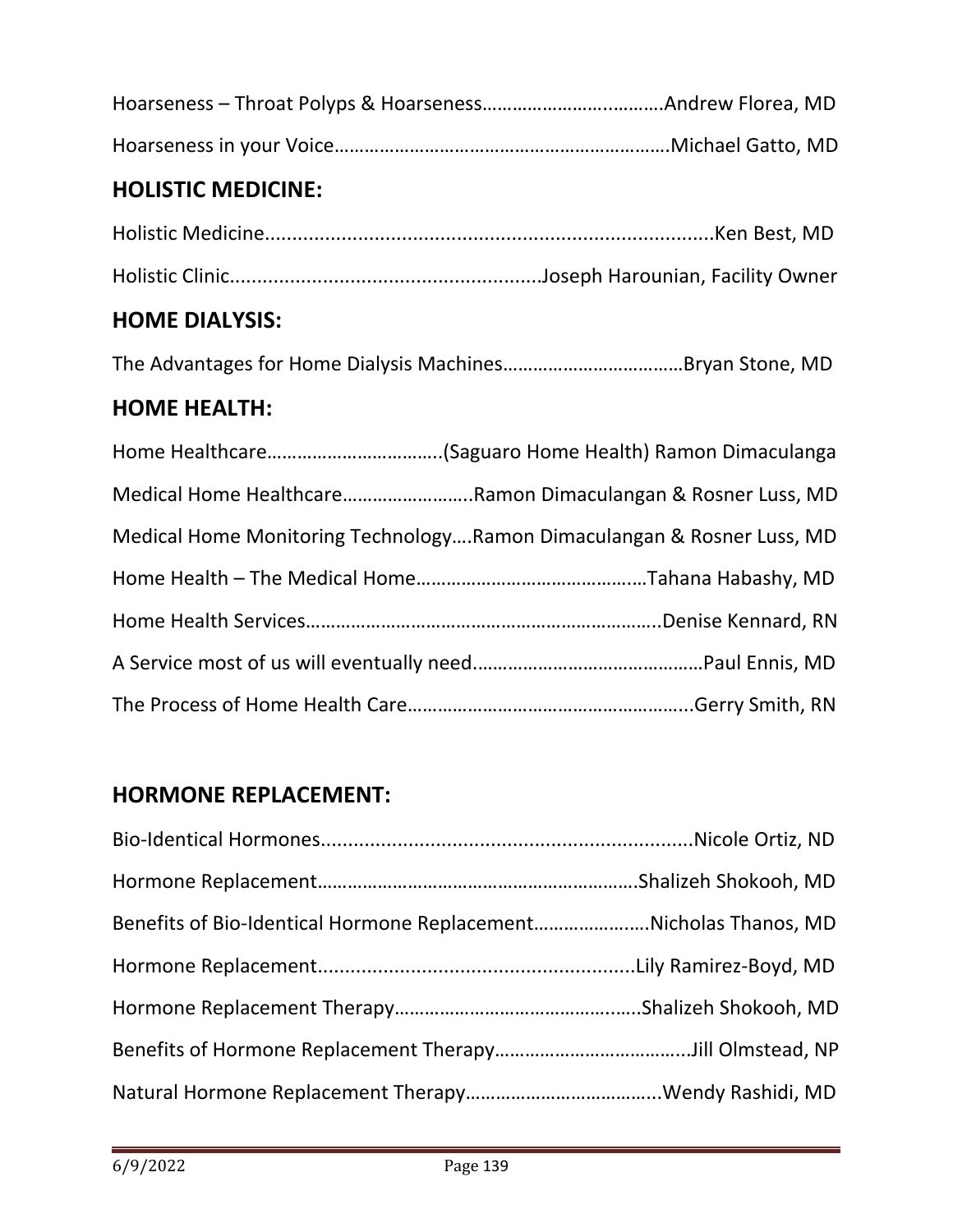# **HOSPICE:**

## **HOSPITALISTS:**

| Hospitalist/Infections(Methodist Hospital) Lowell R. Korman, MD                  |  |
|----------------------------------------------------------------------------------|--|
|                                                                                  |  |
|                                                                                  |  |
| Hospitalist (Valley Presbyterian Hosp) Sanjay Vadgama, MD & Geraldine Taguba, RN |  |
|                                                                                  |  |
|                                                                                  |  |

#### **HOSPITALS:**

| Hospitalist/Infections(Methodist Hospital) Lowell R. Korman, MD |
|-----------------------------------------------------------------|
|                                                                 |
|                                                                 |

#### **HPV VACCINE:**

| HPV & Cancer(DRMC-Desert Regional Medical Center) Sandra Bender, MD |
|---------------------------------------------------------------------|
|                                                                     |
|                                                                     |
|                                                                     |

# **HYDROCEPHALUS:**

Infants Born with Hydrocephalus…………………………………………...Mike Muhonen, MD

#### **HYPERTENSION:**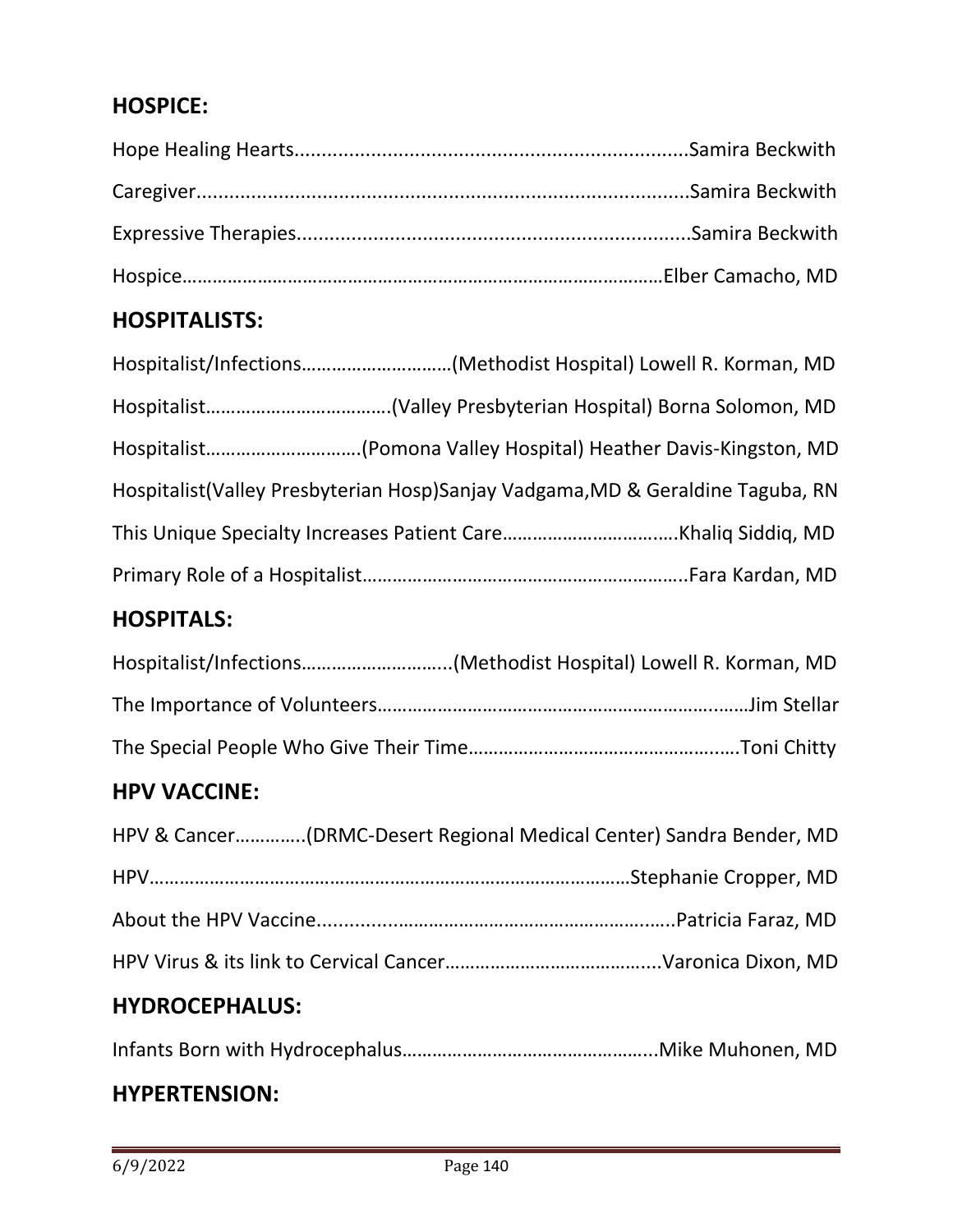Hypertension…………………………..(Desert Regional Medical Center) Bryan Stone, MD

| Hypertension/Who is at risk & how it can be PreventedRodolfo Batarse, MD |  |
|--------------------------------------------------------------------------|--|

# **HYPNOTHERAPY:**

Hypnotherapy & Weight Loss………Ivana Maksimovic, CPT & Kevin Richardson, PhD Book "Instant Inner Peace".....................................Jacqueline Sidman, PhD, Author Instant Inner Peace...............................................................Jacqueline Sidman, PhD

# **HYPOCHONDRIA:**

Hypochondria……………………….(Pomona Valley Hospital) Daniel Blocker, PhD, LMFT

## **HYPOTHYROIDISM:**

Hypothyroidism…………………………………………………………………....…Misty Rydelski, MD

## **HYSTERECTOMY:**

| Innovations in Hysterectomy(Redlands Community Hospital) Samir Hage, DO |
|-------------------------------------------------------------------------|
|                                                                         |
|                                                                         |
|                                                                         |
|                                                                         |
|                                                                         |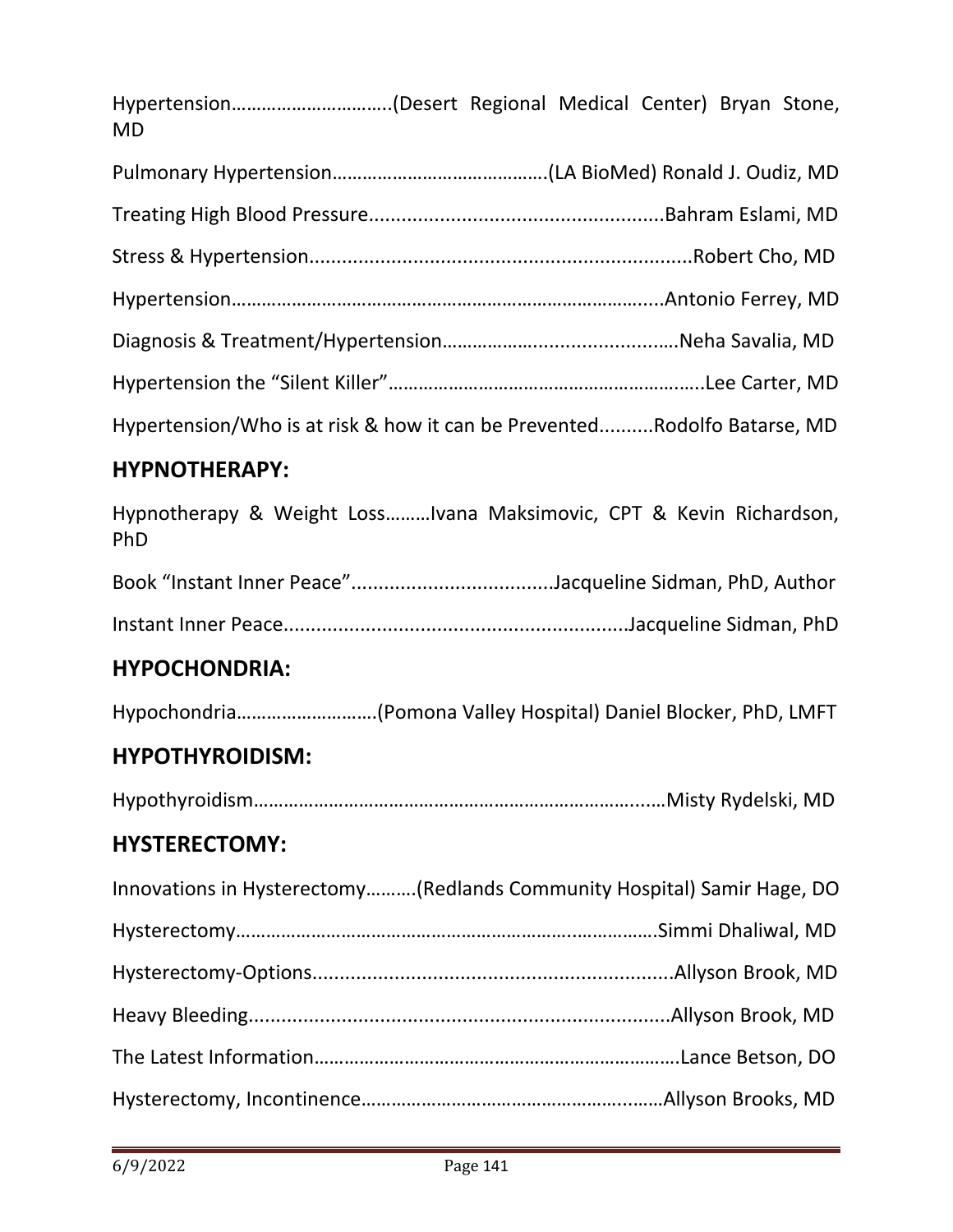| Advantages of the Nerve-Sparing Hysterectomy TechniqueDary Samimi, MD |  |
|-----------------------------------------------------------------------|--|

# **(I)**

# **ICU (INTENSIVE CARE UNIT):**

| <b>ILLNESS \$:</b>                                                     |  |
|------------------------------------------------------------------------|--|
| A Nurses Perspective of the Pediatric Intensive Care UnitCarol Cox, RN |  |
|                                                                        |  |
|                                                                        |  |

Finance & Illness......(Life Credit-California) Cody Gleason, Craig Stack & Dan Miller

# **IMAGING:**

| Breast Cancer(Pomona Cancer Center) Sharna S. Chandury, MD                    |
|-------------------------------------------------------------------------------|
|                                                                               |
| Radiation Treatments(Pomona Cancer Center) Bauchaib Rabbani, PhD              |
|                                                                               |
| Heart Imaging(Pomona Valley Hospital) Johnson Lightfoote, MD                  |
|                                                                               |
| Lung Cancer Screening(Desert Regional Medical Center) Eric Presser, MD        |
| Screening Tests for Women. (Desert Regional Medical Center) Ava Mahapatra, MD |
| Cancer Treatment & Screening(PIH Health) Dustin E. Stevenson, DO              |
| Lung Cancer Screening(Desert Regional Medical Center) Brahma Konda, MD        |
|                                                                               |
|                                                                               |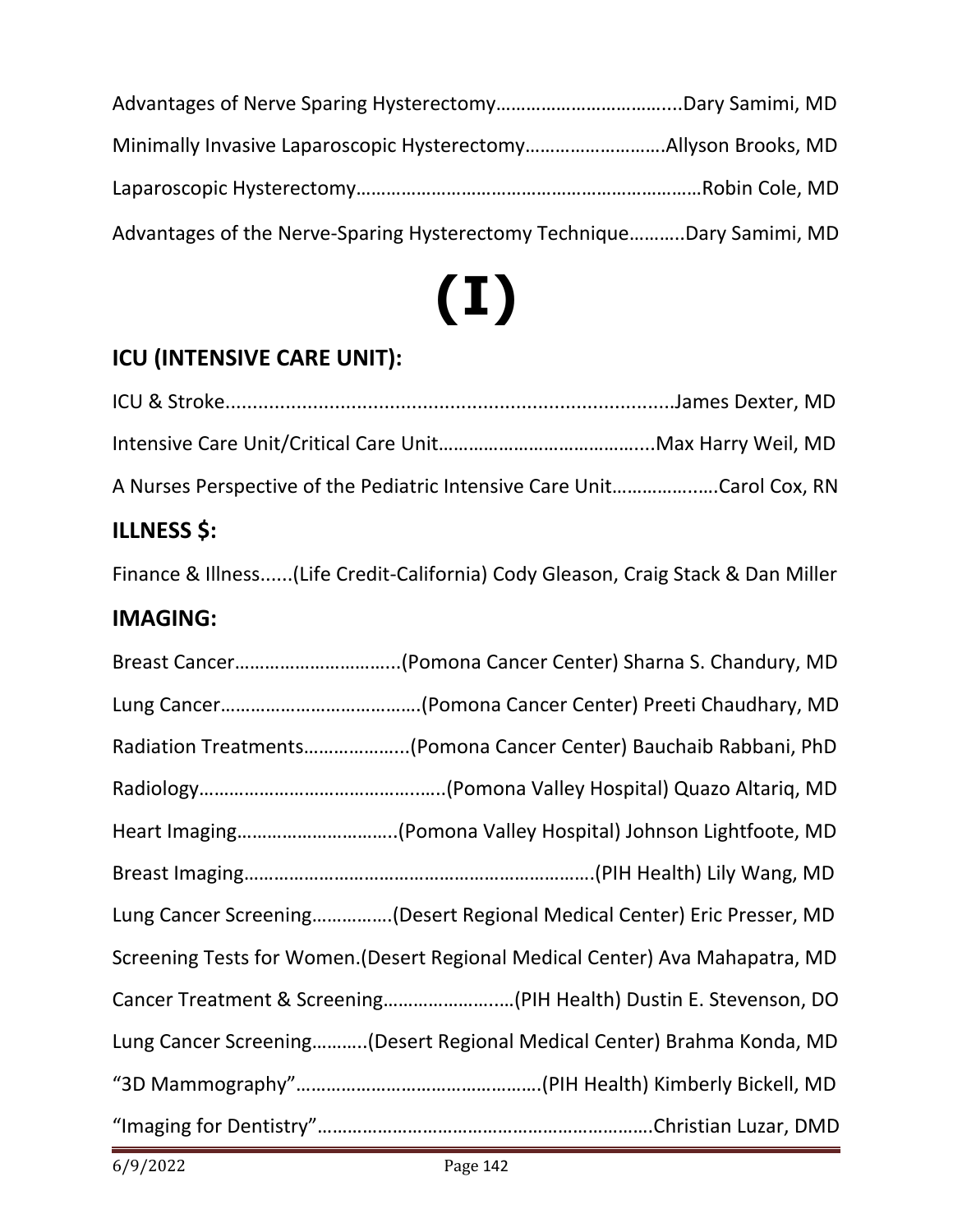| Radiology-CT Scans(Comprehensive Cancer Center) Navid Zanooz, MD      |
|-----------------------------------------------------------------------|
|                                                                       |
|                                                                       |
|                                                                       |
|                                                                       |
|                                                                       |
|                                                                       |
|                                                                       |
|                                                                       |
|                                                                       |
|                                                                       |
|                                                                       |
|                                                                       |
|                                                                       |
|                                                                       |
| Imaging is Improving Diagnosis & TreatmentsMichael Brant-Zawadski, MD |
|                                                                       |
|                                                                       |
|                                                                       |
|                                                                       |
|                                                                       |
|                                                                       |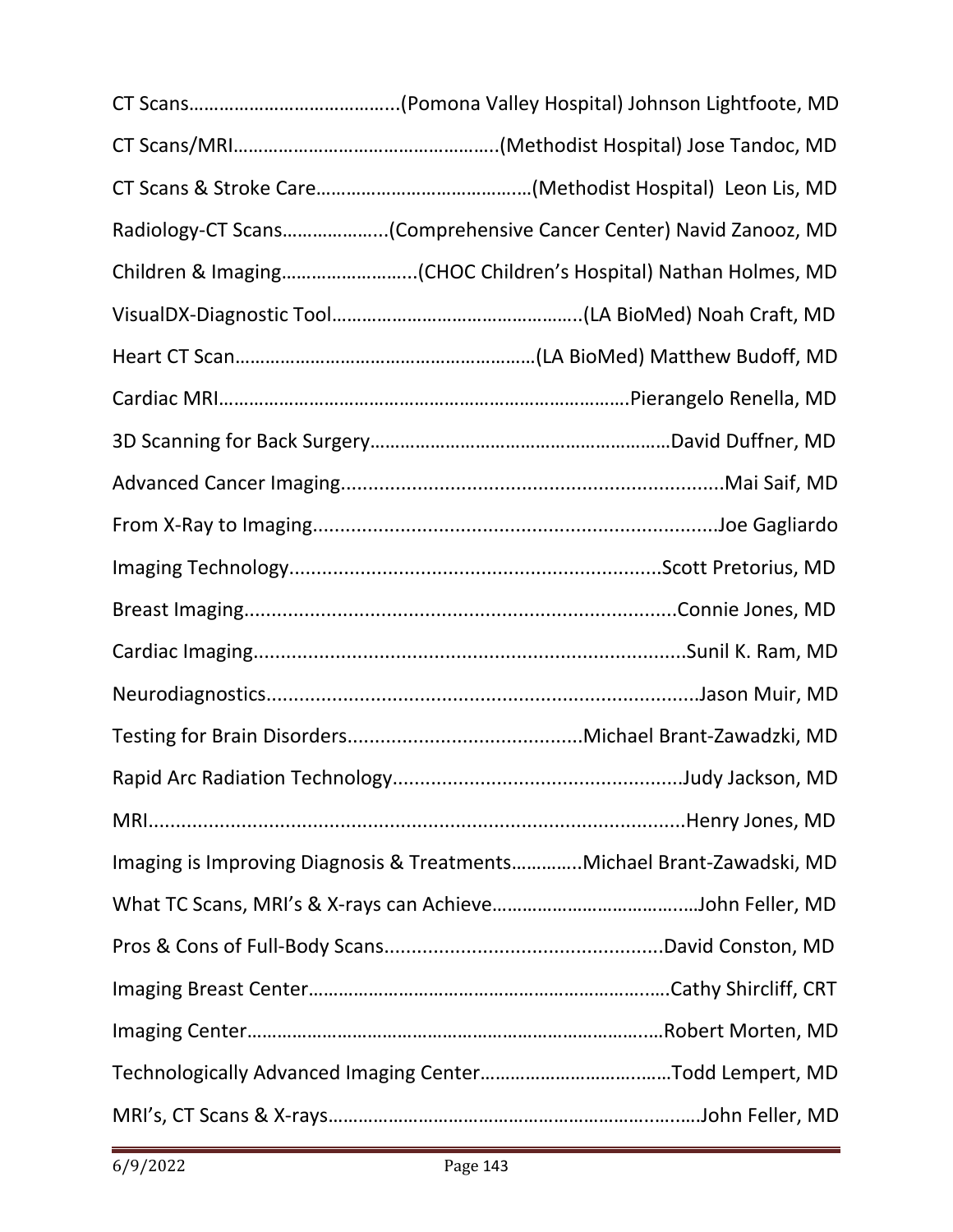| Tomotherapy allows for very Accurate TargetingPeter Chen, MD |  |
|--------------------------------------------------------------|--|
|                                                              |  |
|                                                              |  |
|                                                              |  |
|                                                              |  |
|                                                              |  |
|                                                              |  |
|                                                              |  |
|                                                              |  |

# **IMAGING CANCER WOMEN:**

Smartcurve Mammography…………….(Pomona Hospital) Johnson Lightfoote, MD & Diane Hockett, RT

# **IMMUNE SYSTEM:**

| Immuno-oncology(Desert Regional Medical Center) Timothy Tyler, Pharm D       |
|------------------------------------------------------------------------------|
| Immunotherapy/Cancer.(Desert Regional Medical Center) Timothy Tyler, Pharm D |
|                                                                              |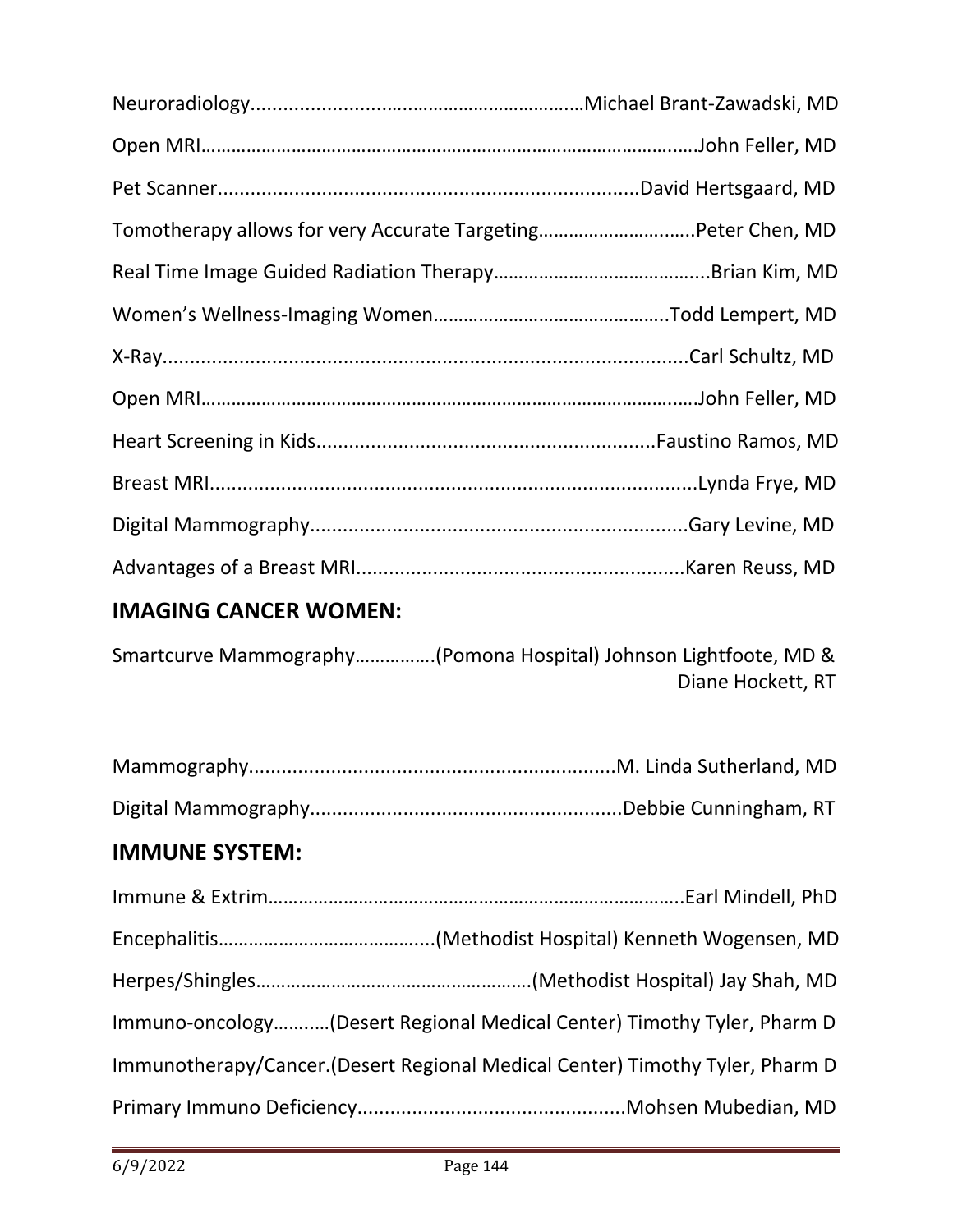#### **IMMUNOTHERAPY:**

Immuno-oncology………..(Desert Regional Medical Center) Timothy Tyler, Pharm D Immunotherapy/Cancer..(Desert Regional Medical Center)Timothy Tyler, Pharm D

## **INCONTINENCE:**

| <b>MD</b> |                                                                  |         |
|-----------|------------------------------------------------------------------|---------|
|           |                                                                  |         |
|           |                                                                  |         |
| <b>MD</b> |                                                                  | Thanos, |
|           |                                                                  |         |
|           |                                                                  |         |
|           | Treatment Options to Control IncontinenceTheodore Benderev, MD   |         |
|           |                                                                  |         |
|           |                                                                  |         |
|           |                                                                  |         |
|           |                                                                  |         |
|           | Stem Cell, G-spot, and Incontinence. Birth ControlAllen Wu, MD   |         |
|           | Stem Cell (Sound Bite), Awards Trip to China & JapanAllan Wu, MD |         |
|           |                                                                  |         |
|           |                                                                  |         |
|           |                                                                  |         |
|           |                                                                  |         |
|           |                                                                  |         |
|           |                                                                  |         |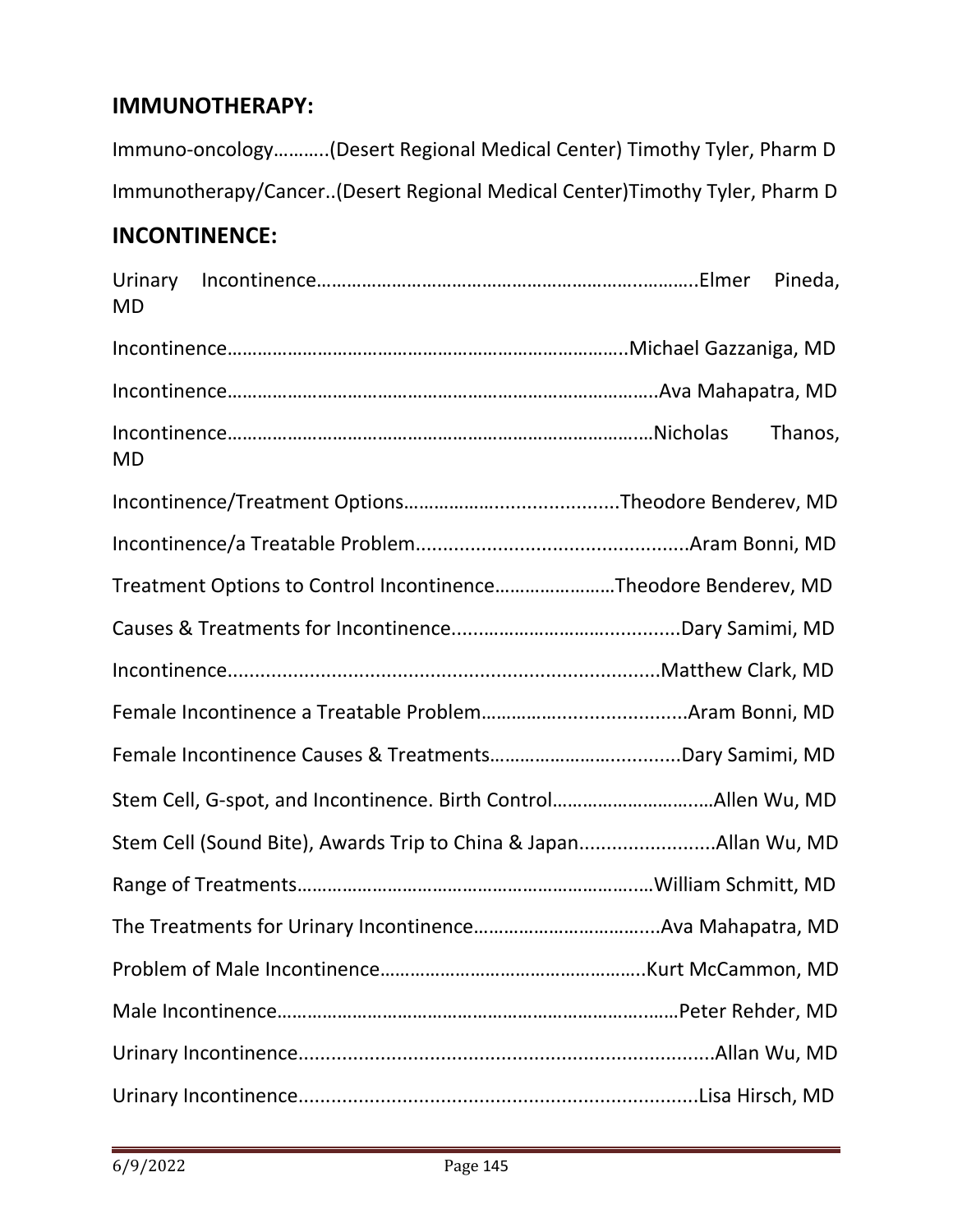#### **INDIGESTION:**

| MD | Treatments Available for Acid Reflux DiseaseSajen Mathews, |
|----|------------------------------------------------------------|
|    |                                                            |
|    |                                                            |
|    |                                                            |
|    |                                                            |
|    |                                                            |
|    |                                                            |
|    |                                                            |
|    |                                                            |
|    |                                                            |
|    |                                                            |

## **INFANTS:**

| Pediatric Heart Rhythm Problems(CHOC Children's Hosp) Anthony McCanta, MD                            |
|------------------------------------------------------------------------------------------------------|
| Fetal Alcohol Syndrome(Pomona Valley Hospital) Shahid Kamran, MD                                     |
|                                                                                                      |
|                                                                                                      |
| Respitory NICU-Helping Premature Infants Breathe(Valley Presbyterian Hospital)<br>Nousheen Zaman, MD |
| Fortified Human Milk for Premature Infants(Prolacta) Amy B. Hair, MD,<br>Delvin Peeks & Brandi Peeks |
|                                                                                                      |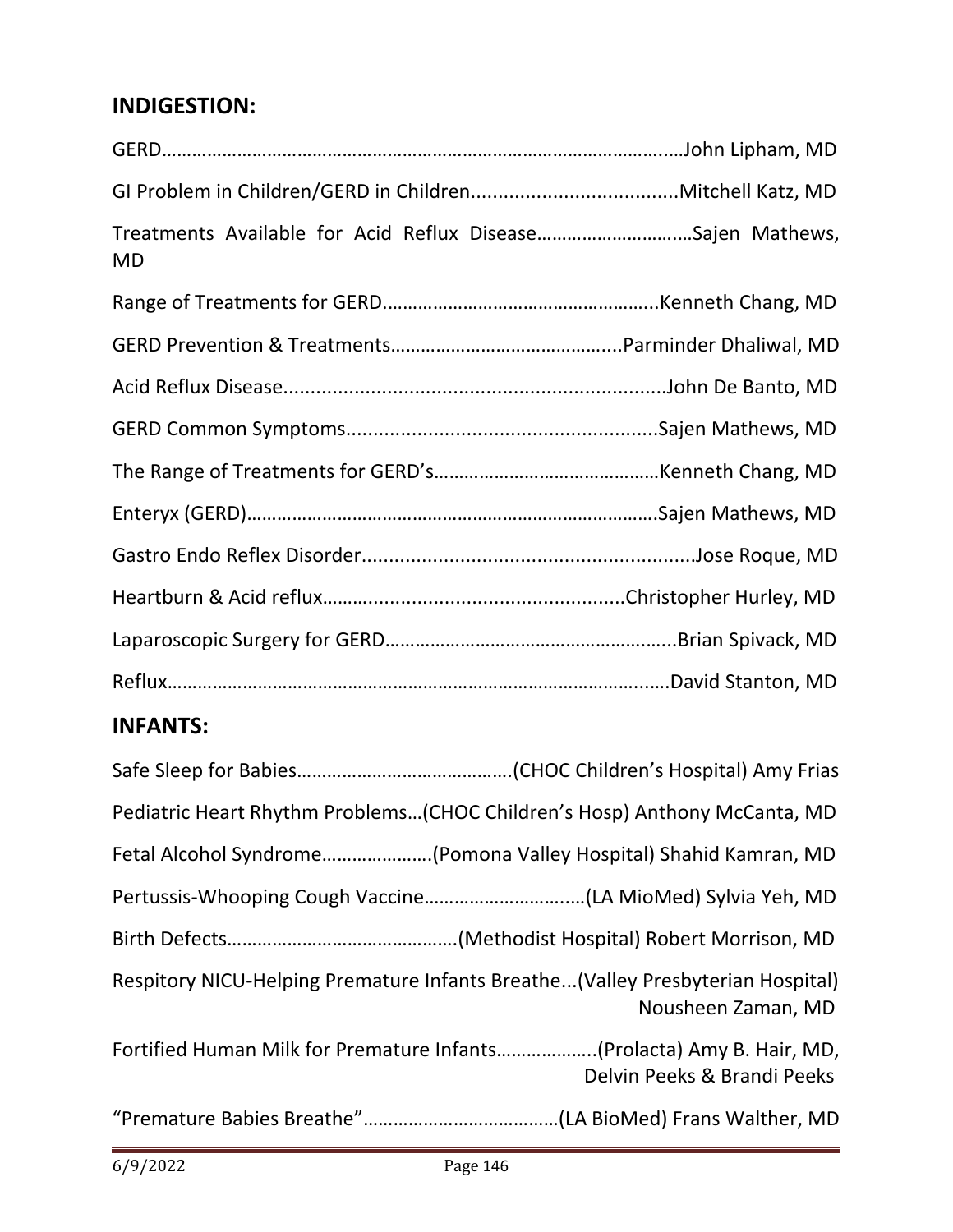| <b>MD</b>                                                                                       |                 |  |
|-------------------------------------------------------------------------------------------------|-----------------|--|
|                                                                                                 |                 |  |
| Infant Facial Surgery(CHOC Children's Hospital) Jason Toranto, MD                               |                 |  |
| Baby Fae-First Pediatric Heart Transplant(Loma Linda Children's Hospital)<br>Leonard Bailey, MD |                 |  |
| Newborn Heart Defects/Pulse Oximeter(LA BioMed) Ruey-Kang R Chang, MD                           | & Laurel Ulrich |  |
| Neuro, NICU(Loma Linda Children's Hospital) Andrew O Hopper, MD                                 |                 |  |
| Newborn Heart Defects/Pulse Oximeter(LA BioMed) Ruey-Kang R Chang, MD                           |                 |  |
| Breastfeeding(Loma Linda Children's Hospital) Laylene Phillips, MD                              |                 |  |
| Preventing Infant BlindnessBaruch Kuppermann, MD, PhD & Thomas Lee, MD                          |                 |  |
|                                                                                                 |                 |  |
|                                                                                                 |                 |  |
|                                                                                                 |                 |  |
|                                                                                                 |                 |  |
|                                                                                                 |                 |  |
|                                                                                                 |                 |  |
|                                                                                                 |                 |  |
|                                                                                                 |                 |  |
|                                                                                                 |                 |  |
|                                                                                                 |                 |  |
|                                                                                                 |                 |  |
|                                                                                                 |                 |  |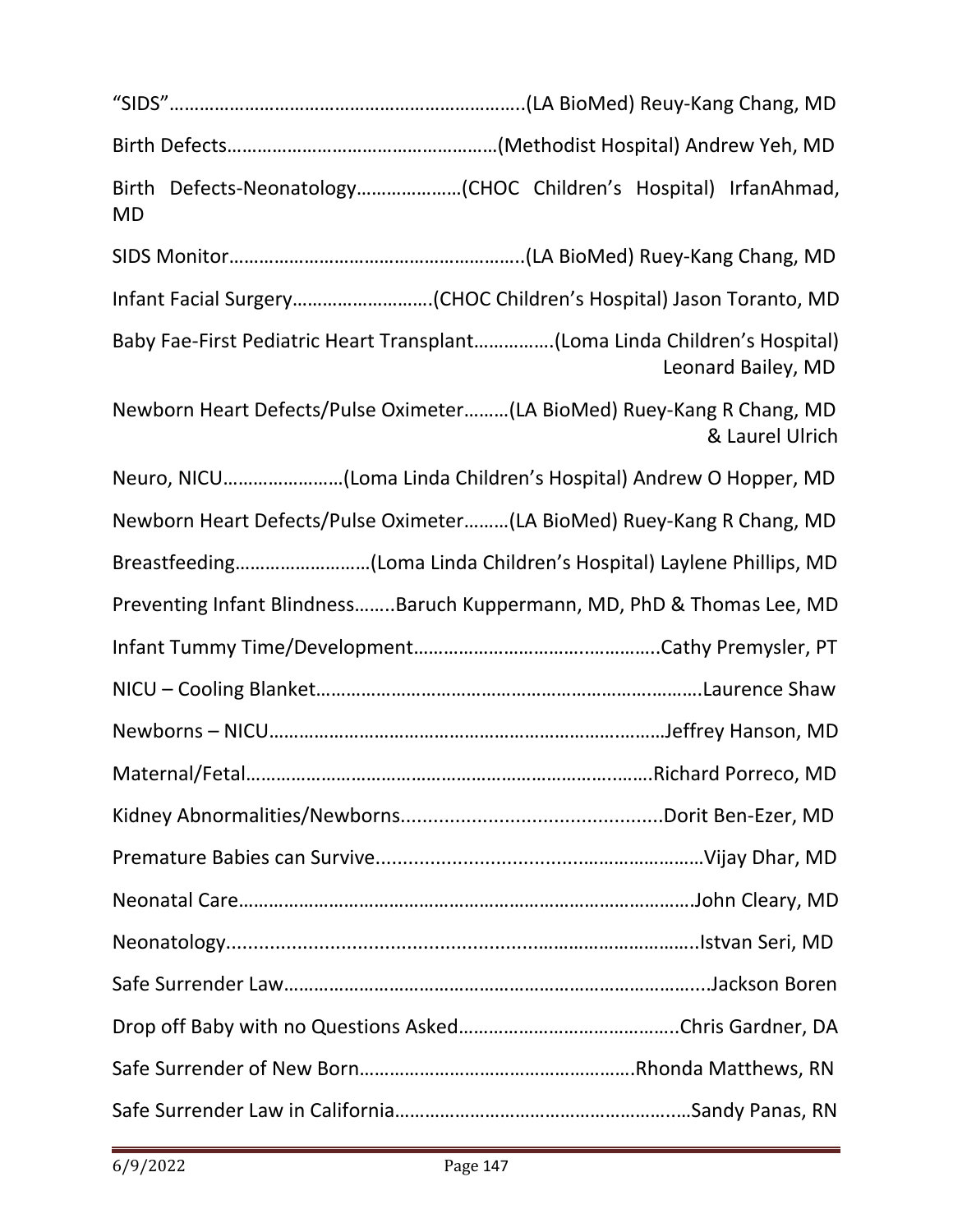## **INFECTION:**

| Infections Affecting the Kidneys (Desert Regional Med. Center) Bryan Stone, MD |
|--------------------------------------------------------------------------------|
|                                                                                |
|                                                                                |
|                                                                                |
|                                                                                |
|                                                                                |
| Infection-Encephalitis(Methodist Hospital) Kenneth Wogensen, MD                |
| Infection-Swollen Glands(Pomona Valley Hospital) Behnam Ebrahini, MD           |
| Infections/Hospitalist(Methodist Hospital) Lowell R. Korman, MD                |
|                                                                                |
| Donald Ennis, MD FACS                                                          |
|                                                                                |
|                                                                                |
|                                                                                |

| Urinary Tract Infection (Stanford University Medical Center) Leah Millheiser, MD |
|----------------------------------------------------------------------------------|
|                                                                                  |
|                                                                                  |
|                                                                                  |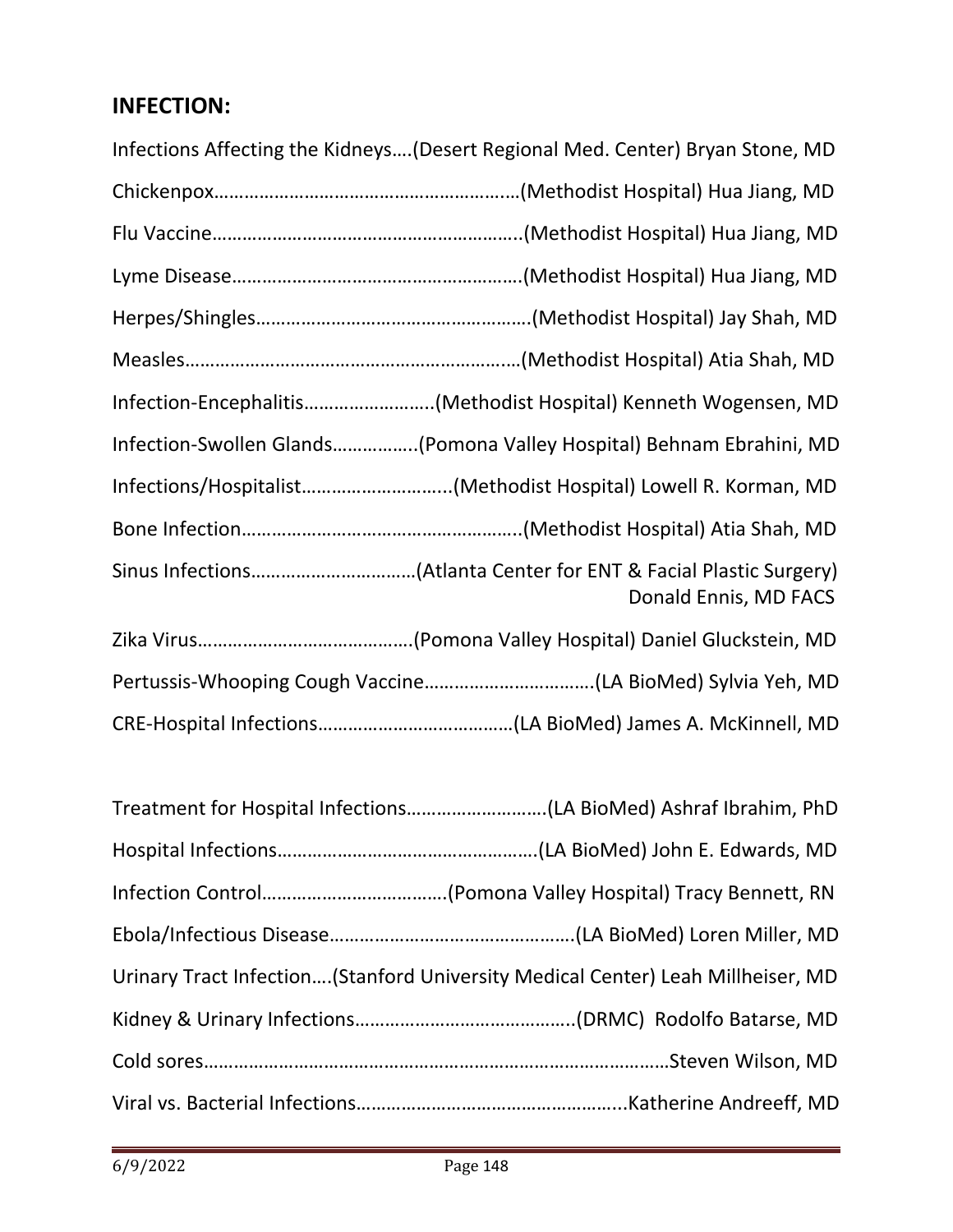| How Infectious Diseases and your Health are ChangingPaul Mittman, ND, EdD |  |
|---------------------------------------------------------------------------|--|
|                                                                           |  |
|                                                                           |  |
|                                                                           |  |

#### **INFECTIOUS DISEASE:**

| Covid & Urgent Care(St. Mary's Hospital in Reno) Bayo Curry-Winchell, MD    |
|-----------------------------------------------------------------------------|
|                                                                             |
|                                                                             |
| Coronavirus-Flu Pandemic(Desert Regional Med. Center) Timothy Tyler, PharmD |
|                                                                             |
|                                                                             |
|                                                                             |
|                                                                             |
|                                                                             |
|                                                                             |
|                                                                             |
|                                                                             |
|                                                                             |
|                                                                             |
|                                                                             |

## **INFERTILITY:**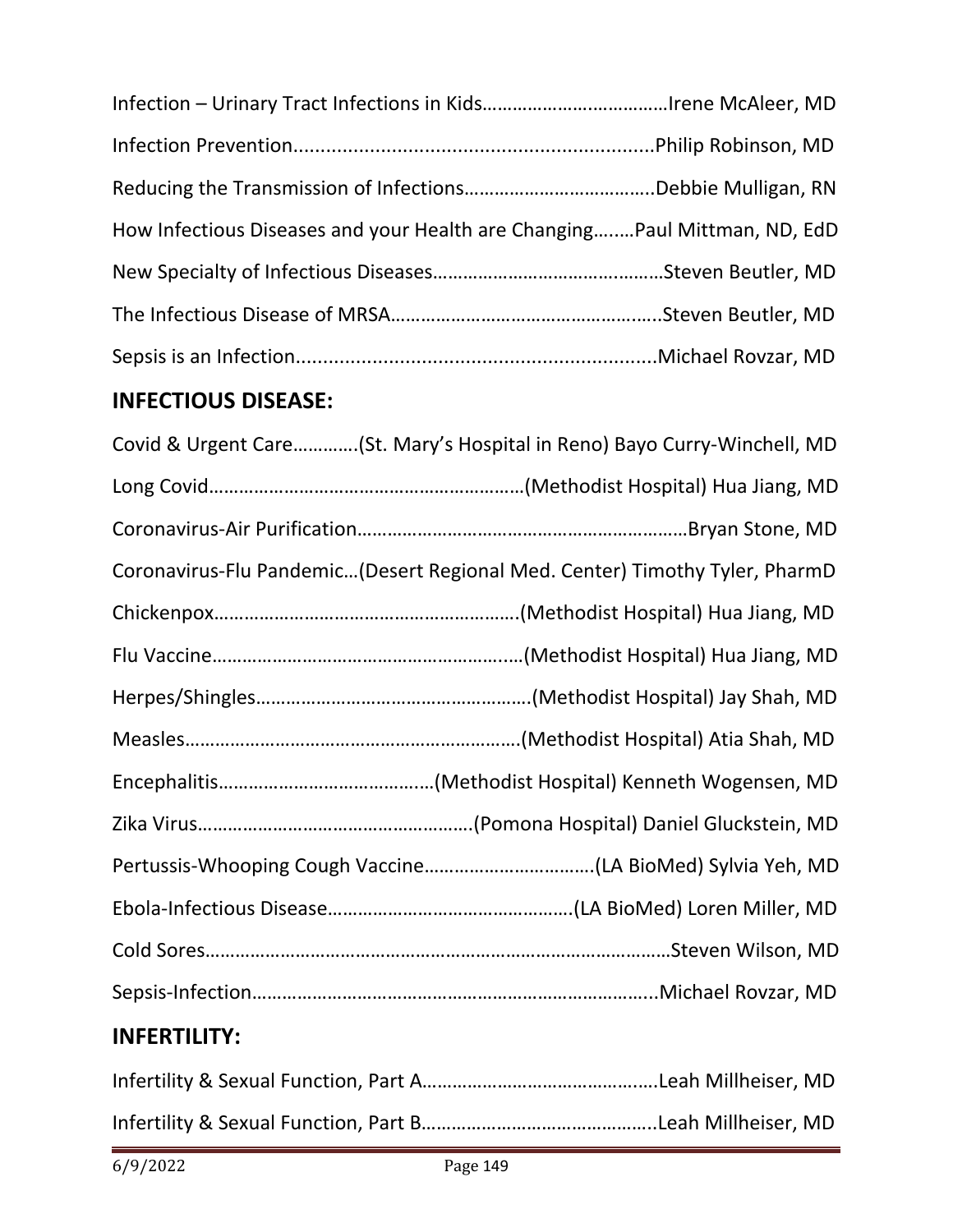#### **INFLAMATION:**

|--|--|

#### **INFLUENZA:**

#### **INJECTION THERAPY:**

Lipogems…………..(OrthoBiologics) Gerard Malanga, MD & Christopher Rogers, MD One Injection PRP…………....….(Desert Regional Medical Center) David Duffner, MD

## **INJURIES:**

|  | Lipogems(OrthoBiologics) Gerard Malanga, MD & Christopher Rogers, MD |
|--|----------------------------------------------------------------------|
|  | One Injection PRP(Desert Regional Medical Center) David Duffner, MD  |
|  |                                                                      |

#### **INJURY PREVENTION:**

Injury Prevention……………………………………………………..Amy Waunch, MSM EMP CEN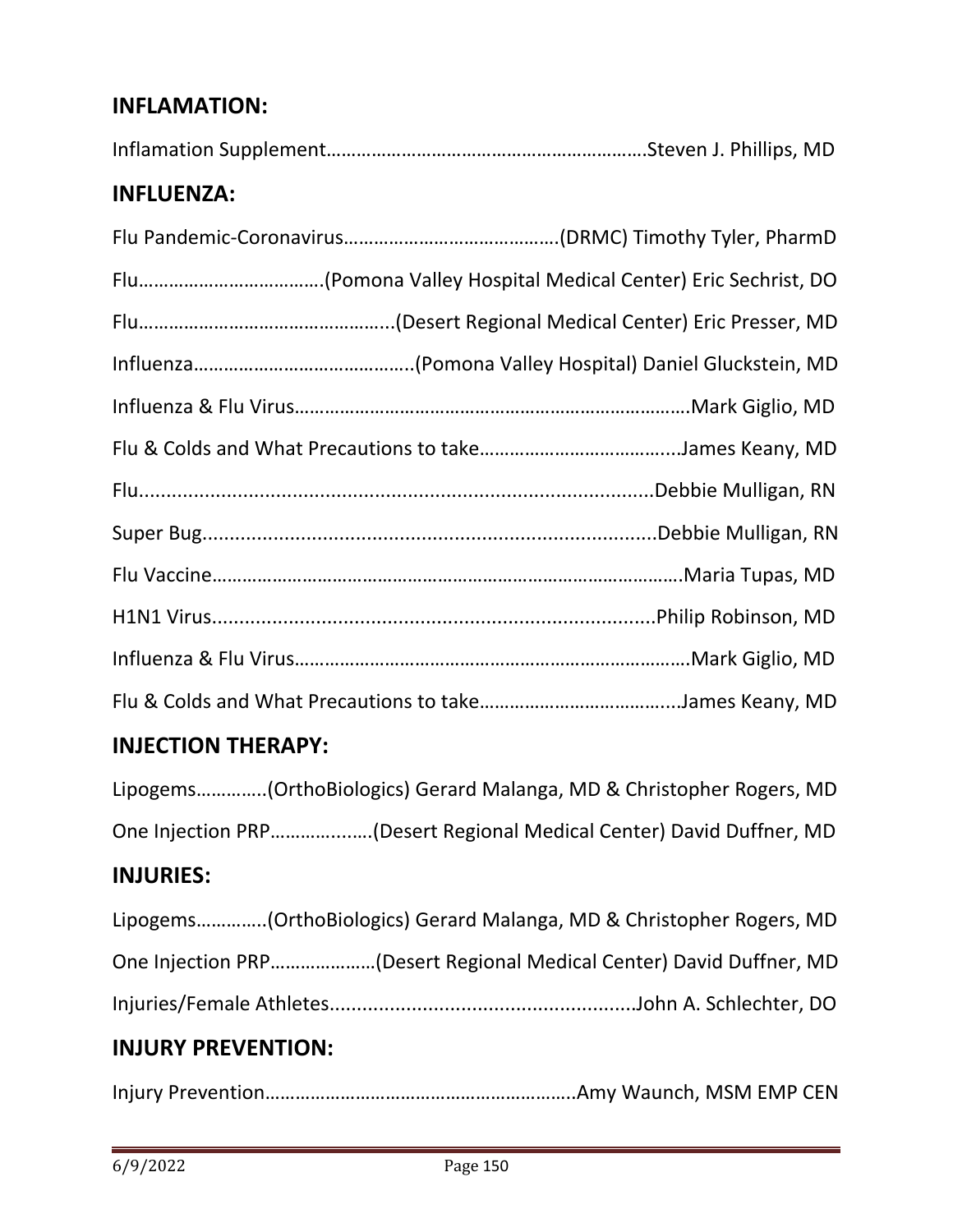#### **INSOMNIA:**

## **INSURANCE (HEALTH):**

#### **INTEGRATIVE MEDICINE:**

```
A Blend of Traditional & Alternative Medicine…………………..………Kelly McCann, MD
```
#### **INTERNAL MEDICINE:**

#### **IRRITABLE BOWEL SYNDROME:**

|  | Gastro symptoms(Desertt Regional Medical Center) Mehrdad Asgeri, MD |
|--|---------------------------------------------------------------------|
|  |                                                                     |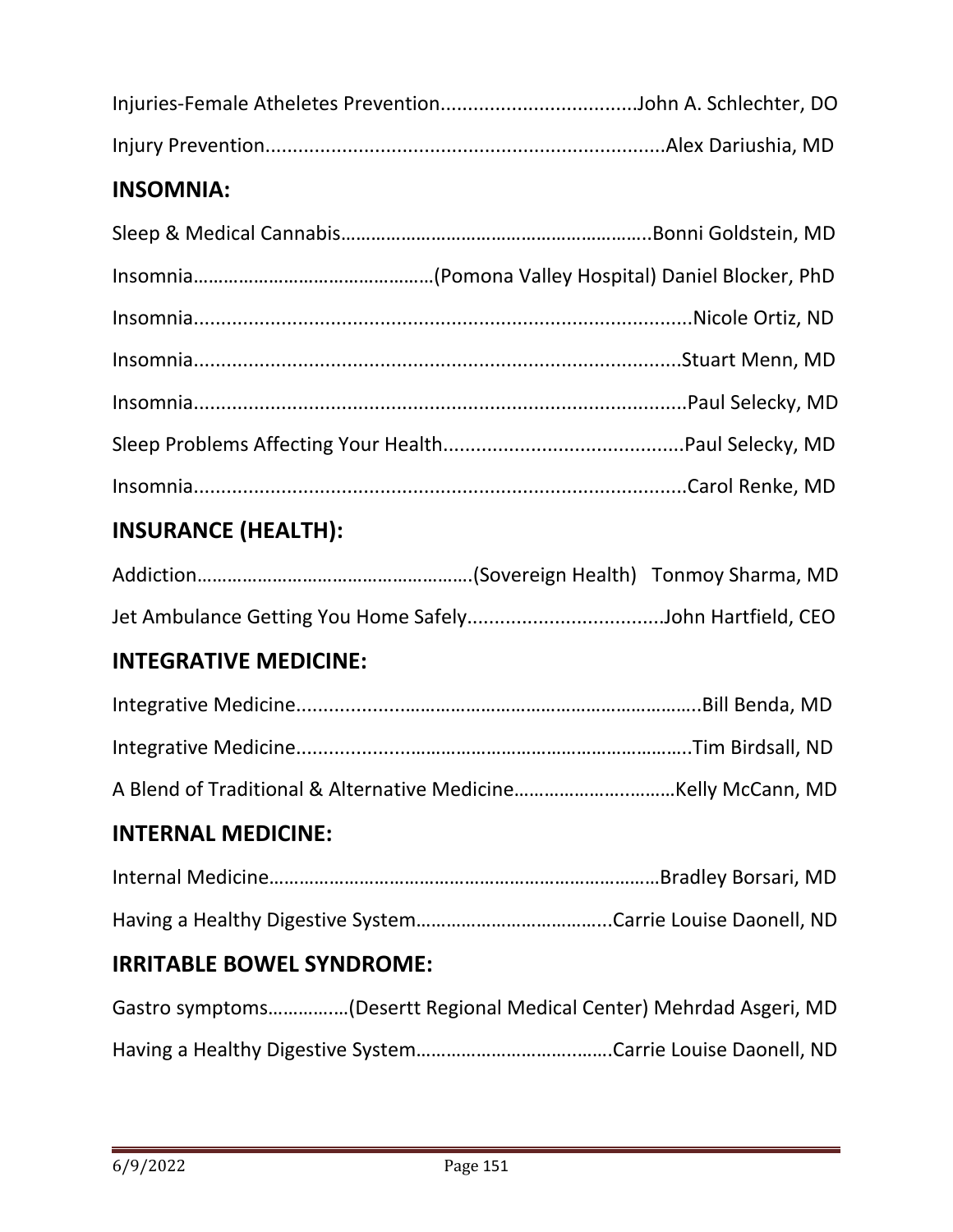# **(J)**

## **JAUNDICE:**

#### **JOINT:**

| Lipogems(OrthoBiologics) Gerard Malanga, MD & Christopher Rogers, MD |  |
|----------------------------------------------------------------------|--|
|                                                                      |  |
|                                                                      |  |
|                                                                      |  |
|                                                                      |  |

#### **JOINT REPLACEMENT:**

| Knee Joint Replacement Surgery(Methodist Hospital) Gregory Heinen, MD        |
|------------------------------------------------------------------------------|
| Preparing for Total Joint Replacement(Pomona Valley Hosp) Vickie Miersma, RN |
|                                                                              |
| Brachial Plexus Injuries & Rehab after Joint SurgeryRobertus Kounang, MD     |
|                                                                              |
|                                                                              |
|                                                                              |



#### **KARATE PROGRAM:**

Karate Program Helps Children with Confidence………….……Wayne Centra, MOTR/L

#### **KERATOCONUS:**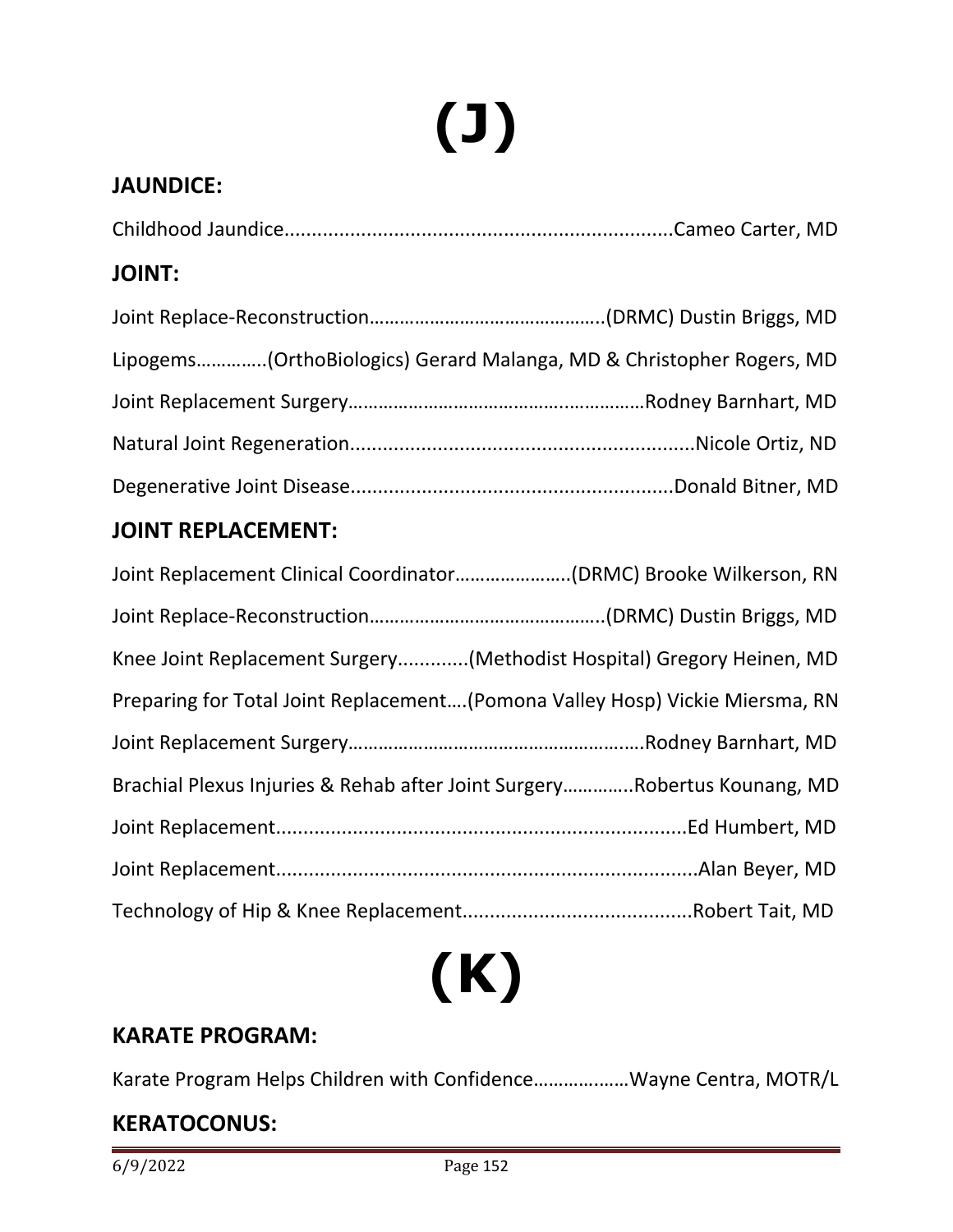Keratoconus………………………………………………………………………...John Hovanesian, MD

#### **KIDNEYS:**

| Infections Affecting the Kidneys(Desert Regional Med. Center) Bryan Stone, MD                                                              |
|--------------------------------------------------------------------------------------------------------------------------------------------|
| Polycystic Kidney Disease(Desert Regional Medical Center) Bryan Stone, MD                                                                  |
| Kidney Disease-Drugs(Desert Regional Medical Center) Bryan Stone, MD                                                                       |
| Kidney Disease (*SS)Rodolfo Batarse, MD (DRMC), Joel Kopple, MD (LA BioMed)<br>Ilian Marquez, MD (Methodist Hosp) & Bryan Stone, MD (DRMC) |
|                                                                                                                                            |
| New Meds for Polycystic Kidney Disease(DRMC) Rodolfo Batarse, MD                                                                           |
| New info on Kidneys(Desert Regional Medical Center) Rodolfo Batarse, MD                                                                    |
|                                                                                                                                            |
|                                                                                                                                            |
| Advancements in Treating Kidney Failure(DRMC) Bryan Stone, MD                                                                              |
| Kidney Stones(Methodist Hospital of Southern California) Benjamin Yuh, MD                                                                  |

| "Artificial Kidneys"(Desert Regional Medical Center) Rodolfo Batarse, MD |  |
|--------------------------------------------------------------------------|--|
|                                                                          |  |
|                                                                          |  |
|                                                                          |  |
|                                                                          |  |
|                                                                          |  |
|                                                                          |  |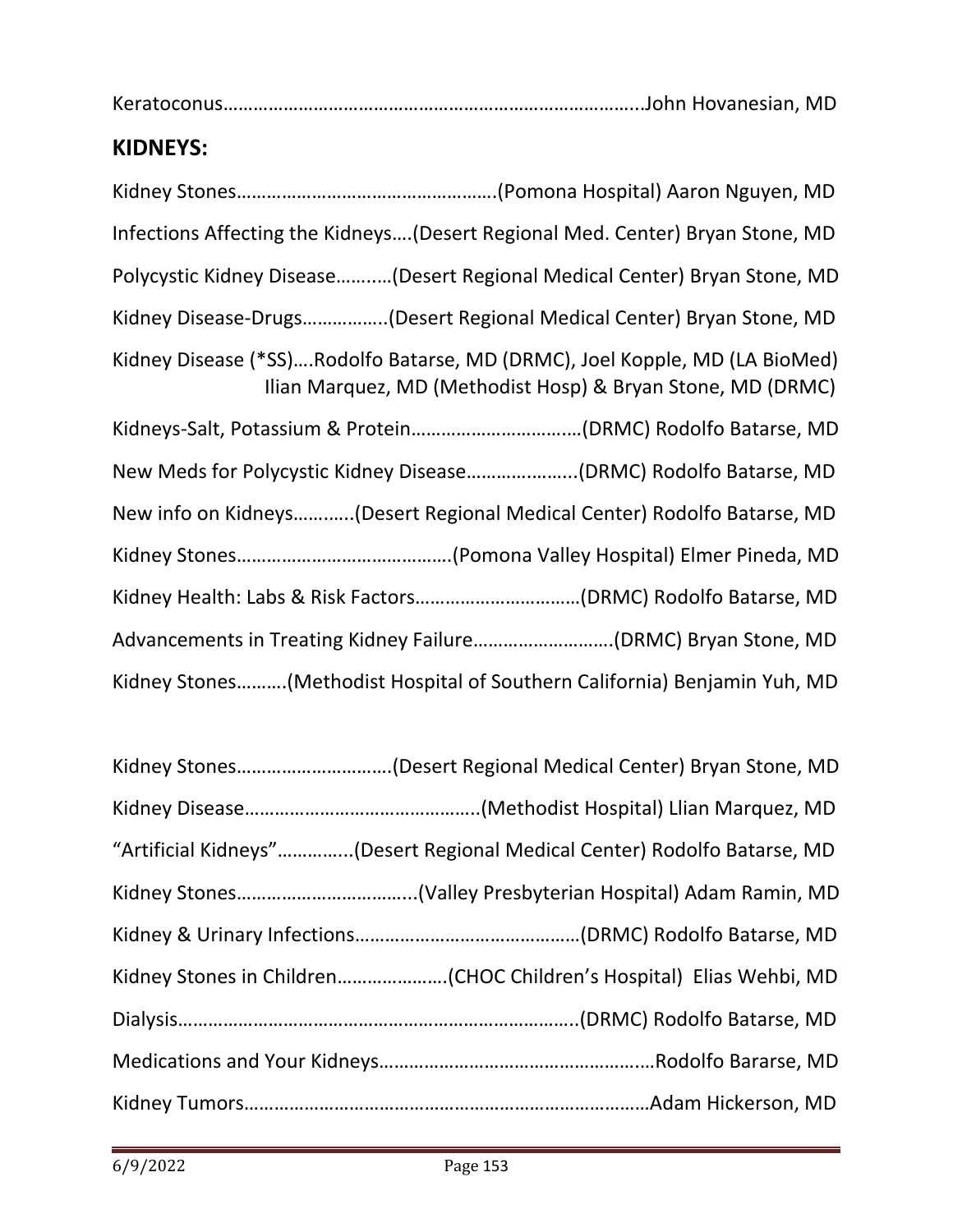| Kidneys - Drugs & Habits that Damage KidneysRodolfo Batarse, MD |  |
|-----------------------------------------------------------------|--|
|                                                                 |  |
|                                                                 |  |
|                                                                 |  |
|                                                                 |  |
|                                                                 |  |

## **KIDNEY DISEASE:**

Infections Affecting the Kidneys….(Desert Regional Med. Center) Bryan Stone, MD Polycystic Kidney Disease…….….(Desert Regional Medical Center) Bryan Stone, MD Kidney Disease-Drugs……………...(Desert Regional Medical Center) Bryan Stone,MD

| Kidney Disease (*SS)Rodolfo Batarse, MD (DRMC), Joel Kopple, MD (LA BioMed)<br>Ilian Marquez, MD (Methodist Hosp) Bryan Stone (DRMC) |
|--------------------------------------------------------------------------------------------------------------------------------------|
|                                                                                                                                      |
| New Meds for Polycystic Kidney Disease(DRMC) Rodolfo Batarse, MD                                                                     |
| New info on Kidneys(Desert Regional Medical Center) Rodolfo Batarse, MD                                                              |
|                                                                                                                                      |
|                                                                                                                                      |
|                                                                                                                                      |
|                                                                                                                                      |
|                                                                                                                                      |
|                                                                                                                                      |
|                                                                                                                                      |
|                                                                                                                                      |
|                                                                                                                                      |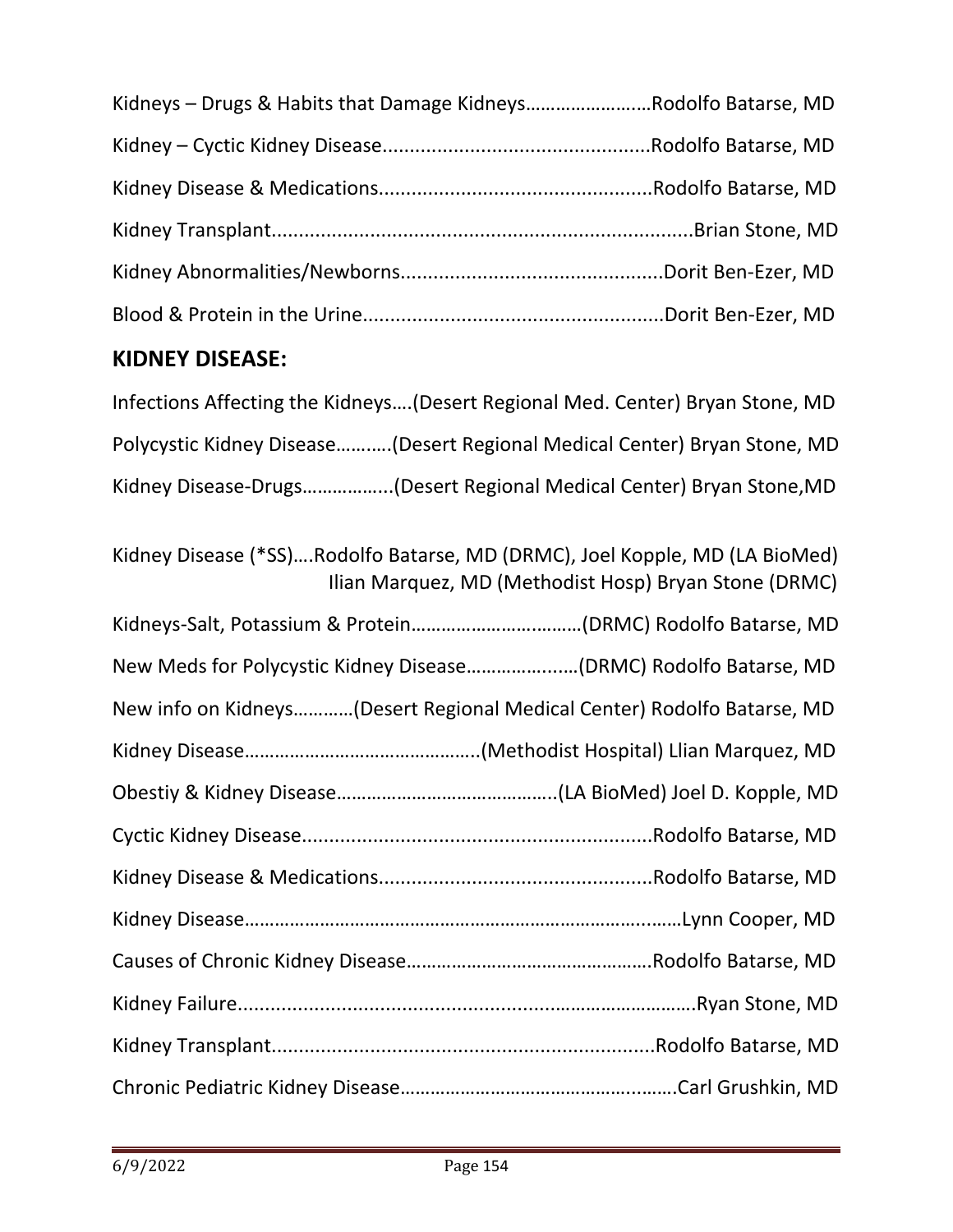## **KIDNEY STONES:**

| Kidney Stones(Methodist Hospital of Southern California) Benjamin Yuh, MD |
|---------------------------------------------------------------------------|
| Kidney Stones(Desert Regional Medical Center) Bryan Stone, MD             |
|                                                                           |
|                                                                           |
|                                                                           |
|                                                                           |
|                                                                           |
|                                                                           |
|                                                                           |

#### **KIDNEY TRANSPLANT:**

## **KIDS:**

| 6/9/2022 | Page 155 |
|----------|----------|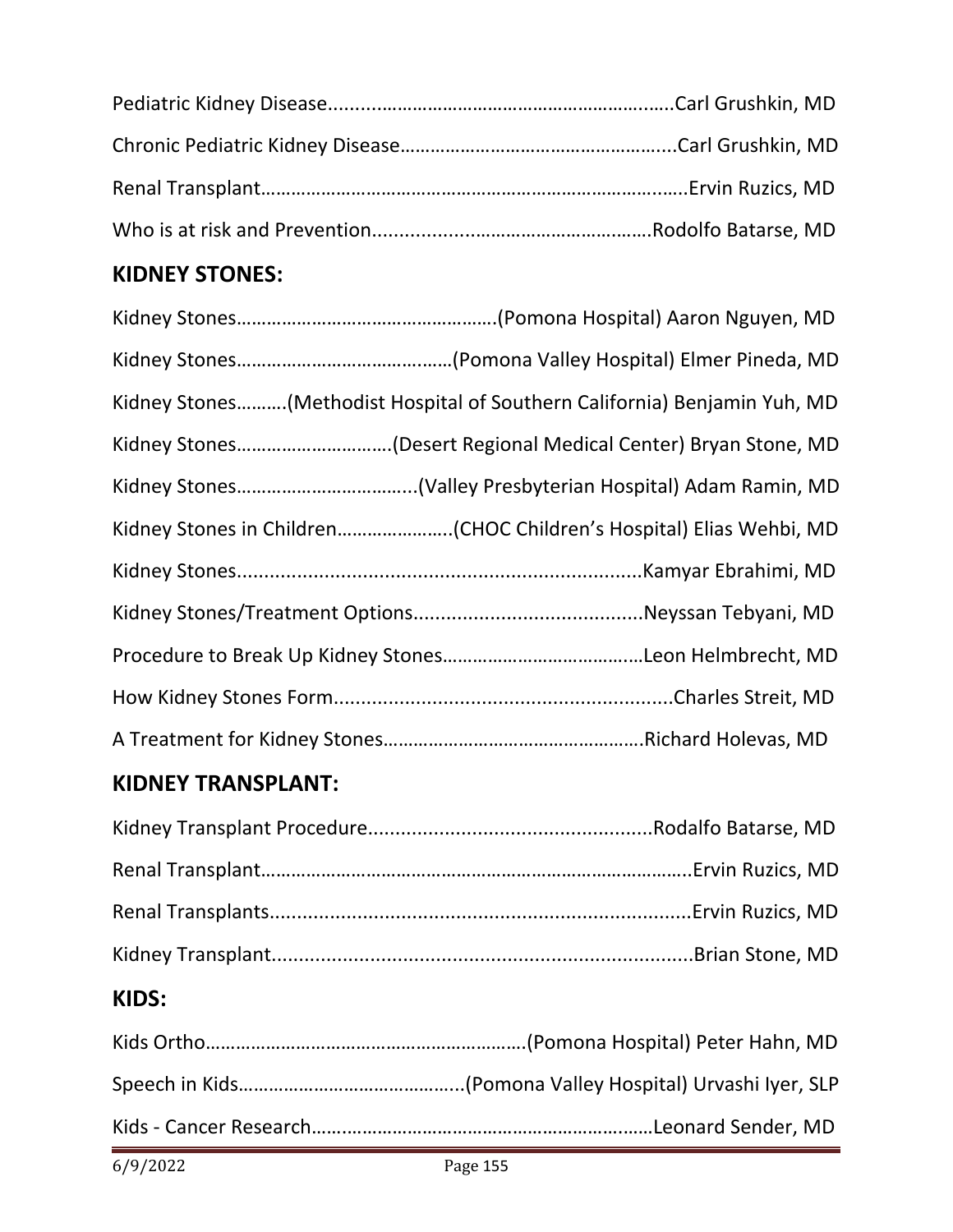#### **KNEE:**

| Total Knee Replacement(Methodist Hospital) James O'Dowd, MD              |
|--------------------------------------------------------------------------|
| Lipogems(OrthoBiologics) Gerard Malanga, MD & Christopher Rogers, MD     |
|                                                                          |
| Knee Surgery(Desert Regional Medical Center) Douglas Roger, MD           |
|                                                                          |
|                                                                          |
| Knee Joint Replacement Surgery(Methodist Hospital) Gregory T. Heinen, MD |
|                                                                          |
|                                                                          |
|                                                                          |
|                                                                          |
|                                                                          |
|                                                                          |
|                                                                          |
|                                                                          |
|                                                                          |

## **KNEE REPLACEMENT:**

| Total Knee Replacement(Methodist Hospital) James O'Dowd, MD |
|-------------------------------------------------------------|
|                                                             |
|                                                             |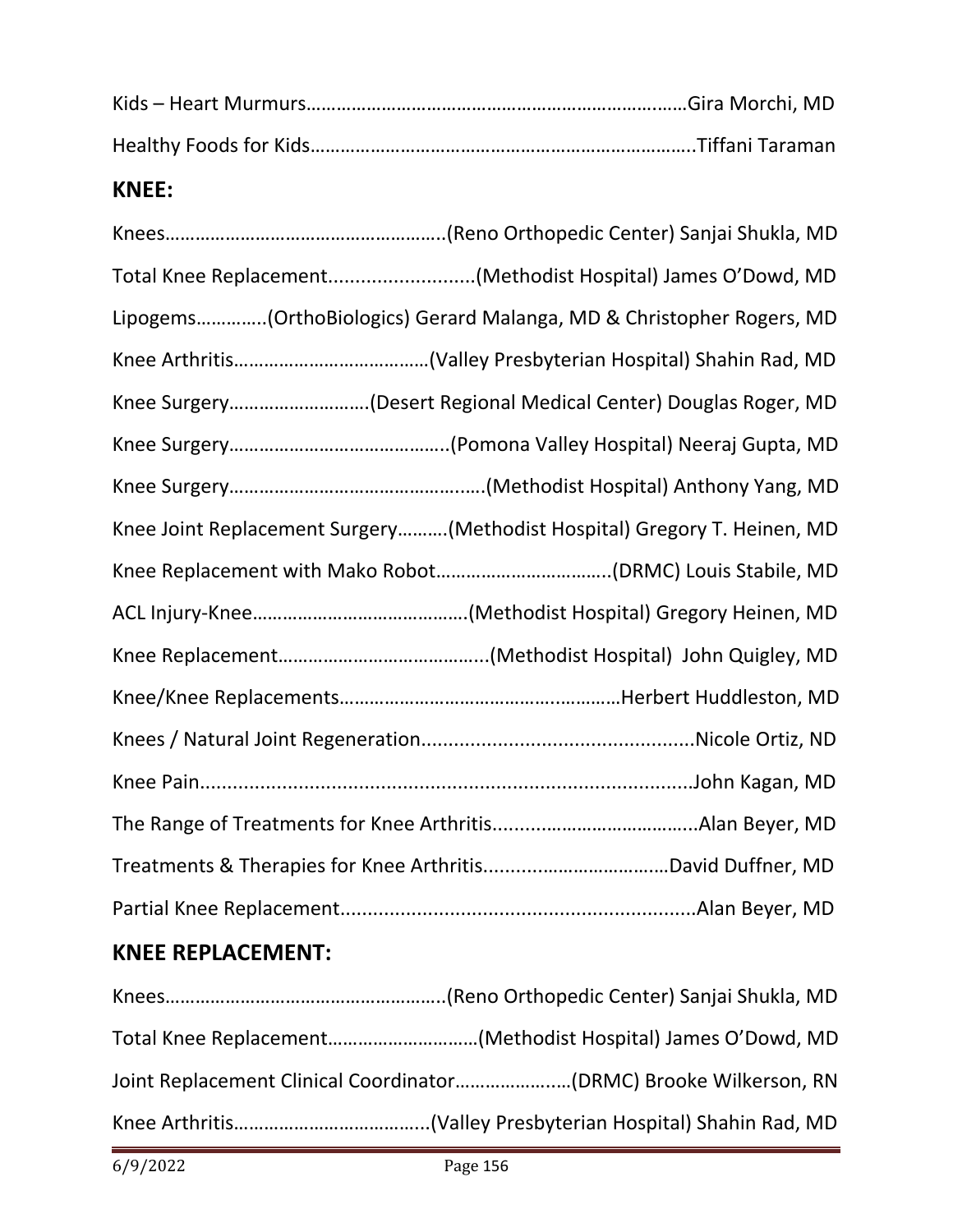| Knee Surgery(Desert Regional Medical Center) Douglas Roger, MD           |
|--------------------------------------------------------------------------|
|                                                                          |
|                                                                          |
| Knee Joint Replacement Surgery(Methodist Hospital) Gregory T. Heinen, MD |
|                                                                          |
|                                                                          |
|                                                                          |
|                                                                          |
|                                                                          |
|                                                                          |
|                                                                          |
|                                                                          |
|                                                                          |
|                                                                          |
|                                                                          |
|                                                                          |
|                                                                          |

## **(L)**

## **LABOR & DELIVERY:**

| Nitrous Oxide for Labor Pains(Pomona Hospital) Stephanie Cropper, MD |
|----------------------------------------------------------------------|
|                                                                      |
| New Labor, Delivery & Recovery UnitGayathri Jith, VP of Operations   |

#### **LAPAROSCOPIC:**

Hernia Treatments……………..(Desert Regional Medical Center) Maxim Spektor, DO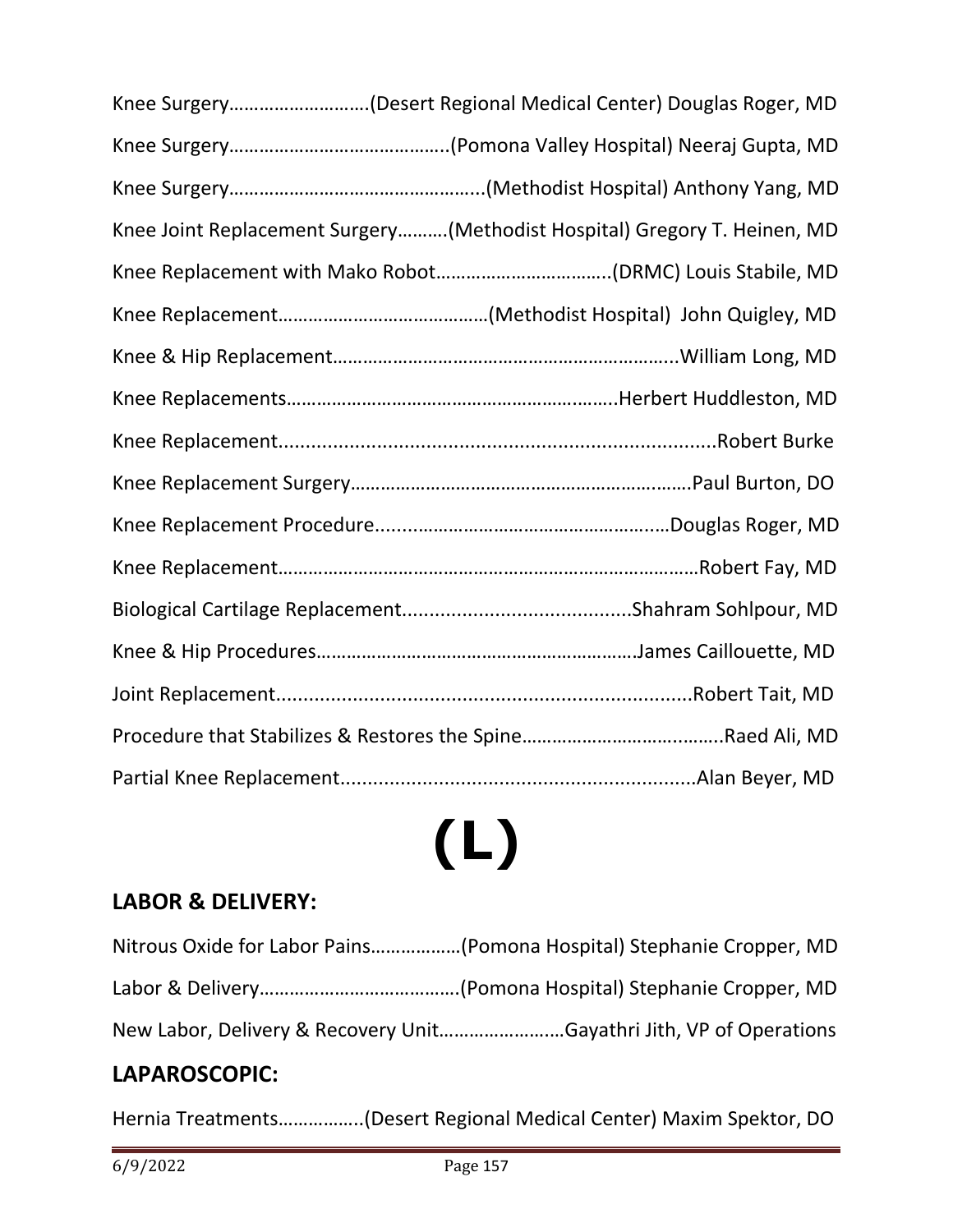| Minimally Invasive Laparoscopic HysterectomyAllyson Brooks, MD |  |
|----------------------------------------------------------------|--|
|                                                                |  |
|                                                                |  |
|                                                                |  |

## **LAP BAND SURGERY:**

| Difference between Lap-Band & Gastric Bypass SurgeryMatthew Lublin, MD |  |
|------------------------------------------------------------------------|--|
|                                                                        |  |
| Lap-Band Surgery & the Dramatic TransformationsDavid Morrow, MD        |  |
|                                                                        |  |
|                                                                        |  |
|                                                                        |  |
| Plastic Surgery Can Help after Bariatric SurgeryTimothy Katzen, MD     |  |

## **LARYNGITIS:**

|--|--|--|--|

## **LASER:**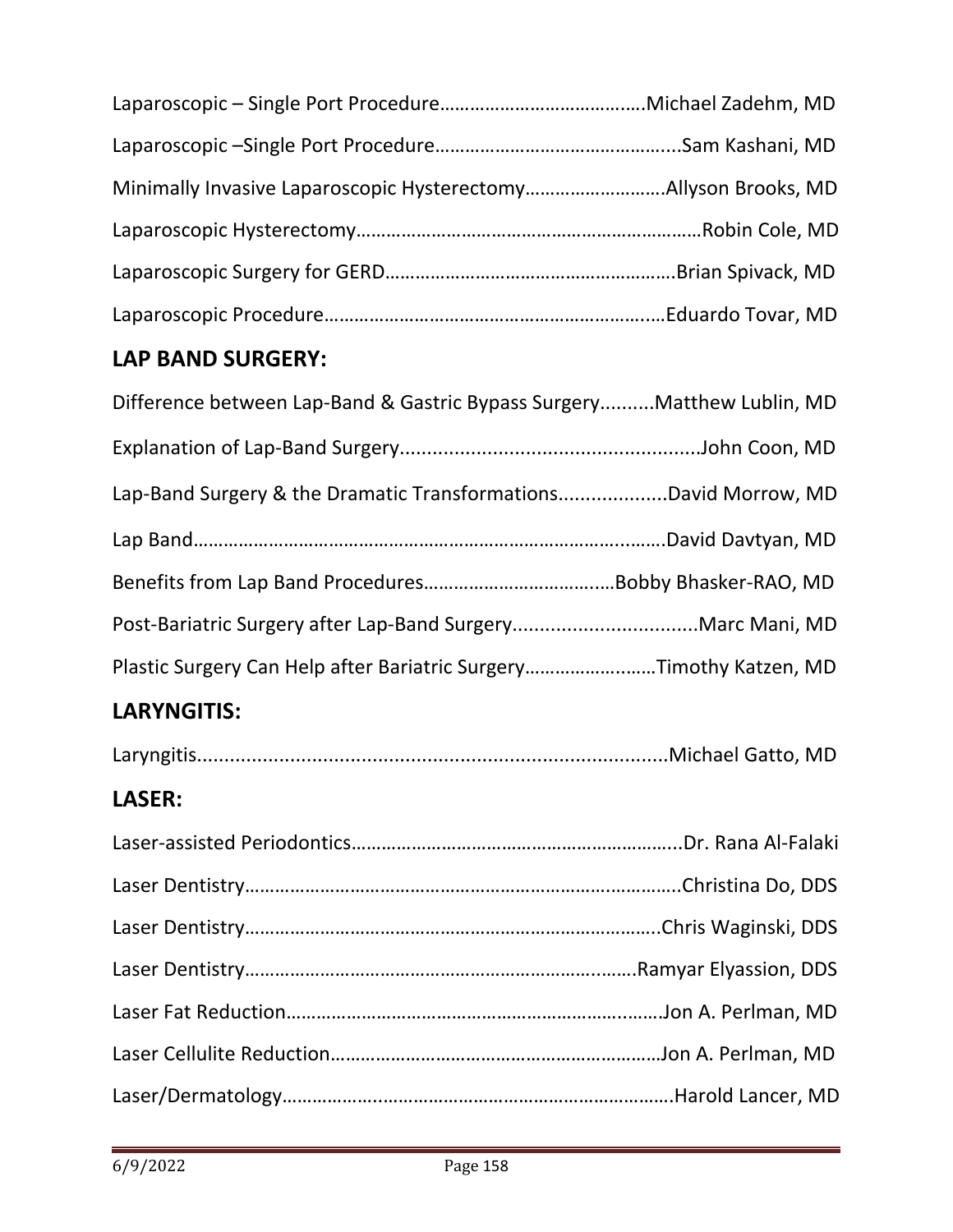| Laser High-Definition LiposuctionDavid Broadway, MD & John Millard, MD |  |
|------------------------------------------------------------------------|--|
|                                                                        |  |

## **LASER DENTISTRY:**

## **LASER SKIN TREATMENT:**

## **LASER VISION CORRECTION:**

Many Options of Laser Vision Correction……………………………………………lan Berg, MD

#### **LASIK:**

#### **LATINO HEALTH ISSUES:**

|--|--|--|--|

#### **LEARNING DIFFICULTIES:**

Speech in Kids……………………………………...(Pomona Valley Hospital) Urvashi Iyer, SLP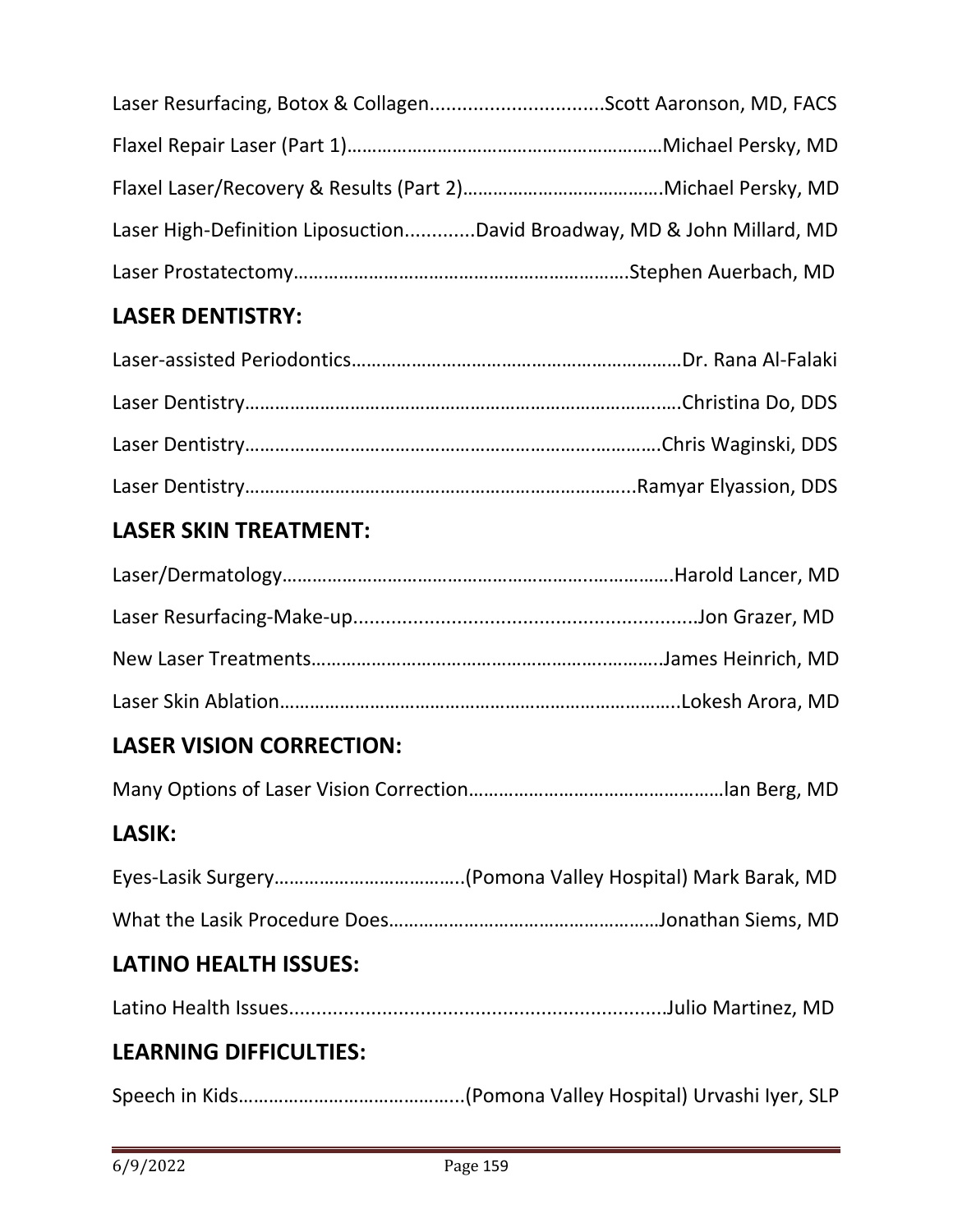| Learning Technics tested in School SystemRalph Pomeroy, Ret. Super.   |  |
|-----------------------------------------------------------------------|--|
|                                                                       |  |
|                                                                       |  |
| "When Bright Kids Can't Learn" 2 Phases of LearningJohn Heath, Author |  |
| <b>LENS IMPLANTS:</b>                                                 |  |
|                                                                       |  |
|                                                                       |  |
|                                                                       |  |
| <b>LEUKEMIA:</b>                                                      |  |
|                                                                       |  |
|                                                                       |  |
| LIFE & DEATH DECISIONS:                                               |  |
|                                                                       |  |
| <b>LIMB SALVAGE:</b>                                                  |  |
|                                                                       |  |
|                                                                       |  |
|                                                                       |  |
| LIPEDEMA:                                                             |  |
|                                                                       |  |
| LIPOSUCTION:                                                          |  |
| Lipo/Facelift(Redlands Community Hospital) Anil Punjabi, MD, DDS      |  |
|                                                                       |  |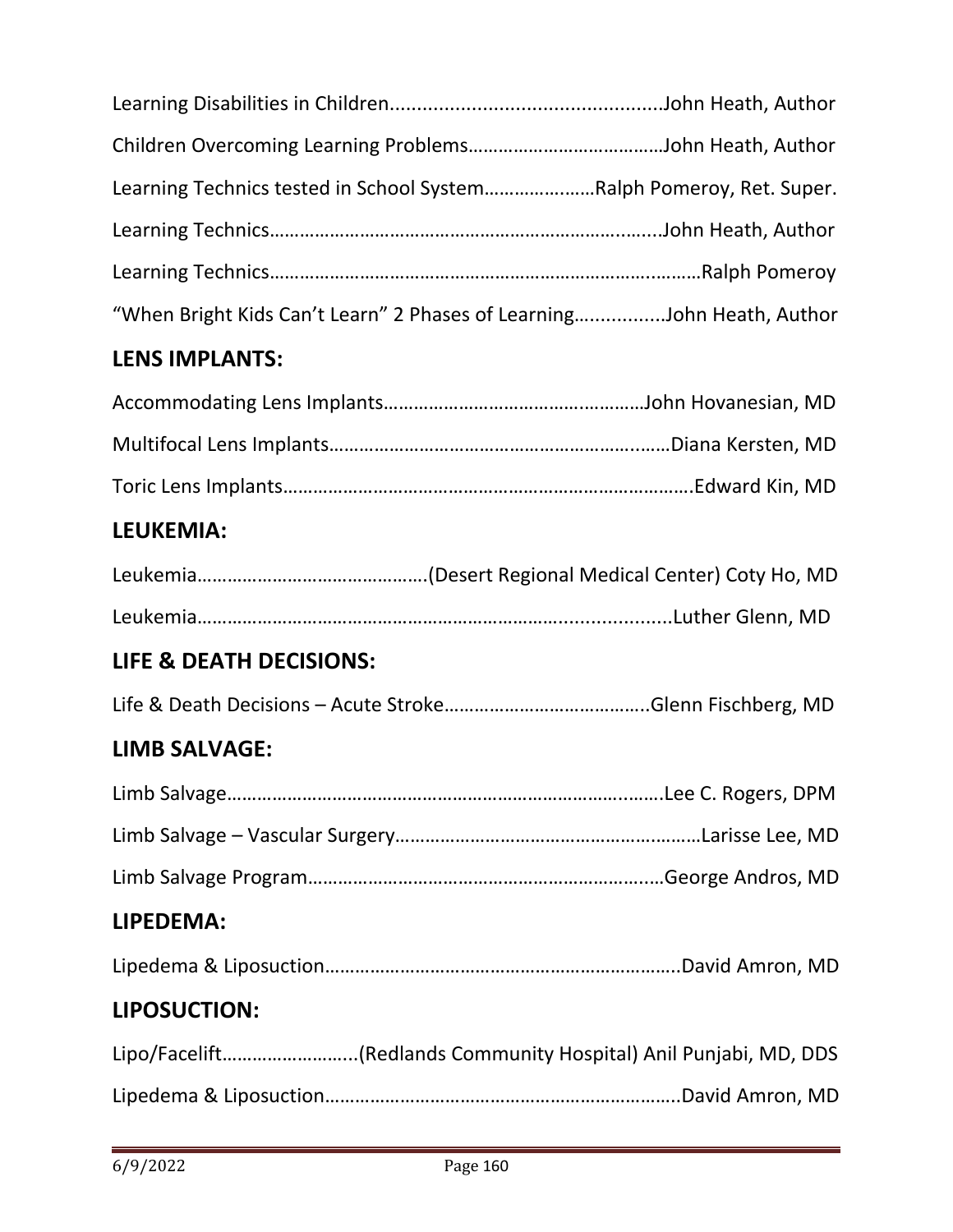| High Definition LiposuctionJohn A. Millard, MD & David K. Broadway, MD |  |
|------------------------------------------------------------------------|--|
| Laser High-Definition LiposuctionDavid Broadway, MD & John Millard, MD |  |

## **LIVER:**

## **LONG HAULERS:**

| Covid & Urgent Care(St. Mary's Hospital in Reno) Bayo Curry-Winchell, MD |
|--------------------------------------------------------------------------|
|                                                                          |
|                                                                          |
|                                                                          |
|                                                                          |
|                                                                          |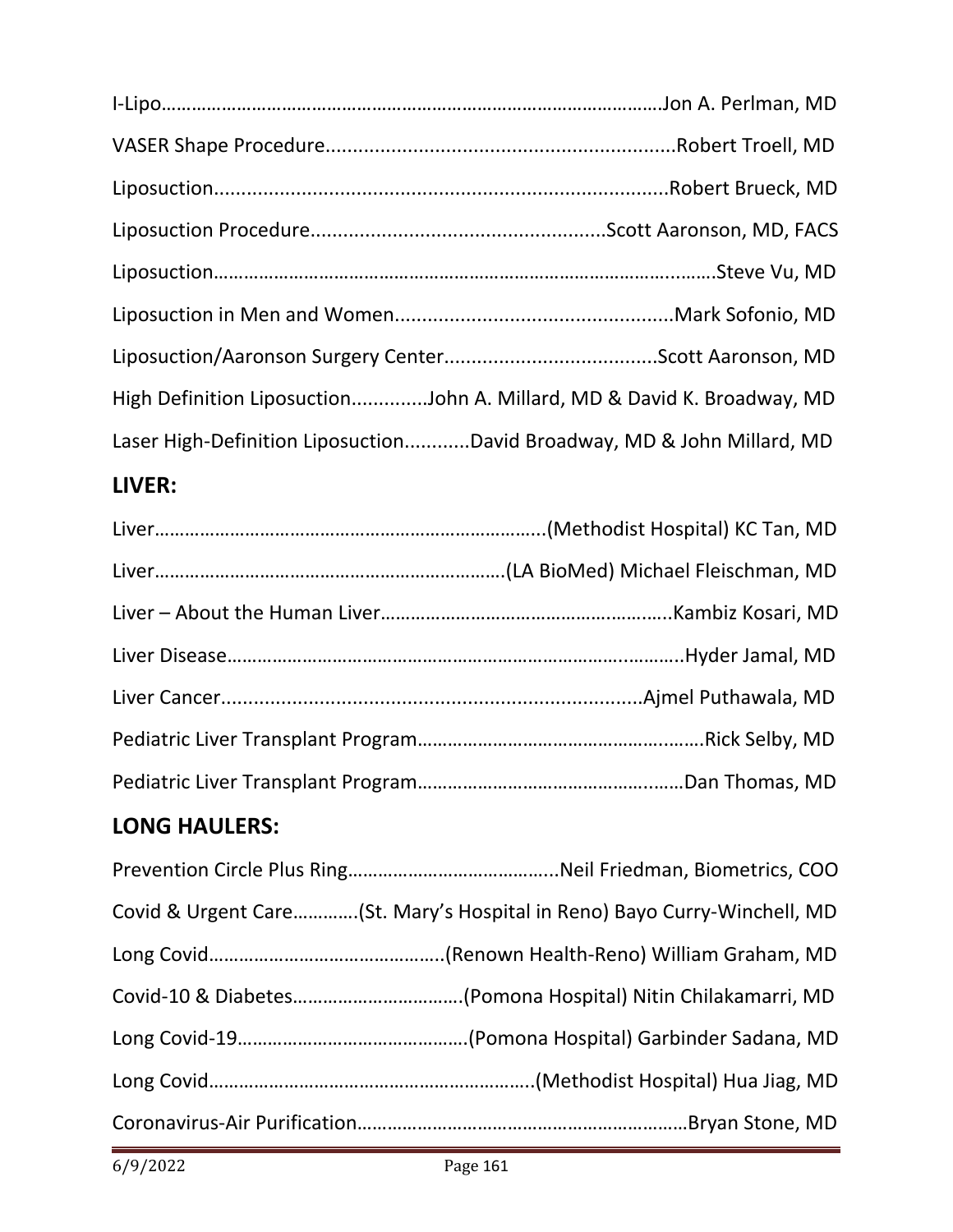Coronavirus-Flu Pandemic….(Desert Regional Med. Center) TimothyTyler, PharmD

## **LONG TERM ACUTE CARE:**

| Kindred Hospitals Long Term Acute Care FacilitySean Muldoon, MD |  |
|-----------------------------------------------------------------|--|
|                                                                 |  |
|                                                                 |  |

## **LOU GEHRIG DISEASE:**

|--|--|--|

#### **LUNG:**

| Vaping/Positive(Desert Regional Medical Center) Eric Presser, MD                                  |
|---------------------------------------------------------------------------------------------------|
|                                                                                                   |
|                                                                                                   |
|                                                                                                   |
| "An Empowering Guide to Lung Cancer"(DRMC) Eric Presser, MD                                       |
| Lung Cancer(Methodist Hospital of Southern California) Hugh Davis,<br><b>MD</b>                   |
|                                                                                                   |
|                                                                                                   |
|                                                                                                   |
| Lung Cancer Screening(Desert Regional Medical Center) Eric Presser, MD                            |
| Respiratory NICU-Helping Premature Infants Breathe(ValleyPresbyterian Hosp)<br>Nousheen Zaman, MD |
| Lung Cancer Screening(Desert Regional Medical Center) Brahma Konda, MD                            |
| "Air Purifier"(Desert Regional Medical Center) Bryan Stone, MD                                    |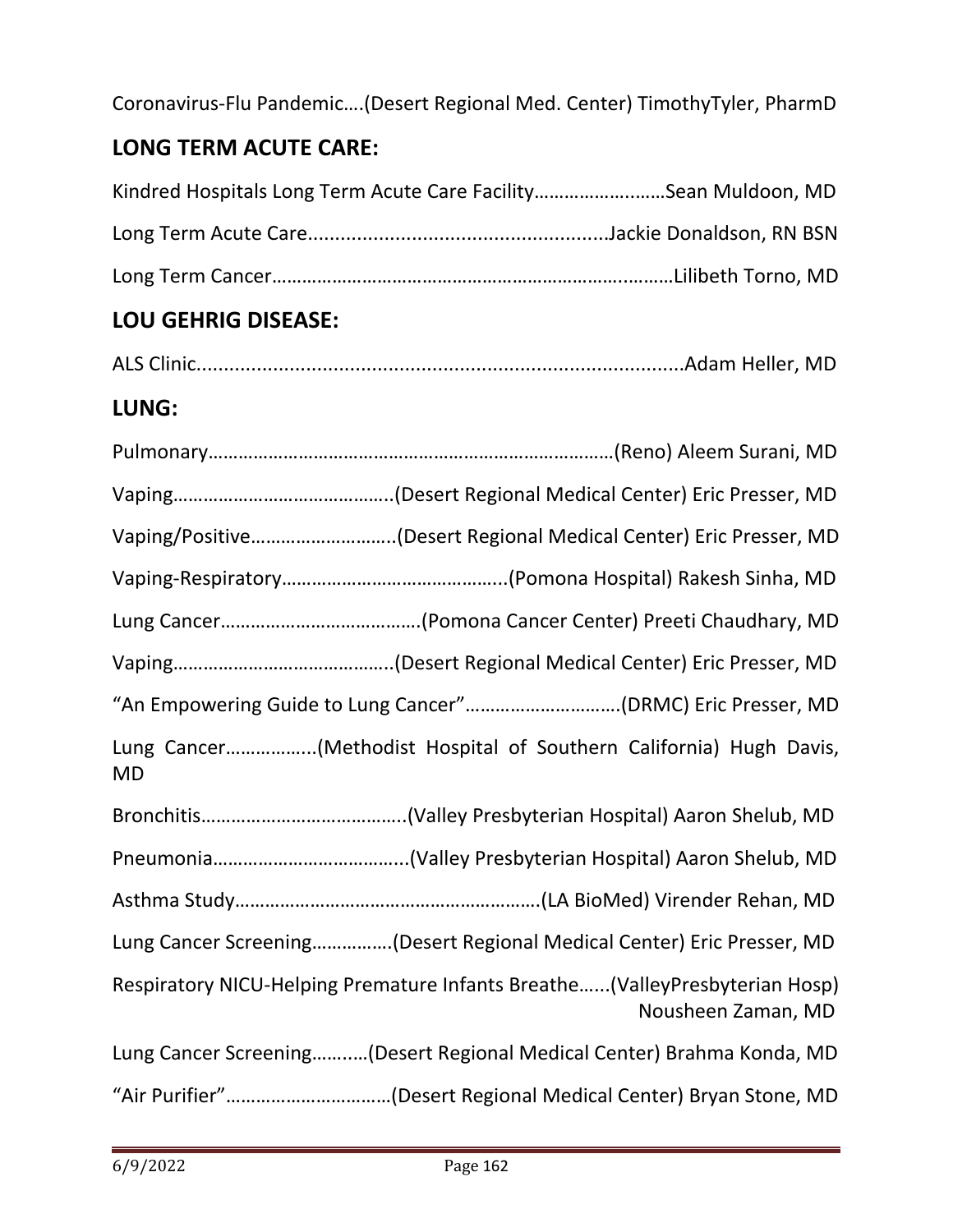| Pulmonary Rehab. (Pomona Valley Hosp) Sandy Kraemer, PT & Tammy Magill, RCP   |  |
|-------------------------------------------------------------------------------|--|
| COPD & Pulmonary Rehab(LA BioMed) Richard Casaburi, MD, PhD                   |  |
| Lung Cancer Early Action Prog. (Comprehensive Cancer Center)Elber Camocho, MD |  |
|                                                                               |  |
|                                                                               |  |
|                                                                               |  |
|                                                                               |  |
|                                                                               |  |
|                                                                               |  |
|                                                                               |  |
|                                                                               |  |
|                                                                               |  |
|                                                                               |  |
|                                                                               |  |
| <b>MD</b>                                                                     |  |
|                                                                               |  |
|                                                                               |  |
|                                                                               |  |
|                                                                               |  |
|                                                                               |  |
|                                                                               |  |
|                                                                               |  |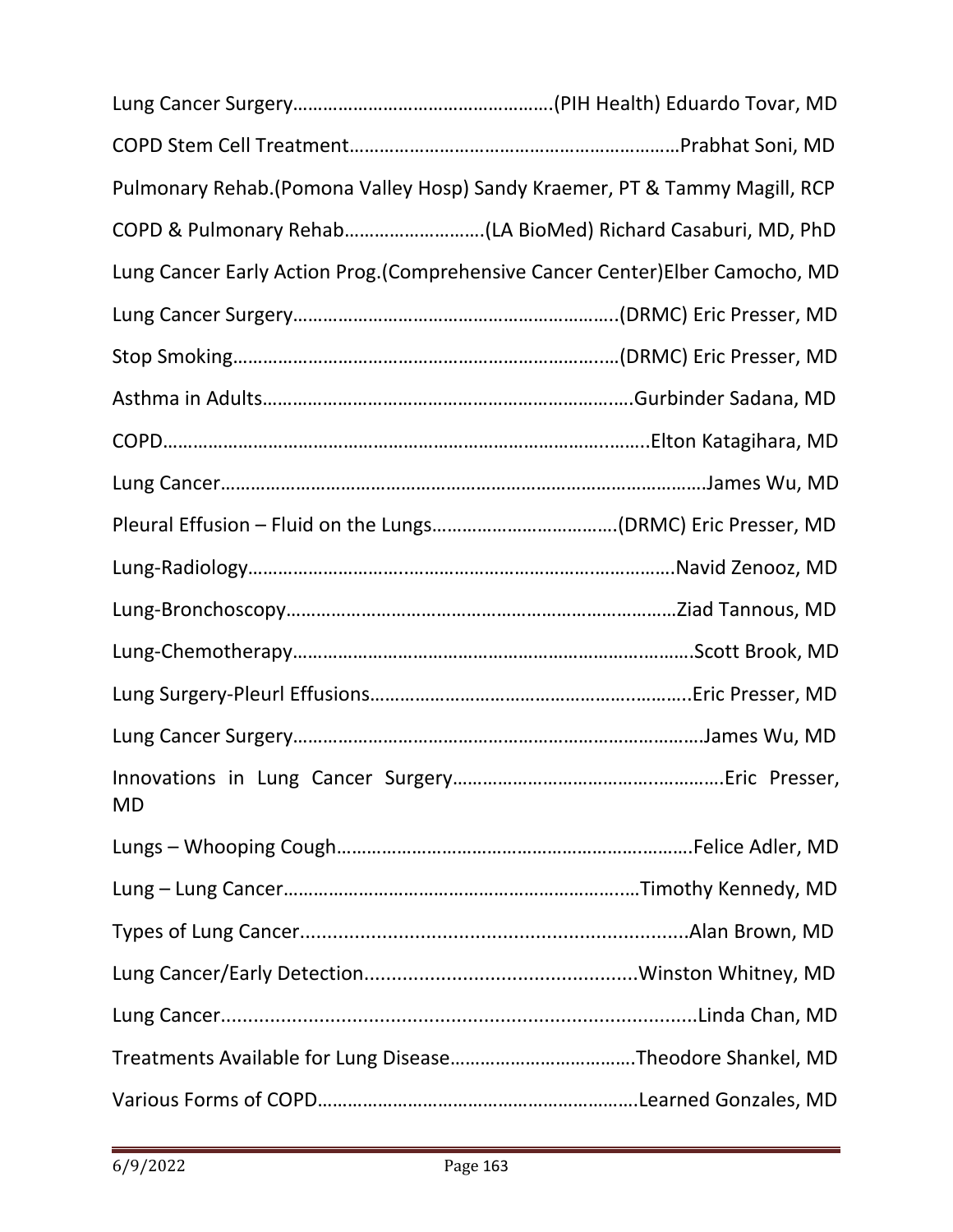| VATS (Video Assisted Thoracic Surgery) Lung CancerRichard Fischel, MD |
|-----------------------------------------------------------------------|
|                                                                       |
|                                                                       |

## **LUNG CANCER:**

| Lung Cancer-Vaping/"Juul"(Desert Regional Medical Center) Eric Presser, MD   |
|------------------------------------------------------------------------------|
|                                                                              |
|                                                                              |
| 3 <sup>rd</sup> Hand Smoke(Desert Regional Medical Center) Eric Presser, MD  |
| Book - 30 minute show "An Empowering Guide to Lung Cancer.,.Eric Presser, MD |
| "An Empowering Guide to Lung Cancer"(DRMC) Eric Presser, MD                  |
| Lung Cancer(Methodist Hospital of Southern California) Hugh Davis, MD        |
| Lung Cancer Screening(Desert Regional Medical Center) Eric Presser, MD       |
| Lung Cancer Screening(Desert Regional Medical Center) Brahma Konda, MD       |
|                                                                              |
|                                                                              |
| Lung Cancer Early Action Prog(Comprehensive Cancer Center) Elber Camacho, MD |
|                                                                              |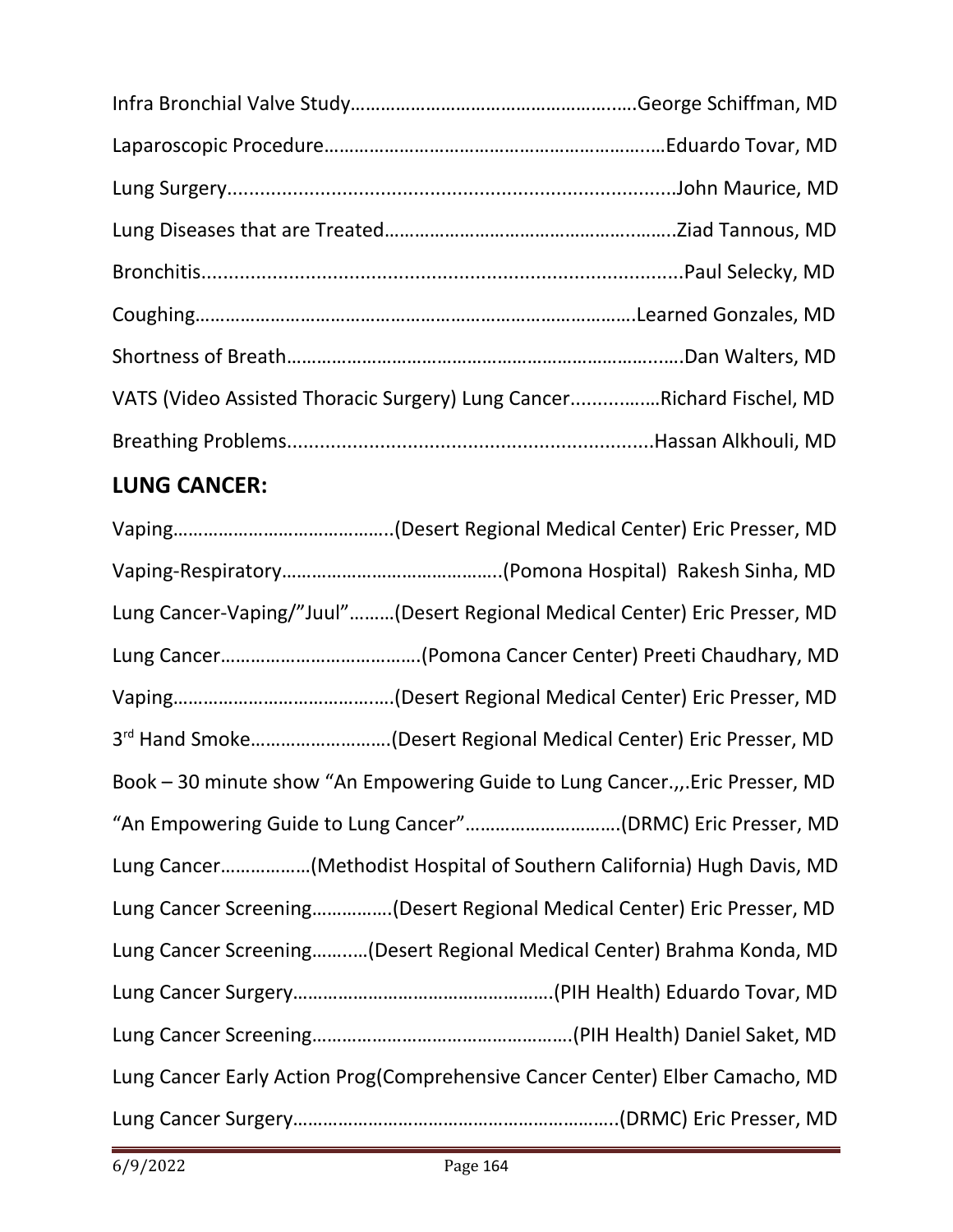| What You Need to Know About Lung CancerRobert Dillman, MD |  |
|-----------------------------------------------------------|--|
|                                                           |  |
|                                                           |  |
| <b>LUNG SURGERY:</b>                                      |  |
|                                                           |  |
| <b>LUPUS:</b>                                             |  |
|                                                           |  |
|                                                           |  |
|                                                           |  |
| <b>LYME DISEASE:</b>                                      |  |

Lyme Disease………………………………………………....(Methodist Hospital) Hua Jiang, MD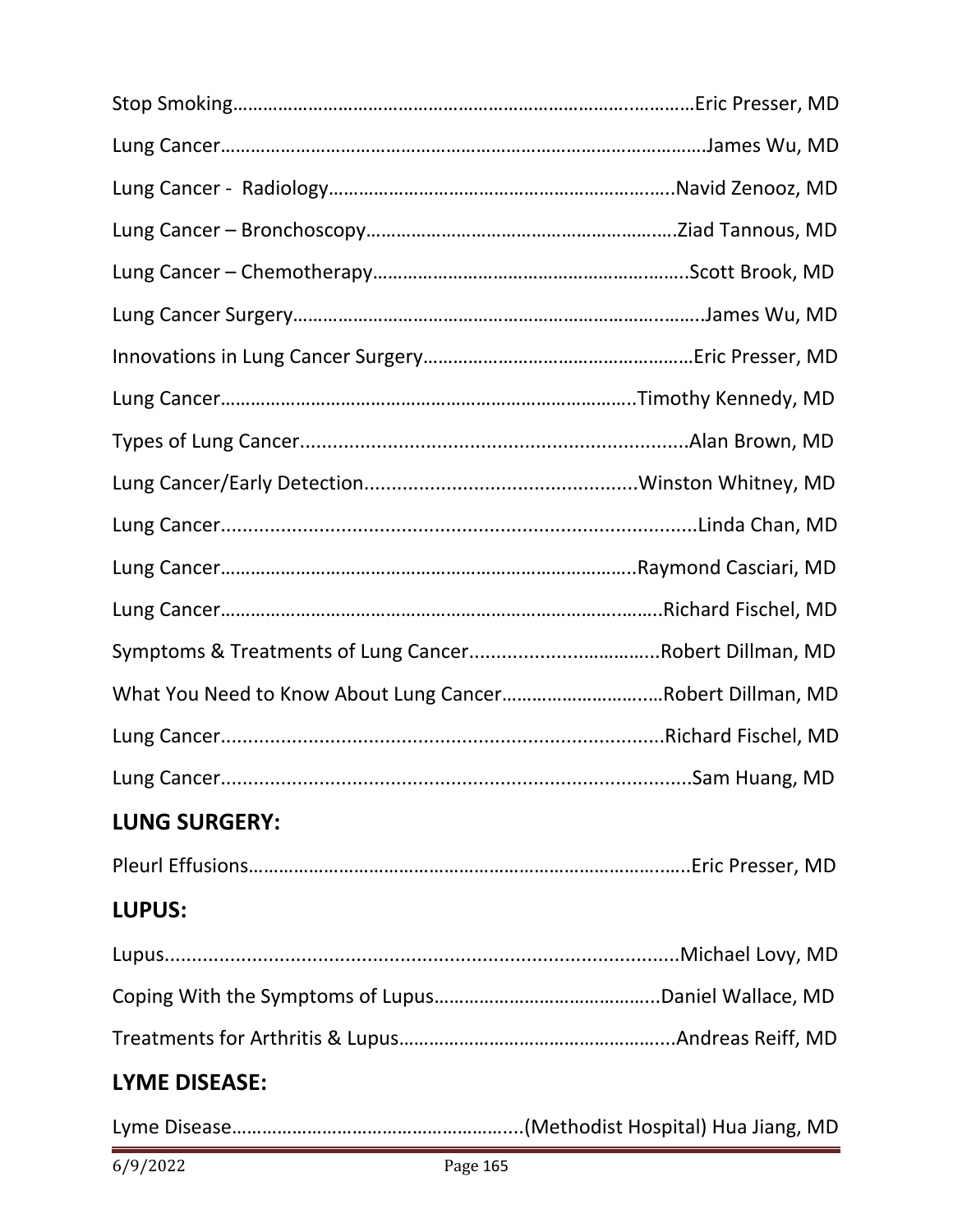#### **LYMPHADEMA:**

Treatment for the Chronic Swelling of Lymphadema……………..………Karen Zirkle, PT

## **(M)**

#### **MACULAR DEGENERATION:**

| Implantable Telescope for MDJohn Hovanesian & Roger Ohanesian, MD |  |
|-------------------------------------------------------------------|--|
| Macular Degeneration - Implantable TelescopeJohn Hovanesian, MD   |  |
|                                                                   |  |
|                                                                   |  |
|                                                                   |  |
|                                                                   |  |
|                                                                   |  |

#### **MAMMOGRAPHY:**

| Smartcurve Mammography(Pomona Hospital) Johnson Lightfoote, MD &<br>Diane Hockett, RT |
|---------------------------------------------------------------------------------------|
|                                                                                       |
|                                                                                       |
| <b>MARIJUANA:</b>                                                                     |
| Medical Cannabis Michael Scott, Founder, Bonni Goldstein, MD & Todd Sullivan          |
|                                                                                       |
| Cannabis & Pregnancy(Pomona Hospital) M. Hellen Rodriguez, MD                         |
|                                                                                       |

CBD & Cannabis Oils…………………(Desert Regional Medical Center) Eric Presser, MD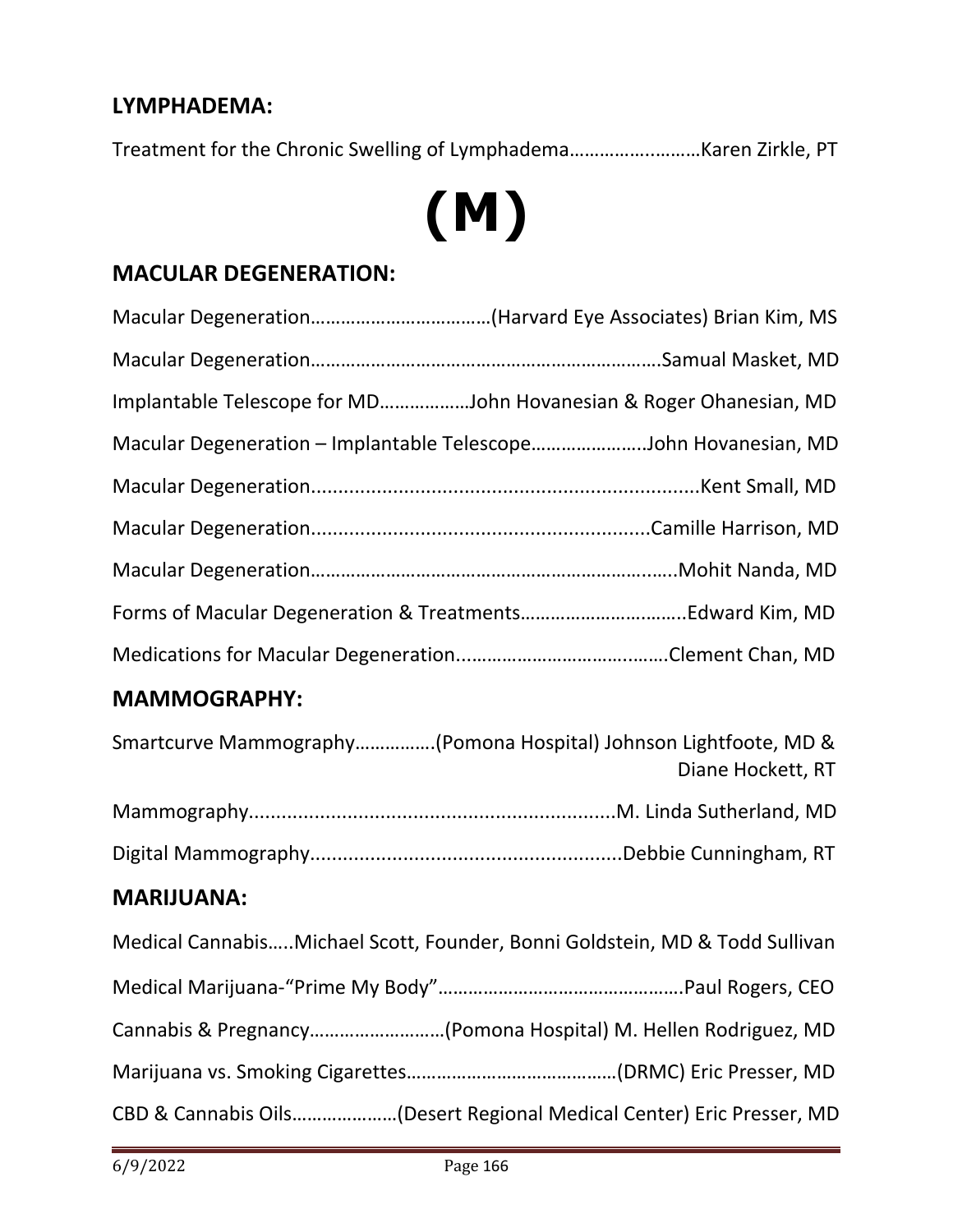| Cannabis/Vaping(Desert Regional Medical Center) Eric Presser, MD                             |
|----------------------------------------------------------------------------------------------|
| Marijuana-Vaping "Juul"(Desert Regional Medical Center) Eric Presser, MD                     |
| CBD & Tourette's Syndrome(Therapix) Ascher Shmulewitz, MD PhD,<br>Michael Bloch, MD & Jackie |
|                                                                                              |
| Endocannibial DeficiencyDaniele Piomelli, PhD and Ascher Shmulewitz, MD PhD                  |
| CBD & Pain ManagementSeth Resnick, MD & Dianele Piomelli,<br><b>PhD</b>                      |
|                                                                                              |
|                                                                                              |
|                                                                                              |
|                                                                                              |

#### **MATERNAL TRANSPORT:**

Maternal Fetal Transport & Perinatal Center….(Pomona) M. Hellen Rodriguez, MD Maternal Transport/Perinatology………………………….……………..Hellen Rodriguez, MD

#### **MATERNITY:**

| Cannabis & Pregnancy(Pomona Hospital) M. Hellen Rodriguez, MD               |
|-----------------------------------------------------------------------------|
| PROMP Program & Laborist Program(Pomona Hosp) M. Hellen Rodrigue, MD        |
| Maternal Fetal Transport & Perinatal Center(Pomona) M. Hellen Rodriguez, MD |
|                                                                             |
| Pregnancy-Flu Vaccination(Pomona Hospital) Maria Hellen Rodriguez, MD       |
| Childbirth-Hospital Awards(Pomona Hospital) Parlene Scafiddi, RN            |
|                                                                             |
|                                                                             |
|                                                                             |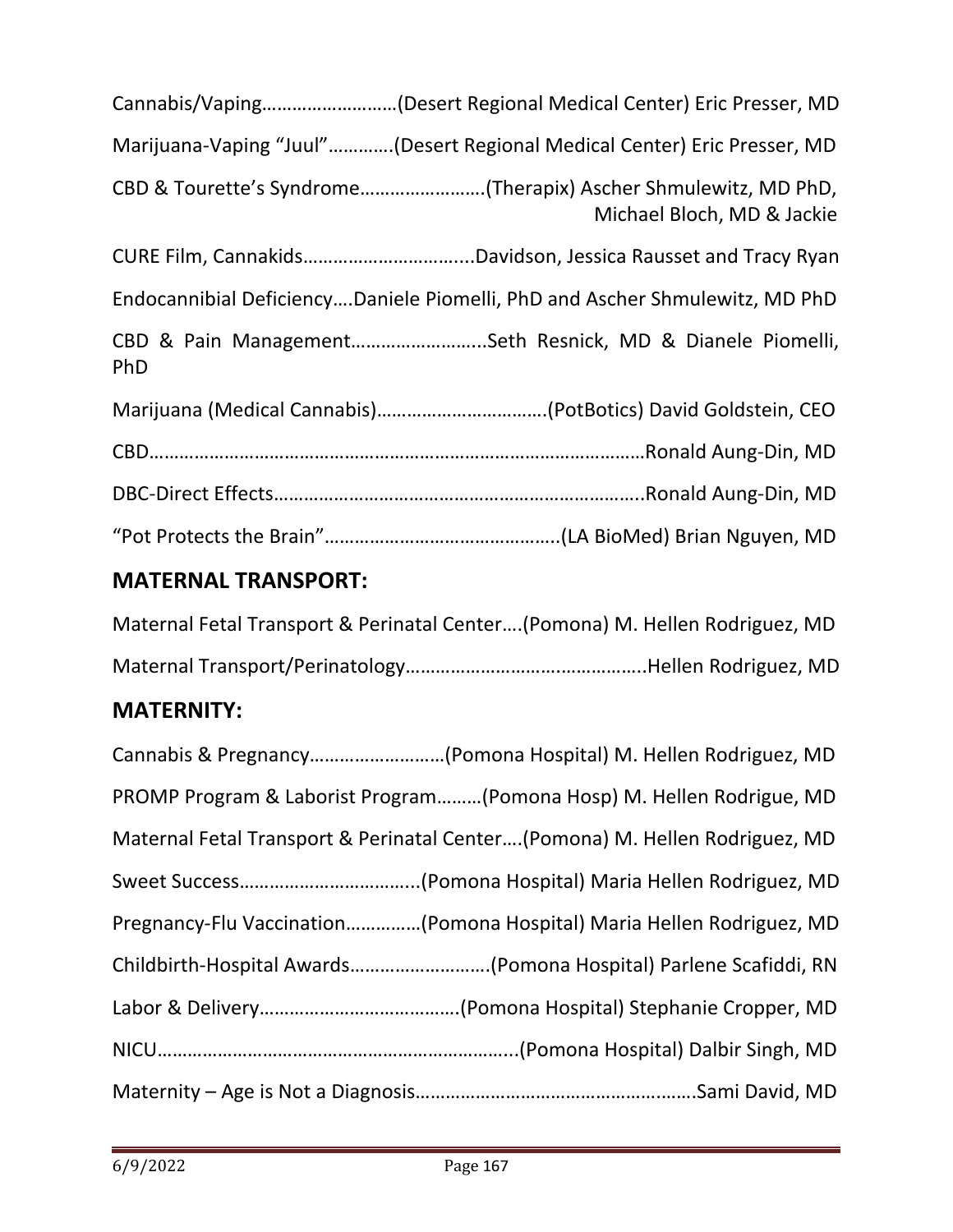| Minimally Invasive Surgery & Contraception MedicationSean Kossari, MD   |                    |
|-------------------------------------------------------------------------|--------------------|
| New Labor, Delivery & Recovery UnitGayathri Jith, VP of Operations      |                    |
| Maternity/Perinatology (Maternal Transport)Hellen Rodriguez, MD         |                    |
|                                                                         |                    |
|                                                                         |                    |
|                                                                         |                    |
|                                                                         |                    |
|                                                                         |                    |
|                                                                         |                    |
|                                                                         |                    |
|                                                                         |                    |
|                                                                         |                    |
|                                                                         |                    |
|                                                                         | .Steven Thomas, MD |
| High Pretention & Diabetes During PregnancyRalph Steiger, MD            |                    |
|                                                                         |                    |
|                                                                         |                    |
| Special Pre-Natal Monitoring for High Risk PregnanciesRalph Steiger, MD |                    |
| Some Women Have Pre-existing Medical ConditionsRalph Steiger, MD        |                    |
|                                                                         |                    |
|                                                                         |                    |

## **MAXILLOFACIAL PROSTHODONTICS:**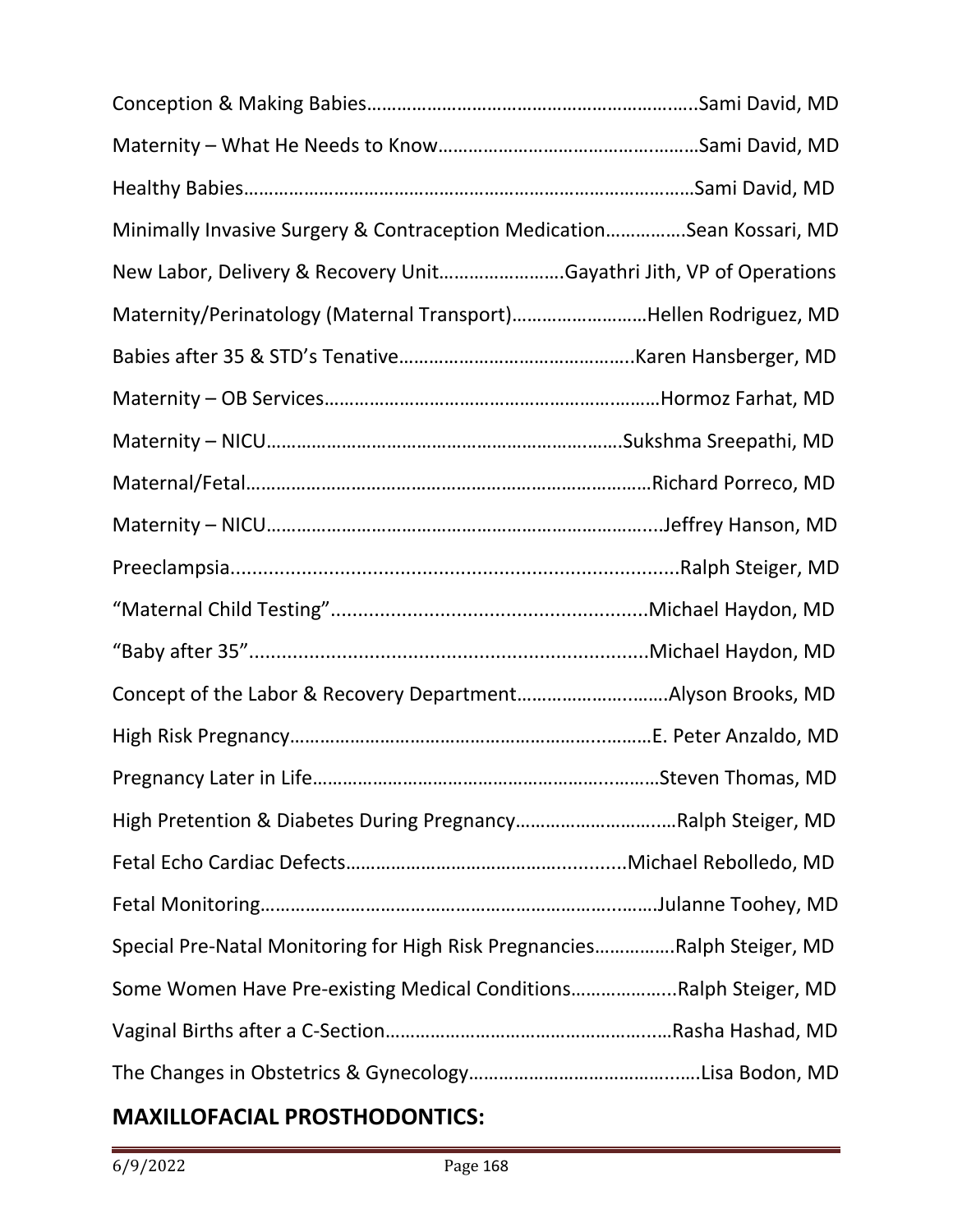| Reconstructive Facial Surgery of the Head & NeckChristian J. Luzar, DMD |  |
|-------------------------------------------------------------------------|--|
|                                                                         |  |

#### **MEASLES:**

Measles………………………………………………………….(Methodist Hospital) Atia Shah, MD

#### **MEDICAL ADVANCEMENTS:**

Biosimilars…………………….(Desert Regional Medical Center) Timothy Tyler, PharmD One Injection PRP………………..(Desert Regional Medical Center) David Duffner, MD Brain Surgery thru the Nose…...(Desert Reg. Med, Center) Deependra Mahato, DO Brain Surgery While Awake……..(Desert Reg. Med. Center) Deependra Mahato, DO

#### **MEDICAL DEVICE:**

Performance Monitor………………………………………………..(BodiMetrics) Neil Friedman

#### **MEDICAL HOME MONITORING:**

Medical Home Monitoring Technology….Ramon Dimaculangan & Rosner Luss, MD Medical Home Healthcare……………………….Ramon Dimaulangan & Rosner Luss, MD

#### **MEDICAL MARIJUANA/CANNABIS:**

| Medical Cannabis Michael Scott, Founder, Bonni Goldstein, MD & Todd Sullivan |  |
|------------------------------------------------------------------------------|--|
|                                                                              |  |
|                                                                              |  |
|                                                                              |  |
|                                                                              |  |
|                                                                              |  |
|                                                                              |  |
|                                                                              |  |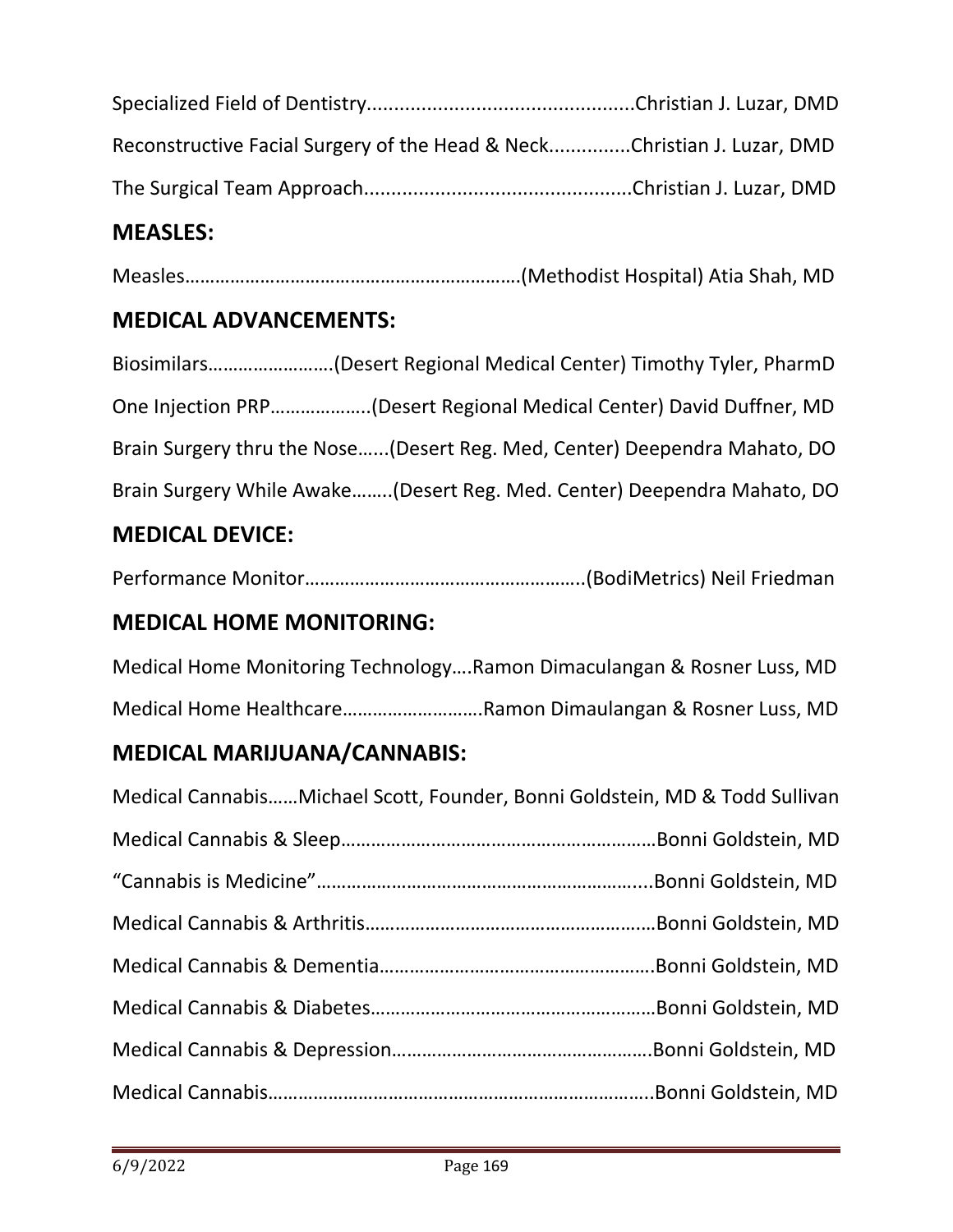| Cannabis & Pregnancy(Pomona Hospital) M. Hellen Rodriguez, MD            |                            |
|--------------------------------------------------------------------------|----------------------------|
|                                                                          |                            |
| CBD & Cannabis Oils(Desert Regional Medical Center) Eric Presser, MD     |                            |
| Cannabis/Vaping(Desert Regional Medical Center) Eric Presser, MD         |                            |
| Marijuana-Vaping "Juul"(Desert Regional Medical Center) Eric Presser, MD |                            |
| CBD & Tourette's Syndrome(Therapix) Ascher Shmulewitz, MD PhD,           | Michael Bloch, MD & Jackie |
|                                                                          |                            |
|                                                                          |                            |

Endocannibial Deficiency….Daniele Piomelli, PhD and Ascher Shmulewitz, MD PhD CBD & Pain Management……………………...Seth Resnick, MD & Dianele Piomelli, PhD

## **MEDICAL/NURSING SCHOOL:**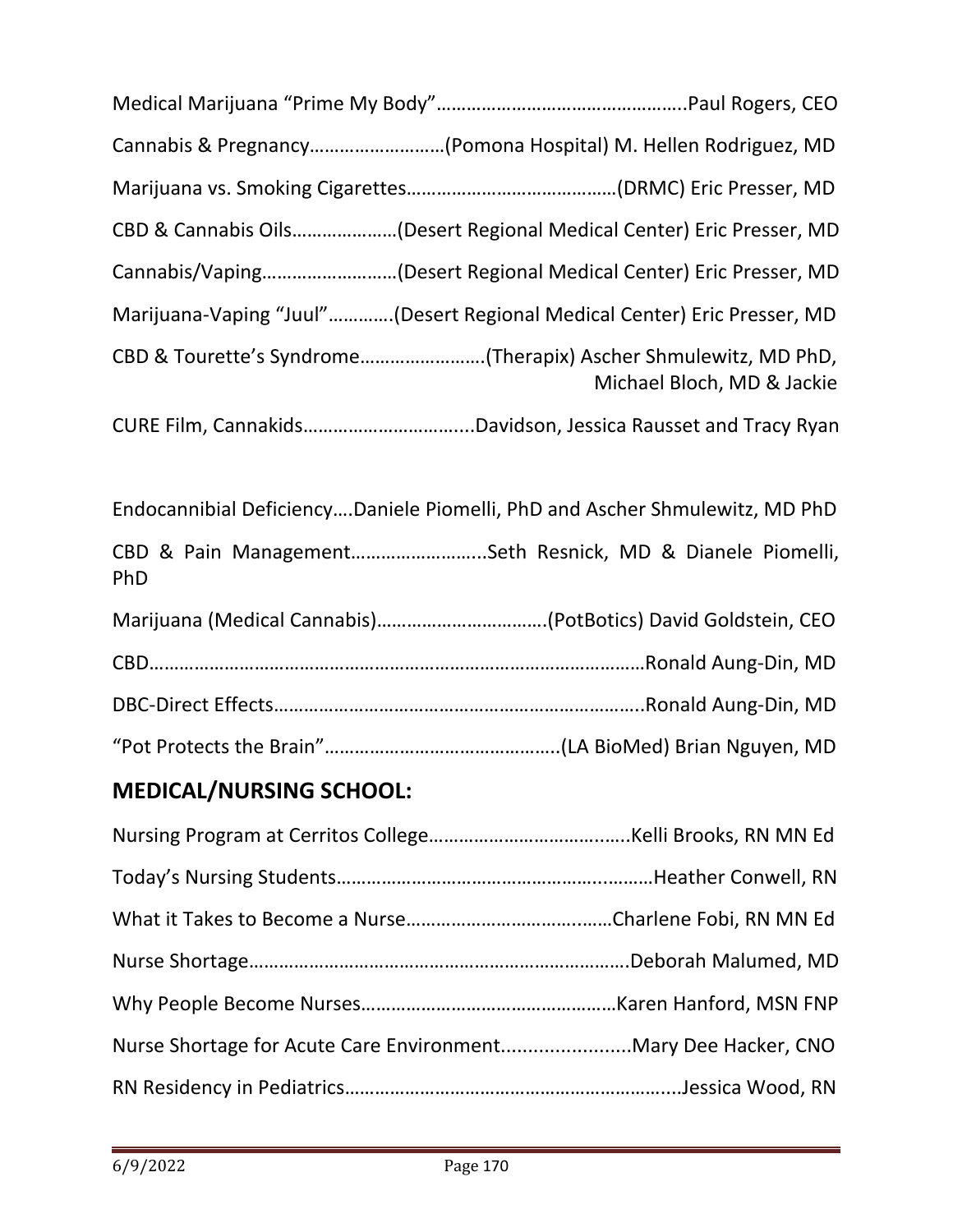## **MEDICAL PRODUCT DEVELOPMENT:**

| <b>MEDICAL RECORDS:</b>  |                                                                                                                                                                                        |
|--------------------------|----------------------------------------------------------------------------------------------------------------------------------------------------------------------------------------|
|                          | Medical Records-BURST IQFrank Ricotta, CEO, Brian Jackson, President & COO,<br>Nathan Richards, MD (Intermountain Healthcare),<br>& Justin Schaper, Chief Tech Officer (Empire Health) |
|                          |                                                                                                                                                                                        |
| <b>MEDICAL RESEARCH:</b> |                                                                                                                                                                                        |
|                          | New Test for Heart Attack Diagnosis-May 2019(Baylor College of Medicine)<br>W. Frank Peacock, MD                                                                                       |
|                          |                                                                                                                                                                                        |
|                          | New info on Kidneys(Desert Regional Medical Center) Rodolfo Batarse, MD                                                                                                                |
|                          |                                                                                                                                                                                        |
|                          | Medical Research being done at Southwest CollegeChristine Gerard, ND                                                                                                                   |
|                          | Research at Southwest College of Naturopathic MedJeffrey Langland, PhD                                                                                                                 |
|                          |                                                                                                                                                                                        |
|                          | Vaccine Underway to Fight MelanomaSenthamil R. Selvan, MD                                                                                                                              |
|                          | Retina Processes Visual Information to the BrainE.J. Chichilnisky, PhD                                                                                                                 |
|                          |                                                                                                                                                                                        |
|                          |                                                                                                                                                                                        |
|                          | Research at Southwest College of Naturopathic MedJeffrey Langland, PhD                                                                                                                 |
|                          |                                                                                                                                                                                        |
|                          |                                                                                                                                                                                        |

#### **MEDICAL SCHOOL/TRAINING:**

A Students First Year of Medical School………………………………………...…Mahsa Abassi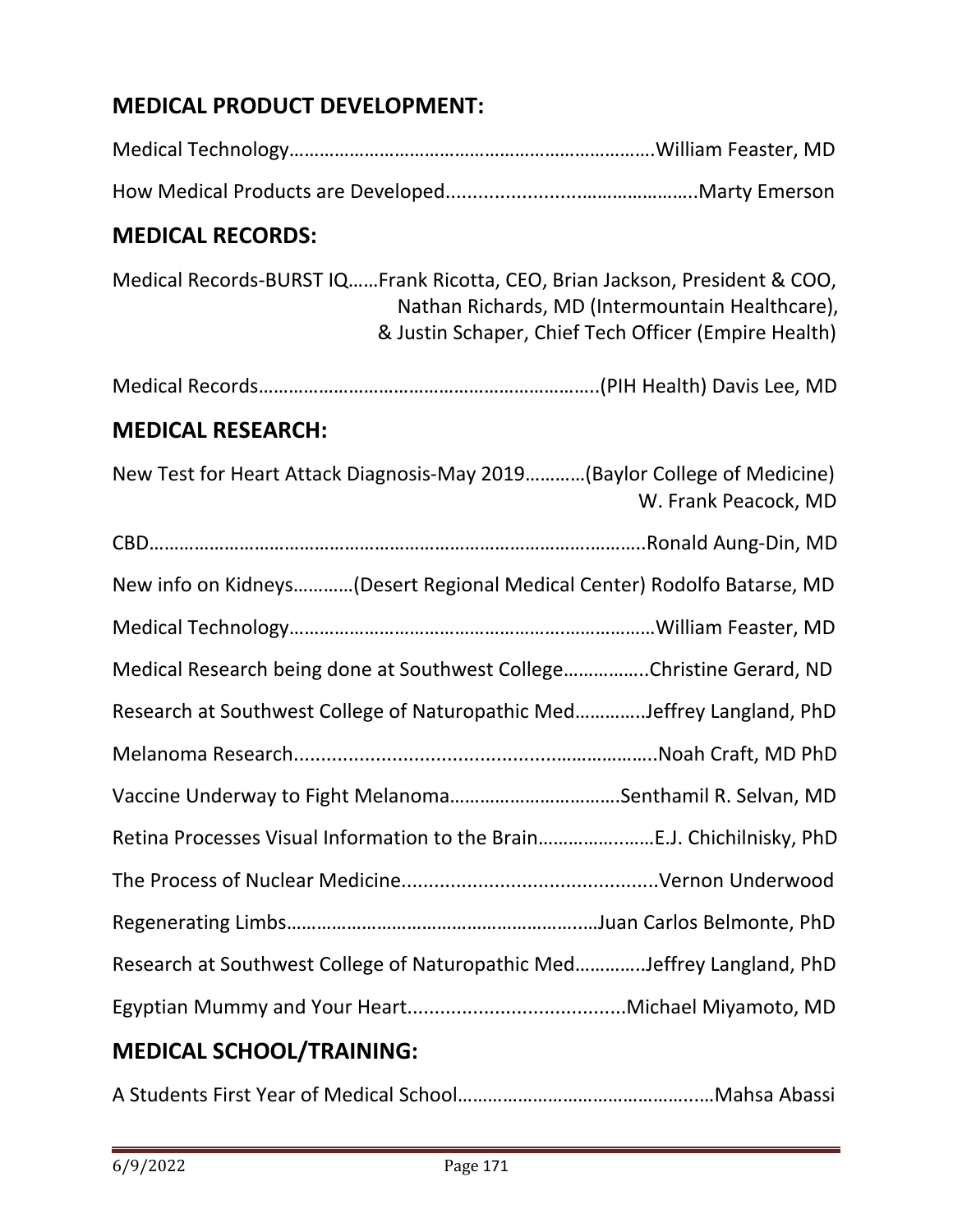| Talks about students at Western UniversityStephanie Bowlin, EdD<br><b>PAC</b> |  |
|-------------------------------------------------------------------------------|--|
| Important Work His Graduates PerformSam Shimomura, PharmD                     |  |
|                                                                               |  |
| RN Residency in Pediatrics at Children's HospitalMary Dee Hacker, CNO         |  |
|                                                                               |  |
|                                                                               |  |
|                                                                               |  |
|                                                                               |  |
|                                                                               |  |
|                                                                               |  |
|                                                                               |  |
|                                                                               |  |
|                                                                               |  |
|                                                                               |  |
|                                                                               |  |
|                                                                               |  |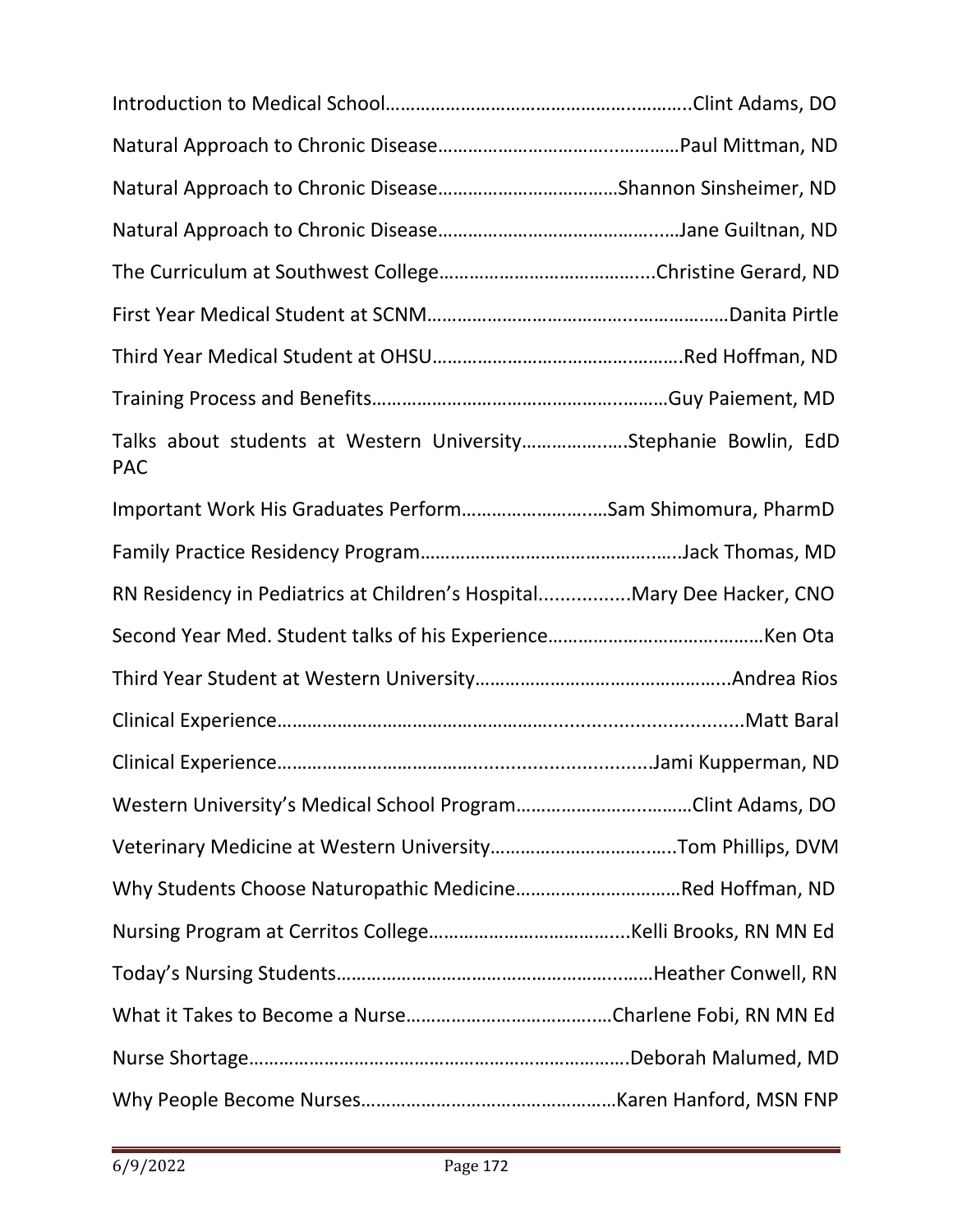## **MEDICAL TRANSPORT:**

| Maternal Fetal Transport(Pomona Hospital) M. Hellen Rodriguez, MD |
|-------------------------------------------------------------------|
|                                                                   |
|                                                                   |

#### **MEDICATIONS:**

| Know what and why you are taking a Medication(DRMC) Timothy Tyler, Pharm D                                                |
|---------------------------------------------------------------------------------------------------------------------------|
| Mixing Supplements & Medications(DRMC) Timothy Tyler, Pharm D                                                             |
| Expired Prescriptions(Desert Regional Medical Center) Timothy Tyler, Pharm D                                              |
| Antibiotics-Plant Paradox (Desert Regional Medical Center) Steven Gundry, MD                                              |
|                                                                                                                           |
|                                                                                                                           |
| Acetaminophen Overdose(CHOC Children's Hospital) Ron Snyder, PharmD                                                       |
|                                                                                                                           |
| Approval Process for Biologic Medications (Virginia Center for Translational and<br>Regulatory Sciences) Robert Meyer, MD |
|                                                                                                                           |
| Generic Drugs(DRMC-Desert Regional Medical Center) Timothy Tyler, PharmD                                                  |
| Prescription Drug Abuse(CHOC Children's Hospital) Jacquleline Winkelmann, MD                                              |
|                                                                                                                           |
| Prescription Medications & SupplementsTimothy Tyler, PharmD                                                               |
|                                                                                                                           |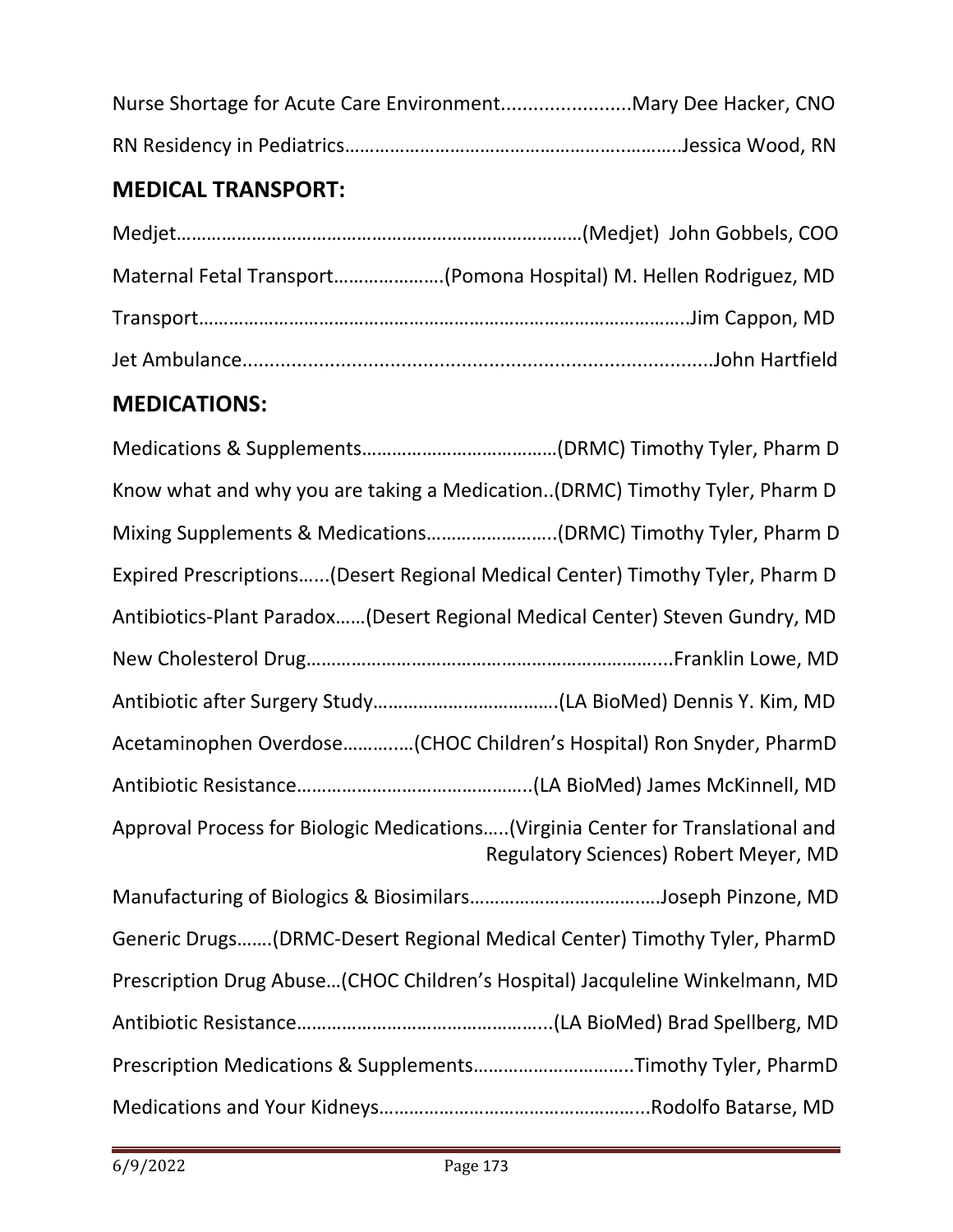#### **MELANOMA:**

| 3 Different Types of Skin Cancer, Prevention & Treatment Karen Benik, MD |  |
|--------------------------------------------------------------------------|--|
| <b>MD</b>                                                                |  |

#### **MENINGITIS:**

|--|--|

#### **MENOPAUSE:**

## **MEN'S HEALTH:**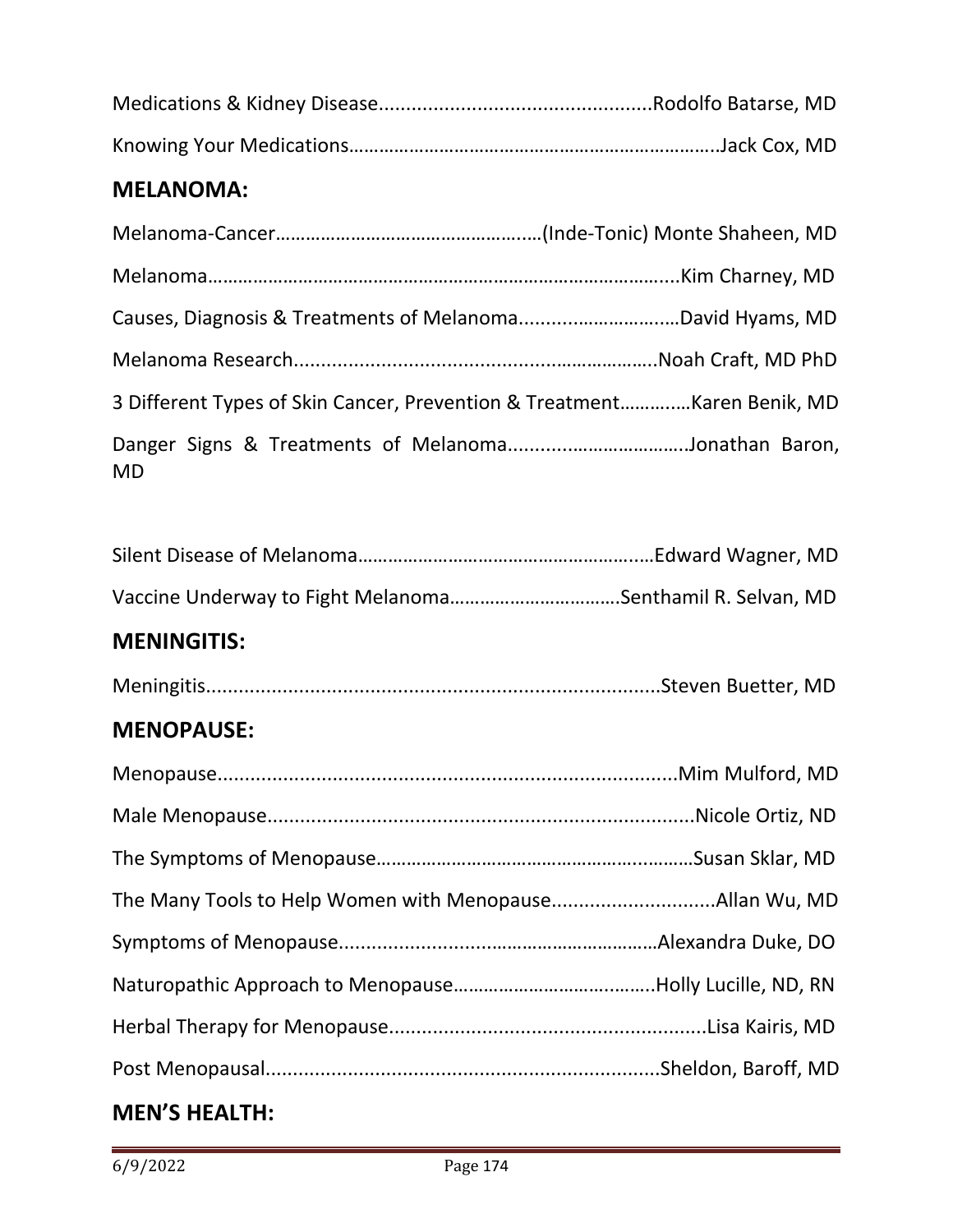| Weight Loss & HypnotherapyIvana Maksimovic, CPT & Kevin Richardson, PhD      |  |
|------------------------------------------------------------------------------|--|
|                                                                              |  |
|                                                                              |  |
|                                                                              |  |
|                                                                              |  |
|                                                                              |  |
|                                                                              |  |
|                                                                              |  |
|                                                                              |  |
| Peyronie's Disease(Pomona Valley Hospital) Adam Hickerson, MD                |  |
| Colon Cancer(Desert Regional Medical Center) Mehrdad Asgeri, MD              |  |
| Prostate Cancer-New Tests(Pomona Valley Hospital) Michael Consolo, DO        |  |
|                                                                              |  |
|                                                                              |  |
| Myths & Facts of Prostate Cancer(Desert Regional Med. Center) Amir Lavaf, MD |  |
|                                                                              |  |
| Prostate Cancer Treatment-Xofigo(Desert Regional Med Center) Amir Lavaf, MD  |  |
|                                                                              |  |
| Prostate Cancer(Desert Regional Medical Center) Mehmet Hepgur, MD            |  |
| Testicular Cancer(Pomona Valley Hospital) Douglas Chiriboga, MD              |  |
| Prostate Cancer(DRMC-Desert Regional Medical Center) Amir Lavaf, MD          |  |
|                                                                              |  |
|                                                                              |  |
|                                                                              |  |
|                                                                              |  |

i,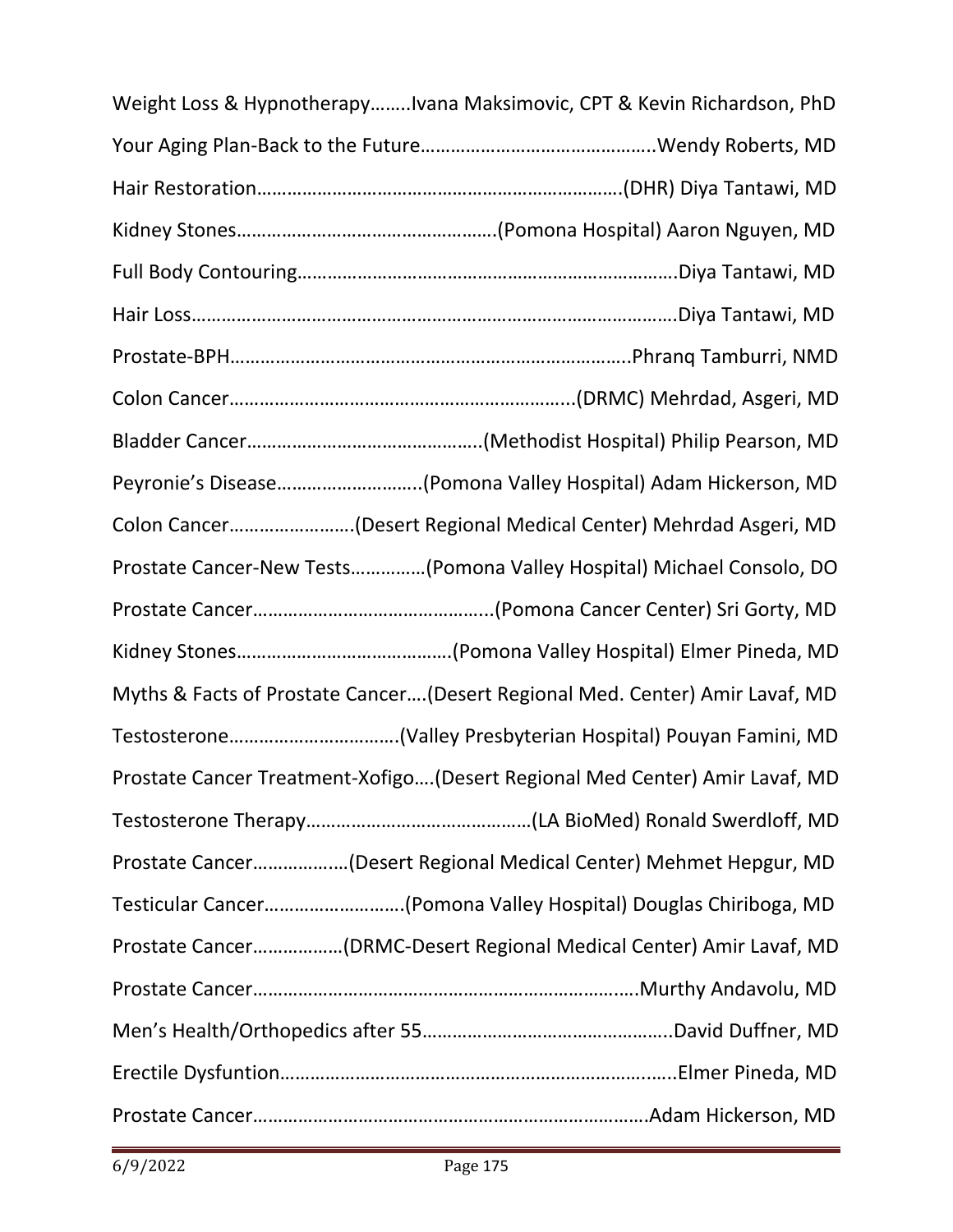| (Prostate/Bladder) Natural Product/12 Day Prostate/BladderDaniel Johnson, MD |  |
|------------------------------------------------------------------------------|--|
| Natural Prostate & Bladder Product (12 Day Prostate)Robert Jacquet, CEO      |  |
|                                                                              |  |
| Men's Health - The Consequences of DiabetesJoshua Rokaw, MD                  |  |
| CCC's New Multidisciplinary Prostate Cancer Program Murthy Andavolu, MD      |  |
|                                                                              |  |
|                                                                              |  |
|                                                                              |  |
|                                                                              |  |
|                                                                              |  |
|                                                                              |  |
|                                                                              |  |
| The Benefits of Getting Regular Check-upsJonathan Anderson, MD               |  |
|                                                                              |  |
|                                                                              |  |
|                                                                              |  |
|                                                                              |  |
|                                                                              |  |
|                                                                              |  |
| Techniques & Outcomes/ProstectomyAlexander Gershman, MD                      |  |
|                                                                              |  |
|                                                                              |  |
|                                                                              |  |
|                                                                              |  |
|                                                                              |  |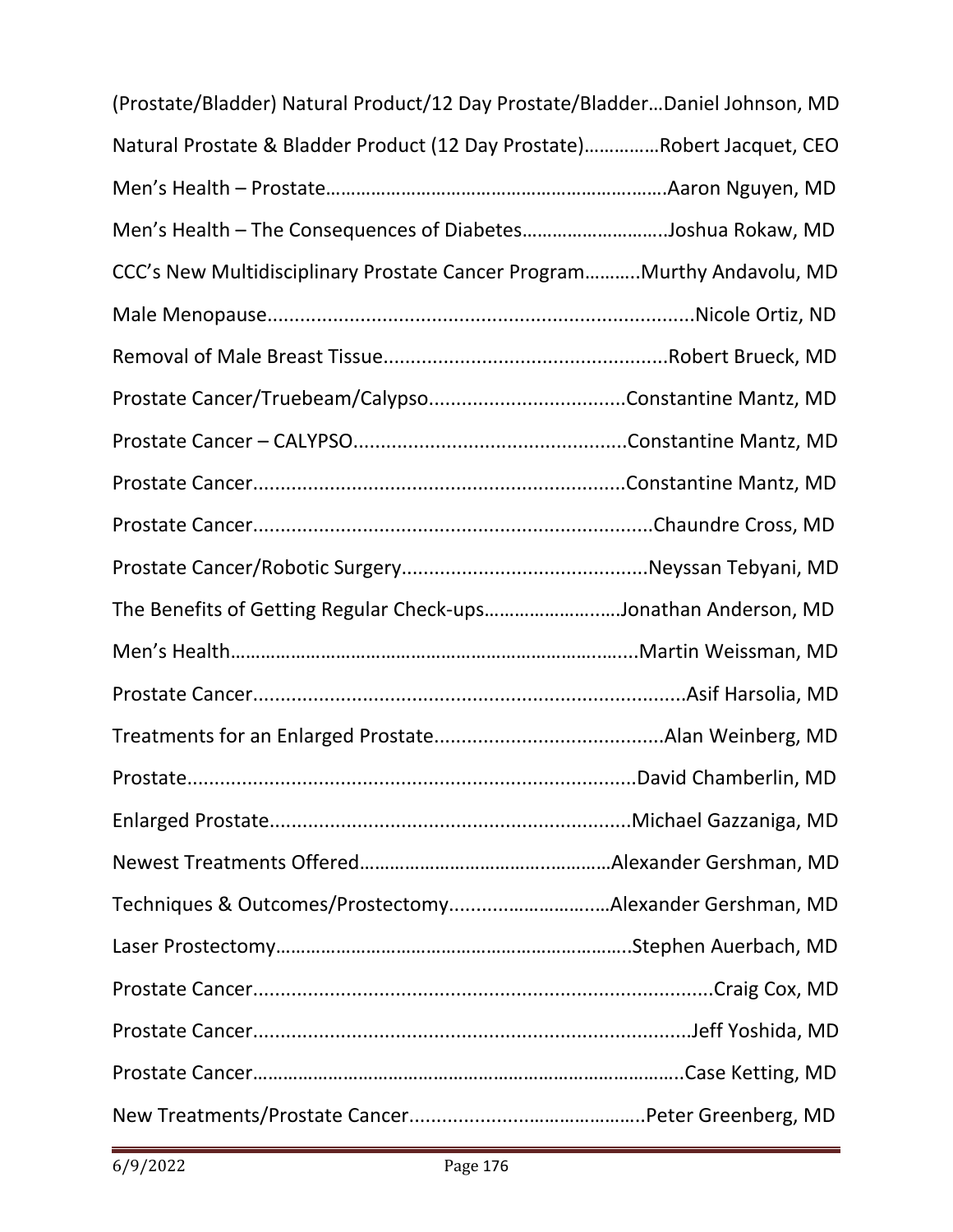| Diagnosis & Treatments/Prostate CancerNessan Tebyani, MD |  |
|----------------------------------------------------------|--|
|                                                          |  |
|                                                          |  |
|                                                          |  |
|                                                          |  |
|                                                          |  |
|                                                          |  |
|                                                          |  |

## **MENSTRAL CYCLE:**

## **MENSTRUATION:**

## **MENTAL HEALTH:**

| <b>PhD</b> |  |  |  |
|------------|--|--|--|
|            |  |  |  |
|            |  |  |  |
|            |  |  |  |
|            |  |  |  |
|            |  |  |  |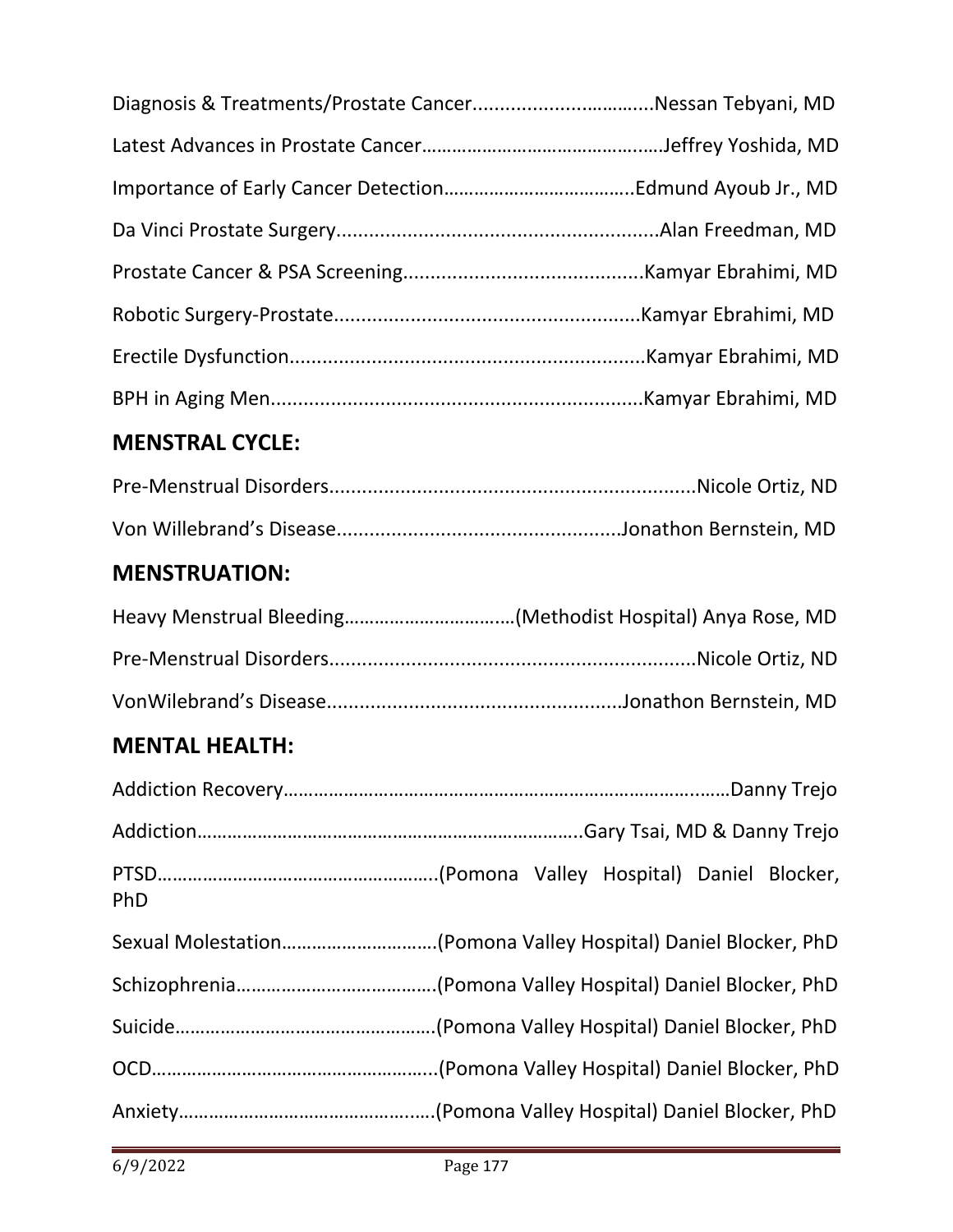| <b>LMFT</b>                                                              |
|--------------------------------------------------------------------------|
|                                                                          |
| Depression(Pomona Valley Hospital Medical Center) Dan Blocker, PhD, LMFT |
|                                                                          |
|                                                                          |
|                                                                          |
|                                                                          |
|                                                                          |
|                                                                          |
|                                                                          |
|                                                                          |
|                                                                          |
|                                                                          |
|                                                                          |
|                                                                          |
|                                                                          |
|                                                                          |
| Mental Health & Naturopathic ApproachPatricia Herman, ND PhD             |
|                                                                          |
|                                                                          |
|                                                                          |
|                                                                          |
|                                                                          |

Grieving…………………………………………..(Pomona Valley Hospital) Daniel Blocker, PhD

Hypochondia…….(Pomona Valley Hospital Med. Center) Daniel Blocker, PhD,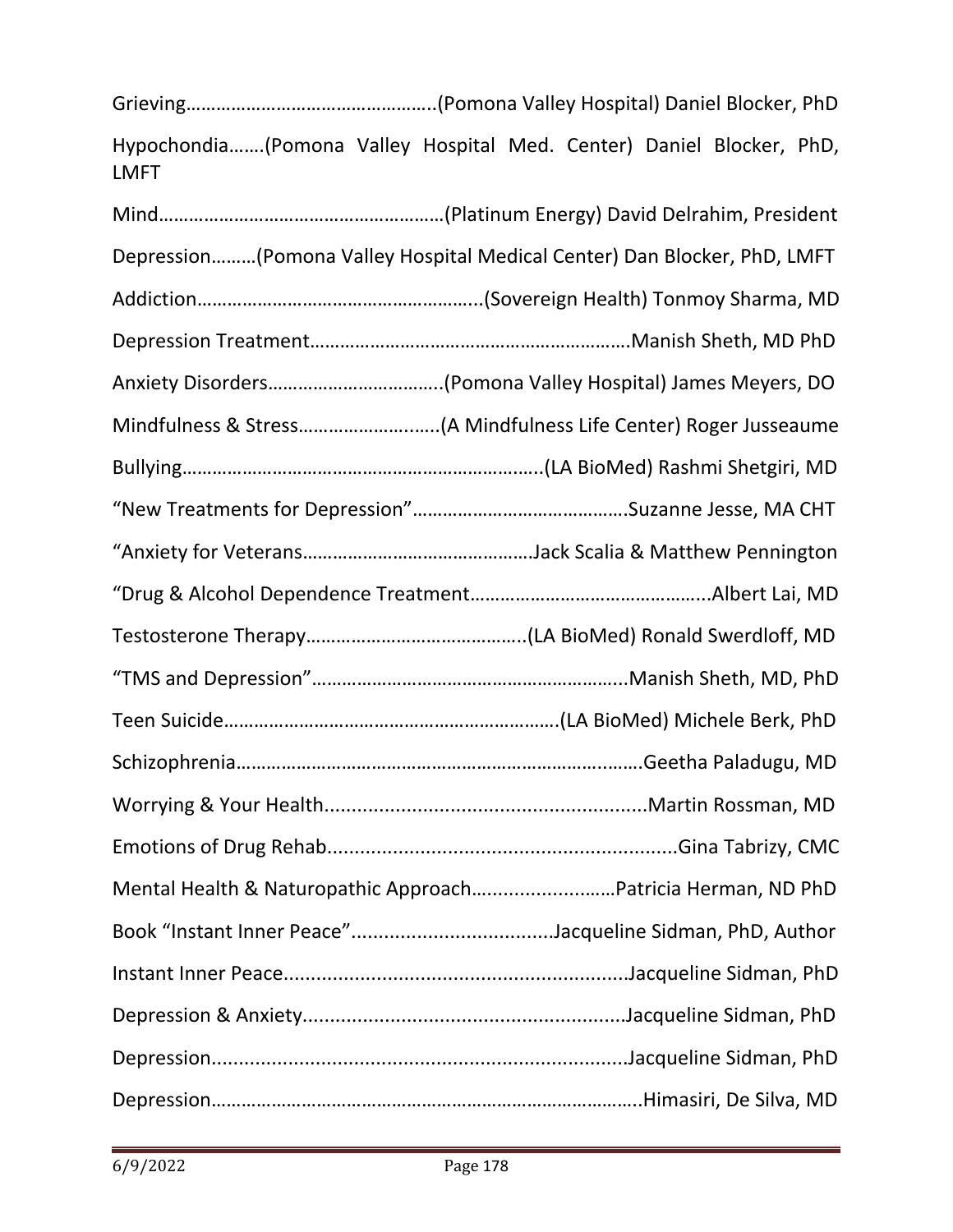| Importance of Diagnosing & Treating Mood DisordersGeetha Paladugu, MD     |  |
|---------------------------------------------------------------------------|--|
|                                                                           |  |
| How Panic Attacks & Panic Disorder can be Controlled Vinayak Shanbhag, MD |  |
| Prompt Treatment/Post Partum DepressionVinayak Shanbhag, MD               |  |
|                                                                           |  |
|                                                                           |  |
|                                                                           |  |
|                                                                           |  |
|                                                                           |  |
|                                                                           |  |
|                                                                           |  |
|                                                                           |  |
|                                                                           |  |
|                                                                           |  |
| METADOLIC / CENETIC DICEACE.                                              |  |

## **METABOLIC / GENETIC DISEASE:**

## **METABOLIC SYNDROME:**

|--|--|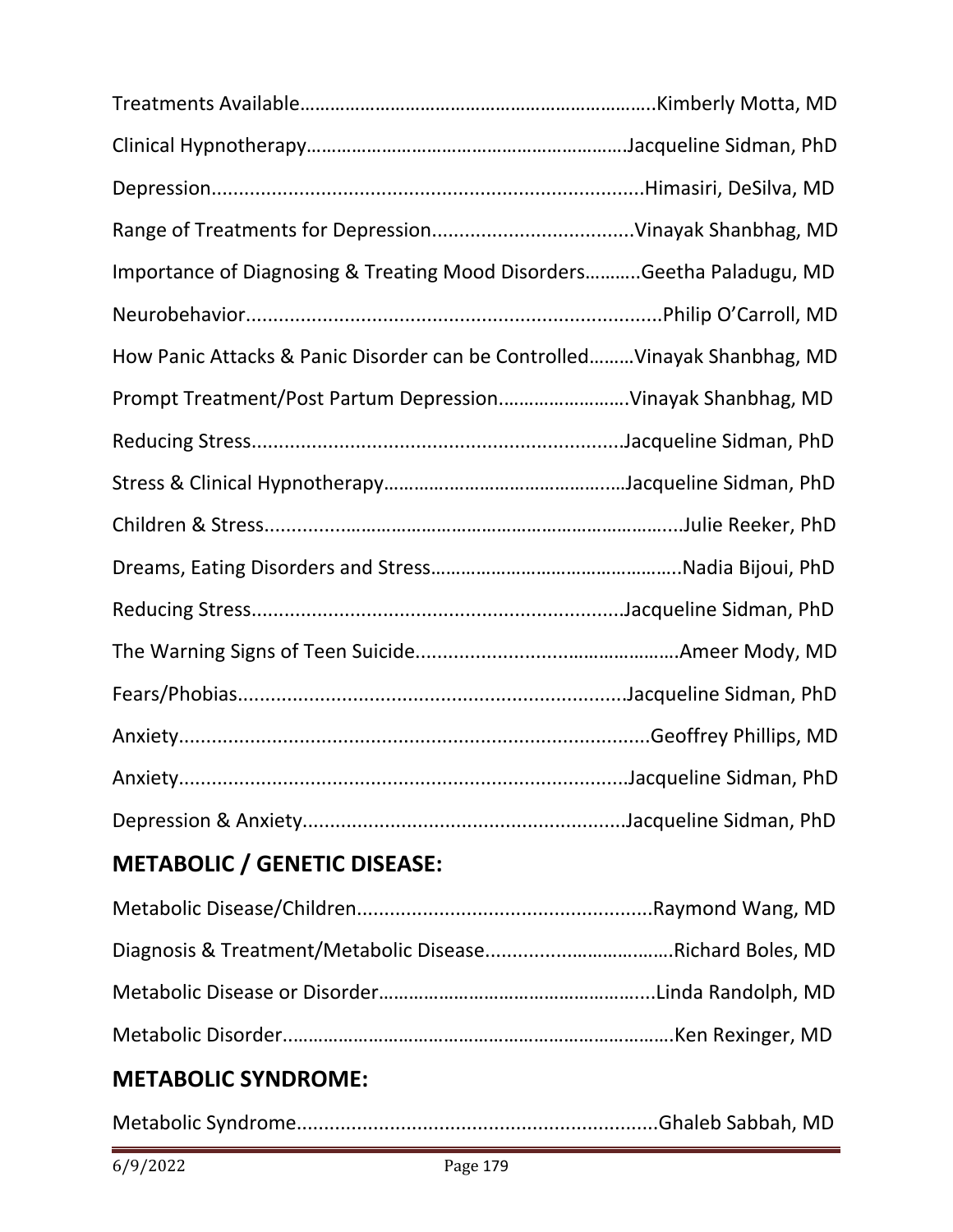#### **MID-LIFE PROBLEMS:**

Diet, Exercise, Supplements & a Positive Attitude ……………………..….Sheila Kennedy

## **MIGRAINES:**

|                            | Real Medical Reasons why Women Have MigrainesBrian Koffman, MD |
|----------------------------|----------------------------------------------------------------|
|                            |                                                                |
| <b>MINDFULNESS:</b>        |                                                                |
|                            |                                                                |
| <b>MISSING TEETH:</b>      |                                                                |
|                            |                                                                |
| <b>MOBILE HEALTH CARE:</b> |                                                                |
|                            |                                                                |
|                            |                                                                |
| <b>MONITORING:</b>         |                                                                |
|                            | Home Healthcare(Saguaro Home Health) Ramon Dimaculangan        |
|                            |                                                                |
| <b>MONITORING DEVICE:</b>  |                                                                |
|                            |                                                                |
| <b>MONONUCLEOSIS:</b>      |                                                                |
|                            |                                                                |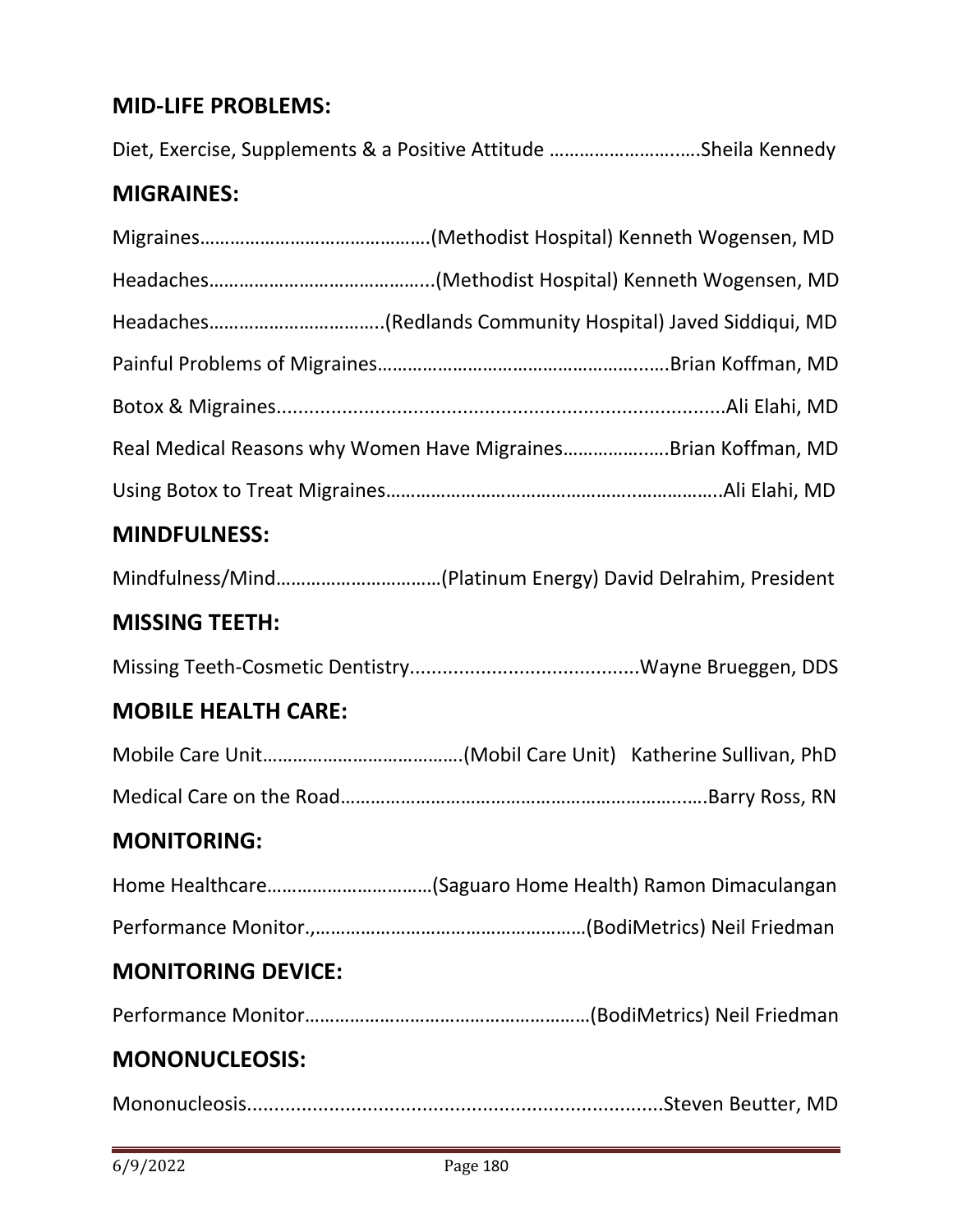## **MOOD DISORDERS:**

| Importance of Diagnosing & Treating Mood DisordersGeetha Paladugu, MD |  |
|-----------------------------------------------------------------------|--|

## **MOVEMENT DISORDERS:**

#### **MRI:**

## **MRSA:**

#### **MULTIPLE MYELOMA:**

Symptoms & Treatment for Multiple Myeloma.………………..……..Emad Ibrahim, MD

## **MULTIPLE SCLEROSIS (MS):**

|--|--|--|--|

## **MUSCULAR DYSTROPHY:**

|--|--|--|

Muscular Dystrophy...............................................................Samual Rosenfeld, MD

## **MUSIC THERAPY:**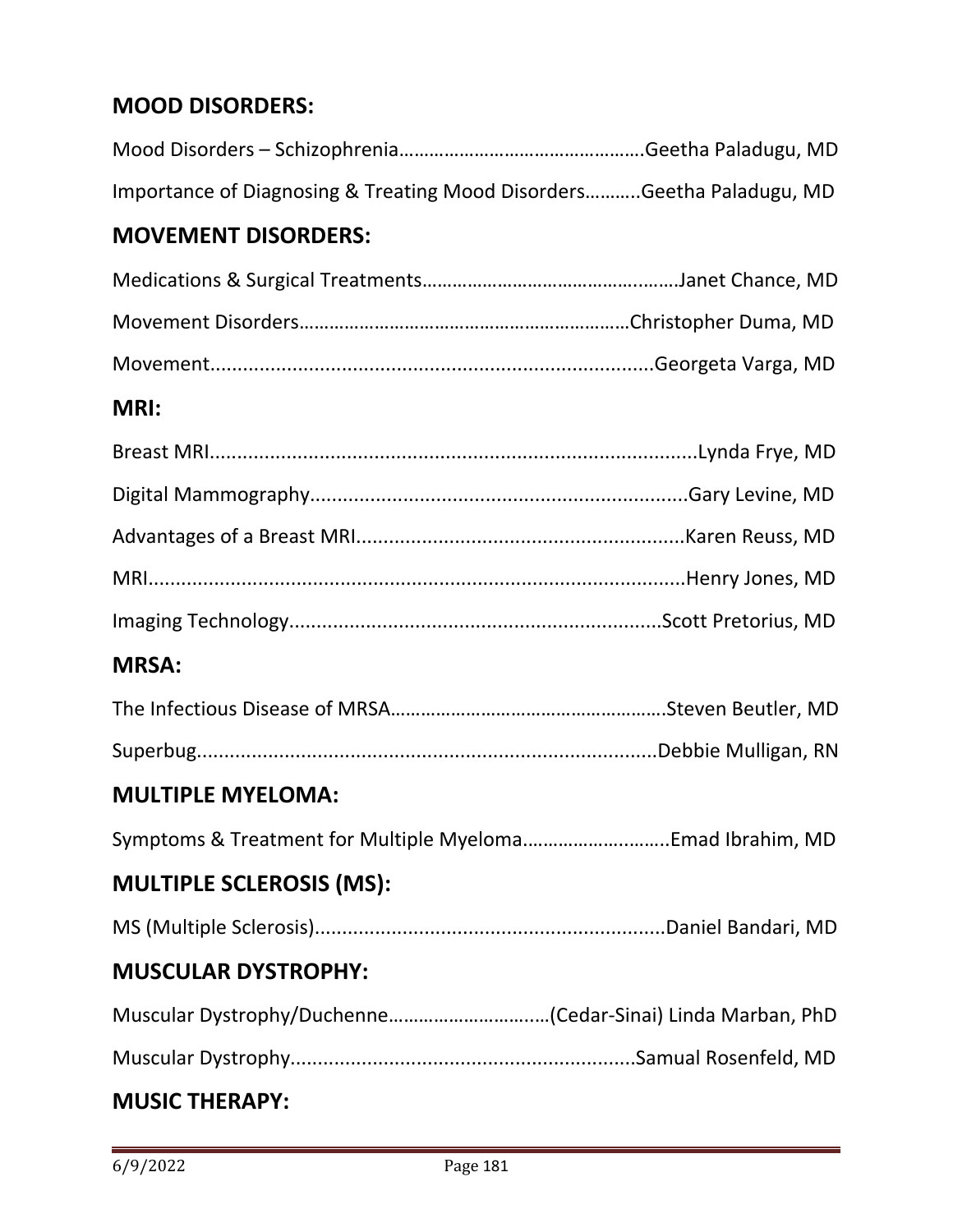Music Therapy…………………………………………………………………………….……Eric Mammen Music Therapy for Children.........................................………………………Eric Mammen

## **MYOCARDIAL INFARCTION (MI):**

MI-New Test for Heart Attack Diag.(Baylor College of Med.) W. Frank Peacock, MD

## **(N)**

#### **NASAL:**

| <b>NASAL SURGERY:</b> |  |
|-----------------------|--|

## **NATURAL MEDICINE:**

| Natural Medicine - (12 Day Bladder & 12 Day Prostate)Robert Jacquet, CEO        |
|---------------------------------------------------------------------------------|
|                                                                                 |
|                                                                                 |
| Their Unique Education FormatLogan Booth, Head of Admissions                    |
| How the Curriculum Prepares Students for careers Jackie Christensen, Instructor |
| Career Opportunities following On-line StudyJen Embody, Instructor              |
|                                                                                 |
|                                                                                 |
|                                                                                 |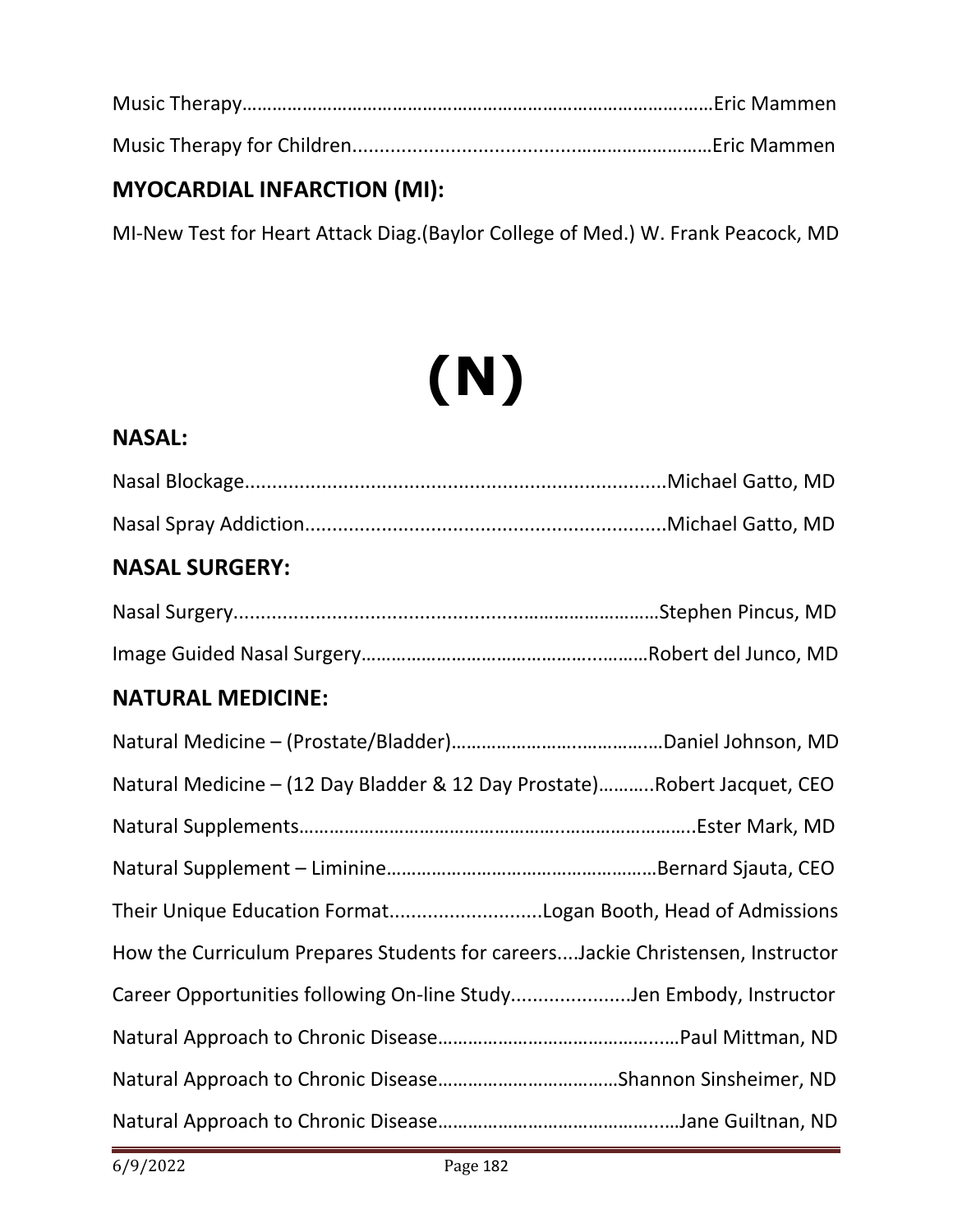## **NATUROPATHIC MEDICINE:**

| Alternative Medicine / Natural Joint RegenerationNicole Ortiz, ND          |  |
|----------------------------------------------------------------------------|--|
| Alternative Medicine / Adrenal Fatique (Glands)Nicole Ortiz, ND            |  |
| Alternative Medicine / Bio-Identical HormonesNicole Ortiz, ND              |  |
|                                                                            |  |
| Alternative Medicine / Pre-Menstrual DisordersNicole Ortiz, ND             |  |
|                                                                            |  |
| Alternative Medicine / Weight Loss vs. Fat LossNicole Ortiz, ND            |  |
|                                                                            |  |
| Naturopathic Approach to Family MedicineCarl Hangee-Bauer, ND              |  |
|                                                                            |  |
|                                                                            |  |
| Medical Research being done at Southwest CollegeChristine Gerard, ND       |  |
| Research at Southwest College of Naturopathic MedJeffrey Langland, PhD     |  |
|                                                                            |  |
| Mental Health & Naturopathic ApproachPatricia Herman, ND PhD               |  |
|                                                                            |  |
|                                                                            |  |
|                                                                            |  |
|                                                                            |  |
|                                                                            |  |
|                                                                            |  |
|                                                                            |  |
| Naturopathic Combined with Conventional TherapyTim Birdsall, ND, FABNO, VP |  |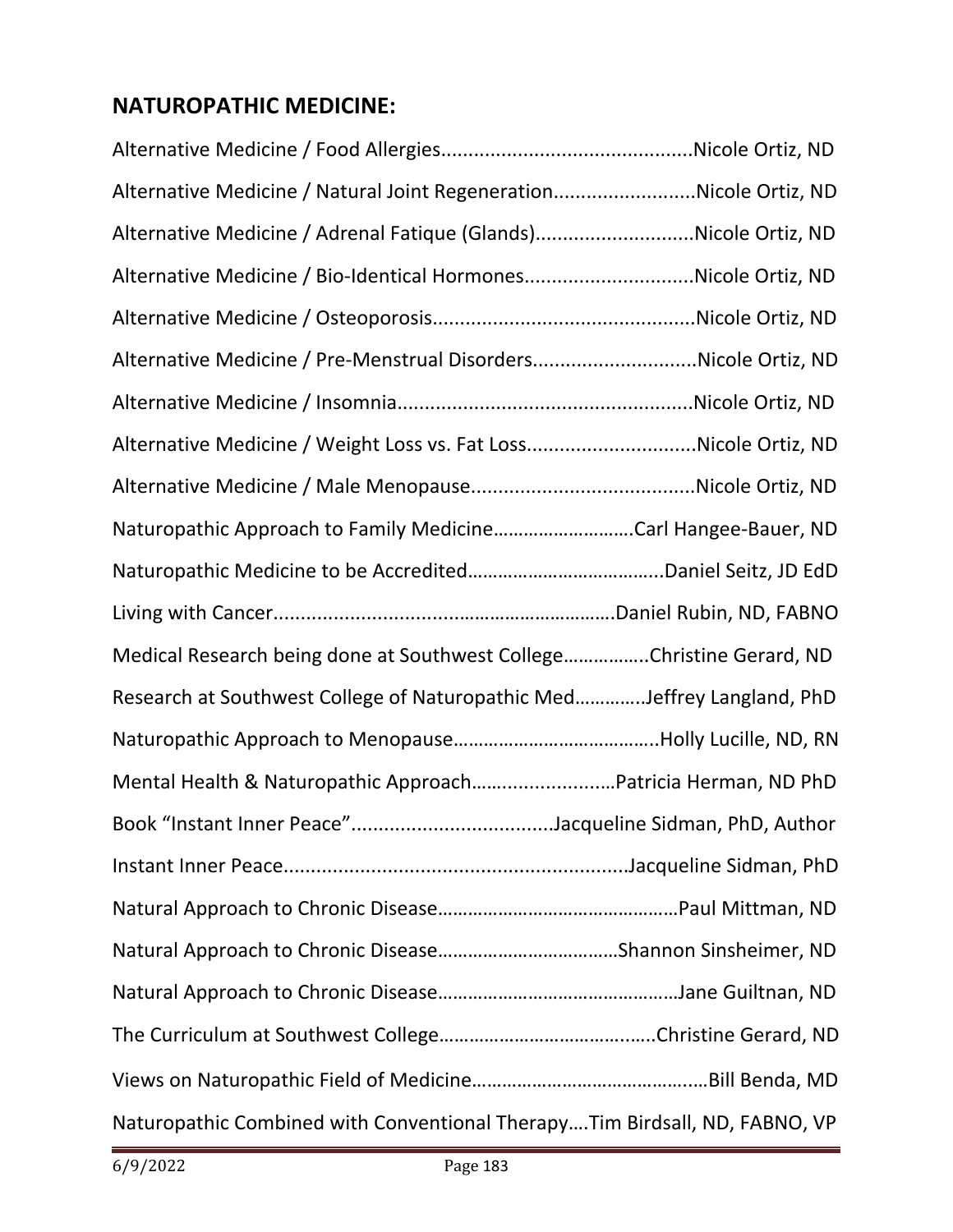| Environmental Medicines and Toxins in the BodyWalter Crinnion, ND             |  |
|-------------------------------------------------------------------------------|--|
| Naturopathic Approach to Pediatric Allergies & AsthmaMatthew Baral, ND        |  |
| Prevention Naturopathic Approach to Chronic Diseases Martin Milner, ND        |  |
| Naturopathic Approach to Treatment of Romatic DiseasesLeslie Axelrod, ND      |  |
| Getting Naturopathic Doctors in your Healthplan Karen Howard, Exc. Dir., AANP |  |
| How Naturopathic Doctors Treat Chronic IllnessShannon Sinsheimer, ND          |  |
|                                                                               |  |
|                                                                               |  |

## **NAVY SEALS:**

Navy SEALS…………………………….(Desert Regional Medical Center) Patric Sweet, MD

## **NECK PAIN:**

## **NEONATAL CARE:**

| Cannabis & Pregnancy(Pomona Hospital) M. Hellen Rodriguez, MD               |
|-----------------------------------------------------------------------------|
| PROMPT Program & Laborist Program(Pomona Hosp) M. Hellen Rodriguez, MD      |
| Maternal Fetal Transport & Perinatal Center(Pomona) M. Hellen Rodriguez, MD |
|                                                                             |
|                                                                             |
| Birth Defects-Neonatology(CHOC Children's Hospital) Irfan Ahmad, MD         |
|                                                                             |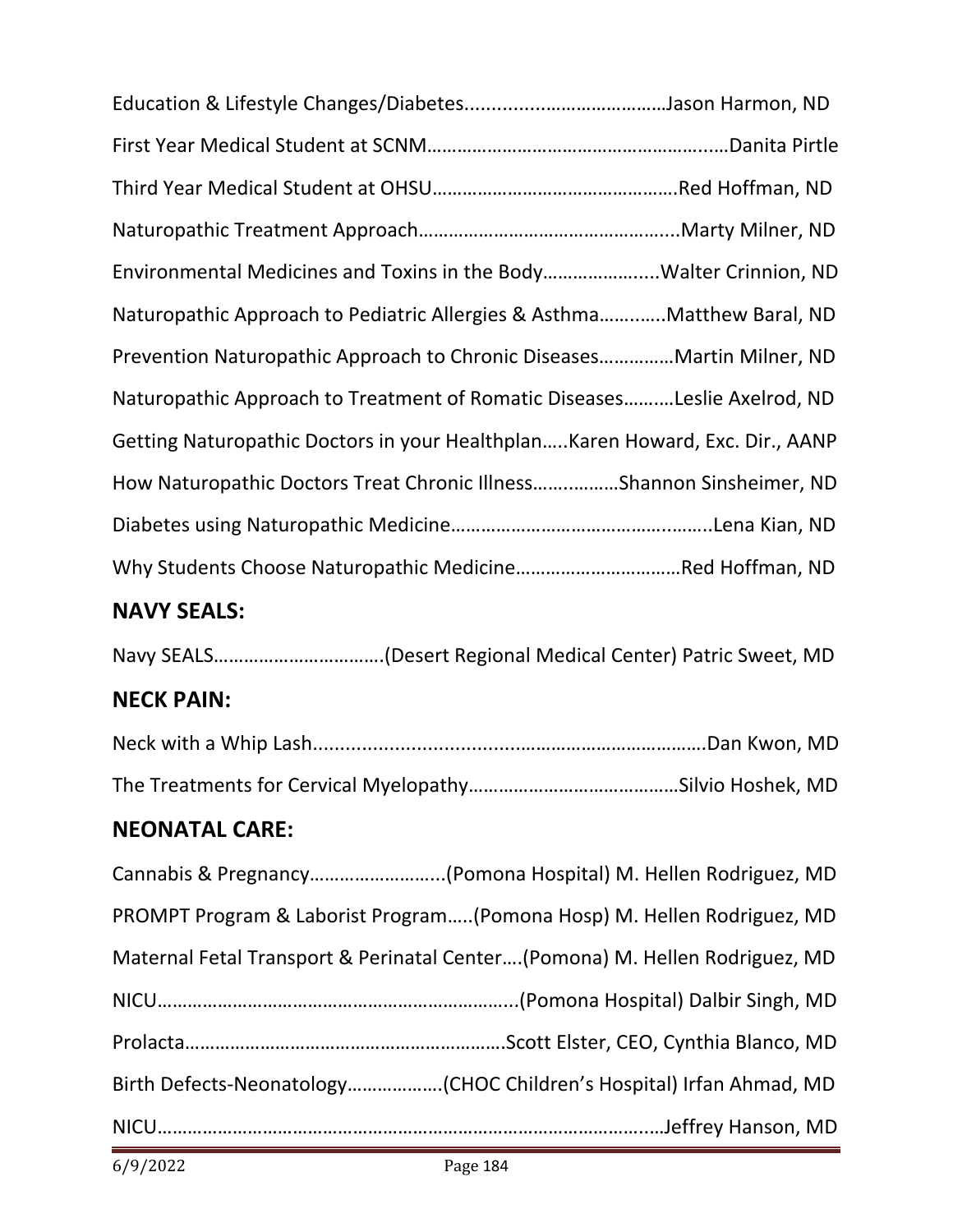## **NERVE DISORDERS:**

| Nerve Compression(Desert Regional Medical Center) Ramin Pooyan, MD |  |
|--------------------------------------------------------------------|--|
|                                                                    |  |

## **NEUROLOGY:**

## **NEUROPATHY:**

Diabetes & Foot Care………………………………..(Methodist Hospital) Wenjay Sung, MD Nerve Compression……………..(Desert Regional Medical Center) Ramin Pooyan, MD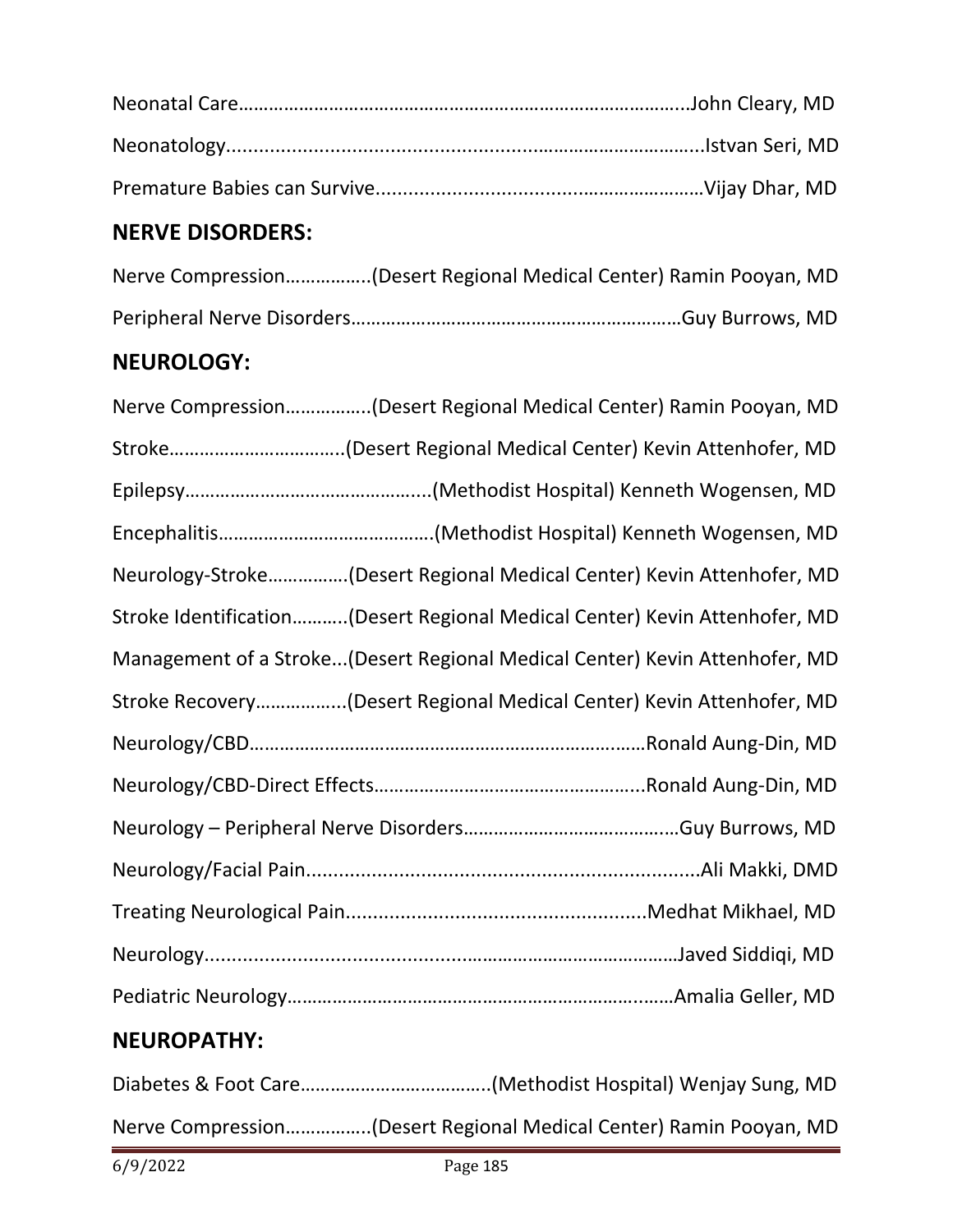| Diabetic Wound Care/Neuropathy(Desert Regional Medical Center) |
|----------------------------------------------------------------|
| Ryan Wood, DPM & Richard Mark Wright                           |

## **NEUROSURGERY:**

| The Practice of Evidence Based NeurosurgeryToni Christopherson, RN |
|--------------------------------------------------------------------|
|                                                                    |
|                                                                    |

## **NEWBORNS:**

Pediatric & Gastroenterology….(St. Mary's Hospital in Reno)Kathleen Holland, MD and Juan Gregory, MD

| PROMP Program & Laborist Program(Pomona Hosp) M. Hellen Rodriguez, MD       |
|-----------------------------------------------------------------------------|
| Maternal Fetal Transport & Perinatal Center(Pomona) M. Hellen Rodriguez, MD |
|                                                                             |
| Pregnancy - Flu Vaccination(Pomona Hospitall) Maria Hellen Rodriguez, MD    |
|                                                                             |
|                                                                             |
|                                                                             |
|                                                                             |
|                                                                             |
|                                                                             |
|                                                                             |
|                                                                             |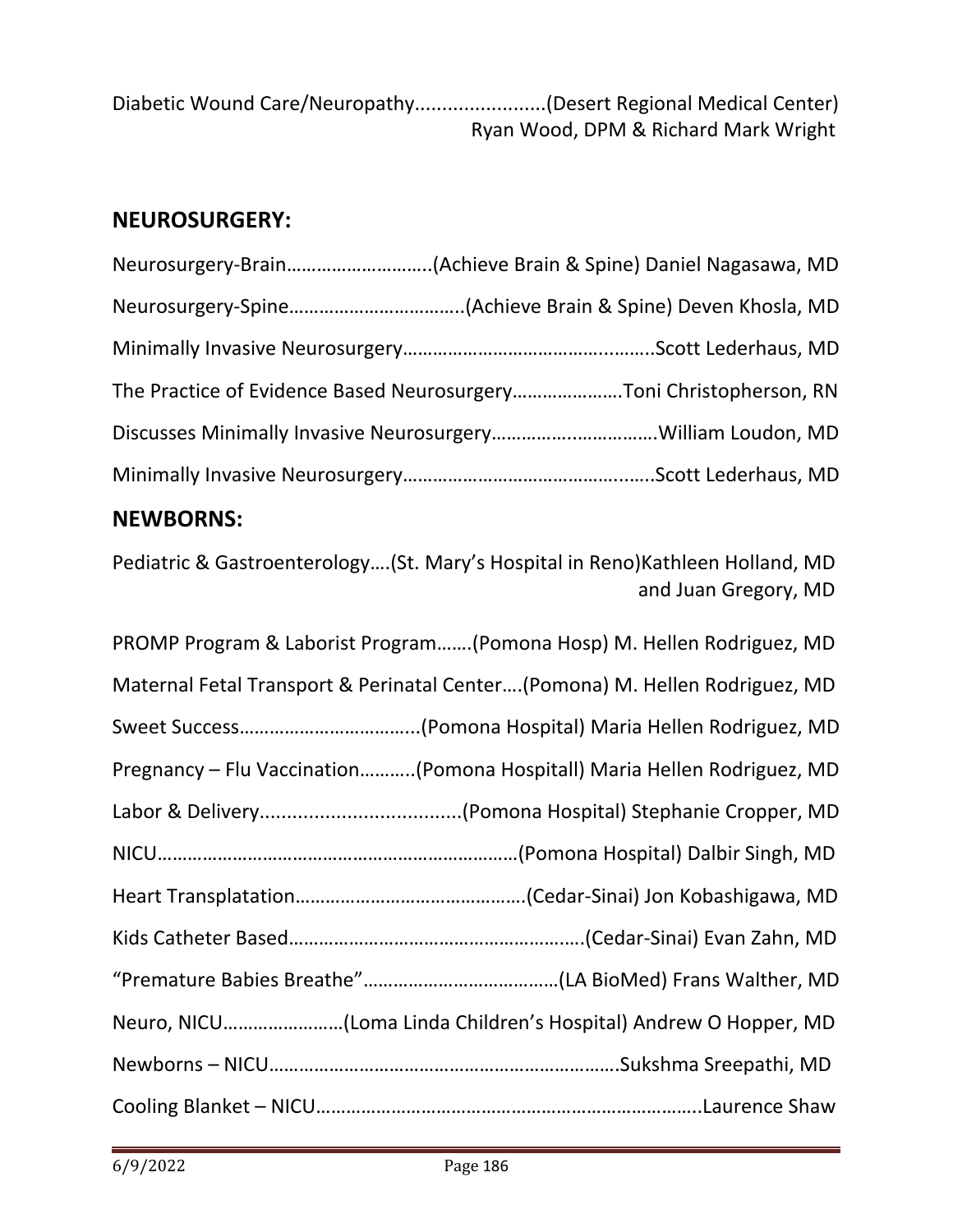## **NICU (NEONATAL INTENSIVE CARE UNIT):**

Pediatric Gastroenterology… (St. Mary's Hospital in Reno) Kathleen Holland, MD &

| Juan Gregory, MD                                                                                   |
|----------------------------------------------------------------------------------------------------|
| High Risk Pregnancy(Pomona Hospital) Mohamed Elsharkawy, MD                                        |
| Cannabis & Pregnancy(Pomona Hospital) M. Hellen Rodriguez, MD                                      |
| PROMP Program & Laborist Program(Pomona Hosp) M. Hellen Rodriguez, MD                              |
| Maternal Fetal Transport & Perinatal Center(Pomona) M. Hellen Rodriguez, MD                        |
|                                                                                                    |
|                                                                                                    |
|                                                                                                    |
|                                                                                                    |
| Respiratory NICU-Helping Premature Infants Breathe(Valley Presbyterian Hosp)<br>Nousheen Zaman, MD |
|                                                                                                    |
|                                                                                                    |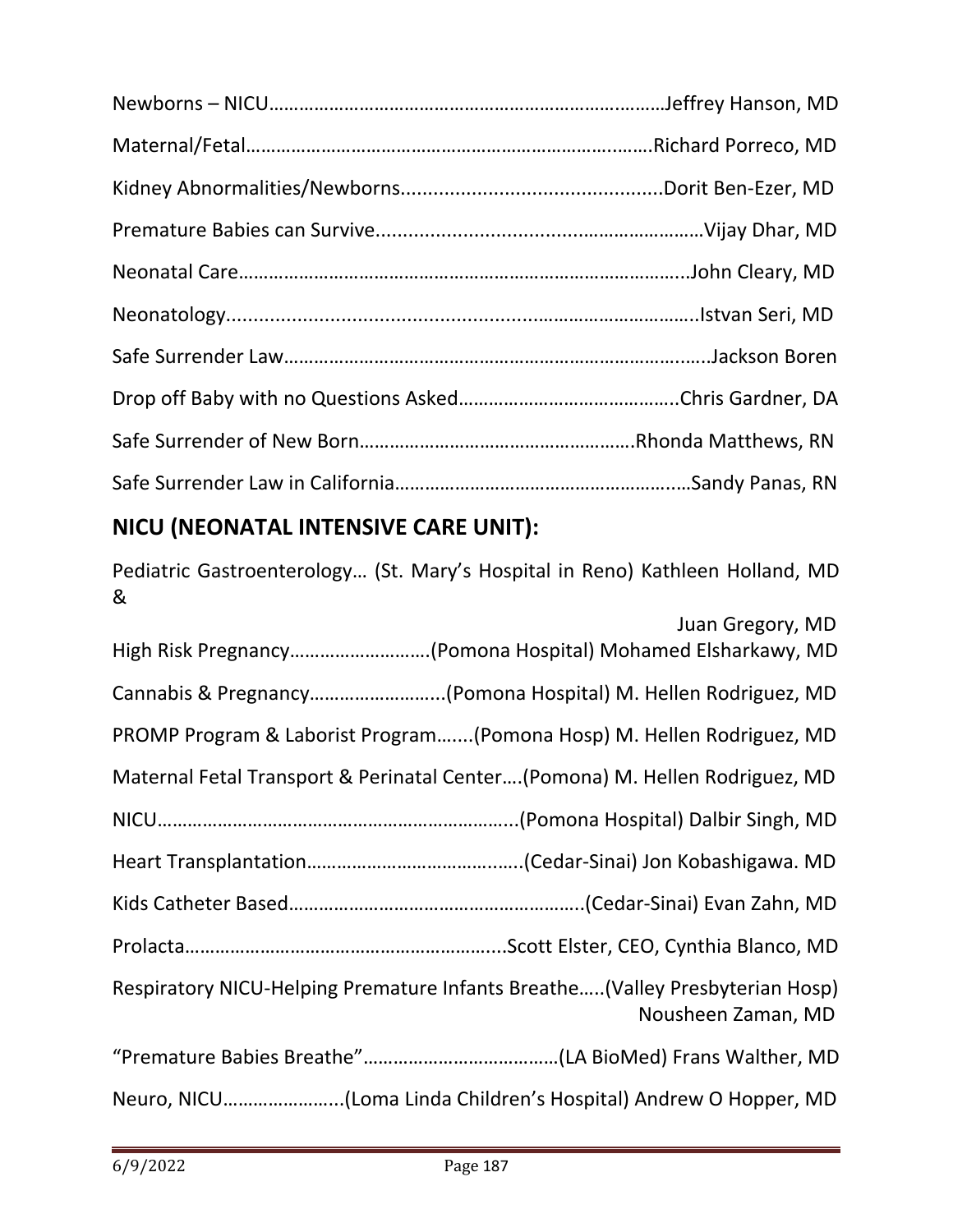| <b>NITRIC OXIDE:</b>                                                  |  |
|-----------------------------------------------------------------------|--|
|                                                                       |  |
|                                                                       |  |
| <b>NOSE:</b>                                                          |  |
|                                                                       |  |
|                                                                       |  |
| Non-Surgical Plastic Surgery Focusing on the NoseAlexander Rivkin, MD |  |
|                                                                       |  |
|                                                                       |  |
| Breathing Better with Nose ReconstructionTrang Vo-Nguyen, MD          |  |
|                                                                       |  |
|                                                                       |  |
| <b>MD</b>                                                             |  |
|                                                                       |  |
|                                                                       |  |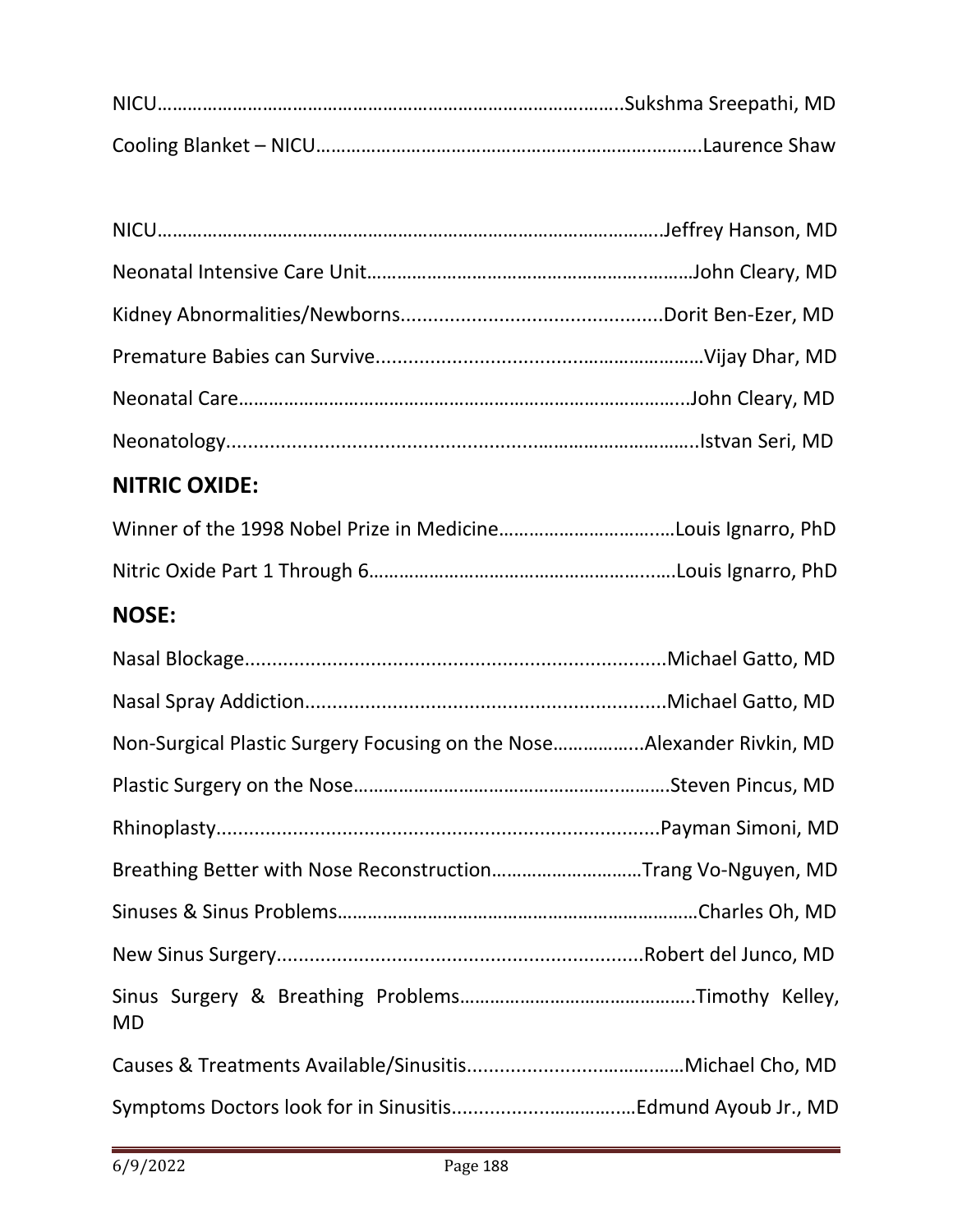|--|--|--|--|

## **NURSE:**

| Nurse Shortage for Acute Care EnvironmentMary Dee Hacker, CNO<br>RN Residency in Pediatrics at Children's HospitalMary Dee Hacker, CNO |  |
|----------------------------------------------------------------------------------------------------------------------------------------|--|
|                                                                                                                                        |  |
|                                                                                                                                        |  |
|                                                                                                                                        |  |
|                                                                                                                                        |  |
|                                                                                                                                        |  |
|                                                                                                                                        |  |
|                                                                                                                                        |  |
|                                                                                                                                        |  |

## **NURSE ADVICE:**

Services Provided/Nurse Advice Line.....Leslie Von Esch, RNC & Sara Williams, RNC

## **NUTRITION:**

| Fortified Human Milk for Premature Infants(Prolacta) Amy B. Hair, MD, | Delvin Peeks & Brandi Peeks         |
|-----------------------------------------------------------------------|-------------------------------------|
| "Healthy Diets & Foods"Sanddeep Grewal, MD, Nicole Ortiz, ND,         | Robert Rey, MD & Tony O'Donnell, MD |
|                                                                       |                                     |
| Weight Loss- HCG Diet(Redlands Community Hospital) Steven Wilson, MD  |                                     |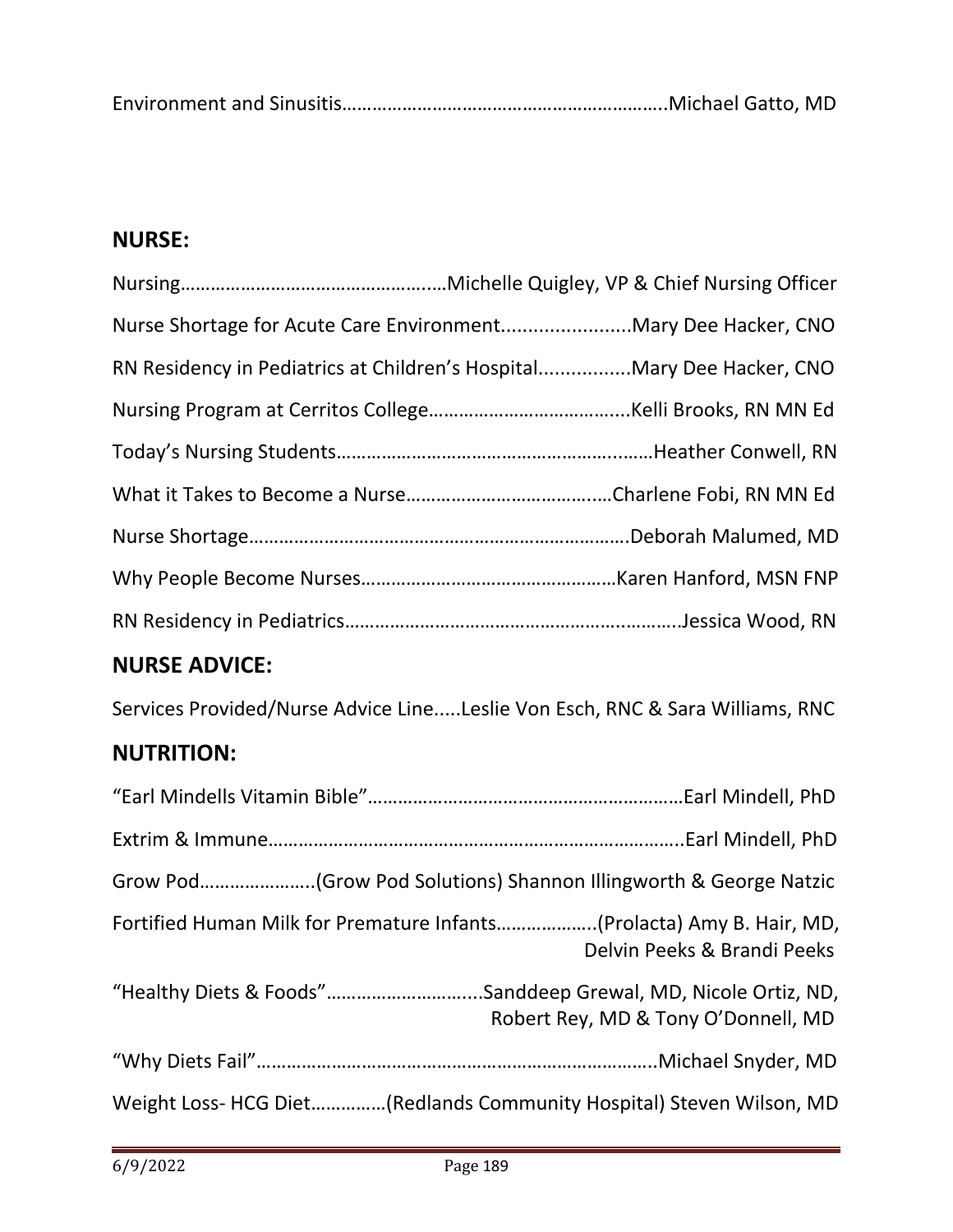| Lifestyles & Heart Health(Desert Regional Medical Center) Steven Gundry, MD   |
|-------------------------------------------------------------------------------|
| Herbs, Diet & Cancer Treatment(Valley Presbyterian Hospital) Sheila Vasan, MD |
|                                                                               |
|                                                                               |
|                                                                               |
|                                                                               |
|                                                                               |
|                                                                               |
|                                                                               |
|                                                                               |
|                                                                               |
| Common Mistakes on Losing Weight(Dr. 90210) Dr. Robert Rey, MD, MPP           |
|                                                                               |
| Top Fitness Tips Withour Surgery(Dr. 90210) Dr. Robert Rey, MD, MPP           |
| Essential Foods to Eat & What to Avoid(Dr. 90210) Dr. Robert Rey, MD, MPP     |
| Jessica Brown, RD<br>Sports Nutrition                                         |
| How Medicine & Nutrition can Mean Optimal HealthArinola Lawson, MD            |
|                                                                               |
|                                                                               |
|                                                                               |
|                                                                               |

# **(O)**

## **OBAMACARE:**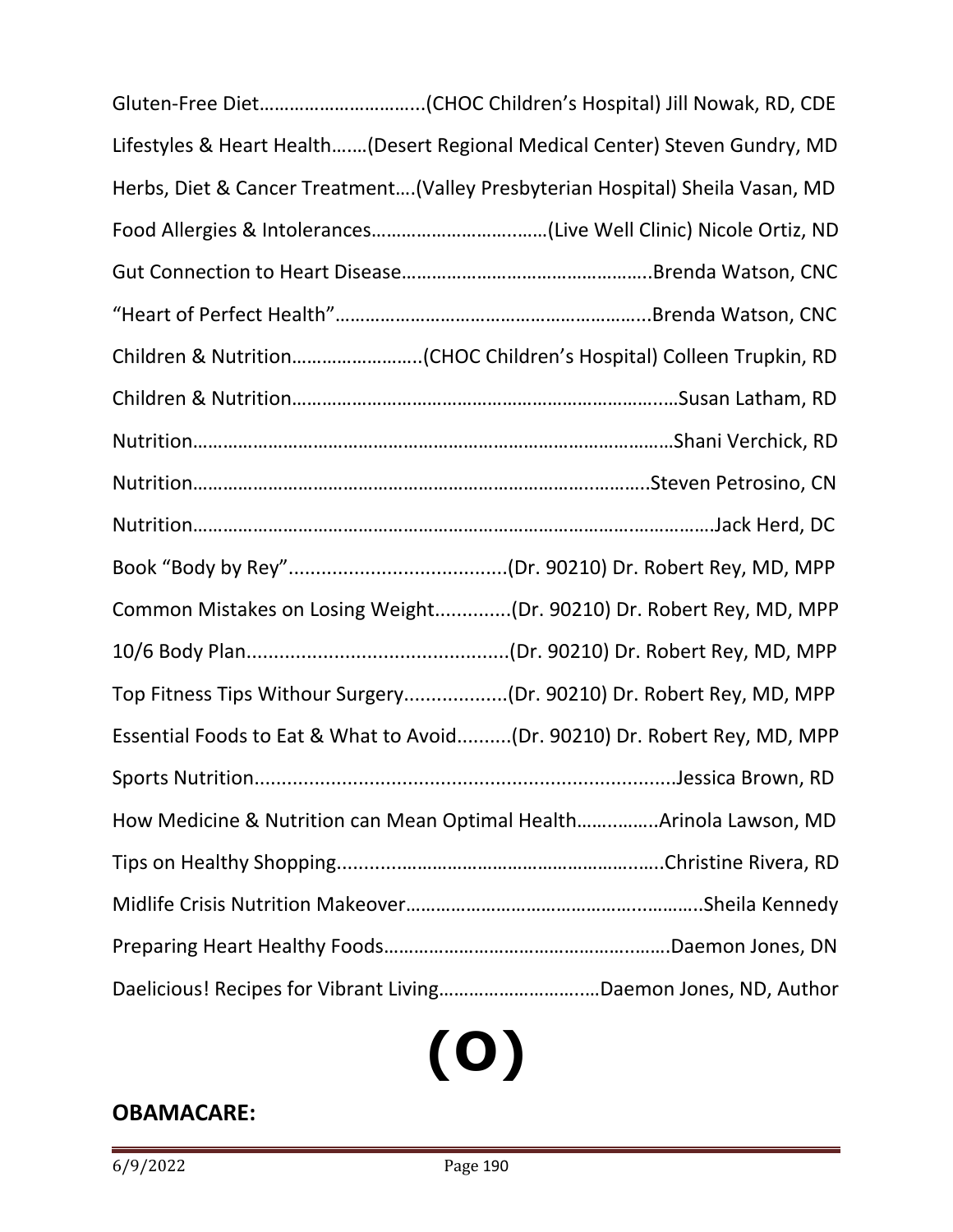"ObamaCare" – New Way Doctors Deal With Patients………………..Bryan Stone, MD

## **OBESITY:**

|           | New Procedure for Bariatric Surgery(Methodist Hospital) Daniel Moon, MD                                     |
|-----------|-------------------------------------------------------------------------------------------------------------|
|           |                                                                                                             |
|           |                                                                                                             |
|           |                                                                                                             |
|           |                                                                                                             |
|           | Michael Snyder, MD & Ali Sheybani, MD                                                                       |
|           | "Children & Teen Obesity"Tony O'Donnell, PhD, Susan Latham, RD,<br>Michael Snyder, MD and Tiffany Ghere, RD |
|           | "Dangers of being Overweight"Sandeep Grewal, MD, Joel Kopple, MD                                            |
|           |                                                                                                             |
|           |                                                                                                             |
| <b>MD</b> |                                                                                                             |
| <b>MD</b> |                                                                                                             |
|           | Bariatric Surgery(HealthOne - Rose Medical Center) Michael Snyder, MD                                       |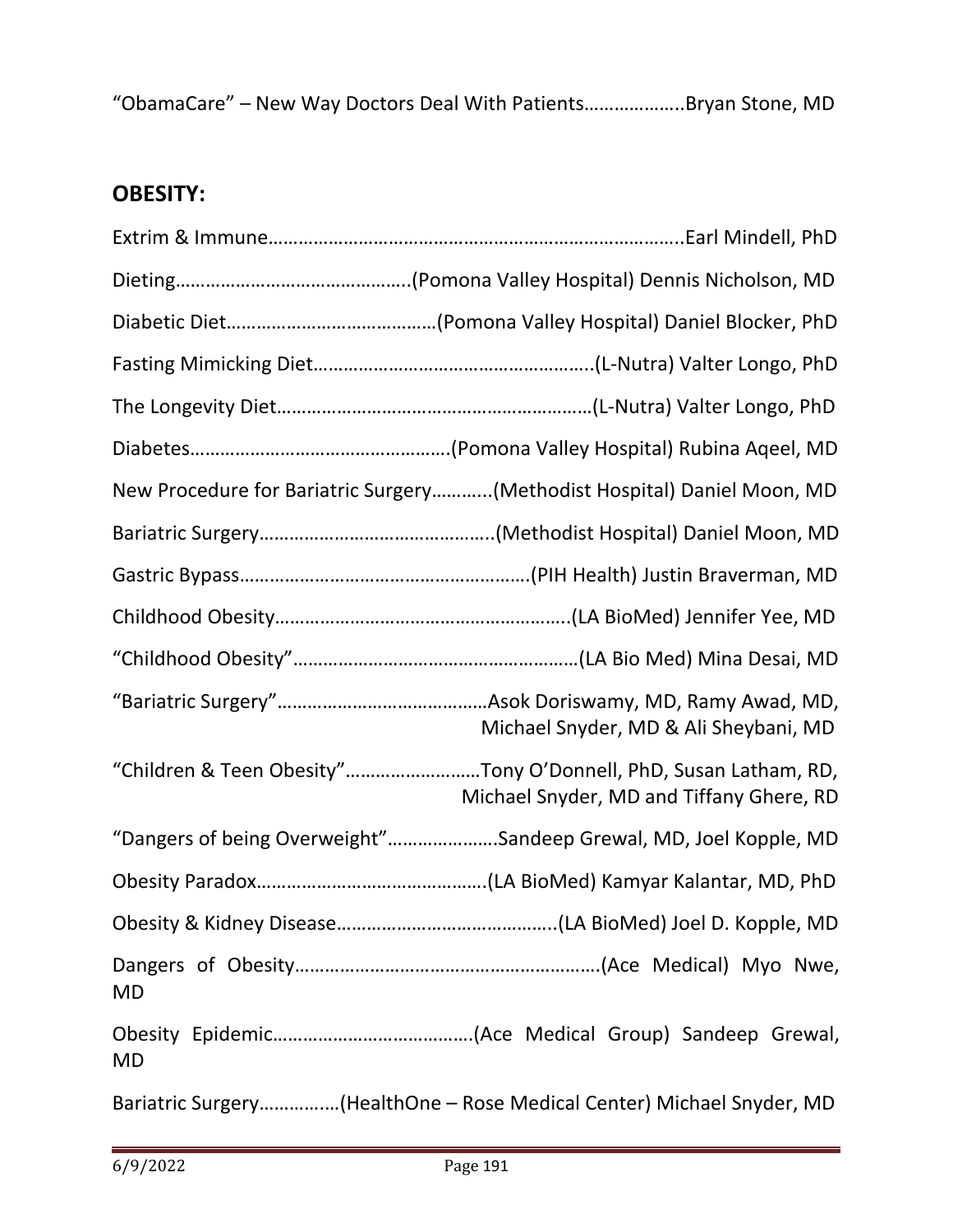| <b>DrPH</b>               | Childhood Obesity(Loma Linda Children's Hospital) Hildemar Dos Santos, |
|---------------------------|------------------------------------------------------------------------|
|                           |                                                                        |
|                           |                                                                        |
|                           |                                                                        |
|                           |                                                                        |
| Ohesity/Pediatric Ohesity | Susan Latham RD                                                        |

## **OBESITY IN CHILDREN:**

|             | "Children & Teen Obesity"Tony O'Donnell, PhD, Susan Latham, RD,<br>Michael Snyder, MD and Tiffany Ghere, RD |
|-------------|-------------------------------------------------------------------------------------------------------------|
| <b>DrPH</b> | Childhood Obesity(Loma Linda Children's Hospital) Hildemar Dos Santos,                                      |
|             |                                                                                                             |
|             |                                                                                                             |
|             |                                                                                                             |
|             |                                                                                                             |
|             |                                                                                                             |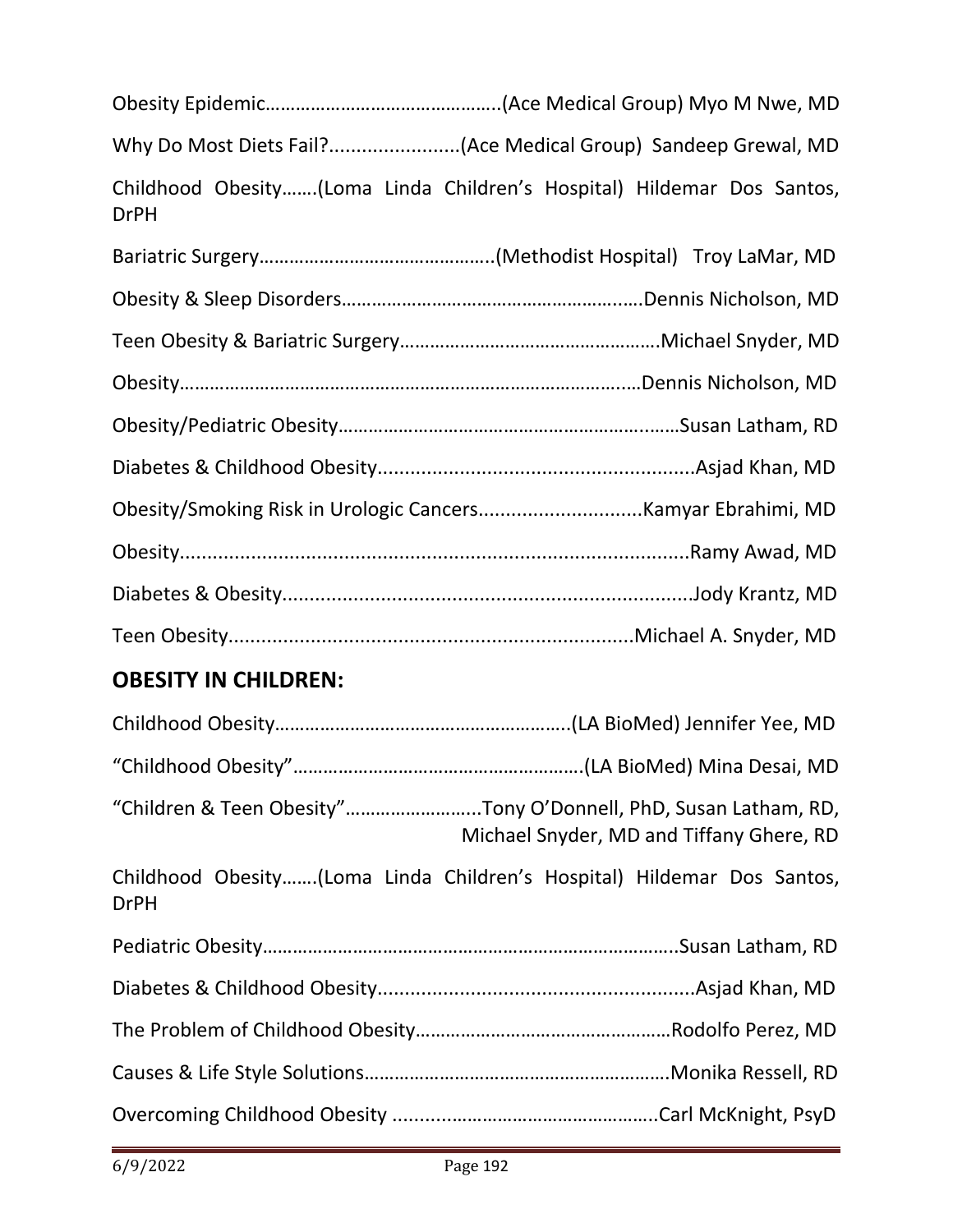## **OB-GYN:**

Nitrous Oxide for Labor Pains……………...(Pomona Hospital) Stephanie Cropper, MD Bladder…………………..(Pomona Valley Hospital Medical Center) Emad Hashemi, MD

Gynecological Oncology-Ovarian Cancer……(Pomona Hosp) Albert A. Mendivil, MD

Psycho-Social Impact of Breast Cancer(Pomona Hosp) Kathy Yeatman-Stock, LCSW

Radiation for Breast Cancer………………..(Pomona Hospital) Yallapragada S. Rao, MD

| Surgical Treatments of Breast Cancer(Pomona Hospital) Lori Lee Vanyo, MD |  |  |  |  |
|--------------------------------------------------------------------------|--|--|--|--|
|                                                                          |  |  |  |  |
|                                                                          |  |  |  |  |
|                                                                          |  |  |  |  |
|                                                                          |  |  |  |  |
|                                                                          |  |  |  |  |
|                                                                          |  |  |  |  |
|                                                                          |  |  |  |  |
| Minimally Invasive Surgery & Contraception MedicationSean Kossari, MD    |  |  |  |  |
|                                                                          |  |  |  |  |
|                                                                          |  |  |  |  |
| What is needed to achieve a Healthy Pregnancy Margret Cooper-Vaughn, MD  |  |  |  |  |
|                                                                          |  |  |  |  |
|                                                                          |  |  |  |  |

#### **OBSTETRICS:**

| High Risk Pregnancy(Pomona Hospital) Mohamed Eksharkawy, MD |  |  |  |
|-------------------------------------------------------------|--|--|--|
| MD.                                                         |  |  |  |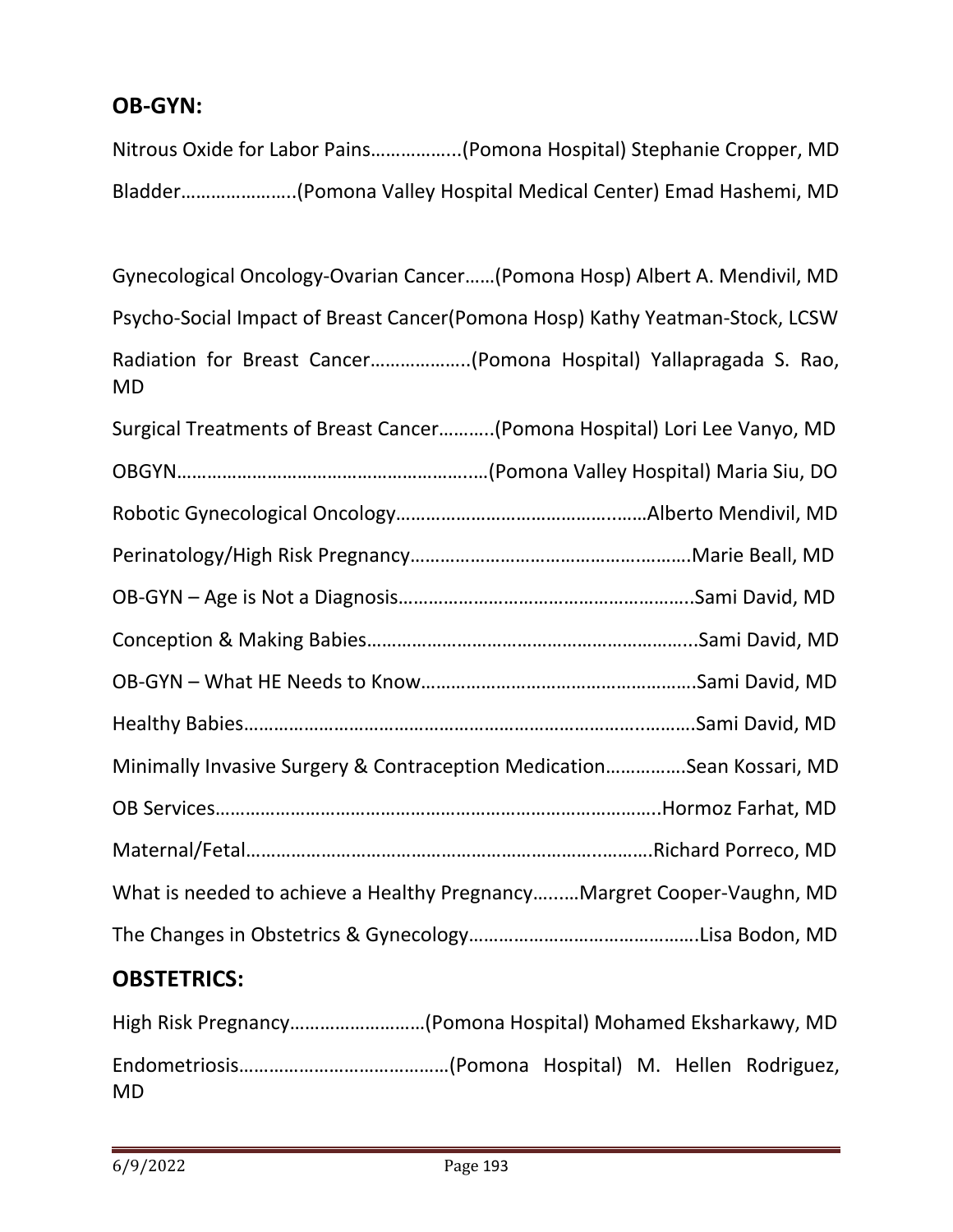| PROMPT Program & Laborist Program(Pomona Hosp) M. Hellen Rodriguez, MD      |  |  |  |  |
|-----------------------------------------------------------------------------|--|--|--|--|
| Maternal Fetal Transport & Perinatal Center(Pomona) M. Hellen Rodriguez, MD |  |  |  |  |
| Pregnancy-Flu Vaccination(Pomona Hospital) Maria Hellen Rodriguez, MD       |  |  |  |  |
|                                                                             |  |  |  |  |
| In-Service OB Physicians(Pomona Valley Hospital) Francisco Cuellar, MD      |  |  |  |  |
|                                                                             |  |  |  |  |
|                                                                             |  |  |  |  |
|                                                                             |  |  |  |  |
|                                                                             |  |  |  |  |
|                                                                             |  |  |  |  |
|                                                                             |  |  |  |  |
| Minimally Invasive Surgery & Contraception MedicationSean Kossari, MD       |  |  |  |  |
| New Labor, Delivery & Recovery UnitGayathri Jith, VP of Operations          |  |  |  |  |
|                                                                             |  |  |  |  |
|                                                                             |  |  |  |  |
|                                                                             |  |  |  |  |
|                                                                             |  |  |  |  |
|                                                                             |  |  |  |  |
|                                                                             |  |  |  |  |
|                                                                             |  |  |  |  |
| High Pretention & Diabetes During PregnancyRalph Steiger, MD                |  |  |  |  |
|                                                                             |  |  |  |  |
|                                                                             |  |  |  |  |
| Special Pre-Natal Monitoring for High Risk PregnanciesRalph Steiger, MD     |  |  |  |  |
| Some Women Have Pre-existing Medical ConditionsRalph Steiger, MD            |  |  |  |  |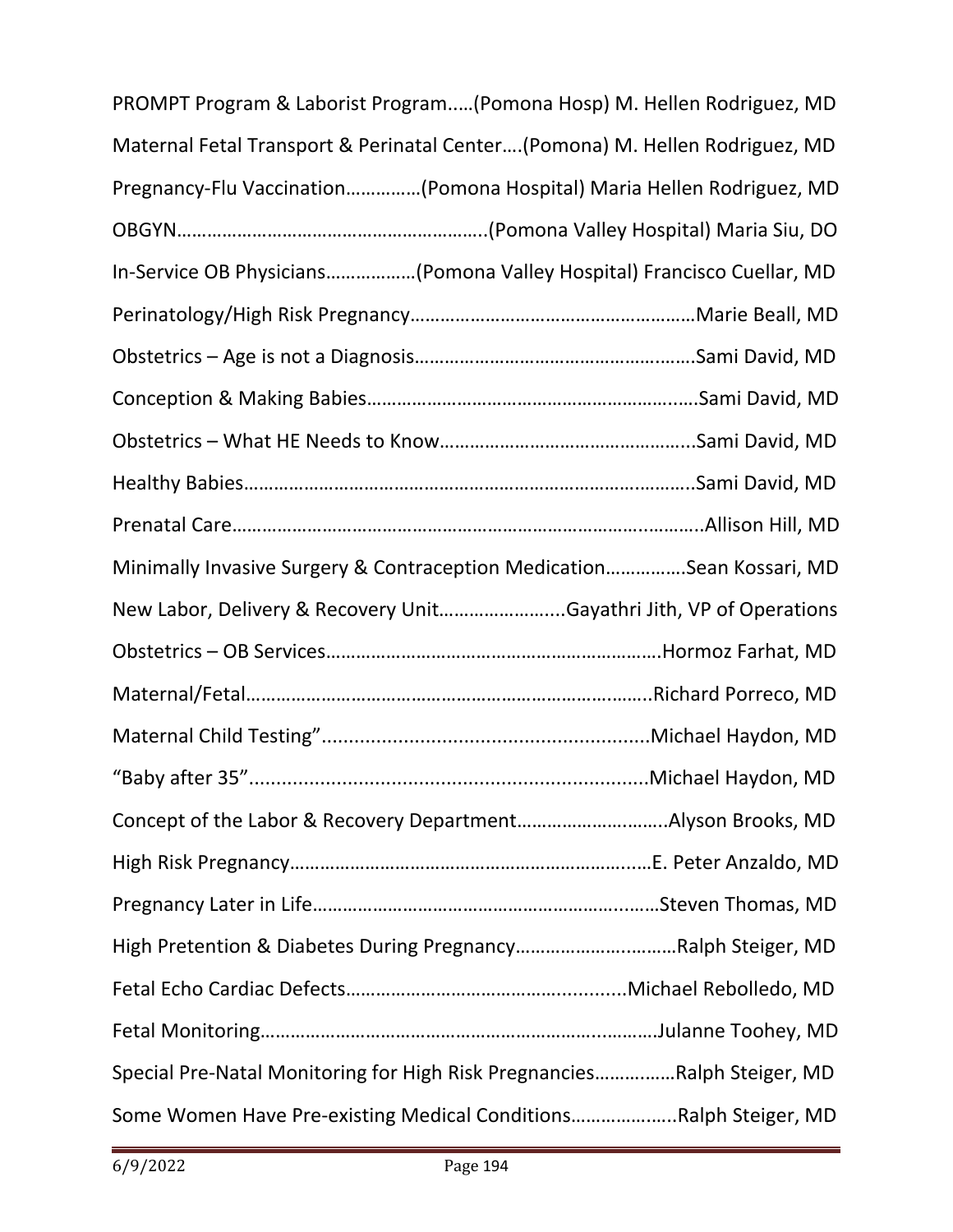| What is needed to Achieve a Healthy PregnancyMargret Cooper-Vaughn, MD |  |
|------------------------------------------------------------------------|--|
|                                                                        |  |

## **OCCUPATIONAL MEDICINE:**

Focuses on Illness & Injuries in the Workplace……………………..….Robert Maurer, DO

## **OBSTRUCTIVE COMPULSIVE DISORDER (OCD):**

OCD…………………………………………..…….(Pomona Valley Hospital) Daniel Blocker, PhD

#### **OCEAN SAFETY:**

Ocean Safety....................................................................................John Shaver, MD

## **OCULAR MIGRAINES:**

|--|--|--|

#### **OCULO-FACIAL:**

The Procedure Oculo-Facial for the Eyes…………………………..….Robert Schwarcz, MD

## **OFF-PUMP BYPASS SURGERY:**

Off-Pump Bypass Heart Surgery Technique…………………………..David Perkowski, MD

#### **ONCOLOGY:**

| $D - 221$ $C - 222$ | $(D_{\text{max}})$ $C_{\text{max}}$ $C_{\text{max}}$ $D_{\text{max}}$ $D_{\text{max}}$ $D_{\text{max}}$ |
|---------------------|---------------------------------------------------------------------------------------------------------|
| MD.                 |                                                                                                         |
|                     | Gynecological Oncology-Ovarian Cancer(Pomona Hosp) Albert A. Mendivil, MD                               |
|                     |                                                                                                         |
|                     | Biosimilars(Desert Regional Medical Center) Timothy Tyler, PharmD                                       |

Breast Cancer…………………………...(Pomona Cancer Center) Sharna S. Chandury, MD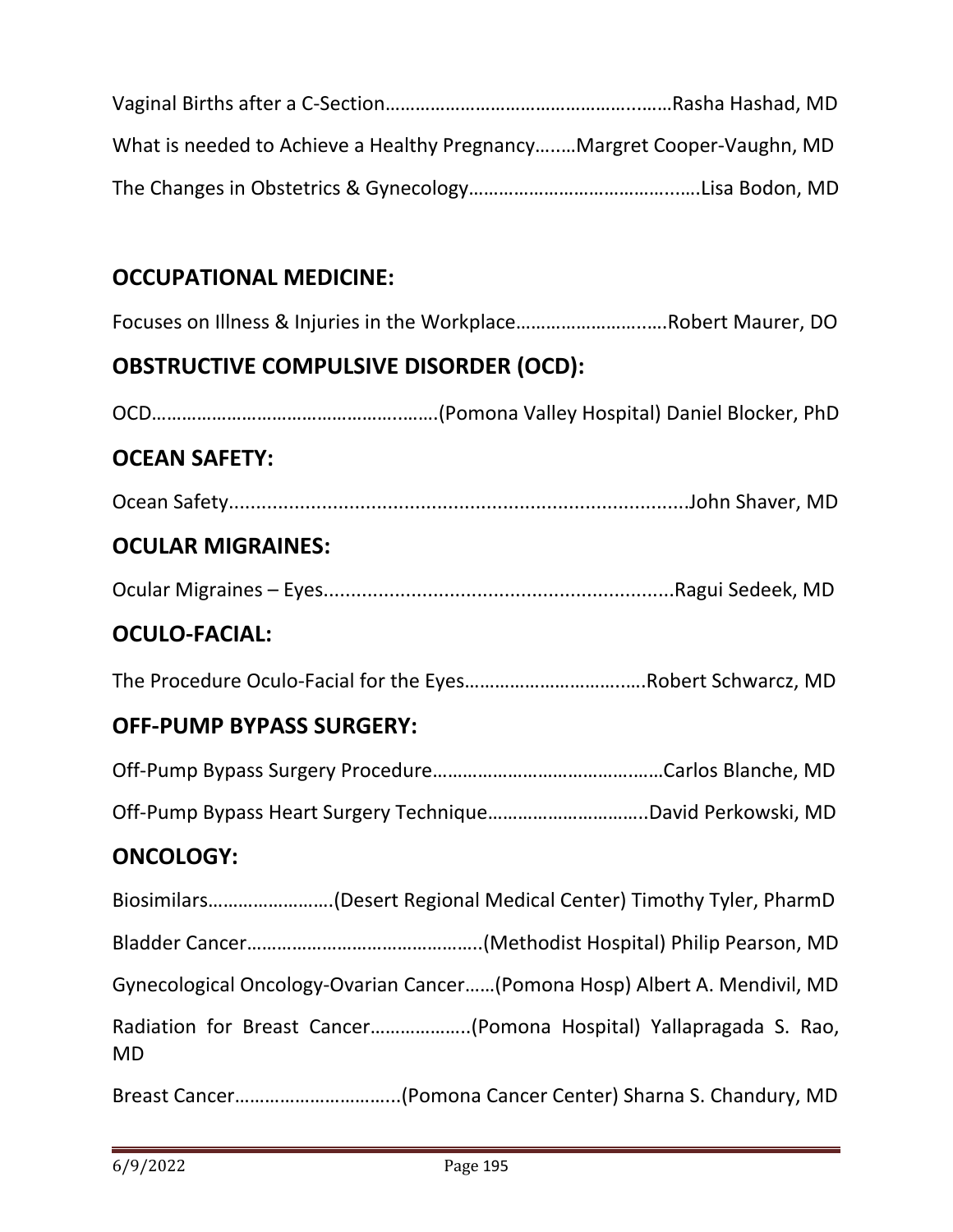| Radiation Treatments(Pomona Cancer Center) Bauchaib Rabbani, PhD |
|------------------------------------------------------------------|
|                                                                  |
|                                                                  |

| Immuno-oncology(Desert Regional Medical Center) Timothy Tyler, Pharm D       |
|------------------------------------------------------------------------------|
| Cancer/Immunotherapy.(Desert Regional Medical Center) Timothy Tyler, Pharm D |
| Cancer/TrueBeam(Desert Regional Medical Center) Judy Jackson, MD             |
|                                                                              |
|                                                                              |
| Annual Screenings for Early Detection of CancerElber Camacho, MD             |
|                                                                              |
|                                                                              |
|                                                                              |
| Treatments after Diagnosis/RadiologyMichael Brant-Zawadski, MD               |
|                                                                              |
|                                                                              |
|                                                                              |
|                                                                              |
|                                                                              |
|                                                                              |
|                                                                              |
| Naturopathic Opinion on Cancer and LifestyleLise Alschuler, ND, FABNO        |
|                                                                              |
|                                                                              |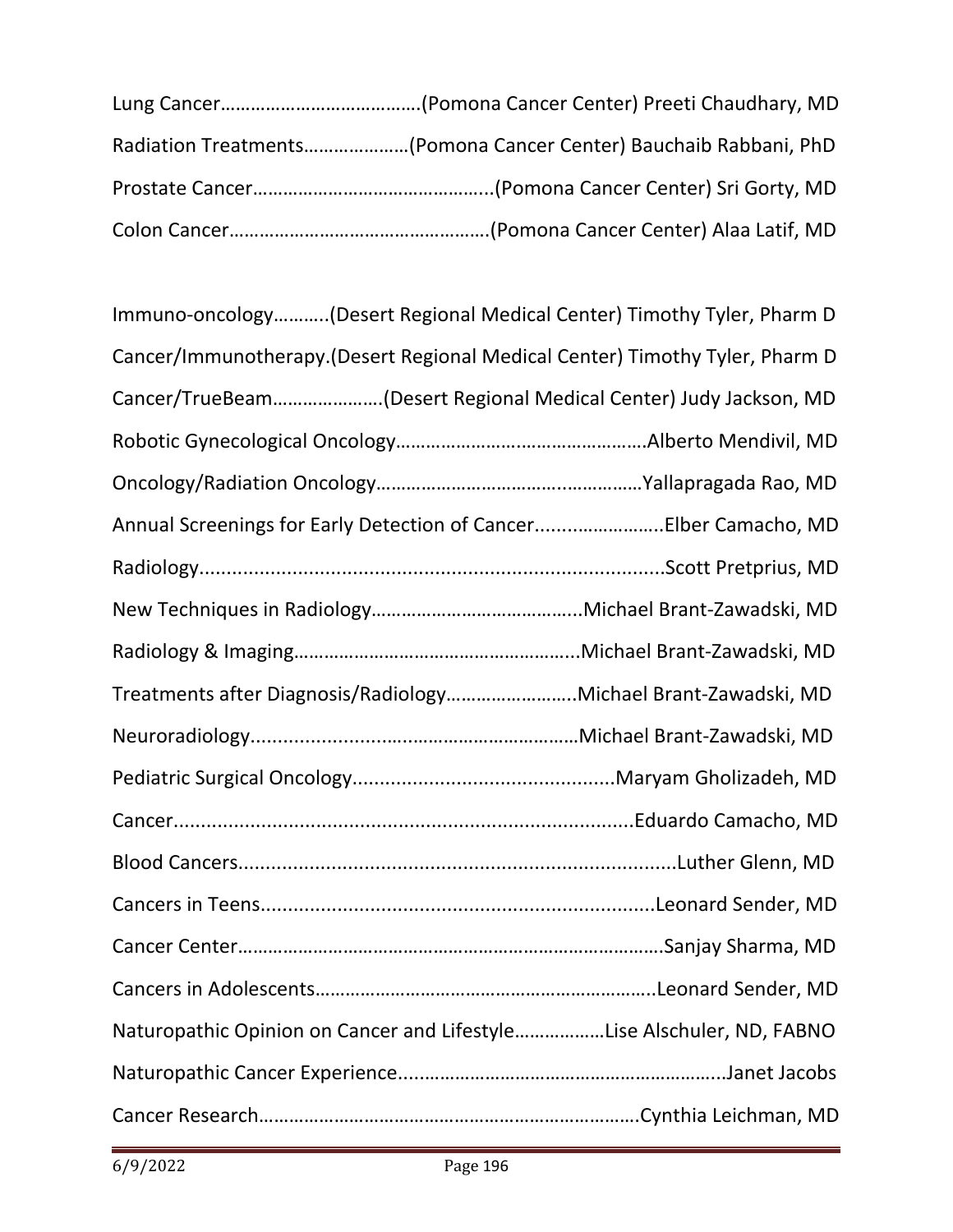| Breast Cancer Surgery Concurrent with Plastic SurgeryMelvin Silverstein, MD |  |
|-----------------------------------------------------------------------------|--|
|                                                                             |  |
|                                                                             |  |
|                                                                             |  |
|                                                                             |  |
|                                                                             |  |
|                                                                             |  |
|                                                                             |  |
|                                                                             |  |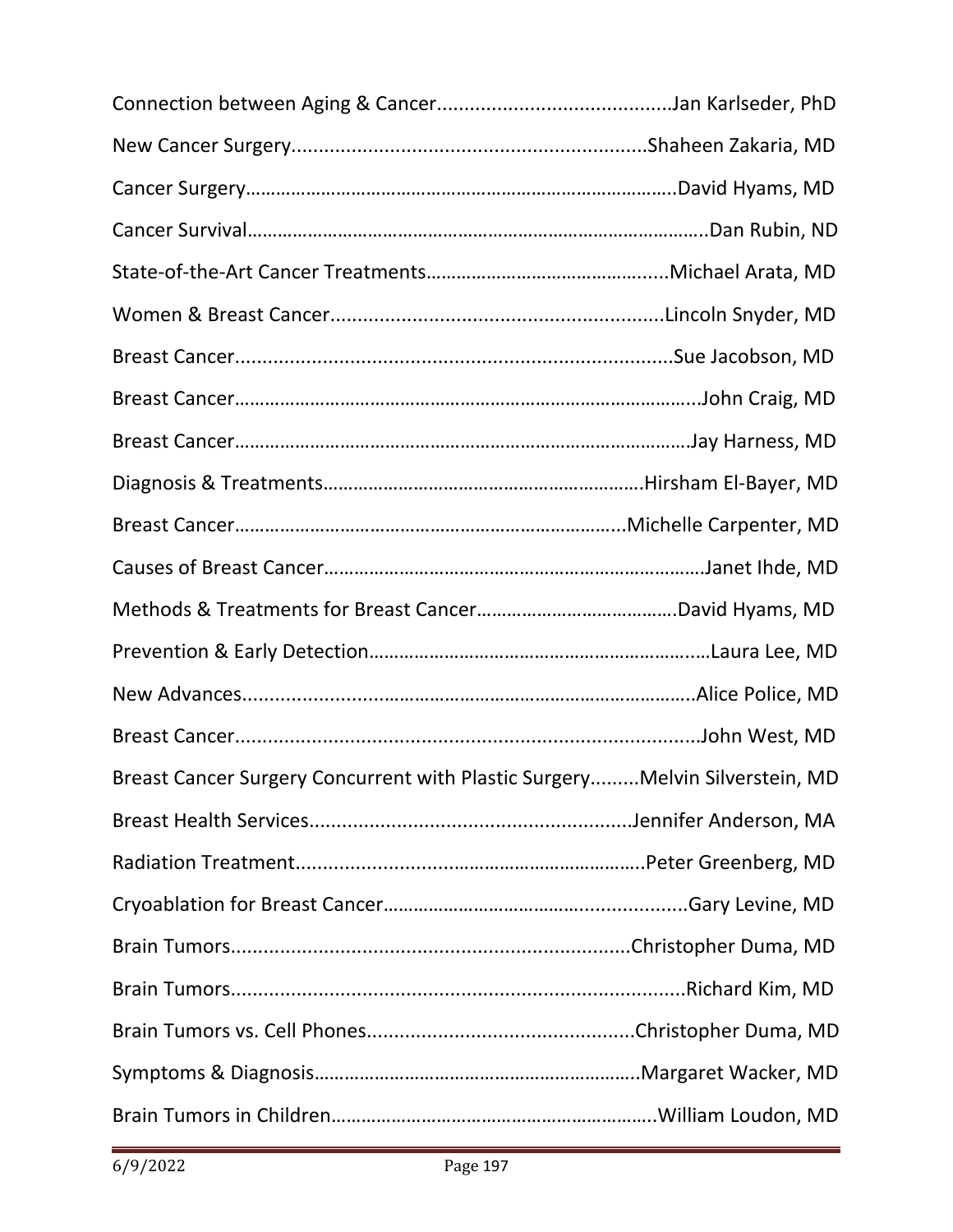| Intraoperative Radiation for Breast CancerMelvin Silverstein, MD |  |
|------------------------------------------------------------------|--|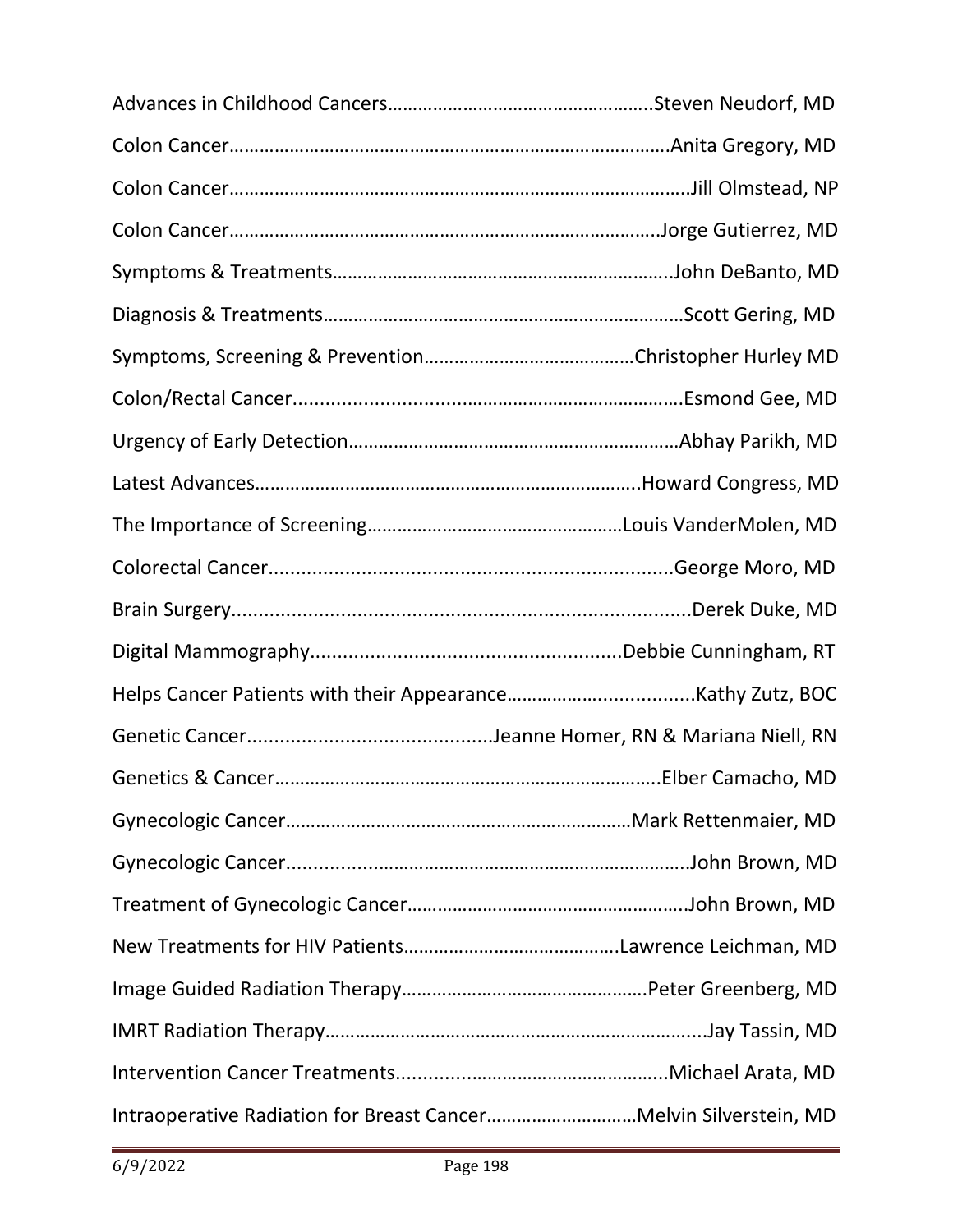| What You Need to Know About Lung CancerRobert Dillman, MD                 |  |
|---------------------------------------------------------------------------|--|
|                                                                           |  |
|                                                                           |  |
| Cancer of the Plasma Cells in the Bone MarrowEmad Ibrahim, MD             |  |
| Annual Screenings for Early Detection of CancerElber Camacho, MD          |  |
|                                                                           |  |
|                                                                           |  |
| The Procedure and Benefits/Pancreas TransplantClarence Foster III, MD     |  |
| What a Parathyroid Gland is & How it Effects the BodyJames Bredenkamp, MD |  |
| The Advances in Pediatric Radiation OncologyRobert Lavey, MD              |  |
|                                                                           |  |
|                                                                           |  |
|                                                                           |  |
|                                                                           |  |
|                                                                           |  |
|                                                                           |  |
|                                                                           |  |
|                                                                           |  |
|                                                                           |  |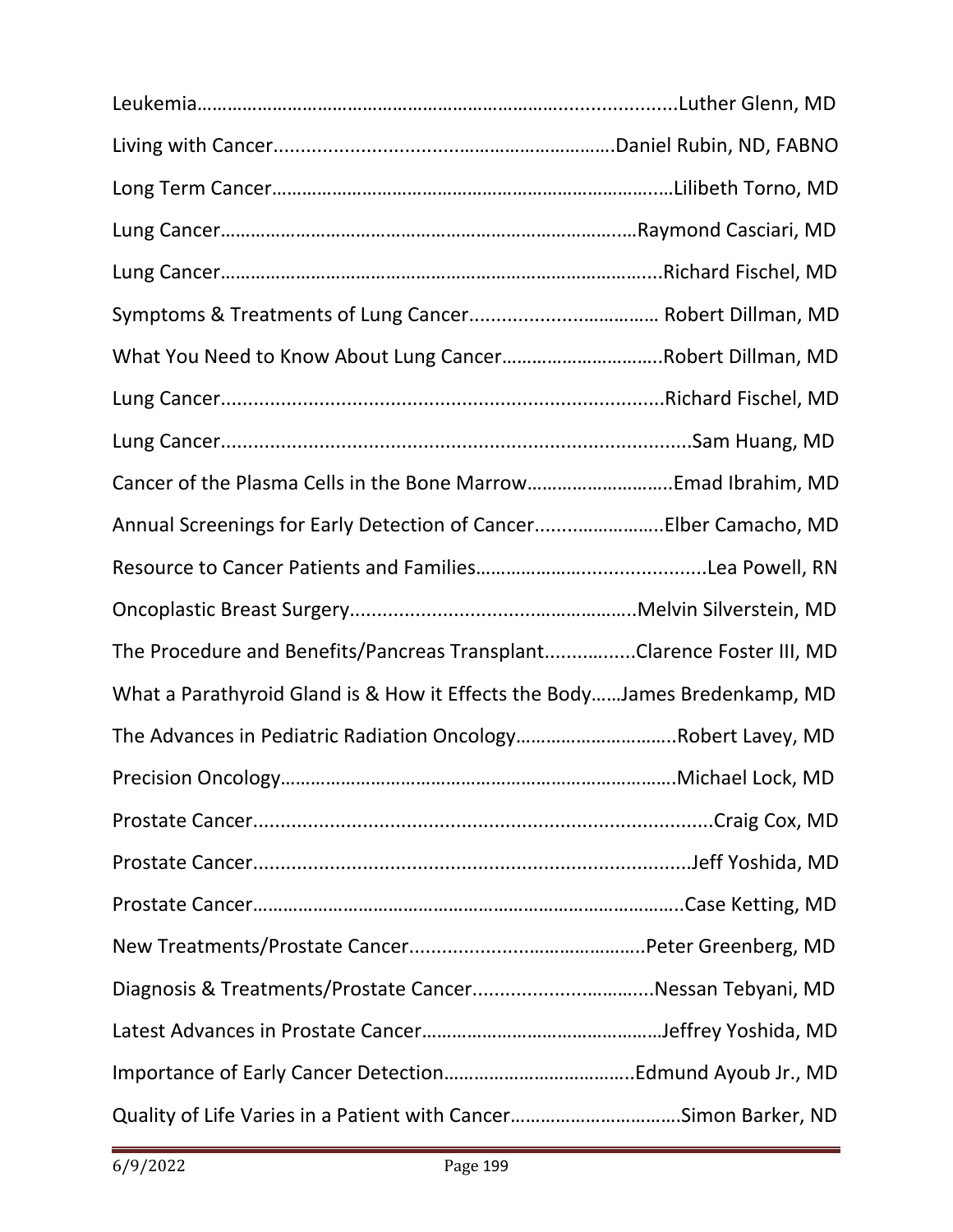| The Importance of Getting Annual ScreeningsElber Camacho, MD          |  |
|-----------------------------------------------------------------------|--|
|                                                                       |  |
|                                                                       |  |
|                                                                       |  |
| <b>MD</b>                                                             |  |
| Causes, Diagnosis and New Treatments/Skin CancerTimothy Jochen, MD    |  |
|                                                                       |  |
|                                                                       |  |
| How you can detect & prevent Skin CancerLeonard Sender, MD            |  |
|                                                                       |  |
|                                                                       |  |
| VATS (Video Assisted Thoracic Surgery) Lung CancerRichard Fischel, MD |  |
|                                                                       |  |
|                                                                       |  |
|                                                                       |  |
|                                                                       |  |

## **OPHTHALMOLOGY:**

| Technology in Eye Surgery(Harvard Eye Associates) Diana Kersten, MD |
|---------------------------------------------------------------------|
|                                                                     |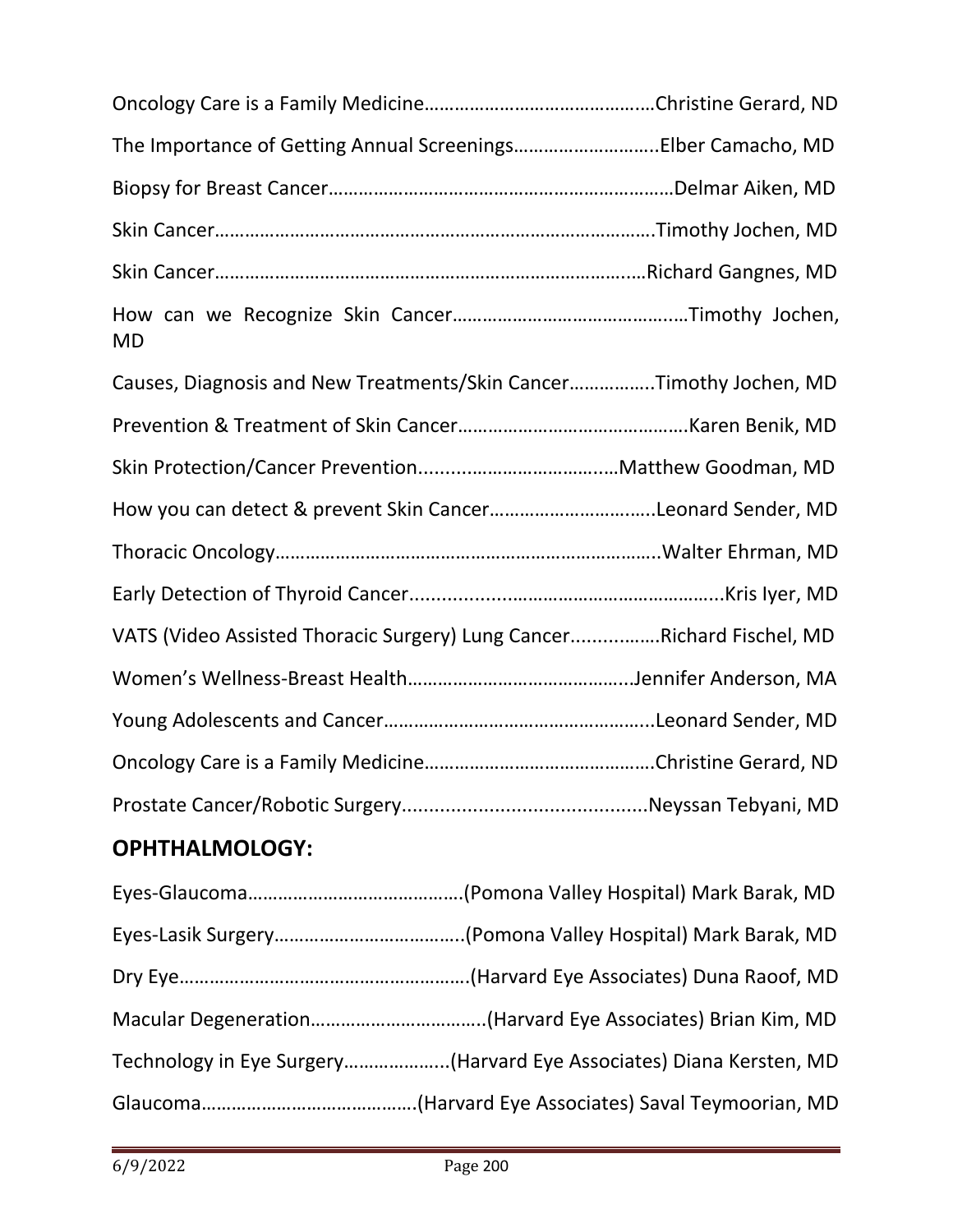| Eye Examinations(Harvard Eye Associates) Roger Ohanesian, MD                                      |
|---------------------------------------------------------------------------------------------------|
| Cataracts(Harvard Eye Associates) John Hovanesian, MD & Charles Keller, MD                        |
| Corneal Implants-Presbyopia(Harvard Eye Associates) John Hovanesian, MD                           |
|                                                                                                   |
| "New Laser Cataract Surgery"(Harvard Eye) Diana Kersten, MD                                       |
| "Cataract Surgery Device"(Harvard Eye) Roger Ohanesian, MD                                        |
| "New Glaucoma Surgeries"(Harvard Eye) Savak Teymoorian, MD                                        |
| "Advances in Diabetic Eye Diseases"(Harvard Eye) Brian Kim, MD                                    |
|                                                                                                   |
| Coraneal Implants for PresbyopiaTom Tooma, MD, Eric Brooker, OD                                   |
|                                                                                                   |
|                                                                                                   |
|                                                                                                   |
| Detecting Disease in eye Exam(VSP Vision Care) Aaron Lech, OD, FAAO                               |
| Cataract Implant(NVISION Laser Eye Centers) Jonathan Pirnazar, MD<br>& Tom Tooma, MD              |
| Corneal Inlay(NVISION Laser Eye Centers) Tom Tooma, MD Eric Brooker, OD<br>& Thuy Hua, OD         |
| Monovision(NVISION Laser Eye Centers) Tom Tooma, MD Franklin Lusby, MD<br>& Jonathan Pirnazar, MD |
| Presbyopia(NVISION Laser Eye Centers) Tom Tooma, MD Franklin Lusby, MD<br>& Damian Ploof, OD      |
|                                                                                                   |
| History of Cataract Treatment(Harvard Eye Associates) Roger Ohanesian, MD                         |
| Accomodating Lens after Cataract Surgery (Harvard Eye) John Hovanesian, MD                        |
|                                                                                                   |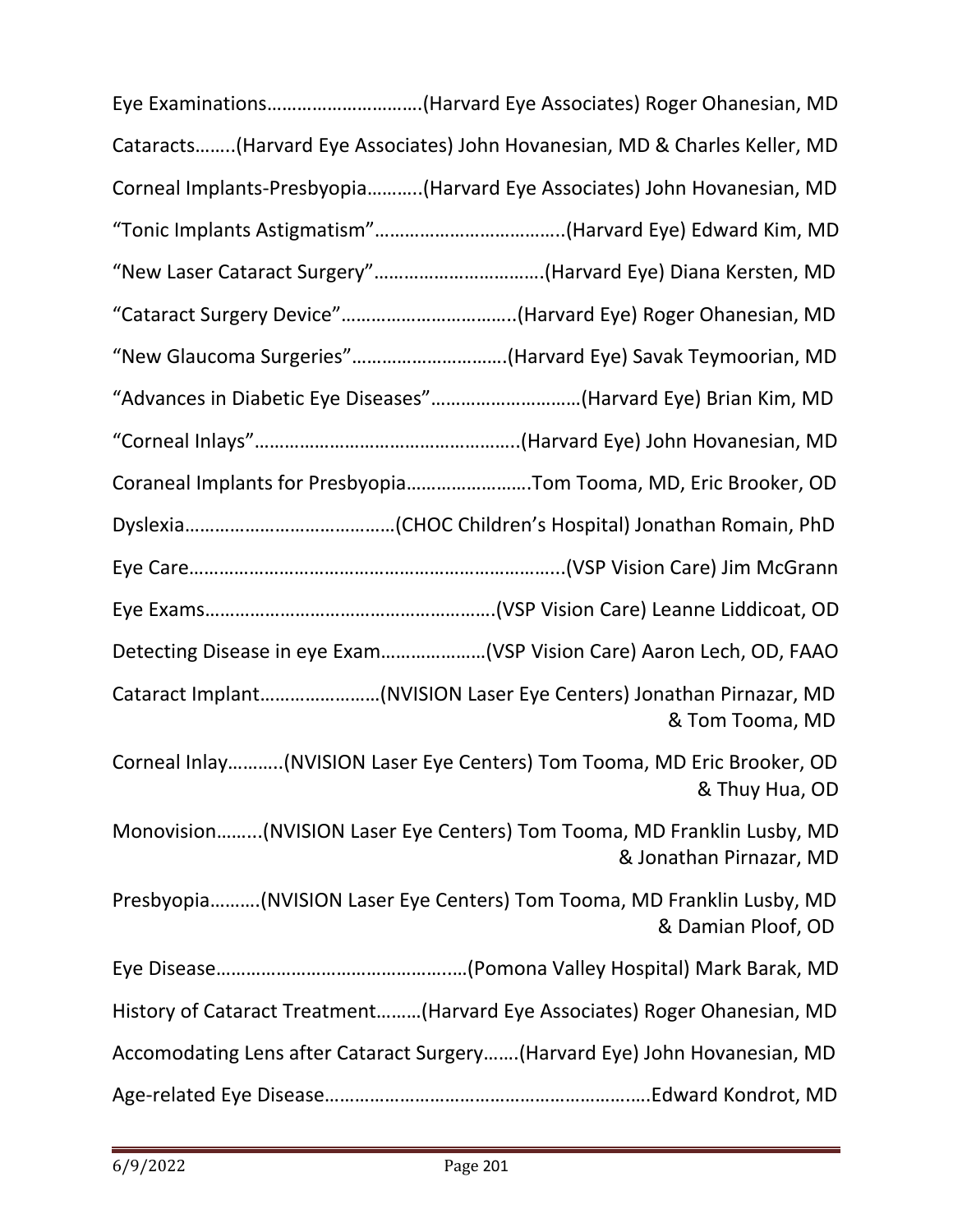| Preventing Infant BlindnessBaruch Kuppermann, MD, PhD & Thomas Lee, MD |  |
|------------------------------------------------------------------------|--|
|                                                                        |  |
| Treatment for Corneal InjuriesJohn Hovanesian, MD & John Griffin, MD   |  |
|                                                                        |  |
| Implantable Telescope for MDJohn Hovanesian, MD & Roger Ohanesian, MD  |  |
|                                                                        |  |
|                                                                        |  |
|                                                                        |  |
|                                                                        |  |
| Ophthalmology-Accommodating Lens ImplantsJohn Hovanesian, MD           |  |
|                                                                        |  |
|                                                                        |  |
| Treating Glaucoma & Cataract simultaneouslySavak Teymoorian, MD        |  |
| Ophthalmology "Armenian Eye Care Project"Thomas Lee, MD                |  |
| Ophthalmology "Armenian Eye Care Project"Baruch Kuppermann, MD         |  |
| Ophthalmology "Armenian Eye Care Project"John Hovanesian, MD           |  |
| Ophthalmology "Armenian Eye Care Project"Roger Ohanesian, MD           |  |
|                                                                        |  |
|                                                                        |  |
|                                                                        |  |
| Macular Degeneration - Implantable TelescopeJohn Hovanesian, MD        |  |
|                                                                        |  |
|                                                                        |  |
|                                                                        |  |
|                                                                        |  |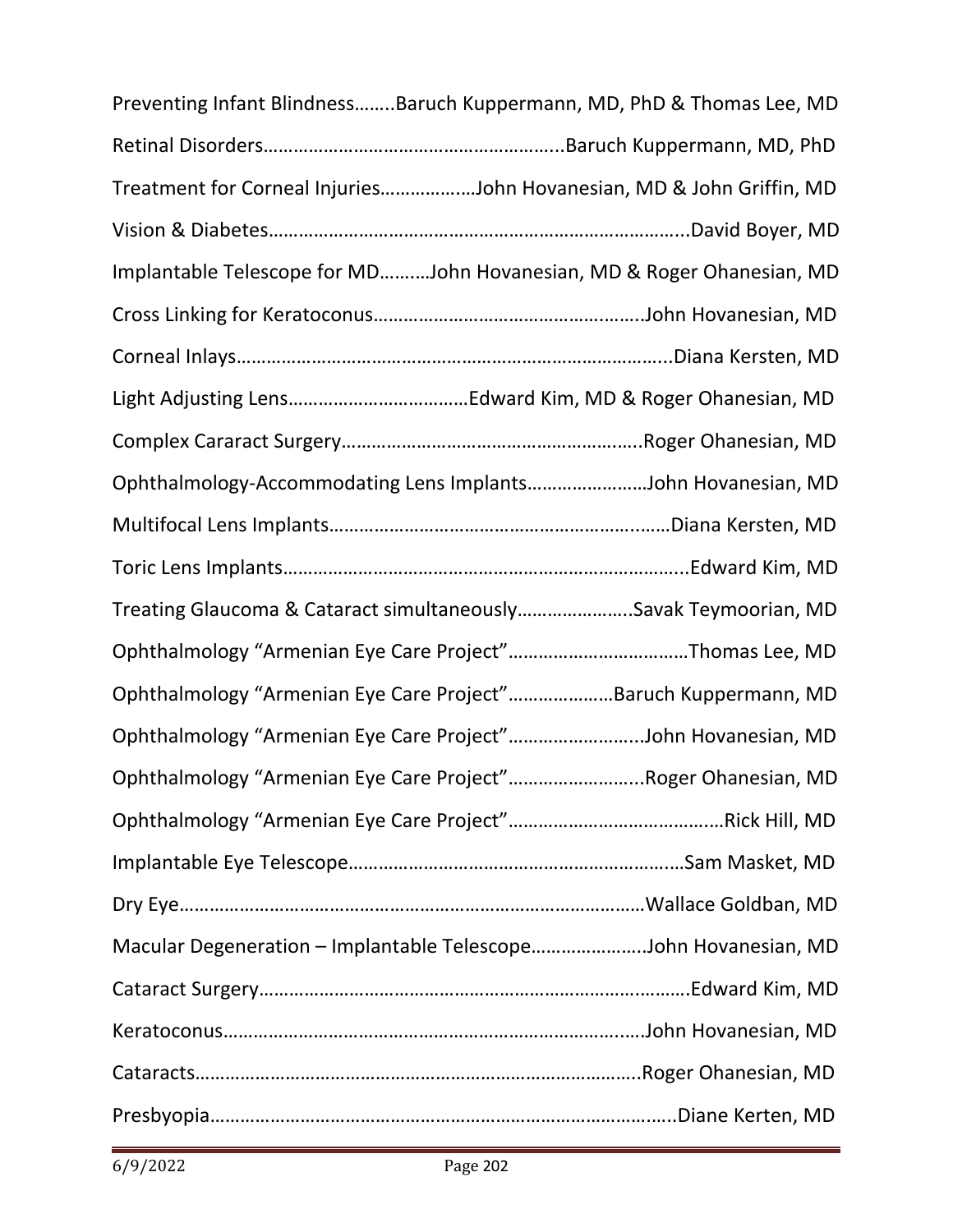| Scleral Implants/Correct FarsightednessBrian Boxer Wachler, MD            |  |
|---------------------------------------------------------------------------|--|
| Revilalvision/Software (Program to correct vision)Brian Boxer Wachler, MD |  |
| Eye Whitening/Whitening Red EyesBrian Boxer Wachler, MD                   |  |
|                                                                           |  |
|                                                                           |  |
|                                                                           |  |
|                                                                           |  |
|                                                                           |  |
|                                                                           |  |
|                                                                           |  |
|                                                                           |  |
|                                                                           |  |
|                                                                           |  |
|                                                                           |  |
|                                                                           |  |
|                                                                           |  |
|                                                                           |  |
|                                                                           |  |
|                                                                           |  |
|                                                                           |  |
|                                                                           |  |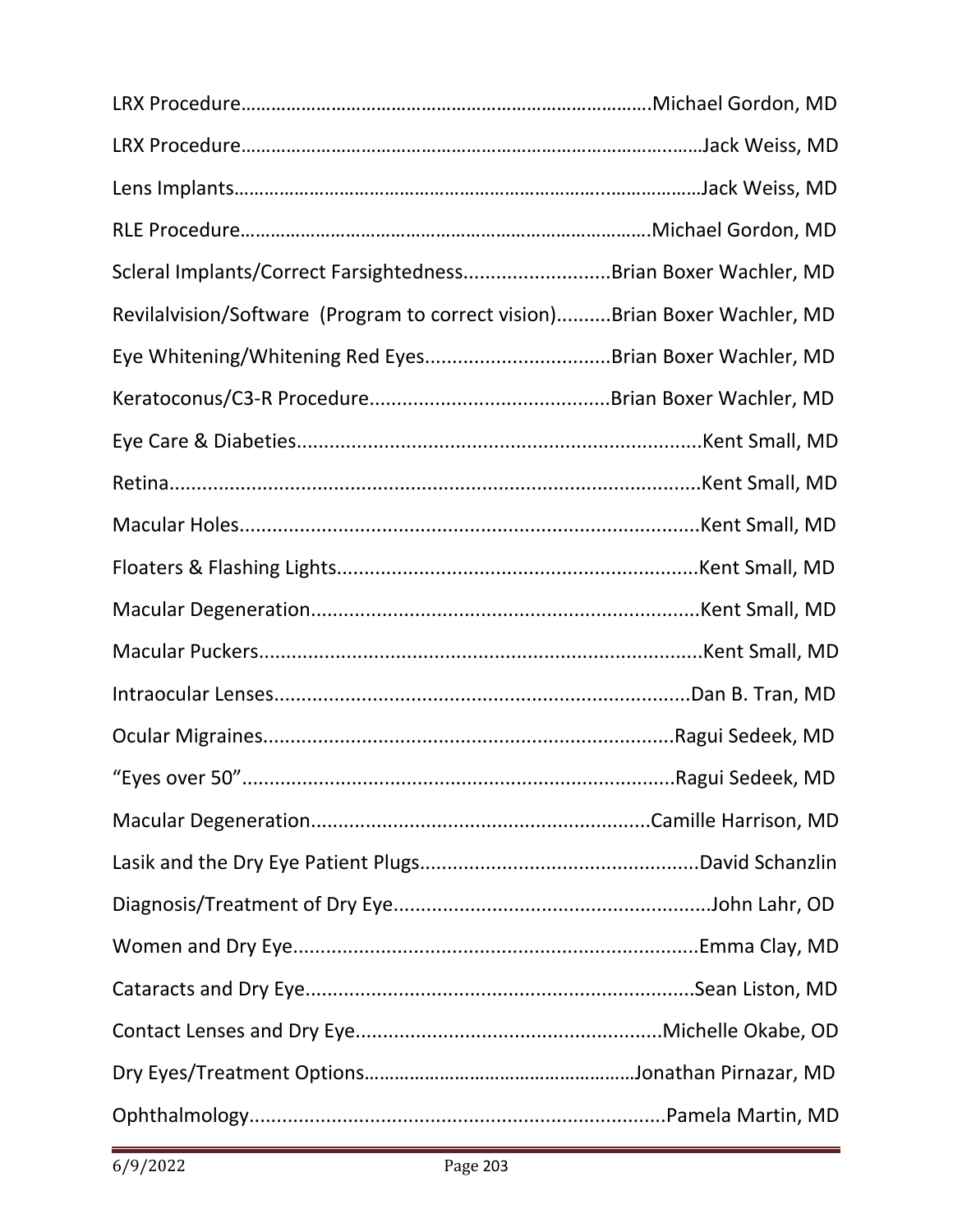| Cataract Surgery Successful in Restoring VisionRoger Ohanesian, MD |  |
|--------------------------------------------------------------------|--|
|                                                                    |  |
|                                                                    |  |
|                                                                    |  |
|                                                                    |  |
|                                                                    |  |
|                                                                    |  |
|                                                                    |  |
|                                                                    |  |
|                                                                    |  |
|                                                                    |  |
|                                                                    |  |
|                                                                    |  |
|                                                                    |  |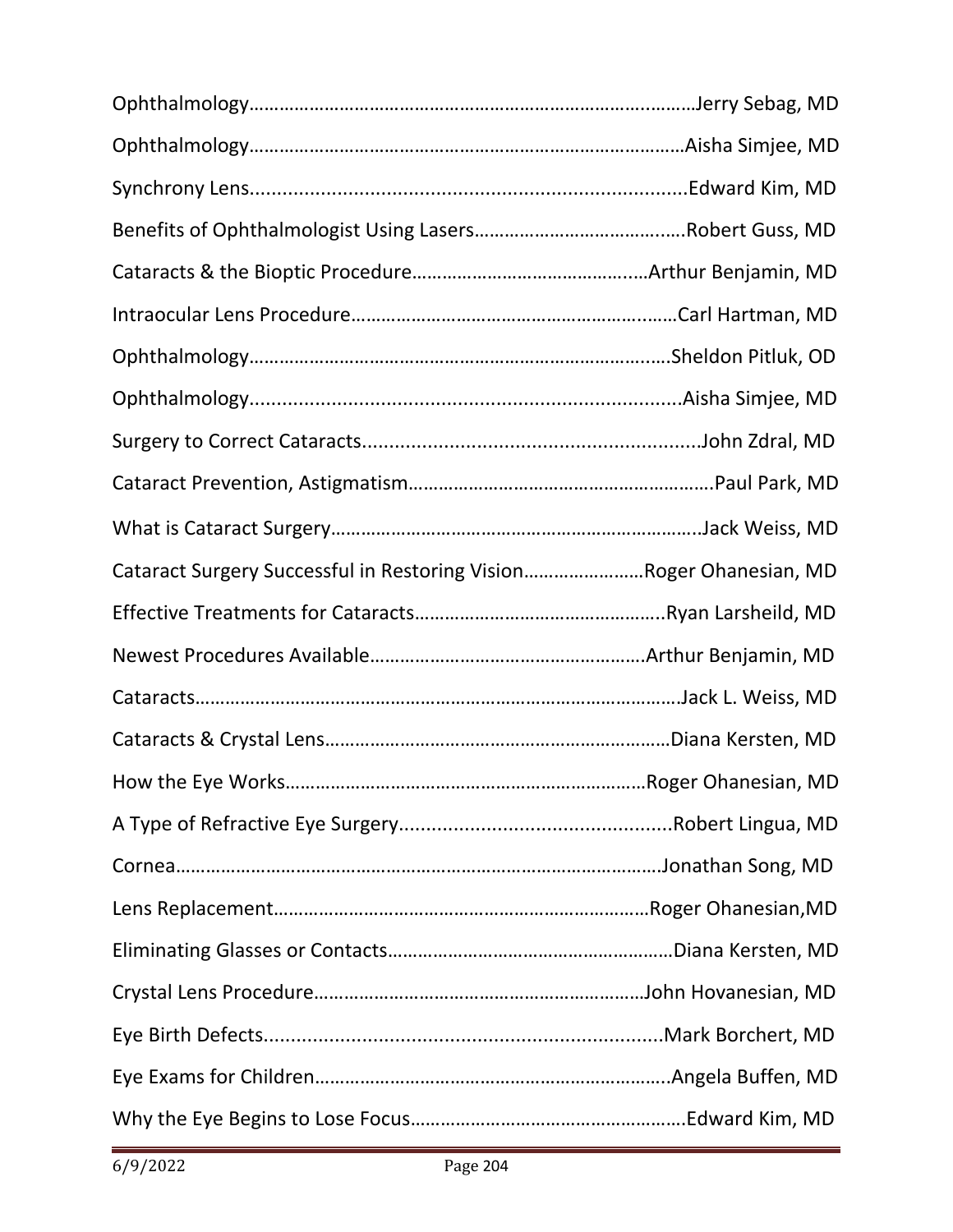| How the Retina Processes Information to the BrainE.J. Chichilnisky, PhD |  |
|-------------------------------------------------------------------------|--|
|                                                                         |  |
|                                                                         |  |
|                                                                         |  |
| <b>MD</b>                                                               |  |
| Cataract Surgery the Progression over the YearsRoger Ohanesian, MD      |  |
|                                                                         |  |
|                                                                         |  |
|                                                                         |  |
|                                                                         |  |
|                                                                         |  |
|                                                                         |  |
|                                                                         |  |
|                                                                         |  |
|                                                                         |  |
|                                                                         |  |
|                                                                         |  |
|                                                                         |  |
|                                                                         |  |
| New Technology of Multifocal Lens ReplacementRobert Guss, MD            |  |
|                                                                         |  |
|                                                                         |  |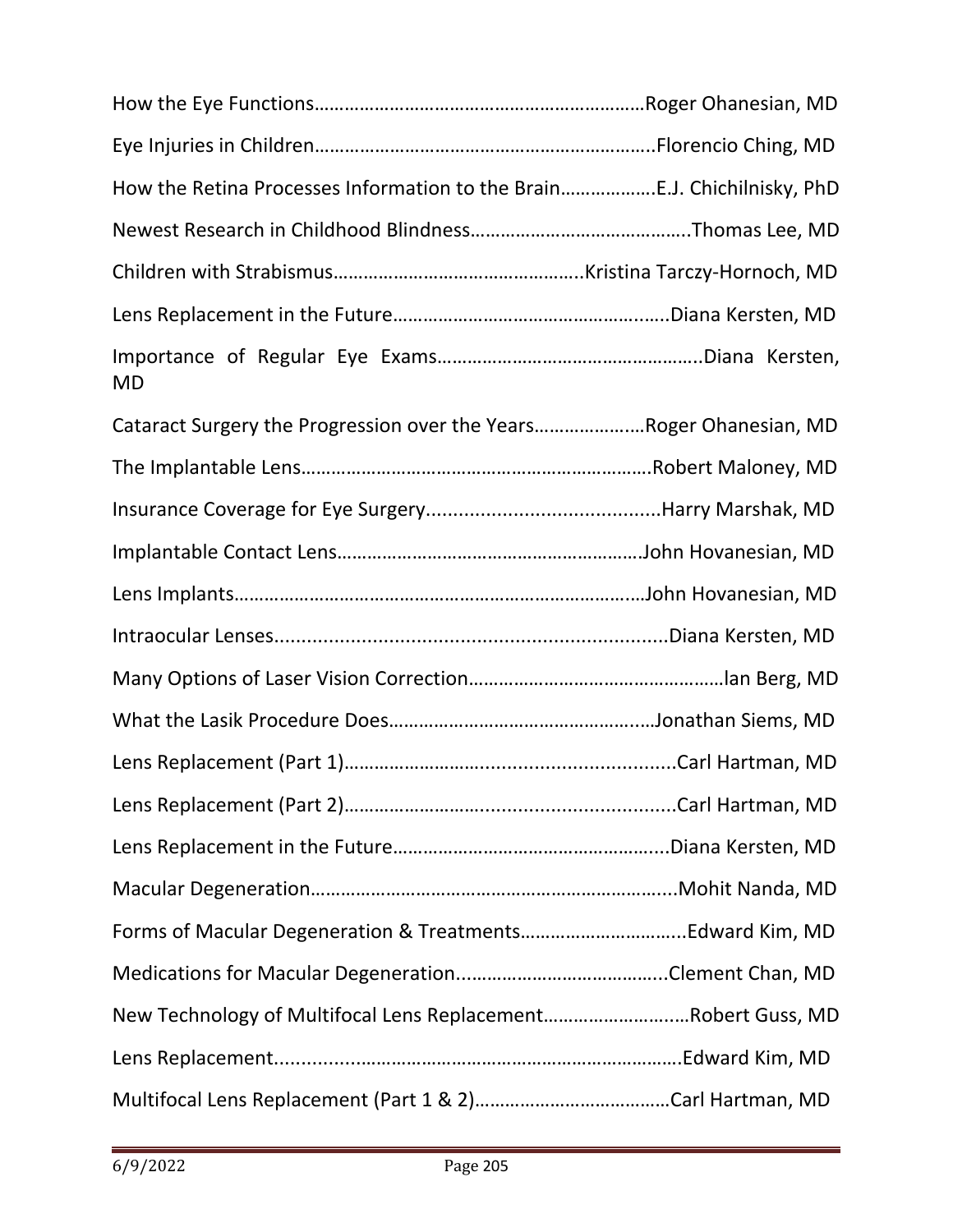| Co-Managing Regarding a Patient's Eye CareDouglas Swanson, OD          |  |
|------------------------------------------------------------------------|--|
|                                                                        |  |
|                                                                        |  |
|                                                                        |  |
|                                                                        |  |
| Neuro-ophthalmology & What can Cause the SymptomsPeter Spiegel, MD     |  |
|                                                                        |  |
| The Specialty of Pediatric Neuro-ophthalmologyPeter Spiegal, MD        |  |
|                                                                        |  |
| The Technique of Monovision to Correct PresbyopiaJohn Hovanesian, MD   |  |
| Options Available to Correct this Eye ConditionMichael Gordon, MD      |  |
|                                                                        |  |
|                                                                        |  |
| Retina Processes Visual Information to the BrainE.J. Chichilnisky, PhD |  |
|                                                                        |  |
|                                                                        |  |
|                                                                        |  |
|                                                                        |  |
|                                                                        |  |
|                                                                        |  |
|                                                                        |  |
|                                                                        |  |
|                                                                        |  |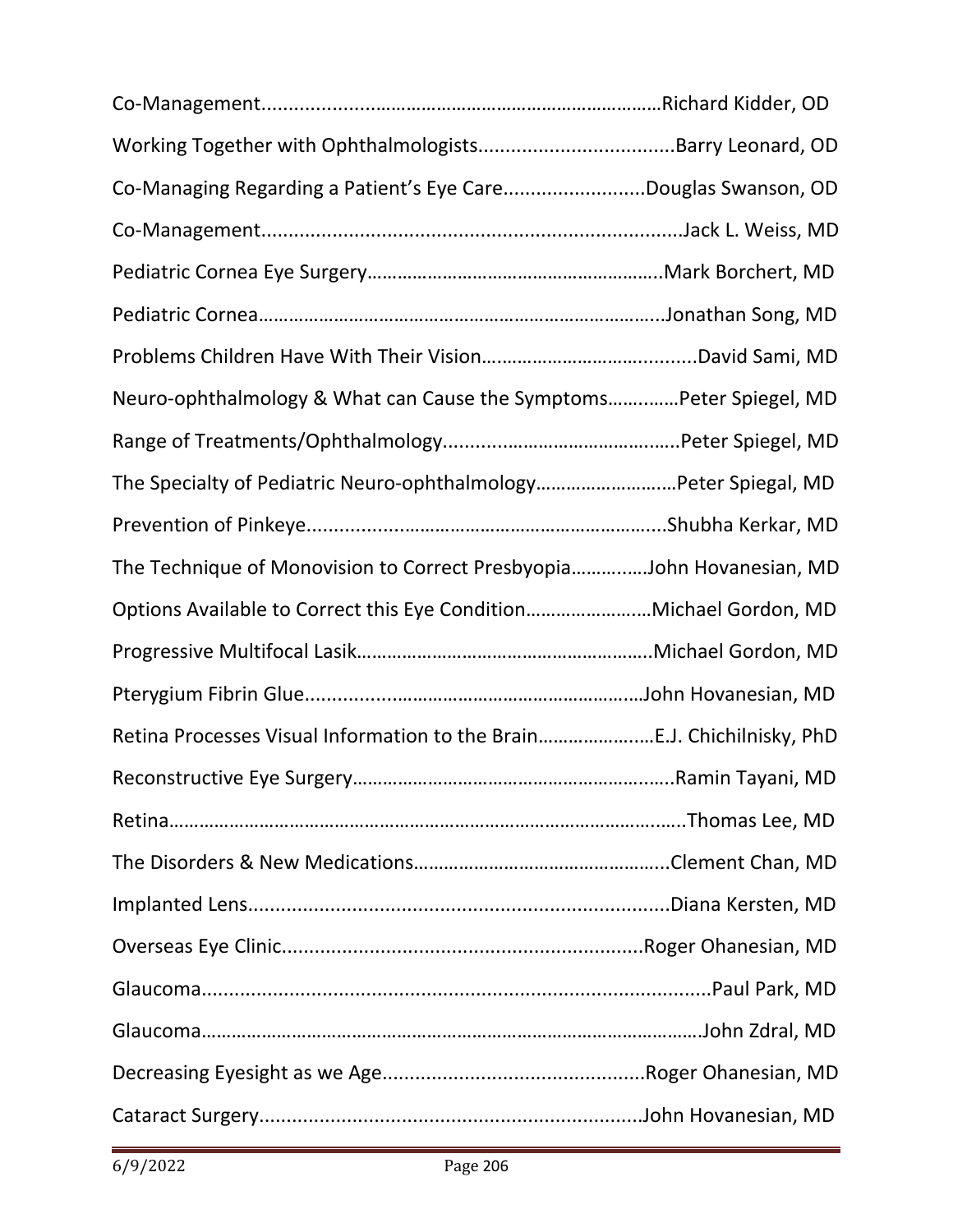| <b>OPIOID ADDICTION:</b>                    |                                                                    |
|---------------------------------------------|--------------------------------------------------------------------|
|                                             |                                                                    |
|                                             |                                                                    |
|                                             | Risks & Dangers of Opioid Abuse(Sovereign Health) Dan Aranow, MD   |
| <b>ORAL &amp; FACIAL PAIN:</b>              |                                                                    |
|                                             |                                                                    |
| <b>ORGAN &amp; TISSUE DONATION PROGRAM:</b> |                                                                    |
|                                             |                                                                    |
| <b>ORGANIC:</b>                             |                                                                    |
|                                             | Grow Pod(Grow Pod Solutions) Shannon Illingworth & Geoge Natzic    |
| <b>ORTHODONTICS:</b>                        |                                                                    |
|                                             |                                                                    |
| <b>ORTHOPEDICS:</b>                         |                                                                    |
|                                             |                                                                    |
|                                             |                                                                    |
|                                             |                                                                    |
|                                             |                                                                    |
|                                             | Total Knee Replacement(Methodist Hospital) James O'Dowd, MD        |
|                                             | Joint Replacement Clinical Coordinator(DRMC) Brooke Wilkerson, RN  |
|                                             | Nerve Compression(Desert Regional Medical Center) Ramin Pooyan, MD |
|                                             |                                                                    |
|                                             | Sports Injuries(Desert Regional Medical Center) Matthew Zapf, MD   |
|                                             |                                                                    |
|                                             |                                                                    |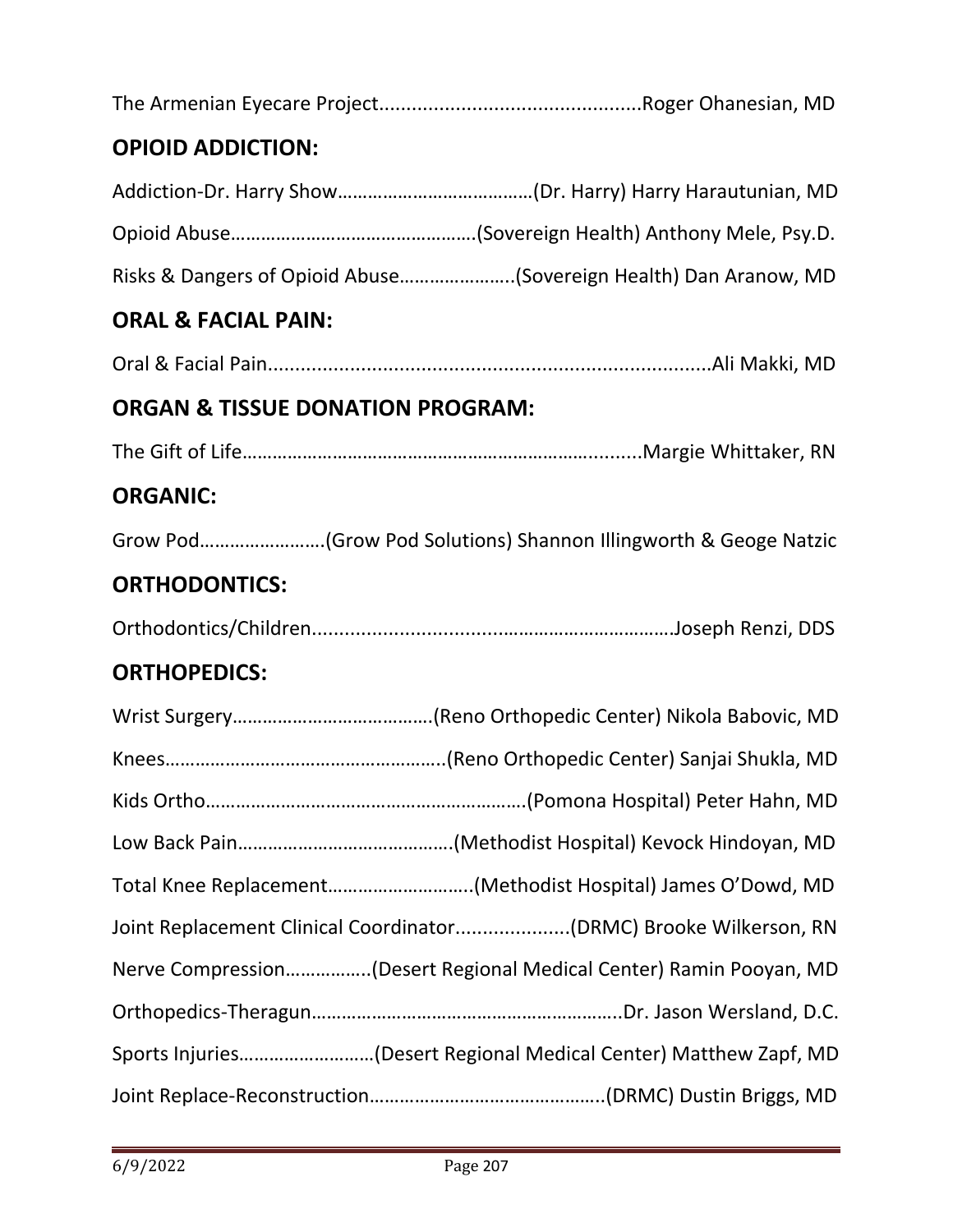| Lipogems Procedure(OrthoBiologics) Gerard Malanga, MD, Christopher Rogers, MD                       |
|-----------------------------------------------------------------------------------------------------|
| Aging Athlete's(Desert Regional Medical Center) Tyler Huish, MD                                     |
| One Injection PRP(Desert Regional Medical Center) David Duffner, MD                                 |
| Direct Approach-Hip Replacement(Desert Reg. Med. Center) Douglas Roger, MD                          |
|                                                                                                     |
|                                                                                                     |
|                                                                                                     |
|                                                                                                     |
| Knee Surgery(Desert Regional Medical Center) Douglas Roger, MD                                      |
|                                                                                                     |
|                                                                                                     |
| Total Hip Replacement(Pomona Valley Hospital) Hrayr Basmajian, MD                                   |
|                                                                                                     |
|                                                                                                     |
|                                                                                                     |
| Stem Cell Treatment for Orthopedics(Valley Presbyterian Hosp) Eric Ferkel, MD                       |
| Upper Limb Spasticity Treatment(Tolbert Center for Rehabilitation & Wellness)<br>Glenna Tolbert, MD |
| Repairing Nerve Damage(AxoGen) Karen Saderej, A. Lee Dellon, MD PhD,<br><b>Teresa and Matthew</b>   |
|                                                                                                     |
|                                                                                                     |
| Repairing Ankle & Foot Fractures(Desert Regional Med Center) Ben Wehrli,<br><b>DPM</b>              |
|                                                                                                     |
| Rheumatoid Arthritis(Valley Presbyterian Hospital) Raz Khavari, MD                                  |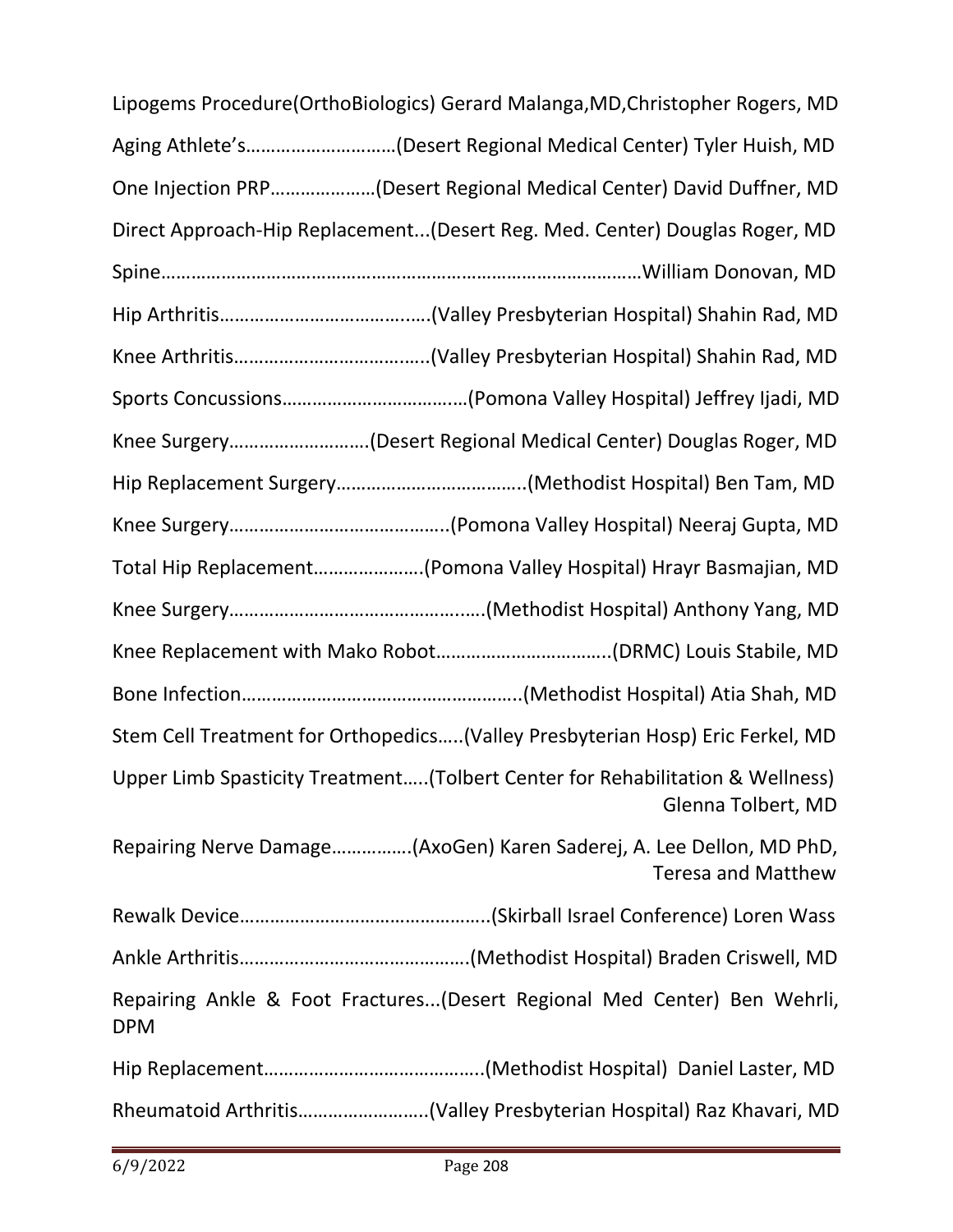ACL Injury-Knee…………………………………….(Methodist Hospital) Gregory Heinen, MD "Stem Cell & Orthopedics"…………..(San Diego Stem Cell Center) Peter Hansen, MD "Sacroiliac Pain Procedure"….(Desert Regional Medical Center) David Duffner, MD "Hip Replacement/Steve Garvey.…(Desert Regional Med Center) Louis Stabile, MD Ankle Artritis……………………………..(Coachella Valley Foot & Ankle) Ben Wehrli, DPM Motion-Sparing Spine Surgery….(Valley Presbyterian Hospital) Graham Mouw, MD Weekend Warriors-Orthopedic Conditions….(Methodist Hospital) Pamela Luk, MD Stem Cell Therapy….(San Diego Stem Cell Treatment Center) James Amsberry, MD Preparing for Total Joint Replacement….(Pomona Valley Hosp) Vickie Miersma, RN Scoliosis……………………………………..…(CHOC Children's Hospital) Afshin Aminian, MD Stem Cells & Orthopedics……………………(San Diego Stem Cell Center) Tal David, MD Stem Cells & Orthopedics, Part 1…(San Diego Stem Cell Center) Peter Hanson, MD Stem Cells & Orthopedics, Part 2...(San Diego Stem Cell Center) Peter Hanson, MD Sports Injuries……………………………(Coachella Valley Foot & Ankle) Ben Wehrli, DPM Shoulder Pain…………………………………………………(Methodist Hospital) Rishi Garg, MD Sports Medicine………………………………...(Pomona Valley Hospital) Duane Styles, MD Osteoporosis…………………………………………………………….(DRMC) Michael Hughes, MD Back Pain………….(Valley Presbyterian Hospital) Bob Barcohana, MD & Michael Bell Hand Arthritis………………………………………………..(Methodist Hospital) Steven Lin, MD Wrist Conditions…………………….(Redlands Community Hospital) Andrew Wong, MD Knee Replacement…………………………………...(Methodist Hospital) John Quigley, MD Carpal Tunnel Syndrome………………………….(Methodist Hospital) Amir Mostofi, MD Back Surgery…………………………………………………..….(Methodist Hospital) Joe Lee, MD Prevent Back Pain………………………………………………(Methodist Hospital) Joe Lee, MD Hip & Knee Replacement……………………………………………………………William Long, MD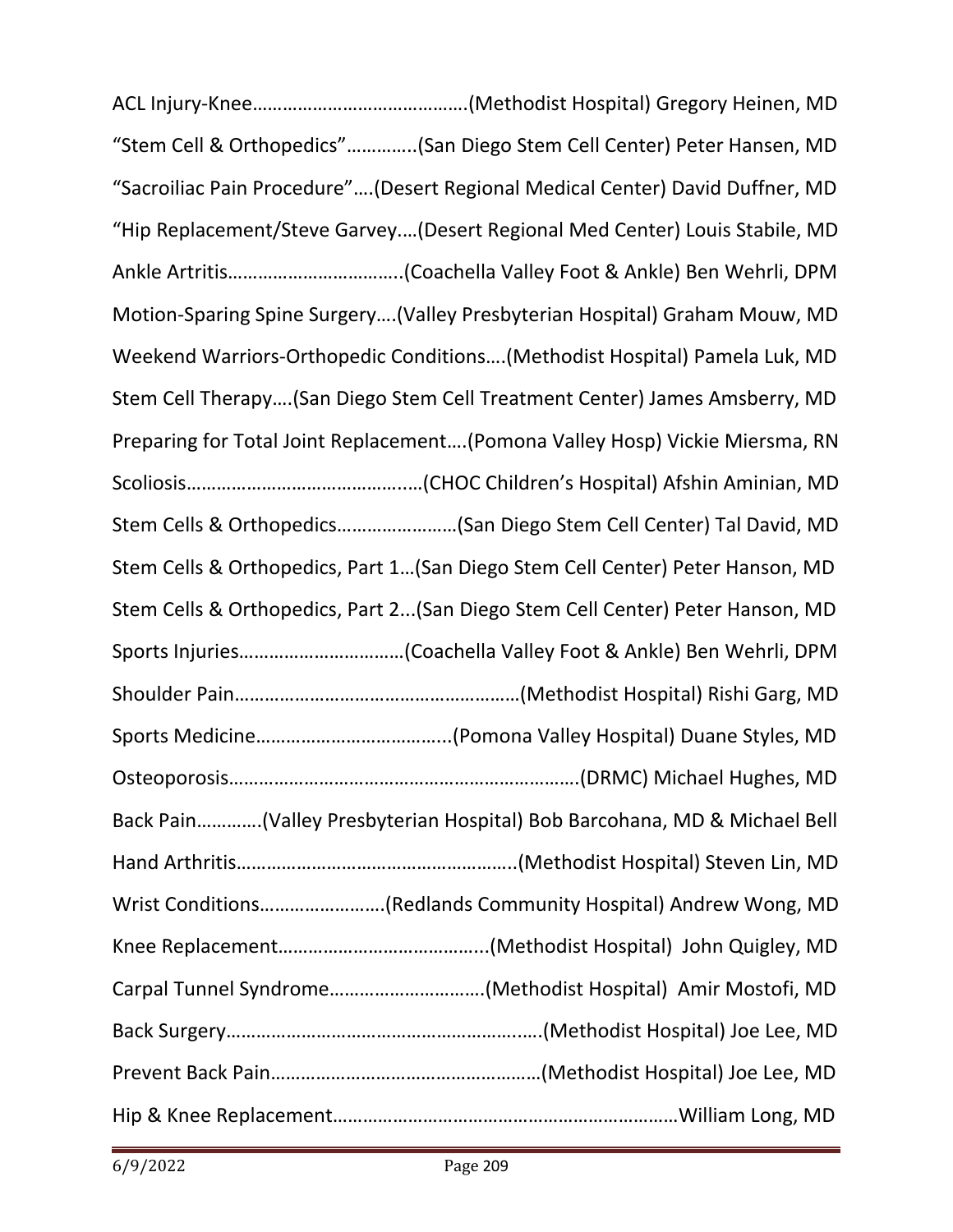| Shoulder Instability/Dislocated Shoulder(Children)Mollee Smith PT |  |
|-------------------------------------------------------------------|--|
|                                                                   |  |
|                                                                   |  |
|                                                                   |  |
|                                                                   |  |
|                                                                   |  |
|                                                                   |  |
|                                                                   |  |
|                                                                   |  |
|                                                                   |  |
|                                                                   |  |
|                                                                   |  |
|                                                                   |  |
|                                                                   |  |
|                                                                   |  |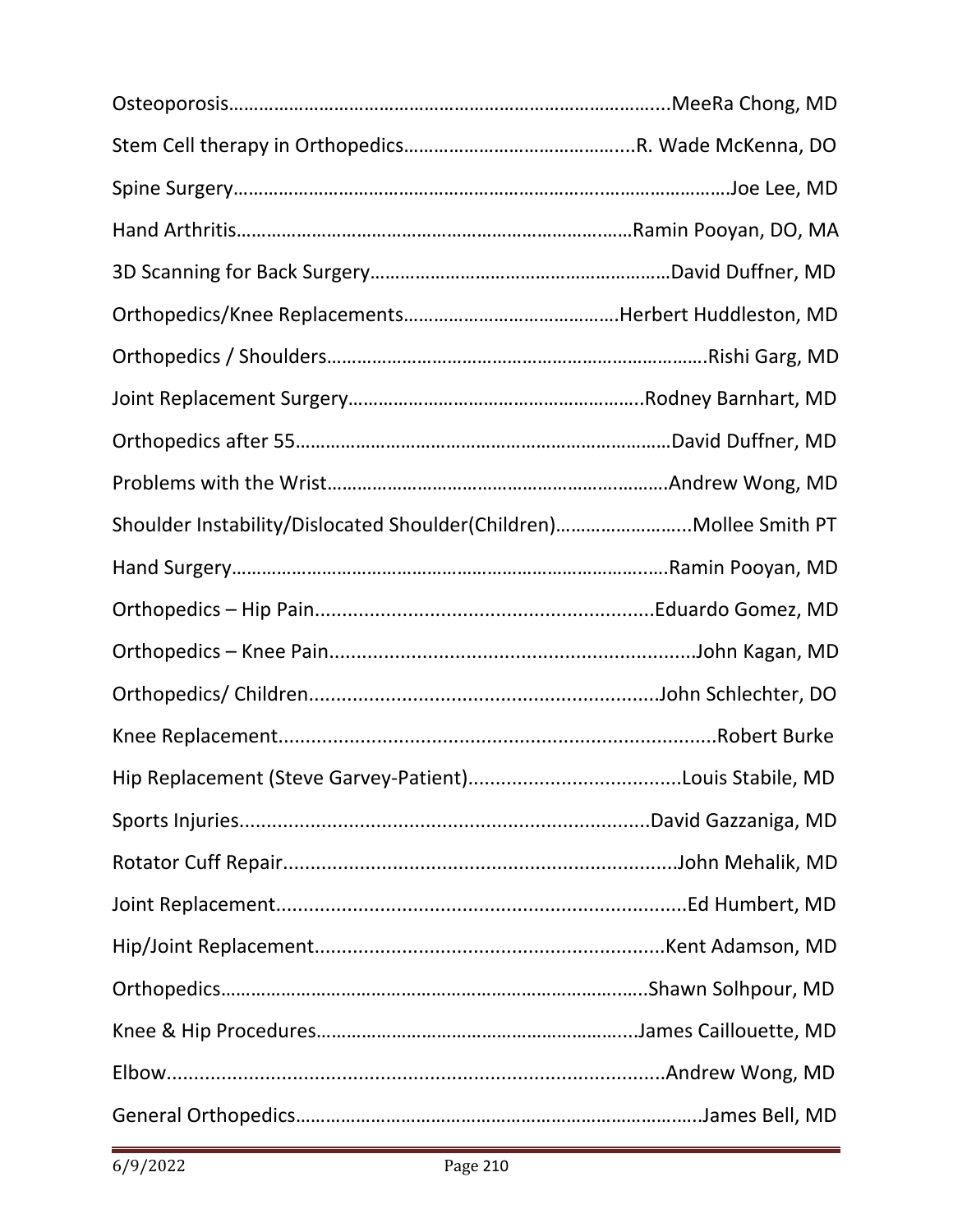| Various Pediatric Orthopedics Problems & TreatmentsAfshin Aminian, MD   |  |
|-------------------------------------------------------------------------|--|
|                                                                         |  |
| New Treatments for Spine and Joint Problems in ChildrenDavid Skaggs, MD |  |
|                                                                         |  |
|                                                                         |  |
|                                                                         |  |
|                                                                         |  |
|                                                                         |  |
|                                                                         |  |
| Conditions that Warrant Surgical Interventions/SpineSteven Dennis, MD   |  |
|                                                                         |  |
|                                                                         |  |
|                                                                         |  |
|                                                                         |  |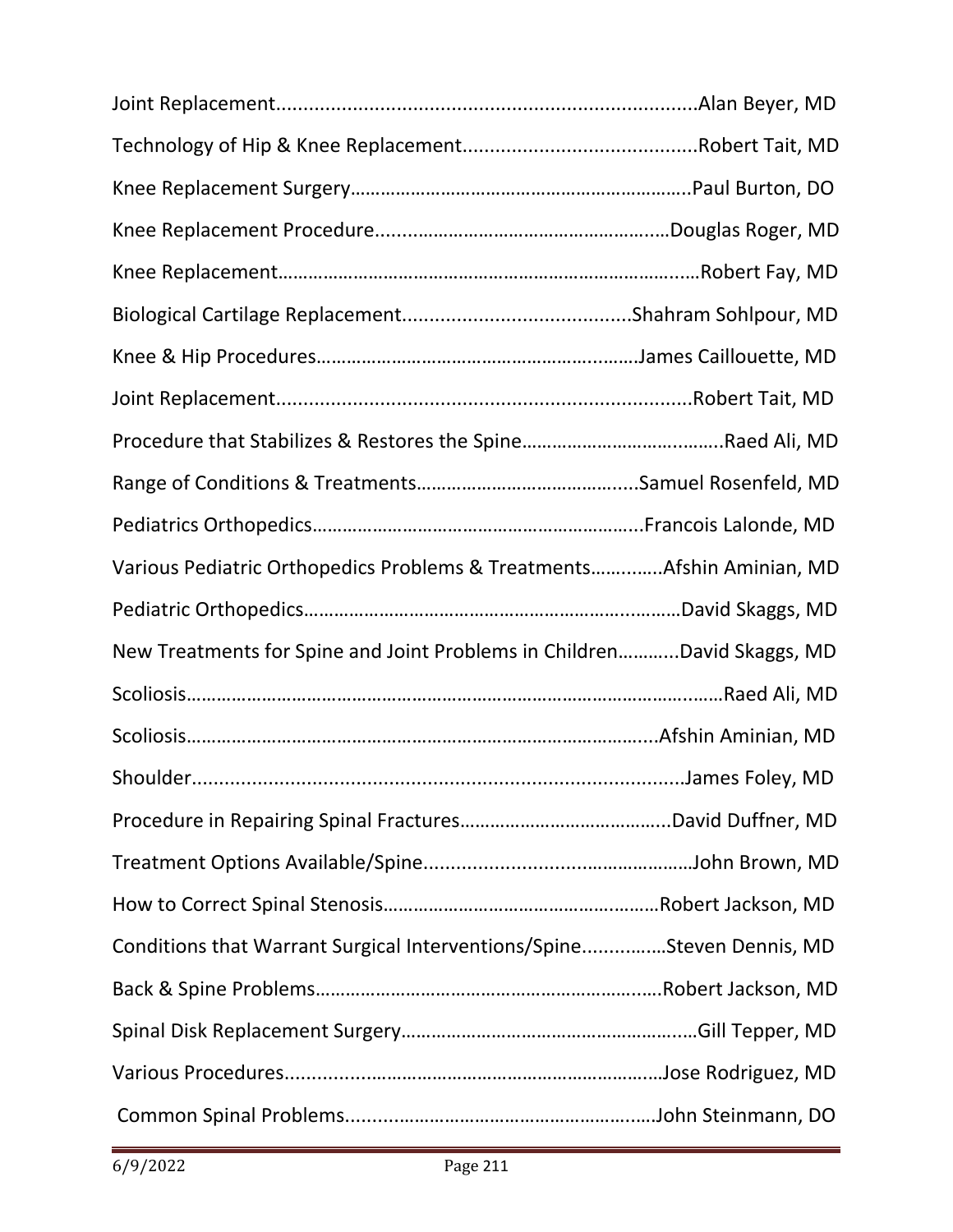## **ORTHOPEDICS RESIDENTS:**

Training Process and Benefits……………………………………………………Guy Paiement, MD

## **ORTHOPEDIC SURGERY:**

| Sports Injuries(Desert Regional Medical Center) Matthew Zapf, MD             |
|------------------------------------------------------------------------------|
| Direct Approach-Hip Replacement(Desert Reg. Med. Center) Douglas Roger, MD   |
|                                                                              |
|                                                                              |
| Choosing an Orthopedic Surgeon(Valley Presbyterian Hospital) Erik Zeegan, MD |
|                                                                              |
| Orthopedic Surgery/Knee ReplacementHerbert Huddleston, MD                    |
|                                                                              |
|                                                                              |
|                                                                              |
|                                                                              |
|                                                                              |

## **OSTEOARTHRITIS:**

## **OSTEOPATHIC PHYSICIANS (DO):**

|--|--|

## **OSTEOPOROSIS:**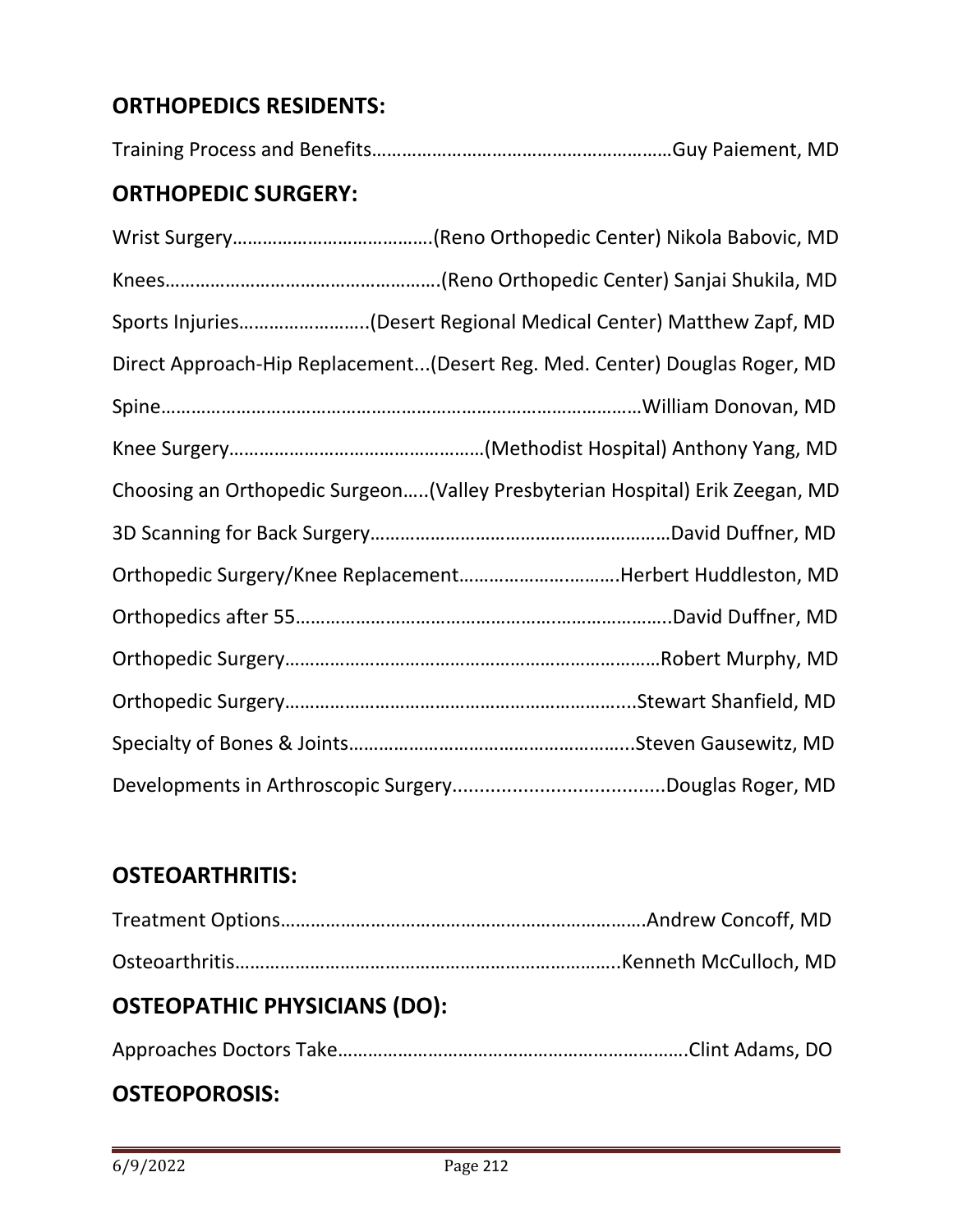Osteoporosis………………………(Desert Regional Medical Center) Todd Swenning, MD

| Importance of With Early Detection/OsteoporosisWilliam Batty, MD |  |
|------------------------------------------------------------------|--|
| With Early Detection Bones can be StrengthenedMeeRa Chong, MD    |  |
|                                                                  |  |

## **OVARIAN CYSTS:**

## **OVERSEES MEDICAL PROJECT:**

Oversees Medical Project........................................................Roger Ohanesian, MD

## **OXYGENETIXS:**

Laser Resurfacing-Make-up...............................................................Jon Grazer, MD

## **OXYGEN LEVELS:**

Prevention Circle Plus Ring…………………………………...Neil Friedman, Biometrics, COO

**(P)**

## **PACEMAKERS:**

Pacemaker………………………………(Desert Regional Medical Center) Hetal Bhaka, MD Electrophysiology-Heart Rhythm………………(Methodist Hospital) Michasel Cao, MD Pacemakers being used for Various Heart Conditions……….…Michael Panutich, MD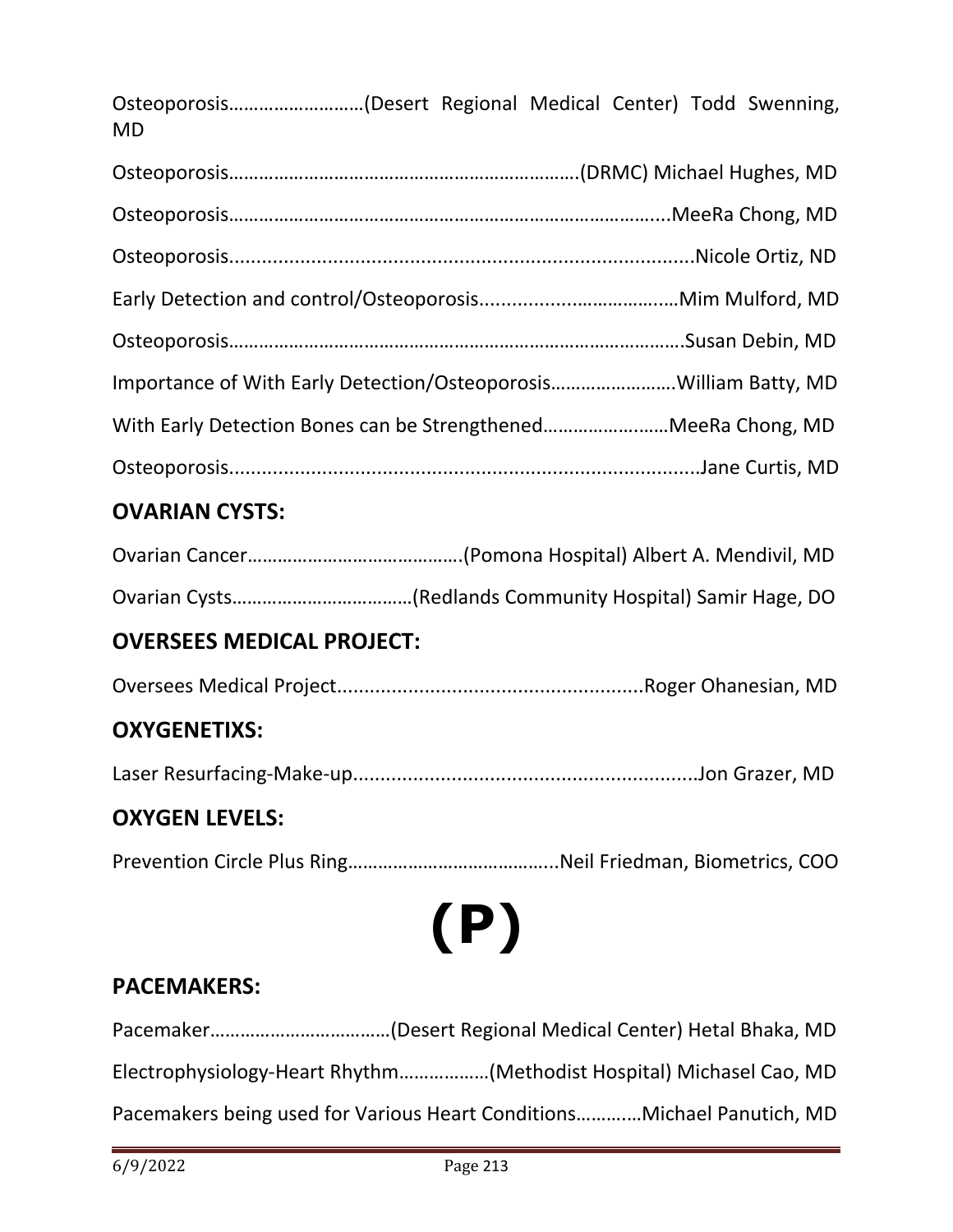## **PAIN:**

| Pain & Pain Management(Desert Regional Medical Center) David Wilgarde, MD |  |
|---------------------------------------------------------------------------|--|
|                                                                           |  |
|                                                                           |  |
|                                                                           |  |
|                                                                           |  |
|                                                                           |  |
|                                                                           |  |
|                                                                           |  |
|                                                                           |  |
|                                                                           |  |
|                                                                           |  |
|                                                                           |  |
|                                                                           |  |
|                                                                           |  |
|                                                                           |  |
|                                                                           |  |
|                                                                           |  |
|                                                                           |  |
|                                                                           |  |
|                                                                           |  |
|                                                                           |  |
|                                                                           |  |
|                                                                           |  |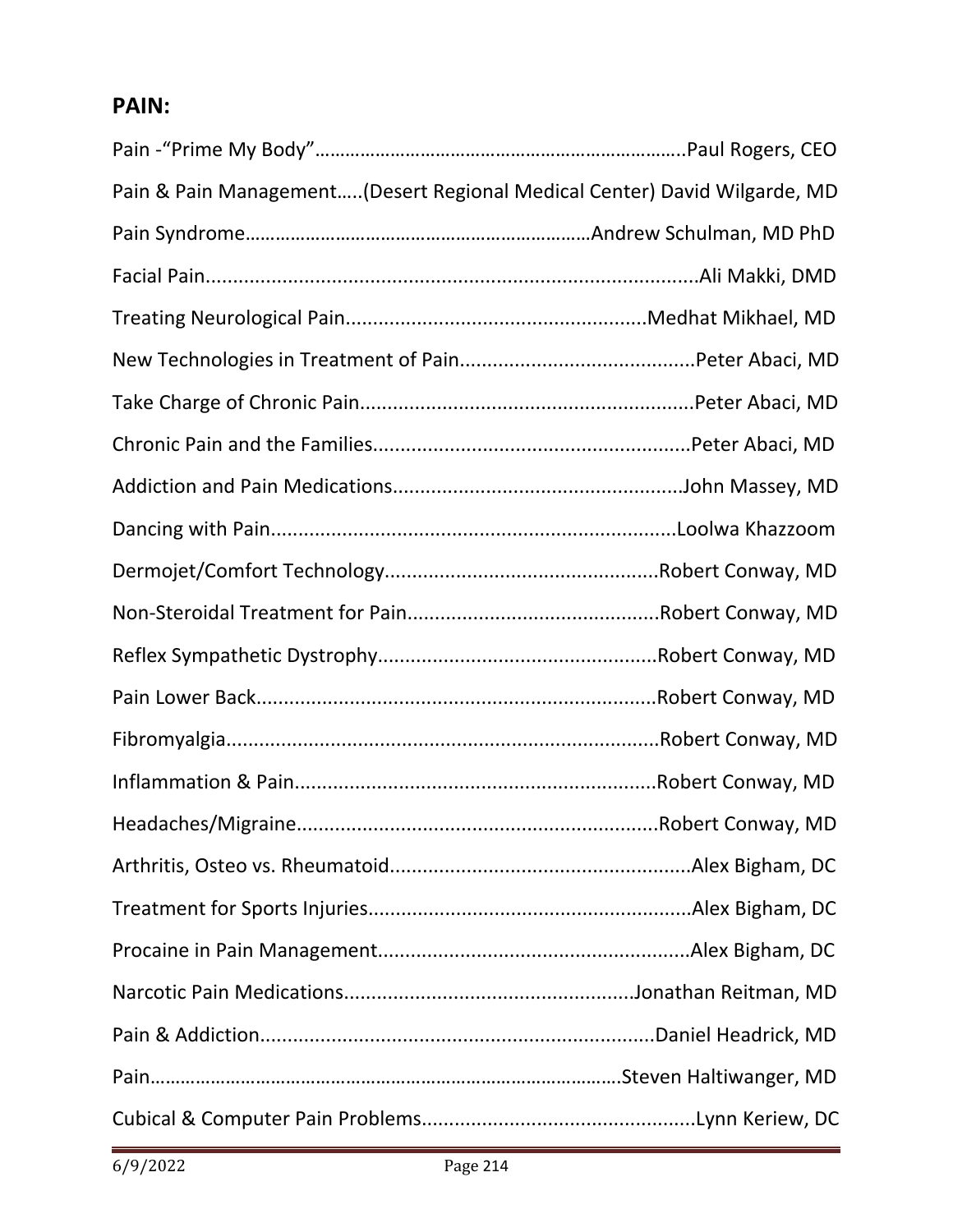## **PAIN & EXERCISE:**

## **PAIN MANAGEMENT:**

| Pain Management & CBDSeth Resnick, MD & Dianele Piomelli,<br>PhD          |                  |
|---------------------------------------------------------------------------|------------------|
| Pain & Pain Management(Desert Regional Medical Center) David Wilgarde, MD |                  |
| Repairing Nerve Damage(AxoGen) Karen Zaderej, A. Lee Dellon, MD Phd,      | Teresa & Matthew |
|                                                                           |                  |
|                                                                           |                  |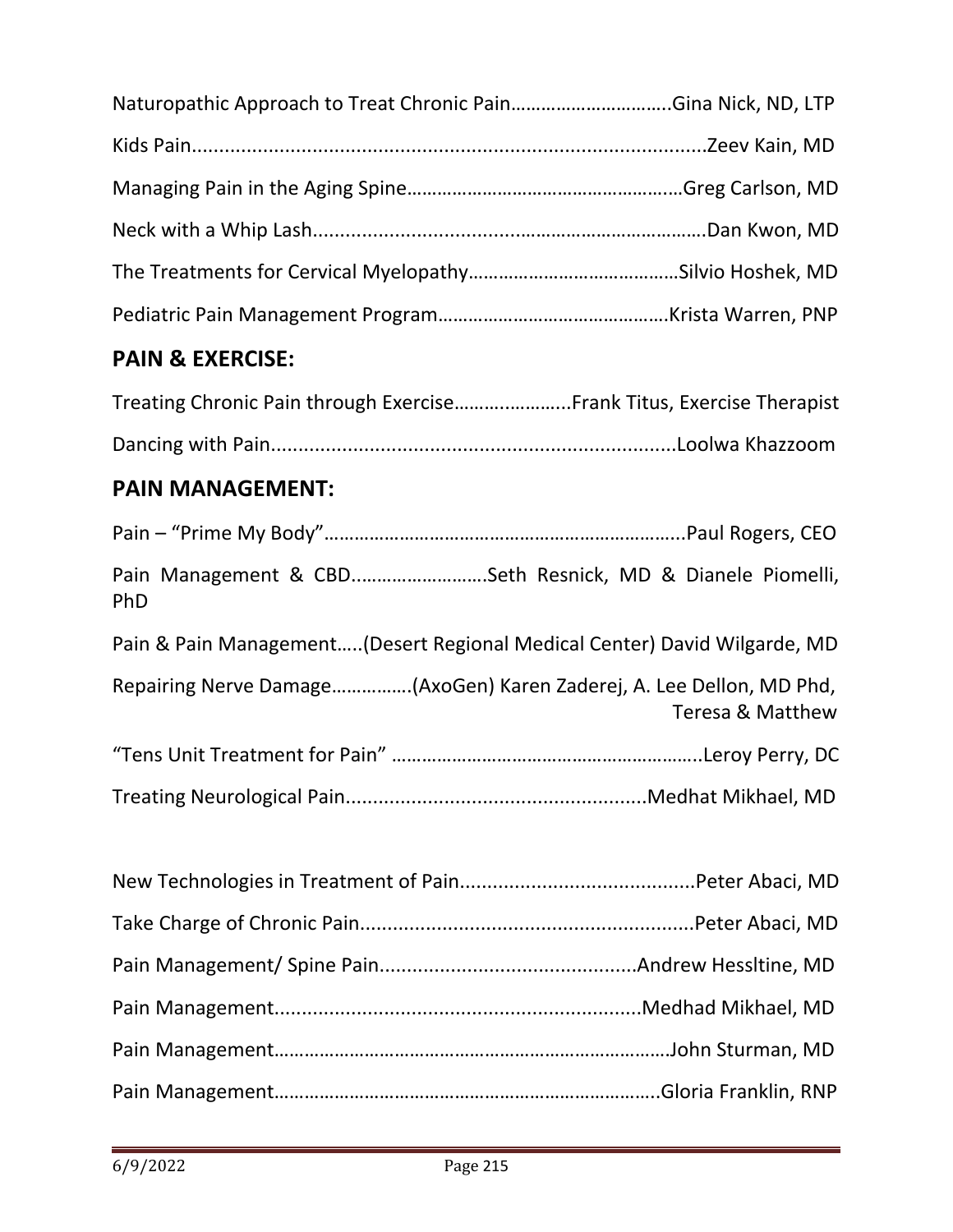| The Team Approach for the Patient & Their FamilyMark Wohlgemuth, MD   |  |
|-----------------------------------------------------------------------|--|
|                                                                       |  |
|                                                                       |  |
|                                                                       |  |
|                                                                       |  |
|                                                                       |  |
| Treating Chronic Pain through ExerciseFrank Titus, Exercise Therapist |  |
|                                                                       |  |
|                                                                       |  |
| <b>PAIN SYNDROME:</b>                                                 |  |
|                                                                       |  |
| <b>PALLIATIVE CARE:</b>                                               |  |

| Palliative Care(Valley Presbyterian Hospital) Liorens Pembrook, MD       |
|--------------------------------------------------------------------------|
|                                                                          |
|                                                                          |
| Team Approach for Palliative Care Adam Roch Kendall, MD & Janet Batt, RN |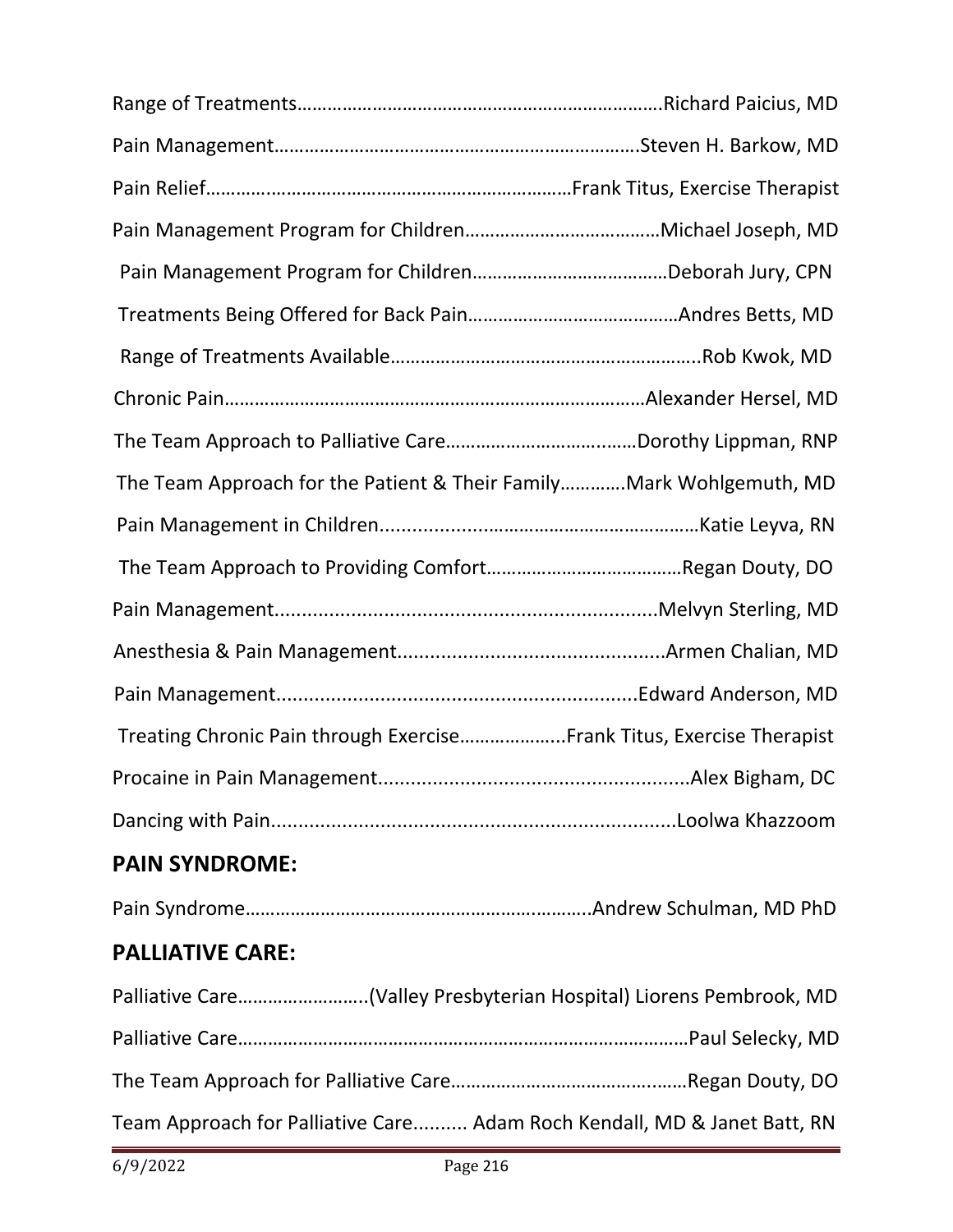## **PANCREAS TRANSPLANT:**

The Procedure and Benefits/Pancreas Transplant........…......Clarence Foster III, MD

#### **PANCREATIC DISEASE:**

| Pancreatic Cancer(Desert Regional Medical Center) Mehrdad Asgeri, MD            |
|---------------------------------------------------------------------------------|
|                                                                                 |
| Surgery for Pancreatic Cancer Patients(Valley Presbyterian Hosp) Kevin Rice, MD |
|                                                                                 |

#### **PANIC ATTACKS:**

How Panic Attacks & Panic Disorder can be Controlled………Vinayak Shanbhag, MD

#### **PA/PT (PHYSICAL ASSISTANT & PHYSICAL THERAPIST):**

Talks about students at Western University…………….….Stephanie Bowlin, EdD PAC

#### **PARENTING:**

| Sexual Molestation(Pomona Valley Hospital) Daniel Blocker, PhD         |
|------------------------------------------------------------------------|
|                                                                        |
|                                                                        |
|                                                                        |
| Autism/Explosive Behavior & StressJudy Endow, MSW & Kerry Mataya, MSEd |
|                                                                        |
|                                                                        |
|                                                                        |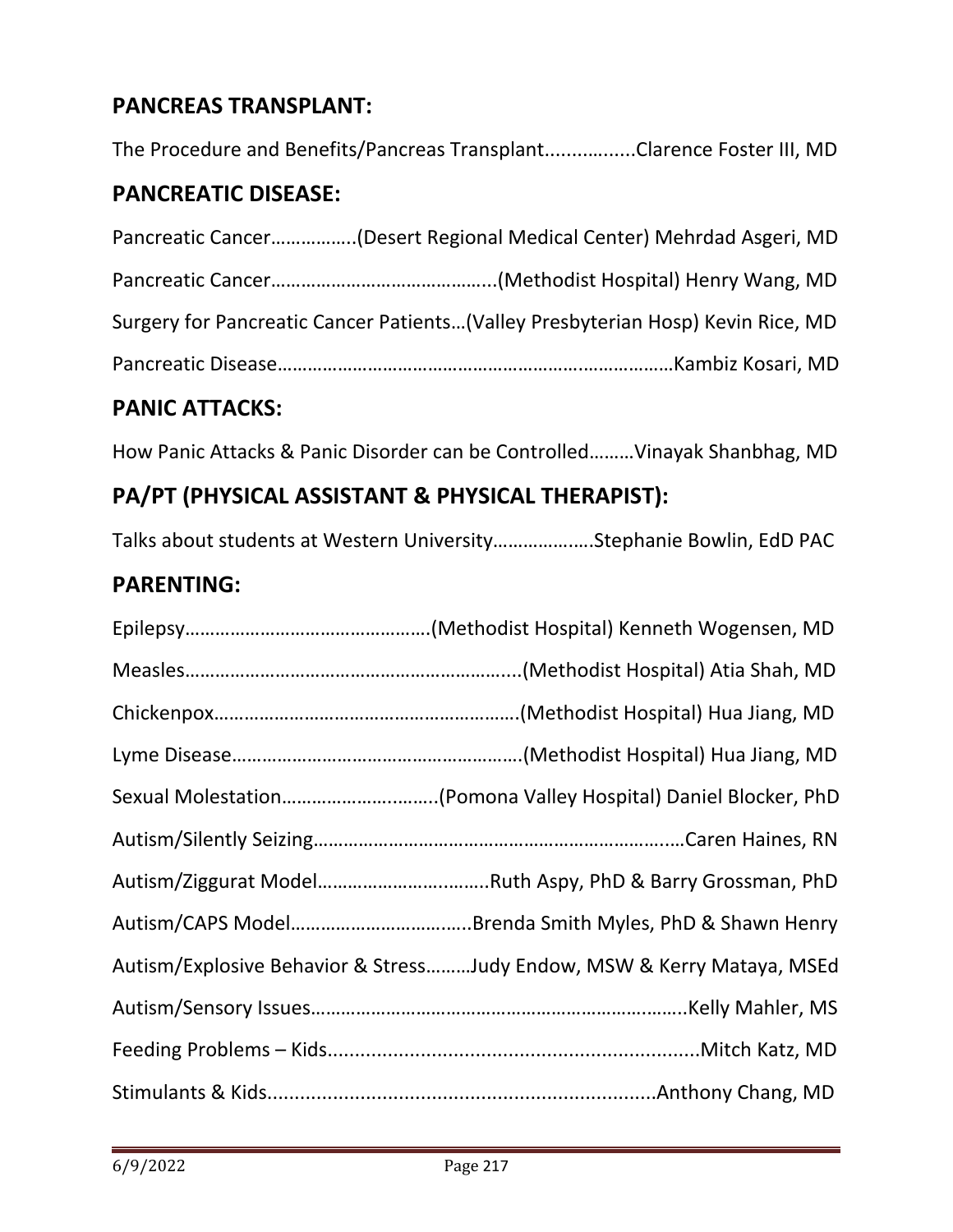| Preparing Kids for Medical Visits & ProceduresDebbie Deleese, CCLS    |  |
|-----------------------------------------------------------------------|--|
|                                                                       |  |
|                                                                       |  |
|                                                                       |  |
| "When Bright Kids Can't Learn" 2 Phases of LearningJohn Heath, Author |  |
|                                                                       |  |
|                                                                       |  |
| Proper Guidelines in Handling a Temper TantrumAlexandra Duke, DO      |  |
|                                                                       |  |
|                                                                       |  |
|                                                                       |  |
|                                                                       |  |

## **PARKINSONS:**

| 6/9/2022                                                       | Page 218 |  |
|----------------------------------------------------------------|----------|--|
| Information, Diagnosis & Treatment/Parkinson'sJanet Chance, MD |          |  |
|                                                                |          |  |
|                                                                |          |  |
|                                                                |          |  |
|                                                                |          |  |
|                                                                |          |  |
|                                                                |          |  |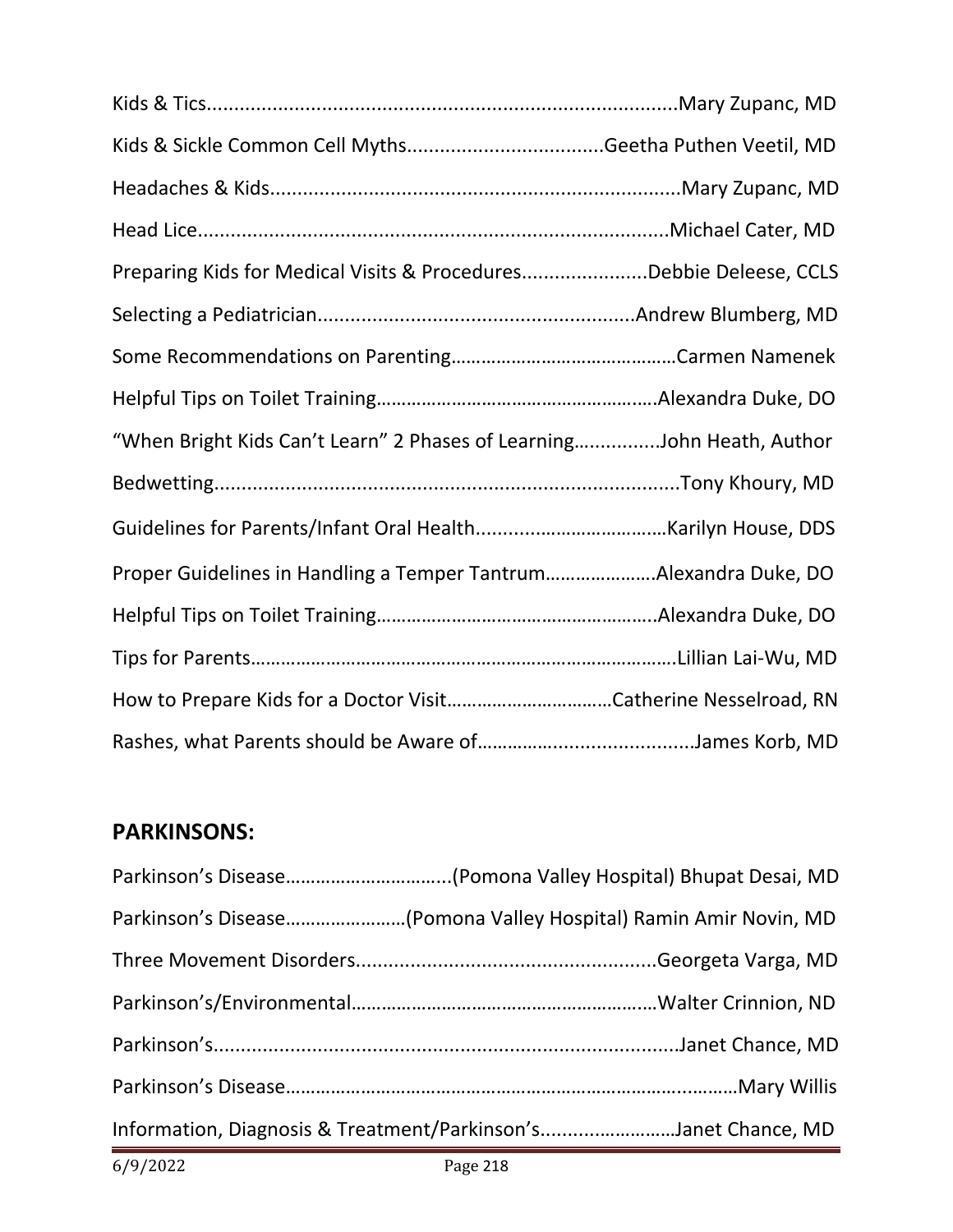| The Use of Deep Brain Stimulation/Parkinson'sDavid Hardesty, PhD |  |
|------------------------------------------------------------------|--|
|                                                                  |  |
|                                                                  |  |
|                                                                  |  |
|                                                                  |  |
|                                                                  |  |

## **PATCH TECHNOLOGY FOR HEALTH:**

| Science of the Patch TechnologyDavid Schmidt, Steven Haltiwanger, CCN &<br>Karen Kam, MD           |
|----------------------------------------------------------------------------------------------------|
| Patch Technology & PainSteven Haltiwanger, MD CCN, LTG Teddy Allen,<br>Don Collins & David Schmidt |
| Sherry Blake-Greenburg, ND, HMD, LMFT, DBT, BCPC<br>Joan Norton, DC & Obafemi Ayanbadejo           |
| The Performance of the Patch TechnologyDean Clark, DC, Karen Kan, MD<br>& Thomas Budzynski, PhD    |
| & Steve Haltiwanger, MD                                                                            |

# **PATIENT CARE:**

| Technology & Patient Care(Valley Presbyterian Hospital) Diego Mechoso, MD |  |
|---------------------------------------------------------------------------|--|
|                                                                           |  |
|                                                                           |  |

# **PEDIATRICS:**

| & | Pediatric Gastroenterology (St. Mary's Hospital in Reno) Kathleen Holland, MD |
|---|-------------------------------------------------------------------------------|
|   | Juan Gregory, MD                                                              |
|   |                                                                               |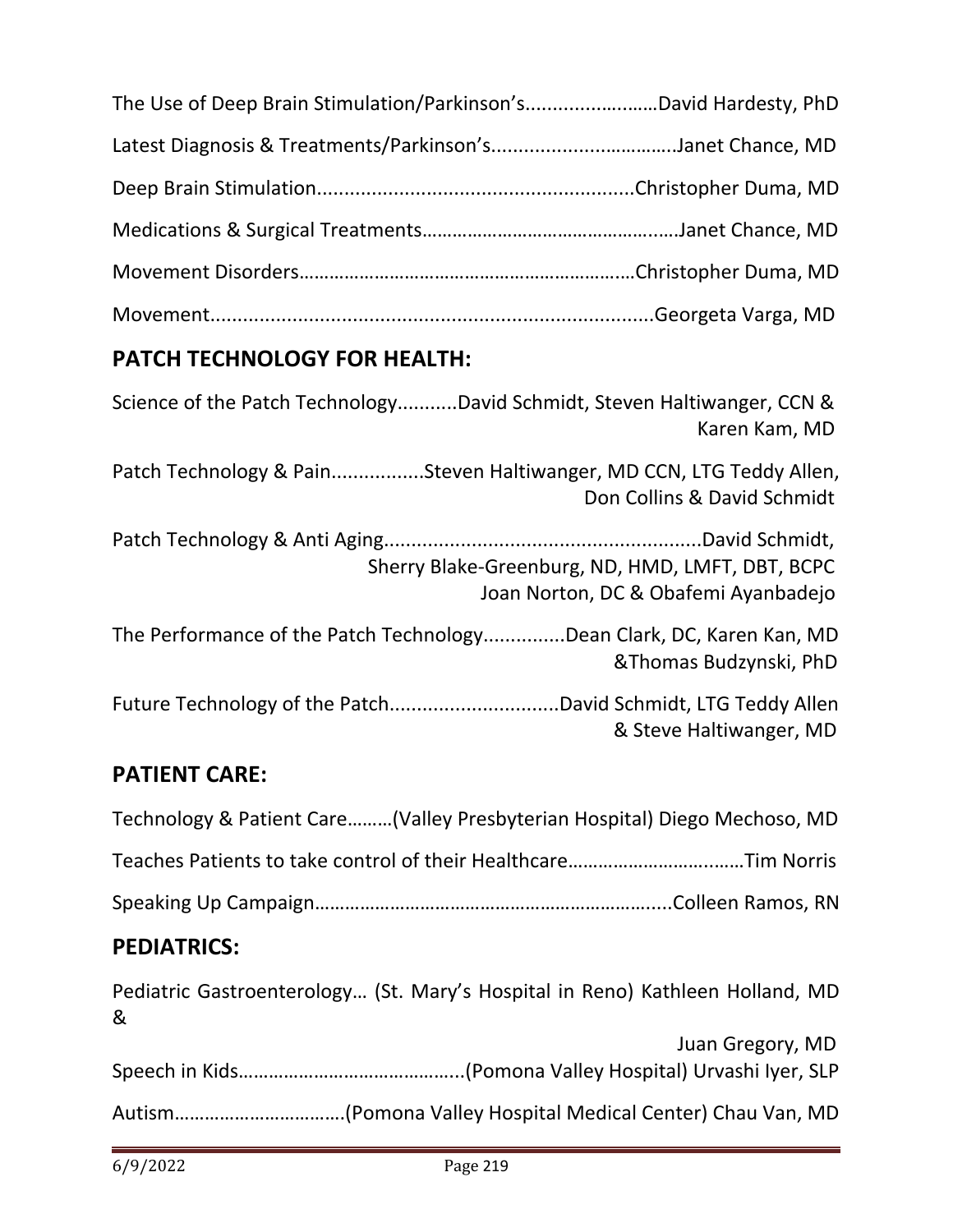| Pediatric Dentistry(Ashburn Children's Dentistry) Ruchita Jaju, DMD     | & Lynda Dean Duru, DDS |
|-------------------------------------------------------------------------|------------------------|
|                                                                         |                        |
|                                                                         |                        |
|                                                                         |                        |
|                                                                         |                        |
|                                                                         |                        |
|                                                                         |                        |
| Pediatrics - Family/Patient Centered Care PediatircsDiego Mechoso, MD   |                        |
|                                                                         |                        |
|                                                                         |                        |
|                                                                         |                        |
|                                                                         |                        |
|                                                                         |                        |
|                                                                         |                        |
| Successful Treatments for Pediatric Heart DefectsAnjan Batra, MD        |                        |
|                                                                         |                        |
| Randal Peoples, MD, Mark "Mo" Moster, CCLs & Lacey Newbry, RD CDE       |                        |
|                                                                         |                        |
|                                                                         |                        |
|                                                                         |                        |
|                                                                         |                        |
|                                                                         |                        |
| Diagnosis & Treatment of Congenital Conditions/PediatricsBarry Duel, MD |                        |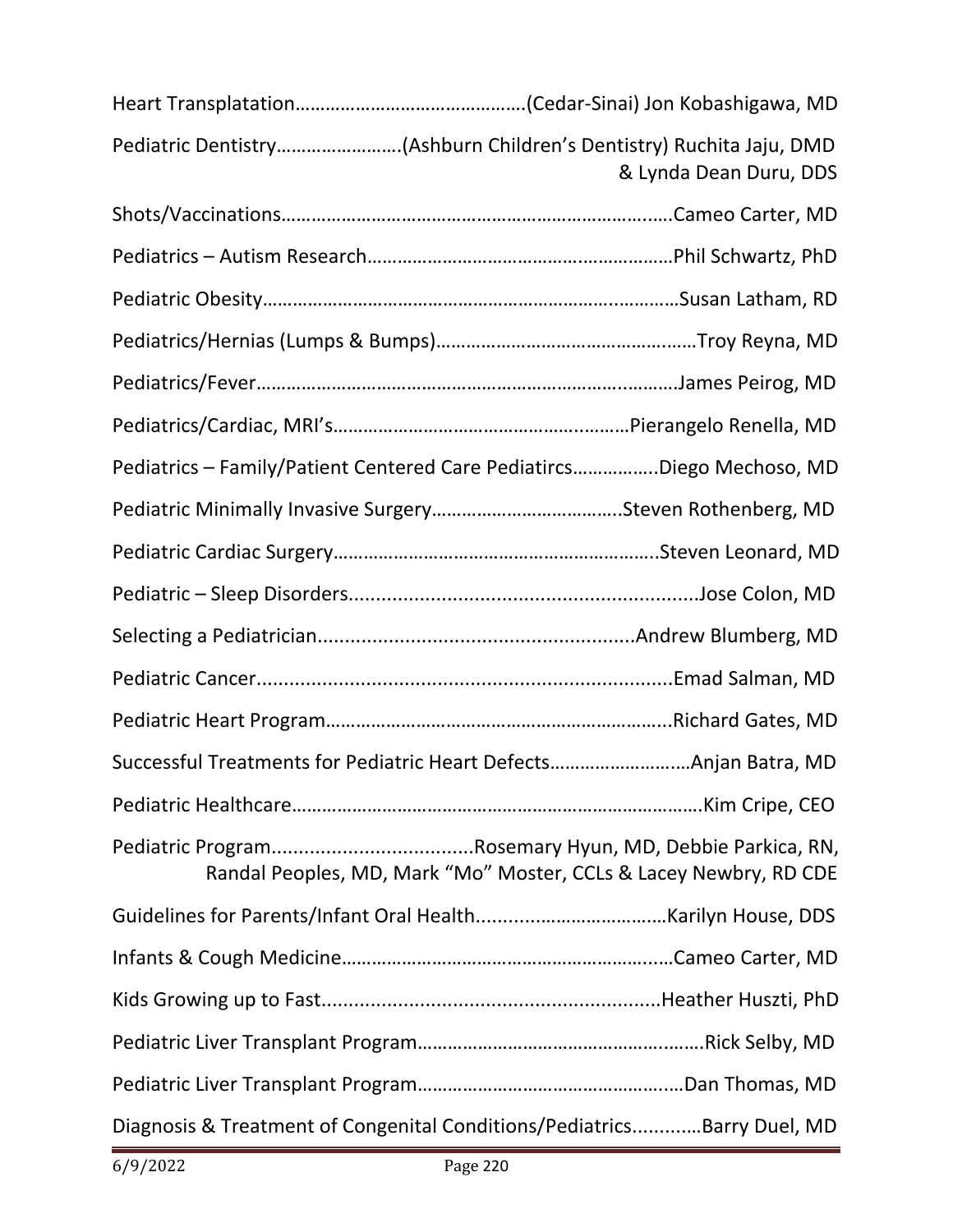# **PEDIATRIC CARDIOLOGY:**

| Pediatric Medical Team for Pediatric CardiologyMark Bleiweis, MD |  |
|------------------------------------------------------------------|--|
|                                                                  |  |
|                                                                  |  |
|                                                                  |  |
|                                                                  |  |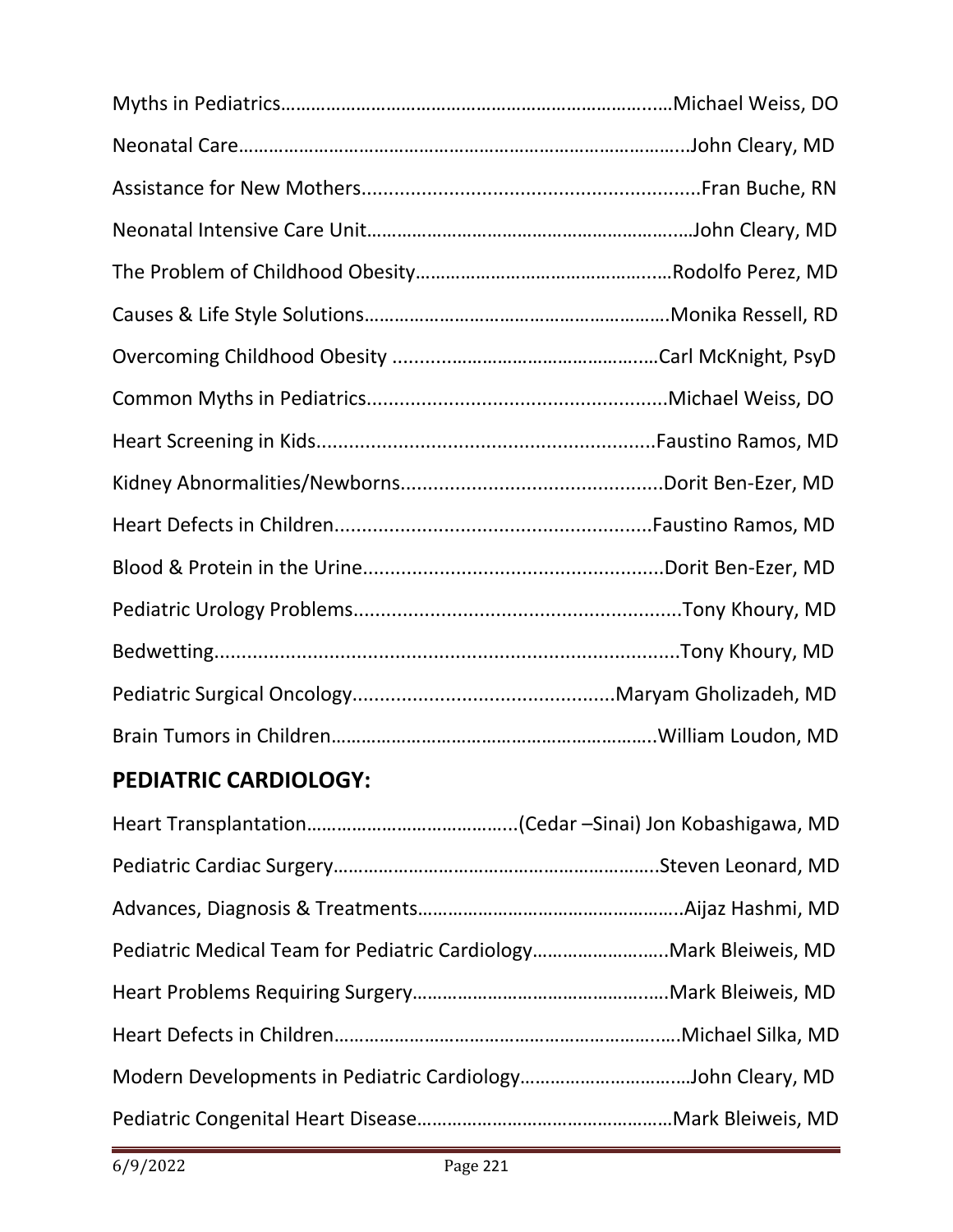#### **PEDIATRIC HEMATOLOGY:**

Pediatric Hematology...................................................................Diane Nugent, MD

## **PEDIATRIC INTENSIVE CARE UNIT (PICU):**

Pediatric Gastroenterogy…….(St. Mary's Hospital in Reno) Kathleen Holland, MD & Juan Gregory, MD

A Nurses Perspective of the Pediatric Intensive Care Unit………………...Carol Cox, RN

## **PEDIATRIC OPHTHALMOLOGY:**

| Neuro-ophthalmology & what can Cause the SymptomsPeter Spiegel, MD |  |
|--------------------------------------------------------------------|--|
|                                                                    |  |
| The Specialty of Pediatric Neuro-ophthalmologyPeter Spiegal, MD    |  |
|                                                                    |  |
|                                                                    |  |
|                                                                    |  |
|                                                                    |  |
|                                                                    |  |
|                                                                    |  |
| Eye Injuries in Children/Safeguards to Take Florencio Ching, MD    |  |

## **PEDIATRIC ORTHOPEDICS:**

| Various Pediatric Orthopedics Problems & TreatmentsAfshin Aminian, MD |  |
|-----------------------------------------------------------------------|--|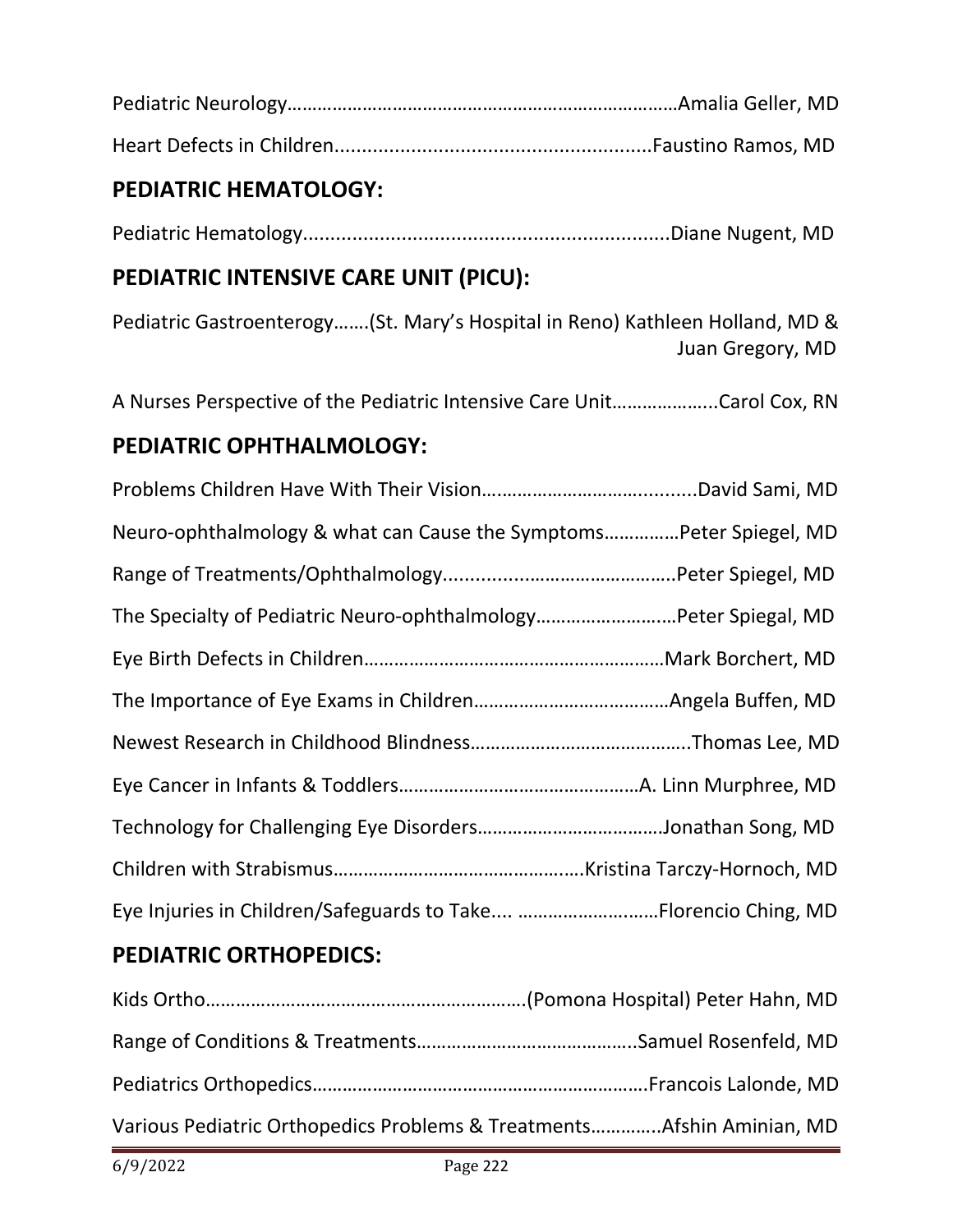|--|--|

## **PEDIATRIC UROLOGY:**

| Diagnosis & Treatment of Congenital Conditions/PediatricsBarry Duel, MD |  |
|-------------------------------------------------------------------------|--|
|                                                                         |  |
|                                                                         |  |
|                                                                         |  |
|                                                                         |  |

#### **PEDIATRICIAN:**

#### **PELVIC HEALTH:**

#### **PELVIC PAIN:**

#### **PERINATOLOGY:**

#### **PERIODONTAL DISEASE:**

LANAP-PPeriodontal Disease & Dental Implants.(Millennium Dental Technologies) Robert H. Gregg, DDS & Gary M. Schwarz, DDS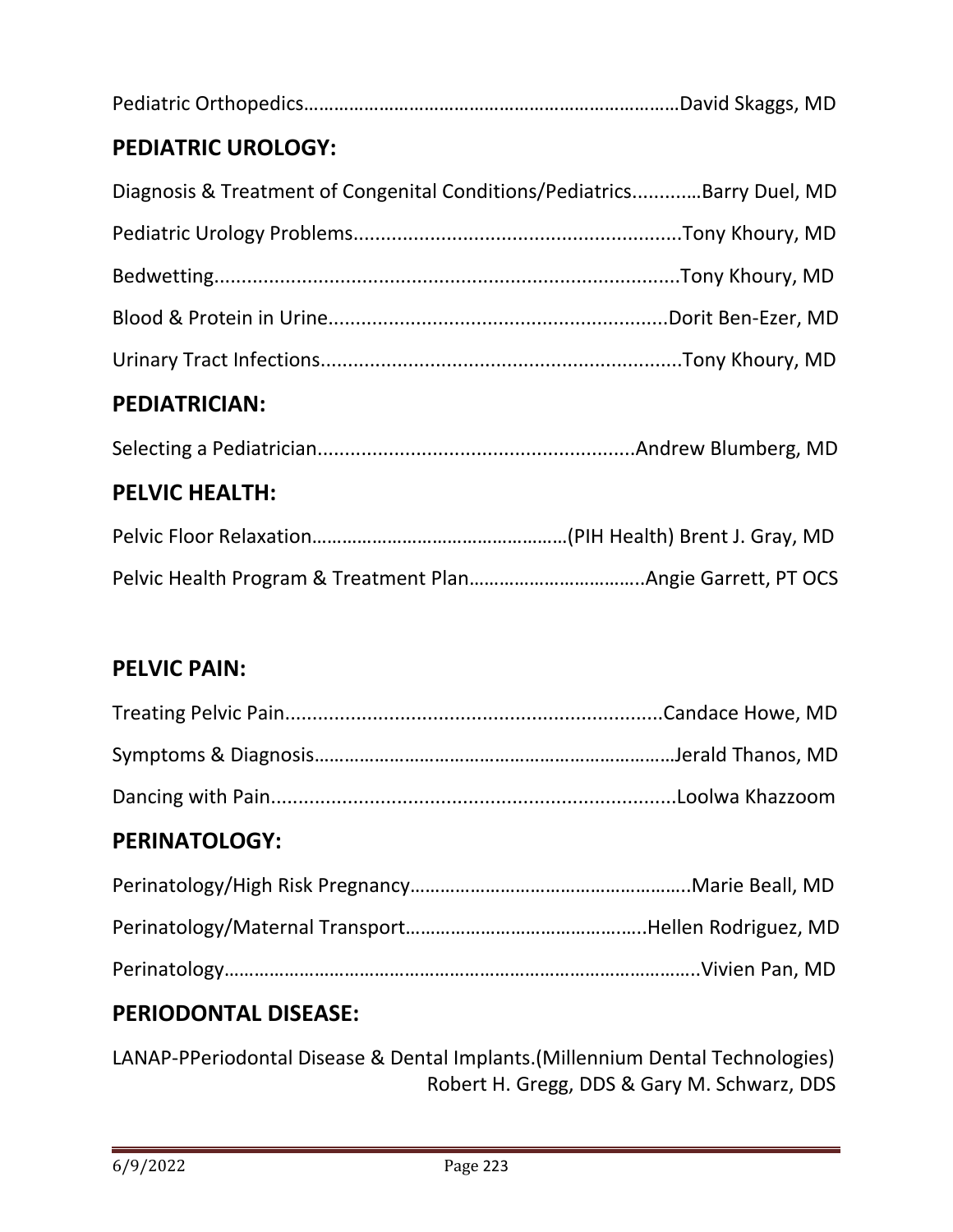## **PERIPHERAL ARTERY DISEASE:**

Peripheral Artery Disease…(Desert Regional Medical Center) Anna Gasparyan, MD Peripheral Artery Disease……………....(Pomona Valley Hospital) Chris Marrocco, MD Peripheral Arterial Disease……………………..(DRMC) John Lee, MD & Anna Sanzberro Hardening of the Arteries, Diagnosis & Treatment for PAD….Theodore Teruya, MD

#### **PERIPHERAL NERVE DISORDERS:**

Peripheral Nerve Disorders……………………………………………..………….Guy Burrows, MD

#### **PERIPHERAL VASCULAR DISEASE (PVD):**

The Latest Treatments for PVD...........Subbarao Myla, MD & Jacques Kpodonu, MD

Vascular Disease.....................................................................Mahmoud Eslami, MD

#### **P.E.T.:**

Pet Scanner.............................................................................David Hertsgaard, MD

#### **PEYRONIE'S DISEASE:**

Peyronie's Disease………………………..(Pomona Valley Hospital) Adam Hickerson, MD

#### **PHILANTHROPY/HEALTHCARE:**

The Experience Giving of a Hospital…………………………….............Stan & EllenWeisser

Companies & Individuals that Give Back…………………................Marsha Bryan, CSPG

#### **PHYSICAL THERAPY:**

| Brachial Plexus Injuries & Rehab after Joint SurgeryRobertus Kounang, MD |  |
|--------------------------------------------------------------------------|--|
| Specialized Equipment to Help Strengthen & RecoverCheryl Owens, PT       |  |
|                                                                          |  |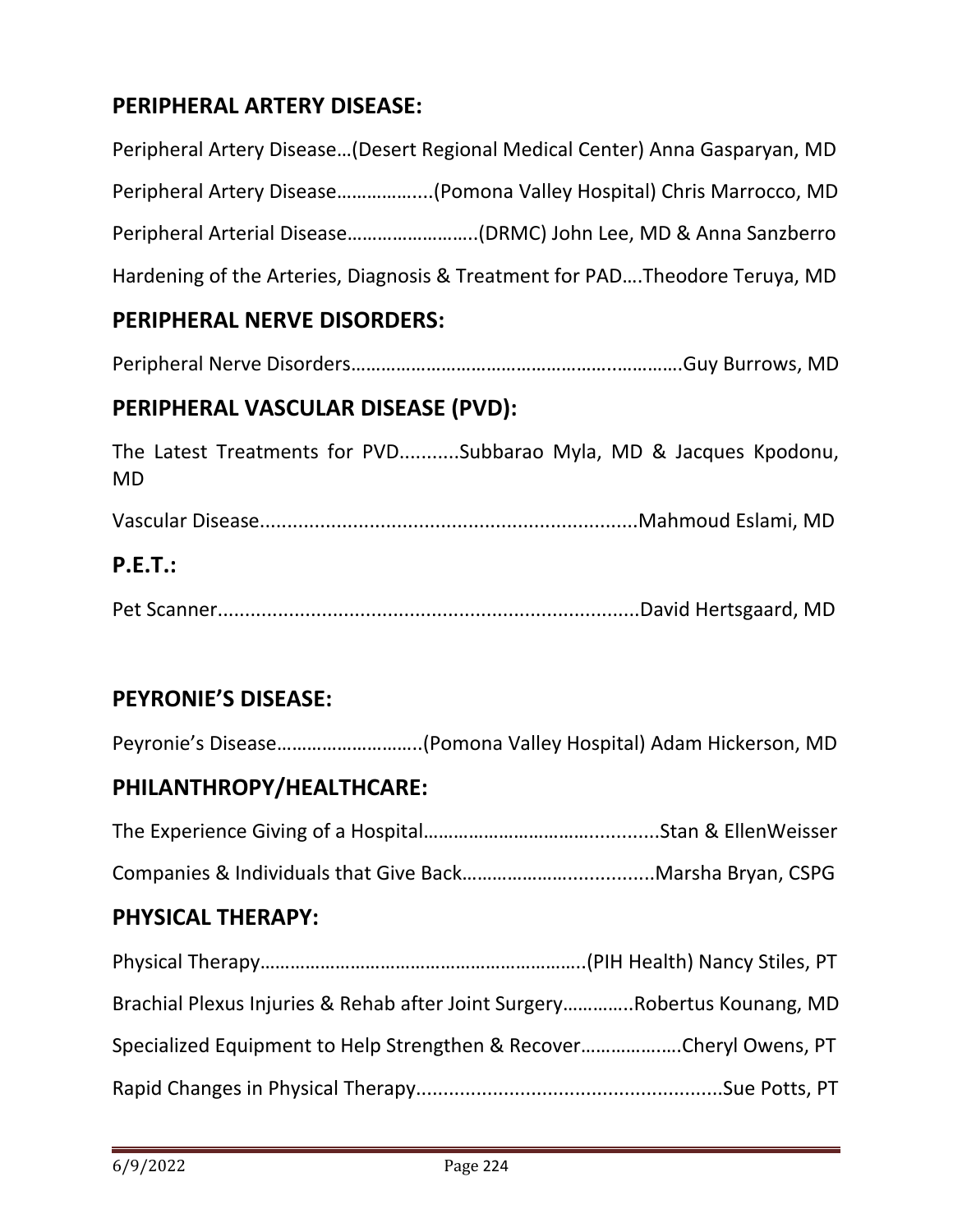|                                                                  | The Numerous Benefits of Physical Therapy & ExerciseJannet Huang, MD     |
|------------------------------------------------------------------|--------------------------------------------------------------------------|
|                                                                  |                                                                          |
|                                                                  |                                                                          |
|                                                                  | Yoga & Physical Therapy used to Achieve better HealthDeb Murray, PT      |
| PHYSICIAN COMMUNICATIONS:                                        |                                                                          |
|                                                                  |                                                                          |
| <b>PINKEYE:</b>                                                  |                                                                          |
|                                                                  |                                                                          |
| <b>PITUITARY TUMORS:</b>                                         |                                                                          |
|                                                                  |                                                                          |
| <b>PKU:</b>                                                      |                                                                          |
|                                                                  | Importance of Pre-natal Screening for this DisorderKathryn Moseley, MSRD |
| <b>PLASTIC SURGERY:</b>                                          |                                                                          |
|                                                                  |                                                                          |
|                                                                  |                                                                          |
|                                                                  |                                                                          |
| Facelifts(Aaronson Plastic Surgery Center) Scott Aaronson, MD    |                                                                          |
|                                                                  |                                                                          |
| Plastic Surgery-Wound Care(Pomona Valley Hospital) Dev Wali, MD  |                                                                          |
| Facelift/Lipo(Redlands Community Hospital) Anil Punjabi, MD, DDS |                                                                          |
| Rhinoplasty(Redlands Community Hospital) Anil Punjabi, MD, DDS   |                                                                          |
|                                                                  |                                                                          |
|                                                                  |                                                                          |
|                                                                  | Infant Facial Surgery(CHOC Children's Hospital) Jason Toranto, MD        |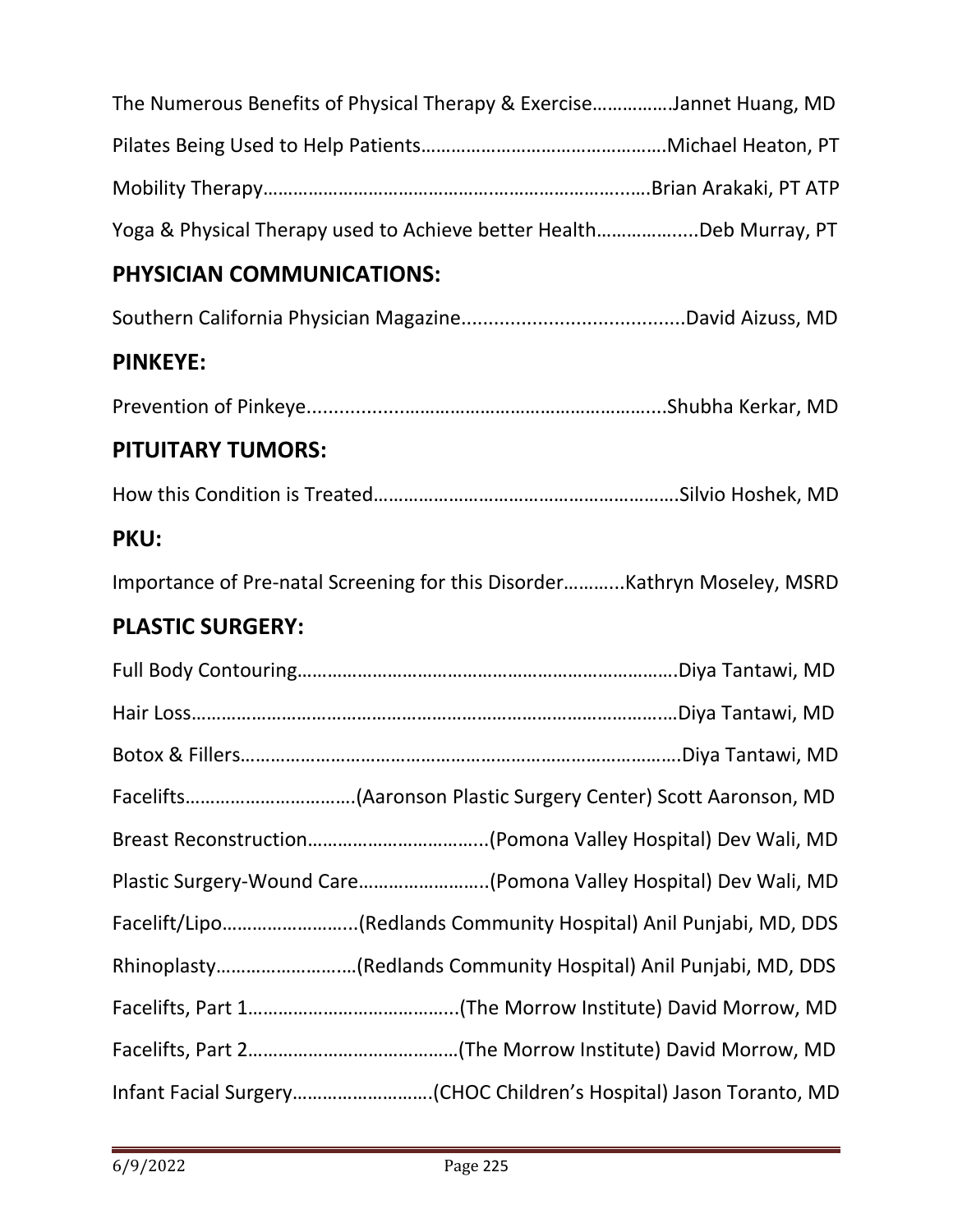| Congenital Facial Defect Surgery-Pierre Robin Sequence(CHOC Children's Hosp) | Jason Toranto, |
|------------------------------------------------------------------------------|----------------|
| <b>MD</b>                                                                    |                |
|                                                                              |                |
|                                                                              |                |
|                                                                              |                |
|                                                                              |                |
|                                                                              |                |
|                                                                              |                |
|                                                                              |                |
|                                                                              |                |
| Plastic Surgery - Sskin Sparring MastectomyJoel Aronowitz, MD                |                |
|                                                                              |                |
|                                                                              |                |
|                                                                              |                |
|                                                                              |                |
|                                                                              |                |
|                                                                              |                |
|                                                                              |                |
|                                                                              |                |
|                                                                              |                |
|                                                                              |                |
|                                                                              |                |
|                                                                              |                |
|                                                                              |                |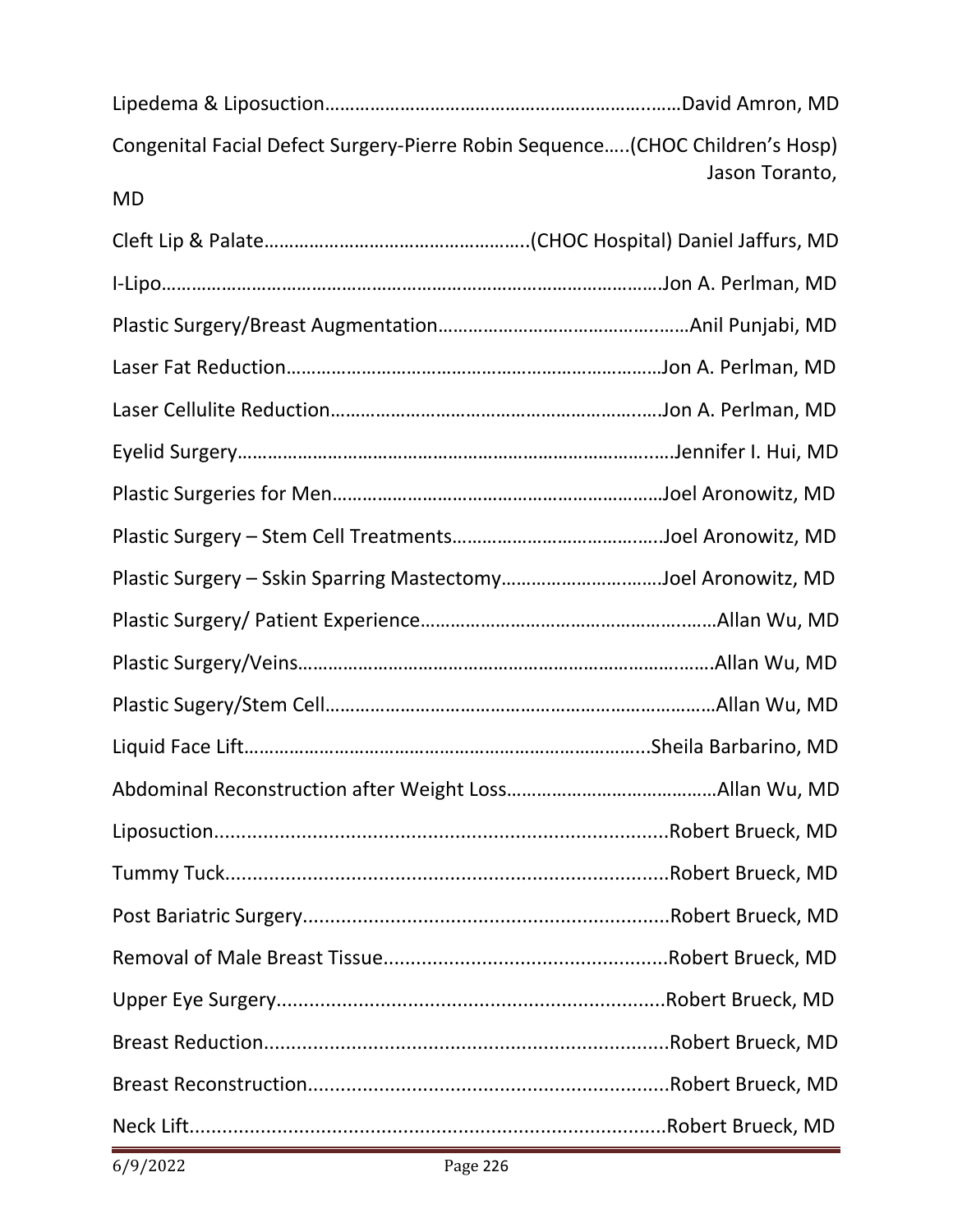| Liposuction                                                  | Robert Brueck, MD |
|--------------------------------------------------------------|-------------------|
|                                                              |                   |
|                                                              |                   |
|                                                              |                   |
|                                                              |                   |
| Criteria in finding a good Plastic SurgeonScott Aaronson, MD |                   |
|                                                              |                   |
|                                                              |                   |
|                                                              |                   |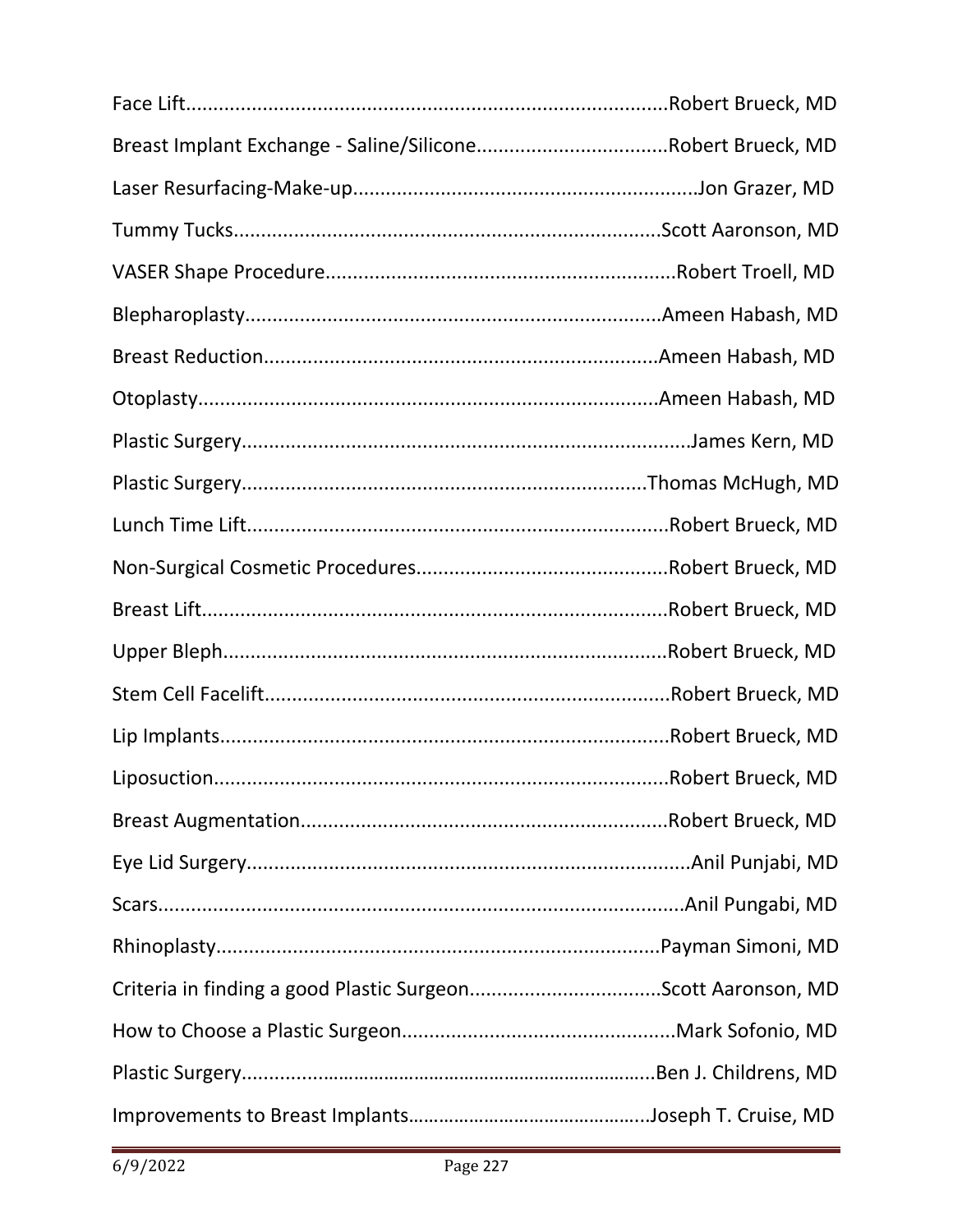| High Definition LiposuctionJohn A. Millard, MD & David K. Broadway, MD |  |
|------------------------------------------------------------------------|--|
|                                                                        |  |
| Laser High-Definition LiposuctionDavid Broadway, MD & John Millard, MD |  |
|                                                                        |  |
|                                                                        |  |
|                                                                        |  |
|                                                                        |  |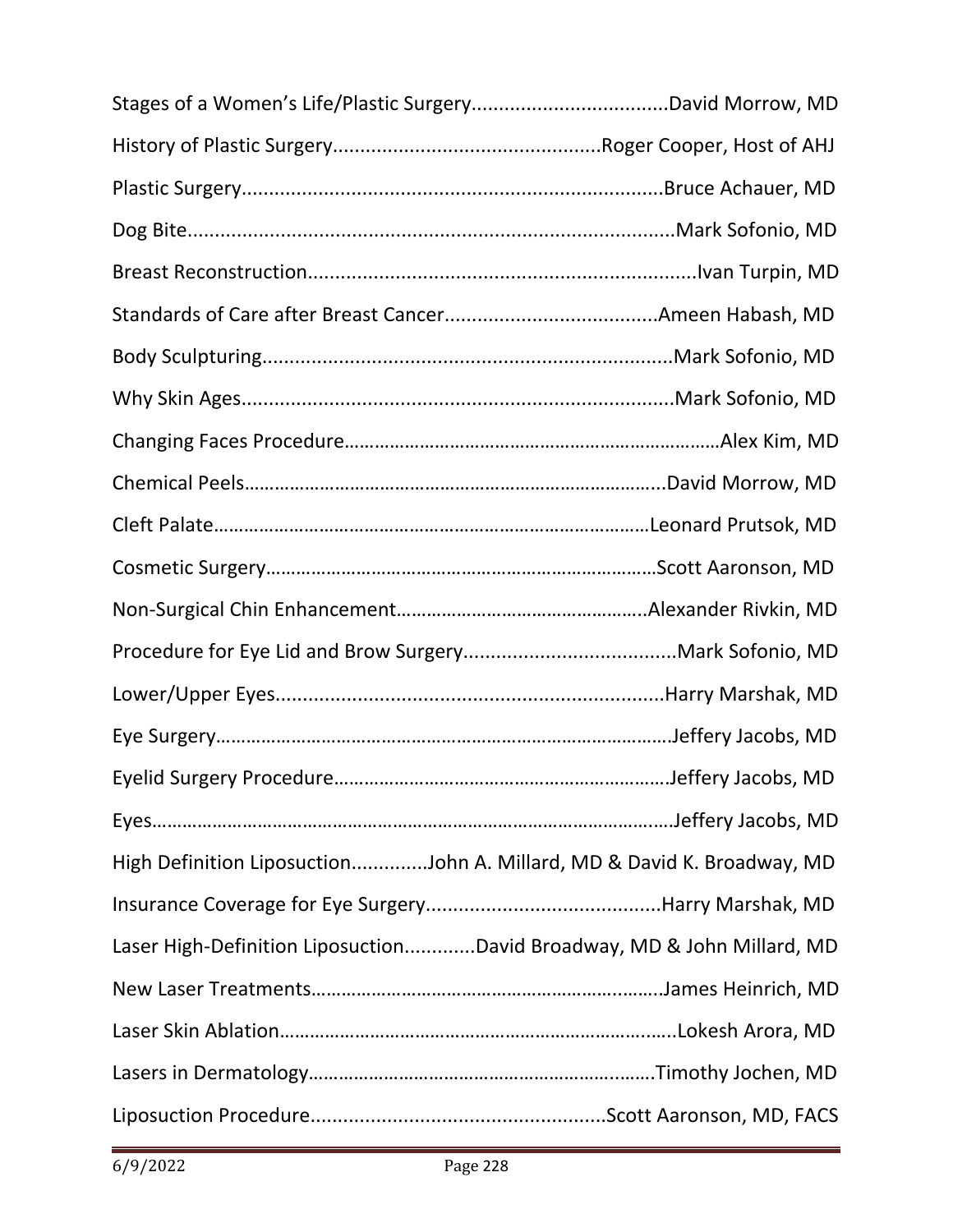| High Definition LiposuctionJohn A. Millard, MD & David K. Broadway, MD      |  |
|-----------------------------------------------------------------------------|--|
| Laser High-Definition LiposuctionDavid Broadway, MD & John Millard, MD      |  |
| Minimally Invasive Plastic Surgery ProceduresNicole Balistreri, MD          |  |
| Mountain Lion AttackChris Nolan, MD & Mark Wohlgemuth, MD                   |  |
|                                                                             |  |
| Non-Surgical Plastic Surgery Focusing on the NoseAlexander Rivkin, MD       |  |
|                                                                             |  |
|                                                                             |  |
| Breathing Better with Nose ReconstructionTrang Vo-Nguyen, MD                |  |
|                                                                             |  |
|                                                                             |  |
|                                                                             |  |
| Children/Repairing Facial Disorders & Traumatic InjuriesMichael Sundine, MD |  |
|                                                                             |  |
|                                                                             |  |
| Plastic Surgery Can Help after Bariatric SurgeryTimothy Katzen, MD          |  |
|                                                                             |  |
| Improvements in Silicone Breast ImplantsJoseph T. Cruise,<br><b>MD</b>      |  |
|                                                                             |  |
| Long Term Results of Aging of the SkinGene Weitz, President, CEO            |  |
|                                                                             |  |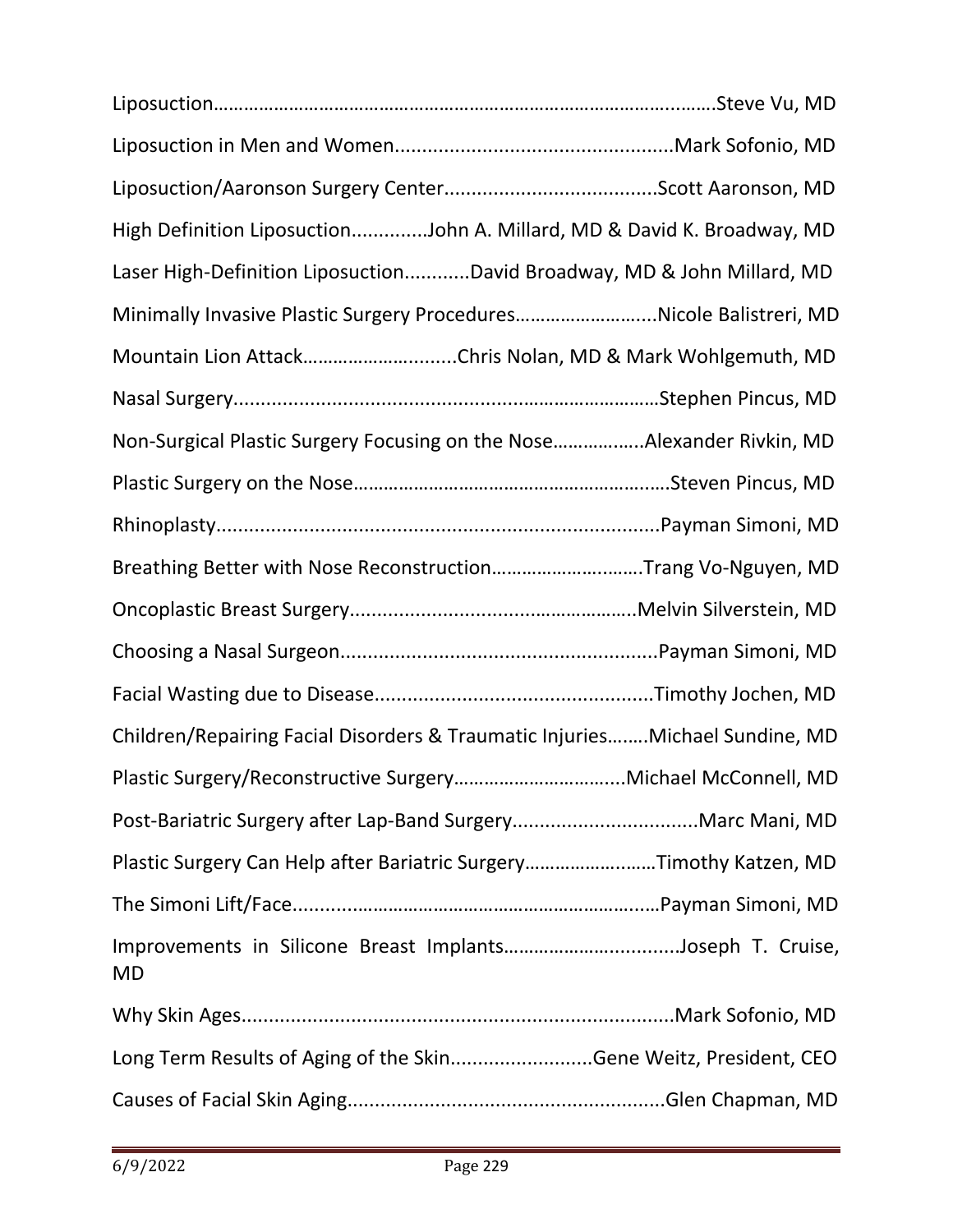| Collagen & Elasticity of the SkinMediana Avdin, QP, Pharmacist              |  |
|-----------------------------------------------------------------------------|--|
|                                                                             |  |
|                                                                             |  |
|                                                                             |  |
| Breast Cancer Surgery Concurrent with Plastic SurgeryMelvin Silverstein, MD |  |
|                                                                             |  |
|                                                                             |  |
| Types of Procedures for Breast AugmentationScott Aaronson, MD, FACS         |  |
|                                                                             |  |
|                                                                             |  |
| Breast Augmentation & Breast Reduction SurgeryMark Sofonio, MD              |  |
|                                                                             |  |
|                                                                             |  |
|                                                                             |  |
|                                                                             |  |
|                                                                             |  |
|                                                                             |  |
|                                                                             |  |
|                                                                             |  |
|                                                                             |  |
| PLAY HEALING / CHILD LIFE SERVICES:                                         |  |

|--|--|

## **PLEURISY:**

|--|--|--|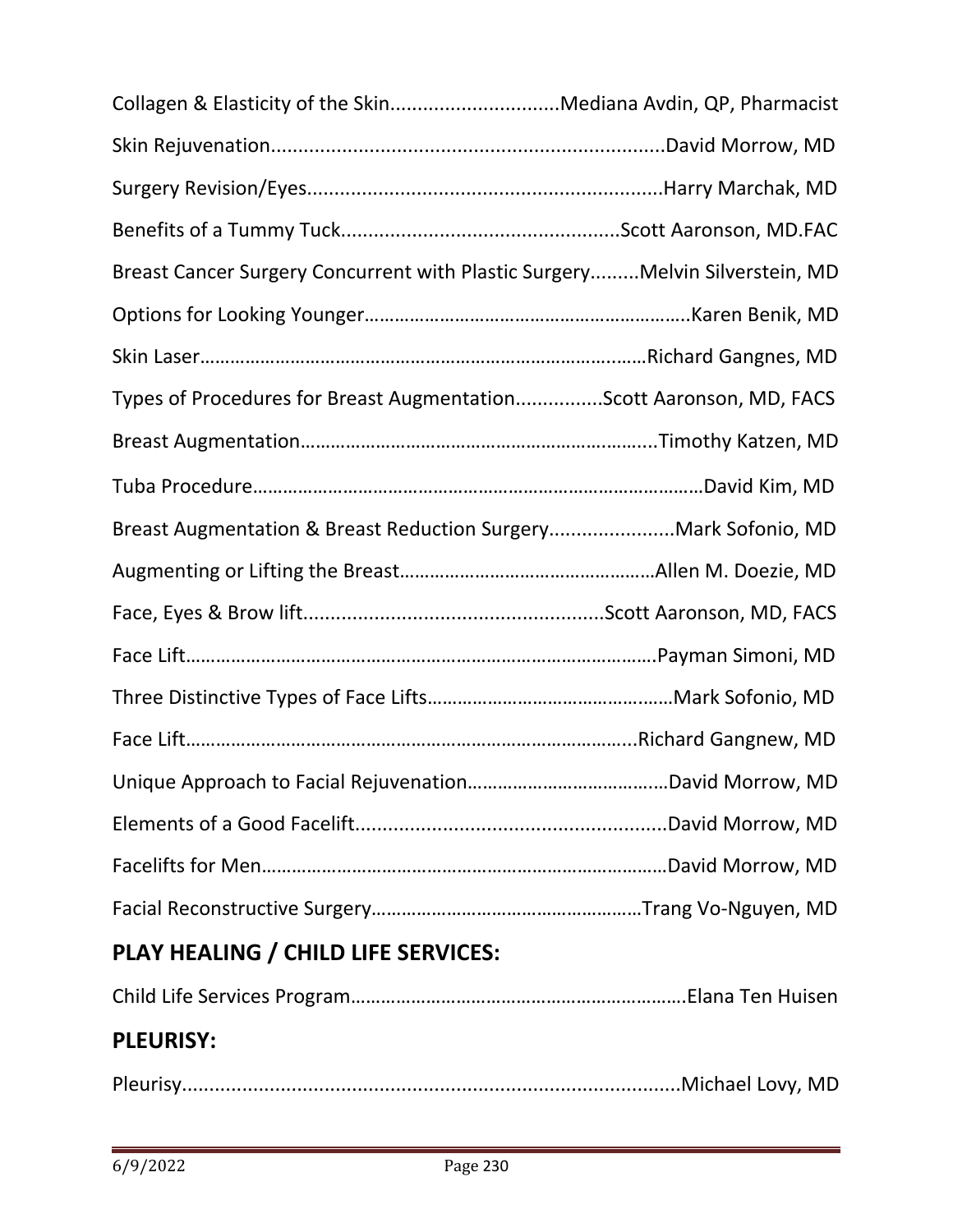#### **PML PROCEDURE:**

## **PMS, PERIMENOPAUSE & MENOPAUSE:**

| Choices Women can make for Their SymptomsWendy Rashidi, MD |  |
|------------------------------------------------------------|--|
|                                                            |  |

#### **PNEUMONIA:**

## **PODIATRY:**

| <b>DPM</b>                                                               |
|--------------------------------------------------------------------------|
|                                                                          |
| Diabetic Foot Wounds(Desert Regional Medical Center) Jackson Crough, DPM |
| Diabetes & Podiatry(Desert Regional Medical Center) Ryan Wood, DPM       |
| Diabetic Wound Care(DRMC) Ryan Wood, DPM & Richard Mark Wright           |
|                                                                          |
|                                                                          |
| Diabetic Foot Problems(Coachella Valley Foot & Ankle) Aaron Bean, DPM    |
|                                                                          |
| Foot & Toenail Fungus(Coachella Valley Foot & Ankle) Ben Wehrli, DPM     |
|                                                                          |
|                                                                          |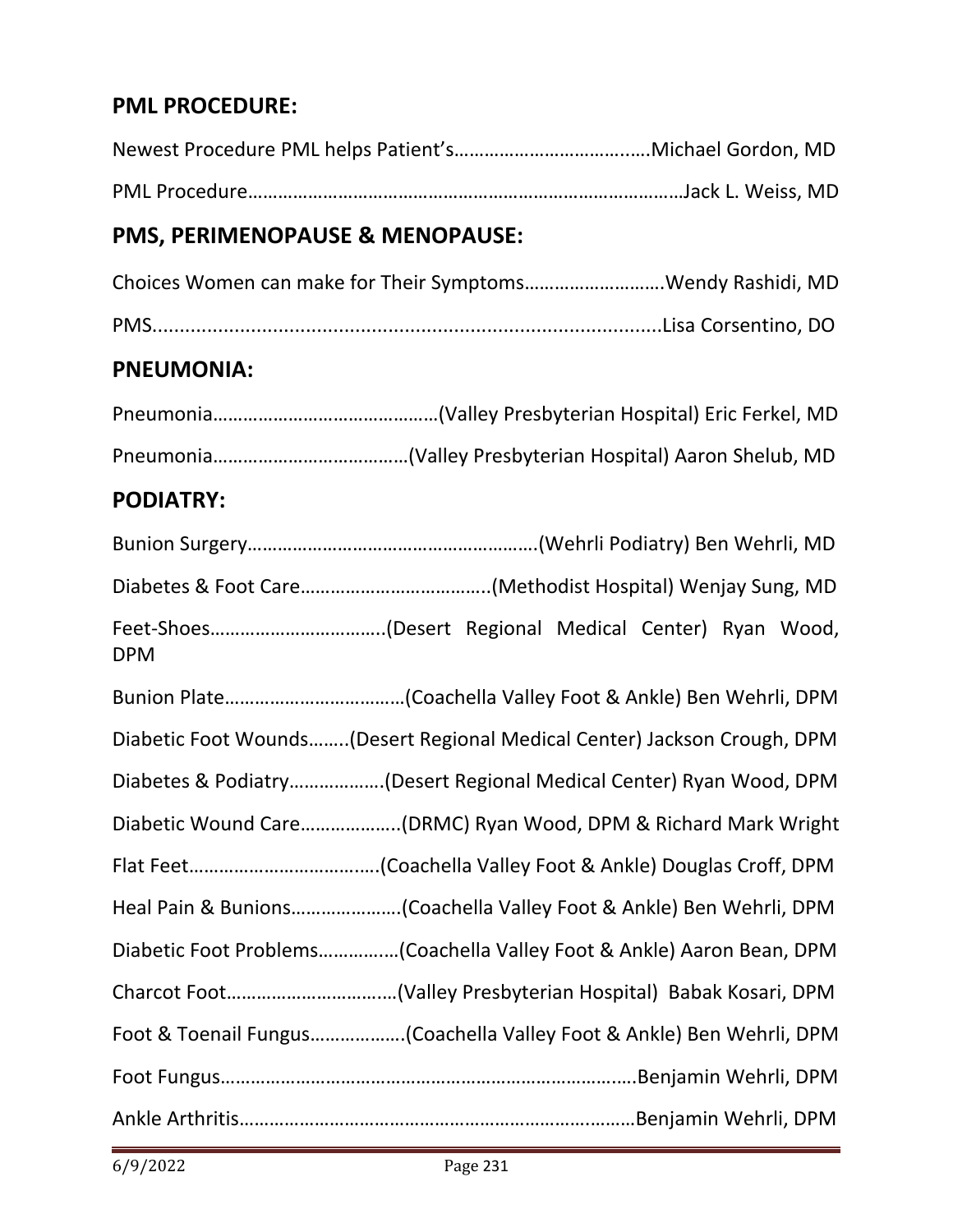| PodiatryDavid Bloomfield, DPM, Michael Mineo, DPM & Vito Speciale, DPM |  |
|------------------------------------------------------------------------|--|
|                                                                        |  |
|                                                                        |  |
|                                                                        |  |
|                                                                        |  |
|                                                                        |  |
|                                                                        |  |
|                                                                        |  |
|                                                                        |  |
|                                                                        |  |
|                                                                        |  |
|                                                                        |  |
|                                                                        |  |

## **POLYCYSTIC KIDNEY DISEASE:**

New Meds for Polycystic Kidney Disease…………………..(DRMC) Rodolfo Batarse, MD

#### **POSITIVE IMPACT PROGRAM:**

Positive Impact Program for Patients with Inability to Pay.......Rosemary Hyun, MD

#### **POST NASAL DRIP:**

Post Nasal Drip............................................................................Andrew Florea, MD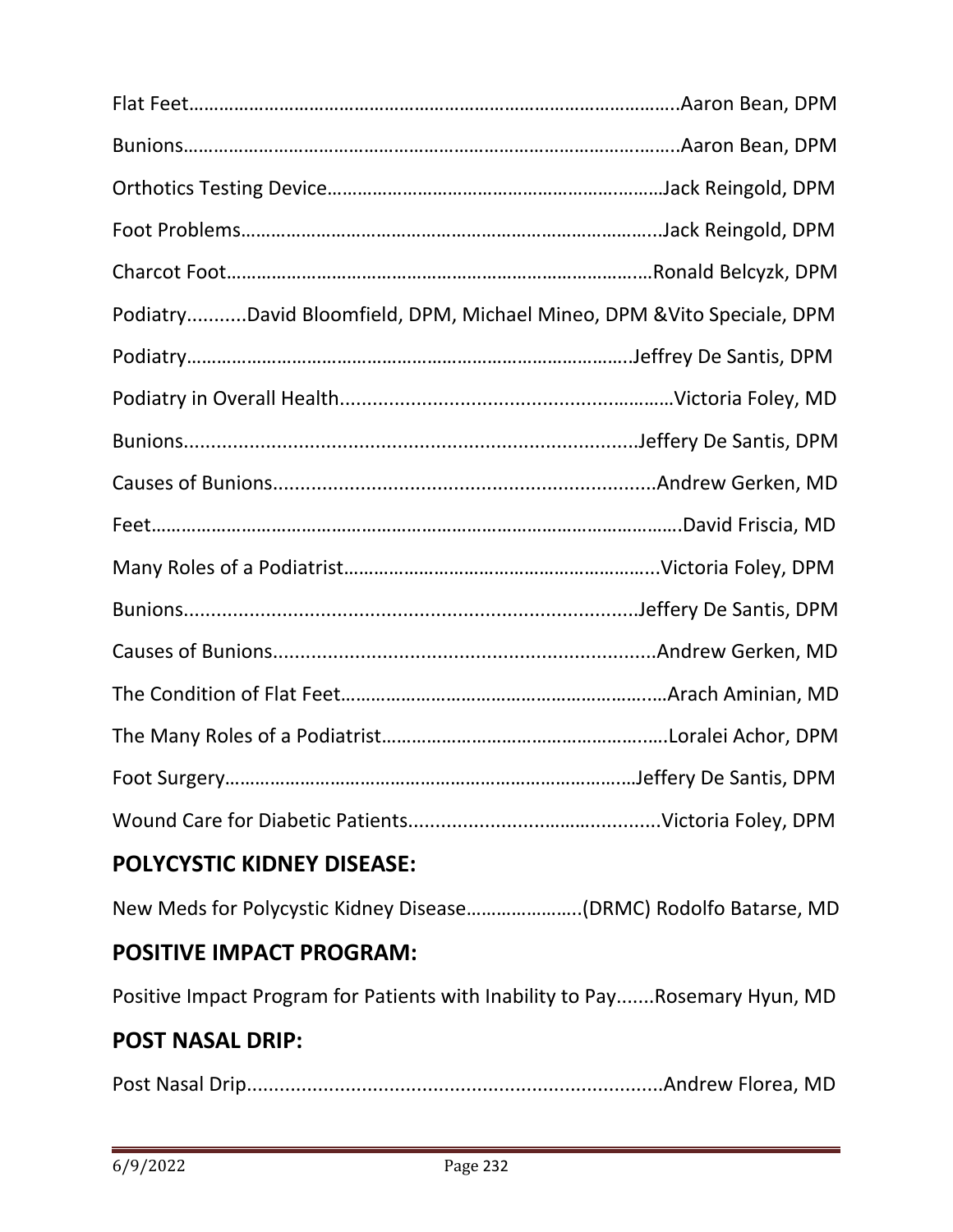## **POST PARTUM DEPRESSION:**

Prompt Treatment/Post Partum Depression.………………….….Vinayak Shanbhag, MD

#### **POST MENAPAUSAL:**

Post Menopausal........................................................................Sheldon Baroff, MD

#### **POST-TRAUMATIC STRESS DISORDER-(PTSD)**

PTSD………………………………………………..(Pomona Valley Hospital) Daniel Blocker, PhD

#### **PREDIABETES:**

| <b>PREGNANCY:</b> |                                                             |
|-------------------|-------------------------------------------------------------|
|                   | Delay or Prevent Type 2 DiabetesJanet Howard-Ducsay, RN CDE |
|                   |                                                             |

Nitrous Oxide for Labor Pains……………...(Pomona Hospital) Stephanie Cropper, MD

| High Risk Pregnancy(Pomona Hospital) Mohamed Elsharkawy, MD                       |
|-----------------------------------------------------------------------------------|
| PROMPT Program & Laborist Program(Pomona Hosp) M. Hellen Rodriguez, MD            |
| Maternal Fetal Transport & Perinatal Center(Pomona) M. Hellen Rodriguez, MD       |
|                                                                                   |
| Pregnancy - Flu Vaccination(Pomona Hospital) Maria Hellen Rodriguez,<br><b>MD</b> |
| Pregnancy-Hospital Awards(Pomona Hospital) Parlene Scafiddi, RN                   |
|                                                                                   |
|                                                                                   |
|                                                                                   |
|                                                                                   |
| Fetal Alcohol Syndrome(Pomona Valley Hospital) Shahid Kamran, MD                  |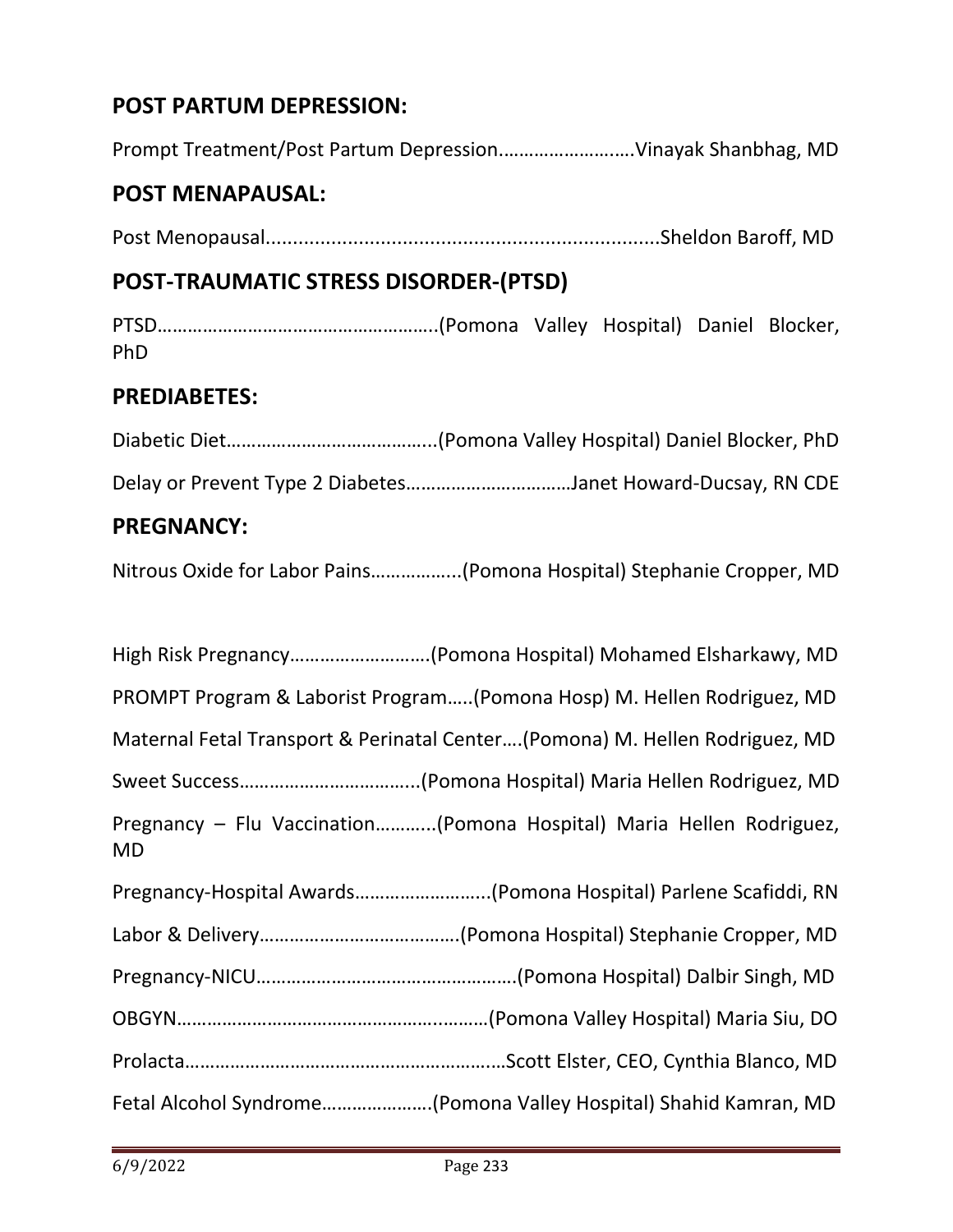| Birth Control Methods(Pomona Valley Hospital) Keith Kusunis,<br><b>MD</b> |  |
|---------------------------------------------------------------------------|--|
| Influenza Vaccine & Pregnant Women(Pomona Hosp) M. Hellen Rodriguez, MD   |  |
| In-Service OB Physicians(Pomona Valley Hospital) Francisco Cuellar, MD    |  |
|                                                                           |  |
| Breastfeeding(Loma Linda Children's Hospital) Raylene Phillips, MD        |  |
|                                                                           |  |
|                                                                           |  |
|                                                                           |  |
|                                                                           |  |
| New Labor, Delivery & Recovery UnitGayathri Jith, VP of Operations        |  |
| Minimally Invasive Surgery & Contraception MedicationSean Kossari, MD     |  |
| Pregnancy/Perinatology (Maternal Transport)Hellen Rodriguez, MD           |  |
|                                                                           |  |
|                                                                           |  |
|                                                                           |  |
|                                                                           |  |
|                                                                           |  |
|                                                                           |  |
| Prenatal Detection of Congenital Heart DiseasePieranglo Renella, MD       |  |
|                                                                           |  |
|                                                                           |  |
|                                                                           |  |
|                                                                           |  |
|                                                                           |  |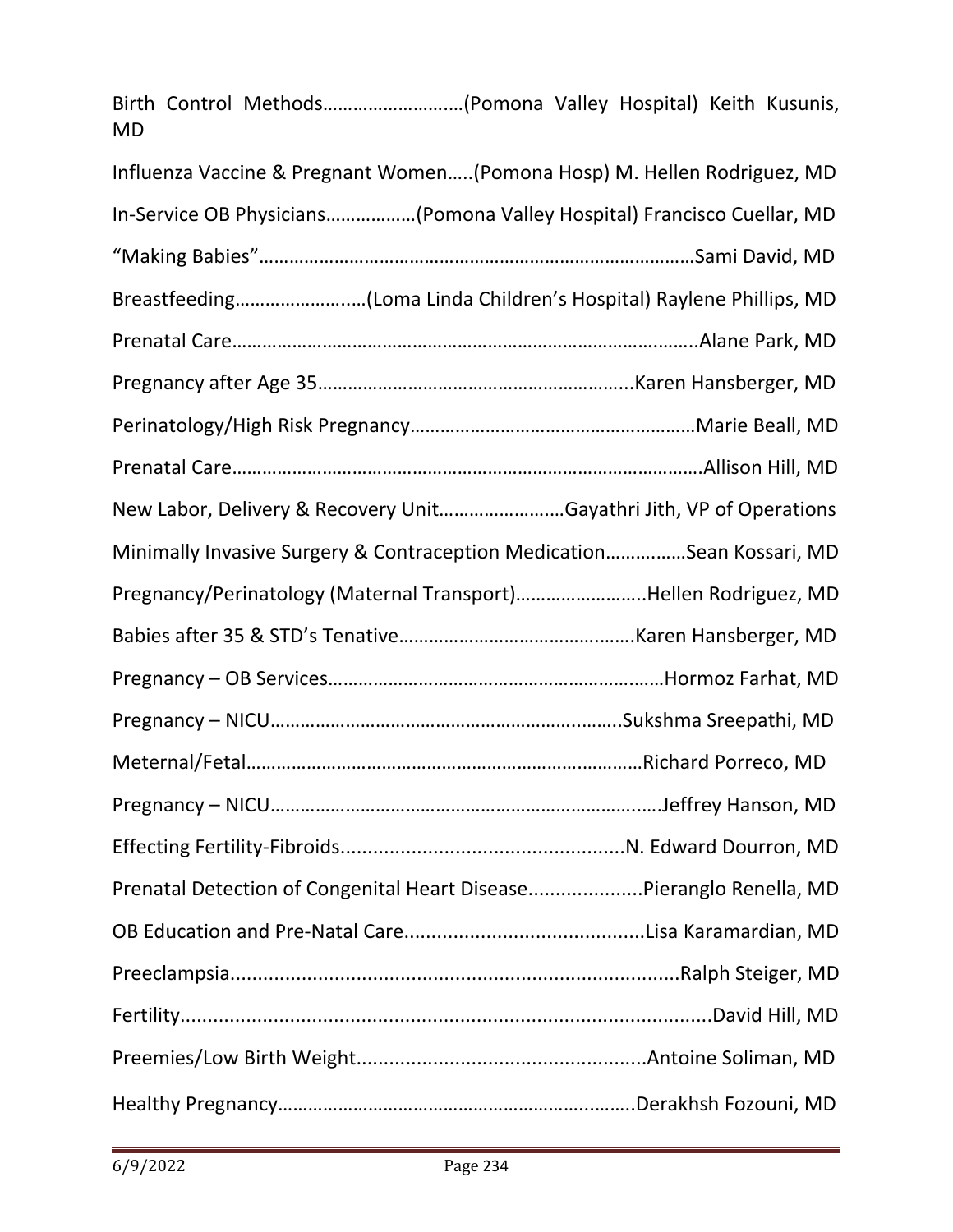| High Pretention & Diabetes During PregnancyRalph Steiger, MD            |  |
|-------------------------------------------------------------------------|--|
|                                                                         |  |
|                                                                         |  |
| Special Pre-Natal Monitoring for High Risk PregnanciesRalph Steiger, MD |  |
| Some Women Have Pre-existing Medical ConditionsRalph Steiger, MD        |  |
|                                                                         |  |
|                                                                         |  |
| Prompt Treatment/Post Partum DepressionVinayak Shanbhag, MD             |  |
|                                                                         |  |
|                                                                         |  |
|                                                                         |  |
|                                                                         |  |
|                                                                         |  |
| What is needed for a Healthy PregnancyMargret Cooper-Vaughn, MD         |  |
|                                                                         |  |
|                                                                         |  |
|                                                                         |  |
|                                                                         |  |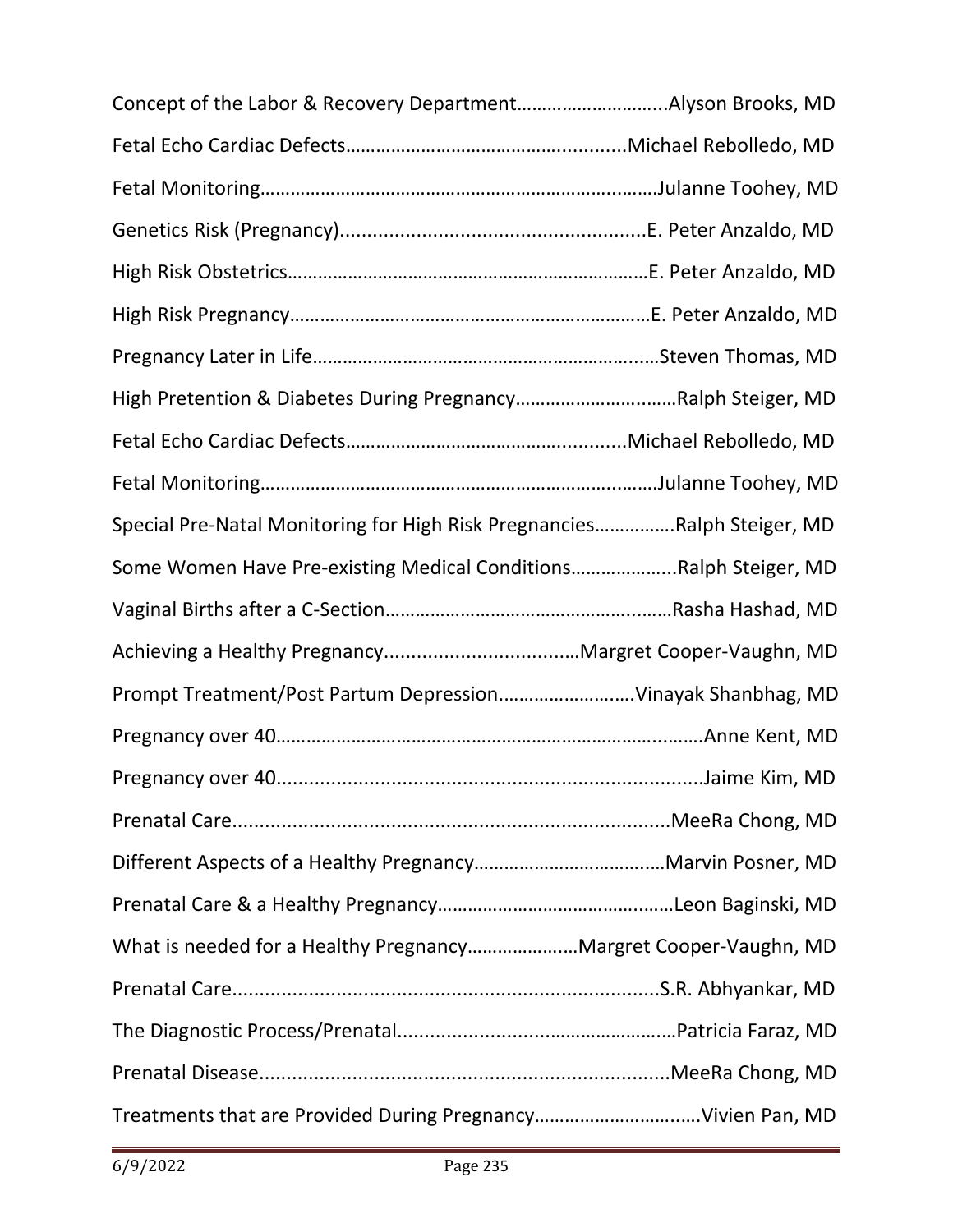| Weight Management for a Healthy PregnancyDerakhsh Fozouni, MD          |  |
|------------------------------------------------------------------------|--|
|                                                                        |  |
|                                                                        |  |
| What is needed to Achieve a Healthy PregnancyMargret Cooper-Vaughn, MD |  |
|                                                                        |  |
|                                                                        |  |
|                                                                        |  |
|                                                                        |  |
|                                                                        |  |
|                                                                        |  |
|                                                                        |  |

## **PRE-IMPLANTATION GENETICS:**

## **PRENATAL CARE:**

| High Risk Pregnancy(Pomona Hospital) Mohamed Elsharkawy, MD |
|-------------------------------------------------------------|
|                                                             |
|                                                             |
|                                                             |
|                                                             |
|                                                             |
|                                                             |
|                                                             |
|                                                             |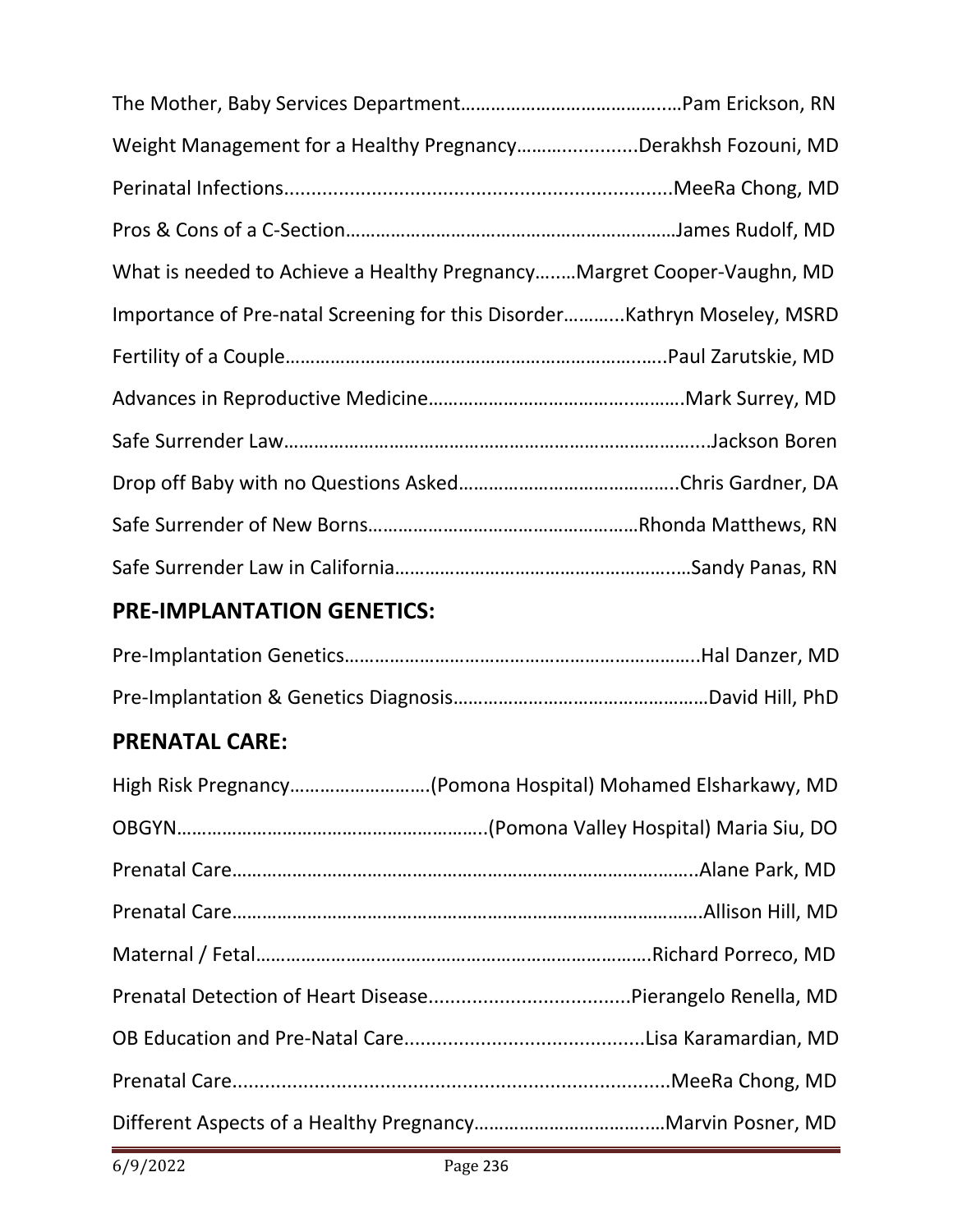| What is needed for a Healthy PregnancyMargret Cooper-Vaughn, MD |  |
|-----------------------------------------------------------------|--|
|                                                                 |  |
|                                                                 |  |
|                                                                 |  |
|                                                                 |  |

## **PREPARING FOR DOCTOR VISITS:**

## **PREPARING KIDS FOR DOCTOR VISITS:**

How to Prepare Kids for a Doctor Visit………………………..…Catherine Nesselroad, RN

## **PRESBYOPIA:**

| Corneal Implant-Presbyopia(Harvard Eye Associates) John Hovanesian, MD                        |
|-----------------------------------------------------------------------------------------------|
| "Corneal Implants for PresbyopiaTom Tooma, MD, Eric Brooker, OD                               |
| Presbyopia(NVISION Laser Eye Centers) Tom Tooma, MD Franklin Lusby, MD<br>& Dammian Ploof, OD |
|                                                                                               |
| Revilalvision/Software (Program to correct vision)Brian Boxer Wachler, MD                     |
| The Technique of Monovision to Correct PresbyopiaJohn Hovanesian, MD                          |
|                                                                                               |

## **PRESBYOPIA & MONOVISION:**

Monovision……...(NVISION Laser Eye Centers) Tom Tooma, MD Franklin Lusby, MD & Jonathan Pirnazar, MD

Presbyopia………(NVISION Laser Eye Centers) Tom Tooma, MD, Franklin Lusby, MD & Damian Ploof, OD

The Technique of Monovision to Correct Presbyopia……………John Hovanesian, MD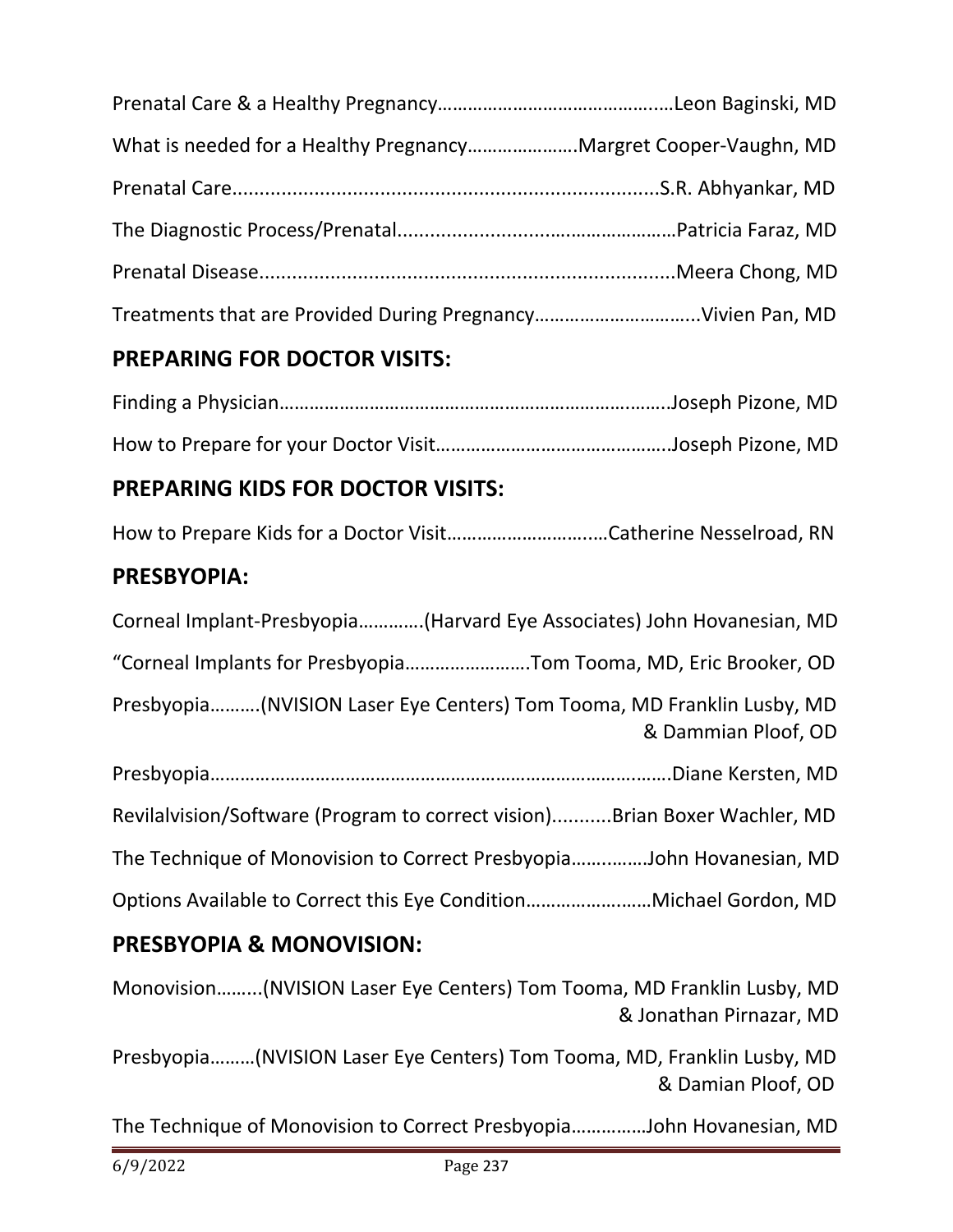Options Available to Correct this Eye Condition……………….……Michael Gordon, MD

## **PRESCRIPTION ADDICTION:**

## **PREVENTION:**

| Cancer Prevention(Desert Regional Medical Center) Patric Sweet, MD          |
|-----------------------------------------------------------------------------|
| Cancer Prevention(Methodist Hospital of Southern California) David Chu, MD  |
| Heart Disease Risk Factors(Redlands Community Hospital) Jeremy Cox, DO      |
| Amputation Prevention(Valley Presbyterian Hospital) James Burks, MD         |
| "Air Purifier"(Desert Regional Medical Center) Bryan Stone, MD              |
| "Dangers of being Overweight"Sandeep Grewal, MD, Joel Kopple, MD            |
|                                                                             |
|                                                                             |
| Four Pillars of Wellness(Redlands Community Hospital) Steven Wilson, MD     |
|                                                                             |
| Michael Polisky, MD & Santra Pieschel, RN-CDE                               |
|                                                                             |
|                                                                             |
|                                                                             |
|                                                                             |
| Preventative Cardiology(Desert Regional Medical Center) Michael Bagheri, MD |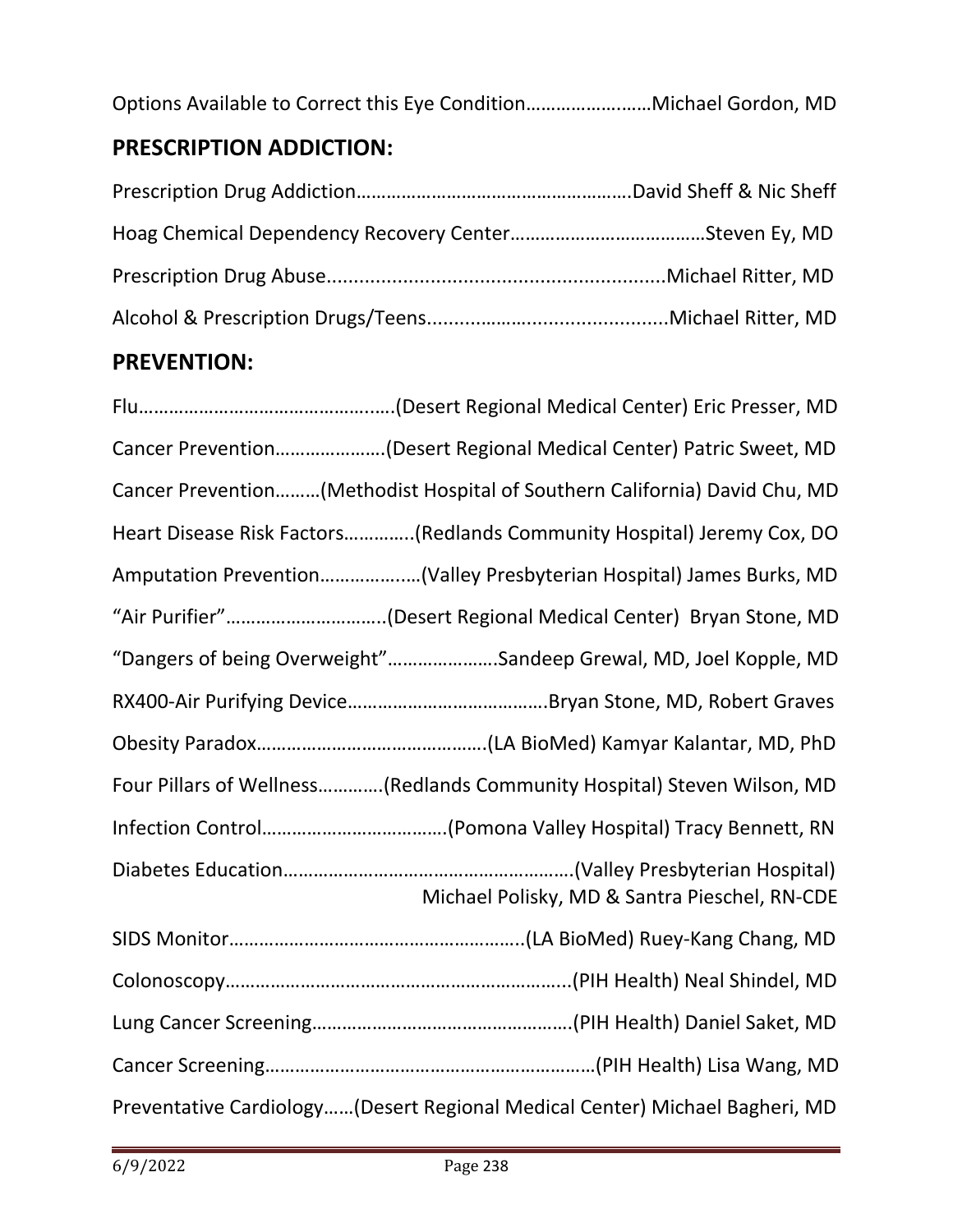Injury Prevention for Children……(Valley Presbyterian Hospital) Thomas Lomis, MD

| Stroke Prevention (DRMC-Desert Regional Medical Center) Michael Bagheri, MD  |
|------------------------------------------------------------------------------|
| Stroke Prevention(Redlands Community Hosp) Michelle Bruny, RN & Feng Lui, MD |
| Drowning Prevention(CHOC Hosp) Paul Lubinsky, MD & Michelle Lubahn, CHES     |
| Injury Prevention for Children(CHOC Children's Hospital) Amy Waunch, RN      |
|                                                                              |
|                                                                              |
| Prevention of Sports Injuries - Female AthletesJohn A. Schlechter, DO        |
|                                                                              |
|                                                                              |
|                                                                              |
|                                                                              |
|                                                                              |
| What People can do to Prevent Cardiovascular DiseaseLucy Rojo, ND            |
| Daelicious! Recipes for Vibrant LivingDaemon Jones, ND, Author               |
|                                                                              |
| Prevention Naturopathic Approach to Chronic DiseasesMartin Milner, ND        |
|                                                                              |
| How you can detect & prevent Skin CancerLeonard Sender, MD                   |
|                                                                              |

## **PROBIOTICS:**

| <b>MD</b> |  |  |
|-----------|--|--|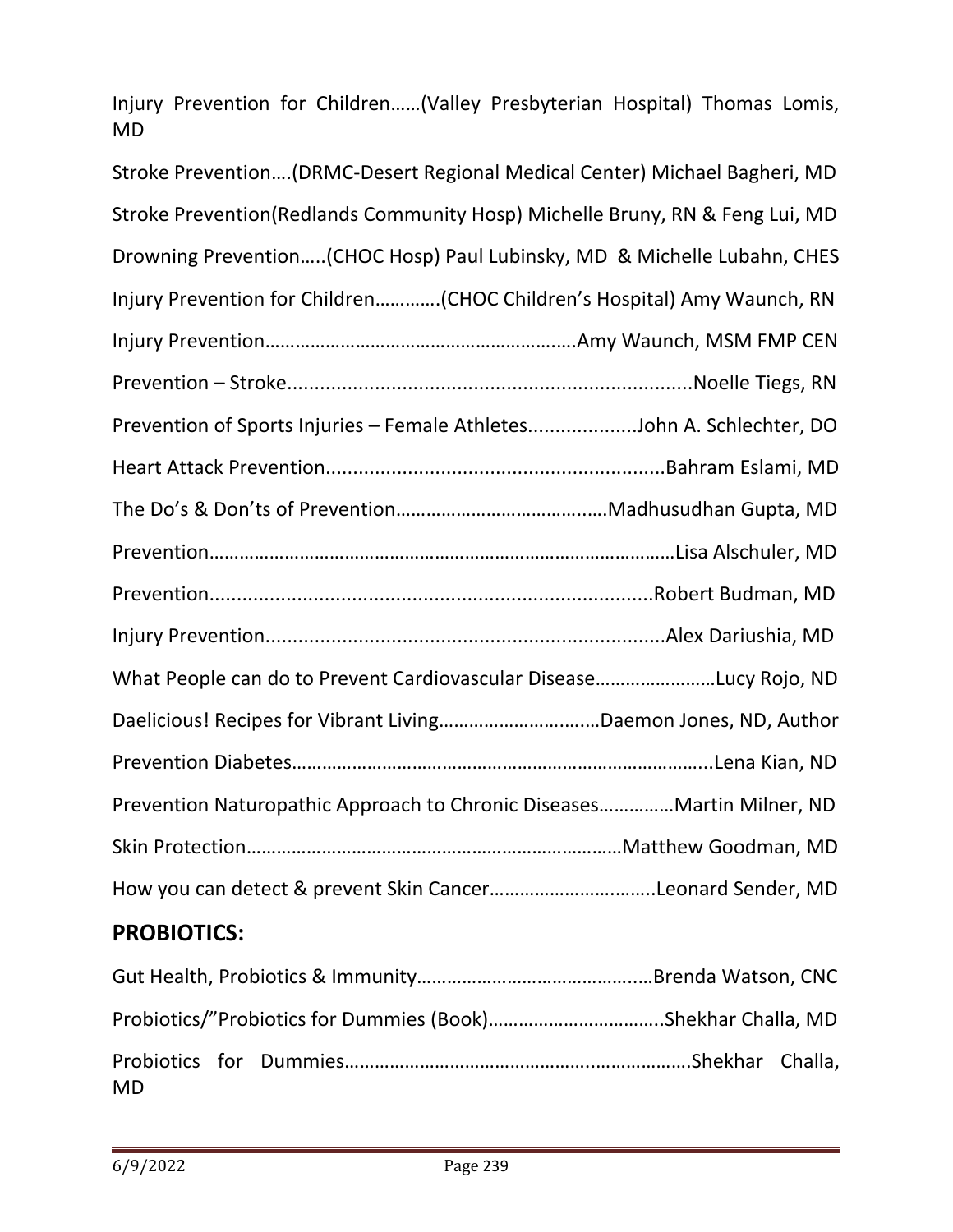## **PROSTATE:**

| Prostate Cancer-New Tests(Pomona Valley Hospital) Michael Consolo, DO        |  |
|------------------------------------------------------------------------------|--|
|                                                                              |  |
| Myths & Facts of Prostate Cancer(Desert Regional Med. Center) Amir Lavaf, MD |  |
| Prostate Cancer(Desert Regional Medical Center) Mehmet Hepgur, MD            |  |
| Prostate Cancer/Provenge/Screening GuidelinesMurthy Andavolu, MD             |  |
|                                                                              |  |
|                                                                              |  |
| CCC's New Multidisciplinary Prostate Cancer ProgramMurthy Andavolu, MD       |  |
|                                                                              |  |
|                                                                              |  |
|                                                                              |  |
|                                                                              |  |
|                                                                              |  |
|                                                                              |  |
|                                                                              |  |
|                                                                              |  |
|                                                                              |  |
|                                                                              |  |
| Techniques & Outcomes/ProstectomyAlexander Gershman, MD                      |  |
|                                                                              |  |
|                                                                              |  |
|                                                                              |  |

## **PROSTATE CANCER:**

Prostate Cancer-New Tests…………...(Pomona Valley Hospital) Michael Consolo, DO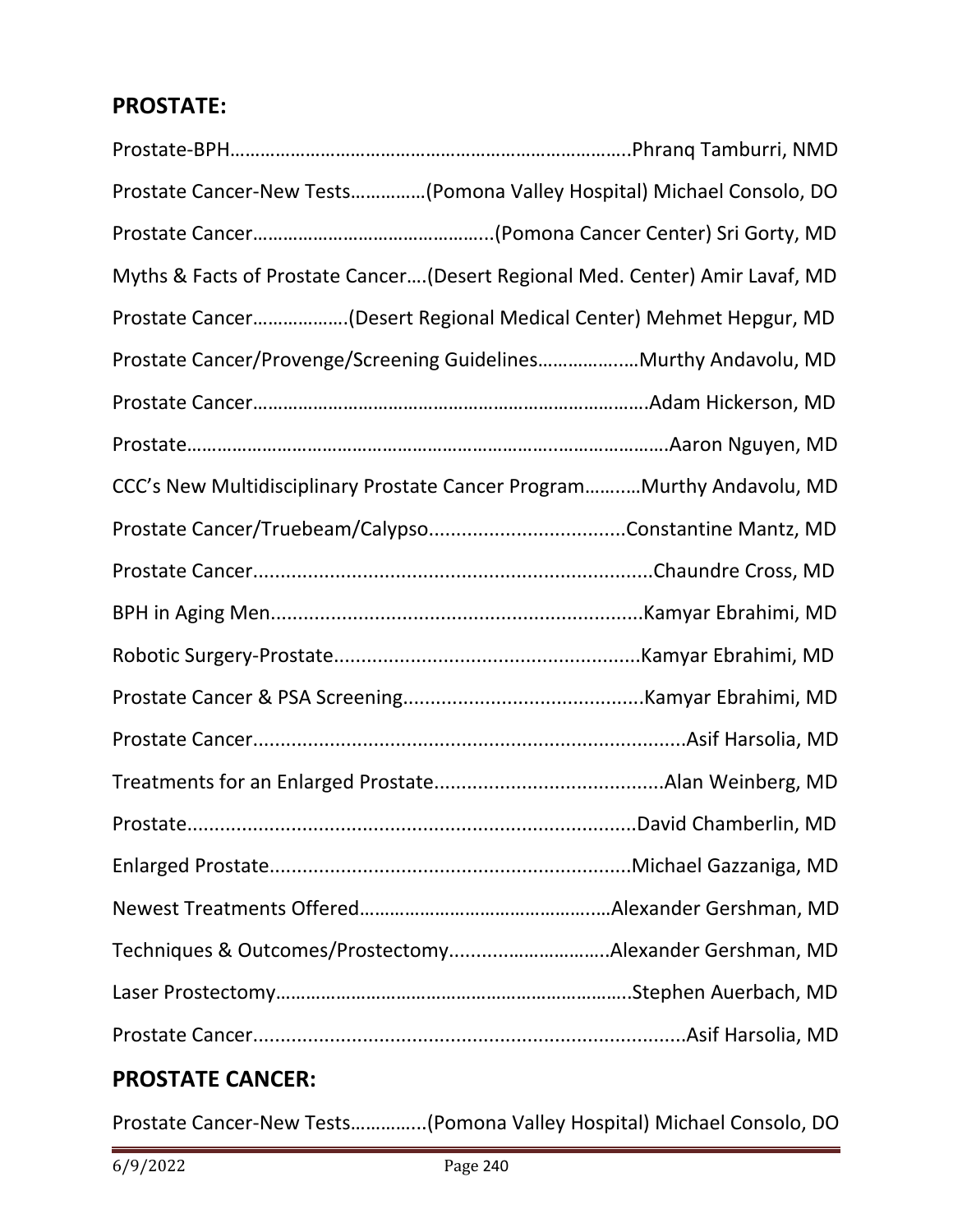| Myths & Facts of Prostate Cancer(Desert Regional Med. Center) Amir Lavaf, MD |  |
|------------------------------------------------------------------------------|--|
| Prostate Cancer Treatment-Xofigo(Desert Regional Med Center) Amir Lavaf, MD  |  |
| Prostate Cancer(Desert Regional Medical Center) Mehmet Hepgur, MD            |  |
| Prostate Cancer(DRMC-Desert Regional Medical Center) Amir Lavaf, MD          |  |
| Prostate Cancer/Provenge/Screening GuidelinesMurthy Andavolu, MD             |  |
| CCC's New Multidisciplinary Prostate Cancer ProgramMurthy Andavolu, MD       |  |
|                                                                              |  |
|                                                                              |  |
|                                                                              |  |
|                                                                              |  |
|                                                                              |  |
|                                                                              |  |
|                                                                              |  |
|                                                                              |  |
|                                                                              |  |
|                                                                              |  |
| Diagnosis & Treatments/Prostate CancerNessan Tebyani, MD                     |  |
|                                                                              |  |
|                                                                              |  |
|                                                                              |  |
|                                                                              |  |
| Techniques & Outcomes/ProstectomyAlexander Gershman, MD                      |  |
|                                                                              |  |
|                                                                              |  |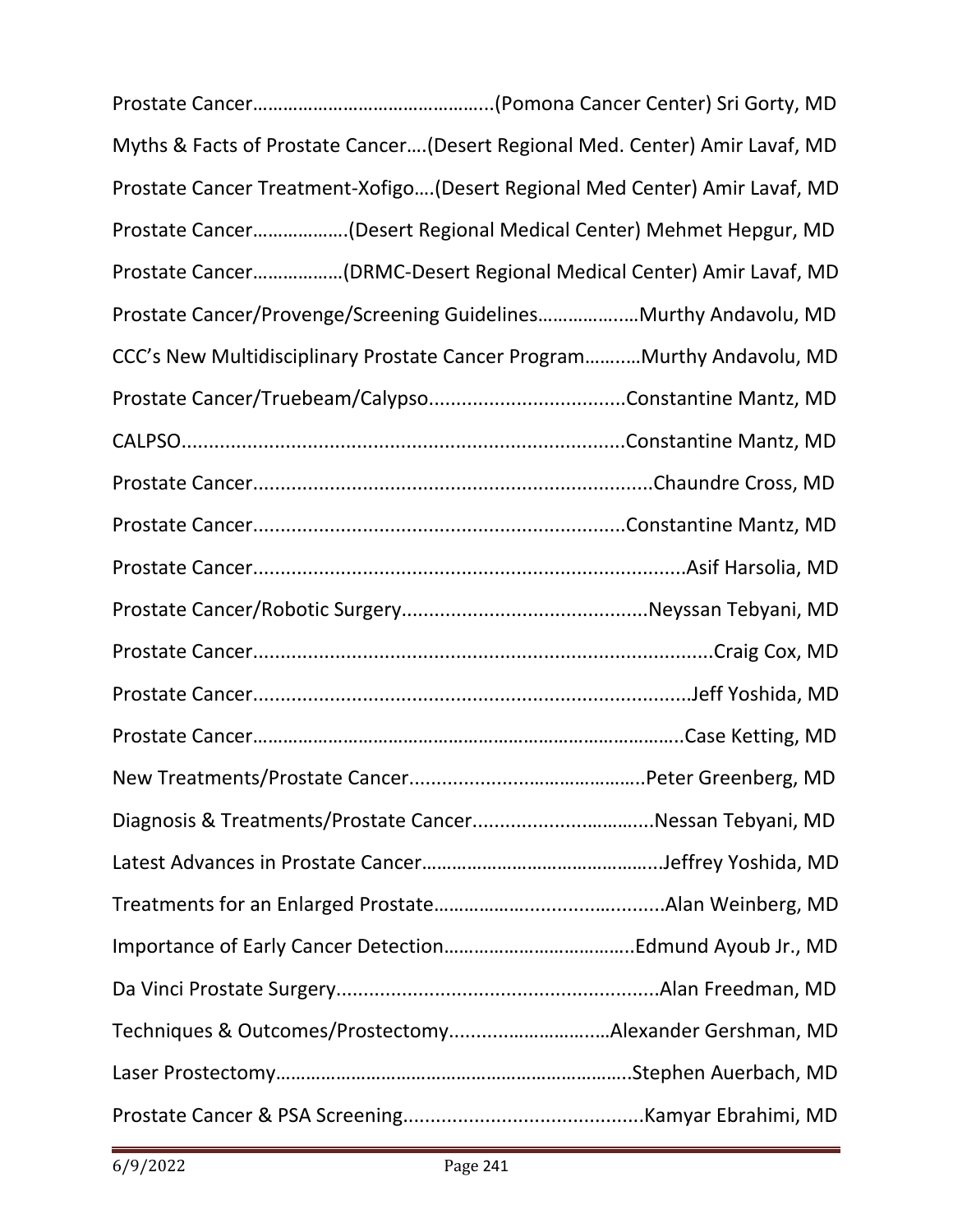#### **PSORIASIS:**

## **PSYCHIATRY:**

| Behavior Problems in Children(CHOC Children's Hospital) Brett Patterson, PhD |
|------------------------------------------------------------------------------|
|                                                                              |
|                                                                              |

#### **PSYCHOLOGY:**

#### **PULMONARY MEDICINE:**

# **PVD (PERIPHERAL VASCULAR DISEASE):**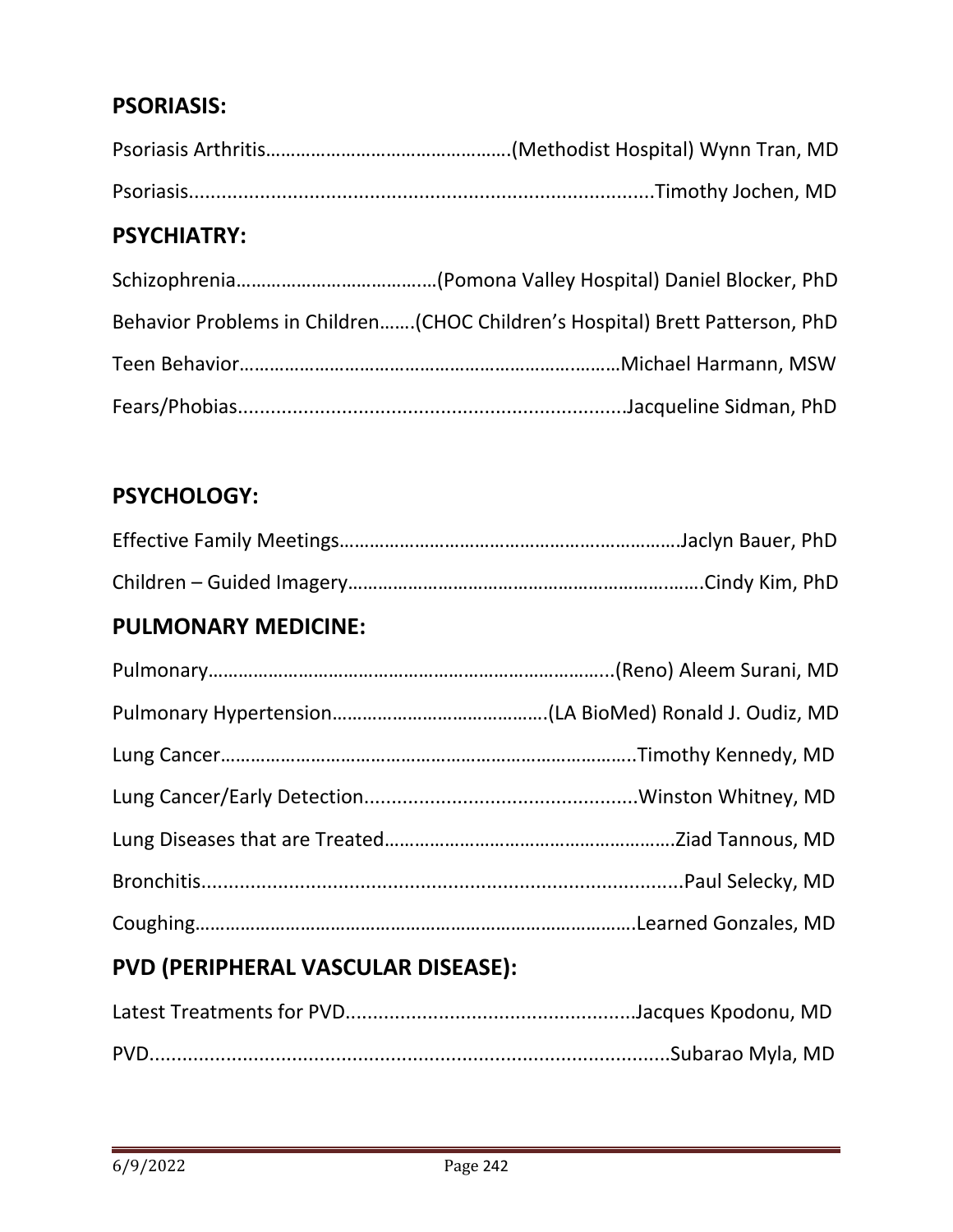# **(Q)**

## **QUADVIDEO HALO SYSTEM:**

| <b>QUALITY OF LIFE:</b> |  |
|-------------------------|--|
|                         |  |
|                         |  |

# **(R)**

#### **RADIATION ONCOLOGY:**

| Breast Cancer(Pomona Cancer Center) Sharna S. Chandury, MD           |
|----------------------------------------------------------------------|
|                                                                      |
| Radiation TreatmentsPomona Cancer Center) Bauchaib Rabbani,<br>PhD   |
|                                                                      |
|                                                                      |
| The Latest Advances in Radiation OncologyJudy Jackson, MD            |
| <b>RADIATION THERAPY:</b>                                            |
| Breast Cancer(Pomona Cancer Center) Sharna S. Chandury, MD           |
|                                                                      |
| Radiation Treatments(Pomona Cancer Center) Bauchaid Rabbani, PhD     |
|                                                                      |
| Breast Cancer & Radiation Therapy/CyberknifeLinda Chan,<br><b>MD</b> |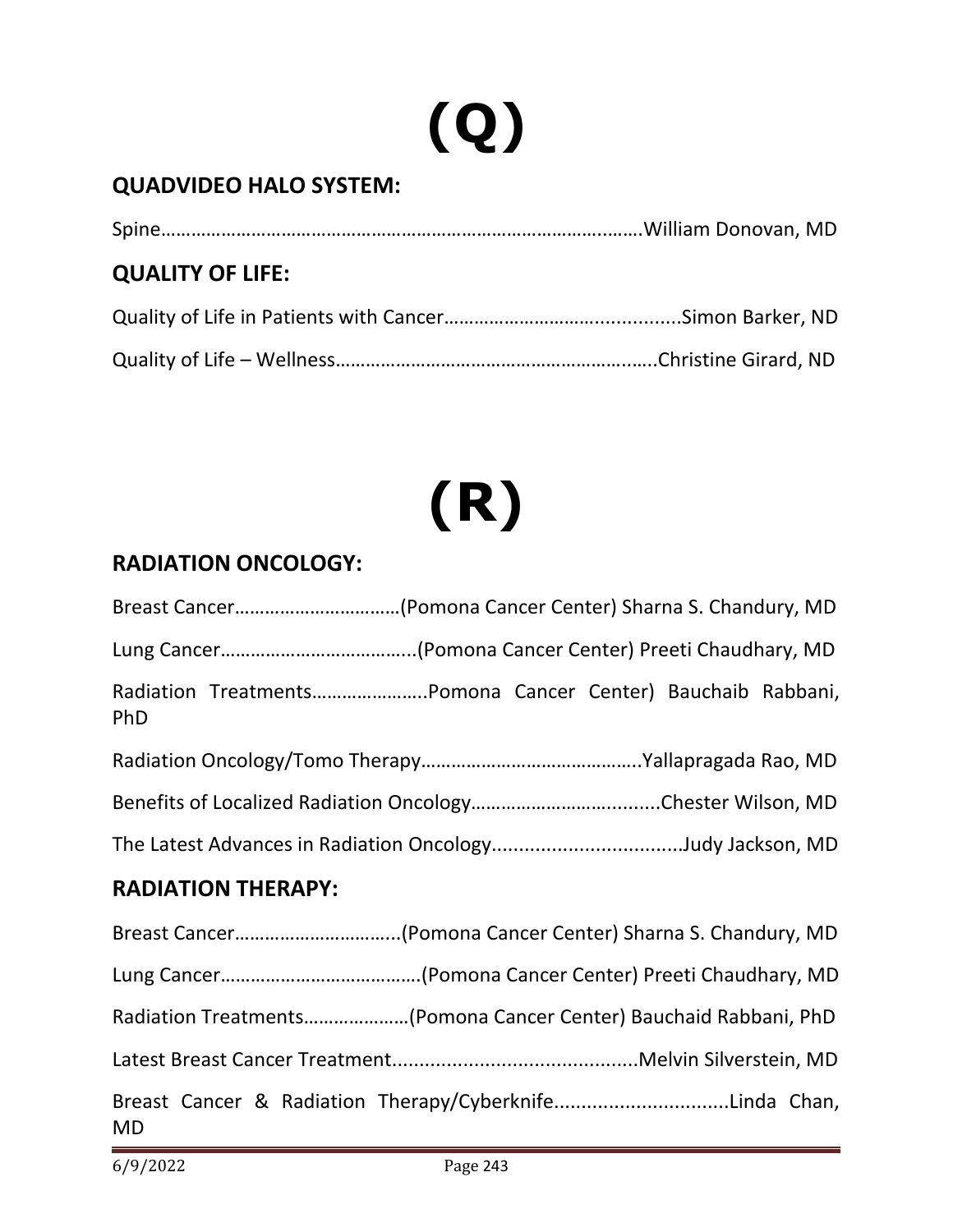| Brain Tumors & Radiation Therapy/CyberknifeSteven Damore, MD |  |
|--------------------------------------------------------------|--|
|                                                              |  |
|                                                              |  |

## **RADIO FREQUENCY ABLATION:**

Radio Frequency Ablation……………………………………………………….Kurt Openshaw, MD

#### **RADIOLOGY:**

| Gynecological Oncology-Ovarian Cancer(Pomona Hosp) Albert A. Mendivil, MD          |
|------------------------------------------------------------------------------------|
| Radiation for Breast Cancer(Pomona Hospital) Yallapragada S. Rao,<br><b>MD</b>     |
| Surgical Treatments of Breast Cancer(Pomona Hospital) Lori Lee Vanyo,<br><b>MD</b> |
| Breast Cancer(Pomona Cancer Center) Sharna S. Chandury, MD                         |
|                                                                                    |
| Radiation Treatments(Pomonc Cancer Center) Bauchaib Rabbani,<br>PhD                |
|                                                                                    |
|                                                                                    |
|                                                                                    |
|                                                                                    |
|                                                                                    |
|                                                                                    |
|                                                                                    |
|                                                                                    |
| Treatments after Diagnosis/RadiologyMichael Brant-Zawadski, MD                     |
|                                                                                    |

#### **RARE DISORDERS:**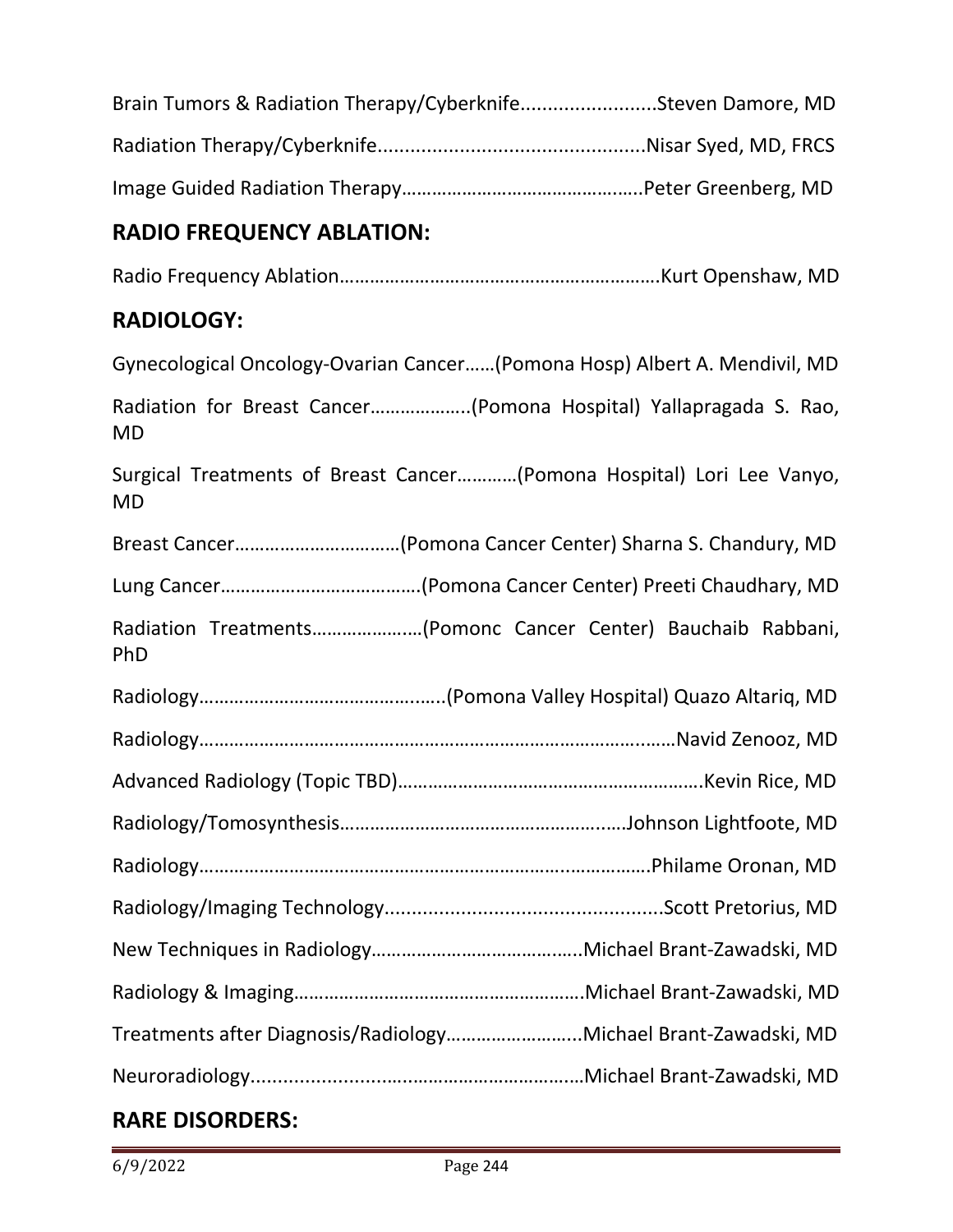|--|--|

## **RASHES:**

## **RED ROSE PROGRAM:**

The Red Rose Program for Families with Low Income...............Greg Ripplinger, MD

## **REFLEX SYMPATHETIC DYSTROPHY (RSD):**

|--|--|--|

## **REGENERATIVE MEDICINE:**

Exosomes…………………………………………………………...(Cedar-Sinai) Linda Marban, PhD

## **REHAB:**

| After a Stroke(Pomona Valley Hospital Medical Center) Adeel Popalzai, DO    |  |
|-----------------------------------------------------------------------------|--|
|                                                                             |  |
|                                                                             |  |
| Pulmonary Rehab. (Pomona Valley Hosp) Sandy Kraemer, PT & Tammy Magill, RCP |  |
|                                                                             |  |
|                                                                             |  |
|                                                                             |  |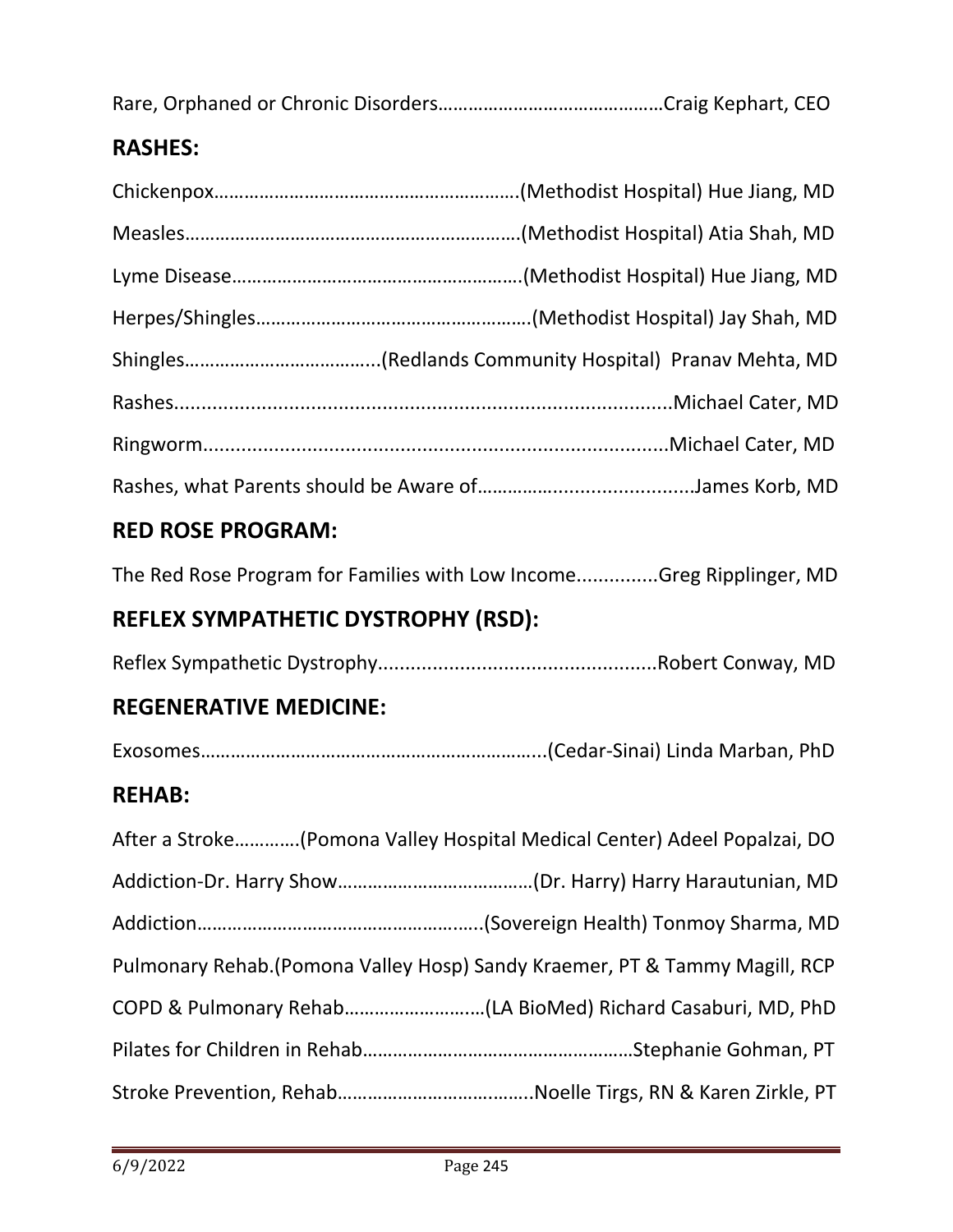| REHAB - Home StyleRichard Adams, MD, Ann Vasile, MD & Eric Feldman, MD |  |
|------------------------------------------------------------------------|--|
|                                                                        |  |
|                                                                        |  |
|                                                                        |  |
|                                                                        |  |
|                                                                        |  |
|                                                                        |  |
|                                                                        |  |
|                                                                        |  |

## **RENAL TRANSPLANT:**

## **REPRODUCTIVE MEDICINE:**

## **RESEARCH:**

New Test for Heart Attack Diagnosis-May 2019…………(Baylor College of Medicine) W. Frank Peacock, MD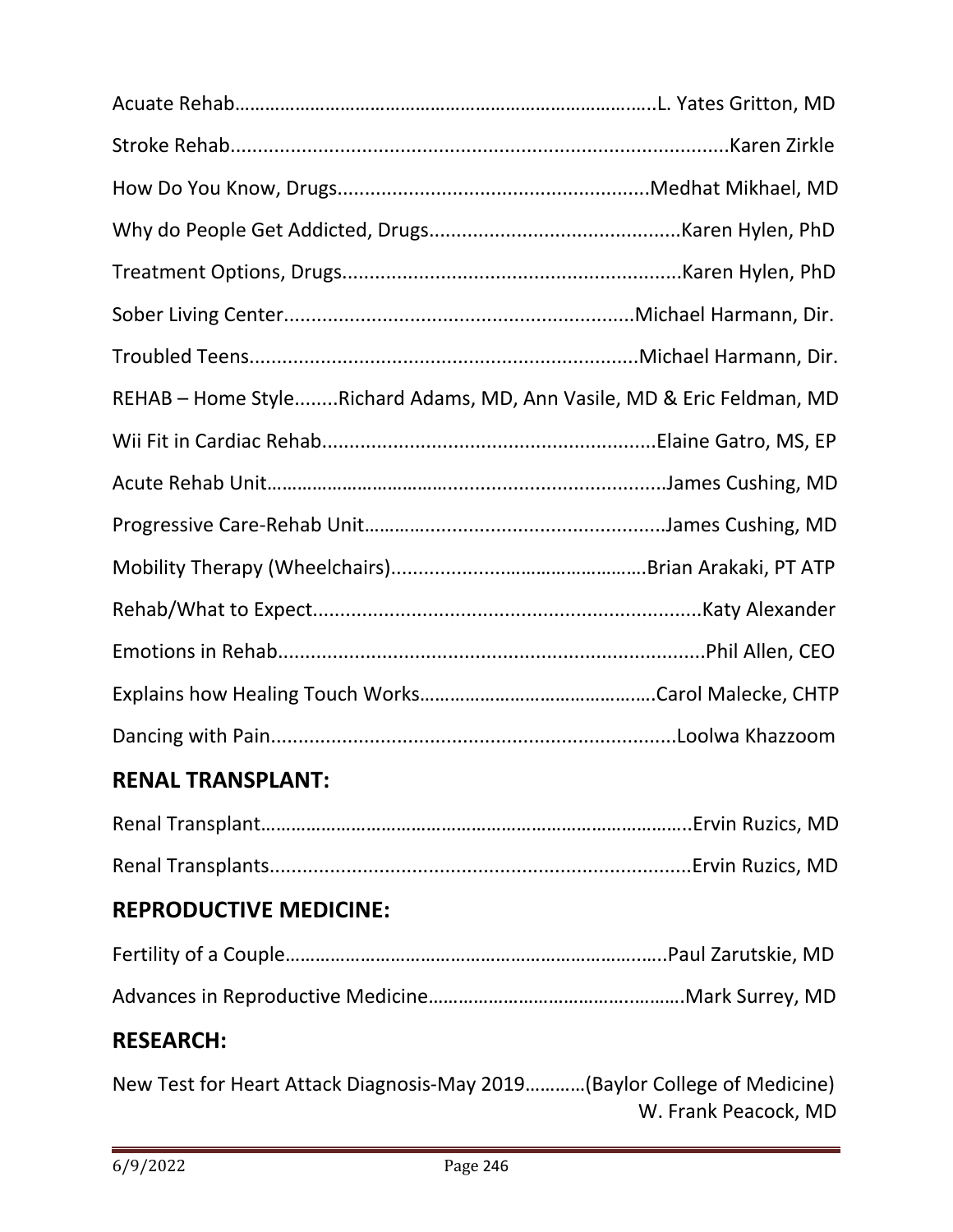| Immuno-oncology(Desert Regional Medical Center) Timothy Tyler, Pharm D        |
|-------------------------------------------------------------------------------|
|                                                                               |
| HIV Research(Los Angeles Biomedical Research Institute) Eric Daar, MD         |
| Cancer & Genomics(Desert Regional Medical Center) Nora Bucher, MD             |
| Pediatric Cancer Research(Loma Linda Children's Hospital) Kimberly Payne, PhD |
| Pediatric Diabetes Research(Loma Linda Children's Hospital) Eba Hathout, MD   |
|                                                                               |
|                                                                               |
|                                                                               |
|                                                                               |
|                                                                               |
|                                                                               |
| Medical Research being done at Southwest CollegeChristine Gerard, ND          |
| Research at Southwest College of Naturopathic MedJeffrey Langland, PhD        |
|                                                                               |
|                                                                               |
| Retina Processes Visual Information to the BrainE.J. Chichilnisky, PhD        |
|                                                                               |
|                                                                               |
| Research at Southwest College of Naturopathic MedJeffrey Langland, PhD        |
| <b>RETIREMENT:</b>                                                            |

Mental Aspect of Retirement…Retirement Income Story) David Scranton, Founder

ī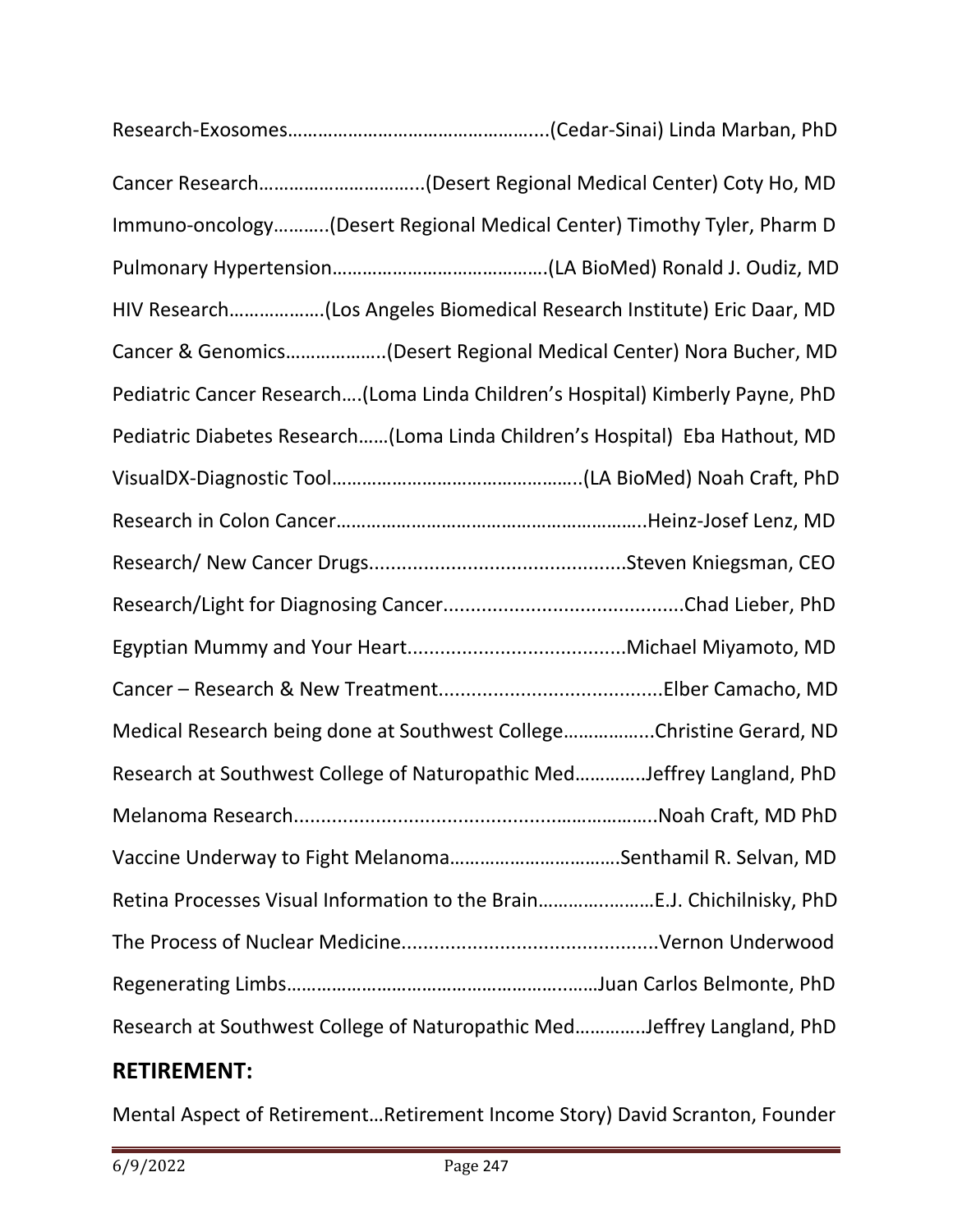| Founder |  |  |
|---------|--|--|

#### **RHEUMATOID ARTHRITIS:**

| Treatments & Pain Relief Methods/Rheumatoid ArthritisWilliam Shiel, MD |  |
|------------------------------------------------------------------------|--|
|                                                                        |  |
|                                                                        |  |

## **RHEUMATOLOGY:**

| Naturopathic Approach to Treatment of Romatic DiseasesLeslie Axelrod, ND |
|--------------------------------------------------------------------------|
|                                                                          |

## **RHINOPLASTY:**

| Non-Surgical Plastic Surgery Focusing on the NoseAlexander Rivkin, MD |  |
|-----------------------------------------------------------------------|--|
|                                                                       |  |
|                                                                       |  |
| Breathing Better with Nose ReconstructionTrang Vo-Nguyen, MD          |  |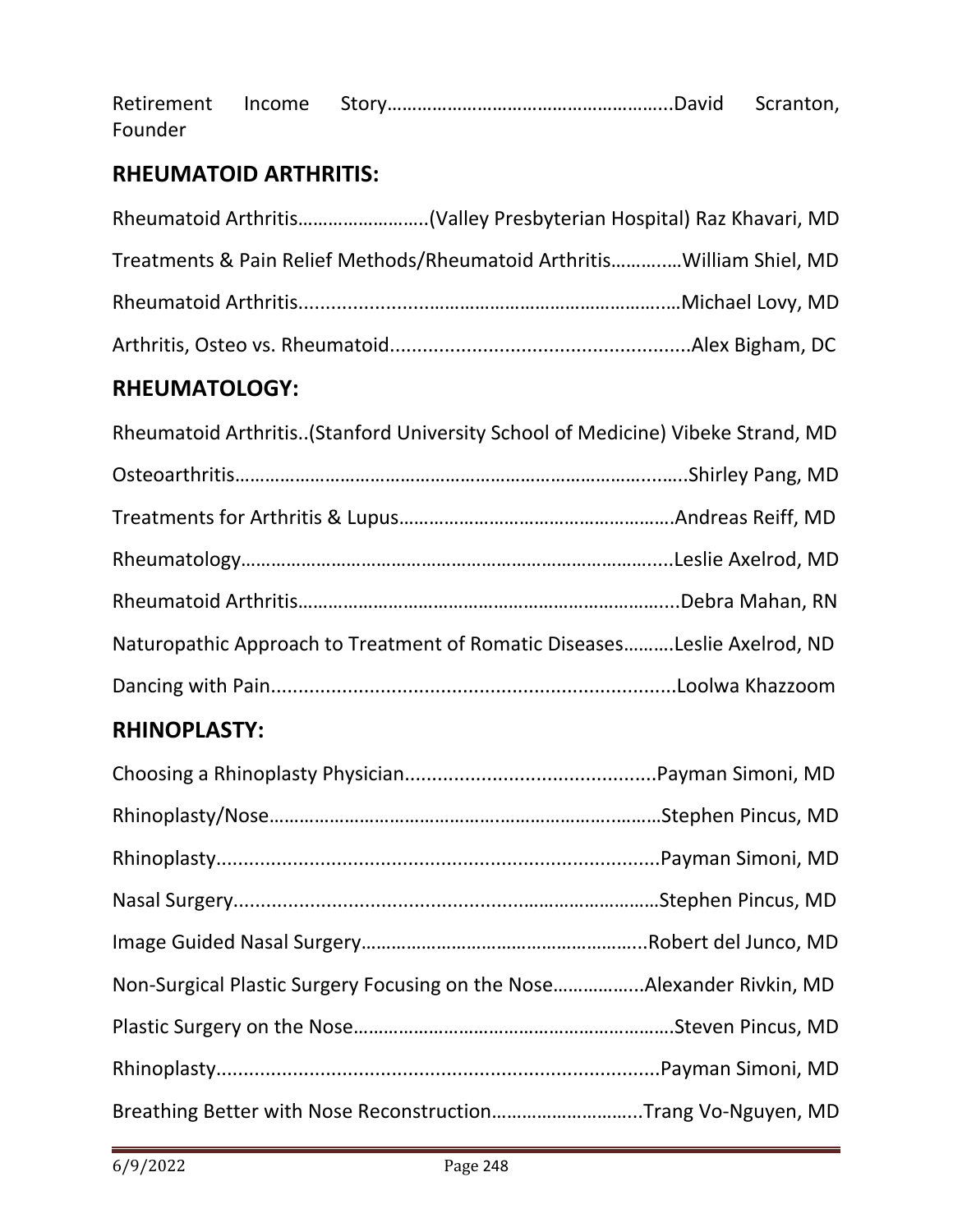#### **RINGWORM:**

#### **ROBOTIC SURGERY:**

#### **ROBOTIC SURGERY – GYNECOLOGY:**

#### **ROSACEA:**

|--|--|--|--|

#### **ROTATOR CUFF:**

**(S)**

#### **SAFE SURRENDER:**

| DA |  |
|----|--|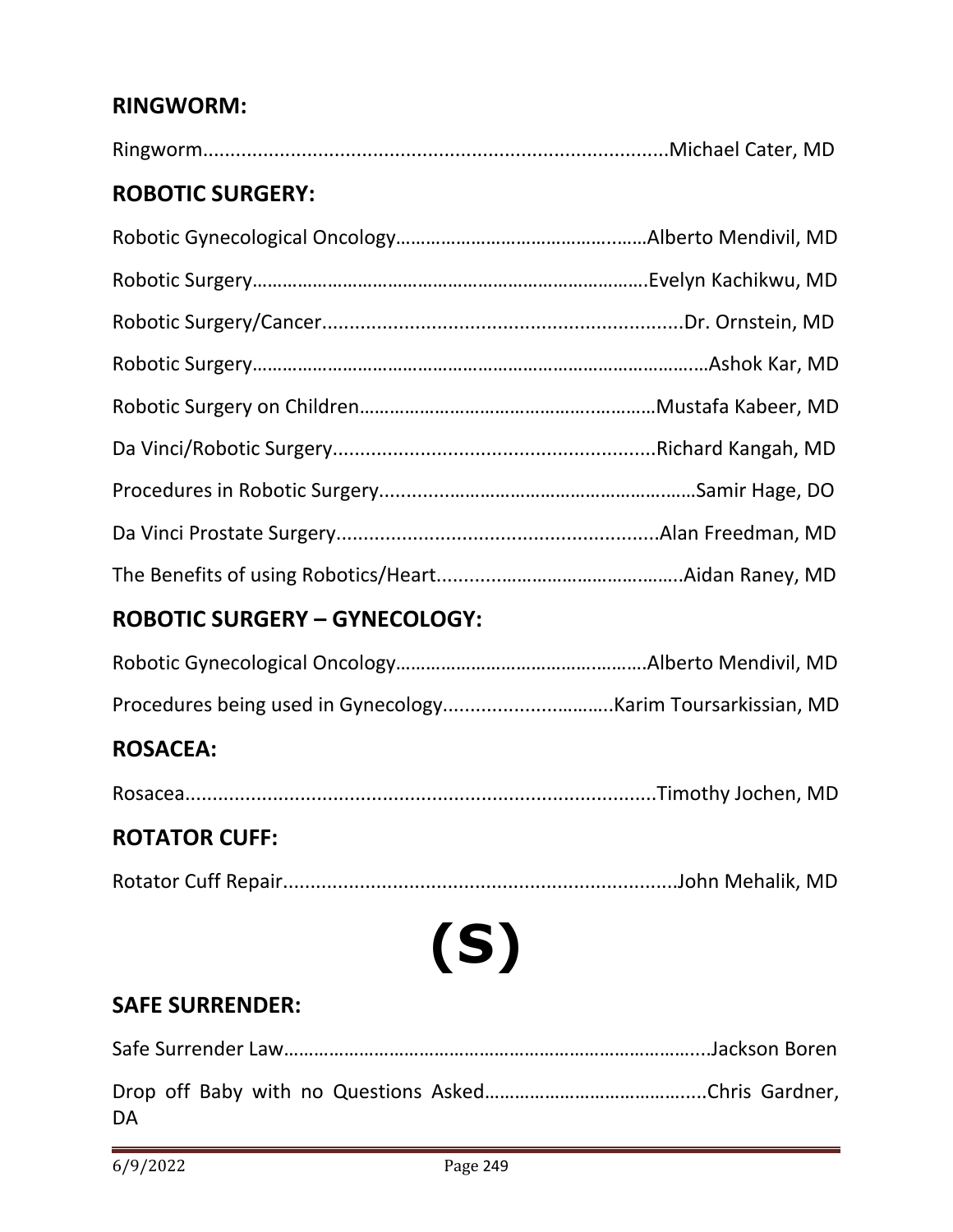#### **SAFETY:**

## **SCARS:**

## **SCHIZOPHRENIA:**

|--|--|--|--|

## **SCOLIOSIS AND SPINE DISORDERS:**

| <b>SECOND OPINION:</b>                                                  |  |
|-------------------------------------------------------------------------|--|
|                                                                         |  |
|                                                                         |  |
|                                                                         |  |
| New Treatments for Spine and Joint Problems in ChildrenDavid Skaggs, MD |  |

# Book: "Even Doctors Cry".................................................................Alvin Reiter, MD

## **SELF-ESTEEM:**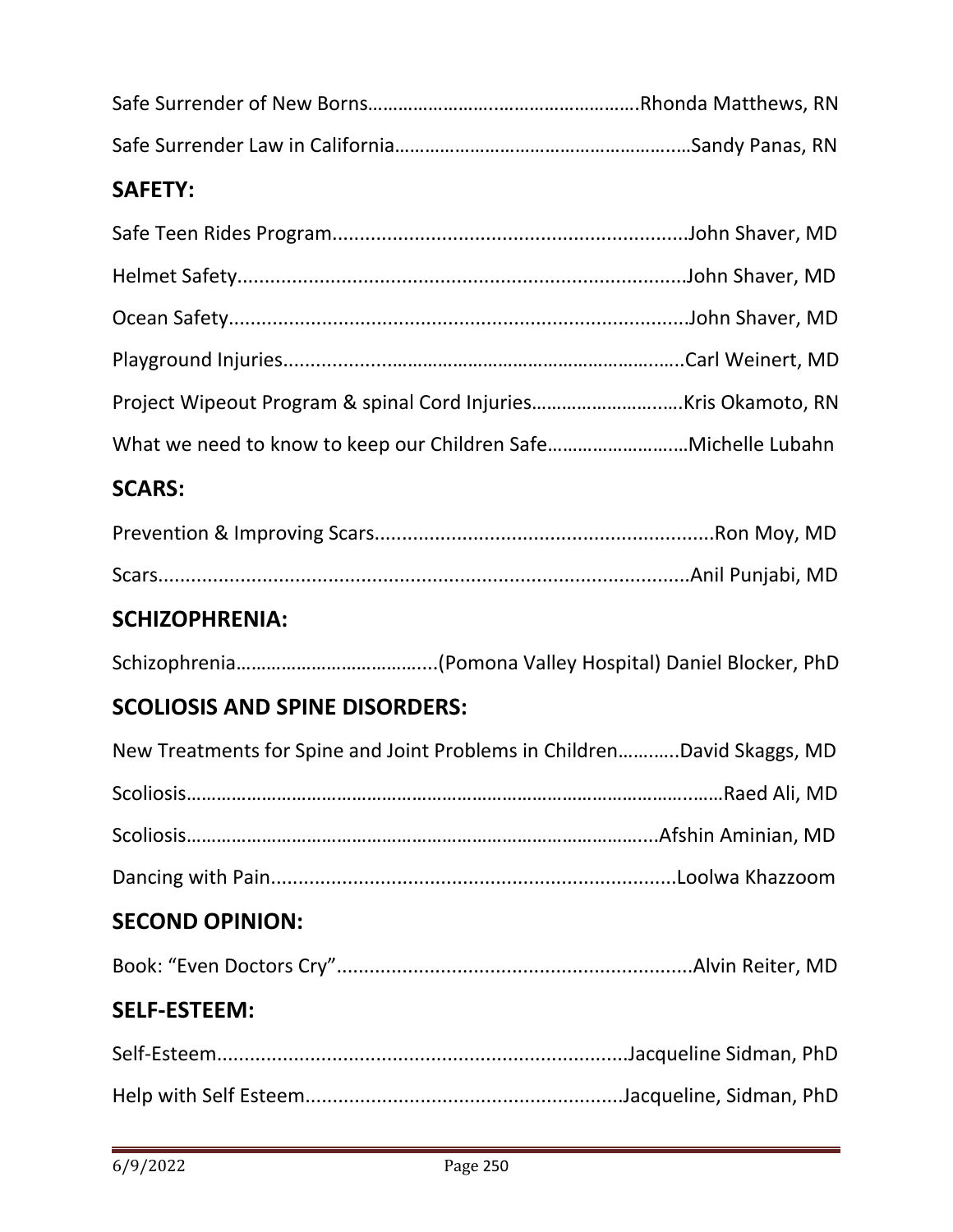## **SENIOR SERVICES:**

#### **SEPSIS:**

|--|--|--|--|

#### **SEX:**

| Peyronie's Disease(Pomona Valley Hospital) Adam Hickerson, MD                |  |
|------------------------------------------------------------------------------|--|
| Sexual Molestation(Pomona Valley Hospital) Daniel Blocker, PhD               |  |
|                                                                              |  |
|                                                                              |  |
|                                                                              |  |
| Women & Painful Sex(Northwestern University Med.Center) Lauren Streicher, MD |  |
|                                                                              |  |
|                                                                              |  |
|                                                                              |  |
|                                                                              |  |
|                                                                              |  |
|                                                                              |  |
| Female Multidisciplinary & Holistic ApproachJannet Huang, MD                 |  |
|                                                                              |  |
|                                                                              |  |
|                                                                              |  |
|                                                                              |  |

#### **SEXUAL PROBLEMS:**

Peyronie's Disease…………………….….(Pomona Valley Hospital) Adam Hickerson, MD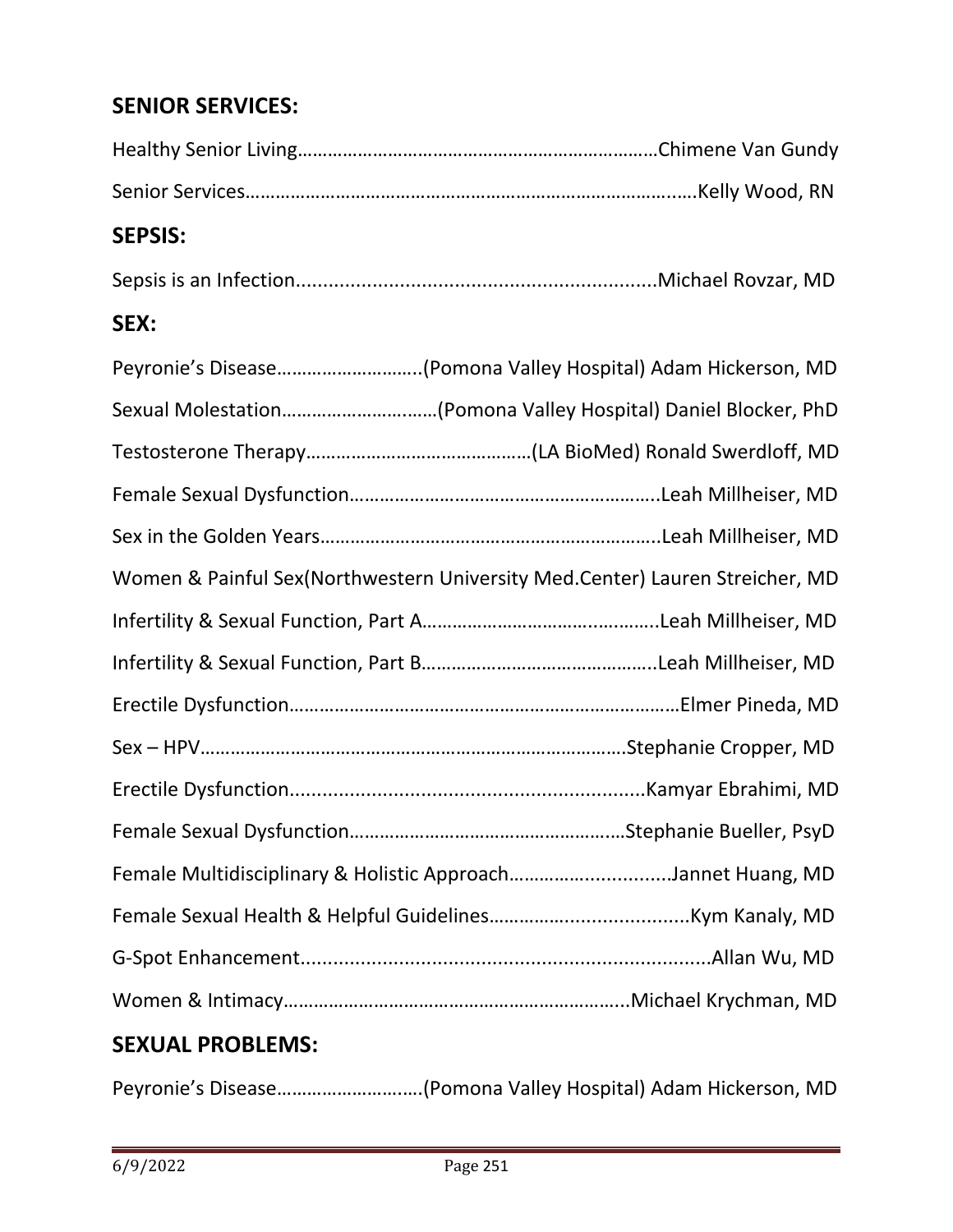# **SHARING MEDICAL APPOINTMENTS:**

|--|--|--|

## **SHINGLES:**

| <b>SHOTS:</b>               |                                                             |
|-----------------------------|-------------------------------------------------------------|
|                             |                                                             |
|                             |                                                             |
| <b>SHOULDER:</b>            |                                                             |
|                             |                                                             |
|                             |                                                             |
| <b>SICKLE CELL DISEASE:</b> |                                                             |
|                             |                                                             |
|                             | Common Sickle Cell Myths - ChildrenGeetha Puthen Veetil, MD |
|                             |                                                             |
|                             |                                                             |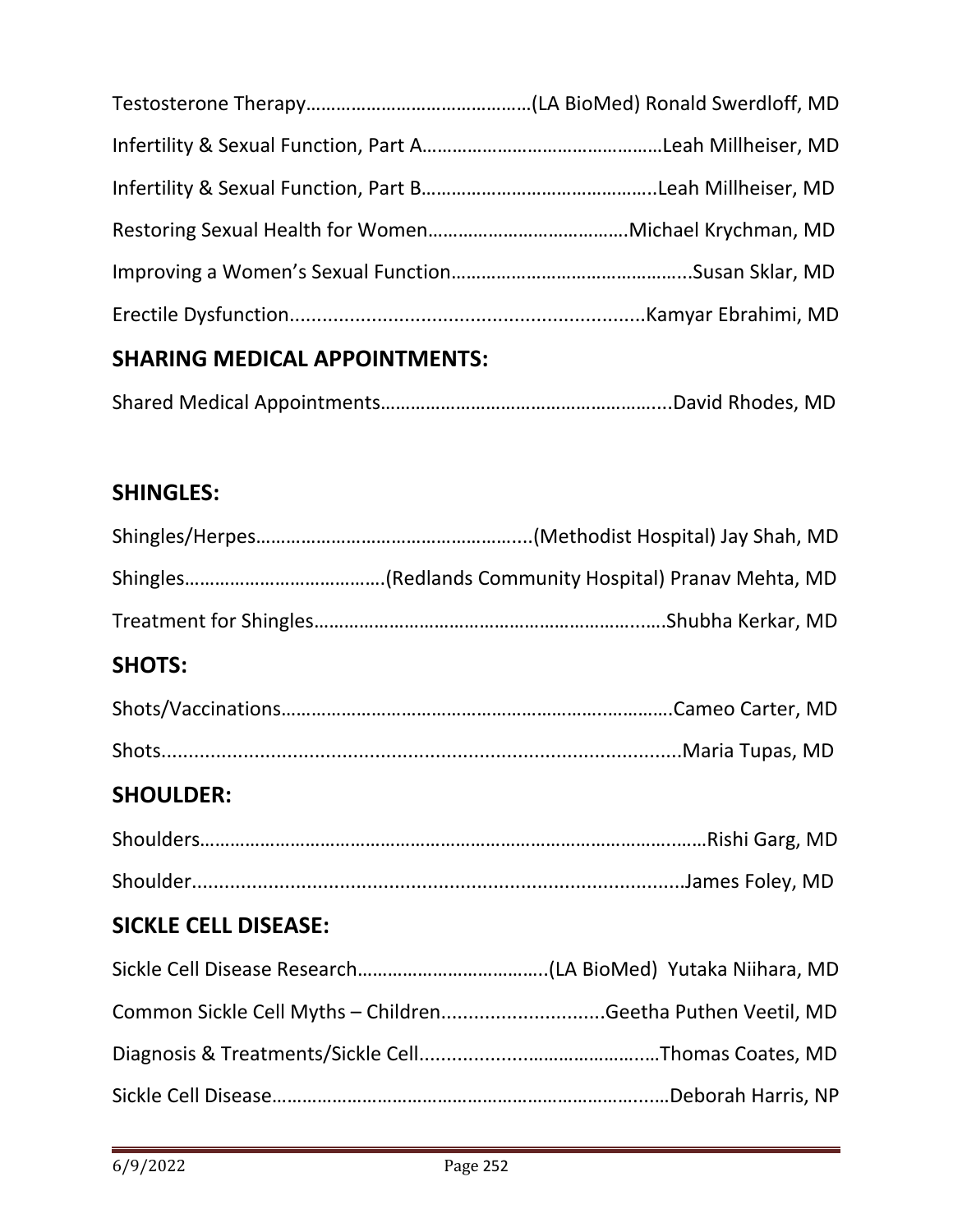| Breakthrough in Sickle Cell Disease (Part 1&2)Yukata Niihara, MD |  |
|------------------------------------------------------------------|--|
|------------------------------------------------------------------|--|

## **SIDS:**

"SIDS"………………………………………………………………(LA BioMed) Reuy-Kang Chang, Md

## **SILENT DISEASES:**

Detecting Silent Diseases…………………………………………………………..…..Alex Christ, MD

#### **SILICONE BREAST IMPLANTS:**

Improvements in Silicone Breast Implants………………….............Joseph T. Cruise, MD

#### **SILS SURGERY:**

SILS Surgery................................................................................Richard Kangah, MD

#### **SINUS:**

| Donald Dennis, MD FACS |
|------------------------|
|                        |
|                        |
|                        |
|                        |
|                        |
|                        |
|                        |
|                        |
|                        |
|                        |
|                        |

#### **SINUSITIS:**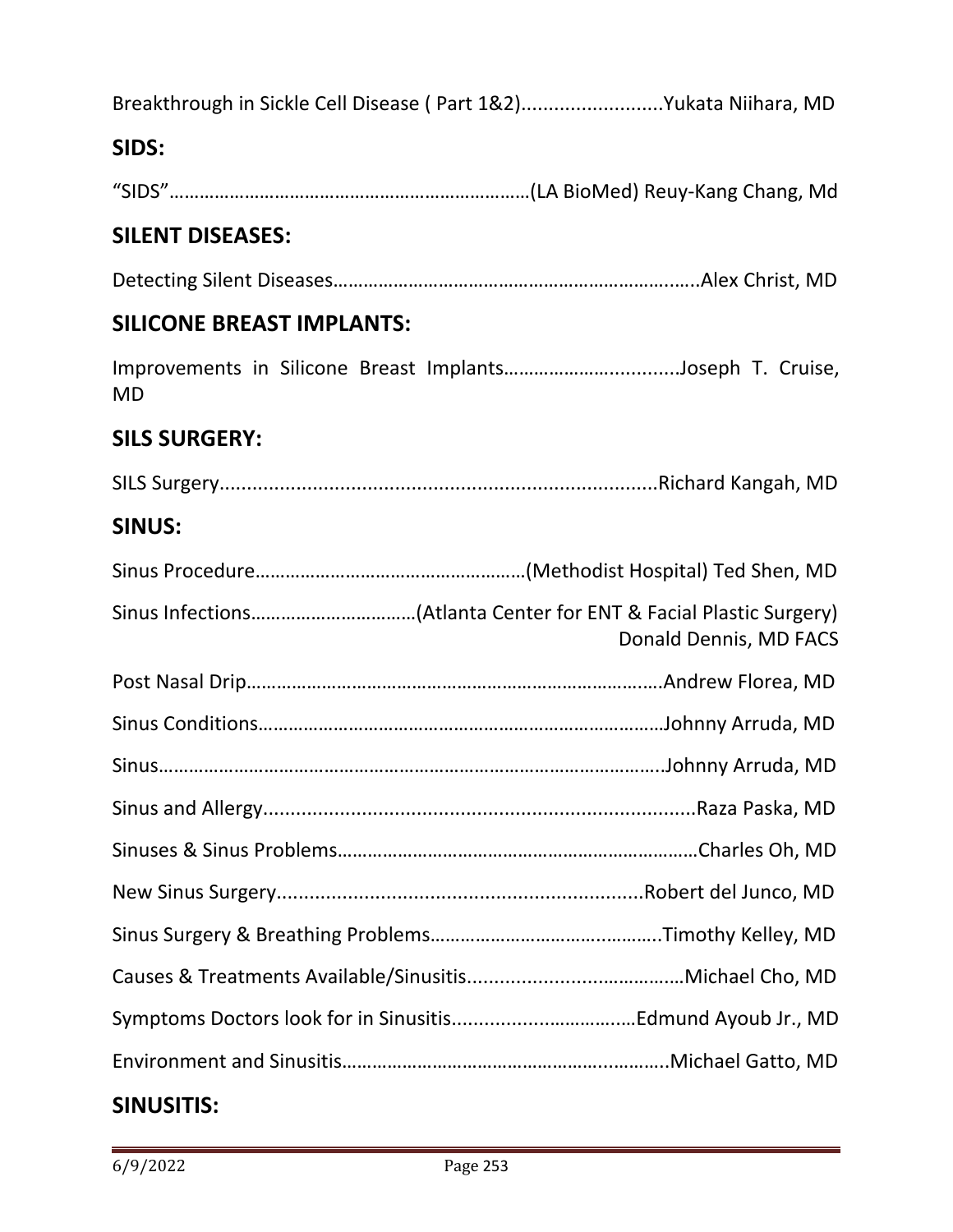| Fungus & Sinusitis(Atlanta Center for ENT & Facial Plastic Surgery) | Erin Porter & Donald Dennis, MD FACS |
|---------------------------------------------------------------------|--------------------------------------|
|                                                                     |                                      |
|                                                                     |                                      |
|                                                                     |                                      |
| <b>SKIN:</b>                                                        |                                      |
|                                                                     |                                      |
|                                                                     |                                      |
|                                                                     |                                      |
|                                                                     |                                      |
|                                                                     |                                      |
|                                                                     |                                      |
|                                                                     |                                      |
|                                                                     |                                      |
|                                                                     |                                      |
|                                                                     |                                      |
|                                                                     |                                      |
|                                                                     |                                      |
|                                                                     |                                      |
|                                                                     |                                      |
|                                                                     |                                      |
|                                                                     |                                      |
|                                                                     |                                      |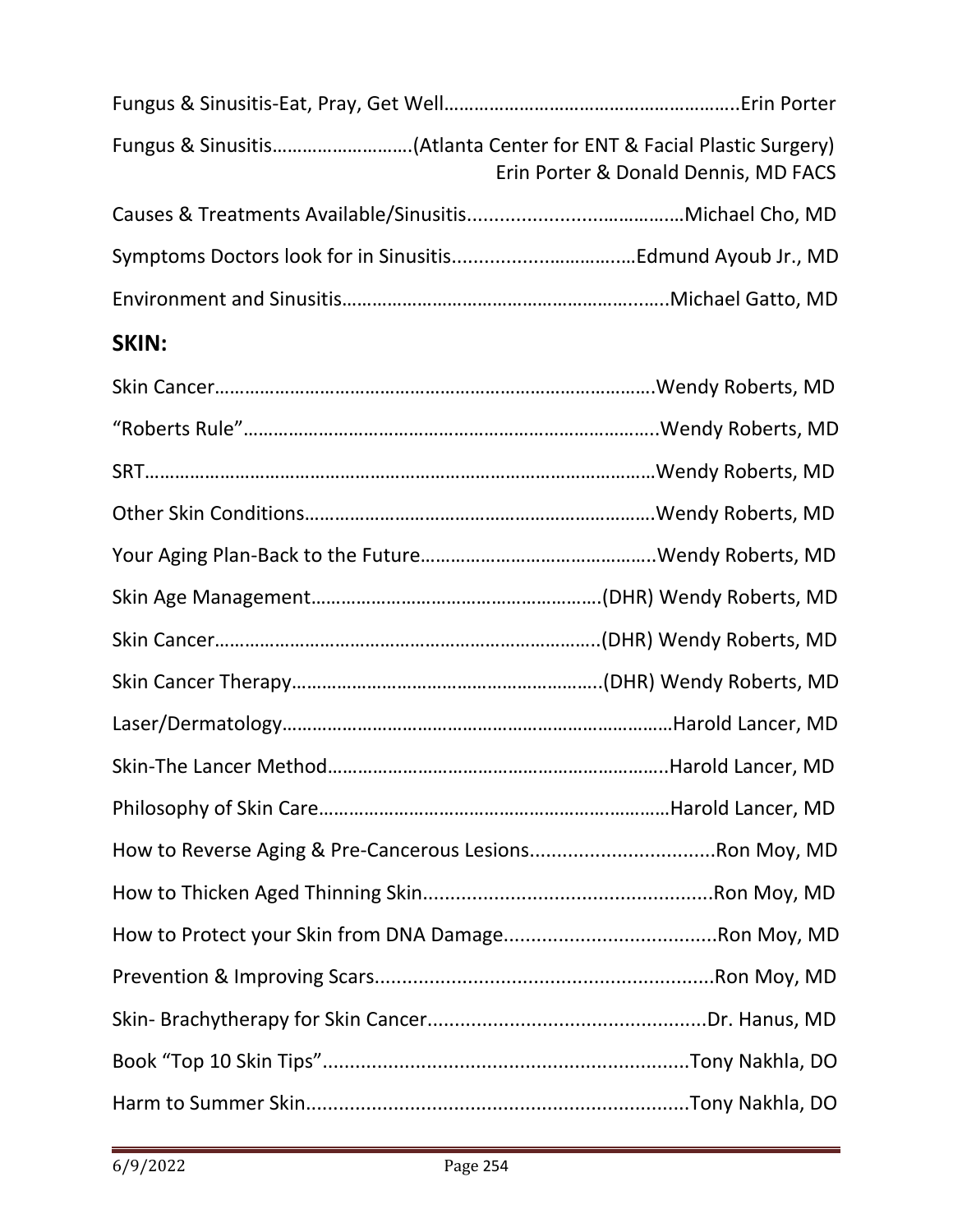| Laser Resurfacing, Botox & CollagenScott Aaronson, MD, FACS            |  |
|------------------------------------------------------------------------|--|
|                                                                        |  |
|                                                                        |  |
|                                                                        |  |
|                                                                        |  |
|                                                                        |  |
|                                                                        |  |
|                                                                        |  |
| Long Term Results of Aging of the SkinGene Weitz, President, CEO       |  |
|                                                                        |  |
| Collagen & Elasticity of the SkinMediana Avdin, QP, Pharmacist         |  |
|                                                                        |  |
|                                                                        |  |
| How you can detect & prevent Skin CancerLeonard Sender, MD             |  |
| How and why we Age & the Science behind itJim Kaszyk, Chemist/Inventor |  |
|                                                                        |  |
|                                                                        |  |
|                                                                        |  |
|                                                                        |  |
|                                                                        |  |
|                                                                        |  |
|                                                                        |  |
|                                                                        |  |
|                                                                        |  |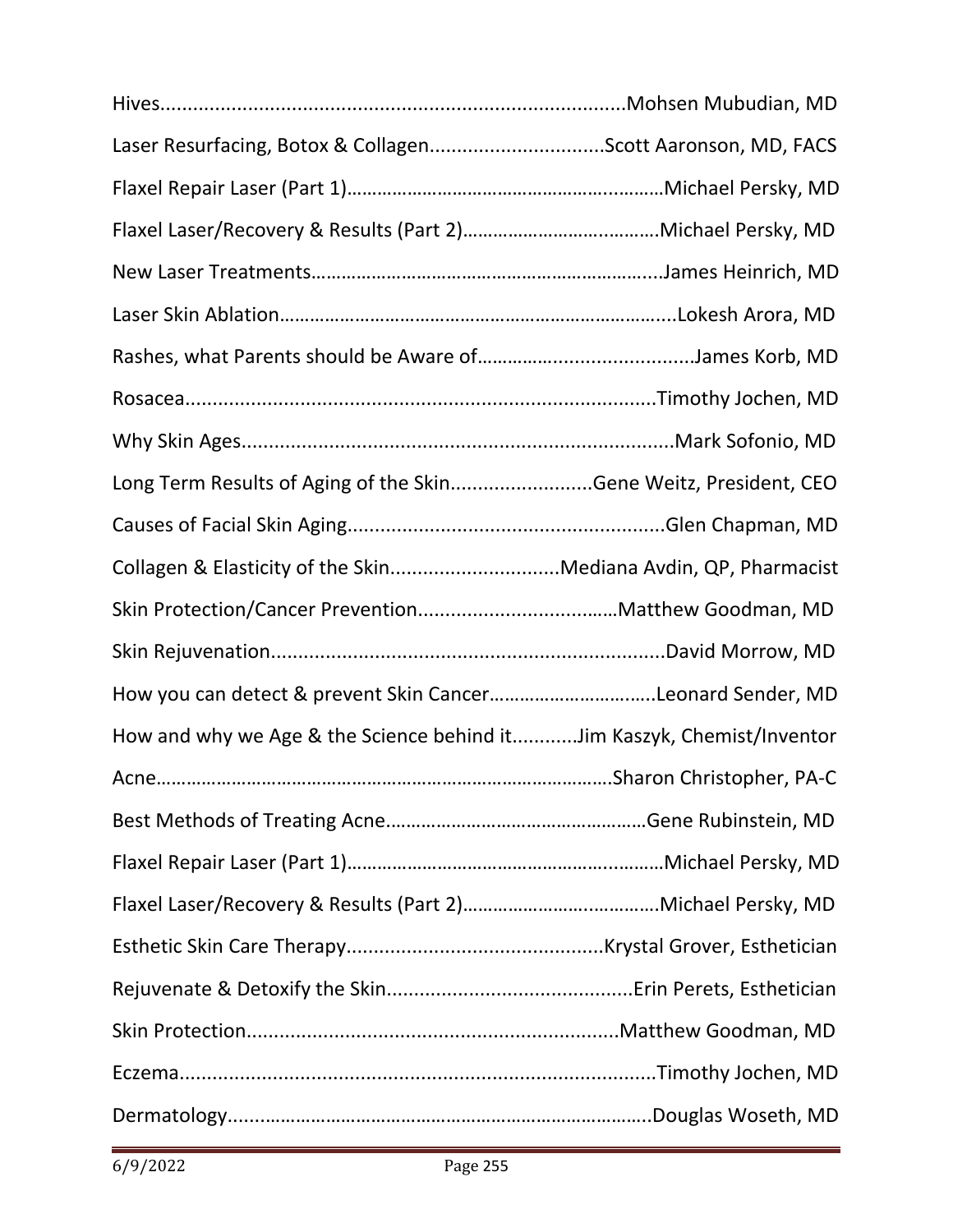| <b>MD</b>                                                                |  |
|--------------------------------------------------------------------------|--|
| Causes, Diagnosis and New Treatments/Skin CancerTimothy Jochen, MD       |  |
|                                                                          |  |
|                                                                          |  |
|                                                                          |  |
|                                                                          |  |
| 3 Different Types of Skin Cancer, Prevention & Treatment Karen Benik, MD |  |
| Danger Signs & Treatments of MelanomaJonathan Baron,<br>MD               |  |
|                                                                          |  |
| Vaccine Underway to Fight MelanomaSenthamil R. Selvan, MD                |  |
| <b>SKIN AGING:</b>                                                       |  |
|                                                                          |  |
|                                                                          |  |
|                                                                          |  |
|                                                                          |  |
|                                                                          |  |
| Long Term Results of Aging of the SkinGene Weitz, President, CEO         |  |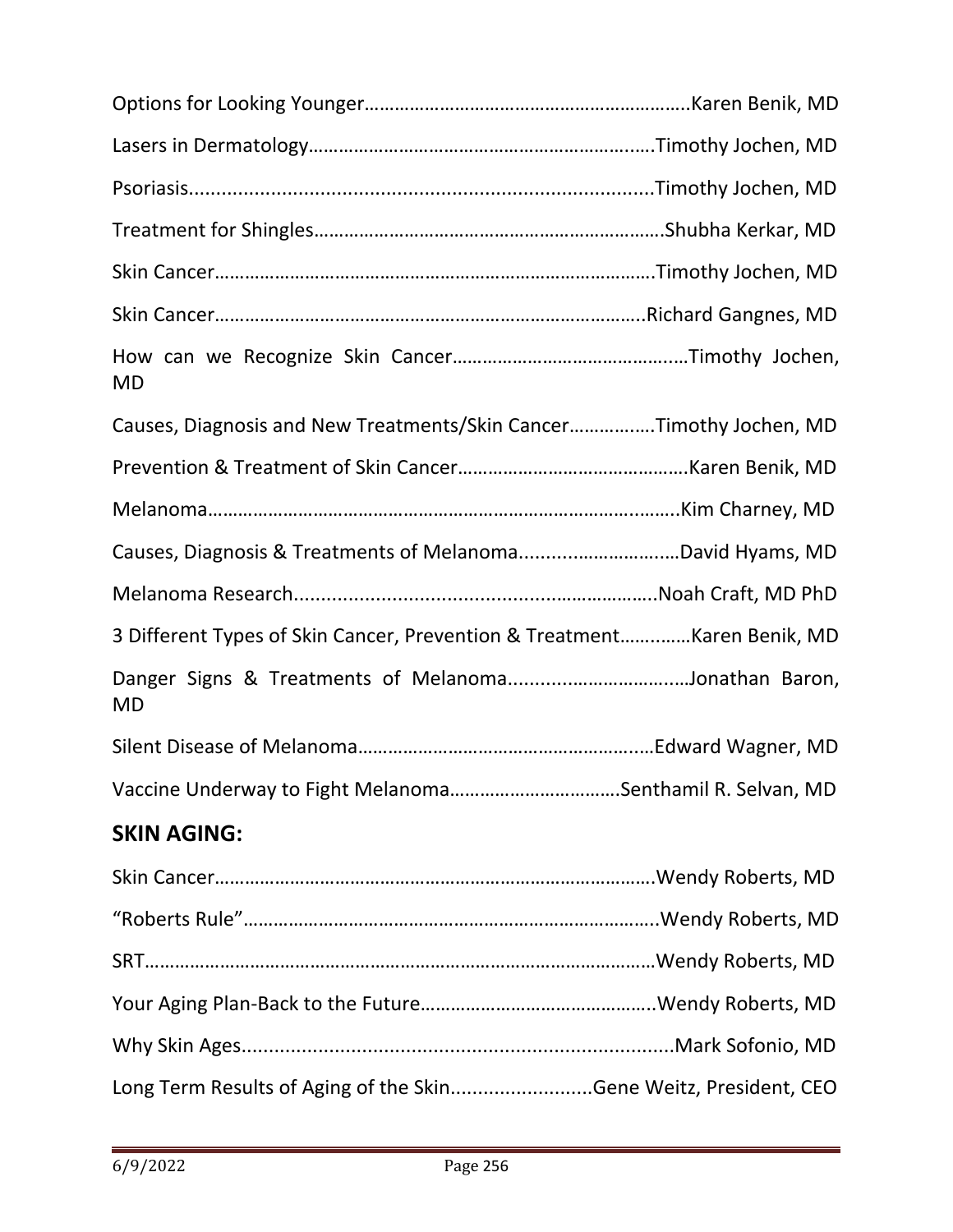| How and why we Age & the Science behind itJim Kaszyk, Chemist/Inventor |  |
|------------------------------------------------------------------------|--|

# **SKIN CANCER:**

| <b>MD</b> |                                                                          |
|-----------|--------------------------------------------------------------------------|
|           | Causes, Diagnosis and New Treatments/Skin CancerTimothy Jochen, MD       |
|           |                                                                          |
|           |                                                                          |
|           |                                                                          |
|           |                                                                          |
|           | 3 Different Types of Skin Cancer, Prevention & Treatment Karen Benik, MD |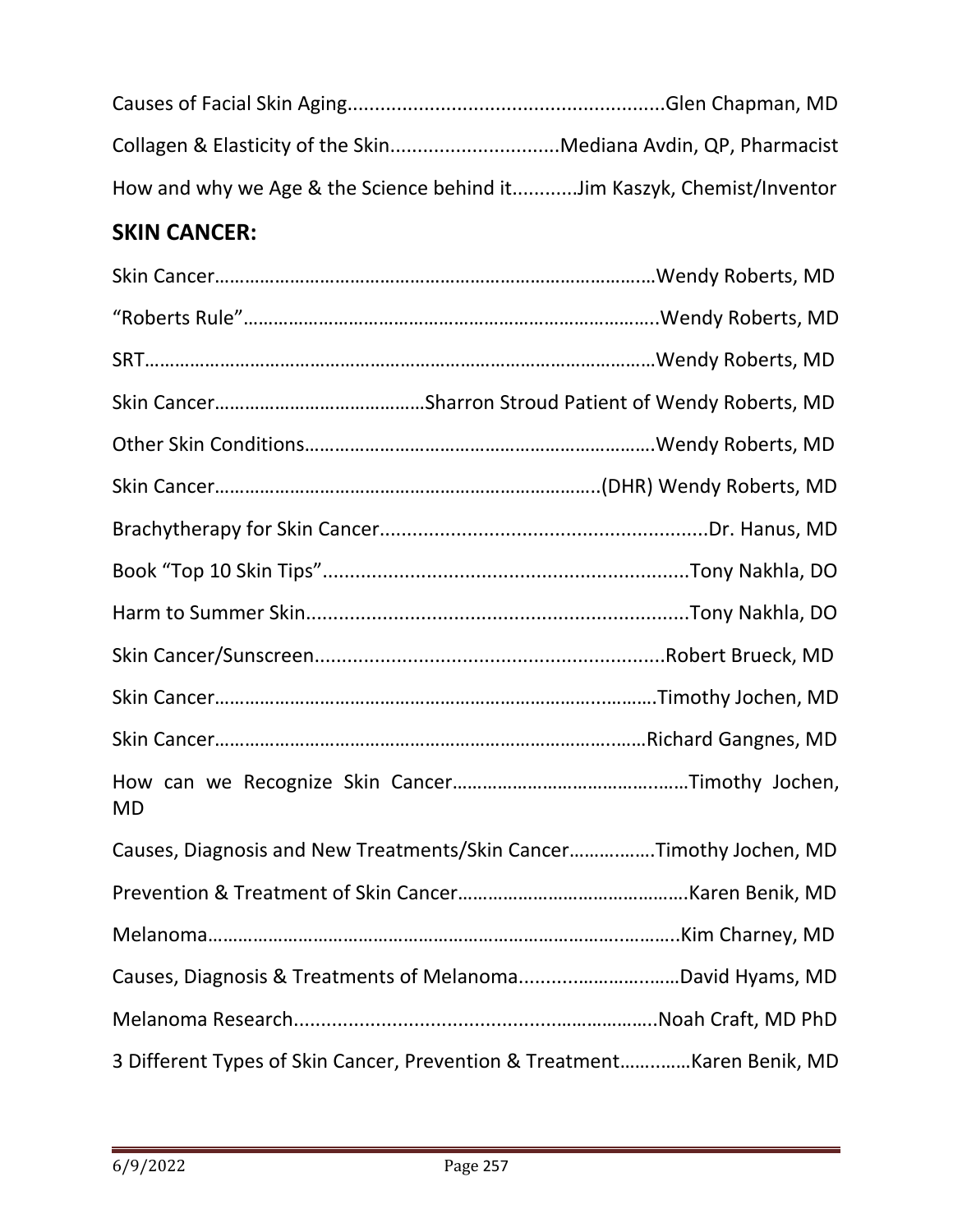| Danger Signs & Treatments of MelanomaJonathan Baron,                                                                                                                            |
|---------------------------------------------------------------------------------------------------------------------------------------------------------------------------------|
|                                                                                                                                                                                 |
| Vaccine Underway to Fight MelanomaSenthamil R. Selvan, MD                                                                                                                       |
|                                                                                                                                                                                 |
|                                                                                                                                                                                 |
|                                                                                                                                                                                 |
|                                                                                                                                                                                 |
| Peter Michaelson, MD, Wendy Troxel, PhD and<br>(President of the Pure Sleep Company) Noel Lindsay                                                                               |
| Snoring(MPowrx Health & Wellness) Nancy Markley, Founder & CEO                                                                                                                  |
|                                                                                                                                                                                 |
| "Sleep Disorders".(Methodist Hosp) Pratap Saraf, MD & Leanne Liddicoat, OD,VSP                                                                                                  |
|                                                                                                                                                                                 |
|                                                                                                                                                                                 |
|                                                                                                                                                                                 |
| Sleep Apnea(Desert Regional Medical Center) Michael Bagheri, MD                                                                                                                 |
|                                                                                                                                                                                 |
|                                                                                                                                                                                 |
| Sleep Apnea - Pure Sleep(UCLA School of Dentistry) Robert Merrill, DDS,<br>Peter G. Michaelson, MD, Wendy Troxel, PhD and<br>(President of the Pure Sleep Company) Noel Lindsay |
| "Sleep Apnea Treatment"(Pomona Hospital & DRMC) Dennis Nicholson, MD,<br>Michael Bagheri, MD                                                                                    |
| Sleep Apnea Treatment(Pomona Valley Hospital) Dennis Nicholson, MD                                                                                                              |
|                                                                                                                                                                                 |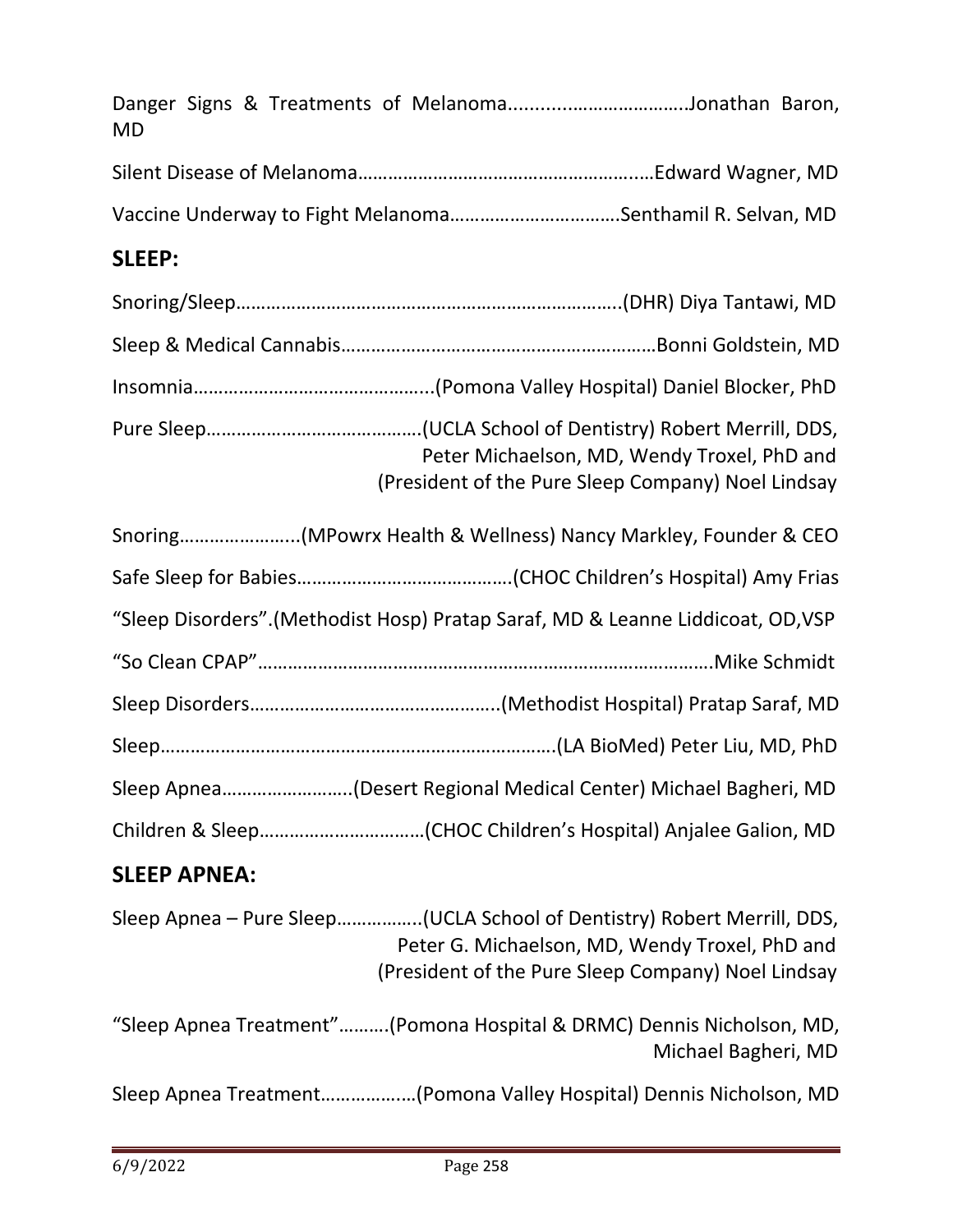|  | The Appliance that relieves Snoring & Sleep ApneaChun Kim, DDS |
|--|----------------------------------------------------------------|
|  |                                                                |

# **SLEEP DISORDERS:**

| "Sleep Disorders" (Methodist Hosp) Pratap Saraf, MD & Leanne Liddicoat, OD, VSP |  |
|---------------------------------------------------------------------------------|--|
|                                                                                 |  |
| Sleep Facts & Myths(Pomona Valley Hospital) Dennis Nicholson,<br><b>MD</b>      |  |
|                                                                                 |  |
|                                                                                 |  |
|                                                                                 |  |
|                                                                                 |  |
|                                                                                 |  |
|                                                                                 |  |
|                                                                                 |  |
|                                                                                 |  |
|                                                                                 |  |
|                                                                                 |  |
|                                                                                 |  |
|                                                                                 |  |
|                                                                                 |  |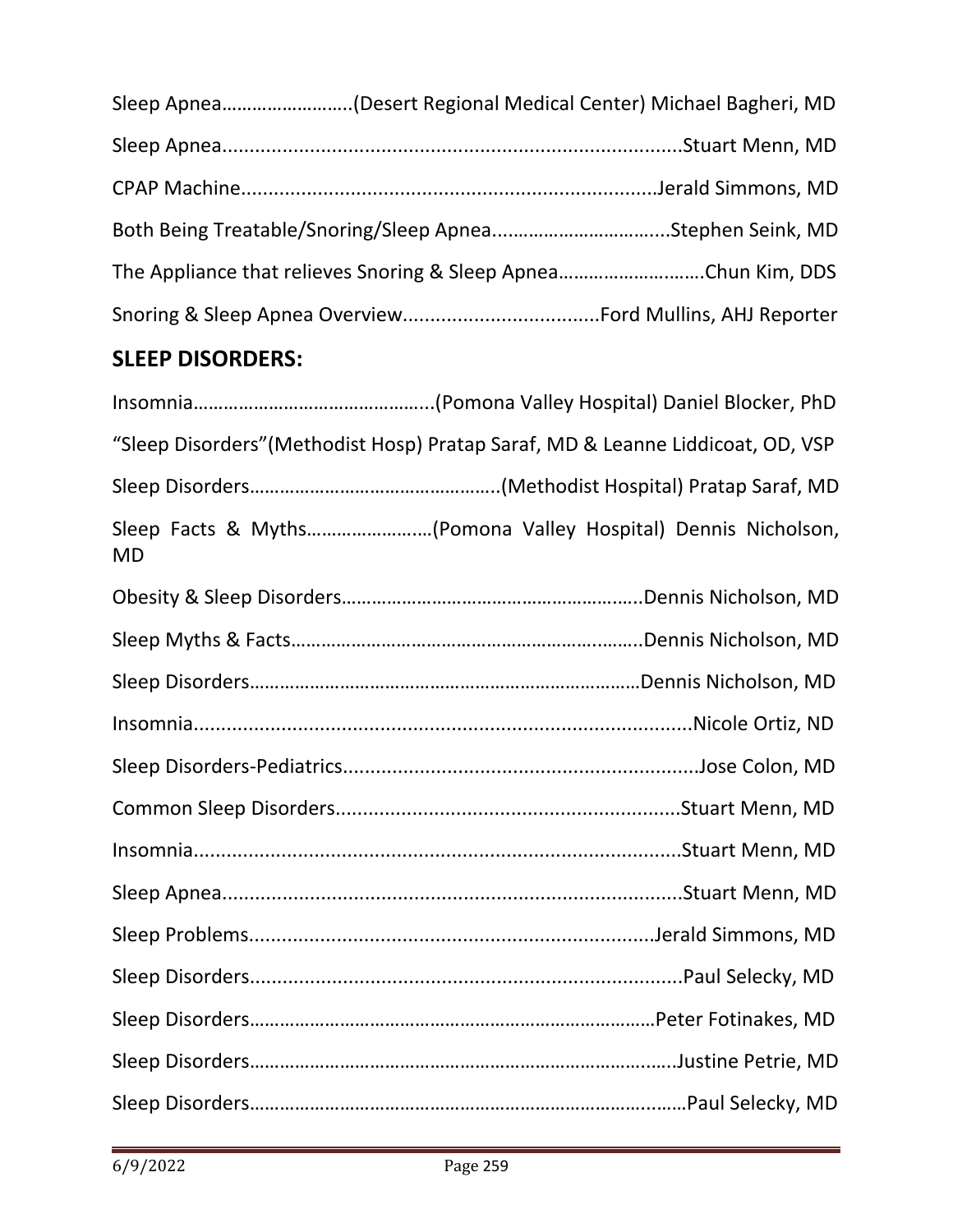| Reasons Why Some Children Snore & TreatmentPaul Lubinsky, MD   |      |
|----------------------------------------------------------------|------|
|                                                                |      |
| <b>DDS</b>                                                     | Kim, |
|                                                                |      |
|                                                                |      |
|                                                                |      |
|                                                                |      |
|                                                                |      |
| Both Being Treatable/Snoring/Sleep ApneaStephen Seink, MD      |      |
| The Appliance that relieves Snoring & Sleep ApneaChun Kim, DDS |      |
|                                                                |      |
|                                                                |      |
|                                                                |      |
| <b>SLEEP TESTING:</b>                                          |      |
|                                                                |      |
| <b>SMALL INTESTINE:</b>                                        |      |
|                                                                |      |
| <b>SMOKING:</b>                                                |      |
|                                                                |      |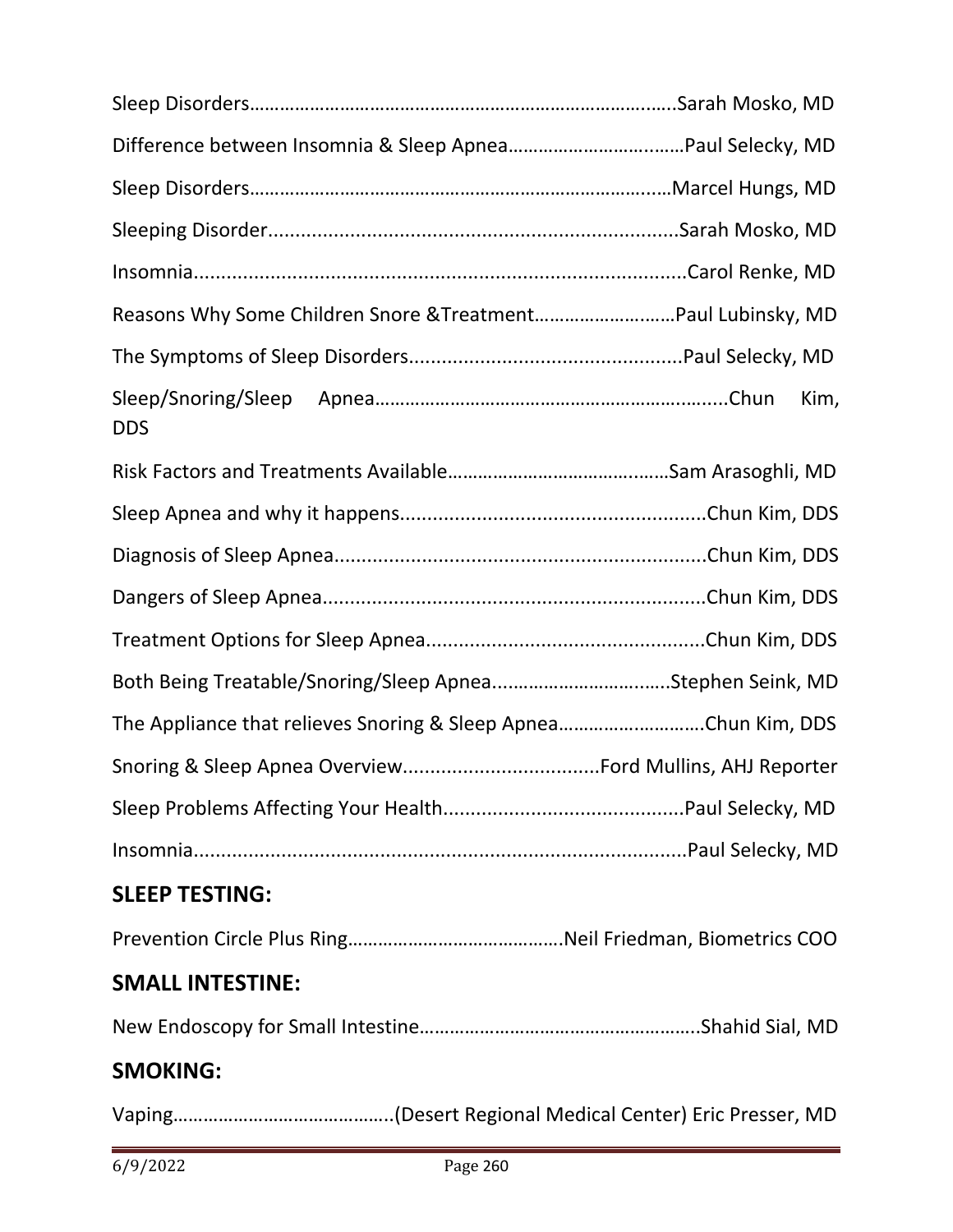| Vaping/Positive(Desert Regional Medical Center) Eric Presser, MD            |
|-----------------------------------------------------------------------------|
|                                                                             |
|                                                                             |
| Addiction & Tobacco(Pomona Valley Hosp. Med. Center) Dan Blocker, PhD, LMFT |
| Cannabis/Vaping(Desert Regional Medical Center) Eric Presser, MD            |
|                                                                             |
|                                                                             |
| Hacking Cough(Desert Regional Medical Center) Eric Presser, MD              |
|                                                                             |
| 3rd Hand Smoke(Desert Regional Medical Center) Eric Presser, MD             |
|                                                                             |
|                                                                             |
|                                                                             |
|                                                                             |
|                                                                             |

# **SNORING:**

| Snoring - Pure Sleep(UCLA School of Dentistry) Robert Merrill, DDS,<br>Peter G. Michaelson, MD, Wendy Troxel, PhD and<br>(President of the Pure Sleep Company) Neol Lindsay |
|-----------------------------------------------------------------------------------------------------------------------------------------------------------------------------|
| Snoring(MPowrx Health & Wellness) Nancy Markley, Founder & CEO                                                                                                              |
|                                                                                                                                                                             |
|                                                                                                                                                                             |
|                                                                                                                                                                             |
|                                                                                                                                                                             |
|                                                                                                                                                                             |

# **SORE THROAT:**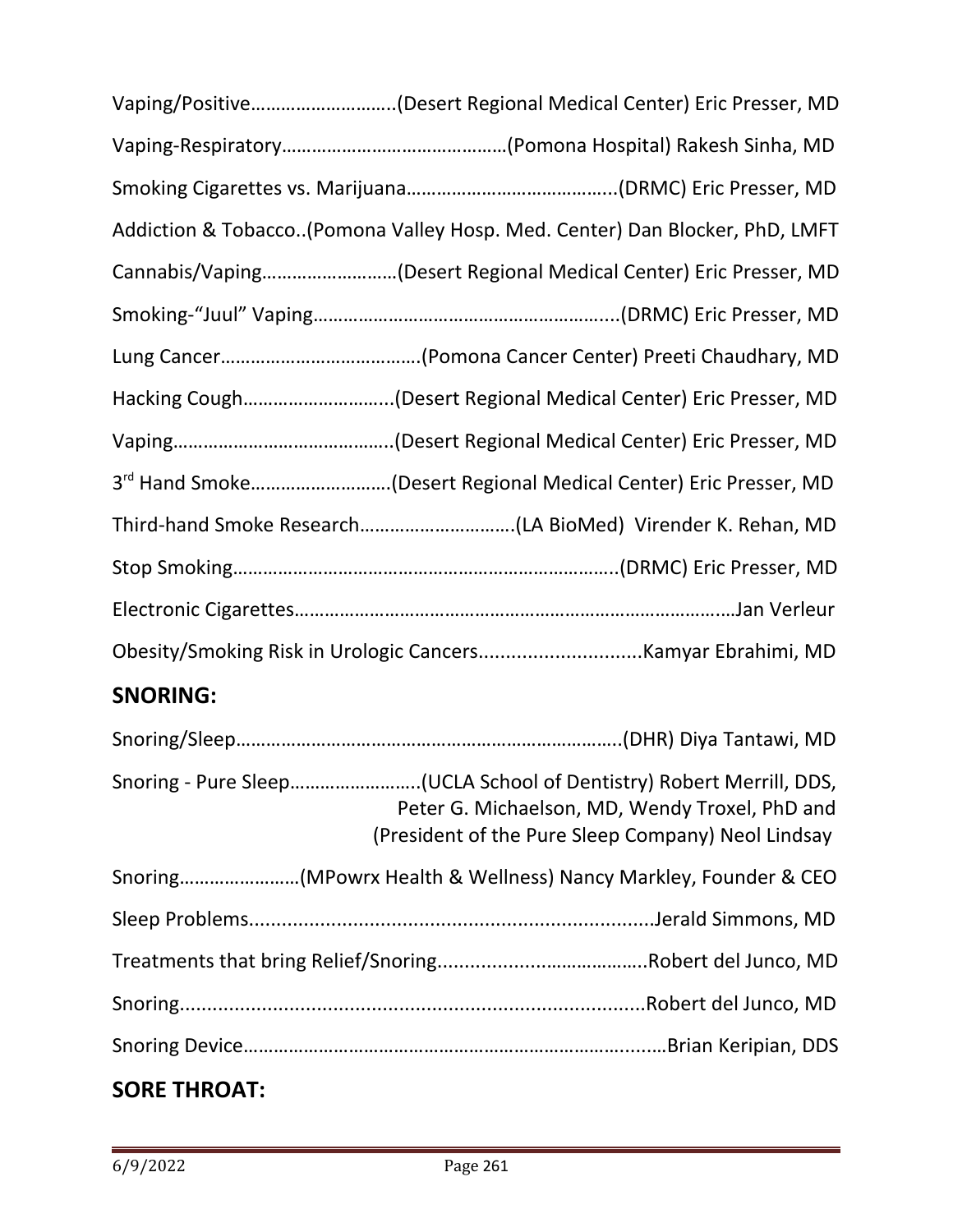## **SPEECH PROBLEMS:**

Speech in Kids……………………………………...(Pomona Valley Hospital) Urvashi Iyer, SLP Speech Evaluation in Children & the Warning Signs……Maureen Hall-Katz, MA CCC

### **SPINA BIFIDA:**

Spina Bifida and how Children Cope with Disability……………..……Robert Jacobs, MD

#### **SPINAL STENOSIS:**

### **SPINE:**

| Spine Surgery Guidance System(Desert Reg. Med. Center) Blake W. Berman, DO   |
|------------------------------------------------------------------------------|
| "Sacroiliac Pain Procedure(Desert Regional Medical Center) David Duffner, MD |
| Motion-Sparing Spine Surgery(Valley Presbyterian Hospital) Grahan Mouw, MD   |
|                                                                              |
|                                                                              |
| Brachial Plexus Injuries & Rehab after Joint SurgeryRobertus Kounang, MD     |
|                                                                              |
|                                                                              |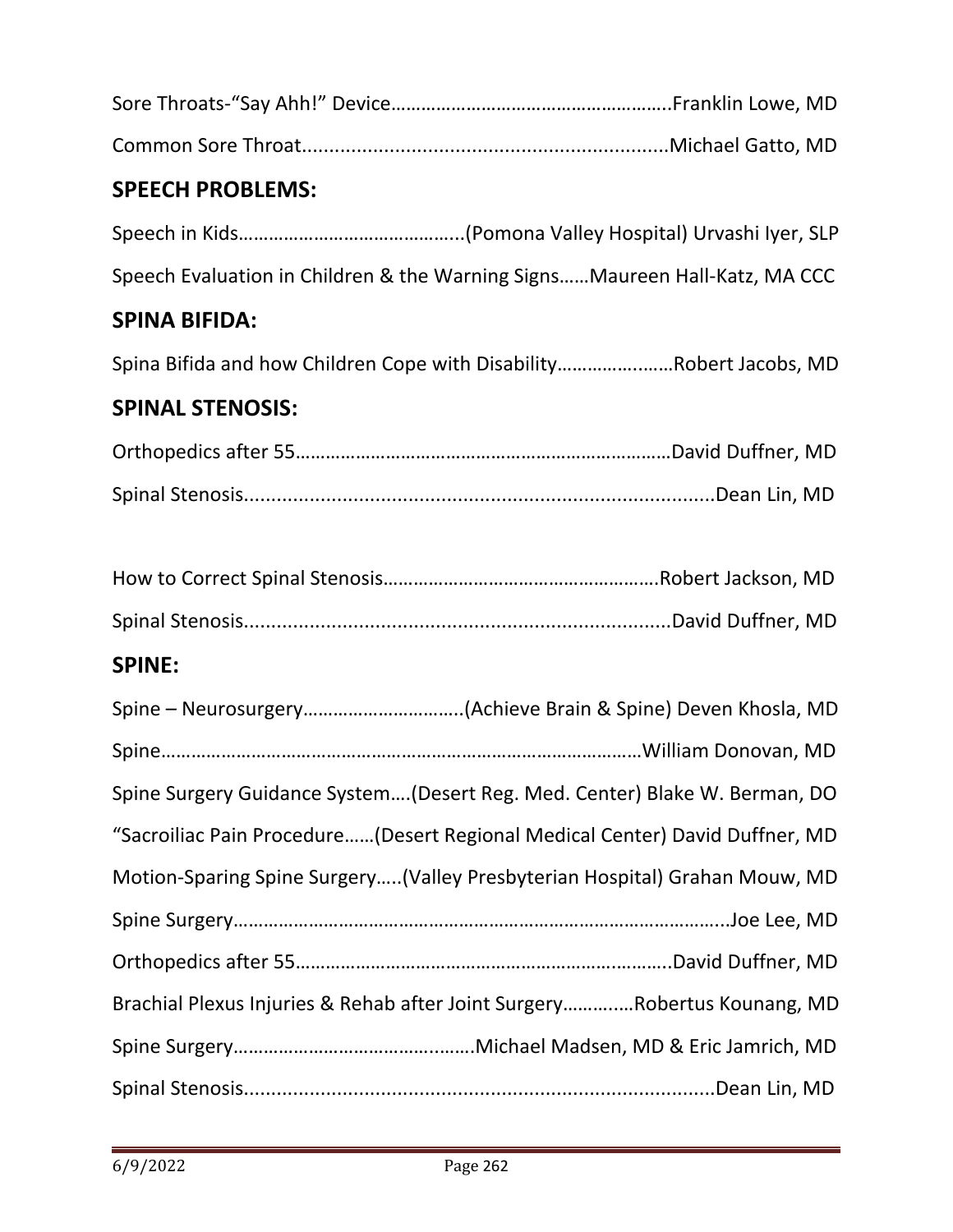| REHAB - Home StyleRichard Adams, MD, Ann Vasile, MD & Eric Feldman, MD |  |
|------------------------------------------------------------------------|--|
|                                                                        |  |
|                                                                        |  |
|                                                                        |  |
|                                                                        |  |
|                                                                        |  |
|                                                                        |  |
|                                                                        |  |
|                                                                        |  |
|                                                                        |  |
|                                                                        |  |
|                                                                        |  |
|                                                                        |  |
| Conditions that Warrant Surgical Interventions/SpineSteven Dennis, MD  |  |
|                                                                        |  |
|                                                                        |  |
|                                                                        |  |
|                                                                        |  |
|                                                                        |  |
|                                                                        |  |
|                                                                        |  |
|                                                                        |  |

# **SPINE INJURY:**

| Brachial Plexus Injuries & Rehab after Joint SurgeryRobertus Kounang, MD |  |
|--------------------------------------------------------------------------|--|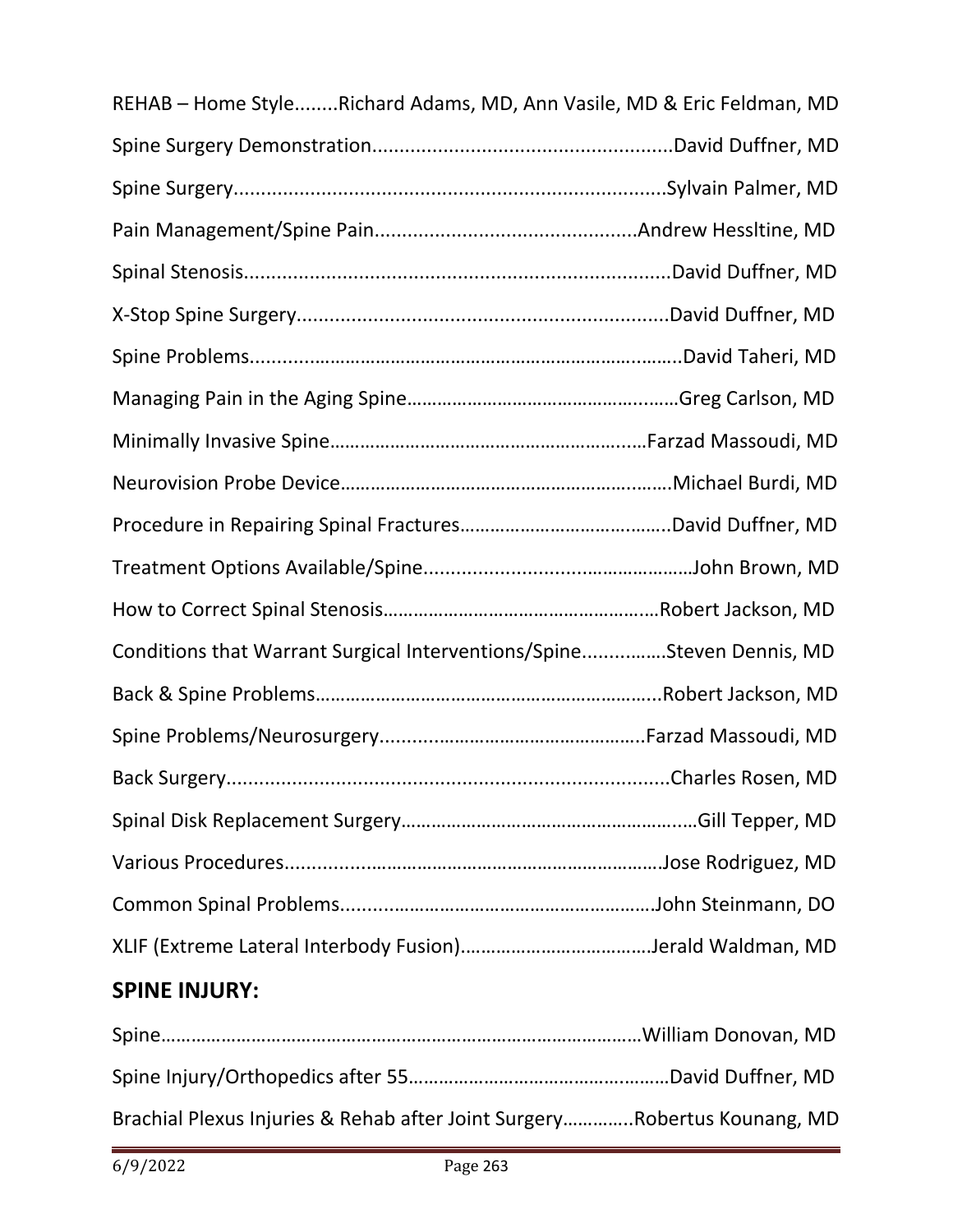REHAB – Home Style........Richard Adams, MD, Ann Vasile, MD & Eric Feldman, MD

# **SPINE SURGERY:**

| Spine Surgery (*SS)Graham Mouw, MD (Valley Presbyterian Hospital)<br>Bob Barcohana, MD (Valley Presbyterian Hospital)<br>and Blake Berman, DO (Desert Regional Medical Center) |
|--------------------------------------------------------------------------------------------------------------------------------------------------------------------------------|
| William Donovan, MD                                                                                                                                                            |
| Spine Surgery Guidance System(Desert Reg. Med. Center) Blake W. Berman, DO                                                                                                     |
|                                                                                                                                                                                |
|                                                                                                                                                                                |
|                                                                                                                                                                                |
|                                                                                                                                                                                |
|                                                                                                                                                                                |
|                                                                                                                                                                                |
|                                                                                                                                                                                |
|                                                                                                                                                                                |

## **SPORTS ENDURANCE:**

Sports Endurance (Cell Rejuvenation).........Gary Samuelson, PhD & Rob Ward, MD

# **SPORTS MEDICINE:**

| Sports Medicine(Desert Regional Medical Center) Matthew Zapf, MD |                                                                      |
|------------------------------------------------------------------|----------------------------------------------------------------------|
|                                                                  | Lipogems(OrthoBiologics) Gerard Malanga, MD & Christopher Rogers, MD |
|                                                                  | Aging Athlete's(Desert Regional Medical Center) Tyler Huish, MD      |
|                                                                  | One Injection PRP(Desert Regional Medical Center) David Duffner, MD  |
|                                                                  |                                                                      |
|                                                                  | Sports Medicine(Desert Regional Medical Center) Sydney Pardino, MD   |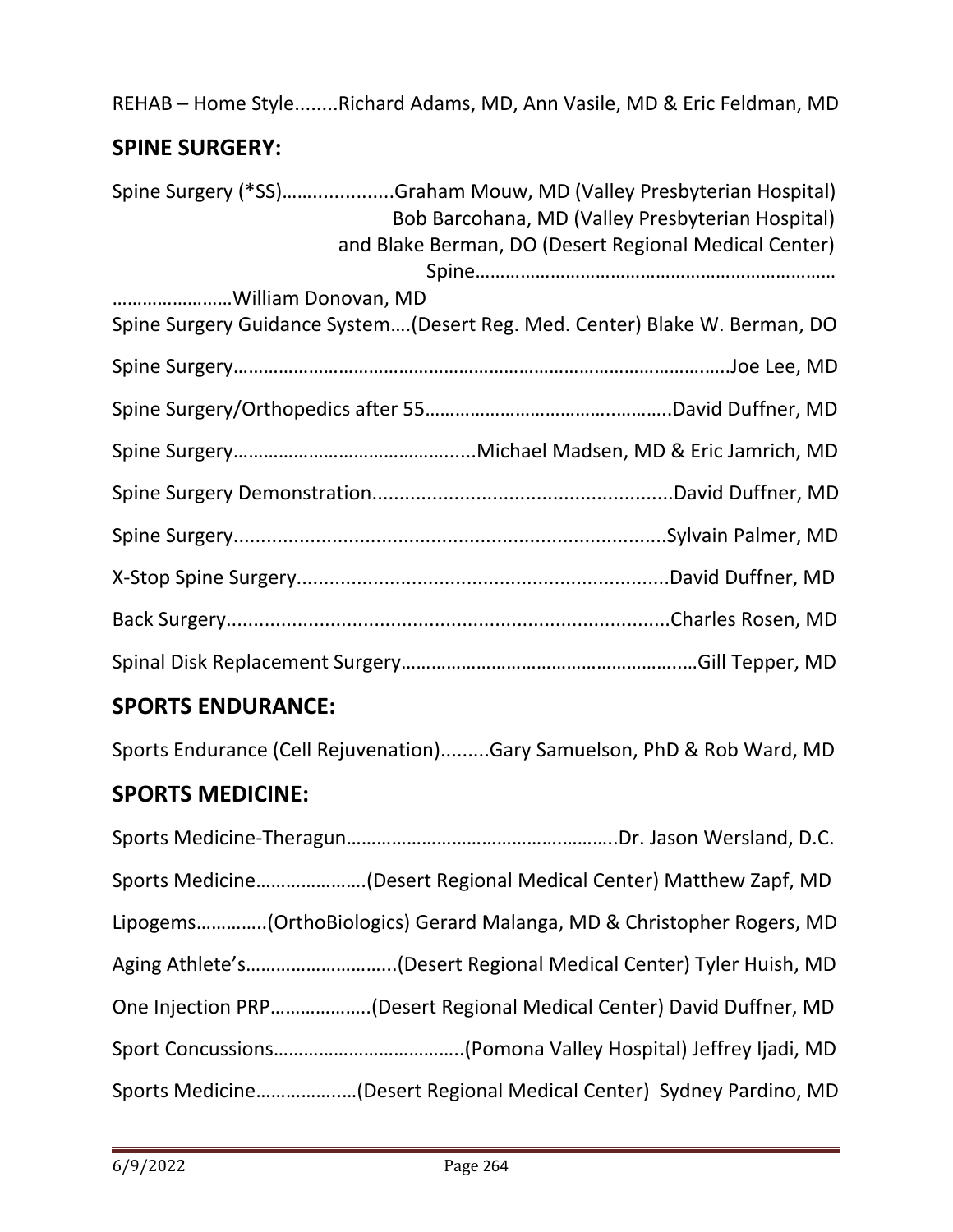| Concussion(Desert Regional Medical Center) Pedram Navab, DO                    |  |
|--------------------------------------------------------------------------------|--|
| Sports Injuries(Coachella Valley Foot & Ankle) Ben Wehrli, DPM                 |  |
| S-ICD-Prevent Sudden Cardiac Arrest(Methodist Hospital) Michael Cao, MD        |  |
|                                                                                |  |
| Sudden Death in Young Athletes(CHOC Children's Hospital) Anjan Batra, MD       |  |
| Sports Injuries(CHOC Children's Hosp)John Schlechter, DO&Mollee Smith, DPT OCS |  |
|                                                                                |  |
|                                                                                |  |
|                                                                                |  |
|                                                                                |  |
| Sports Medicine (Cell Rejuvenation)Gary Samuelson, PhD & Rob Ward, MD          |  |
|                                                                                |  |
|                                                                                |  |
|                                                                                |  |
|                                                                                |  |
|                                                                                |  |
|                                                                                |  |
|                                                                                |  |
|                                                                                |  |
| Most Common Injuries and Recommended TreatmentsRussell Petrie, MD              |  |
|                                                                                |  |
|                                                                                |  |
|                                                                                |  |
|                                                                                |  |
|                                                                                |  |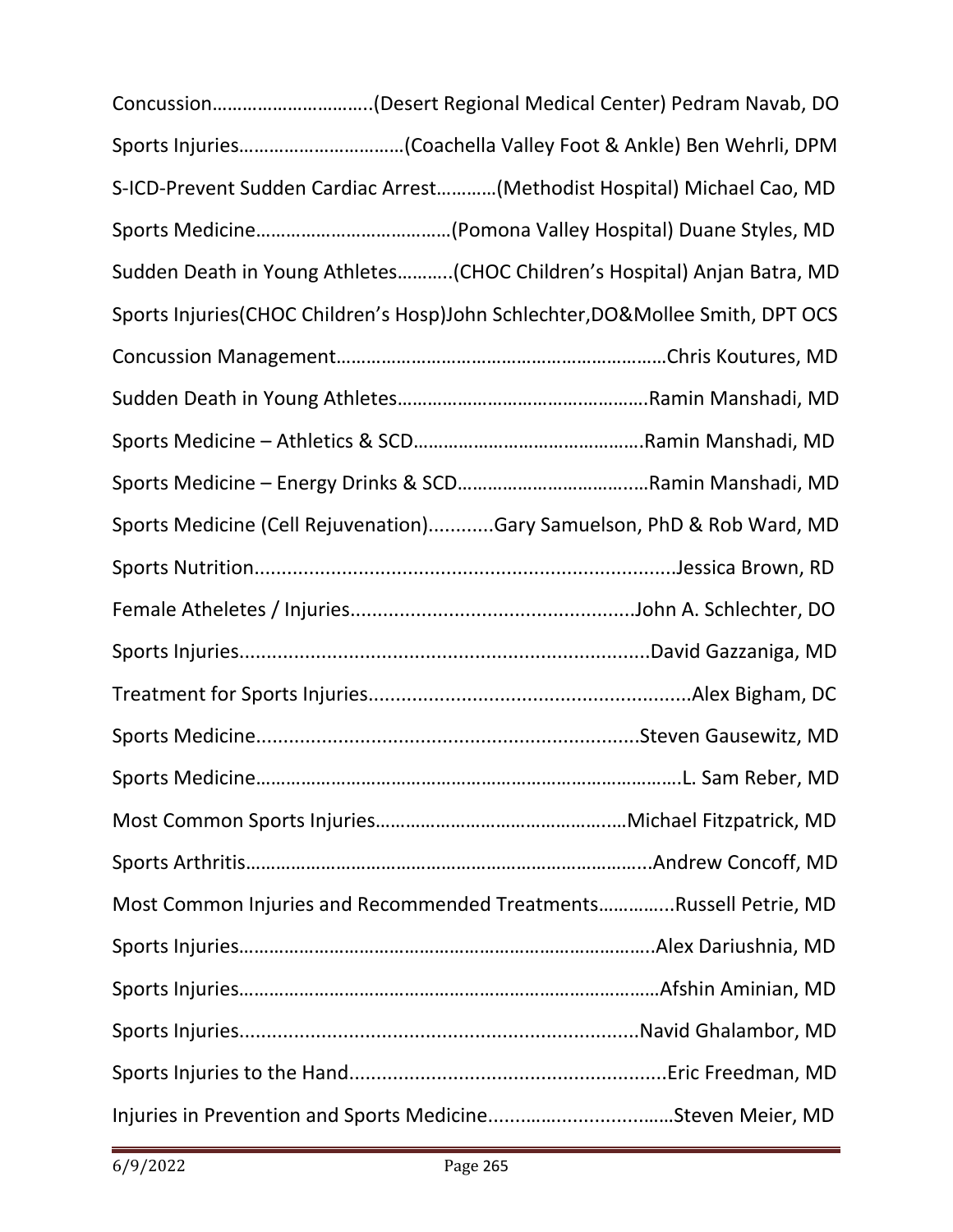## **STAPH INFECTION:**

| <b>STEM CELL:</b>                                                              |
|--------------------------------------------------------------------------------|
| Lipogems(OrthoBiologics) Gerard Malanga, MD & Christopher Rogers, MD           |
| Stem Cell TREatment for Orthopedics (Valley Presbyterian Hosp) Eric Ferkel, MD |
|                                                                                |
| Stem Cell Therapy(San Diego Stem Cell Treatment Center) James Amsberry, MD     |
| Stem Cells & Orthopedics(San Diego Stem Cell Center) Tal David, MD             |
| Stem Cells & Orthopedics, Part 1(San Diego Stem Cell Center) Peter Hanson, MD  |
| Stem Cells & Orthopedics, Part 2(San Diego Stem Cell Center) Peter Hanson, MD  |
|                                                                                |
|                                                                                |
|                                                                                |
|                                                                                |
|                                                                                |
|                                                                                |
|                                                                                |
|                                                                                |
|                                                                                |
|                                                                                |
|                                                                                |
|                                                                                |

# **STEM CELL, GSPOT, INCONTINANCE, BIRTH CONTROL:**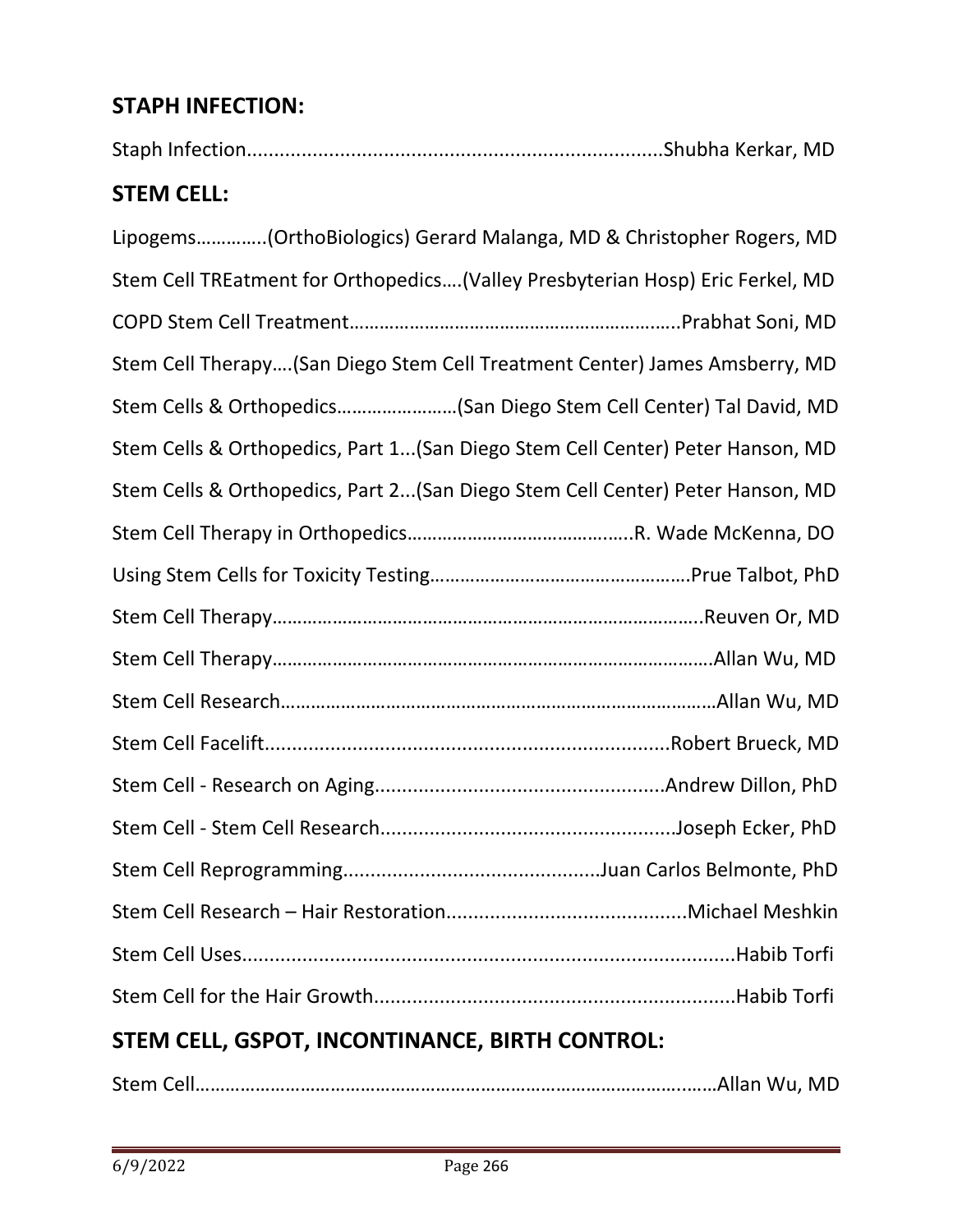| Stem Cell, G-spot, and Incontinence. Birth ControlAllen Wu, MD     |
|--------------------------------------------------------------------|
| Stem Cell (Sound Bite), Awards Trip to China & JapanAllan Wu, MD   |
| <b>STEMI:</b>                                                      |
|                                                                    |
| <b>STENTS:</b>                                                     |
| Stents(Methodist Hospital of Southern California) Grace Huang, MD  |
|                                                                    |
|                                                                    |
|                                                                    |
|                                                                    |
|                                                                    |
| <b>STEROIDS:</b>                                                   |
|                                                                    |
| <b>STOMACH DISORDERS:</b>                                          |
| Gastro Symptoms(Desert Regional Medical Center) Mehrdad Asgeri, MD |
| Stomach Ulcers(Desert Regional Medical Center) Mehrdad Asgeri, MD  |
|                                                                    |
|                                                                    |
|                                                                    |
|                                                                    |
| <b>STRABISMUS:</b>                                                 |

|--|--|--|--|

# **STREP THROAT:**

|--|--|--|--|--|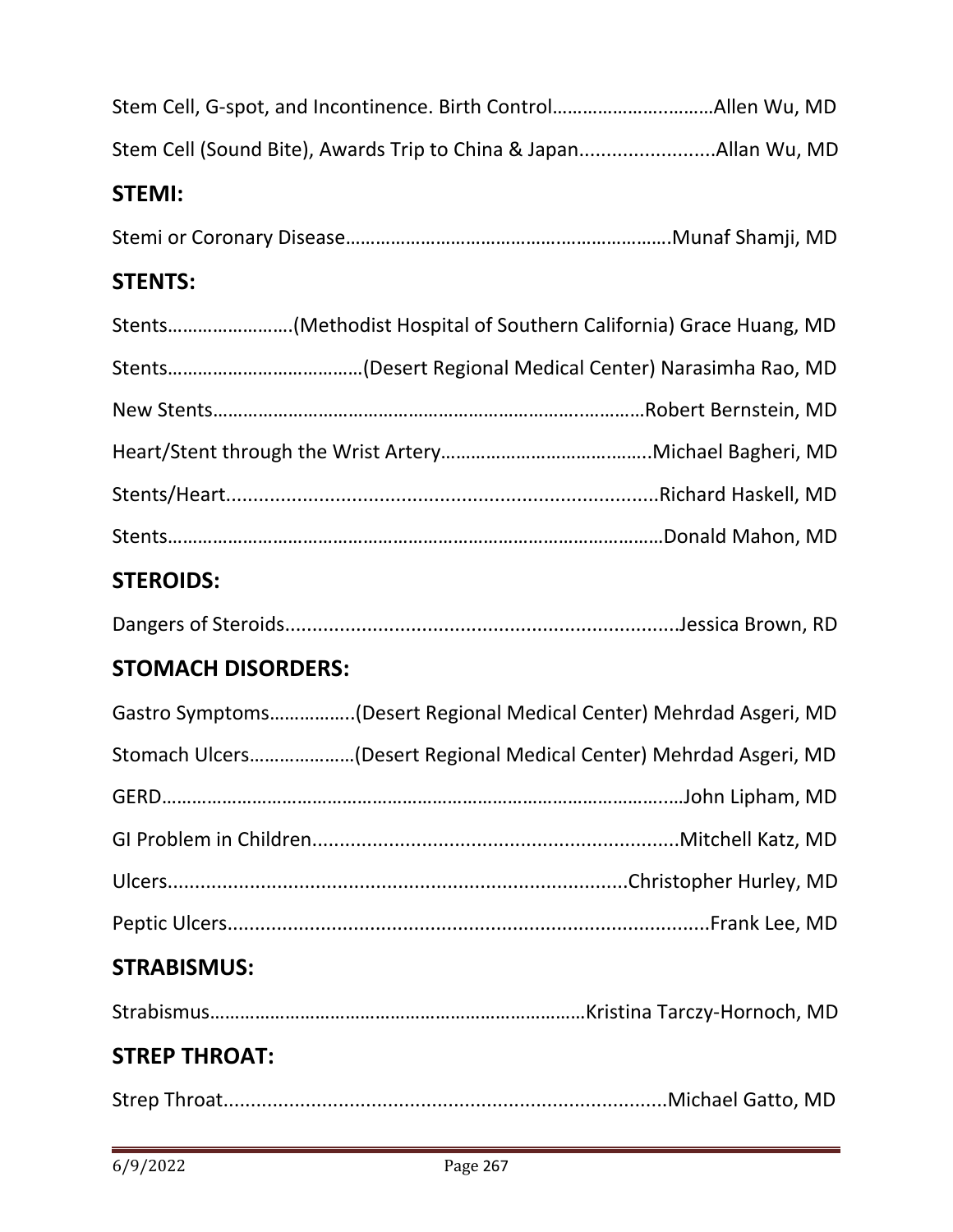## **STRESS:**

| Stress-Bouncing Back from Adversity(Author/Stress Expert) Cheryl Hunter |  |
|-------------------------------------------------------------------------|--|
|                                                                         |  |
| Stress-The Stress of Failure(Author/Stress Expert) Cheryl Hunter        |  |
|                                                                         |  |
|                                                                         |  |
|                                                                         |  |
|                                                                         |  |
|                                                                         |  |
|                                                                         |  |
|                                                                         |  |
|                                                                         |  |
|                                                                         |  |
|                                                                         |  |
|                                                                         |  |
|                                                                         |  |
|                                                                         |  |

## **STRESS & HYPERTENSION:**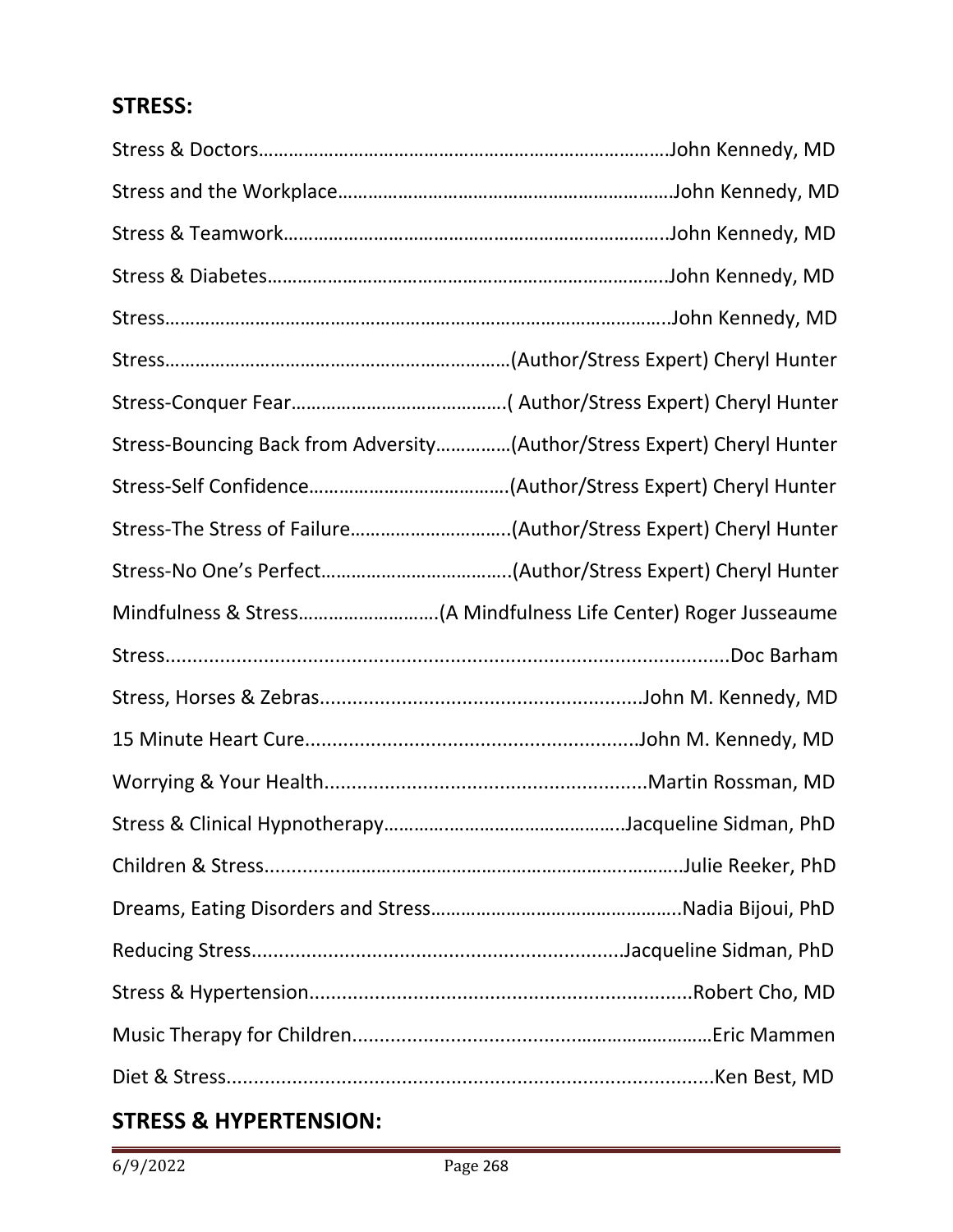## **STROKE:**

|             | Stroke Identification(Desert Regional Medical Center) Kevin Attenhofer, MD                    |
|-------------|-----------------------------------------------------------------------------------------------|
|             | Management of a Stroke(Desert Regional Medical Center) Kevin Attenhofer, MD                   |
|             | Stroke Recovery(Desert Regional Medical Center) Kevin Attenhofer, MD                          |
|             |                                                                                               |
|             | After a Stroke(Pomona Valley Hospital Medical Center) Adeel Popalzai, DO                      |
|             |                                                                                               |
|             | Carotid Artery Disease(Desert Regional Medical Center) Anna Gasparyan, MD                     |
|             |                                                                                               |
|             |                                                                                               |
|             |                                                                                               |
|             |                                                                                               |
|             | "New Stroke Treatment" (Pomona Hosp & DRMC) Nazli Janjua, MD, Asif Taqi, MD                   |
| Stroke Care |                                                                                               |
|             | Stroke Treatment(Redlands Community Hospital) Robert A. Klein, MD                             |
|             | Neuroninterventional Care for Strokes & Aneurysms(Pomona Valley Hosptial)<br>Nazli Janjua, MD |

Stroke Prevention…(DRMC- Desert Regional Medical Center) Michael Bagheri, MD Stroke Prevention(Redlands Community Hosp) Michelle Bruny, RN & Feng Lui, MD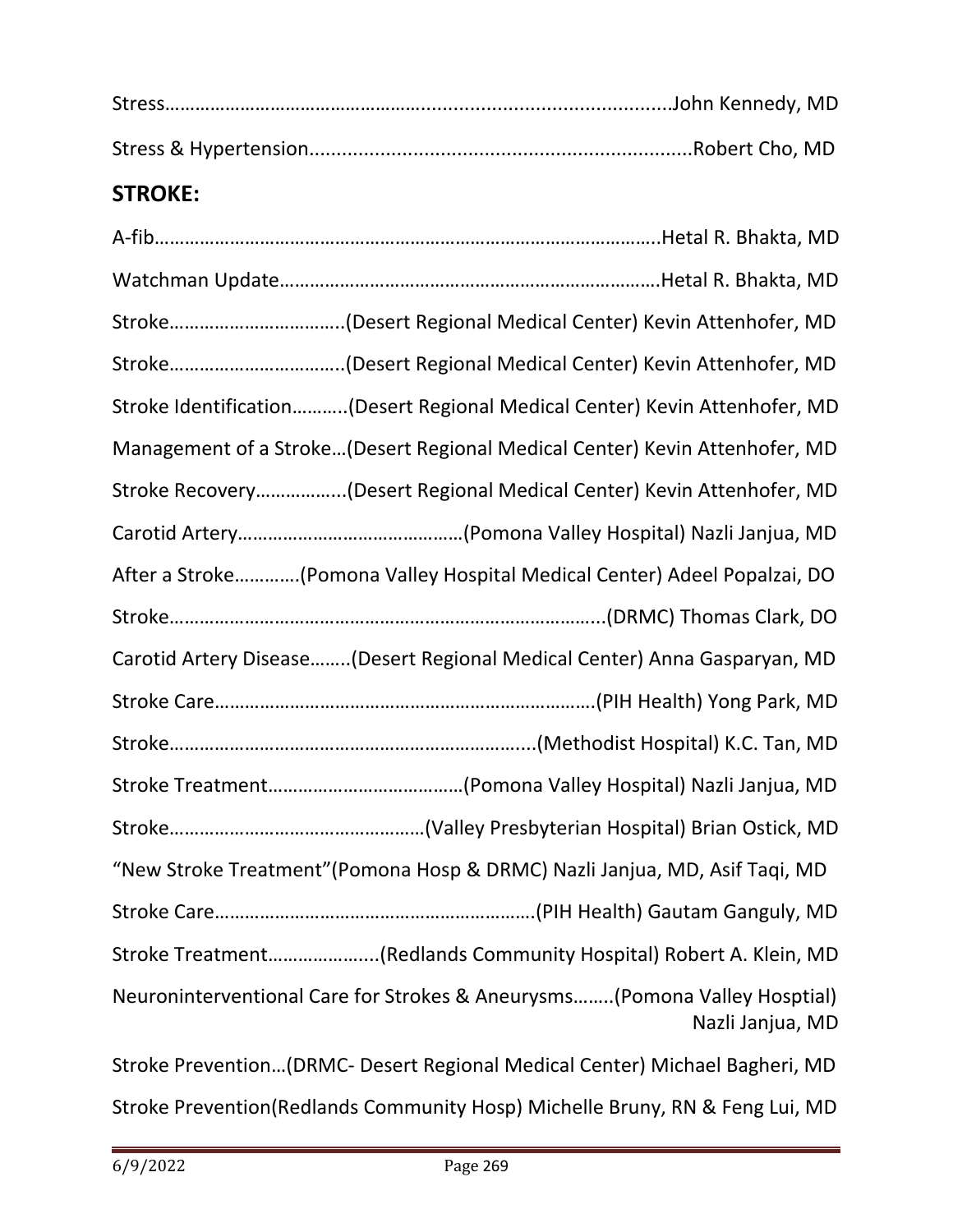| ER Stroke Receiving Center(Methodist Hospital) Jacob Fakoory, MD   |
|--------------------------------------------------------------------|
|                                                                    |
|                                                                    |
|                                                                    |
|                                                                    |
|                                                                    |
|                                                                    |
|                                                                    |
|                                                                    |
|                                                                    |
|                                                                    |
|                                                                    |
|                                                                    |
|                                                                    |
|                                                                    |
|                                                                    |
|                                                                    |
|                                                                    |
|                                                                    |
|                                                                    |
|                                                                    |
| Immediate Interventions for Someone having a StrokeDavid Brown, MD |
|                                                                    |
|                                                                    |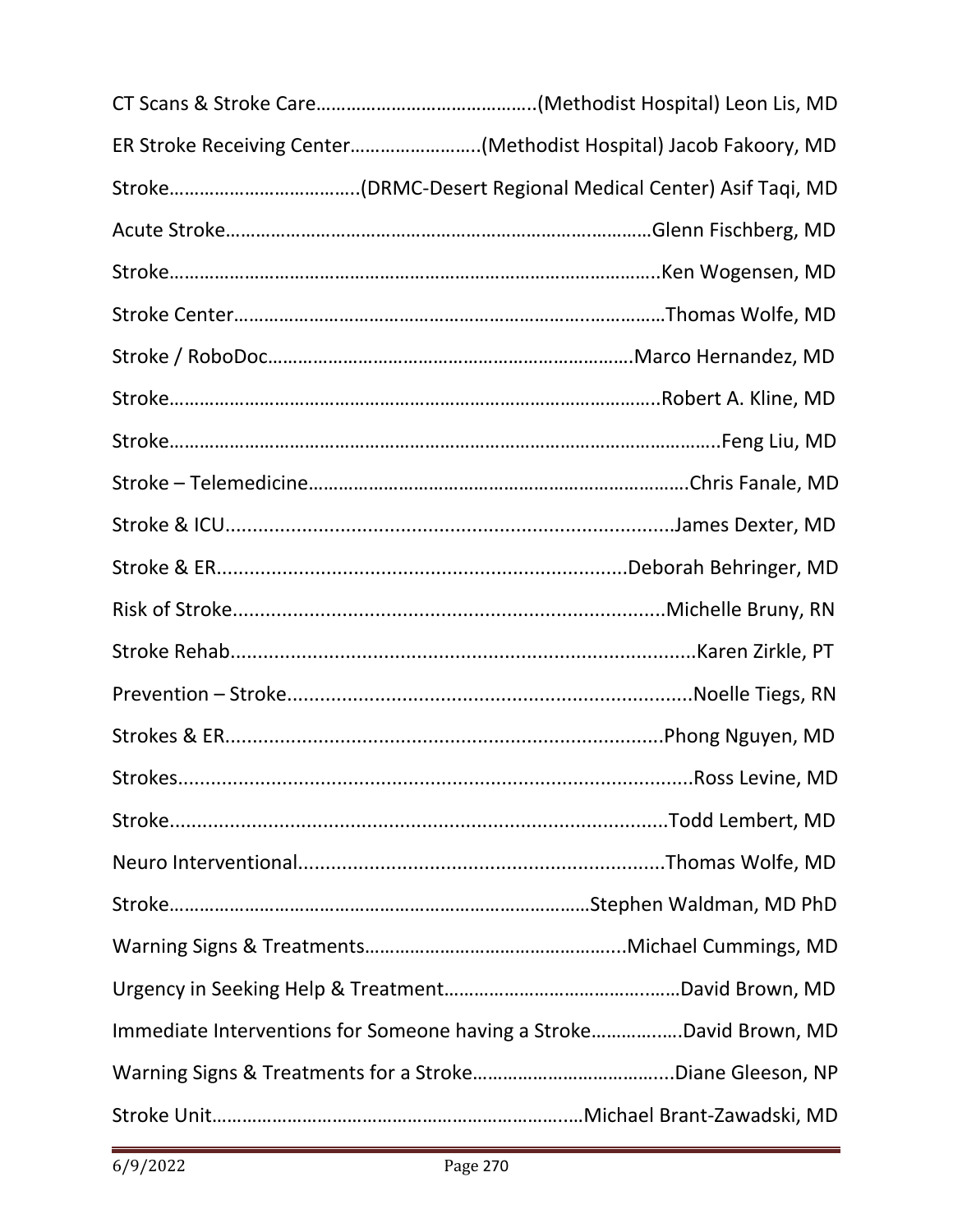| The Difference between a Stroke & a Brain AttackHenry Bellaci, MD       |  |
|-------------------------------------------------------------------------|--|
| How the Carotid Stenting Device is being usedSubbarao Myla, MD          |  |
|                                                                         |  |
|                                                                         |  |
|                                                                         |  |
|                                                                         |  |
|                                                                         |  |
| Treatments for Patients Experiencing a StrokeMichael Brant-Zawadzki, MD |  |
|                                                                         |  |
|                                                                         |  |
|                                                                         |  |

## **SUDDEN CARDIAC ARREST:**

| S-ICD-Prevent Sudden Cardiac Arrest(Methodist Hospital) Michael Cao, MD |
|-------------------------------------------------------------------------|
|                                                                         |
|                                                                         |
| Sudden Cardiac Arrest - "SCD" Sudden Coronary DiseaseRamin Manshadi, MD |
| Sudden Cardiac Arrest - Energy Drinks & SCDRamin Manshadi, MD           |
| Sudden Cardiac Arrest - Broken Heart SyndromeRamin Manshadi, MD         |
|                                                                         |
|                                                                         |
|                                                                         |
|                                                                         |
|                                                                         |

### **SUICIDE:**

Suicide………………………………………..…..(Pomona Valley Hospital) Daniel Blocker, PhD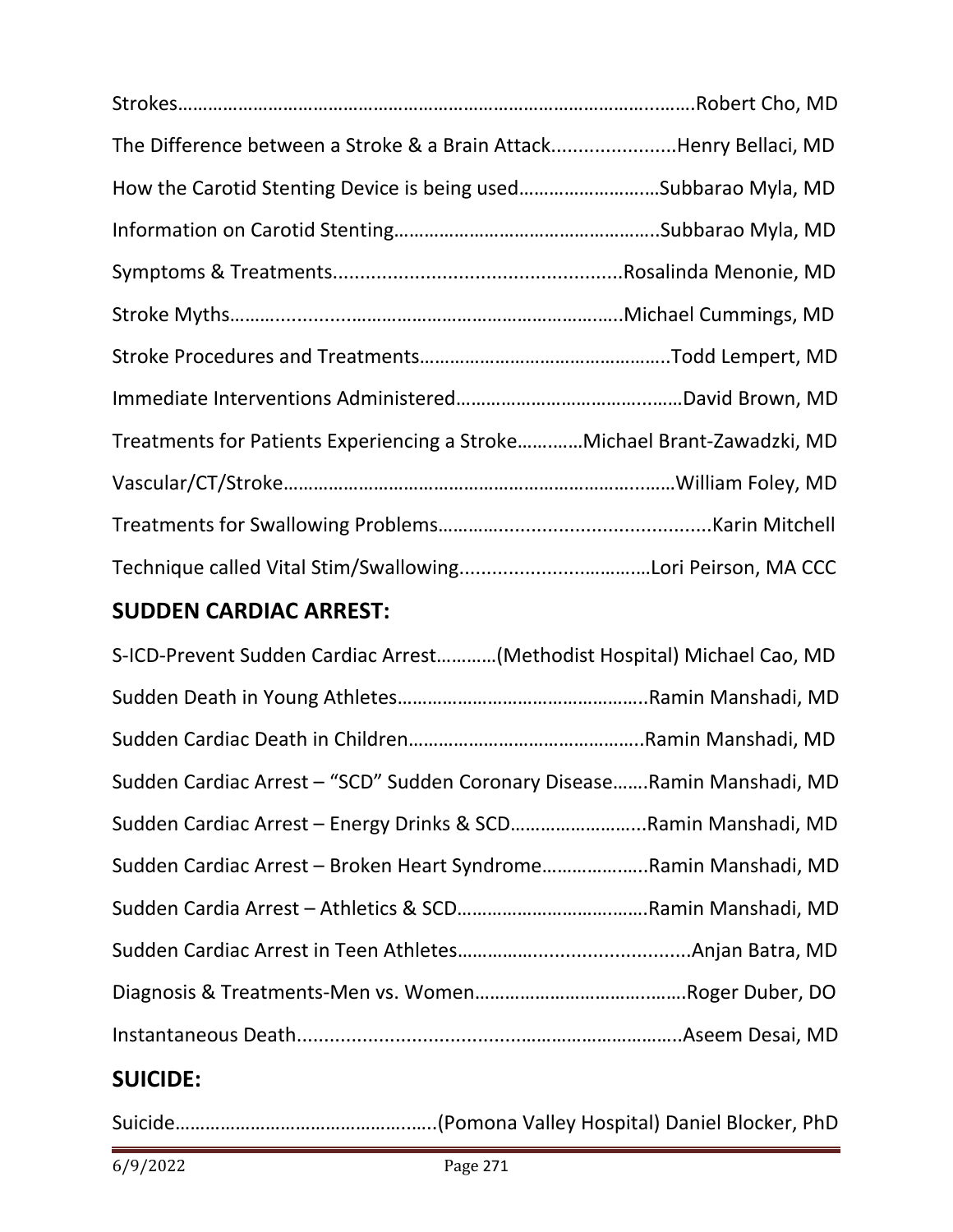| <b>SUPERBUG:</b>                                                       |                    |
|------------------------------------------------------------------------|--------------------|
|                                                                        |                    |
| <b>SUPPLEMENTS:</b>                                                    |                    |
|                                                                        |                    |
|                                                                        |                    |
|                                                                        |                    |
| Mixing Supplements & Medications(DRMC) Timothy Tyler, Pharm D          |                    |
|                                                                        |                    |
|                                                                        |                    |
| Supplement for Immunity(LifePharm) Jose Toro, MD, Kimberly Lloyd, MS & | Edward Andujar, MD |
| Prescription Medications & SupplementsTimothy Tyler, PharmD            |                    |
|                                                                        |                    |
|                                                                        |                    |
| <b>SURGERY:</b>                                                        |                    |

| TAVR-TAVI(Desert Regional Medical Center) Michael Bagheri, MD                 |
|-------------------------------------------------------------------------------|
|                                                                               |
|                                                                               |
| Surgery, TAVR/TAVI, Aortic Stenosis(Pomona Valley Hosp.) Gaurav R. Parikh, MD |
|                                                                               |
|                                                                               |
| Heart Surgery Through the Wrist(Desert Reg. Med. Center) Michael Bagheri, MD  |
| Minimally Invasive Surgery(Comprehensive Cancer Center) Eric Presser, MD      |
|                                                                               |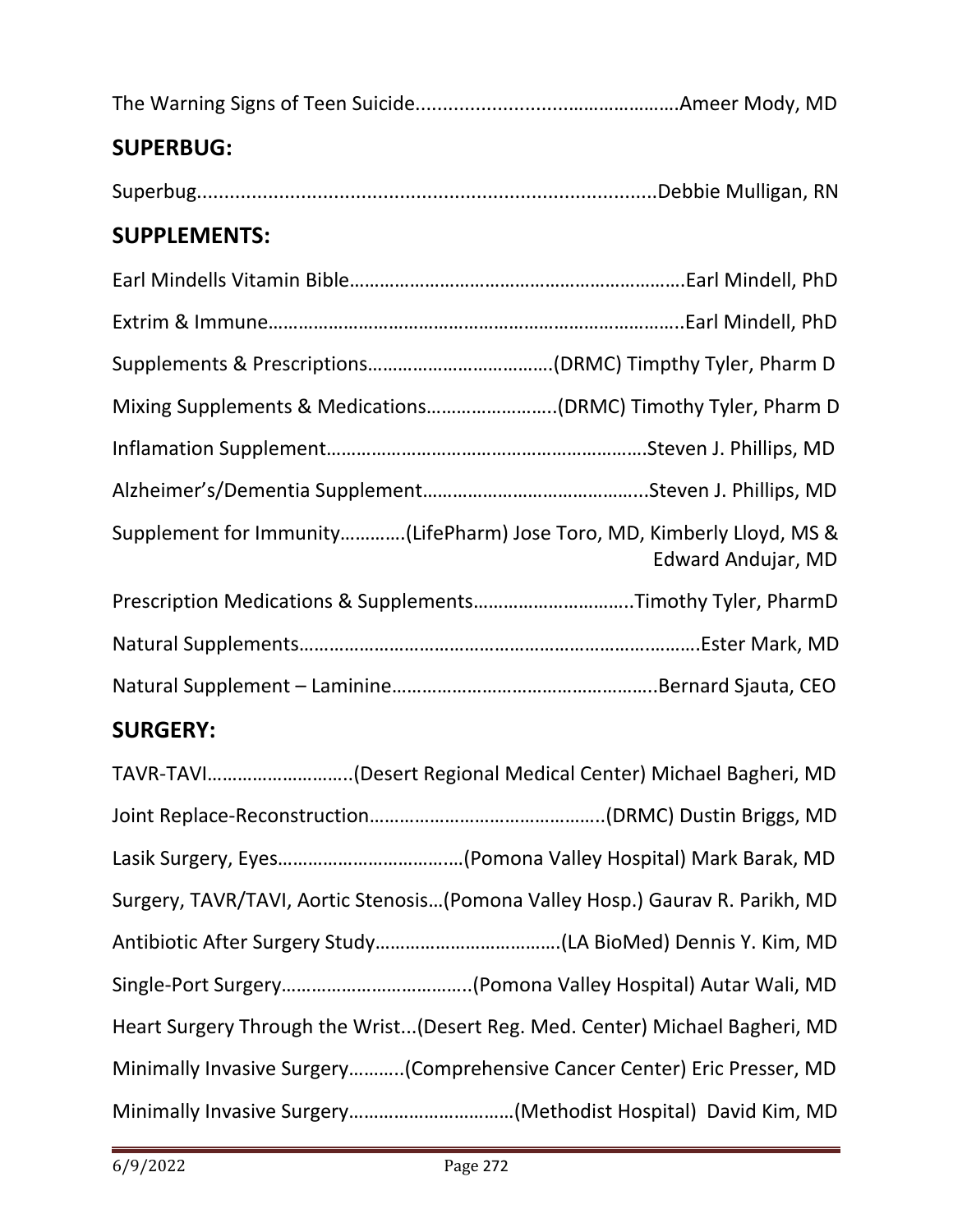| Surgery for Pancreatic Cancer Patients (Valley Presbyterian Hosp) Kevin Rice, MD |  |
|----------------------------------------------------------------------------------|--|
|                                                                                  |  |
|                                                                                  |  |
|                                                                                  |  |
|                                                                                  |  |
|                                                                                  |  |
|                                                                                  |  |
|                                                                                  |  |
|                                                                                  |  |
|                                                                                  |  |
|                                                                                  |  |

## **SURGERY SERVICES:**

|--|--|--|

## **SWALLOWING:**

| Retraining Methods Used for SwallowingJanet Shannon, CCC SLP  |  |
|---------------------------------------------------------------|--|
| Steps to help Patients/Swallowing ProblemsSteven Feinberg, MD |  |
|                                                               |  |
|                                                               |  |
|                                                               |  |

# **SWEATING:**

|--|--|

## **SWEATY PALMS:**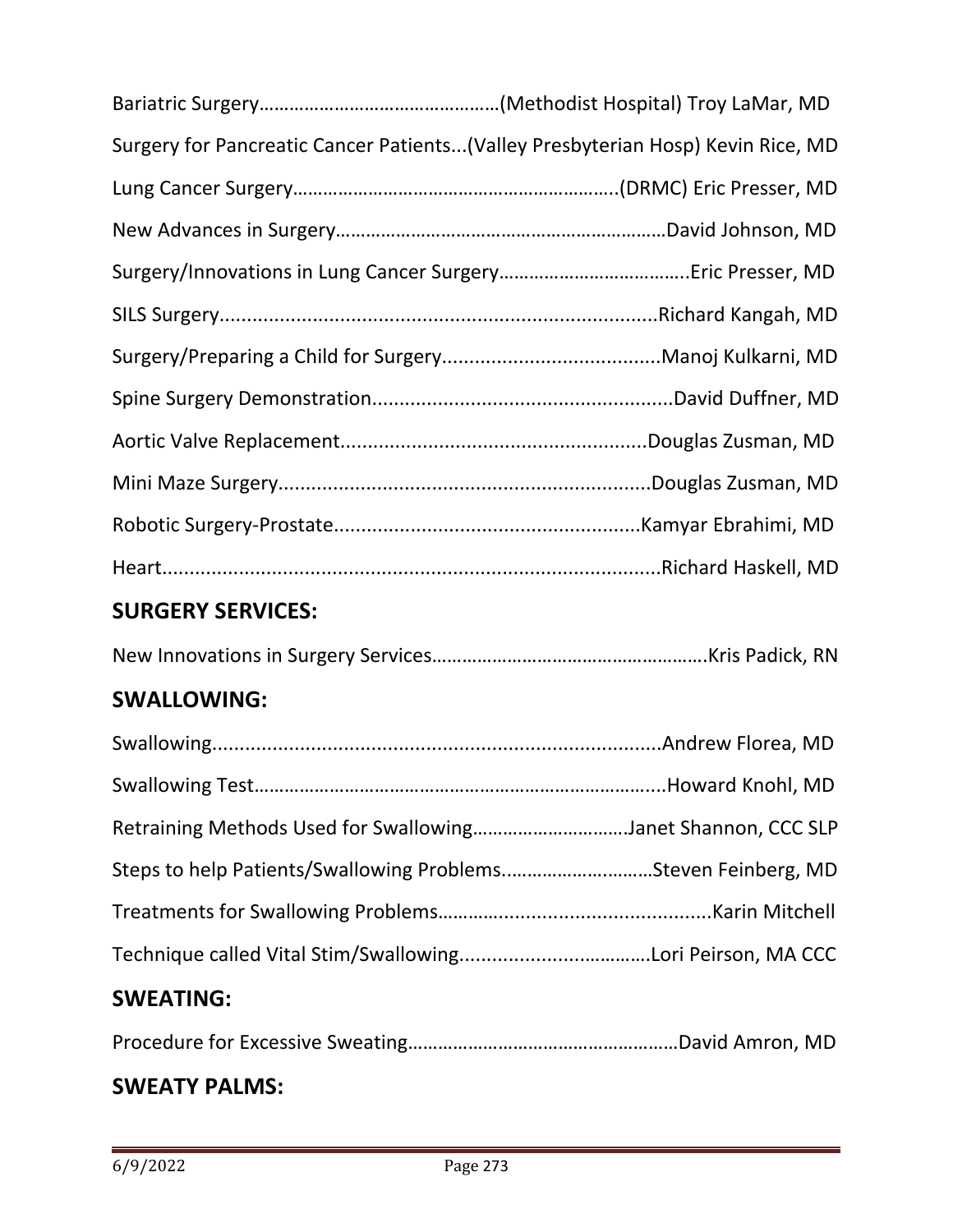# **SYNCHRONY LENS IMPLANT:**

|--|--|

# **(T)**

# **TEACHING THE BRAIN:**

|--|--|--|

### **TECHNOLOGY:**

| Medical Home Monitoring TechnologyRamon Dimaculangan & Rosner Luss, MD                |
|---------------------------------------------------------------------------------------|
| Medical Home HealthcareRamon Dimaculangan & Rosner Luss, MD                           |
| Biosimilars(Desert Regional Medical Center) Timothy Tyler, PharmD                     |
| Smartcurve Mammography(Pomona Hospital) Johnson Lightfoote, MD &<br>Diane Hockett, RT |
|                                                                                       |
| TAVT-TAVI(Desert Regional Medical Center) Michael Bagheri, MD                         |
|                                                                                       |
| Lipogems(OrthoBiologics) Gerard Malanga, MD & Christopher Rogers, MD                  |
| Radiation Treatments(Pomona Cancer Center) Bauchaib Rabbani, PhD                      |
| Direct Approach-Hip Replacement(Desert Reg. Med. Center) Douglas Roger, MD            |
|                                                                                       |
|                                                                                       |
|                                                                                       |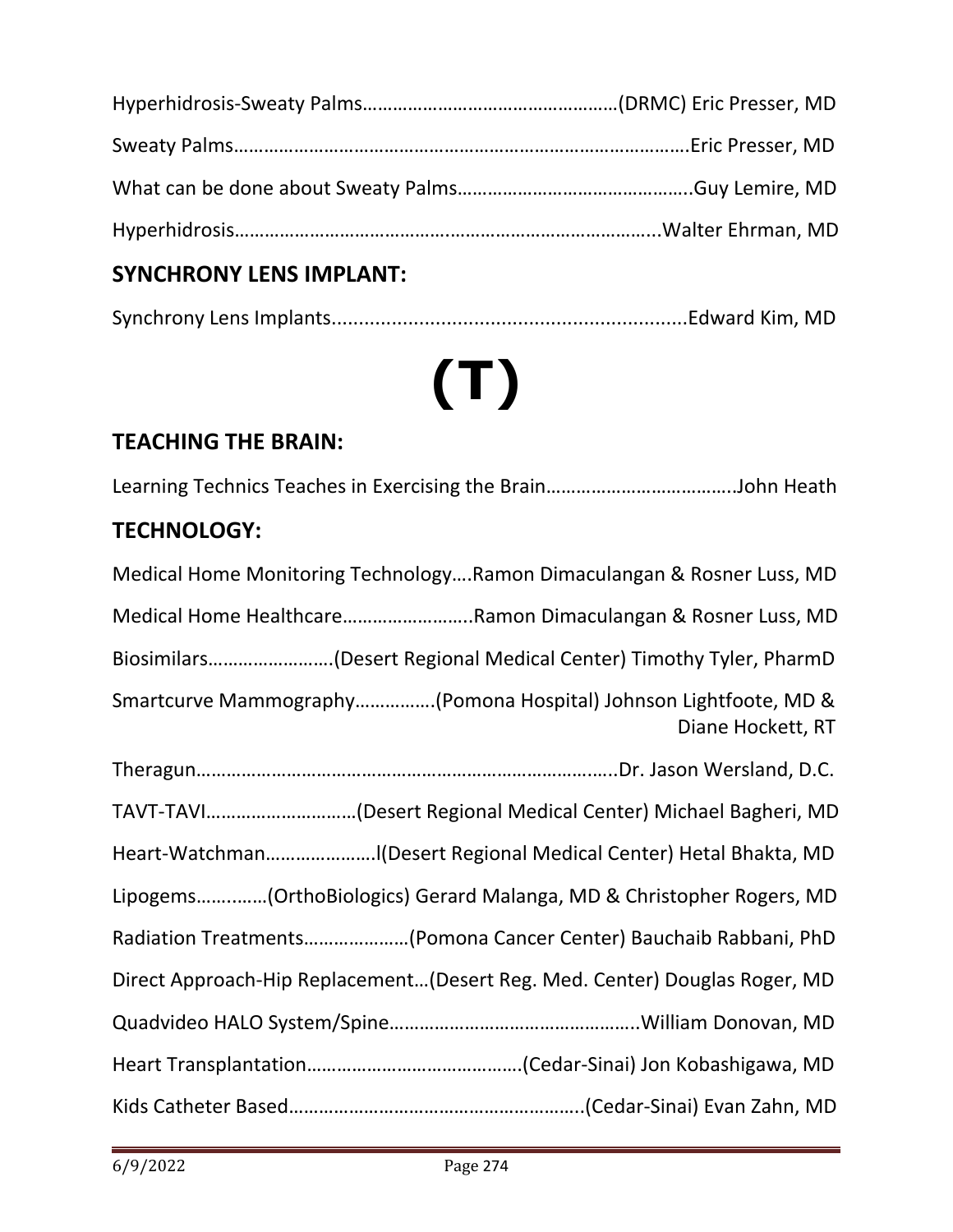| New info on Kidneys(Desert Regional Medical Center) Rodolfo Batarse, MD |
|-------------------------------------------------------------------------|

| TAVR/TAVI, Aortic Stenosis(Pomona Valley Hospital) Gaurav R. Parikh, MD   |
|---------------------------------------------------------------------------|
| TrueBeam/Cancer(Desert Regional Medical Center) Judy Jackson, MD          |
|                                                                           |
| Technology & Patient Care(Valley Presbyterian Hospital) Diego Mechoso, MD |
|                                                                           |

# **TEENS:**

| Vaping/Positive(Desert Regional Medical Center) Eric Presser, MD                                            |
|-------------------------------------------------------------------------------------------------------------|
|                                                                                                             |
|                                                                                                             |
|                                                                                                             |
|                                                                                                             |
| Cannabis/Vaping(Desert Regional Medical Center) Eric Presser, MD                                            |
|                                                                                                             |
|                                                                                                             |
|                                                                                                             |
|                                                                                                             |
| "Children & Teen Obesity"Tony O'Donnell, PhD, Susan Latham, RD,<br>Michael Snyder, MD and Tiffany Ghere, RD |
|                                                                                                             |
|                                                                                                             |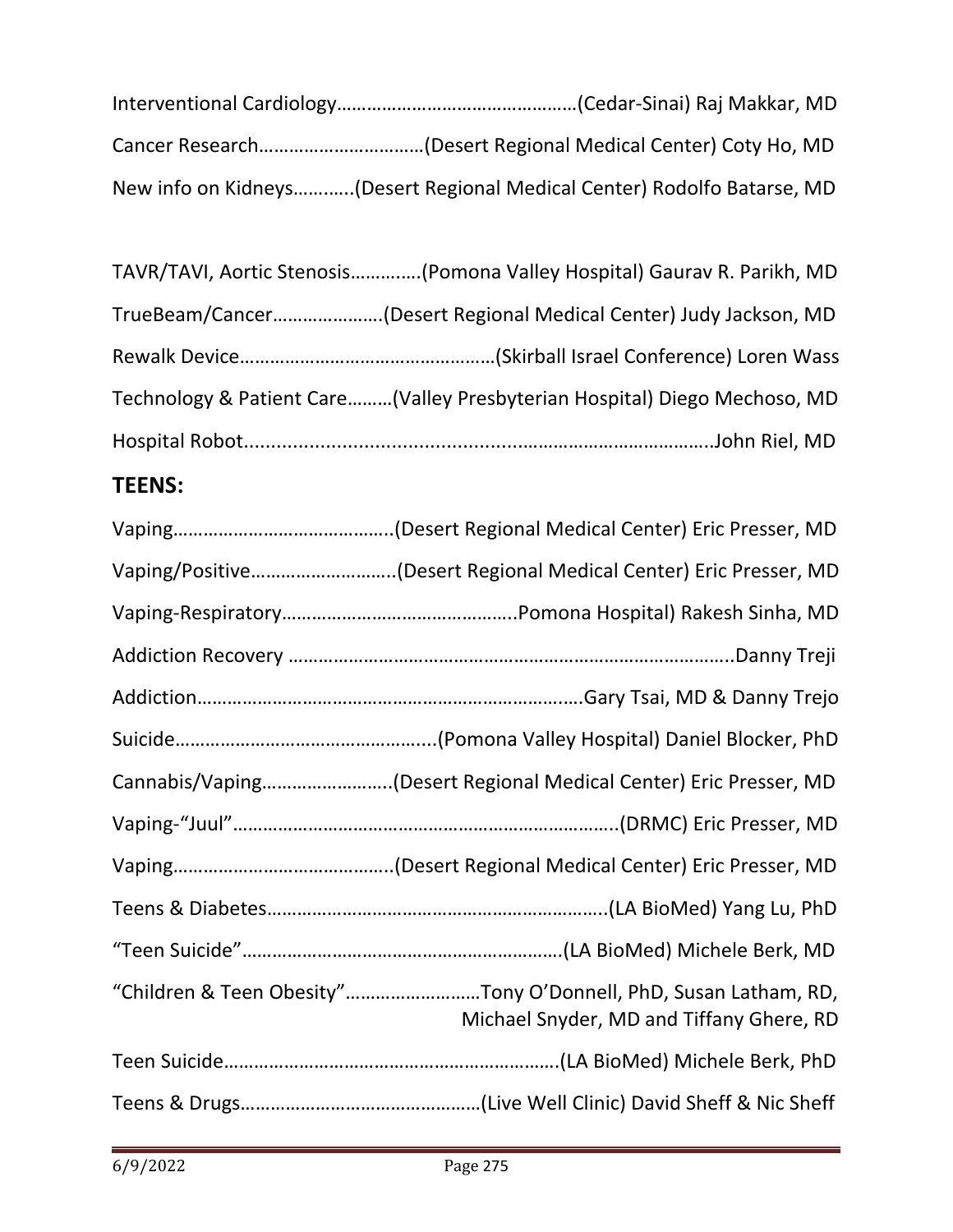| Some Teen Fads Results in Emergency SituationsAmeer Mody, MD                |                                                                                                      |
|-----------------------------------------------------------------------------|------------------------------------------------------------------------------------------------------|
|                                                                             |                                                                                                      |
|                                                                             |                                                                                                      |
|                                                                             |                                                                                                      |
|                                                                             |                                                                                                      |
|                                                                             |                                                                                                      |
| <b>TEETH:</b>                                                               |                                                                                                      |
| Dental Implants (Ultratooth)(Sargon Dental) Sargon Lazarof,<br><b>DDS</b>   |                                                                                                      |
|                                                                             |                                                                                                      |
|                                                                             |                                                                                                      |
| Dentistry - Pure Sleep(UCLA School of Dentistry) Robert Merrill, DDS,       | Peter G. Michaelson, MD, Wendy Troxel, PhD and<br>(President of the Pure Sleep Company) Neol Lindsay |
|                                                                             |                                                                                                      |
| Periodontal Disease Laser Treatment(Millennium Dental Technologies)         | Dawn Gregg, DDS & Robert H. Gregg, DDS                                                               |
| LANAP-Periodontal Disease & Dental Implants(Millennium Dental Technologies) | Robert H. Gregg, DDS & Gary M. Schwarz, DDS                                                          |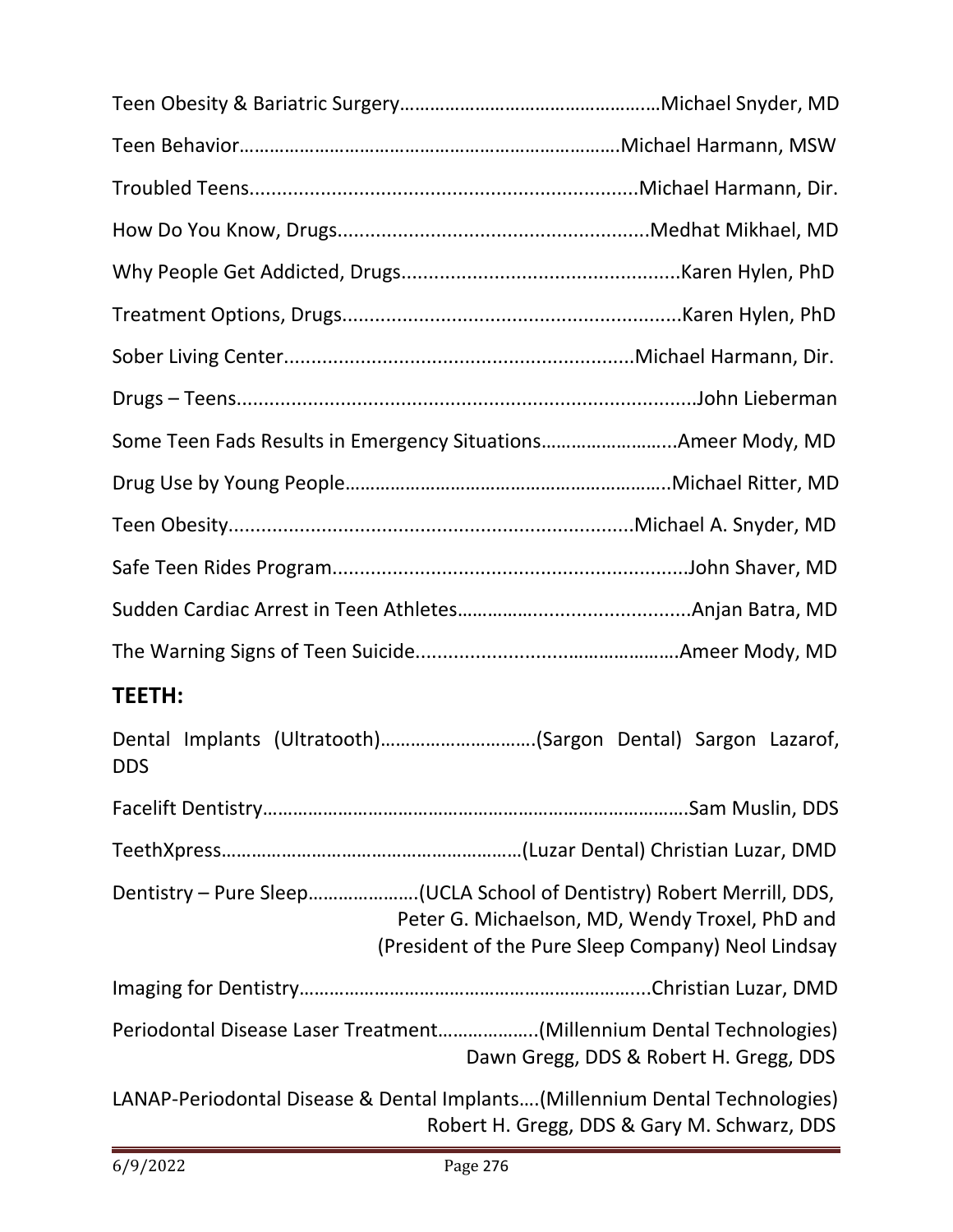| & Lynda Dean Duru, DDS |
|------------------------|

| Changing Standard of Care in Dentistry (Aesthetic Laser Dentistry) John Hendy, DDS |  |
|------------------------------------------------------------------------------------|--|
|                                                                                    |  |
|                                                                                    |  |
|                                                                                    |  |
|                                                                                    |  |
|                                                                                    |  |
|                                                                                    |  |
|                                                                                    |  |
|                                                                                    |  |
|                                                                                    |  |
|                                                                                    |  |
|                                                                                    |  |
|                                                                                    |  |
|                                                                                    |  |
|                                                                                    |  |
|                                                                                    |  |
|                                                                                    |  |
| Treatments & Procedures for Cosmetic DentistryTodd Engel, DDS                      |  |
|                                                                                    |  |
|                                                                                    |  |
| The Difference between Crowns & BridgesChristian J. Luzar, DMD                     |  |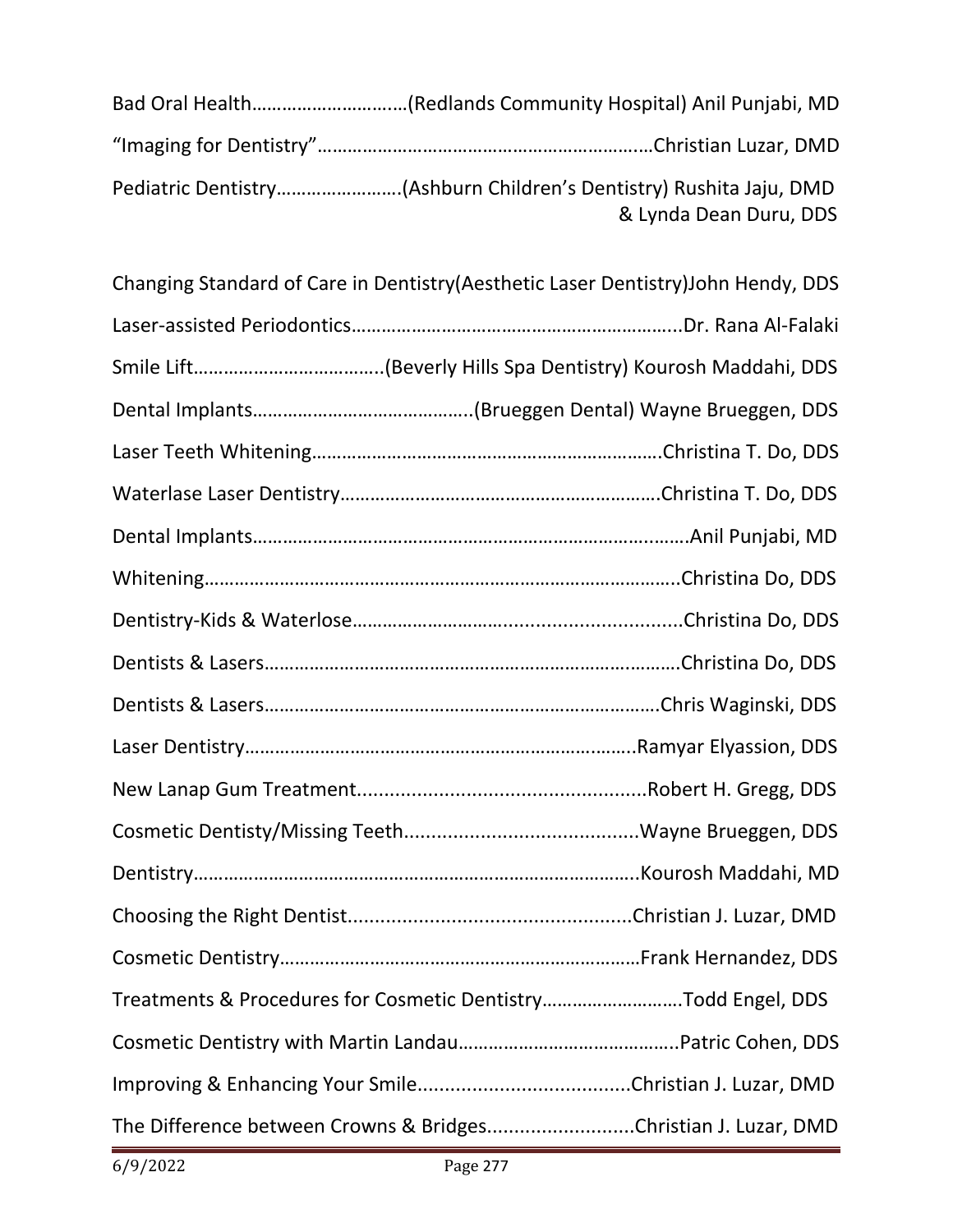| Reconstructive Facial Surgery of the Head & NeckChristian J. Luzar, DMD |  |
|-------------------------------------------------------------------------|--|
|                                                                         |  |
|                                                                         |  |
|                                                                         |  |
| <b>TELEMEDICINE:</b>                                                    |  |
|                                                                         |  |

# **TEMPERATURE:**

Prevention Circle Plus Ring……………..Neil Friedman, Biometrics, COO

# **TERMINAL LIFE INSURANCE:**

|                 | Scott Kirby, Co-Pres., & Matthew Ganovsky, Co-Pres.                                                                          |
|-----------------|------------------------------------------------------------------------------------------------------------------------------|
|                 | Terminal Life Insurance(Life Credit) Cody Gleason, Dir. of Case Management,<br>Craig Stack, Marketing Dir. & Dan Miller, CEO |
| <b>TESTING:</b> |                                                                                                                              |
|                 |                                                                                                                              |
|                 |                                                                                                                              |
|                 |                                                                                                                              |
| <b>THROAT:</b>  |                                                                                                                              |
|                 |                                                                                                                              |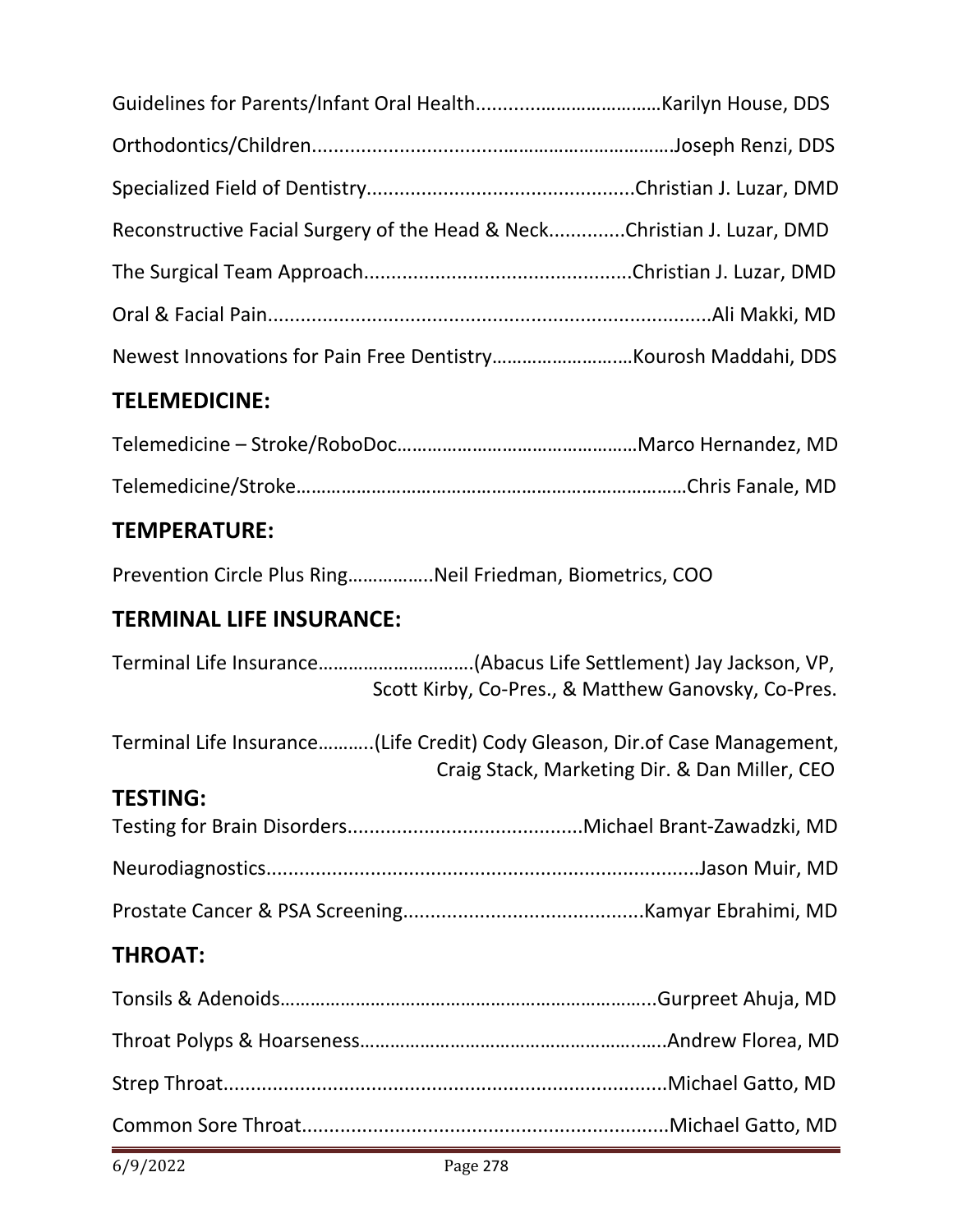# **THORASIC SURGERY:**

| <b>THUMB:</b>         |  |
|-----------------------|--|
|                       |  |
| <b>THYROID:</b>       |  |
|                       |  |
|                       |  |
|                       |  |
|                       |  |
|                       |  |
|                       |  |
| <b>TICK BITES:</b>    |  |
|                       |  |
| <b>TMJ DISORDERS:</b> |  |
|                       |  |
|                       |  |
|                       |  |
|                       |  |
|                       |  |
|                       |  |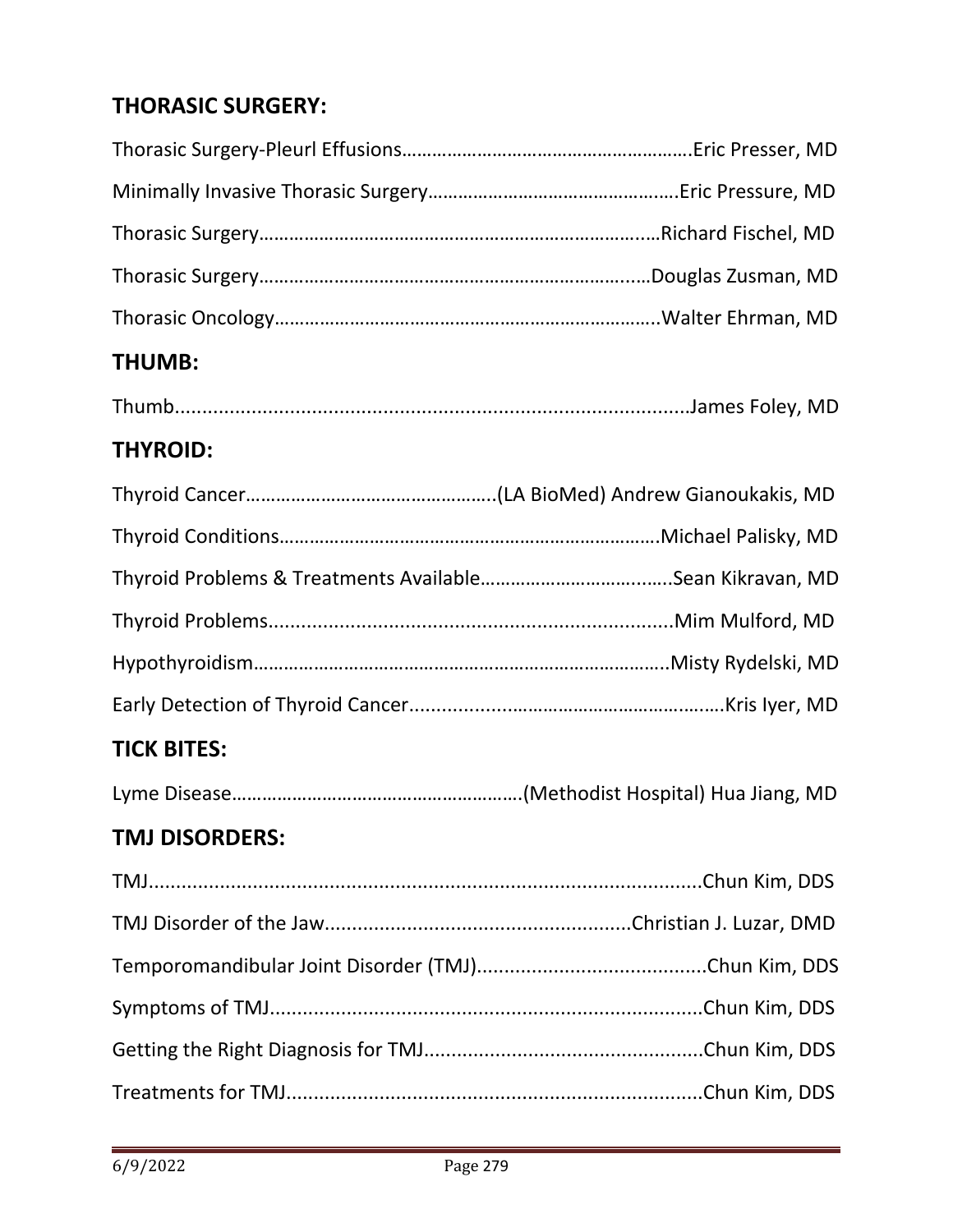| <b>TOE NAIL FUNGUS:</b>                                        |                            |
|----------------------------------------------------------------|----------------------------|
|                                                                |                            |
|                                                                |                            |
| <b>TOMOSYNTHESIS:</b>                                          |                            |
|                                                                |                            |
| <b>TOMOTHERAPY:</b>                                            |                            |
|                                                                |                            |
| Tomotherapy allows for very Accurate TargetingPeter Chen, MD   |                            |
|                                                                |                            |
| <b>TONSILLECTOMY:</b>                                          |                            |
|                                                                |                            |
| <b>TONSILS:</b>                                                |                            |
|                                                                |                            |
| <b>TOURETTE'S:</b>                                             |                            |
| CBD & Tourette's Syndrome(Therapix) Ascher Shmulewitz, MD PhD, | Michael Bloch, MD & Jackie |
| <b>TRANSFUSION FREE MEDICINE:</b>                              |                            |
|                                                                |                            |
| <b>TRANSPLANT:</b>                                             |                            |
|                                                                |                            |
|                                                                |                            |
|                                                                |                            |
|                                                                |                            |
|                                                                |                            |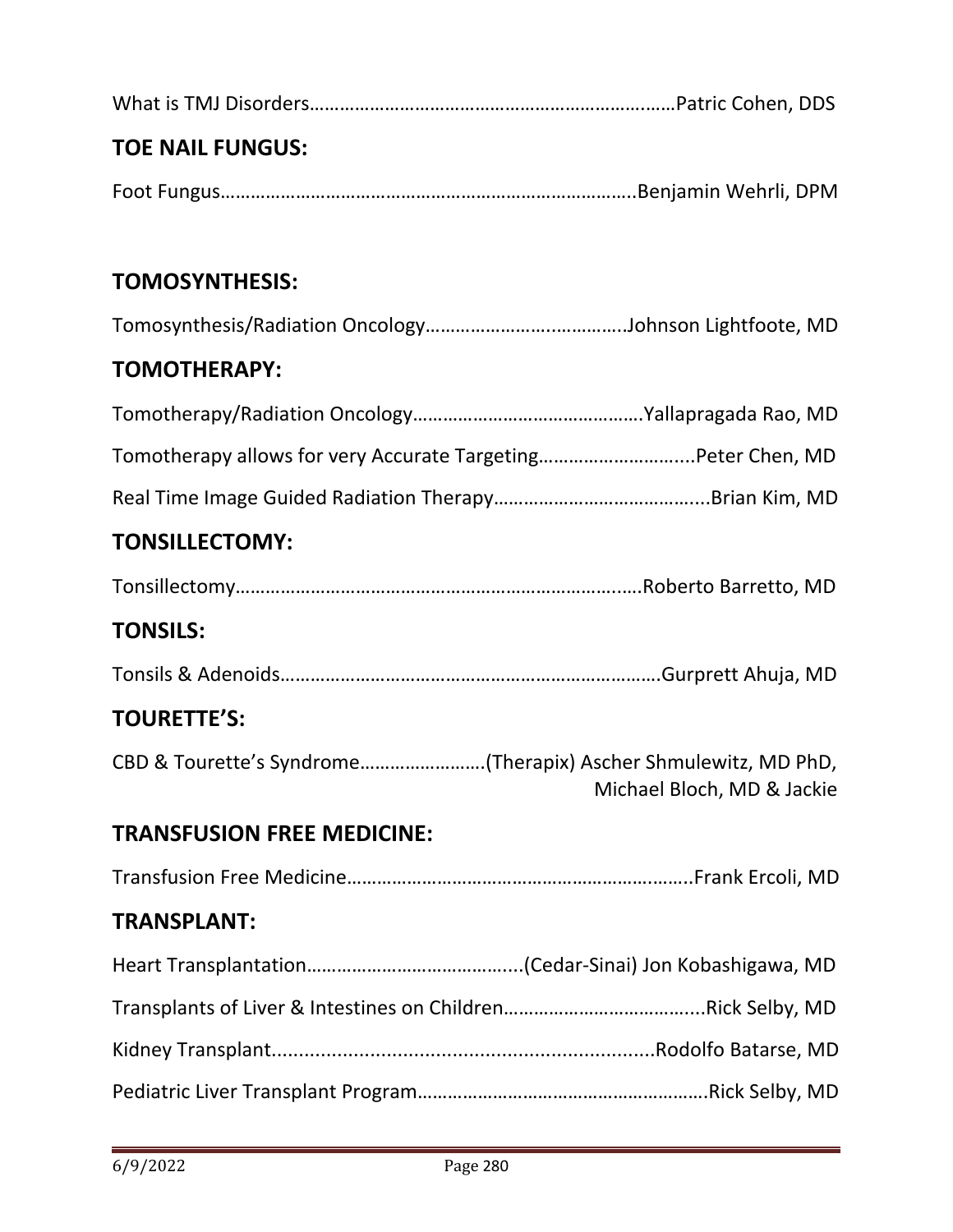#### **TRAUMA:**

| PTSD-Post-traumatic stress disorder(Pomona Hospital) Daniel Blocker, PhD    |
|-----------------------------------------------------------------------------|
| Trauma Show Segment(Pomona Valley Hosp. Med. Center) Amee Castillejo, RN    |
|                                                                             |
| Trauma Department(Pomona Valley Hospital) Stephanie Raby, MSN, RN, PHN      |
|                                                                             |
|                                                                             |
|                                                                             |
| Concussion(CHOC Children's Hosp) Sharief Taraman, MD & Jonathan Romain, PhD |
| Injury Prevention for Children(CHOC Children's Hospital) Amy Waunch, RN     |
|                                                                             |
|                                                                             |

# **TRIGGER FINGER:**

|--|

## **TUBERCULOSIS:**

Tuberculosis……………………………….(Pomona Valley Hospital) Daniel Gluckstein, MD

# **(U)**

# **ULCERS:**

| Gastro Symptoms(Desert Regional Medical Center) Mehrdad Asgeri, MD |
|--------------------------------------------------------------------|
| Stomach Ulcers(Desert Regional Medical Center) Mehrdad Asgeri, MD  |
|                                                                    |
|                                                                    |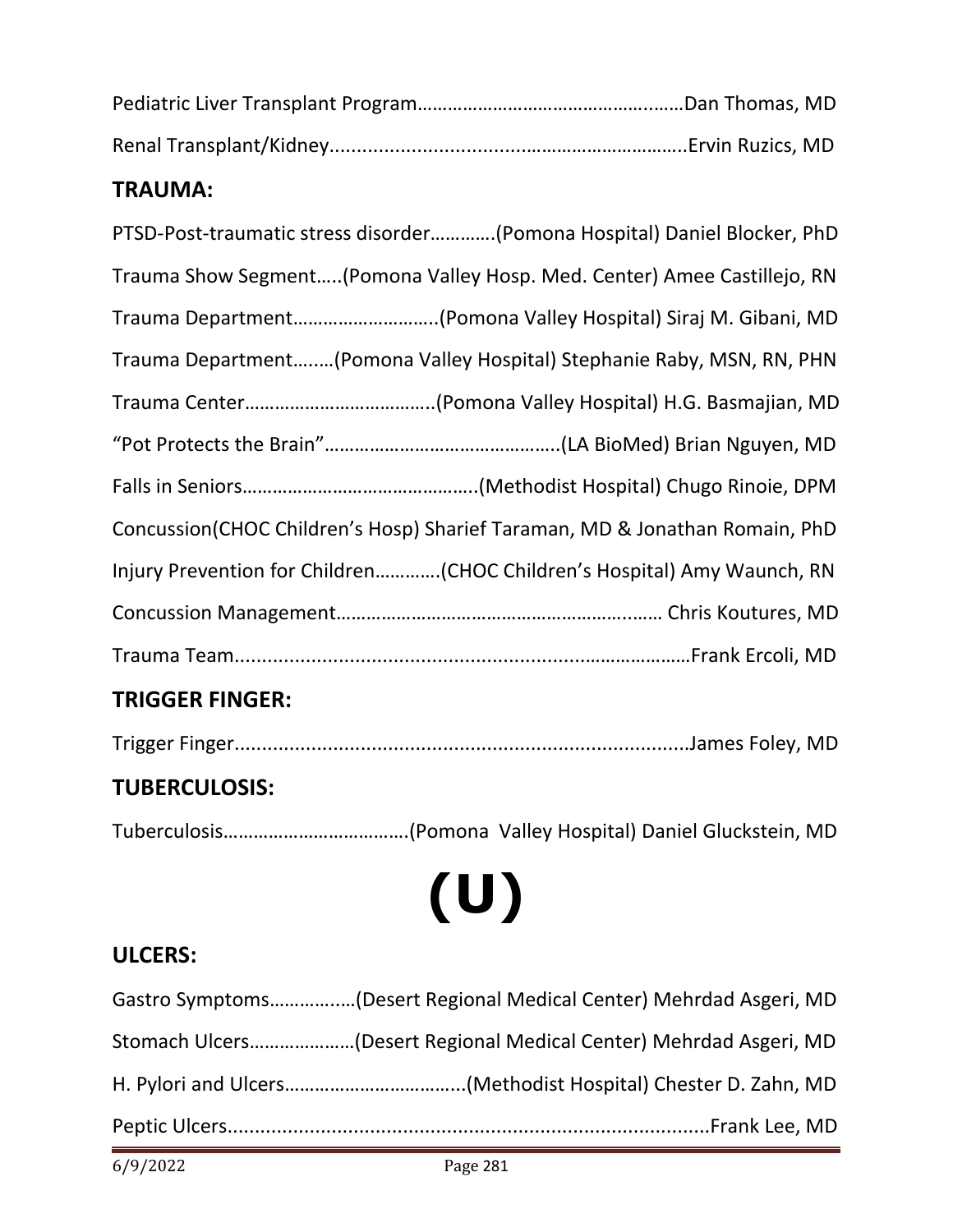# **ULTRATOOTH:**

|--|--|--|--|--|

## **URGENT CARE VS. EMERGENCY CARE:**

| Urgent Care & Covid(St. Mary's Hospital in Reno) Bayo Curry-Winchell, MD |  |
|--------------------------------------------------------------------------|--|
|                                                                          |  |
|                                                                          |  |

# **URINARY:**

|  | Urinary Tract Infections(Stanford University Medical Center) Leah Millheiser, MD |
|--|----------------------------------------------------------------------------------|
|  |                                                                                  |
|  |                                                                                  |

## **URINARY INCONTINENCE:**

| Urinary Incontinence. (Northwestern University Med. School) Lauren Streicher, MD |  |
|----------------------------------------------------------------------------------|--|
|                                                                                  |  |
|                                                                                  |  |
|                                                                                  |  |
|                                                                                  |  |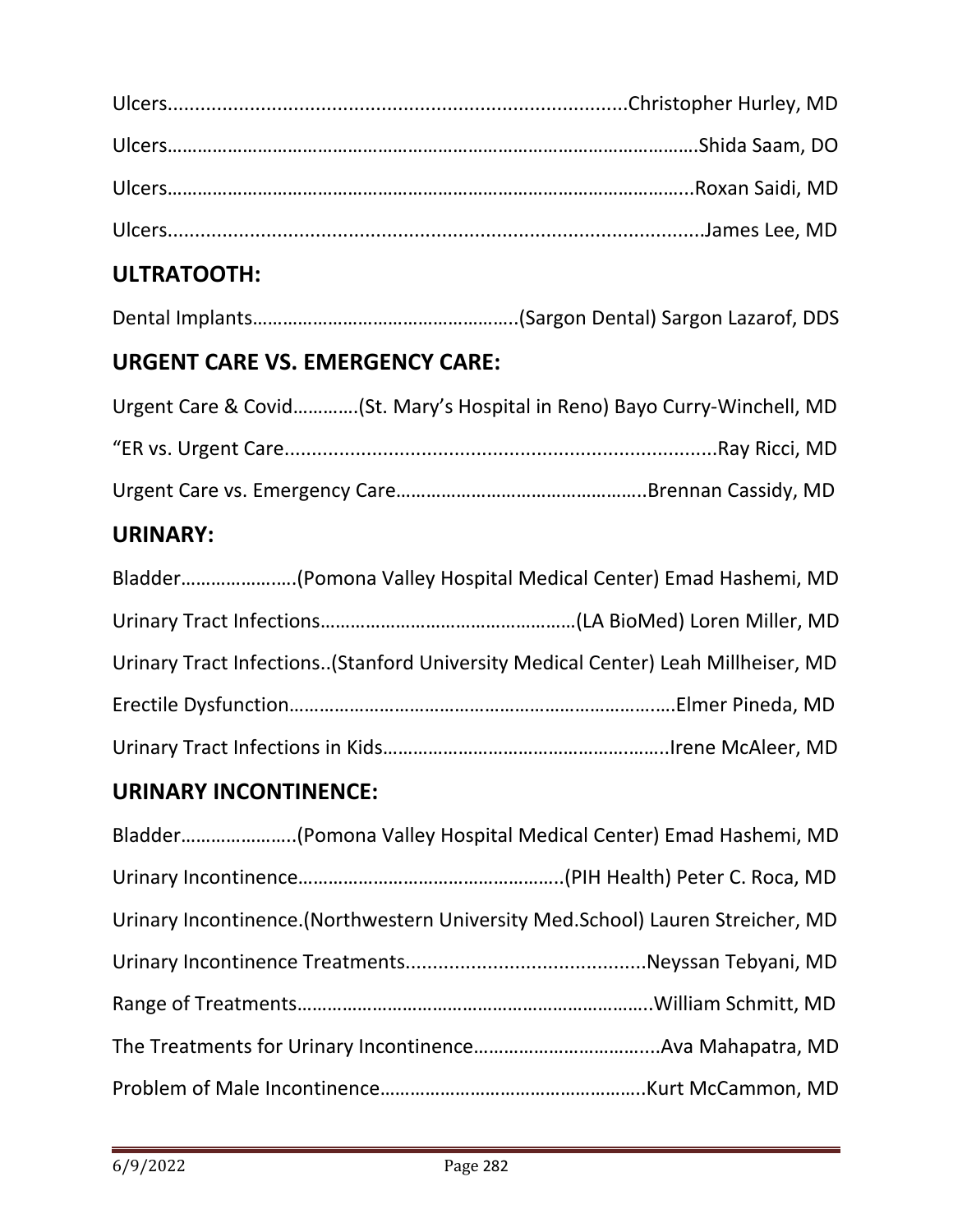# **URINARY TRACT INFECTIONS:**

| Infections Affecting the Kidneys(Desert Regional Med.Center) Bryan Stone, MD     |
|----------------------------------------------------------------------------------|
|                                                                                  |
|                                                                                  |
| Urinary Tract Infections(Stanford University Medical Center) Leah Millheiser, MD |
|                                                                                  |
|                                                                                  |

# **UROLOGY:**

| Peyronie's Disease(Pomona Valley Hospital) Adam Hickerson, MD           |
|-------------------------------------------------------------------------|
| Prostate Cancer-New Tests(Pomona Valley Hospital) Michael Consolo, DO   |
| Bladder(Pomona Valley Hospital Medical Center) Emad Hashemi, MD         |
|                                                                         |
| Urology - Drugs & Habits that Damage KidneysRodolfo Batarse, MD         |
| Urology-Urologic Treatments/Minimum InvasiveDr. Spellberg, MD           |
|                                                                         |
|                                                                         |
|                                                                         |
|                                                                         |
|                                                                         |
| Diagnosis & Treatment of Congenital Conditions/PediatricsBarry Duel, MD |
|                                                                         |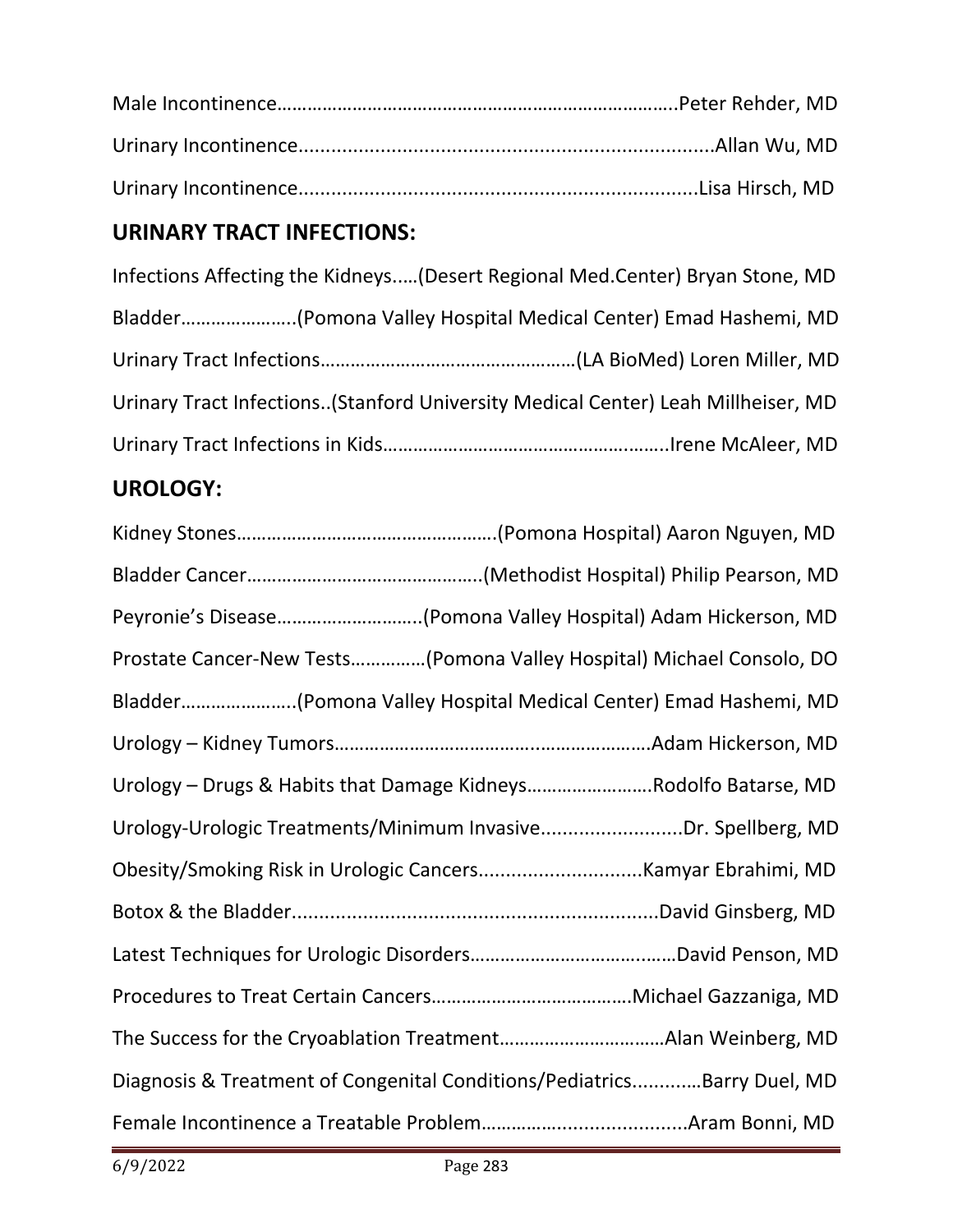# **UROLOGY / CHILDREN:**

| Children with Renal Failure & Urinary AbnormalitiesBrian Hardy, MD      |  |
|-------------------------------------------------------------------------|--|
| Diagnosis & Treatment of Congenital Conditions/PediatricsBarry Duel, MD |  |
|                                                                         |  |
|                                                                         |  |
|                                                                         |  |
|                                                                         |  |

# **UTERINE BLEEDING:**

# **UTERINE FIBROID TUMORS:**

# **(V)**

# **VACCINATIONS:**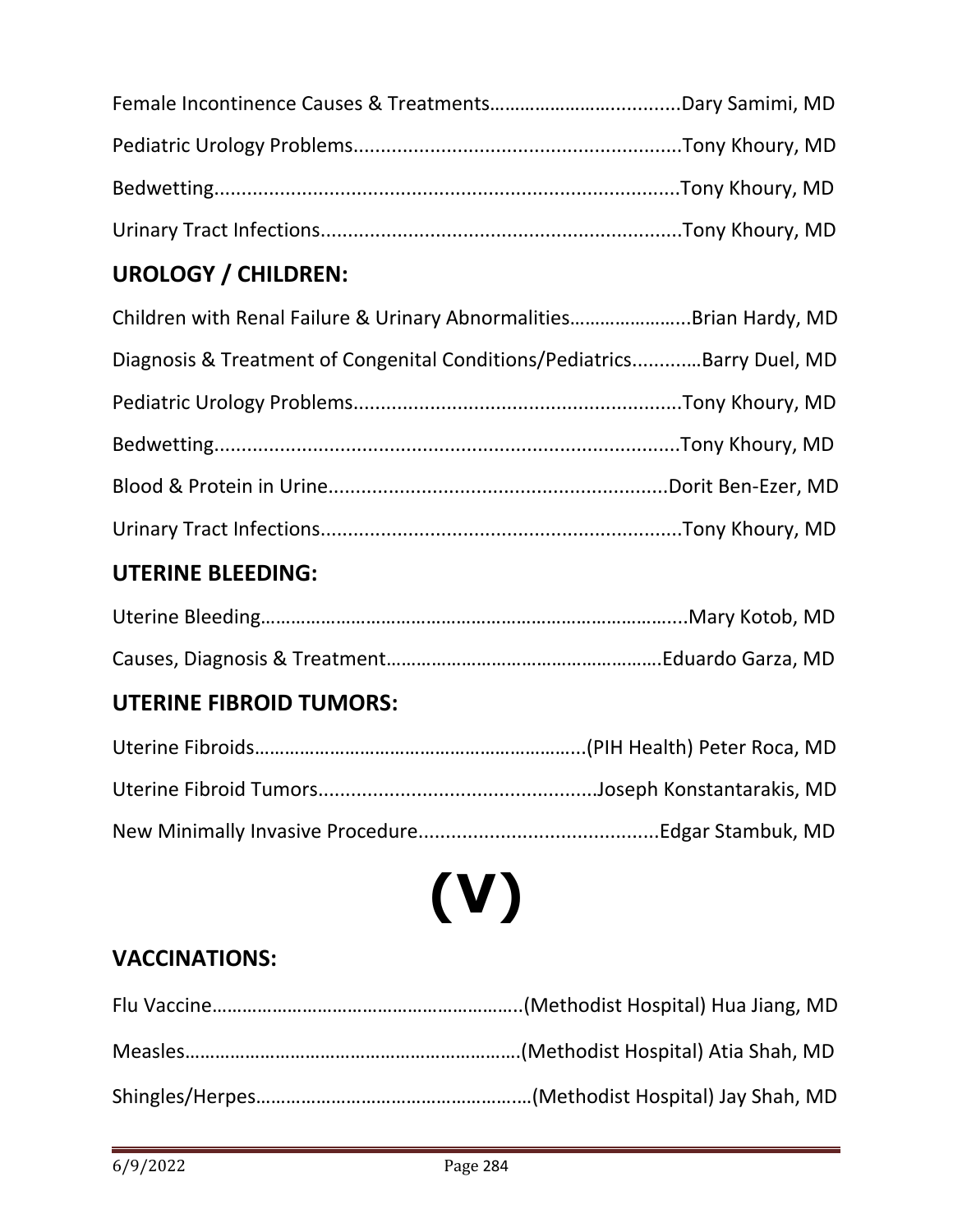| Flu Vaccination-Pregnancy(Pomona Hospital) Maria Hellen Rodriguez, MD      |
|----------------------------------------------------------------------------|
|                                                                            |
| C. diff Vaccine(Washington University School of Medicine) Erik Duberke, MD |
|                                                                            |
| Influenza Vaccine & Pregnant Women(Pomona Hosp) M. Hellen Rodriguez, MD    |
|                                                                            |
|                                                                            |
|                                                                            |
|                                                                            |
|                                                                            |

# **VAGINAL:**

## **VAGINAL REJUVENATION:**

| Wu,MD                 |  |  |
|-----------------------|--|--|
|                       |  |  |
| <b>VALVE DISEASE:</b> |  |  |
|                       |  |  |
|                       |  |  |
|                       |  |  |
| <b>VAPING:</b>        |  |  |
|                       |  |  |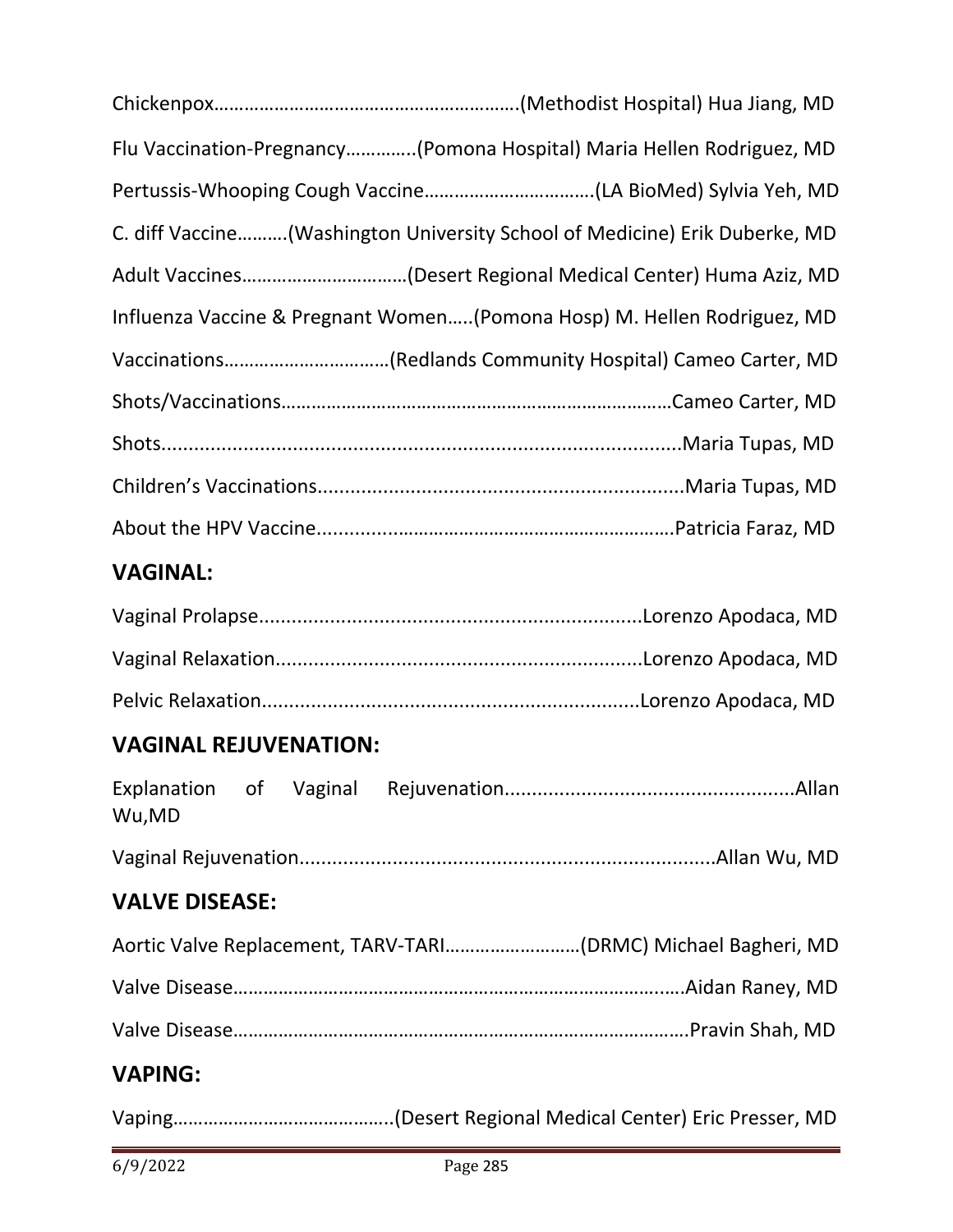| Vaping/Positive(Desert Regional Medical Center) Eric Presser, MD            |  |
|-----------------------------------------------------------------------------|--|
| Vaping-Respiratory(Desert Regional Medical Center) Rakesh Sinha, MD         |  |
| Addiction & Tobacco(Pomona Valley Hosp. Med. Center) Dan Blocker, PhD, LMFT |  |
|                                                                             |  |
|                                                                             |  |
| <b>MD</b>                                                                   |  |

# **VARICOSE VEINS:**

| Veins-Varicose Veins(Desert Regional Medical Center) Anna Gasparyan, MD |
|-------------------------------------------------------------------------|
|                                                                         |
|                                                                         |
|                                                                         |
|                                                                         |
|                                                                         |

## **VASCULAR:**

| Vascular-Varicose Veins(Desert Regional Medical Center) Anna Gasparyan, MD |
|----------------------------------------------------------------------------|
|                                                                            |
| Abdominal Aortic Aneurysms(Desert Regional Med Center) Anna Gasparyan, MD  |
| Aortic Valve Replacement(Methodist Hospital) Eli R. Capouya, MD            |
|                                                                            |
| Amputation Prevention-Vascular Surgery(Valley Presb Hosp) James Burks, MD  |
|                                                                            |
|                                                                            |
|                                                                            |
|                                                                            |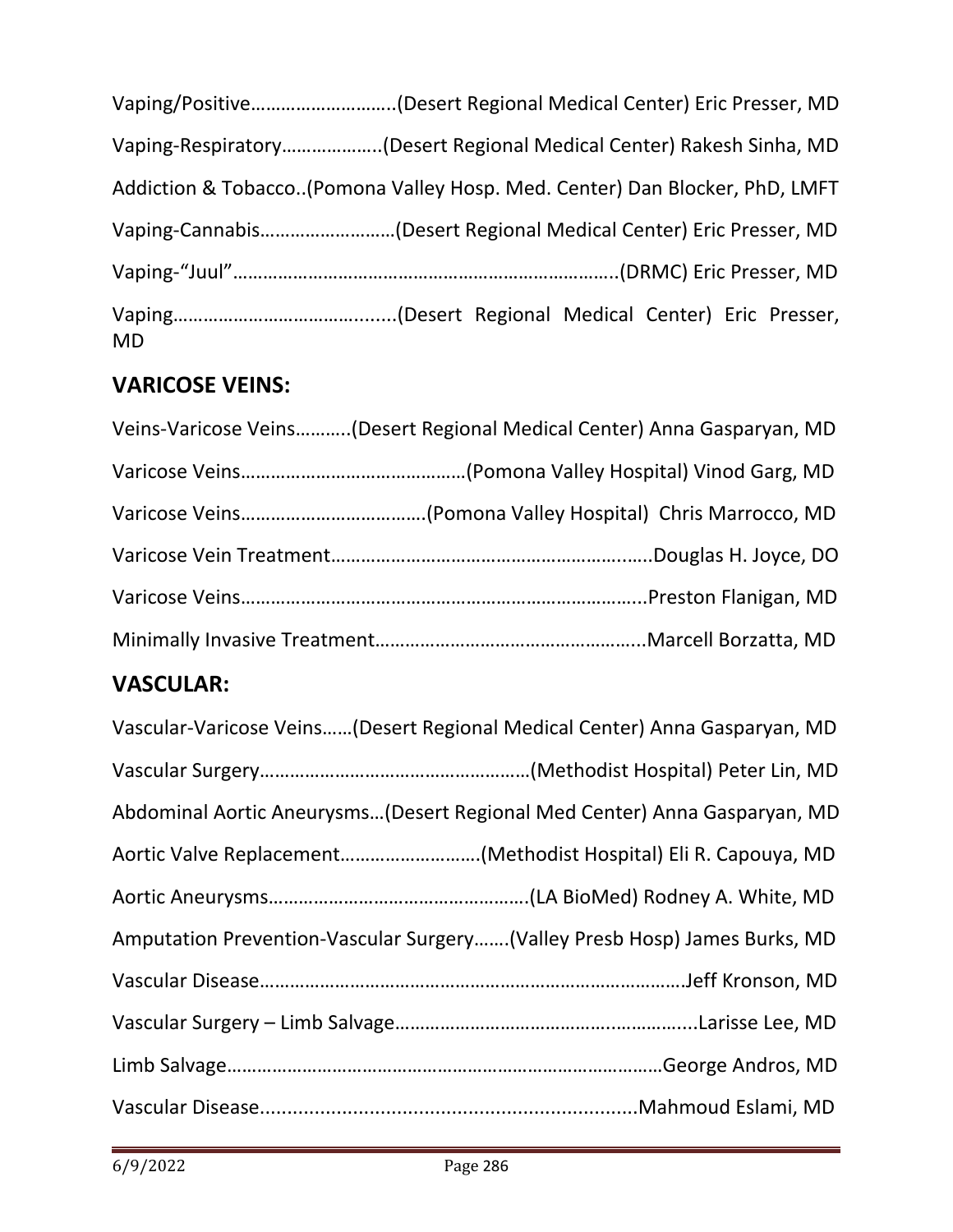| Narrowing of the Blood Vessels (Angiography)Greg Thomas, MD                     |  |
|---------------------------------------------------------------------------------|--|
|                                                                                 |  |
|                                                                                 |  |
| Keeping Your Vascular System Running SmoothlyBryan Stone, MD                    |  |
|                                                                                 |  |
|                                                                                 |  |
|                                                                                 |  |
|                                                                                 |  |
| Vascular Surgeries & Extending a Patient's LifeGilberto Russo, MD<br><b>PhD</b> |  |

## **VATS PROCEDURE – LUNG CANCER:**

VATS (Video Assisted Thoracic Surgery) Lung Cancer..........….…Richard Fischel, MD

### **VEINS:**

| Deep Vein Thrombosis(Valley Presbyterian Hospital) Sammy Eghbalieh, MD |
|------------------------------------------------------------------------|
|                                                                        |
|                                                                        |
|                                                                        |
|                                                                        |
|                                                                        |
|                                                                        |
|                                                                        |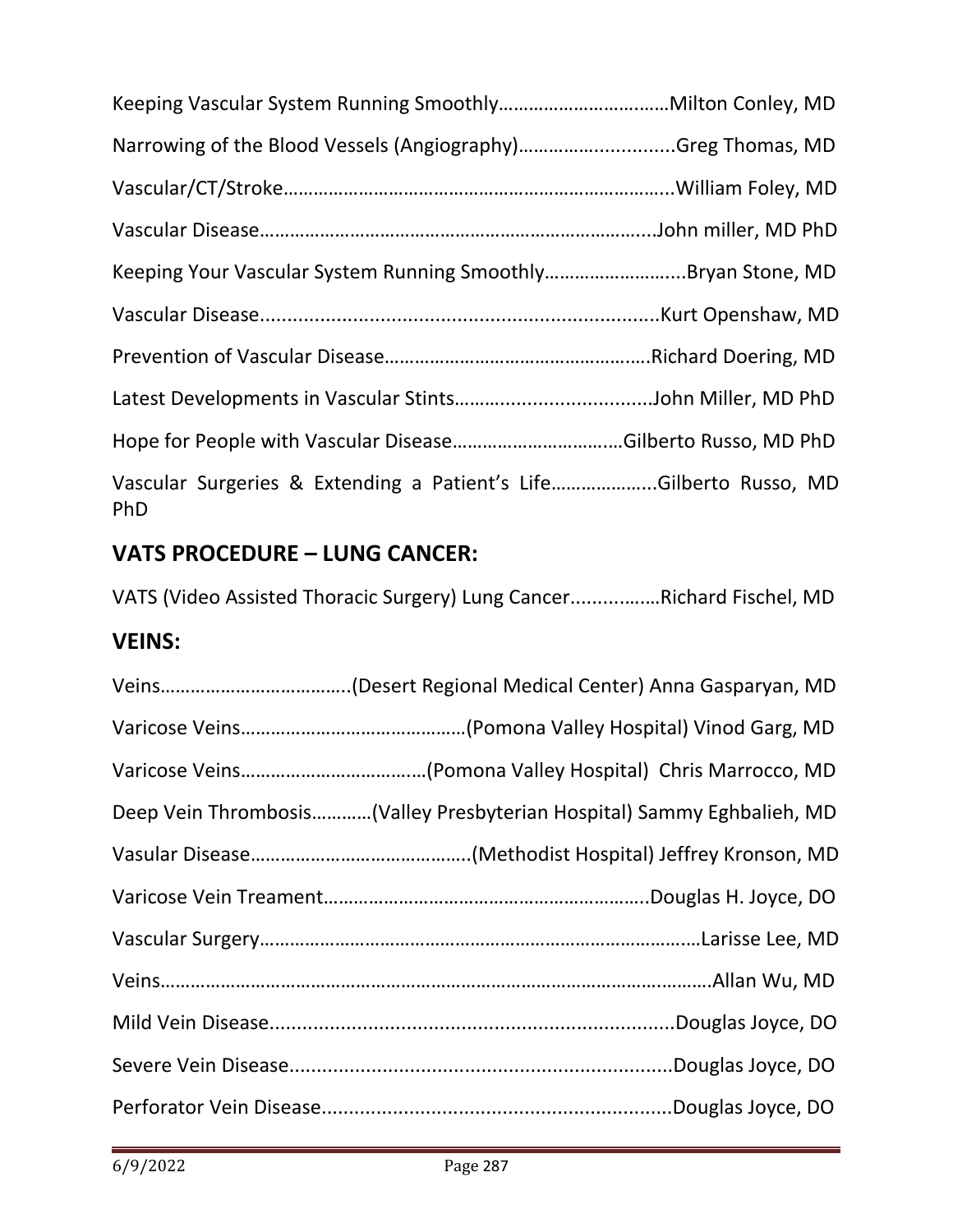| Common Vein Problems/Swelling/Restless Legs/Spider VeinsDouglas Joyce, DO   |                   |
|-----------------------------------------------------------------------------|-------------------|
|                                                                             |                   |
|                                                                             |                   |
|                                                                             |                   |
|                                                                             |                   |
|                                                                             |                   |
| <b>VIRUS:</b>                                                               |                   |
| Coronavirus-Flu Pandemic(Desert Regional Med. Center) Timothy Tyler, PharmD |                   |
|                                                                             |                   |
|                                                                             |                   |
| <b>VITAMINS:</b>                                                            |                   |
| Why People should take Vitamins & SupplementsGerard<br><b>McCann</b>        |                   |
|                                                                             |                   |
| <b>VOICE PROBLEMS / DISORDERS:</b>                                          |                   |
|                                                                             |                   |
| Voice Problems                                                              | Andrew Florea, MD |
|                                                                             |                   |
| Diagnosis & Treatments for Voice DisordersSteven Feinberg, MD               |                   |
|                                                                             |                   |
|                                                                             |                   |

# **VOLUNTEERING:**

|--|--|

### **VON WILLEBRAND DISEASE:**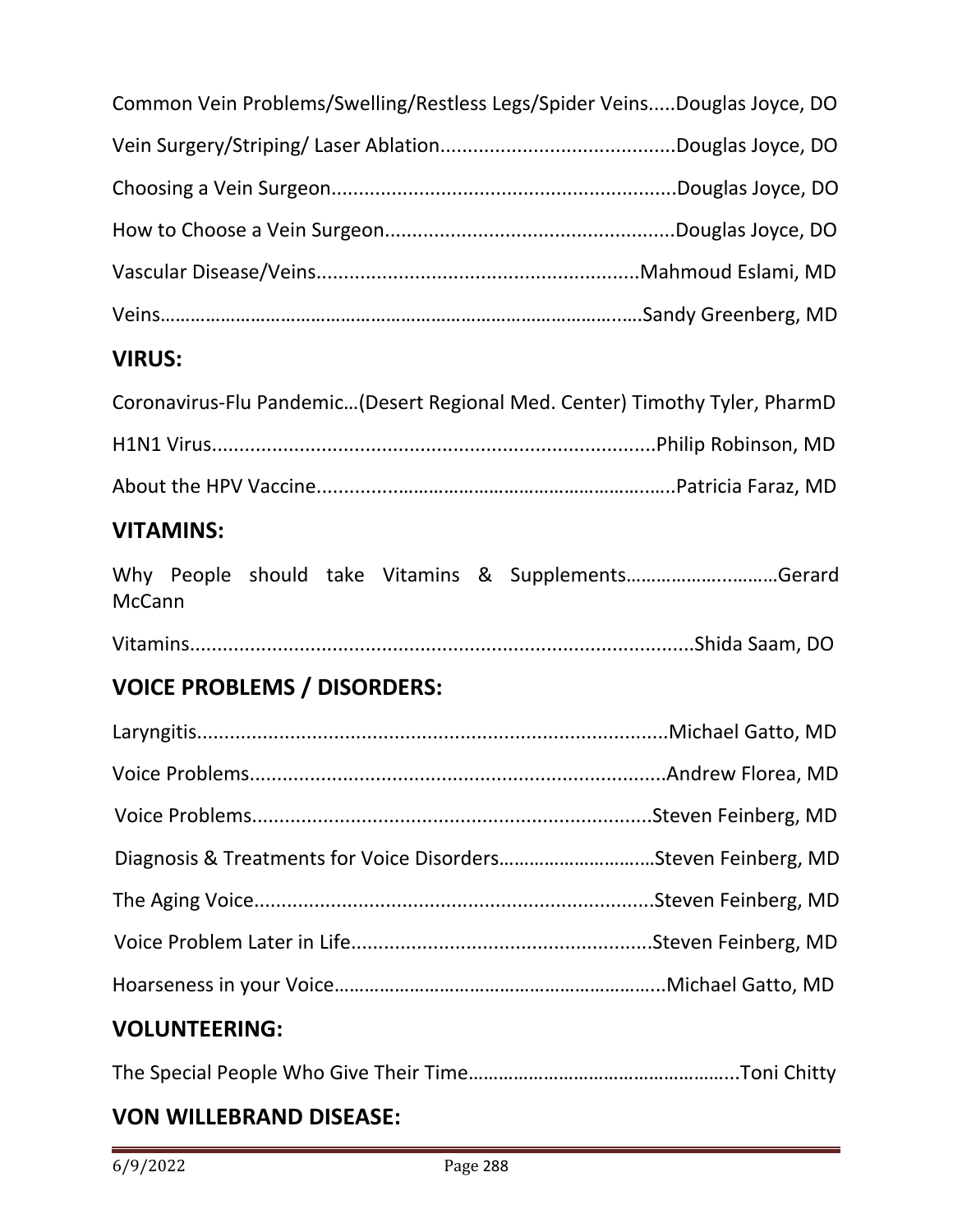Von Willebrand Disorder................Jonathon Bernstein, MD & Becky Berkowitz, RN



#### **WATER SAFETY:**

What we need to know to keep our Children Safe………………….……Michelle Lubahn

#### **WEARABLE DEVICES:**

Prevention Circle Plus Ring…………………………………….Neil Friedman, Biometrics COO

#### **WEIGHT LOSS:**

Weight Loss & Hypnotherapy………Ivana Maksimovic, CPT & Kevin Richardson, PhD Earl Mindells Vitamin Bible………………………………………………………….Earl Mindell, PhD Extrim & Immune………………………………………………………………………..Earl Mindell, PhD Weight Loss-HCG Diet…………….(Redlands Community Hospital) Steven Wilson, MD Weight Loss…………………………………………………………………………Asok Doraiswamy, MD Abdominal Reconstruction after Weight Loss…………………………………..Allan Wu, MD Bariatric Surgery……………………………………………………….…………….Michael Snyder, MD Weight Loss vs. Fat Loss....................................................................Nicole Ortiz, ND "Miracle Weight Loss Secrets"(Book).......................................Tony O'Donnell, CNC Post Bariatric Surgery...................................................................Robert Brueck, MD Weight Loss Solutions..................................................................David Morrow, MD Weight Loss………………………………………………………………………………..…….Janet Rheault Difference between Lap-Band & Gastric Bypass Surgery..........Matthew Lublin, MD Explanation of Lap-Band Surgery.......................................................John Coon, MD Lap-Band Surgery & the Dramatic Transformations....................David Morrow, MD Lap Band……………………………………………………………………………...….David Davtyan, MD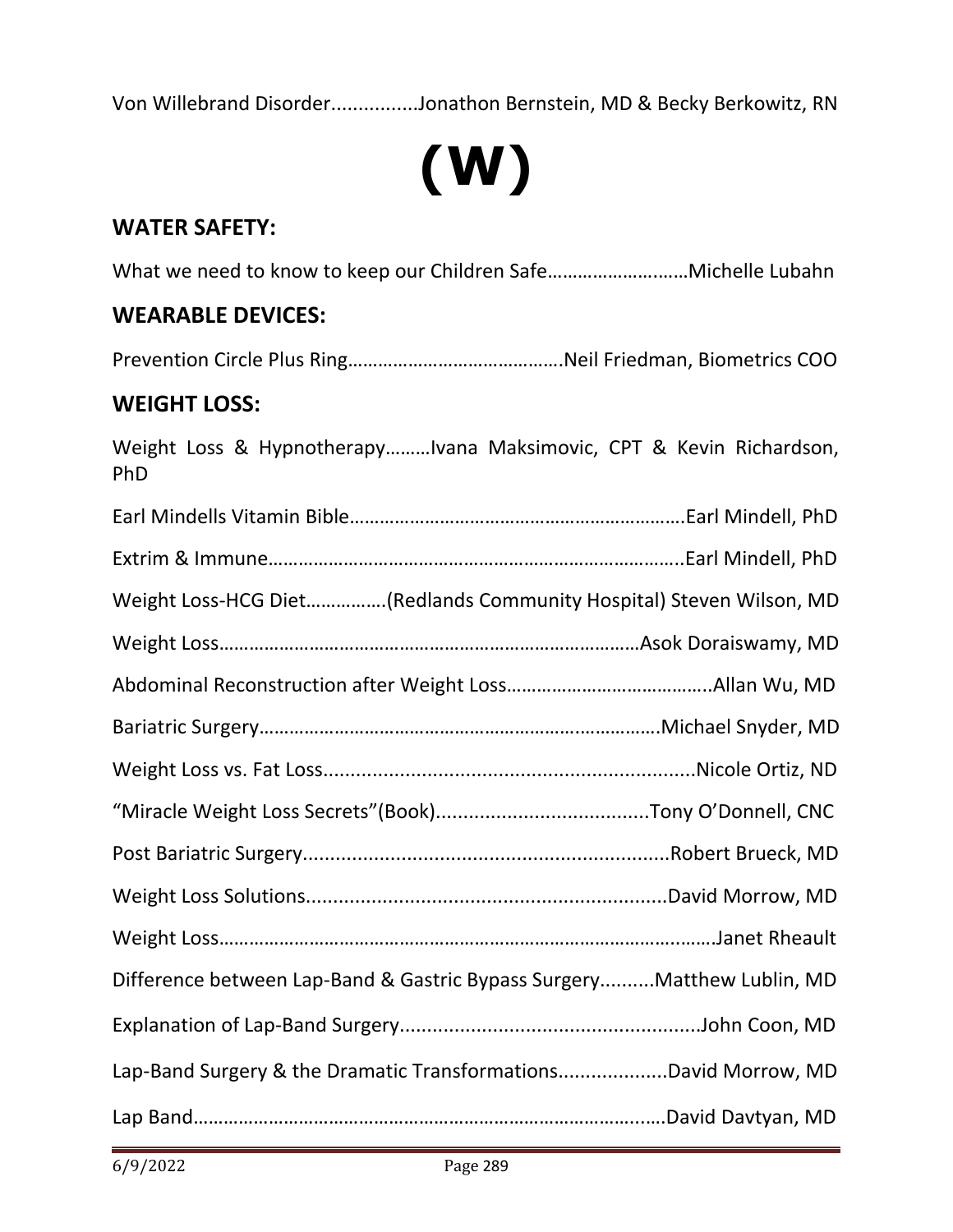Benefits from Lap Band Procedures……………………………...…Bobby Bhasker-RAO, MD

#### **WELLNESS:**

| Psycho-Social Impact of Breast Cancer(Pomona Hosp) Kathy Yeatman-Stock, LCSW  |  |
|-------------------------------------------------------------------------------|--|
| Plant Paradox Cookbook(Desert Regional Medical Center) Steven Gundry, MD      |  |
|                                                                               |  |
|                                                                               |  |
|                                                                               |  |
| Muscles, Physical Activity & Wellness(LA BioMed) Harry Rossiter, PhD          |  |
| Four Pillars of Wellness(Redlands Community Hospital) Steven Wilson, MD       |  |
|                                                                               |  |
|                                                                               |  |
| Herbs, Diet & Cancer Treatment(Valley Presbyterian Hospital) Sheila Vasan, MD |  |
|                                                                               |  |
|                                                                               |  |
|                                                                               |  |
|                                                                               |  |
|                                                                               |  |
|                                                                               |  |
|                                                                               |  |
|                                                                               |  |
|                                                                               |  |
|                                                                               |  |
|                                                                               |  |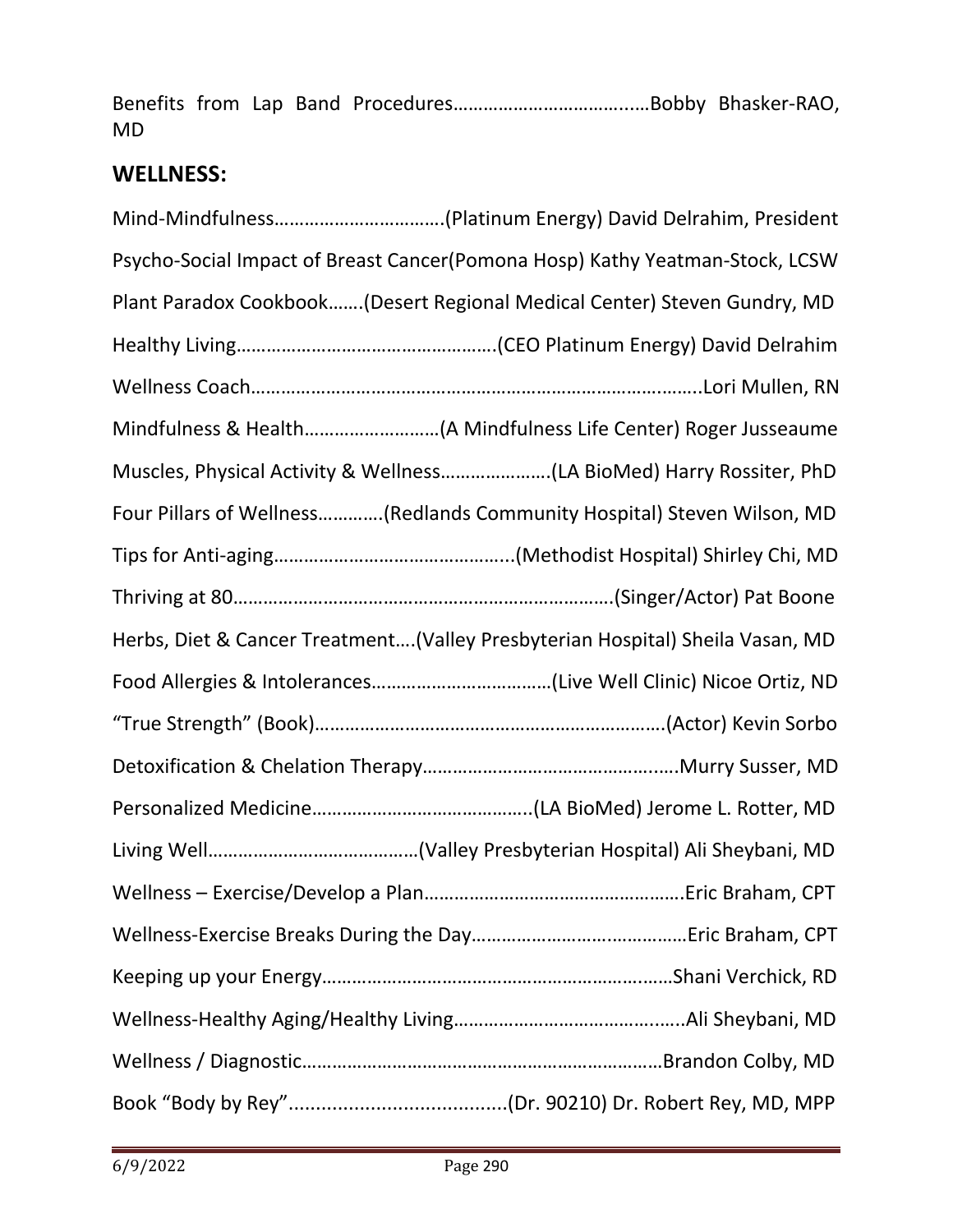| Common Mistakes on Losing Weight(Dr. 90210) Dr. Robery Rey, MD, MPP       |  |
|---------------------------------------------------------------------------|--|
|                                                                           |  |
| Top Fitness Tips Without Surgery(Dr. 90210) Dr. Robert Rey, MD, MPP       |  |
| Essential Foods to Eat & What to Avoid(Dr. 90210) Dr. Robert Rey, MD, MPP |  |
|                                                                           |  |
|                                                                           |  |
|                                                                           |  |
|                                                                           |  |
|                                                                           |  |
|                                                                           |  |
|                                                                           |  |
| Healthy Lifestyle for Mind, Body & AttitudeStephanie Bueller, PsyD        |  |
|                                                                           |  |
|                                                                           |  |
|                                                                           |  |
|                                                                           |  |
|                                                                           |  |
|                                                                           |  |
| Wellness & Prevention is part of Survivorship ProgramMichael Krychman, MD |  |
|                                                                           |  |
|                                                                           |  |
|                                                                           |  |
|                                                                           |  |
|                                                                           |  |
|                                                                           |  |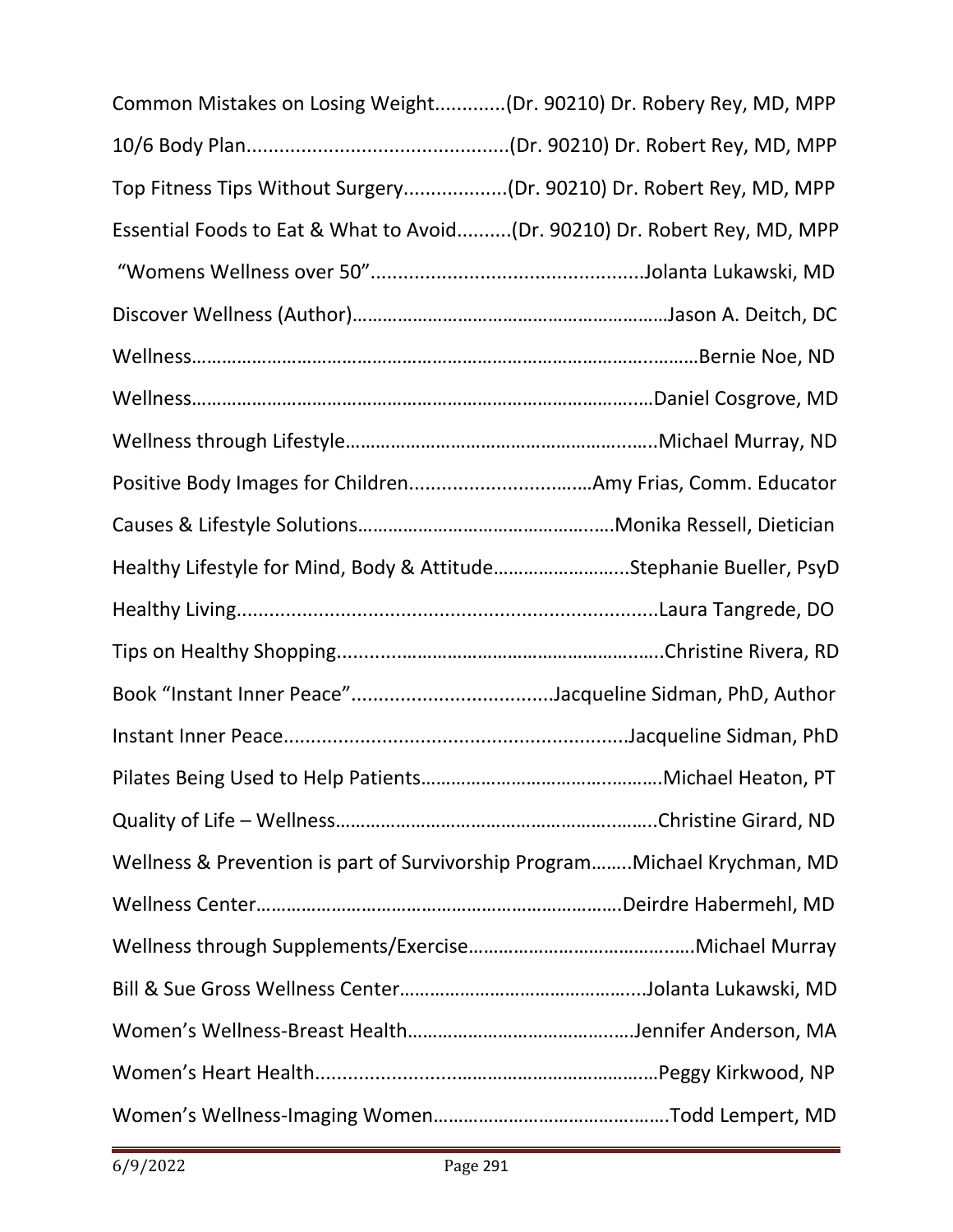| <b>WHEELCHAIR CLINIC:</b>                                                  |
|----------------------------------------------------------------------------|
|                                                                            |
| <b>WHIPLASH:</b>                                                           |
|                                                                            |
| <b>WHOOPING COUGH:</b>                                                     |
|                                                                            |
|                                                                            |
| <b>WOMEN'S HEALTH:</b>                                                     |
| Weight Loss & HypnotherapyIvana Maksimovic, CPT & Kevin Richardson,<br>PhD |
|                                                                            |
|                                                                            |
|                                                                            |
|                                                                            |
| <b>MD</b>                                                                  |
|                                                                            |
|                                                                            |
| Colon Cancer(Desert Regional Medical Center) Mehrdad Asgeri, MD            |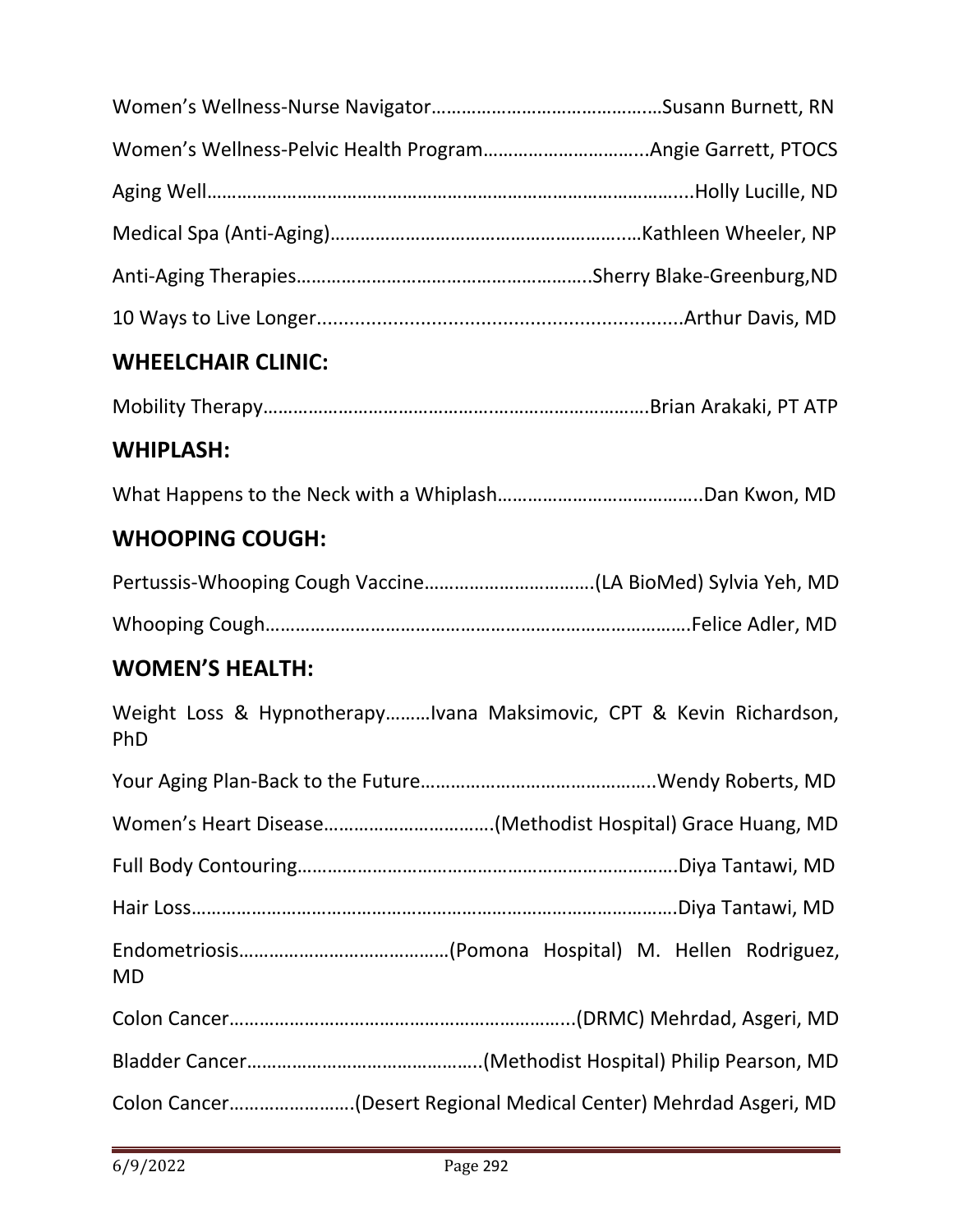Bladder…………………..(Pomona Valley Hospital Medical Center) Emad Hashemi, MD OvarianCancer……………………………………..(Pomona Hospital) Albert A. Mendivil, MD Psycho-Social Impact of Breast Cancer(Pomona Hosp) Kathy Yeatman-Stock, LCSW Radiation for Breast Cancer………………..(Pomona Hospital) Yallapragada S. Rao, MD Surgical Treatments of Breast Cancer………..(Pomona Hospital) Lori Lee Vanyo, MD Breast Cancer………………………..….(Pomona Cancer Center) Sharna S. Chandury, MD OBGYN…………………………………………………..…(Pomona Valley Hospital) Maria Siu, DO Breast Reconstruction………………………………(Pomona Valley Hospital) Dev Wali, MD Innovations in Hysterectomy……….(Redlands Community Hospital) Samir Hage, DO Heavy Menstrual Bleeding…………………………….(Methodist Hospital) Anya Rose, MD Women & Heart Disease……………(Redlands Community Hospital) KV Patankar, MD Breast Imaging…………………………………………………………….(PIH Health) Lily Wang, MD Screening Tests for Women(Desert Regional Medical Center) Ava Mahapatra, MD Uterine Fibroids…………………………………………………………(PIH Health) Peter Roca, MD Ovarian Cysts………………………………(Redlands Community Hospital) Samir Hage, DO Pelvic Floor Relaxation………………………………………..….(PIH Health) Brent J. Gray, MD Ovarian Cancer……………………………………….(Methodist Hospital) Alan Schlaerth, MD Ovarian Cancer……………………………(Redlands Community Hospital) Samir Hage, DO Female Sexual Dysfunction……………………………………………………..Leah Millheiser, MD Women & Painful Sex….(Northwest University Med. Center) Lauren Streicher, MD Breast Cancer…………………………………………………………………….(DRMC) Janet Ihde, MD Infertility & Sexual Function, Part A…………………………………………Leah Millheiser, MD Infertility & Sexual Function, Part B………………………………………..Leah Millheiser, MD

Fibromyalgia.(Pomona Valley Hospital Medical Center) Mohamed Elsharkawy, MD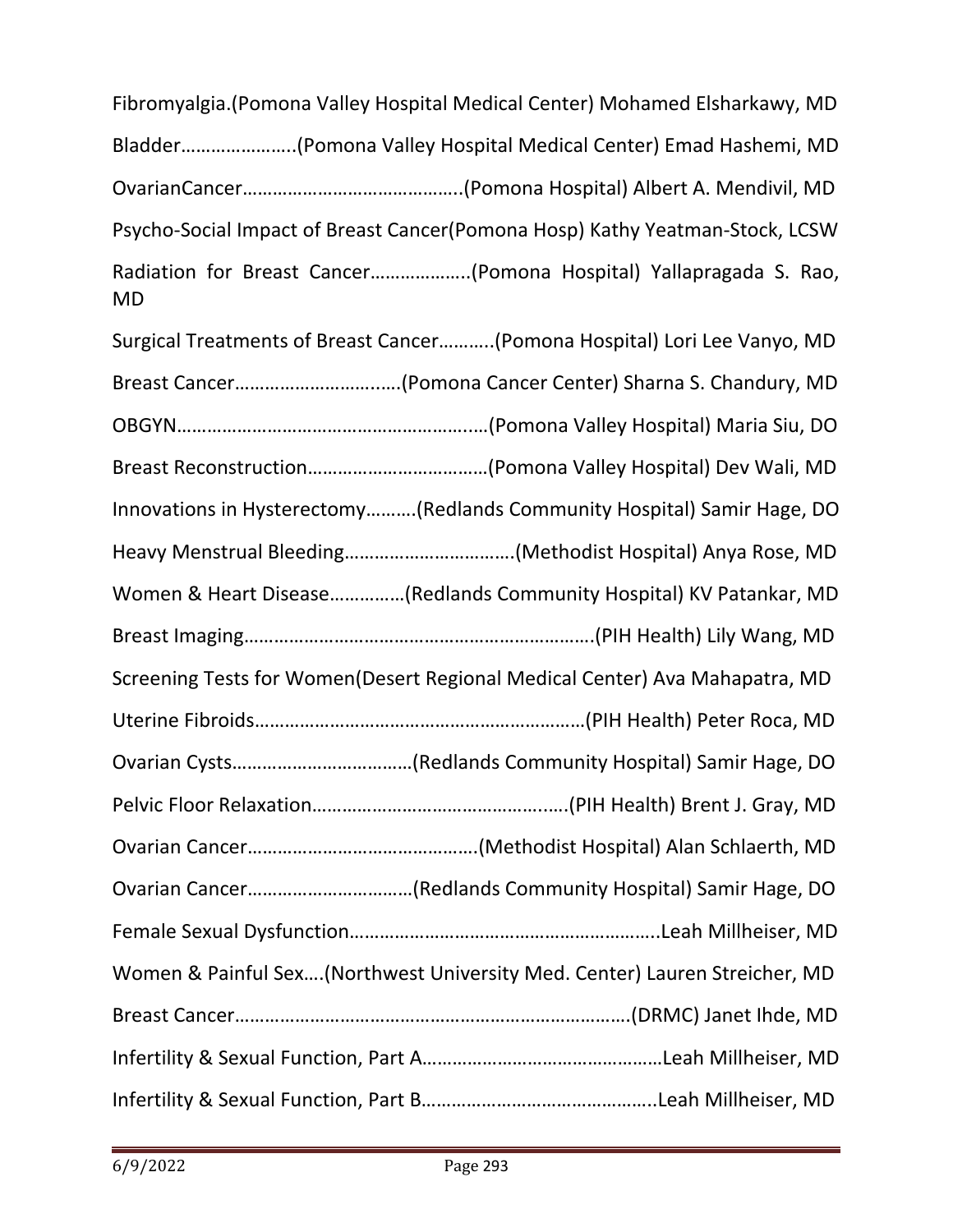| Women's Health - Skin Sparring MastectomyJoel Aronowitz, MD   |  |
|---------------------------------------------------------------|--|
| Women's Health - Broken Heart SyndromeRamin Manshadi, MD      |  |
| Women's Health - The Consequences of DiabetesJoshua Rokaw, MD |  |
| <b>MD</b>                                                     |  |
|                                                               |  |
|                                                               |  |
|                                                               |  |
|                                                               |  |
|                                                               |  |
|                                                               |  |
|                                                               |  |
|                                                               |  |
|                                                               |  |
|                                                               |  |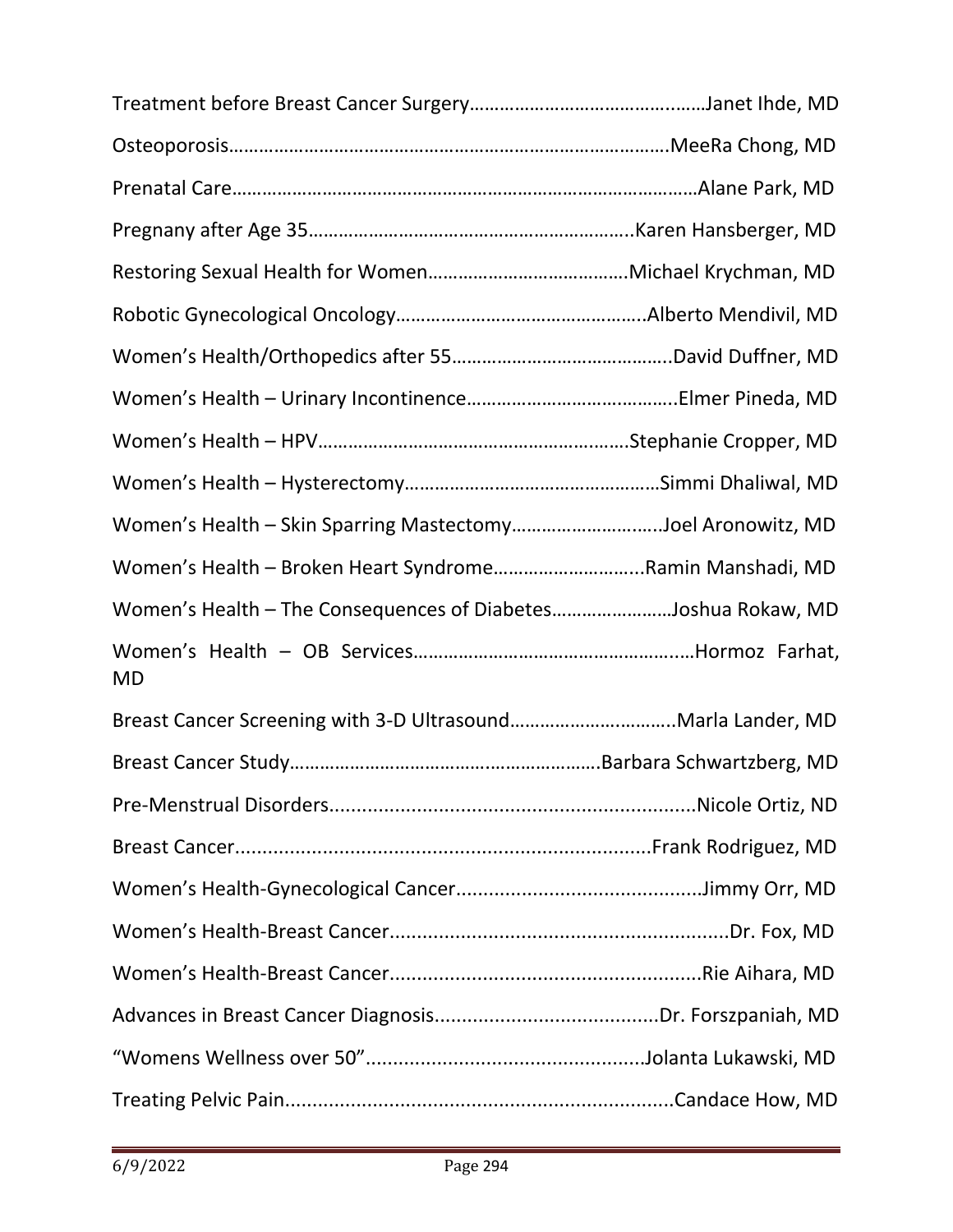| Von Willebrand's DisorderJonathon Bernstein, MD & Becky Berkowitz, RN |  |
|-----------------------------------------------------------------------|--|
|                                                                       |  |
|                                                                       |  |
|                                                                       |  |
|                                                                       |  |
|                                                                       |  |
|                                                                       |  |
|                                                                       |  |
|                                                                       |  |
|                                                                       |  |
|                                                                       |  |
|                                                                       |  |
|                                                                       |  |
|                                                                       |  |
|                                                                       |  |
| Resources Available at a Women's CenterJolanta Lukawski, MD           |  |
|                                                                       |  |
|                                                                       |  |
| Fields of Endocrinology & Eastern Medicine CombinedJannet Huang, MD   |  |
|                                                                       |  |
|                                                                       |  |
|                                                                       |  |
| Minimally Invasive Laparoscopic HysterectomyAllyson Brooks, MD        |  |
|                                                                       |  |
| Advantages of the Nerve-Sparing Hysterectomy TechniqueDary Samimi, MD |  |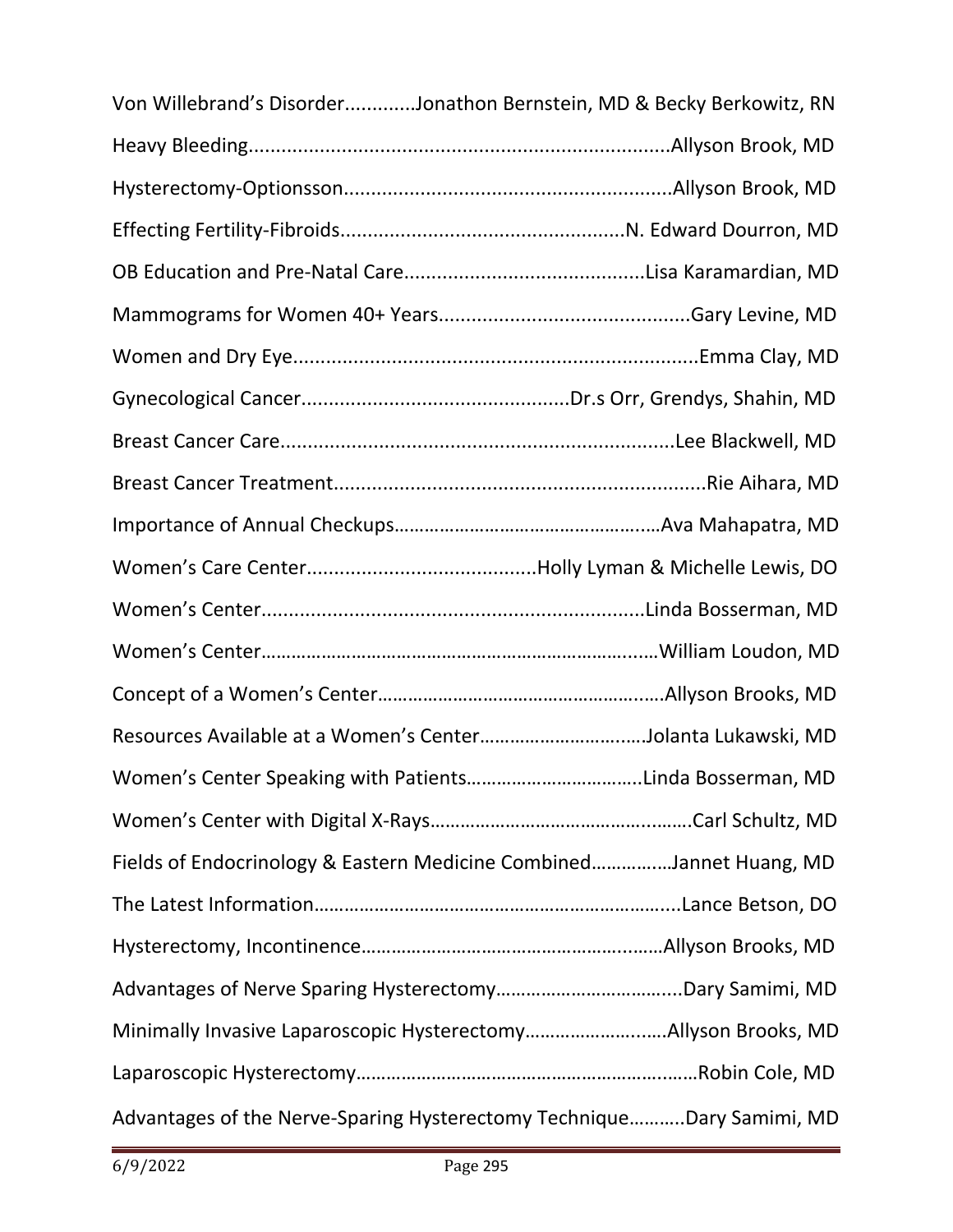#### **WORRYING & YOUR HEALTH:**

|--|--|--|--|

#### **WOUND CARE:**

Wound Care………………………...(Sierra View Hospital/Healogics) William J. Ennis, DO and Russell Dounies, MD

| Diabetic Foot Wounds(Desert Regional Medical Center) Jackson Crough, DPM |                                         |
|--------------------------------------------------------------------------|-----------------------------------------|
|                                                                          |                                         |
| Hyperbaric Therapy(Desert Regional Medical Center) Mona Khanna, MD       |                                         |
|                                                                          | Oscar Paz-Altschul, MD & Ryan Wood, DPM |
|                                                                          |                                         |

Wound Management & Patient Compliance……………………………………………...(DRMC) Eric Presser, MD, Ryan Wood, DPM & Shauna Elleman, RN

Hyperbaric Oxygen Therapy/Advanced Wound Healing……………………………..(DRMC) Mona Khanna, MD & Anna Gasparyan, MD

Peripheral Arterial Disease/Amputation Prevention Center……………………….(DRMC) John Lee, MD & Anna Sanzberro

Diabetic Wound Care………………..(DRMC) Ryan Wood, DPM & Richard Mark Wright

Wounds, Causes & Why they don't heal…………… (Desert Regional Medical Center) Osar Paz-Altschul, MD Shauna Elleman, RN & Eric Presser, MD

"New Wound Care"………………….(Valley Presbyterian Hospital) Eric Espensen, DPM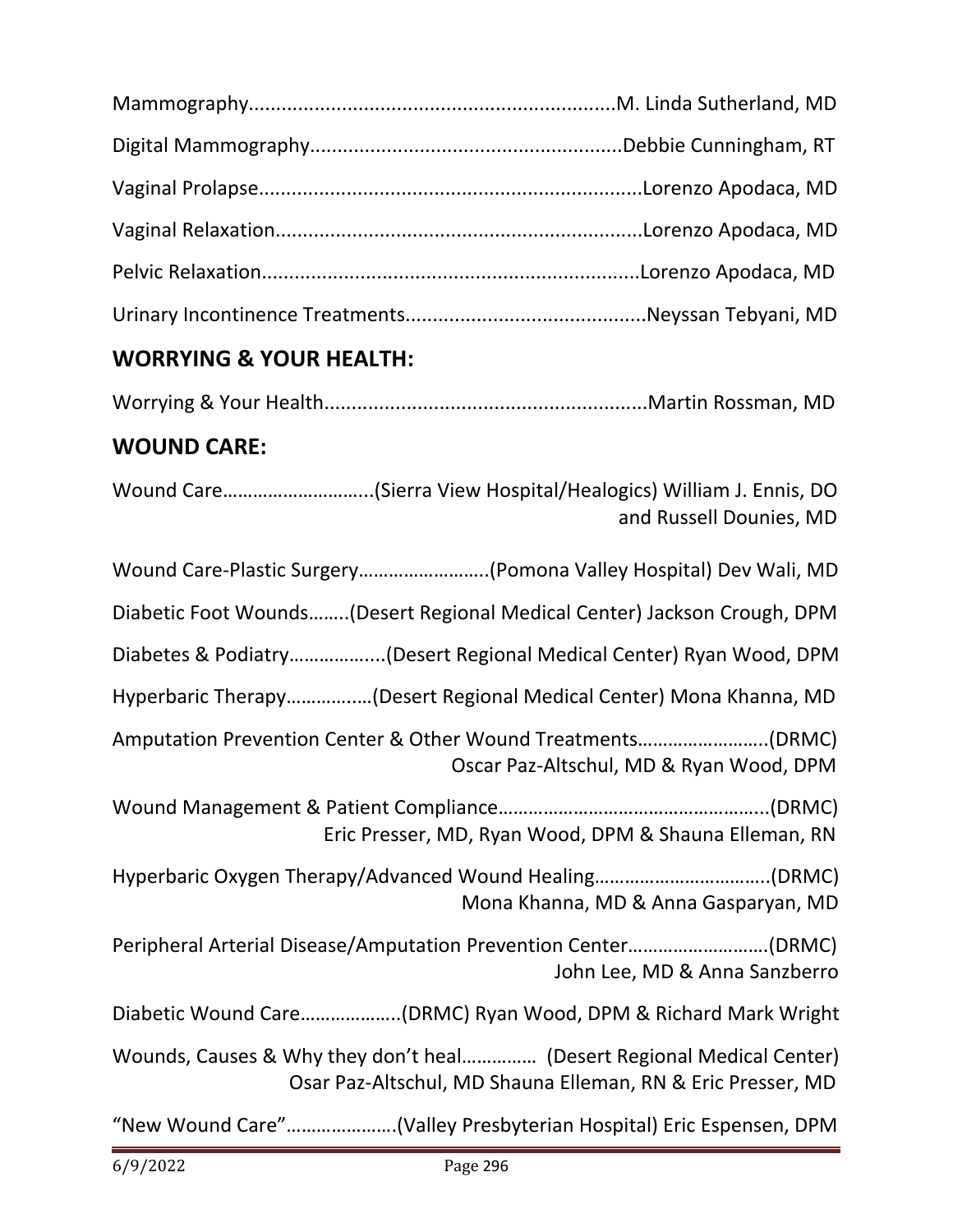| <b>WRIST:</b>                                                             |
|---------------------------------------------------------------------------|
|                                                                           |
|                                                                           |
|                                                                           |
|                                                                           |
|                                                                           |
|                                                                           |
|                                                                           |
|                                                                           |
|                                                                           |
| Amputation Prevention-Vascular Surgery(Valley Presb Hosp) James Burks, MD |

### Wrist Surgery………………………………….(Reno Orthopedic Center) Nikola Babovic, MD Carpal Tunnel Syndrome………………………….(Methodist Hospital) Amir Mostofi, MD Problems with the Wrist…………………………………………………………..Andrew Wong, MD

#### **WRIST ARTHRITIS:**

# **(X)**

#### **X-RAY:**